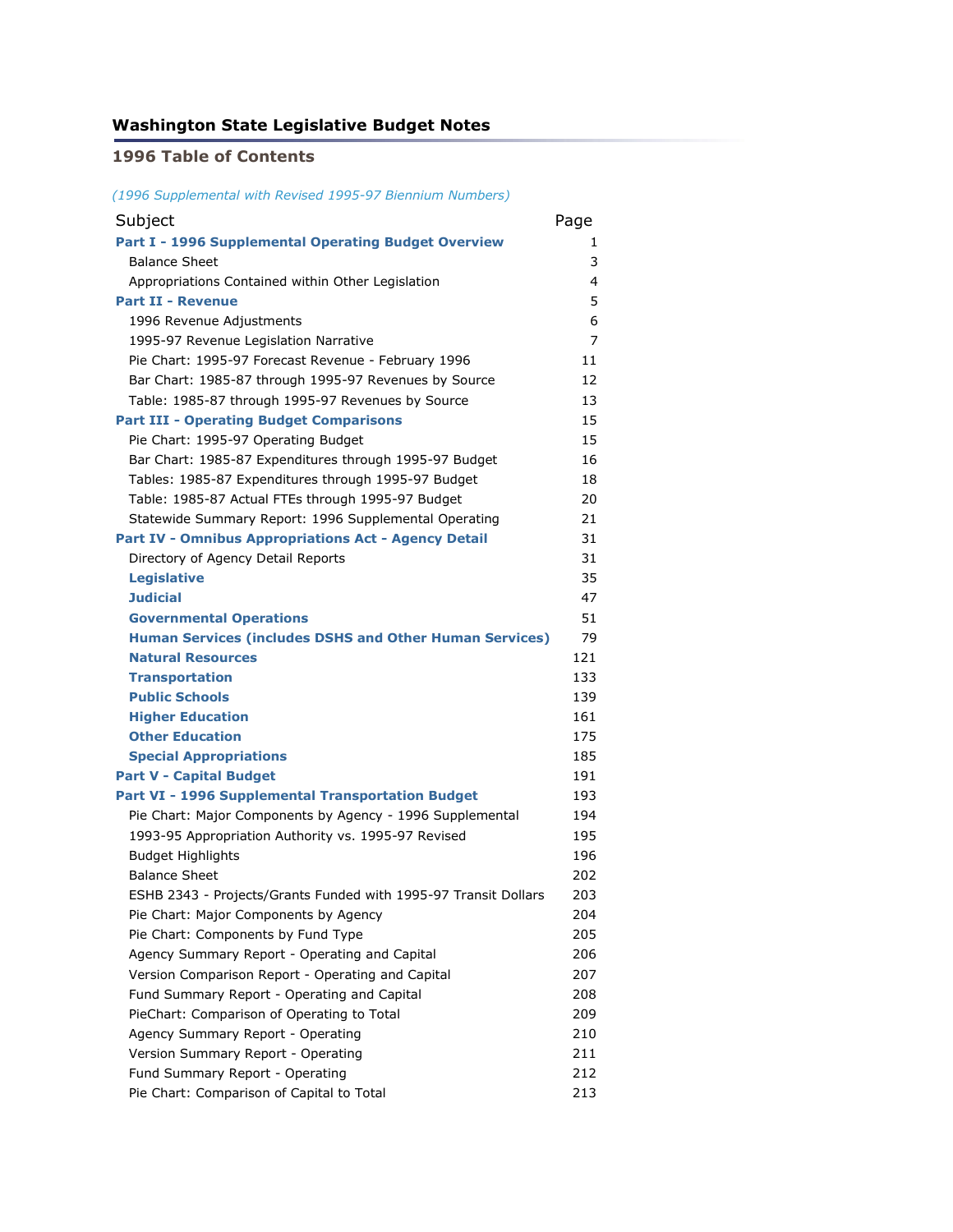| Agency Summary Report - Capital    | 214 |
|------------------------------------|-----|
| Version Summary Report - Capital   | 215 |
| Fund Summary Report - Capital      | 216 |
| Directory of Agency Detail Reports | 217 |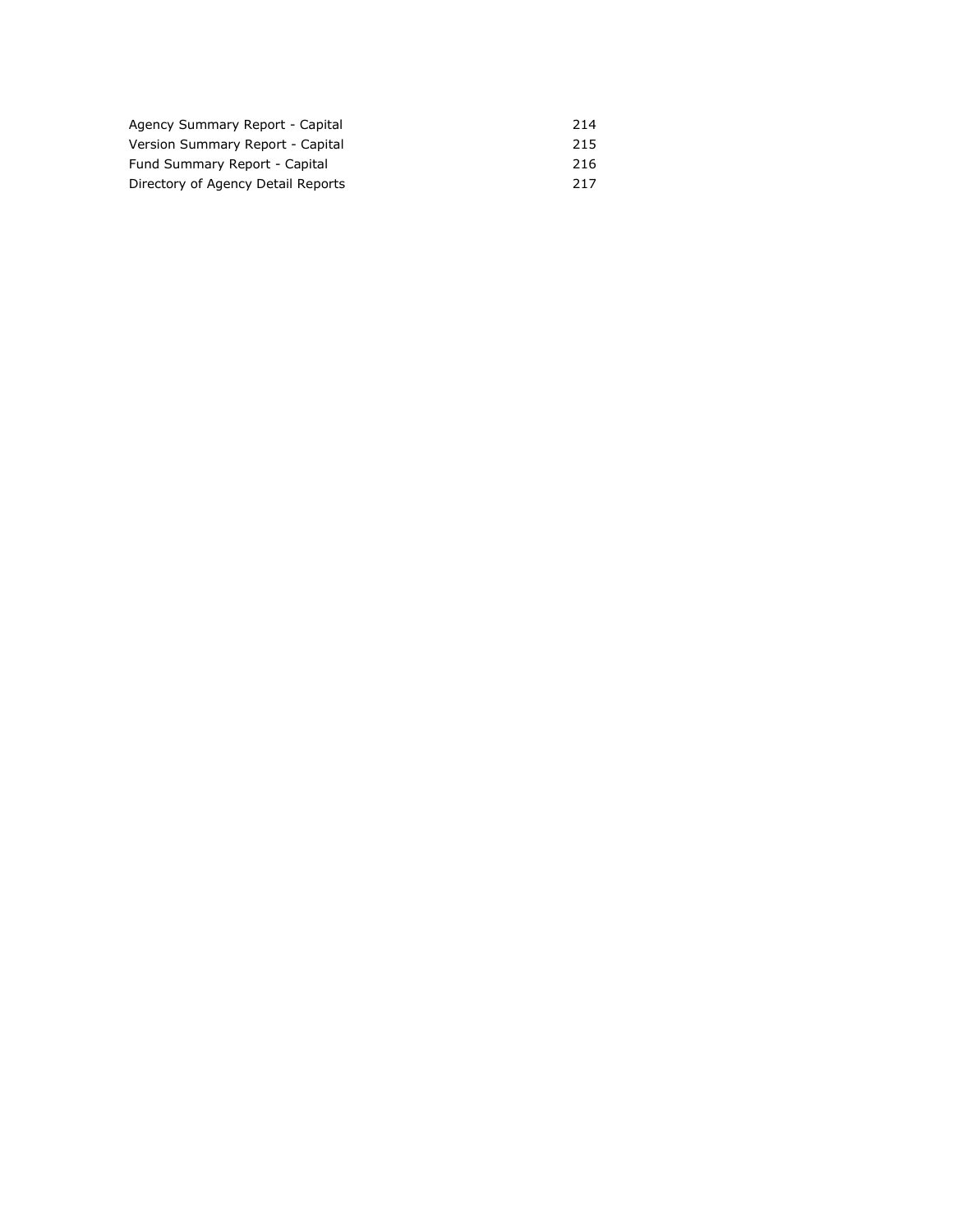# **1996 Supplemental Operating Budget Overview**

The 1996 supplemental operating budgets authorized by Chapters 283, Laws of 1996, (ESSB 6251 -- Omnibus Operating Budget) and Chapter 165, Laws of 1996, (ESHB 2343 -- Transportation Budget) total \$32.1 billion. Of that amount, \$17.6 billion is from the state general fund and \$14.5 billion is from all other funding sources. There are also capital appropriations from the state general fund of \$1.4 million included in the transportation budget.

Under Chapter 2, Laws of 1994 ( $4601$ ), spending from the state general fund for the biennium is limited to \$17.9 billion. This biennial spending limit is actually the combination of annual limits for fiscal years 1996 and 1997 of \$8.8 billion and \$9.1 billion, respectively. These compare to annual budgeted general fund expenditures of \$8.7 billion for fiscal year 1996 and \$8.9 billion for fiscal year 1997.

Compared to the original biennial operating budgets, the total funds supplemental operating budgets represent an increase of 0.7 percent. The state general fund increase is \$12.3 million. While the state general fund increase is also less than one percent, it is the result of offsetting savings and expenditures. Savings of \$172 million resulted from less than anticipated caseload in human services programs, lower than anticipated public school enrollment, and debt service savings due to lower interest rates.

A total of \$104.7 million in funding for education enhancements comprise the largest component of new state general fund expenditures. A total of \$34.1 million in new funds for higher education is provided for various improvements, including 3,365 additional students, additional financial aid, and the start of an integrated library system. A total of \$39.5 million in new funds for the kindergarten through twelfth grade public school system provides for technology grants, vocational equipment upgrades, early reading emphasis grants, additional school bus replacement, and student safety. In addition, \$4.1 million is provided to the State Patrol to complete background checks on public school employees. For both public schools and higher education institutions, \$27 million is provided from the state general fund and \$15.3 million from general obligation bonds for the development of a "K-20" telecommunications network.

Significant state general fund enhancements are also provided for improved children and family services. A total of \$21.9 million funds additional child protective and family preservation services, continues the Continuum of Care and Street Youth programs for fiscal year 1997, and provides for improving the management of the Division of Children and Family Services. Also included in the total increase is \$5.6 million for at-risk youth programs, and \$5.0 million for employment childcare subsidies.

During the time the 1996 Legislature was in session, Congress and the President were continuing to deliberate over the federal budget and had not yet enacted a complete budget for federal fiscal year 1996 when the Legislature adjourned. However, based on partial budget actions and preliminary proposals, reductions in federal funding were anticipated in several areas. The Legislature chose to provide some additional state funds in reaction to the anticipated cuts. A total of \$10.1 million from the state general fund is provided for: the Summer Youth Employment and Training Program; the Emergency Food Assistance Program; the Headstart Program; homeless veterans and the Columbia River fish hatcheries. In addition, \$1 million from the Public Safety and Education Account is provided for legal services for the poor.

The most significant item funded from sources other than the state general fund, is \$98.2 million in federal disaster assistance for flood and winter storm damage. Other significant items include: \$50.7 million from transportation funding sources to provide second year funding for several transportation programs that were budgeted for only one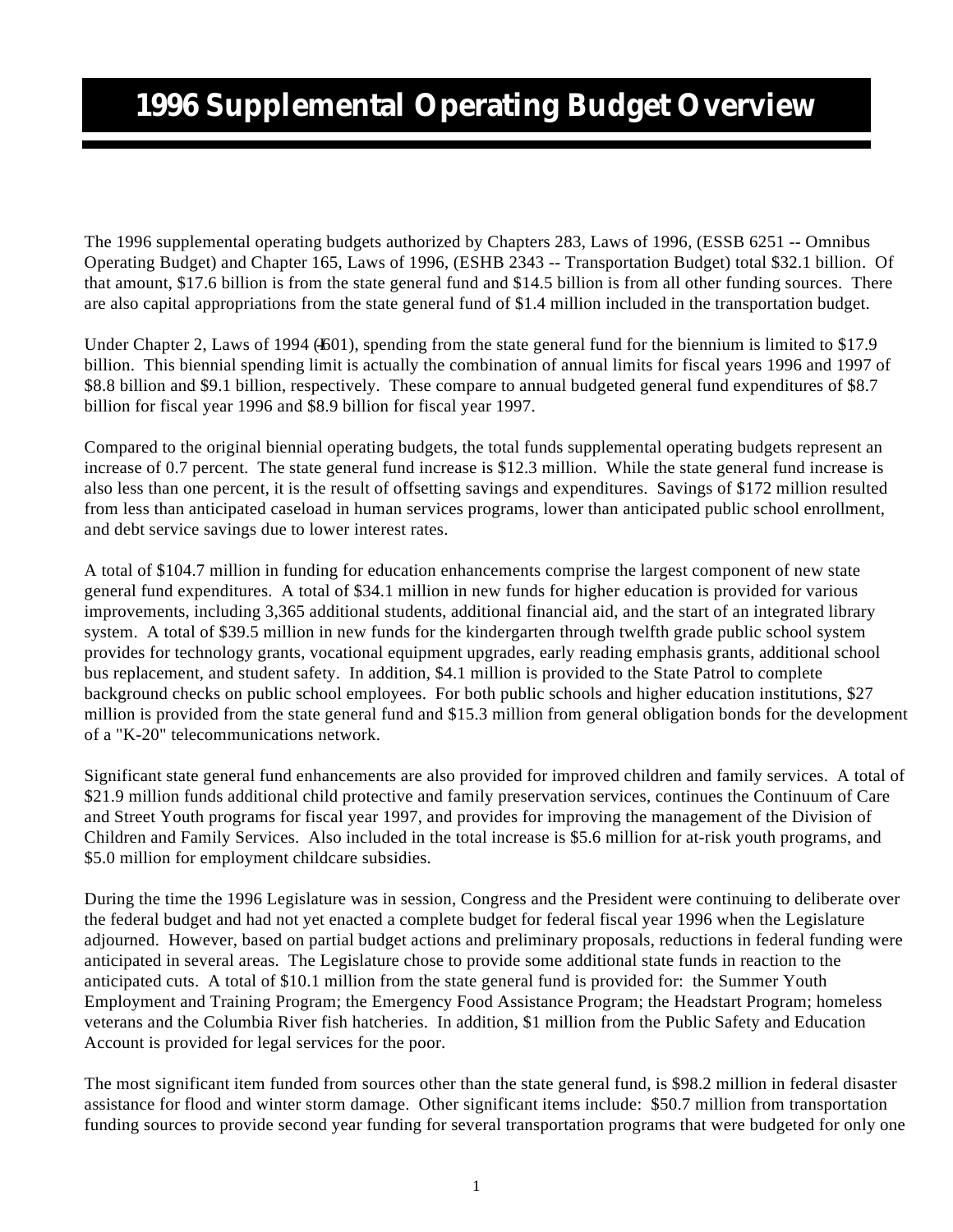year; \$8.2 million from the Enhanced 911 Account to be distributed as grants to counties; and \$6.3 million from the Judicial Information System Account for improvements to the Judicial Information System.

The effect of the Governor's vetoes was to increase the general fund-state expenditure level by \$12.3 million by vetoing some of the caseload savings in the Aging and Adult Services program of the Department of Social and Health Services and redirecting the funds to meet capital construction needs as the 1996 Legislature did not pass a supplemental capital budget. (See page 191 for details regarding use of the redirected funds).

The 1996 legislature adopted \$152 million in tax reductions. The total tax reductions sum to \$175 million after the Governor vetoed the delayed effective dates on two measures. The tax reductions enacted during the 1996 session are discussed beginning on page 5.

After taking into account the February revenue forecast, the tax reductions, budget driven revenue, and a \$23 million transfer from the general fund to the flood control assistance account, the estimated ending balance for the 1995-97 biennium is \$416 million. The balance sheet on the following page shows both the budget as enacted by the Legislature and after the Governor's veto actions.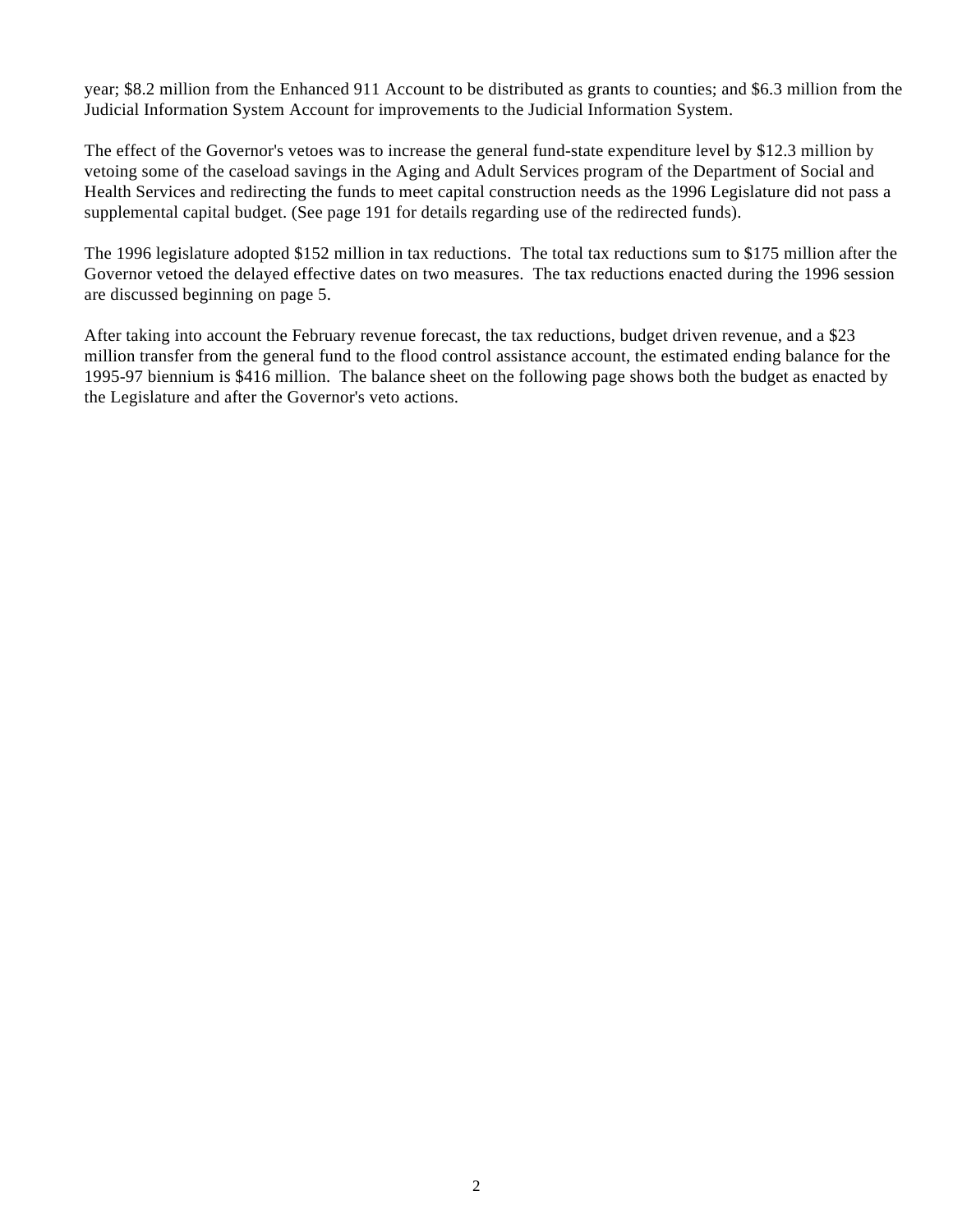# **1995-97 Estimated Revenues and Expenditures**

### **General Fund - State**

(Dollars in Millions)

|                                                                 | <b>As Passed</b><br>Legislature | <b>Reflects</b><br><b>Gov Vetoes</b> |
|-----------------------------------------------------------------|---------------------------------|--------------------------------------|
| <b>RESOURCES</b>                                                |                                 |                                      |
| <b>Unrestricted Beginning Balance</b>                           | 661.4                           | 661.4                                |
| February Cash Forecast*                                         | 17,559.2                        | 17,559.2                             |
| B&O Tax Reduction, Ch. 1, Laws of 1996 (SB 6117)                | $-132.4$                        | $-132.4$                             |
| Other Tax Reduction Legislation                                 | $-19.6$                         | $-42.7$                              |
| <b>Budget Driven Revenue</b>                                    | 6.5                             | 6.5                                  |
| <b>Total Revenue</b>                                            | 17,413.7                        | 17,390.6                             |
| <b>Transfer Flood Costs to Flood Control Assistance Account</b> | $-23.2$                         | $-23.2$                              |
| <b>Total Revenue minus Transfer</b>                             | 17,390.5                        | 17,367.4                             |
| <b>Total Resources</b>                                          | 18,051.9                        | 18,028.8                             |
| <b>EXPENDITURES</b>                                             |                                 |                                      |
| 1995 Appropriations Act                                         | 17,598.8                        | 17,598.8                             |
| 1996 Supplemental Budget                                        | $-0.2$                          | 12.7                                 |
| GF-S Appropriation in Transportation Budget                     | 1.4                             | 1.4                                  |
| <b>Total Expenditures</b>                                       | 17,600.0                        | 17,612.9                             |
| <b>BALANCE</b>                                                  |                                 |                                      |

*Estimated Ending Balance 451.9 415.9*

*<sup>\*</sup> The February cash forecast was actually \$17,426.8 million. It included the \$132.4 million reduction in Chapter 1, Laws of 1996 (SB 6117).*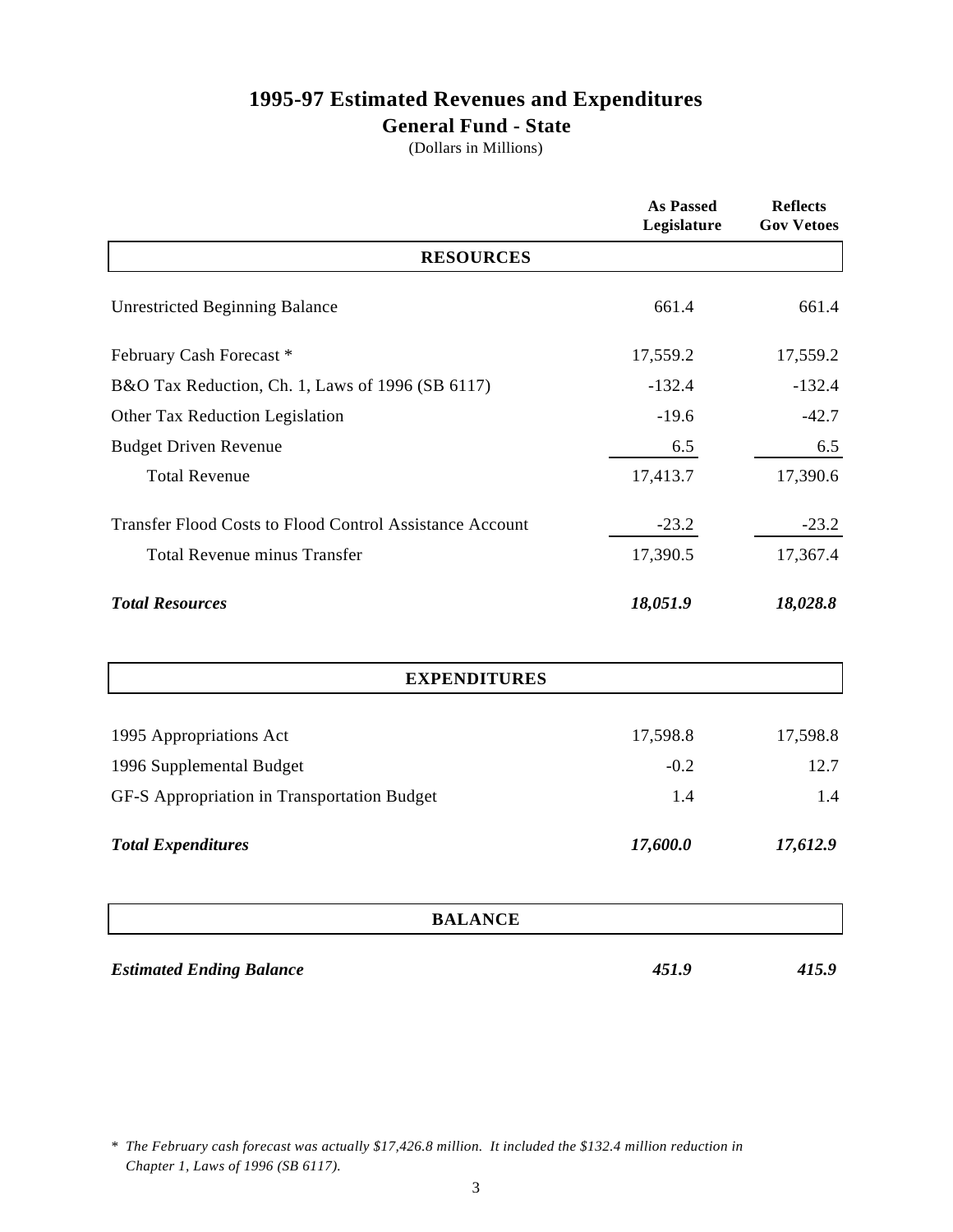### **1995-97 Washington State Operating Budget Appropriations Contained Within Other Legislation**

(Dollars in Thousands)

| <b>Bill Number and Subject</b>                        | <b>Session Law</b> | Agency                           | GF-S         | Other  | Total  |
|-------------------------------------------------------|--------------------|----------------------------------|--------------|--------|--------|
| ESHB 2343 - Transp Operating Budget                   | $C$ 165 L 96       | Legislative Transpo Committee    | $\mathbf{0}$ | 250    | 250    |
| ESHB 2343 - Transp Operating Budget                   | $C$ 165 L 96       | <b>LEAP Committee</b>            | $\Omega$     | 205    | 205    |
| ESHB 2343 - Transp Operating Budget                   | $C$ 165 L 96       | <b>Transportation Commission</b> | $\mathbf{0}$ | 87     | 87     |
| ESHB 2343 - Transp Operating Budget                   | $C$ 165 L 96       | <b>Washington State Patrol</b>   | $\mathbf{0}$ | 3,296  | 3,296  |
| ESHB 2343 - Transp Operating Budget                   | $C$ 165 L 96       | Department of Licensing          | $\theta$     | 15,425 | 15,425 |
| ESHB 2343 - Transp Operating Budget                   | $C$ 165 L 96       | Department of Transportation     | $\theta$     | 31,341 | 31,341 |
| HB 2490 - Reinsured Ceded Risks                       | C 297 L 96         | Insurance Commissioner           | $\Omega$     | 10     | 10     |
| ESHB 2875 - PS Water Qual Protect                     | C 138 L 96         | Department of Ecology            | $\mathbf{0}$ | 1.000  | 1,000  |
| <b>Total Other 1996 Session Operating Legislation</b> |                    |                                  | $\mathbf{0}$ | 51,614 | 51,614 |

### **1995-97 Capital Appropriation -- General Fund - State**

| <b>Bill Number and Subject</b> | <b>Session Law</b> | Agency                       | GF-S  | Other | <b>Total</b> |
|--------------------------------|--------------------|------------------------------|-------|-------|--------------|
| ESHB 2343 - Transp Budget      | C 165 L 96         | Department of Transportation | l.400 |       | l.400        |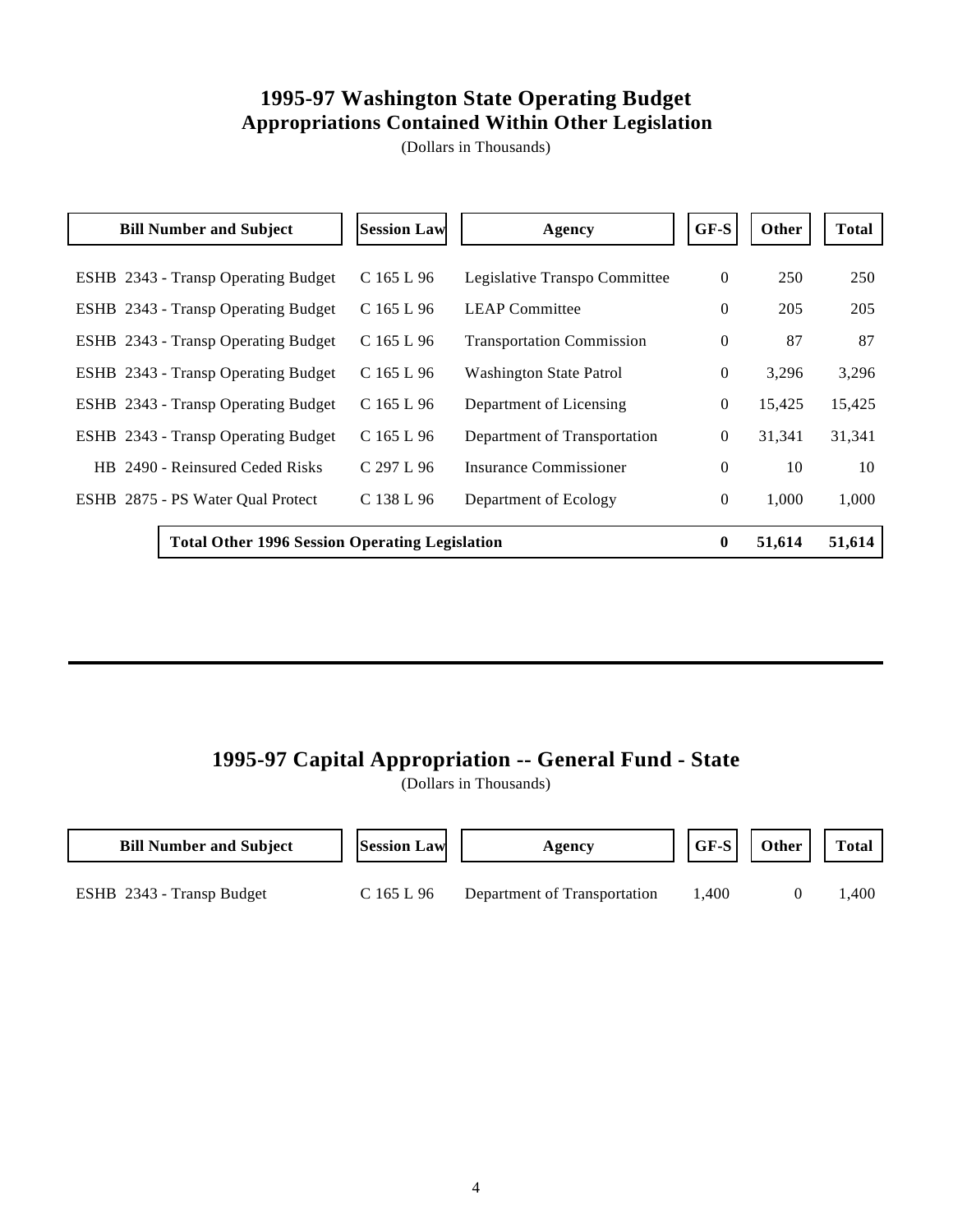# **Revenues**

The Economic and Revenue Forecast Council updates the General Fund - State biennial revenue estimate four times a year. The November 1995 forecast estimated \$17,668.5 million in revenues for the 1995-97 biennium. After adding the beginning balance of \$661.4 million and subtracting 1995-97 appropriations approved in the 1995 session, the estimated ending balance for the 1995-97 biennium was \$731.1 million. The Governor's supplemental budget request for the 199597 biennium was based on the November 1995 forecast.

A slightly lower forecast of job growth combined with weaker than expected tax collections reduced the February estimate of general fund revenue by \$109 million. The state's overall employment outlook was mitigated by a more positive aerospace employment forecast.

The 1996 Legislature adopted \$152.0 million in tax reductions. The total tax reductions summed to \$175.1 million after the Governor vetoed the delayed effective dates on the tax exemption for manufacturing research and development equipment (Chapter 247, Laws of 1996 -- HB 2484) and manufacturing repair and replacement parts (Chapter 173, Laws of 1996 -- SSB 6656).

Chapter 1, Laws of 1996 (SB6117) was the largest tax reduction bill (\$132 million). It reduced the b usiness and occupation tax rates for service activities as follows: the selected business services rate from  $\mathbf{\hat{z}}$  percent to 2.0 percent; the financial services rate from 1. percent to 1.6 percent; and the other services rate from 2.0 percent to 1.83 percent. Chapter 1, Laws of 1996 (SB 6117) was vetoed by the Governor on January 22. The veto was overridden by the House and Senate on January 24.

After taking into account the February forecast change, the tax reductions, budget driven revenue, and a \$23.2 million transfer from the general fund to the flood control assistance account, the estimated ending balance for the 1995-97 biennium is \$415.9 million.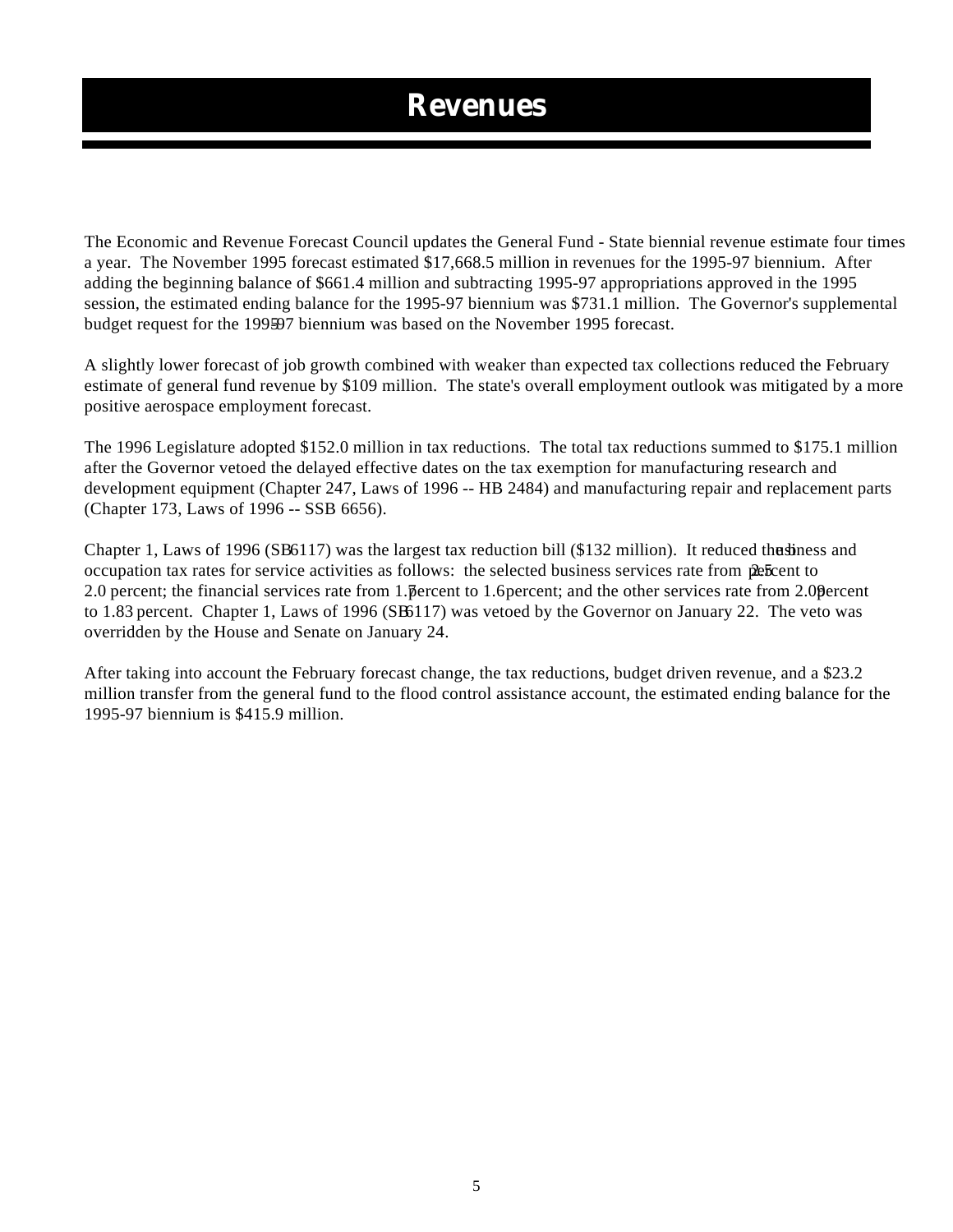### **1996 Revenue Adjustments General Fund - State**

(Dollars in Thousands)

|                           |      |                                                      | Legislature       | <b>Reflects</b>   |  |  |
|---------------------------|------|------------------------------------------------------|-------------------|-------------------|--|--|
|                           |      |                                                      | <b>As Enacted</b> | <b>Gov Vetoes</b> |  |  |
| TAX REDUCTION LEGISLATION |      |                                                      |                   |                   |  |  |
| <b>SB</b>                 | 6117 | <b>B&amp;O</b> Tax Rate Reduction                    | $-132,380$        | $-132,380$        |  |  |
| <b>SSB</b>                | 6656 | Repair & Replacement of Manufacturing Equip          | $-8,318$          | $-19,549*$        |  |  |
| HB                        | 2484 | Research & Development Equipment                     | $-389$            | $-12,441$ **      |  |  |
| <b>SB</b>                 | 6511 | Laser Interferometers Gravitational Wave Observatory | $-3,586$          | $-3,586$          |  |  |
| <b>SSB</b>                | 6510 | Nuclear Clean-up Firms                               | $-1,966$          | $-2,239$          |  |  |
| HB                        | 2290 | Wind and Solar Power                                 | $-1,445$          | $-1,445$          |  |  |
| <b>SB</b>                 | 6401 | Carbon Anodes Used in Aluminum Production            | $-1,428$          | $-1,428$          |  |  |
| <b>SHB</b>                | 2590 | <b>Guided Tours and Charters</b>                     | $-1,206$          | $-1,206$          |  |  |
| <b>SB</b>                 | 6526 | <b>Naturopathic Prescriptions</b>                    | $-253$            | $-253$            |  |  |
| <b>SHB</b>                | 2778 | <b>Farmworker Housing</b>                            | $-175$            | $-175$            |  |  |
| HB                        | 2337 | Distressed Area Tax Relief                           | $-133$            | $-120$ ***        |  |  |
| HB                        | 2593 | Railroad Public Utility Tax                          | $-113$            | $-113$            |  |  |
| <b>SHB</b>                | 2119 | <b>Preserved Fruit and Vegetables</b>                | $-92$             | $-92$             |  |  |
| <b>ESSB</b>               | 6284 | <b>Public Records</b>                                | $-80$             | $-80$             |  |  |
| HB                        | 2440 | Low-Density Light and Power                          | $-17$             | $-17$             |  |  |
| <b>SSB</b>                |      | 6279 Fermented Apple and Pear Cider                  | $-2$              | $-2$              |  |  |
| HB                        | 2190 | Railroad Associations Regulatory Fees                | $\boldsymbol{0}$  | $\boldsymbol{0}$  |  |  |
| <b>ESHB</b>               | 2214 | Human Tissue Research & Development                  | $\boldsymbol{0}$  | $\boldsymbol{0}$  |  |  |
| HB                        | 2457 | Senior Citizen Property Tax Exemption                | $\theta$          | $\mathbf{0}$      |  |  |
| HB                        | 2589 | <b>Unclaimed Property Procedures</b>                 | $\boldsymbol{0}$  | $\boldsymbol{0}$  |  |  |
| HB                        | 2591 | <b>Obsolete Tax Provisions</b>                       | $\theta$          | $\boldsymbol{0}$  |  |  |
| <b>ESHB</b>               | 2592 | Penalties and Interest                               | $\theta$          | $\overline{0}$    |  |  |
| <b>SHB</b>                | 2708 | <b>Warehouse Study</b>                               | $\theta$          | $\boldsymbol{0}$  |  |  |
| HB                        | 2789 | <b>Small Business Excise Tax Reporting</b>           | $\mathbf{0}$      | $\boldsymbol{0}$  |  |  |
| HB                        | 2861 | <b>Academic Transcripts</b>                          | $\theta$          | $\boldsymbol{0}$  |  |  |
| <b>ESSB</b>               | 6241 | <b>Hotel/Motel Taxes</b>                             | $\boldsymbol{0}$  | $\boldsymbol{0}$  |  |  |
| <b>SB</b>                 | 6718 | <b>Local Government Archives</b>                     | $\mathbf{0}$      | $\theta$          |  |  |
| <b>SHB</b>                | 2447 | Motor Vehicle Wholesale Auctions                     | $-435$            | <b>Vetoed</b>     |  |  |
|                           |      | <b>Total</b>                                         | $-152,018$        | $-175,127$        |  |  |

**\*** SSB 6656 was enacted with a January 1, 1997, effective date. The Governor vetoed the effective date making the bill effective June 6, 1996.

\*\* HB 2484 was enacted with a July 1, 1997, effective date. The Governor vetoed the effective date making the bill effective June 6, 1996.

\*\*\* HB 2337 received a partial Governor veto.

|                                      | <b>BUDGET DRIVEN REVENUE</b> |       |       |
|--------------------------------------|------------------------------|-------|-------|
| Treasurers' Service Account Transfer |                              | 5,000 | 5,000 |
| <b>IMR</b> Tax                       |                              | 1.494 | 1,494 |
|                                      | <b>Total</b>                 | 6,494 | 6,494 |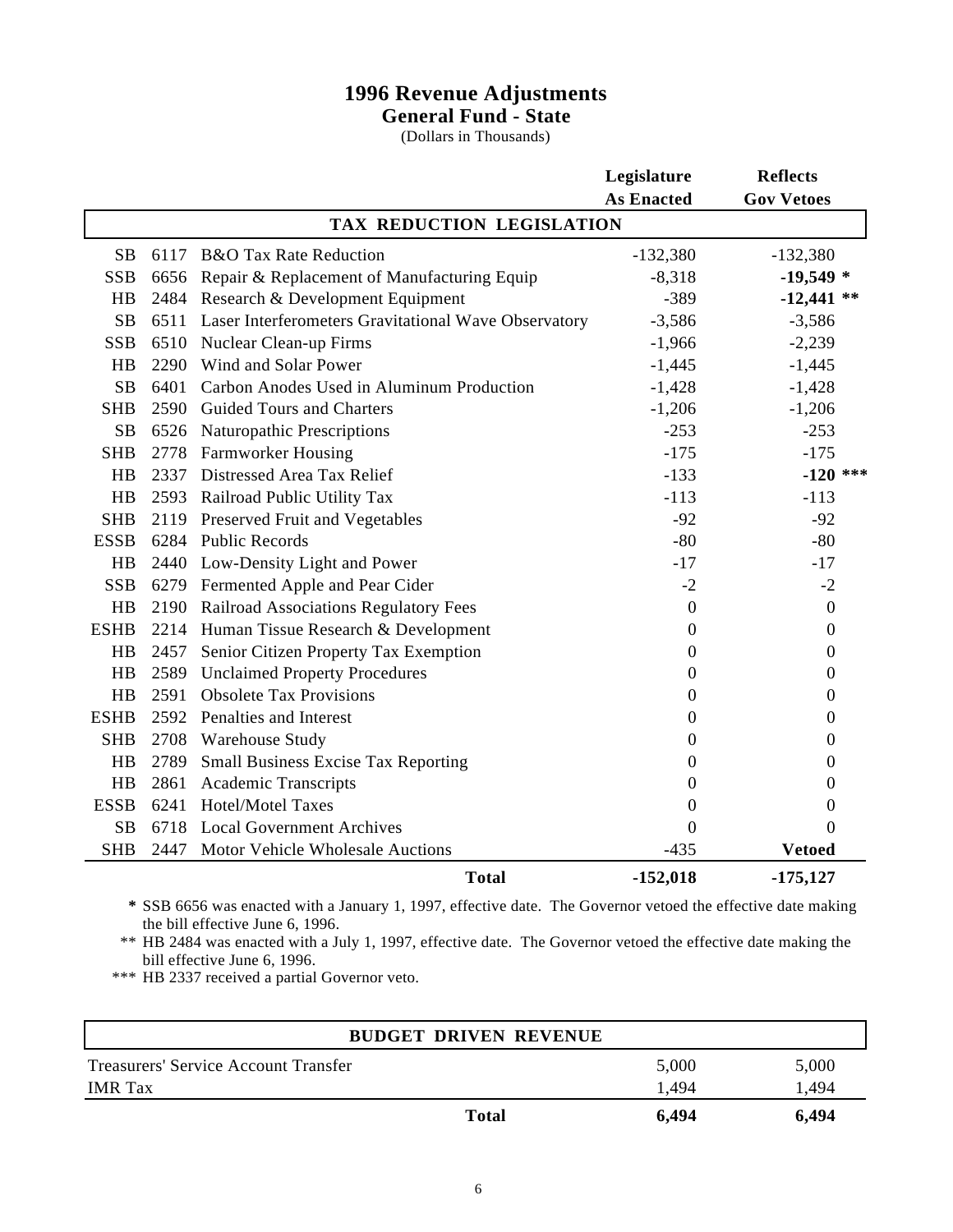### **REVENUE LEGISLATION**

#### **Business and Occupation Tax Reduction -- \$132.4 Million General Fund - State Revenue Decrease**

Business and occupation (B&O) tax service rate increases adopted in 1993 are reduced by half, effective January 1, 1996. The selected business service rate is reduced from 2.5 percent to 2.0 percent; the financial business service rate is reduced from 1.7 percent to 1.6 percent; and the other services rate is reduced from 2.09 percent to 1.83 percent. The tax credit for job creation in distressed areas is increased from \$1,000 to \$2,000 per job for projects approved after January 1, 1996. A new B&O credit is authorized for job training in distressed areas, equal to 20 percent of employee training costs. (Governor vetoed; veto overridden) (Chapter 1, Laws of 1996 -- SB 6117)

#### **Repair & Replacement of Manufacturing Equipment -- \$19.5 Million General Fund - State Revenue Decrease**

Extends the manufacturing sales and use exemption to include replacement parts and the costs of repairing and/or cleaning equipment used in the manufacturing process. (Governor vetoed the January 1, 1997, effective date, making the bill effective June 6, 1996.) (Chapter 173, Laws of 1996 -- SSB 6656)

#### **Research & Development Equipment -- \$12.4 Million General Fund - State Revenue Decrease**

Expands the sales and use tax exemption on machinery and equipment for manufacturers to include machinery and equipment used by manufacturers for research and development. Provides a sales and use tax exemption on materials used in designing and developing aircraft parts for taxpayers with annual gross sales less than twenty million dollars. (Governor vetoed a July 1, 1997, effective date, making the research and development exemption effective June 6, 1996.) (Chapter 247, Laws of 1996 -- HB 2484)

#### **Laser Interferometer Gravitational Wave Observatory -- \$3.6 Million General Fund - State Revenue Decrease**

Personal property used to build a laser interferometer gravitational wave observatory at Hanford is exempt from sales tax if the construction is commenced before December 1, 1996. (Chapter 113, Laws of 1996 -- SB 6511)

#### **Nuclear Clean-Up Firms -- \$2.2 Million General Fund - State Revenue Decrease**

The business and occupation tax rate for persons engaged in the business of cleaning up radioactive waste for the United States is reduced from the service rate of 1.829 percent to the retail rate of 0.471 percent. (Chapter 112, Laws of 1996 -- SSB 6510)

#### **Wind and Solar Power -- \$1.4 Million General Fund - State Revenue Decrease**

Machinery and equipment used directly in generating electricity using wind or sun energy is exempt from sales and use taxes. The costs of installing the machinery and equipment are also exempt. Only facilities capable of generating 200 kilowatts of electricity are eligible. (Chapter 166, Laws of 1996 -- HB 2290)

#### **Carbon Anodes Used in Aluminum Production -- \$1.4 Million General Fund - State Revenue Decrease**

Sales of carbon, petroleum coke, coal tar, pitch, and similar substances that become an ingredient or component of anodes or cathodes used in producing aluminum for sale are exempt from sales tax. (Chapter 170, Laws of 1996 -- SB 6401)

#### **Guided Tours and Charters -- \$1.2 Million General Fund - State Revenue Decrease**

Guided tours and guided charters are exempted from the sales tax except day trips for sightseeing purposes. Wholesale sales of day trips and other amusement and recreation services (such as golf, pool, billiards, skating, bowling, and ski lifts) are exempt from sales tax. The B&O rate for tour operators is lowered from 1.829 percent to 0.287 percent, which is the rate paid by travel agents. (Chapter 148, Laws of 1996 - SHB 2590)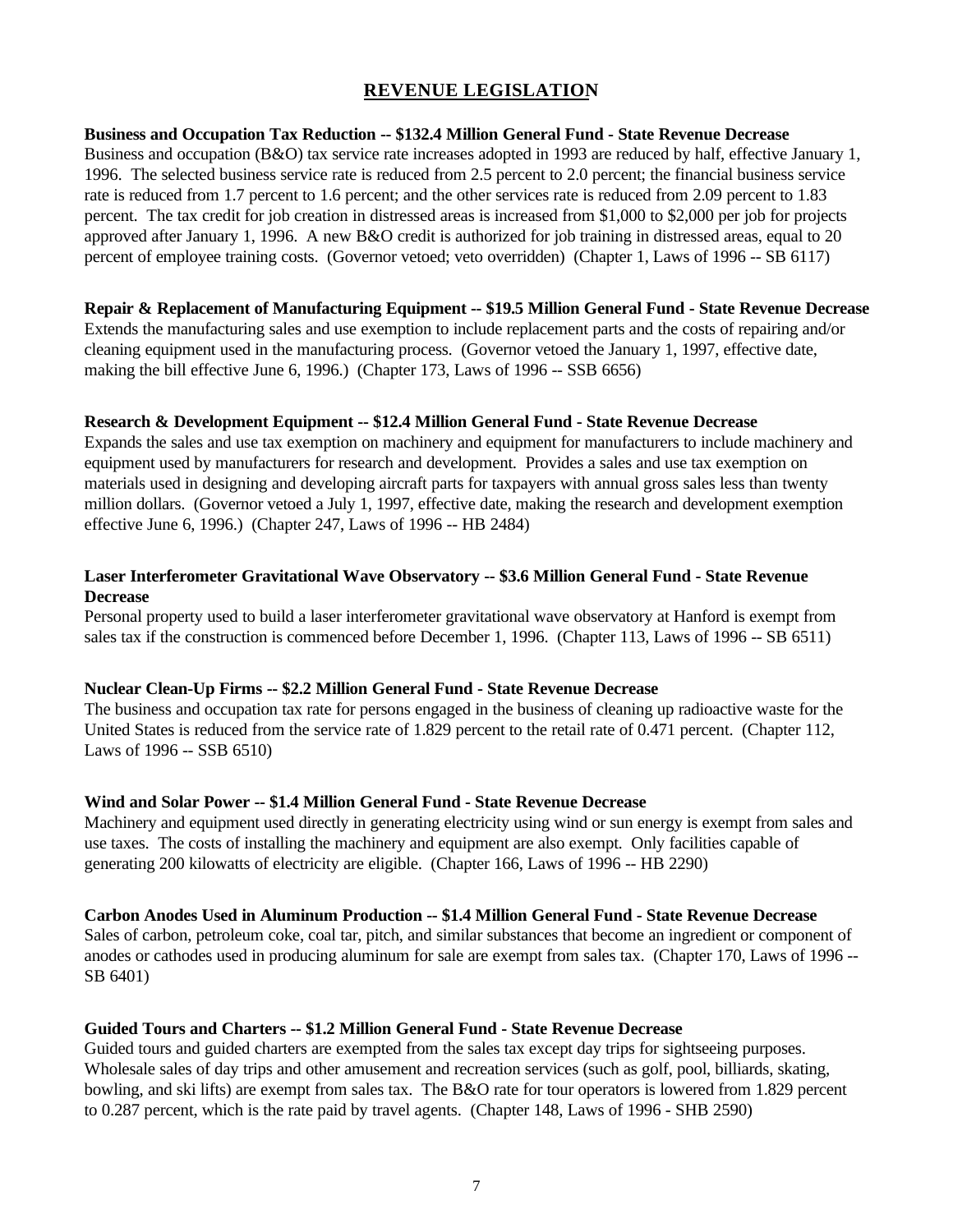#### **Naturopathic Prescriptions -- \$253,000 General Fund - State Revenue Decrease**

Provides sales and use tax exemptions for medicines of mineral, animal, and botanical origin prescribed, administered, or used in treatment of an individual by a naturopath. (Chapter 162, Laws of 1996 -- SB 6526)

#### **Farmworker Housing -- \$175,000 General Fund - State Revenue Decrease**

Provides sales and use tax exemptions for labor and material used to construct, repair, decorate, or improve agricultural employee housing. The housing must be used for agricultural employees for a minimum of five years and must be built in conformance with the Uniform Building Code if used year round. The exemption does not apply to housing built for the employer or family members. (Chapter 117, Laws of 1996 -- SHB 2778)

#### **Distressed Area Tax Relief -- \$120,000 General Fund - State Revenue Decrease**

Expands distressed area tax relief to include counties with a median household income that is less than 75 percent of the state median household income for the previous three years. Based on current household income data, Asotin and Whitman counties will join the list of counties eligible for distressed area tax relief. Distressed area tax relief includes a \$2,000 business and occupation tax credit for each new job and a sales and use tax exemption for building construction and expansion. (Governor vetoed a provision extending sales tax exemption for manufacturing equipment to include equipment used to deliver building trusses by firms in towns with a population of less than 1,200 persons within a timber impact area.) (Chapter 290, Laws of 1996 -- HB 2337)

#### **Railroad Public Utility Tax -- \$113,000 General Fund - State Revenue Decrease**

The public utility tax rate for railroads and railroad car businesses is reduced from 3.852 percent to 1.926 percent. The rental of rail cars is removed from the public utility tax and made subject to the sales tax. (Chapter 150, Laws of 1996 -- HB 2593)

#### **Preserved Fruit and Vegetables -- \$92,000 General Fund - State Revenue Decrease**

The B&O tax rate on the sale of wholesale fresh fruits and vegetables that are canned, preserved, frozen, or dehydrated by the seller and sold to purchasers who take delivery in Washington, but transport the product out-ofstate, is reduced to 0.33 percent. This is the same rate as is applied to sales of these products to purchasers located out-of-state. (Chapter 115, Laws of 1996 -- SHB 2119)

#### **Public Records -- \$80,000 General Fund - State Revenue Decrease**

Sales and use taxes do not apply to copying of public records under a request for the record for which no fee is charged other than a statutorily set fee or a fee to reimburse the agency for its copying costs. This includes a request for a document not available to the public but available to those persons who by law are allowed access to the document, such as requests for fire reports, law enforcement reports, taxpayer information, and academic transcripts. (Chapter 63, Laws of 1996 -- ESSB 6284)

#### **Low-Density Light and Power -- \$17,000 General Fund - State Revenue Decrease**

The portion of wholesale power costs a low-density light and power company may deduct from taxable gross receipts under the public utility tax is doubled. (Chapter 145, Laws of 1996 -- HB 2440)

#### **Fermented Apple and Pear Cider -- \$2,100 General Fund - State Revenue Decrease**

Lowers the wine tax rate for fermented apple and pear cider from 22.92 cents per liter to 6.11 cents per liter until July 1, 1997, and 8.14 cents per liter thereafter. It also dedicates a portion of the revenue to the Health Services Account. (Chapter 118, Laws of 1996 -- SSB 6279)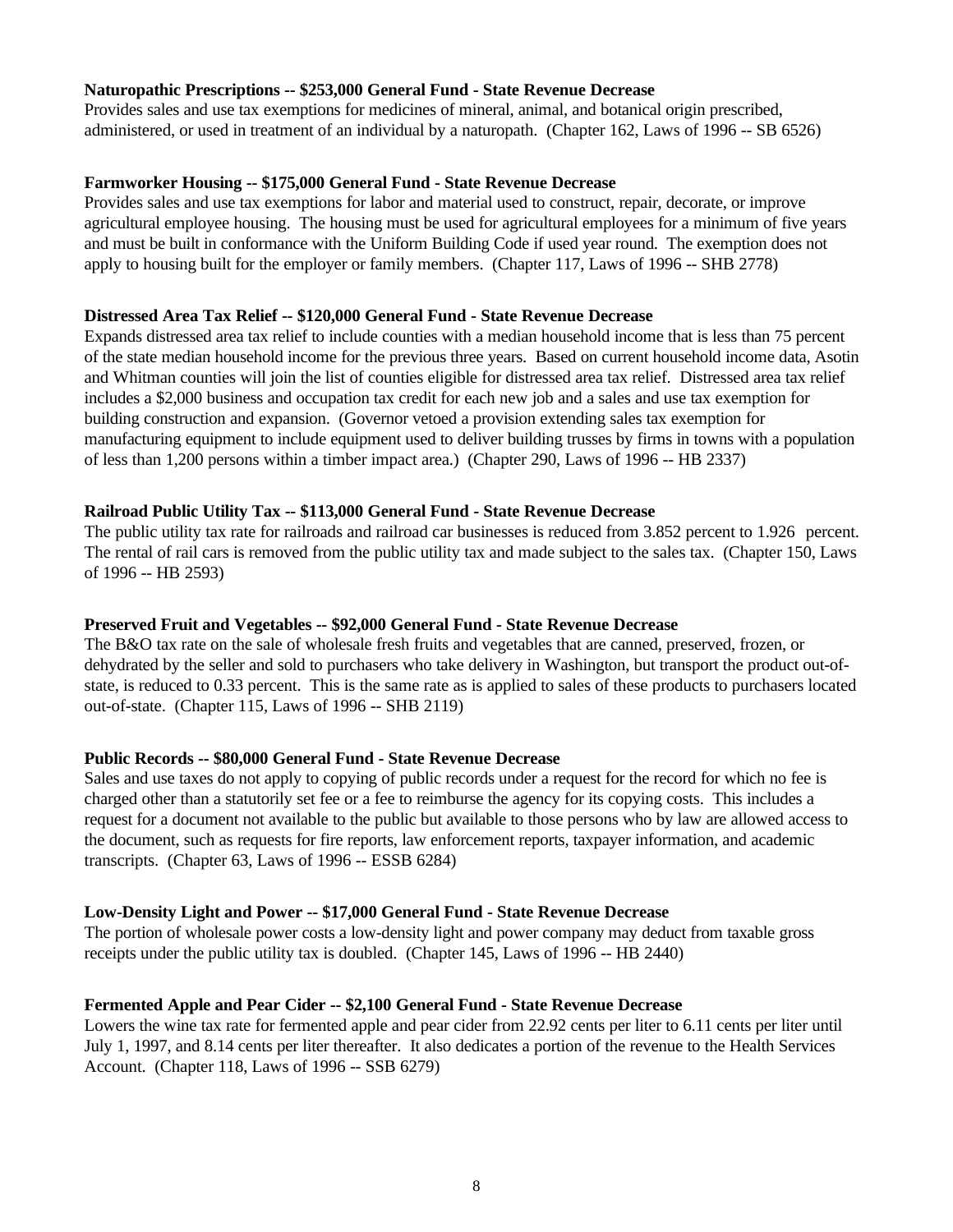#### **Railroad Associations Regulatory Fees -- No General Fund - State Revenue Impact**

Provides an exemption from the 1.5 percent annual Utilities and Transportation Commission fee for railroad associations that qualify as not-for-profit charitable organizations. (Chapter 196, Laws of 1996 -- HB 2190)

#### **Human Tissue Research & Development -- No General Fund - State Revenue Impact**

Provides a sales and use tax exemption for human blood, tissue, organs, bodies, or body parts for medical research and quality control testing purposes. (Chapter 141, Laws of 1996 -- ESHB 2214)

#### **Senior Citizen Property Tax Exemption -- No General Fund - State Revenue Impact**

The valuation of the residences of persons eligible for the senior citizens and disabled persons property tax exemption program is frozen at the assessed value, rather than the market value, of the residence on January 1st of the year the person first qualifies under for the program or January 1, 1995, whichever is later. (Chapter 146, Laws of 1996 -- HB 2457)

#### **Unclaimed Property Procedures -- No General Fund - State Revenue Impact**

Makes technical changes to the unclaimed property procedures of the Department of Revenue. (Chapter 45, Laws of 1996 -- HB 2589)

#### **Obsolete Tax Provisions -- No General Fund - State Revenue Impact**

Repeals specific obsolete or unnecessary tax provisions relating to mobile home park fees, the petroleum products tax, and the ride sharing tax exemption. (Chapter 88, Laws of 1996 -- HB 2591)

#### **Penalties and Interest -- No General Fund - State Revenue Impact**

Provides for clear and consistent penalty and interest administration by the Department of Revenue. (Chapter 149, Laws of 1996 -- ESHB 2592)

#### **Warehouse Study -- No General Fund - State Revenue Impact**

Directs the Department of Revenue to study the warehousing and distribution industry in the state. (Chapter 299, Laws of 1996 -- SHB 2708)

#### **Small Business Excise Tax Reporting -- No General Fund - State Revenue Impact**

The tax exemption threshold for the public utility tax is increased from \$6,000 to \$24,000 per year, and the threshold for filing business and occupation tax and public utility tax returns is increased from \$12,000 to \$24,000 per year. (Chapter 111, Laws of 1996 -- HB 2789)

#### **Academic Transcripts -- No GF-S Revenue Impact**

The sale and use of academic transcripts is exempted from the business and occupation tax and the sales and use tax. (Chapter 272, Laws of 1996 -- HB 2861)

#### **Hotel/Motel Taxes -- No GF-S Revenue Impact**

Makes a number of changes to the hotel/motel tax statutes. Based upon current populations: allows Winthrop to levy an additional 3 percent tax for tourism promotion; allows Kennewick and Richland to levy an additional 2 percent tax for a convention center; allows La Conner to levy an additional 2 percent tax for a convention center; and expands the allowable uses of the state shared hotel/motel tax proceeds to include historic maritime vessels and street banners. (Chapter 159, Laws of 1996 -- ESSB 6241)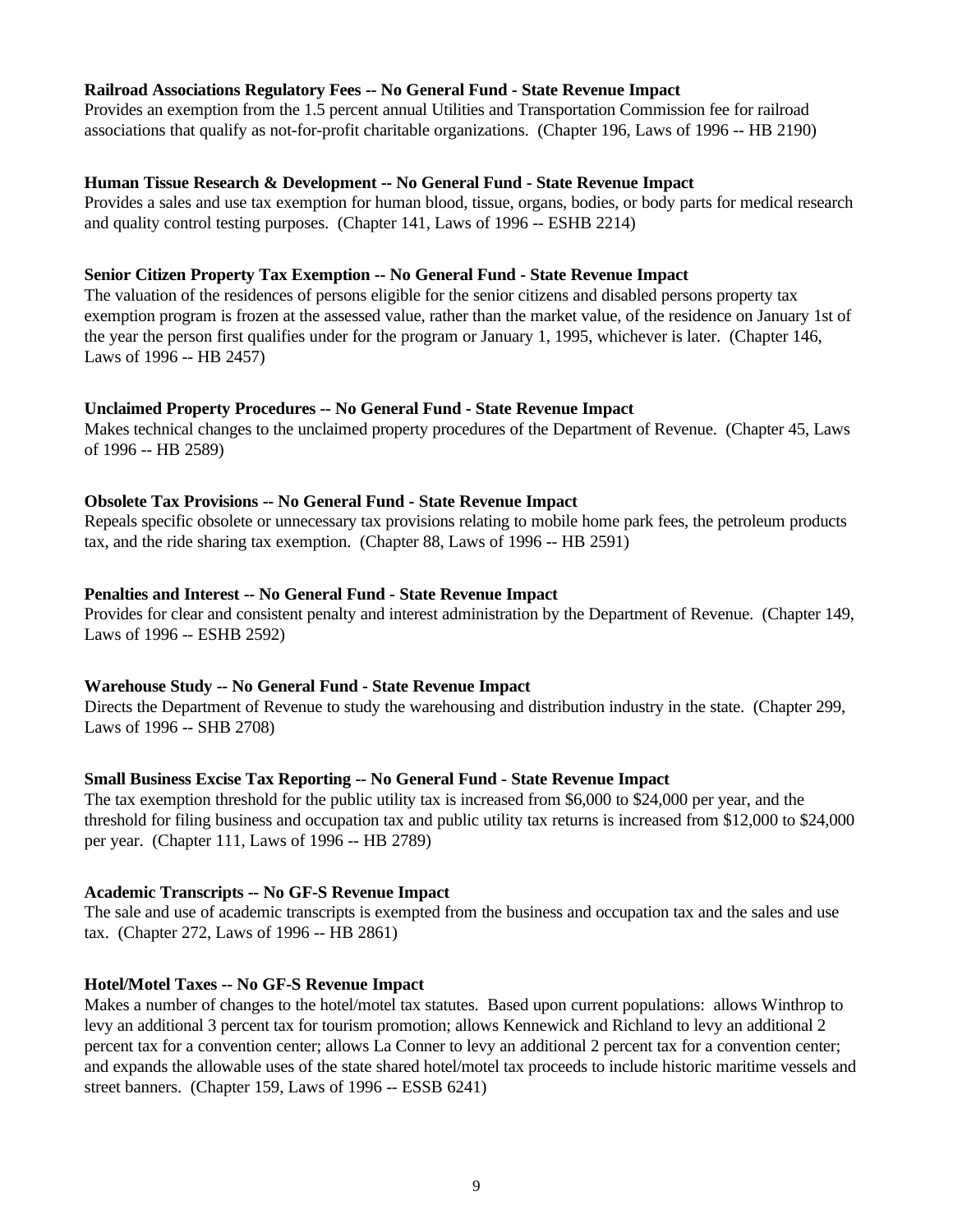#### **Local Government Archives -- No GF-S Revenue Impact**

County auditors are directed to impose a \$1 surcharge on each document filed with the auditor. This surcharge is transmitted to the State Treasurer for deposit in the Archives and Records Management Account and may be used solely for local government archives and records services. (Chapter 245, Laws of 1996 -- SB 6718)

#### **Motor Vehicle Wholesale Auctions -- \$435,000 General Fund - State Revenue Decrease**

Wholesale auctions of motor vehicles to dealers are exempt from business and occupation tax. (SHB 2447 -- Governor vetoed.)

### **BUDGET DRIVEN REVENUE**

#### **IMR Tax -- \$1.4 Million General Fund - State**

A 1995 federal audit of the special excise tax on intermediate care facilities for the mentally retarded (IMR's) determined that departmental indirect costs need to be included in the IMR tax base at the state residential habilitation centers. Reimbursing the cost of this tax requires additional state and federal expenditures, but will result in a net gain in state revenues.

#### **Transfer from Treasurer's Service Account -- \$5.0 Million General Fund - State**

The amount of \$5.0 million is transferred from the Treasurer's Service Account to the General Fund. The account is used to fund the operations of the Office of the State Treasurer, and the transfer represents surplus funds in the account that are in excess of the biennial appropriation to the State Treasurer.

### **OTHER TRANSFERS**

#### **Transfer to Flood Control Assistance Account -- \$23 Million General Fund - State**

The amount of \$23 million is transferred from the General Fund to the Flood Control Assistance Account. The account is used to provide assistance to local governments for comprehensive flood control management plans and for flood control maintenance projects.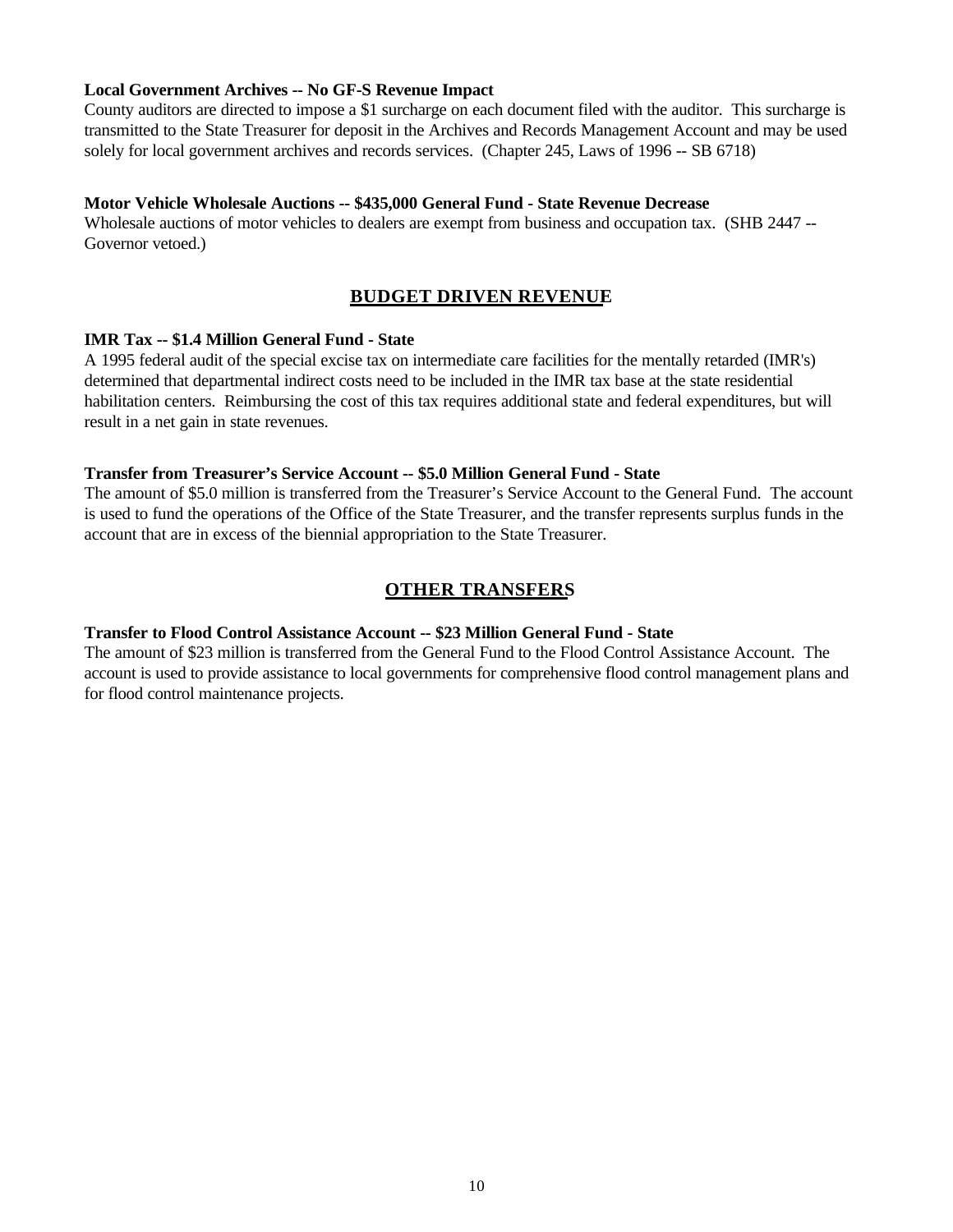### **Washington State Revenue Forecast -- February 1996 1995-97 General Fund - State Revenues by Source**

(Dollars in Millions)



| 486.1<br>385.5<br>1,148.6 |
|---------------------------|
|                           |
| 2,242.9<br>788.4<br>548.0 |
|                           |
|                           |
|                           |
|                           |
| 3,231.7                   |
| 8,536.2                   |
|                           |

 *\* Updated for the 1996 Legislative Session; reflects the February 1996 forecast and Governor vetoes.*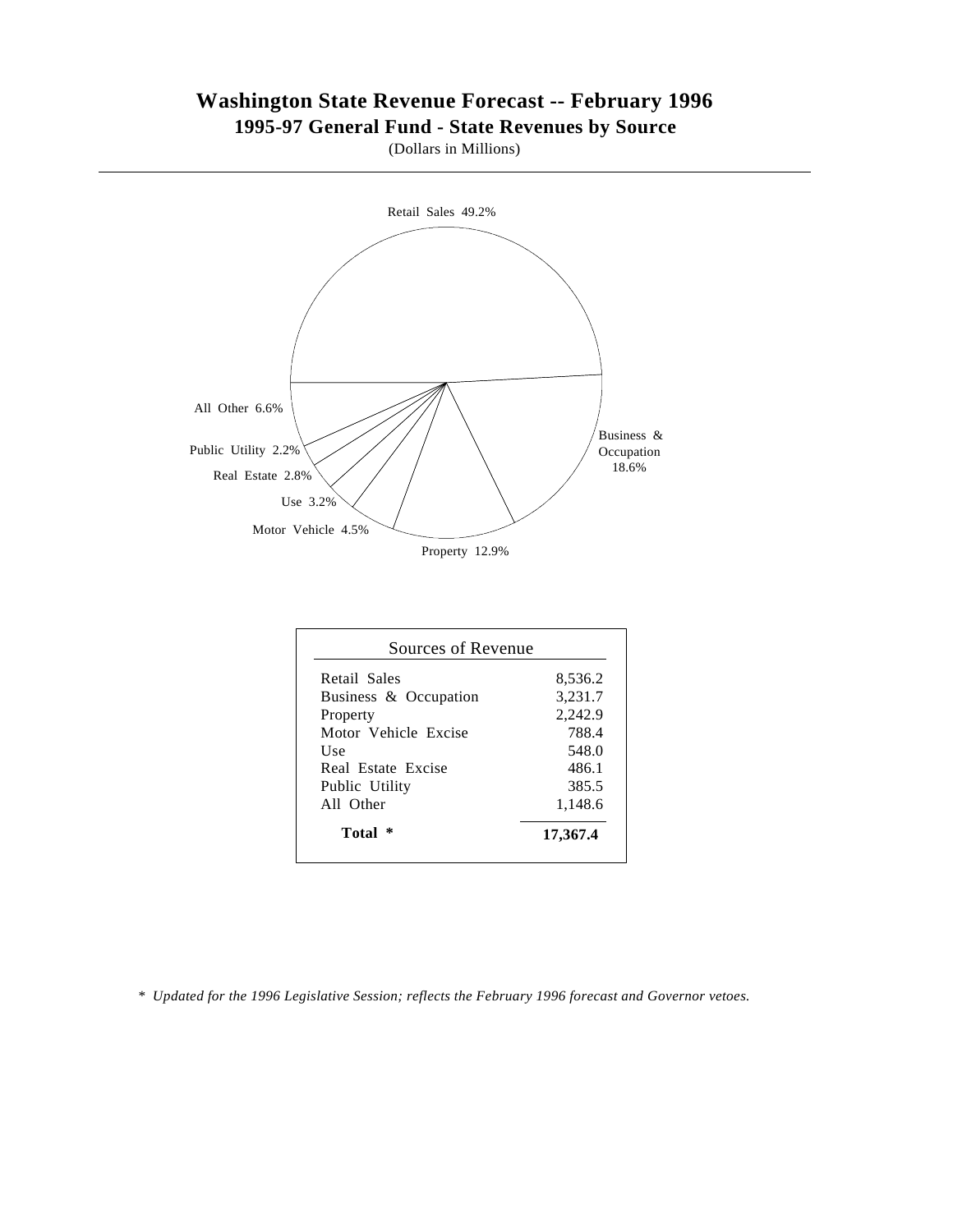### **Washington State General Fund - State Revenues By Source**

(Dollars in Millions)

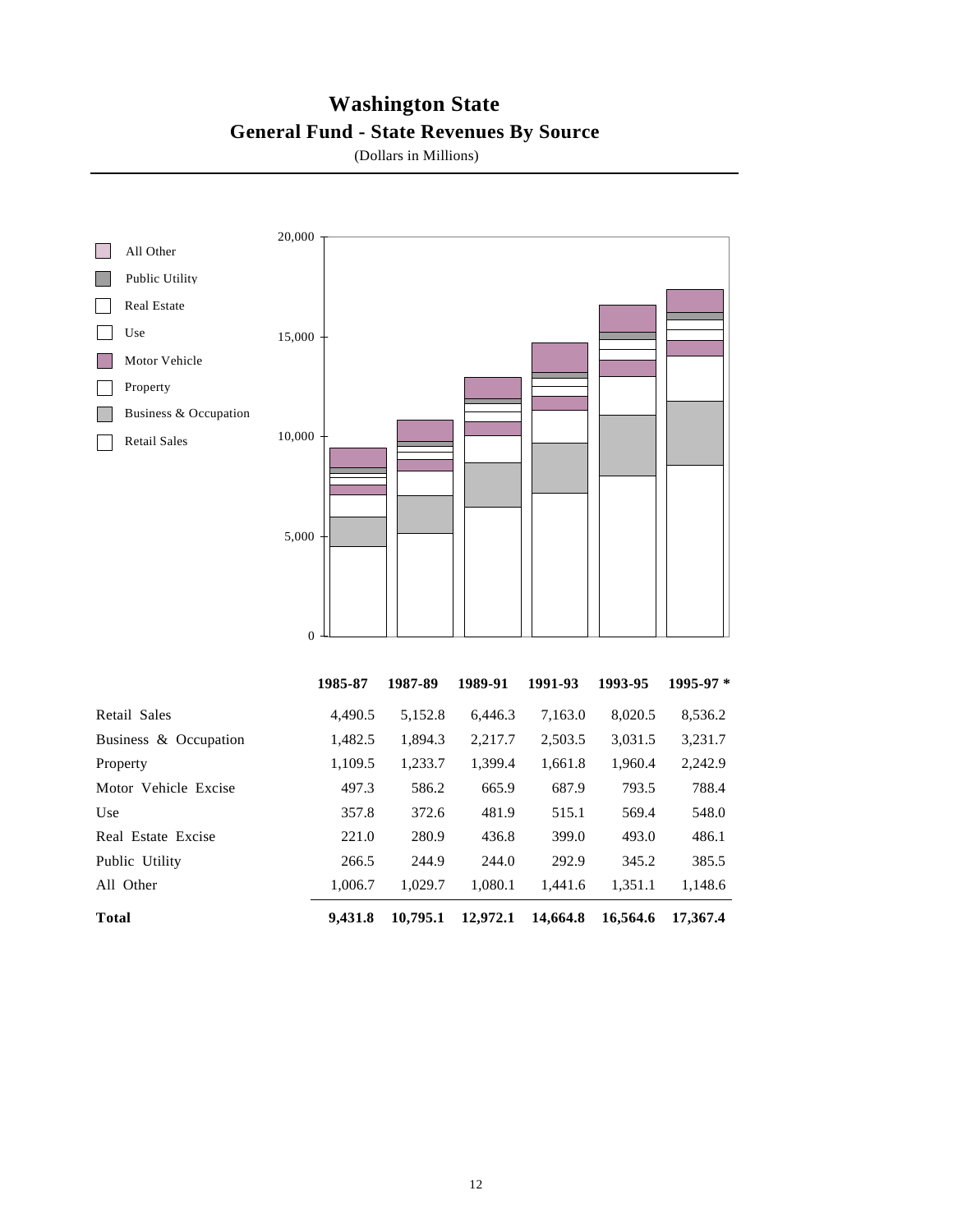# **1995-97 Washington State Operating Budget General Fund - State Revenues By Source**

|                           | 1985-87 | 1987-89  | 1989-91  | 1991-93  | 1993-95  | 1995-97 * |
|---------------------------|---------|----------|----------|----------|----------|-----------|
| <b>Retail Sales</b>       | 4,490.5 | 5,152.8  | 6.446.3  | 7,163.0  | 8,020.5  | 8,536.2   |
| Business & Occupation     | 1,482.5 | 1.894.3  | 2,217.7  | 2,503.5  | 3.031.5  | 3,231.7   |
| Property                  | 1.109.5 | 1,233.7  | 1,399.4  | 1,661.8  | 1,960.4  | 2,242.9   |
| Motor Vehicle Excise      | 497.3   | 586.2    | 665.9    | 687.9    | 793.5    | 788.4     |
| Use                       | 357.8   | 372.6    | 481.9    | 515.1    | 569.4    | 548.0     |
| <b>Real Estate Excise</b> | 221.0   | 280.9    | 436.8    | 399.0    | 493.0    | 486.1     |
| Public Utility            | 266.5   | 244.9    | 244.0    | 292.9    | 345.2    | 385.5     |
| All Other                 | 1,006.7 | 1,029.7  | 1,080.1  | 1,441.6  | 1,351.1  | 1,148.6   |
| <b>Total</b>              | 9,431.8 | 10,795.1 | 12,972.1 | 14,664.8 | 16,564.6 | 17,367.4  |

#### **Dollars in Millions**

| <b>Percent of Total</b> |        |        |        |        |        |        |
|-------------------------|--------|--------|--------|--------|--------|--------|
| <b>Retail Sales</b>     | 47.6%  | 47.7%  | 49.7%  | 48.8%  | 48.4%  | 49.2%  |
| Business & Occupation   | 15.7%  | 17.5%  | 17.1%  | 17.1%  | 18.3%  | 18.6%  |
| Property                | 11.8%  | 11.4%  | 10.8%  | 11.3%  | 11.8%  | 12.9%  |
| Motor Vehicle Excise    | 5.3%   | 5.4%   | 5.1%   | 4.7%   | 4.8%   | 4.5%   |
| Use                     | 3.8%   | 3.5%   | 3.7%   | 3.5%   | 3.4%   | 3.2%   |
| Real Estate Excise      | 2.3%   | 2.6%   | 3.4%   | 2.7%   | 3.0%   | 2.8%   |
| Public Utility          | 2.8%   | 2.3%   | 1.9%   | 2.0%   | 2.1%   | 2.2%   |
| All Other               | 10.7%  | 9.5%   | 8.3%   | 9.8%   | 8.2%   | 6.6%   |
| <b>Total</b>            | 100.0% | 100.0% | 100.0% | 100.0% | 100.0% | 100.0% |

#### **Percent Change from Prior Biennium**

| <b>Retail Sales</b>   | 14.7%    | 25.1%   | 11.1%    | 12.0%    | 6.4%      |
|-----------------------|----------|---------|----------|----------|-----------|
| Business & Occupation | 27.8%    | 17.1%   | 12.9%    | 21.1%    | 6.6%      |
| Property              | 11.2%    | 13.4%   | 18.8%    | 18.0%    | 14.4%     |
| Motor Vehicle Excise  | 17.9%    | 13.6%   | 3.3%     | 15.4%    | $-0.6\%$  |
| Use                   | 4.1%     | 29.3%   | 6.9%     | 10.5%    | $-3.8\%$  |
| Real Estate Excise    | 27.1%    | 55.5%   | $-8.7\%$ | 23.6%    | $-1.4\%$  |
| Public Utility        | $-8.1\%$ | $-0.4%$ | 20.0%    | 17.9%    | 11.7%     |
| All Other             | 2.3%     | 4.9%    | 33.5%    | $-6.3\%$ | $-15.0\%$ |
| <b>Total</b>          | 14.5%    | 20.2%   | 13.0%    | 13.0%    | $4.8\%$   |

*\* Updated for the 1996 Legislative Session; reflects the February 1996 forecast and Governor vetoes.*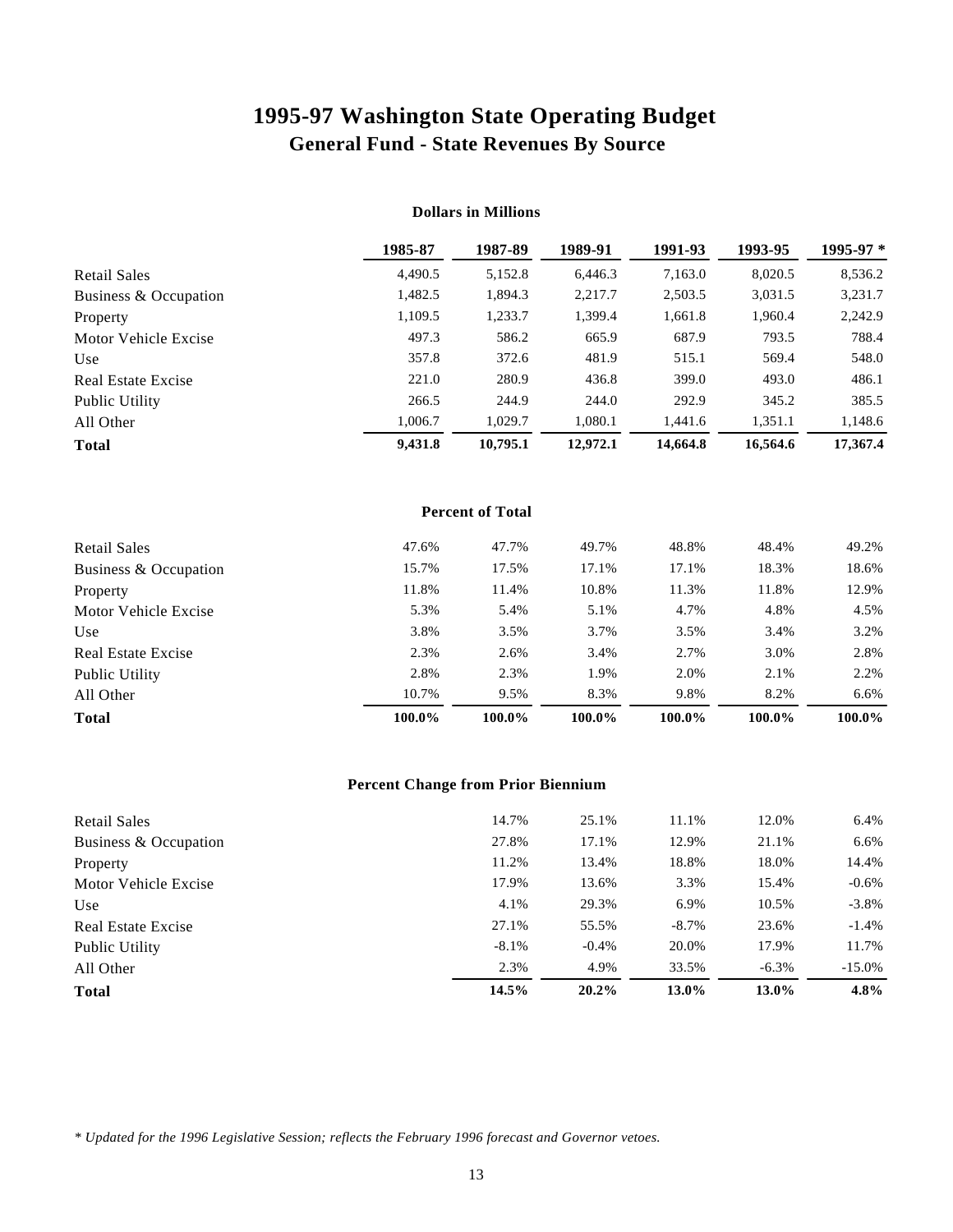# **1995-97 Operating Budget Comparisons**

### **General Fund - State**

| <b>Statewide Total</b>         | 17,611,377 |
|--------------------------------|------------|
| Special Appropriations         | 1,146,957  |
| Other Education                | 46.787     |
| <b>Higher Education</b>        | 1,966,688  |
| Public Schools                 | 8,316,882  |
| Transportation                 | 27.978     |
| <b>Natural Resources</b>       | 206.164    |
| Human Services                 | 5,394,546  |
| <b>Governmental Operations</b> | 344.699    |
| <b>Judicial</b>                | 55,600     |
| Legislative                    | 105,076    |



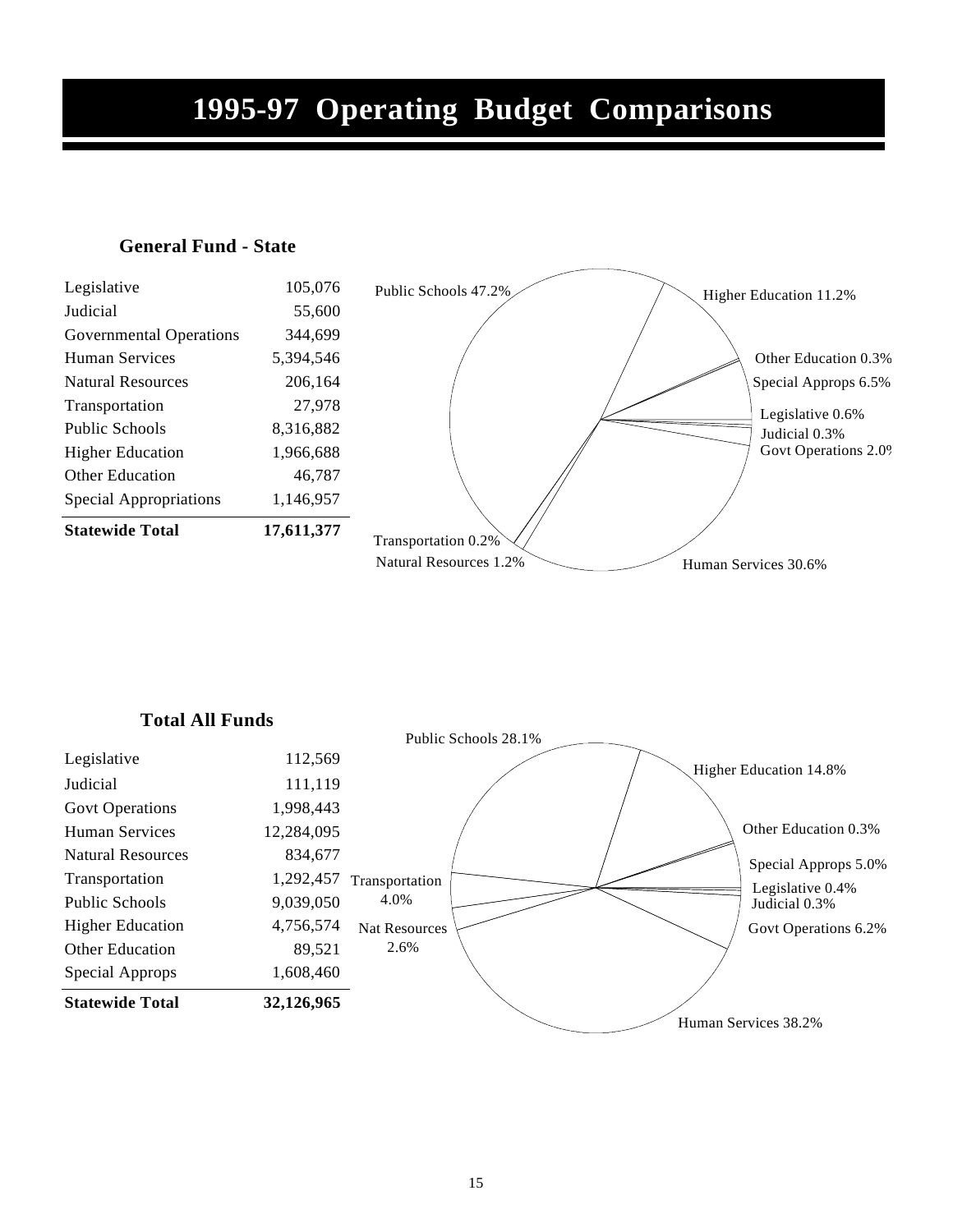## **Washington State Operating Budget Total All Funds**

| 35,000,000                            |                  |            |            |            |            |                          |
|---------------------------------------|------------------|------------|------------|------------|------------|--------------------------|
| Governmental Operations               |                  |            |            |            |            |                          |
| Human Services<br>30,000,000          |                  |            |            |            |            |                          |
| <b>Natural Resources</b>              |                  |            |            |            |            |                          |
| 25,000,000<br>Transportation          |                  |            |            |            |            |                          |
| Public Schools                        |                  |            |            |            |            |                          |
| 20,000,000<br><b>Higher Education</b> |                  |            |            |            |            |                          |
| Special Appropriations                |                  |            |            |            |            |                          |
| 15,000,000                            |                  |            |            |            |            |                          |
| 10,000,000                            |                  |            |            |            |            |                          |
| 5,000,000                             |                  |            |            |            |            |                          |
|                                       | $\boldsymbol{0}$ |            |            |            |            |                          |
|                                       | 1985-87          | 1987-89    | 1989-91    | 1991-93    | 1993-95    | 1995-97<br><b>Budget</b> |
| Governmental Operations (1)           | 1,199,976        | 1,384,471  | 1,665,616  | 1,948,340  | 2,045,965  | 2,311,652                |
| <b>Human Services</b>                 | 4,622,926        | 5,501,379  | 7,098,360  | 9,409,398  | 11,010,893 | 12,284,095               |
| <b>Natural Resources</b>              | 459,087          | 547,611    | 833,737    | 798,015    | 853,688    | 834,677                  |
| Transportation (2)                    | 742,709          | 825,704    | 985,477    | 1,143,473  | 1,282,377  | 1,292,457                |
| Public Schools                        | 4,487,791        | 5,097,237  | 6,250,162  | 7,568,828  | 8,291,607  | 9,039,050                |
| Higher Education (3)                  | 2,539,253        | 2,932,628  | 3,522,184  | 4,159,158  | 4,503,803  | 4,756,574                |
| <b>Special Appropriations</b>         | 903,703          | 820,363    | 981,591    | 1,129,400  | 1,271,107  | 1,608,460                |
| <b>Statewide Total</b>                | 14,955,445       | 17,109,393 | 21,337,126 | 26,156,612 | 29,259,439 | 32,126,965               |

(Dollars in Thousands)

 *(1) Includes Legislative, Judicial, Other Education, and Governmental Operations agencies.*

 *(2) The 1995 Legislature reclassified the County Road Arterial Board and the Transportation Improvement Board as Capital, which is reflected historically for comparability.*

 *(3) Includes Community & Technical College System, Four Year Schools, Higher Education Coordinating Board, and Joint Center for Higher Education.*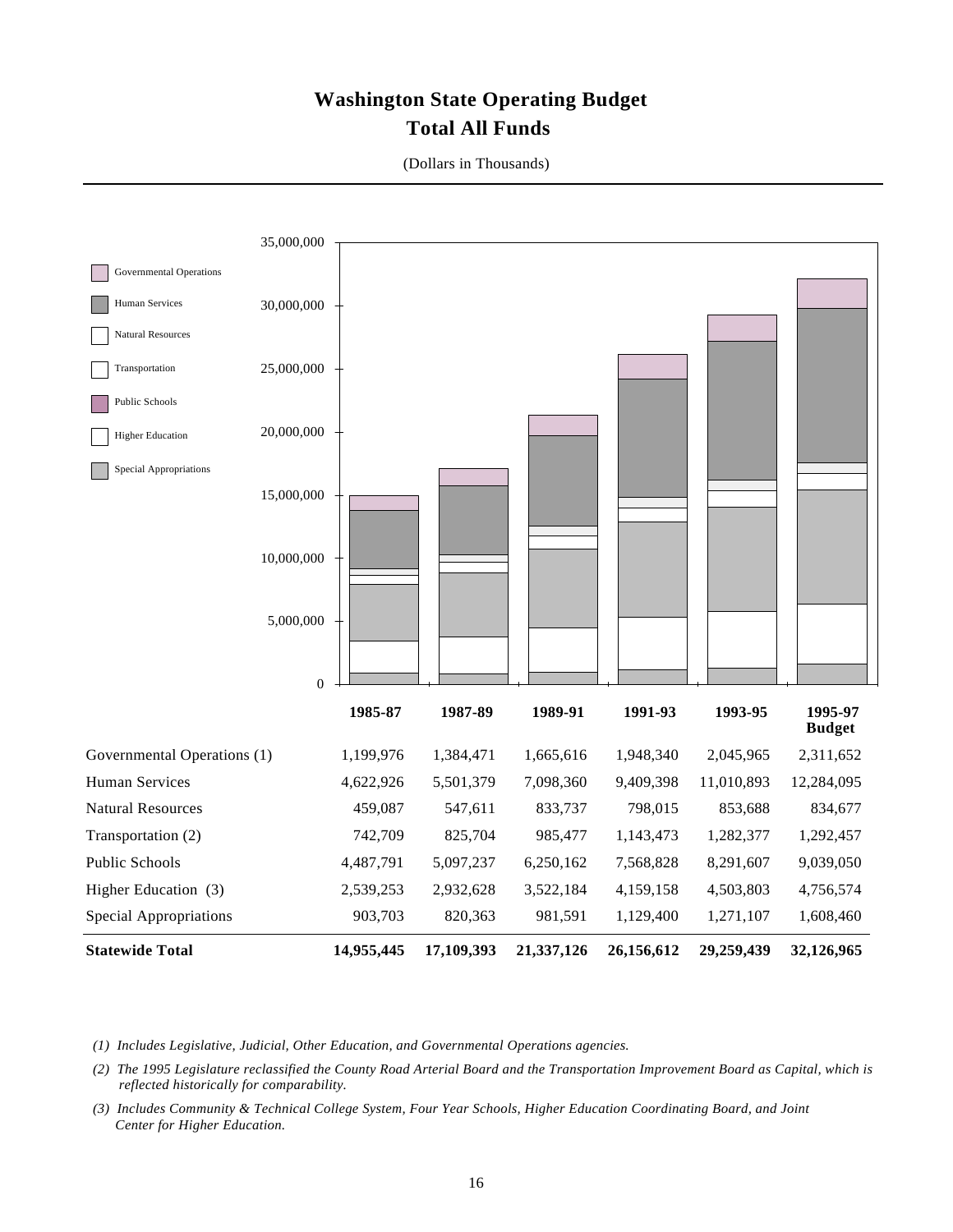## **Washington State Operating Budget General Fund State**

| 20,000,000                           |                             |           |           |                                                                  |           |               |
|--------------------------------------|-----------------------------|-----------|-----------|------------------------------------------------------------------|-----------|---------------|
| <b>Governmental Operations</b>       |                             |           |           |                                                                  |           |               |
| Human Services                       |                             |           |           |                                                                  |           |               |
| Natural Resources                    |                             |           |           |                                                                  |           |               |
| 15,000,000<br>Transportation         |                             |           |           |                                                                  |           |               |
| Public Schools                       |                             |           |           |                                                                  |           |               |
| <b>Higher Education</b>              |                             |           |           |                                                                  |           |               |
| 10,000,000<br>Special Appropriations |                             |           |           |                                                                  |           |               |
| 5,000,000                            | $\boldsymbol{0}$<br>1985-87 | 1987-89   | 1989-91   | 1991-93                                                          | 1993-95   | 1995-97       |
|                                      |                             |           |           |                                                                  |           | <b>Budget</b> |
| Governmental Operations (1)          | 302,741                     | 363,146   | 486,131   | 516,223                                                          | 532,777   | 552,162       |
| Human Services                       | 2,493,046                   | 2,925,422 | 3,621,059 | 4,470,556                                                        | 4,779,196 | 5,394,546     |
| <b>Natural Resources</b>             | 186,822                     | 232,355   | 351,952   | 284,534                                                          | 279,770   | 206,164       |
| Transportation                       | 26,458                      | 38,256    | 47,013    | 38,454                                                           | 19,524    | 27,978        |
| Public Schools                       | 4,234,778                   | 4,799,915 | 5,841,109 | 7,060,982                                                        | 7,706,082 | 8,316,882     |
| Higher Education (2)                 | 1,284,727                   | 1,475,482 | 1,735,771 | 1,881,203                                                        | 1,880,550 | 1,966,688     |
| <b>Special Appropriations</b>        | 650,112                     | 566,981   | 759,028   | 728,733                                                          | 1,002,950 | 1,146,957     |
| <b>Statewide Total</b>               |                             |           |           | 9,178,682 10,401,557 12,842,062 14,980,686 16,200,849 17,611,377 |           |               |

(Dollars in Thousands)

 *(1) Includes Legislative, Judicial, Other Education, and Governmental Operations agencies.*

 *(2) Includes Community & Technical College System, Four Year Schools, Higher Education Coordinating Board, and Joint Center for Higher Education.*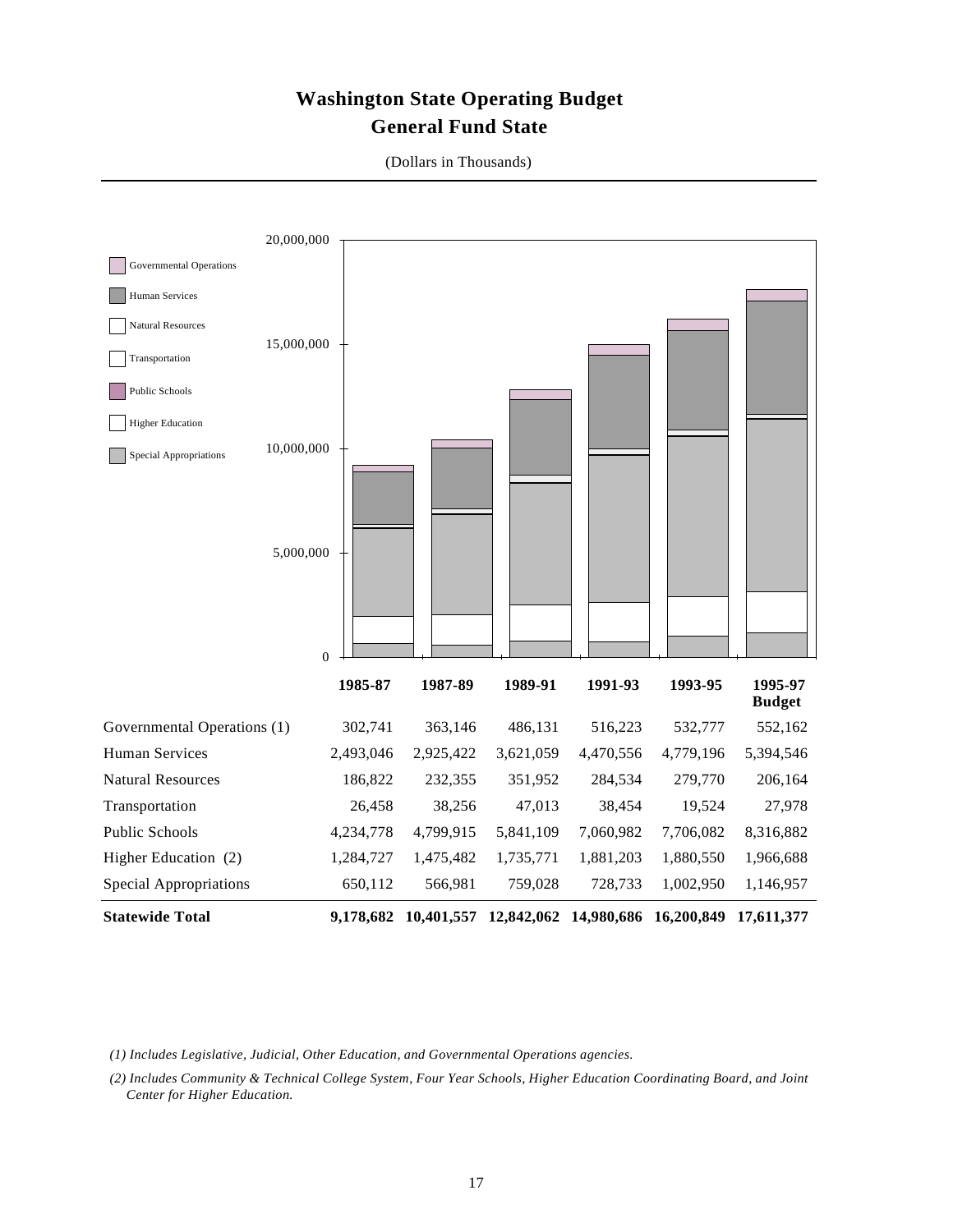## **1995-97 Washington State Operating Budget Total All Funds**

| <b>Dollars in Thousands</b> |            |                         |            |            |                           |
|-----------------------------|------------|-------------------------|------------|------------|---------------------------|
| 1985-87                     | 1987-89    | 1989-91                 | 1991-93    | 1993-95    | <b>Revised</b><br>1995-97 |
| 67,731                      | 87,416     | 108,217                 | 111,734    | 105,319    | 112,569                   |
| 55,003                      | 72,772     | 86,421                  | 92,316     | 102,124    | 111,119                   |
| 999,600                     | 1,142,710  | 1,377,186               | 1,654,692  | 1,745,619  | 1,998,443                 |
| 3,616,338                   | 4,377,405  | 5,739,122               | 7,740,697  | 8,993,210  | 9,872,624                 |
| 1,006,588                   | 1,123,974  | 1,359,239               | 1,668,701  | 2,017,683  | 2,411,471                 |
| 459,087                     | 547,611    | 833,737                 | 798,015    | 853,688    | 834,677                   |
| 748,610                     | 825,704    | 992,681                 | 1,143,473  | 1,282,377  | 1,292,457                 |
| 7,098,785                   | 8,111,438  | 9,858,933               | 11,817,584 | 12,888,314 | 13,885,145                |
| 4,487,791                   | 5,097,237  | 6,250,162               | 7,568,828  | 8,291,607  | 9,039,050                 |
| 2,539,253                   | 2,932,628  | 3,522,184               | 4,159,158  | 4,503,803  | 4,756,574                 |
| 71,742                      | 81,573     | 86,587                  | 89,598     | 92,903     | 89,521                    |
| 903,703                     | 820,363    | 981,591                 | 1,129,400  | 1,271,107  | 1,608,460                 |
| 14,955,445                  | 17,109,393 | 21,337,126              | 26,156,613 | 29,259,440 | 32,126,965                |
|                             |            |                         |            |            |                           |
| 0.5%                        | 0.5%       | 0.5%                    | 0.4%       | 0.4%       | 0.4%                      |
| 0.4%                        | 0.4%       | 0.4%                    | 0.4%       | 0.3%       | 0.3%                      |
| 6.7%                        | 6.7%       | 6.5%                    | 6.3%       | 6.0%       | 6.2%                      |
| 24.2%                       | 25.6%      | 26.9%                   | 29.6%      | 30.7%      | 30.7%                     |
| 6.7%                        | 6.6%       | 6.4%                    | 6.4%       | 6.9%       | 7.5%                      |
| 3.1%                        | 3.2%       | 3.9%                    | 3.1%       | 2.9%       | 2.6%                      |
| 5.0%                        | 4.8%       | 4.7%                    | 4.4%       | 4.4%       | 4.0%                      |
| 47.5%                       | 47.4%      | 46.2%                   | 45.2%      | 44.0%      | 43.2%                     |
| 30.0%                       | 29.8%      | 29.3%                   | 28.9%      | 28.3%      | 28.1%                     |
| 17.0%                       | 17.1%      | 16.5%                   | 15.9%      | 15.4%      | 14.8%                     |
| 0.5%                        | 0.5%       | 0.4%                    | 0.3%       | 0.3%       | 0.3%                      |
| 6.0%                        | 4.8%       | 4.6%                    | 4.3%       | 4.3%       | 5.0%                      |
| 100.0%                      | $100.0\%$  | 100.0%                  | 100.0%     | $100.0\%$  | $100.0\%$                 |
|                             |            | <b>Percent of Total</b> |            |            |                           |

#### **Percent Change from Prior Biennium**

| Legislative                      | 29.1%   | 23.8% | 3.2%    | $-5.7\%$ | 6.9%     |
|----------------------------------|---------|-------|---------|----------|----------|
| Judicial                         | 32.3%   | 18.8% | 6.8%    | 10.6%    | 8.8%     |
| Governmental Operations          | 14.3%   | 20.5% | 20.2%   | 5.5%     | 14.5%    |
| Dept of Social & Health Services | 21.0%   | 31.1% | 34.9%   | 16.2%    | 9.8%     |
| <b>Other Human Services</b>      | 11.7%   | 20.9% | 22.8%   | 20.9%    | 19.5%    |
| <b>Natural Resources</b>         | 19.3%   | 52.2% | $-4.3%$ | 7.0%     | $-2.2%$  |
| Transportation                   | 10.3%   | 20.2% | 15.2%   | 12.1%    | 0.8%     |
| <b>Total Education</b>           | 14.3%   | 21.5% | 19.9%   | 9.1%     | 7.7%     |
| Public Schools                   | 13.6%   | 22.6% | 21.1%   | 9.5%     | 9.0%     |
| <b>Higher Education</b>          | 15.5%   | 20.1% | 18.1%   | 8.3%     | 5.6%     |
| Other Education                  | 13.7%   | 6.1%  | 3.5%    | 3.7%     | $-3.6\%$ |
| Special Appropriations           | $-9.2%$ | 19.7% | 15.1%   | 12.5%    | 26.5%    |
| <b>Statewide Total</b>           | 14.4%   | 24.7% | 22.6%   | 11.9%    | 9.8%     |

*Notes: The 1995-97 Budget Includes all legislative operating amounts. See "Appropriations Contained Within Other Legislation", Page 4, for additional 1995-97 appropriations.*

*The 1995 Legislature reclassified the County Road Arterial Board and the Transportation Improvement Board as Capital, which is reflected historically for comparability.*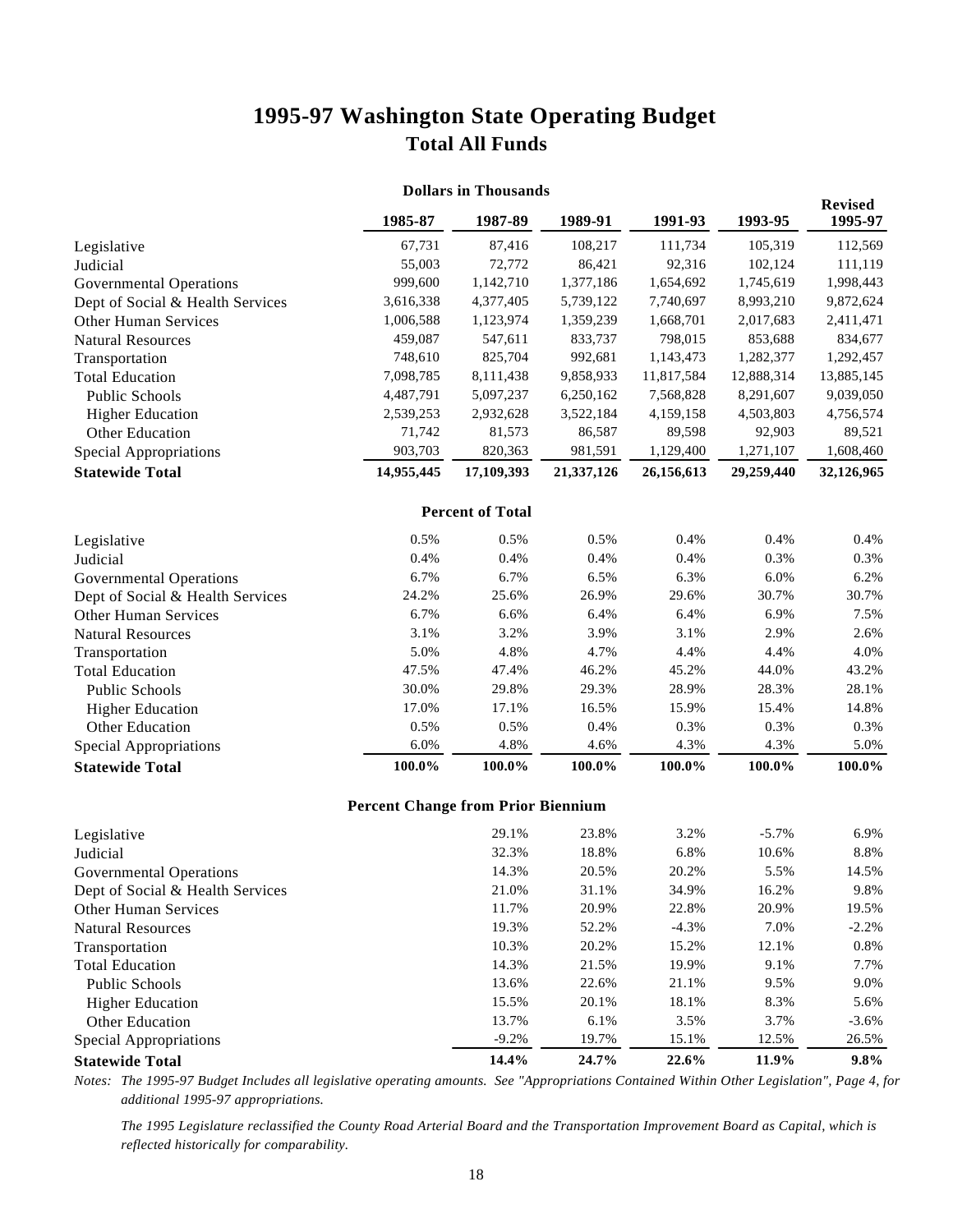# **1995-97 Washington State Operating Budget General Fund - State**

| <b>Dollars in Thousands</b>      |           |                         |            |            |            |                           |
|----------------------------------|-----------|-------------------------|------------|------------|------------|---------------------------|
|                                  | 1985-87   | 1987-89                 | 1989-91    | 1991-93    | 1993-95    | <b>Revised</b><br>1995-97 |
| Legislative                      | 65,724    | 85,035                  | 102,222    | 105,978    | 98,868     | 105,076                   |
| Judicial                         | 42,118    | 51,637                  | 61,074     | 64,688     | 54,851     | 55,600                    |
| <b>Governmental Operations</b>   | 160,065   | 186,851                 | 275,665    | 296,990    | 334,486    | 344,699                   |
| Dept of Social & Health Services | 2,079,065 | 2,434,815               | 3,045,738  | 3,761,816  | 3,975,643  | 4,516,197                 |
| <b>Other Human Services</b>      | 413,981   | 490,606                 | 575,321    | 708,740    | 803,553    | 878,349                   |
| <b>Natural Resources</b>         | 186,822   | 232,355                 | 351,952    | 284,534    | 279,770    | 206,164                   |
| Transportation                   | 28,918    | 41,260                  | 50,744     | 41,880     | 19,524     | 27,978                    |
| <b>Total Education</b>           | 5,551,877 | 6,312,016               | 7,620,319  | 8,987,327  | 9,631,204  | 10,330,357                |
| <b>Public Schools</b>            | 4,234,778 | 4,799,915               | 5,841,109  | 7,060,982  | 7,706,082  | 8,316,882                 |
| <b>Higher Education</b>          | 1,284,727 | 1,475,482               | 1,735,771  | 1,881,203  | 1,880,550  | 1,966,688                 |
| Other Education                  | 32,373    | 36,619                  | 43,439     | 45,142     | 44,572     | 46,787                    |
| <b>Special Appropriations</b>    | 650,112   | 566,981                 | 759,028    | 728,733    | 1,002,950  | 1,146,957                 |
| <b>Statewide Total</b>           | 9,178,682 | 10,401,557              | 12,842,062 | 14,980,686 | 16,200,849 | 17,611,377                |
|                                  |           | <b>Percent of Total</b> |            |            |            |                           |
| Legislative                      | 0.7%      | 0.8%                    | 0.8%       | 0.7%       | 0.6%       | 0.6%                      |
| Judicial                         | 0.5%      | 0.5%                    | 0.5%       | 0.4%       | 0.3%       | 0.3%                      |
| <b>Governmental Operations</b>   | 1.7%      | 1.8%                    | 2.1%       | 2.0%       | 2.1%       | 2.0%                      |
| Dept of Social & Health Services | 22.7%     | 23.4%                   | 23.7%      | 25.1%      | 24.5%      | 25.6%                     |
| <b>Other Human Services</b>      | 4.5%      | 4.7%                    | 4.5%       | 4.7%       | 5.0%       | 5.0%                      |
| <b>Natural Resources</b>         | 2.0%      | 2.2%                    | 2.7%       | 1.9%       | 1.7%       | 1.2%                      |
| Transportation                   | 0.3%      | 0.4%                    | 0.4%       | 0.3%       | 0.1%       | 0.2%                      |
| <b>Total Education</b>           | 60.5%     | 60.7%                   | 59.3%      | 60.0%      | 59.4%      | 58.7%                     |
| <b>Public Schools</b>            | 46.1%     | 46.1%                   | 45.5%      | 47.1%      | 47.6%      | 47.2%                     |
| <b>Higher Education</b>          | 14.0%     | 14.2%                   | 13.5%      | 12.6%      | 11.6%      | 11.2%                     |
| Other Education                  | 0.4%      | 0.4%                    | 0.3%       | 0.3%       | 0.3%       | 0.3%                      |
| <b>Special Appropriations</b>    | 7.1%      | 5.5%                    | 5.9%       | 4.9%       | 6.2%       | 6.5%                      |
| <b>Statewide Total</b>           | 100.0%    | 100.0%                  | 100.0%     | 100.0%     | 100.0%     | 100.0%                    |

#### **Percent Change from Prior Biennium**

| Legislative                      | 29.4%    | 20.2% | 3.7%     | $-6.7\%$ | 6.3%     |
|----------------------------------|----------|-------|----------|----------|----------|
| Judicial                         | 22.6%    | 18.3% | 5.9%     | $-15.2%$ | 1.4%     |
| Governmental Operations          | 16.7%    | 47.5% | 7.7%     | 12.6%    | 3.1%     |
| Dept of Social & Health Services | 17.1%    | 25.1% | 23.5%    | 5.7%     | 13.6%    |
| <b>Other Human Services</b>      | 18.5%    | 17.3% | 23.2%    | 13.4%    | 9.3%     |
| <b>Natural Resources</b>         | 24.4%    | 51.5% | $-19.2%$ | $-1.7\%$ | $-26.3%$ |
| Transportation                   | 42.7%    | 23.0% | $-17.5%$ | $-53.4%$ | 43.3%    |
| <b>Total Education</b>           | 13.7%    | 20.7% | 17.9%    | 7.2%     | 7.3%     |
| Public Schools                   | 13.3%    | 21.7% | 20.9%    | 9.1%     | 7.9%     |
| <b>Higher Education</b>          | 14.8%    | 17.6% | 8.4%     | $0.0\%$  | 4.6%     |
| <b>Other Education</b>           | 13.1%    | 18.6% | 3.9%     | $-1.3\%$ | 5.0%     |
| Special Appropriations           | $-12.8%$ | 33.9% | $-4.0\%$ | 37.6%    | 14.4%    |
| <b>Statewide Total</b>           | 13.3%    | 23.5% | 16.7%    | 8.1%     | $8.7\%$  |

*Note: The 1995-97 Budget Includes all legislative operating amounts. See "Appropriations Contained Within Other Legislation", Page 4, for additional 1995-97 appropriations.*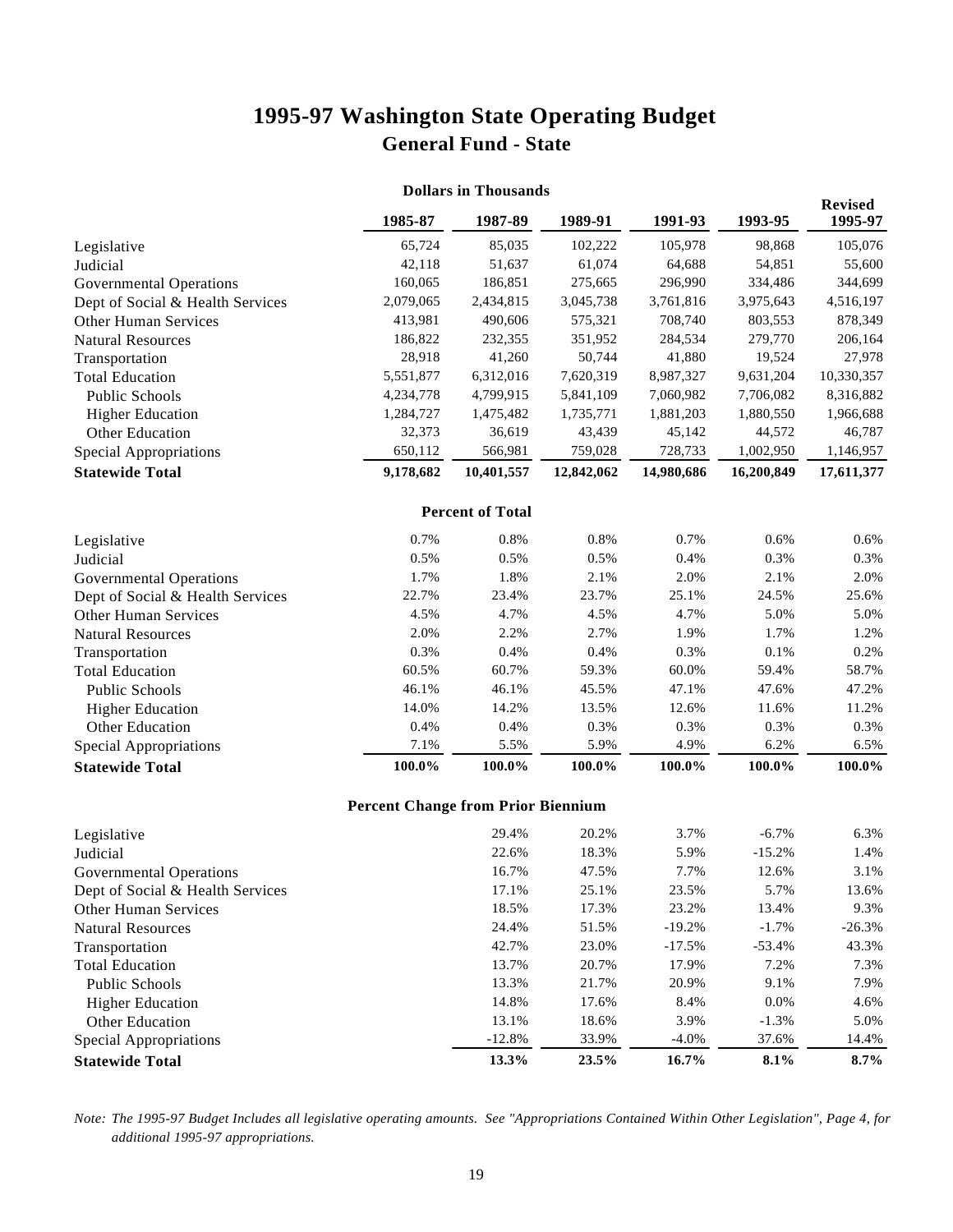# **1995-97 Washington State Operating Budget Annual FTE Staff**

|                                  | 1985-87                                   | 1987-89                 | 1989-91  | 1991-93  | 1993-95  | <b>Revised</b><br>1995-97 |
|----------------------------------|-------------------------------------------|-------------------------|----------|----------|----------|---------------------------|
| Legislative                      | 817.9                                     | 928.1                   | 960.6    | 925.1    | 824.4    | 826.5                     |
| Judicial                         | 417.7                                     | 444.6                   | 477.6    | 490.8    | 494.2    | 528.7                     |
| <b>Governmental Operations</b>   | 5,209.9                                   | 5,662.2                 | 6,247.0  | 6,776.7  | 6,803.7  | 6,717.5                   |
| Dept of Social & Health Services | 12,953.5                                  | 13,900.0                | 15,838.0 | 16,951.8 | 16,520.0 | 16,842.6                  |
| Other Human Services             | 9,082.0                                   | 9,706.5                 | 10,608.4 | 11,480.9 | 12,547.7 | 13,229.8                  |
| <b>Natural Resources</b>         | 4,655.5                                   | 5,152.2                 | 5,723.0  | 6,210.0  | 6,234.7  | 5,864.5                   |
| Transportation                   | 6,376.1                                   | 6,717.0                 | 7,010.1  | 7,354.9  | 7,491.1  | 7,530.0                   |
| <b>Total Education</b>           | 30,157.0                                  | 31,827.1                | 33,940.4 | 36,360.7 | 36,925.4 | 37,190.1                  |
| Public Schools                   | 244.3                                     | 255.9                   | 264.1    | 256.0    | 248.3    | 260.8                     |
| <b>Higher Education</b>          | 29,452.1                                  | 31,091.8                | 33,224.5 | 35,690.3 | 36,285.9 | 36,508.2                  |
| Other Education                  | 460.7                                     | 479.4                   | 451.9    | 414.5    | 391.2    | 421.1                     |
| <b>Statewide Total</b>           | 69,669.5                                  | 74,337.6                | 80,804.9 | 86,550.6 | 87,841.1 | 88,729.5                  |
|                                  |                                           | <b>Percent of Total</b> |          |          |          |                           |
| Legislative                      | 1.2%                                      | 1.2%                    | 1.2%     | 1.1%     | 0.9%     | 0.9%                      |
| Judicial                         | 0.6%                                      | 0.6%                    | 0.6%     | 0.6%     | 0.6%     | 0.6%                      |
| <b>Governmental Operations</b>   | 7.5%                                      | 7.6%                    | 7.7%     | 7.8%     | 7.7%     | 7.6%                      |
| Dept of Social & Health Services | 18.6%                                     | 18.7%                   | 19.6%    | 19.6%    |          | 19.0%                     |
| Other Human Services             | 13.0%                                     | 13.1%                   | 13.1%    | 13.3%    | 14.3%    | 14.9%                     |
| <b>Natural Resources</b>         | 6.7%                                      | 6.9%                    | 7.1%     | 7.2%     | 7.1%     | 6.6%                      |
| Transportation                   | 9.2%                                      | 9.0%                    | 8.7%     | 8.5%     | 8.5%     | 8.5%                      |
| <b>Total Education</b>           | 43.3%                                     | 42.8%                   | 42.0%    |          | 42.0%    | 41.9%                     |
| Public Schools                   | 0.4%                                      | 0.3%                    | 0.3%     | 0.3%     | 0.3%     | 0.3%                      |
| <b>Higher Education</b>          | 42.3%                                     | 41.8%                   | 41.1%    | 41.2%    | 41.3%    | 41.1%                     |
| Other Education                  | 0.7%                                      | 0.6%                    | 0.6%     | 0.5%     | 0.4%     | 0.5%                      |
| <b>Statewide Total</b>           | 100.0%                                    | 100.0%                  | 100.0%   | 100.0%   | 100.0%   | 100.0%                    |
|                                  | <b>Percent Change from Prior Biennium</b> |                         |          |          |          |                           |
| Legislative                      |                                           | 13.5%                   | 3.5%     | $-3.7%$  | $-10.9%$ | 0.3%                      |
| Judicial                         |                                           | 6.4%                    | 7.4%     | 2.8%     | 0.7%     | 7.0%                      |
| <b>Governmental Operations</b>   |                                           | 8.7%                    | 10.3%    | 8.5%     | 0.4%     | $-1.3%$                   |
| Dept of Social & Health Services |                                           | 7.3%                    | 13.9%    | 7.0%     | $-2.5%$  | 2.0%                      |
| <b>Other Human Services</b>      |                                           | 6.9%                    | 9.3%     | 8.2%     | 9.3%     | 5.4%                      |
| <b>Natural Resources</b>         |                                           | 10.7%                   | 11.1%    | 8.5%     | 0.4%     | $-5.9%$                   |
| Transportation                   |                                           | 5.3%                    | 4.4%     | 4.9%     | 1.9%     | $0.5\%$                   |
| <b>Total Education</b>           |                                           | 5.5%                    | 6.6%     | 7.1%     | 1.6%     | 0.7%                      |
| Public Schools                   |                                           | 4.8%                    | 3.2%     | $-3.1%$  | $-3.0%$  | 5.0%                      |
| <b>Higher Education</b>          |                                           | 5.6%                    | 6.9%     | 7.4%     | 1.7%     | 0.6%                      |
| Other Education                  |                                           | 4.1%                    | $-5.7%$  | $-8.3%$  | $-5.6%$  | 7.6%                      |
| <b>Statewide Total</b>           |                                           | 6.7%                    | 8.7%     | 7.1%     | 1.5%     | $1.0\%$                   |

*Notes: Does not include Capital FTEs. The 1995-97 Budget includes all legislative operating FTEs.*

*The 1995 Legislature reclassified the County Road Arterial Board and the Transportation Improvement Board as Capital, which is reflected historically for comparability.*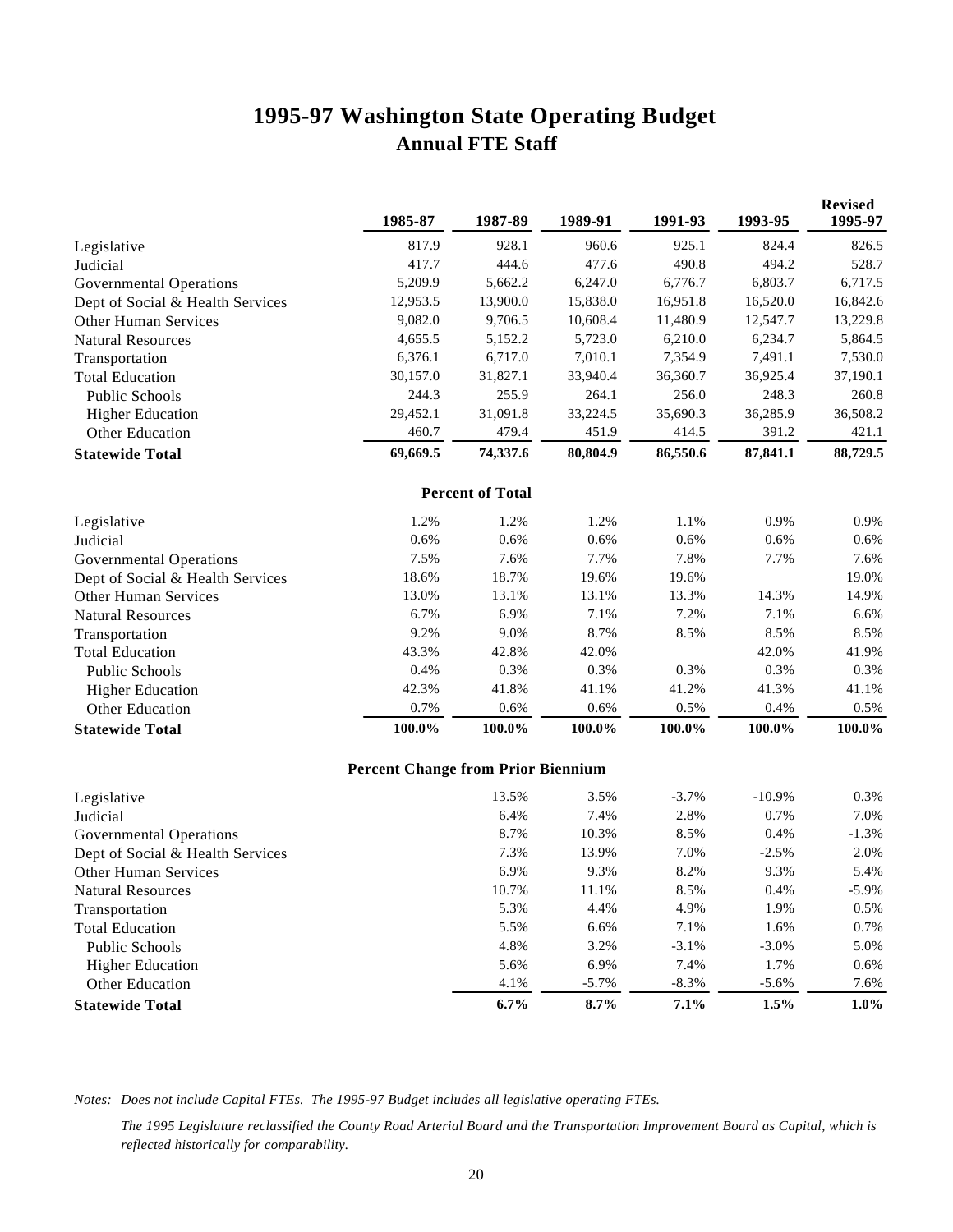#### **TOTAL STATE**

(Dollars in Thousands)

|                                        |                   | <b>General Fund-State</b> |                  |                   | <b>Total All Funds</b> |                  |
|----------------------------------------|-------------------|---------------------------|------------------|-------------------|------------------------|------------------|
|                                        | <b>Orig 95-97</b> | 96 Supp                   | <b>Rev 95-97</b> | <b>Orig 95-97</b> | 96 Supp                | <b>Rev 95-97</b> |
| Legislative                            | 104,873           | 203                       | 105,076          | 111,881           | 688                    | 112,569          |
| Judicial                               | 54,345            | 1,255                     | 55,600           | 102,194           | 8.925                  | 111,119          |
| Governmental Operations                | 299,178           | 45,521                    | 344,699          | 1,789,212         | 209,231                | 1,998,443        |
| Department of Social & Health Services | 4,561,196         | $-44,999$                 | 4,516,197        | 9,993,864         | $-121,240$             | 9,872,624        |
| <b>Other Human Services</b>            | 876,930           | 1.419                     | 878,349          | 2,400,629         | 10,842                 | 2,411,471        |
| <b>Natural Resources</b>               | 201,516           | 4,648                     | 206.164          | 808,952           | 25,725                 | 834,677          |
| Transportation                         | 23,567            | 4,411                     | 27,978           | 1,237,391         | 55,066                 | 1,292,457        |
| <b>Total Education</b>                 | 10,302,360        | 27.997                    | 10,330,357       | 13,839,539        | 45,606                 | 13,885,145       |
| <b>Public Schools</b>                  | 8,321,767         | $-4,885$                  | 8,316,882        | 9,037,361         | 1,689                  | 9,039,050        |
| <b>Higher Education</b>                | 1,934,665         | 32,023                    | 1,966,688        | 4,713,516         | 43,058                 | 4,756,574        |
| <b>Other Education</b>                 | 45,928            | 859                       | 46,787           | 88,662            | 859                    | 89,521           |
| Special Appropriations                 | 1,174,758         | $-27,801$                 | 1,146,957        | 1,600,914         | 7,546                  | 1,608,460        |
| <b>Statewide Total</b>                 | 17,598,723        | 12,654                    | 17,611,377       | 31,884,576        | 242,389                | 32,126,965       |

*Notes: Amounts shown contain all legislative operating appropriations: Chapter 283, Laws of 1996 -- ESSB 6251 Omnibus Operating Budget; Chapte 165, Laws of 1996 -- ESHB 2343 Transportation Budget; and appropriations contained within other legislation (See Page 4 for further information).*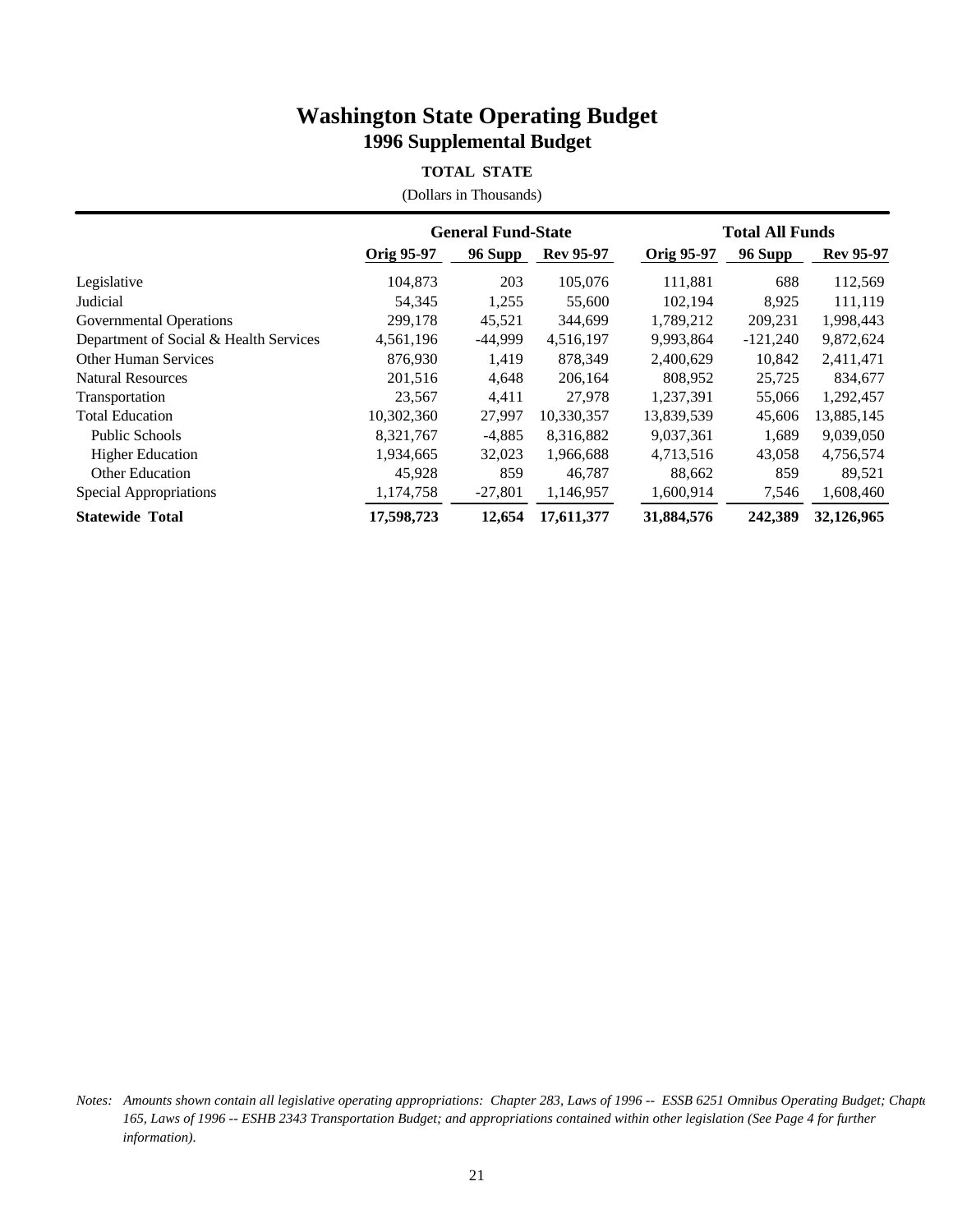### **LEGISLATIVE AND JUDICIAL**

|                                          |                   | <b>General Fund-State</b> |                  |                   | <b>Total All Funds</b> |                  |
|------------------------------------------|-------------------|---------------------------|------------------|-------------------|------------------------|------------------|
|                                          | <b>Orig 95-97</b> | 96 Supp                   | <b>Rev 95-97</b> | <b>Orig 95-97</b> | 96 Supp                | <b>Rev 95-97</b> |
| House of Representatives                 | 47,547            | $\overline{0}$            | 47,547           | 47,547            | 15                     | 47,562           |
| Senate                                   | 36,595            | 100                       | 36,695           | 36,595            | 115                    | 36,710           |
| Joint Legislative Audit & Review Committ | 2,825             | 103                       | 2,928            | 2,825             | 103                    | 2,928            |
| Legislative Transportation Committee     | 0                 | $\Omega$                  | $\Omega$         | 2,528             | 250                    | 2,778            |
| WA Performance Partnership Council       | 250               | $\overline{0}$            | 250              | 250               | $\Omega$               | 250              |
| <b>LEAP Committee</b>                    | 2,324             | $\overline{0}$            | 2,324            | 2,529             | 205                    | 2,734            |
| <b>State Actuary</b>                     | 0                 | $\Omega$                  | $\Omega$         | 1,573             | $\Omega$               | 1,573            |
| Joint Legislative Systems Committee      | 8,900             | $\overline{0}$            | 8,900            | 8,940             | 0                      | 8,940            |
| <b>Statute Law Committee</b>             | 6,432             | 0                         | 6,432            | 9,094             | 0                      | 9,094            |
| <b>Total Legislative</b>                 | 104,873           | 203                       | 105,076          | 111,881           | 688                    | 112,569          |
| Supreme Court                            | 8,875             | 80                        | 8,955            | 8,875             | 80                     | 8,955            |
| <b>State Law Library</b>                 | 3,215             | $-11$                     | 3,204            | 3,215             | $-11$                  | 3,204            |
| Court of Appeals                         | 17,668            | 882                       | 18,550           | 17,668            | 882                    | 18,550           |
| Commission on Judicial Conduct           | 1,201             | 200                       | 1,401            | 1,201             | 200                    | 1,401            |
| Administrator for the Courts             | 23,386            | 104                       | 23,490           | 71,235            | 1,969                  | 73,204           |
| Office of Public Defense                 | $\overline{0}$    | $\boldsymbol{0}$          | $\mathbf{0}$     | $\theta$          | 5,805                  | 5,805            |
| <b>Total Judicial</b>                    | 54,345            | 1,255                     | 55,600           | 102,194           | 8,925                  | 111,119          |
| <b>Total Legislative and Judicial</b>    | 159,218           | 1,458                     | 160,676          | 214,075           | 9,613                  | 223,688          |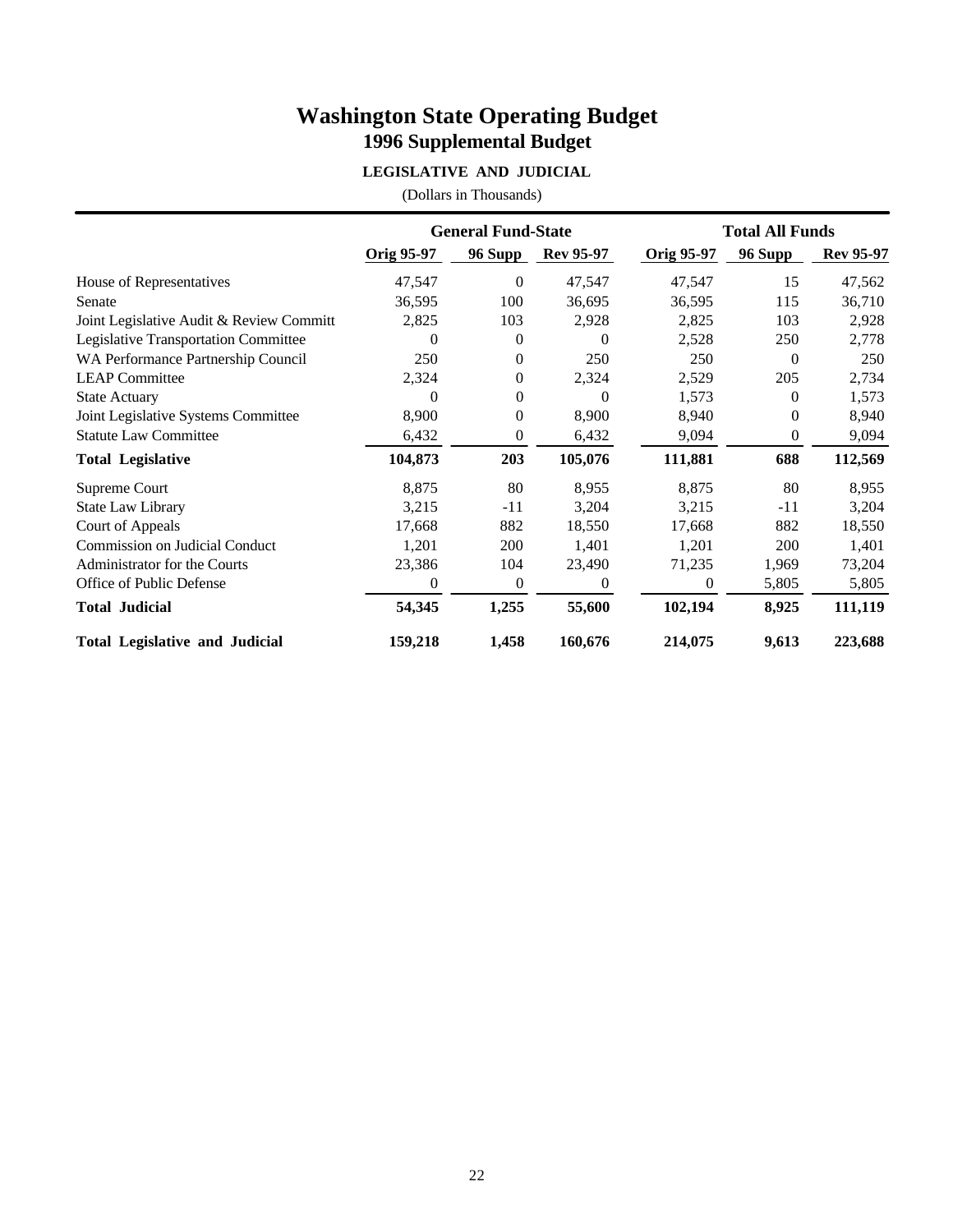### **GOVERNMENTAL OPERATIONS**

|                                          |                  | <b>General Fund-State</b> |                  |                   | <b>Total All Funds</b> |                  |  |
|------------------------------------------|------------------|---------------------------|------------------|-------------------|------------------------|------------------|--|
|                                          | Orig 95-97       | 96 Supp                   | <b>Rev 95-97</b> | <b>Orig 95-97</b> | 96 Supp                | <b>Rev 95-97</b> |  |
| Office of the Governor                   | 5,797            | 2,858                     | 8,655            | 5,797             | 3,083                  | 8,880            |  |
| Office of the Lieutenant Governor        | 485              | $\theta$                  | 485              | 485               | $\Omega$               | 485              |  |
| <b>Public Disclosure Commission</b>      | 2,152            | 24                        | 2,176            | 2,153             | 24                     | 2,177            |  |
| Office of the Secretary of State         | 14,373           | 2,476                     | 16,849           | 20,128            | 3,361                  | 23,489           |  |
| Governor's Office of Indian Affairs      | 303              | 34                        | 337              | 303               | 34                     | 337              |  |
| Comm on Asian-Pacific-American Affairs   | 346              | 15                        | 361              | 346               | 15                     | 361              |  |
| Office of the State Treasurer            | $\mathbf{0}$     | $\overline{0}$            | $\boldsymbol{0}$ | 10,498            | 200                    | 10,698           |  |
| Office of the State Auditor              | 22               | 486                       | 508              | 36,722            | 486                    | 37,208           |  |
| Citizens Comm on Salaries for Elected Of | 65               | $\theta$                  | 65               | 65                | $\mathbf{0}$           | 65               |  |
| Office of the Attorney General           | 6,453            | 50                        | 6,503            | 131,305           | 50                     | 131,355          |  |
| Department of Financial Institutions     | $\theta$         | $\overline{0}$            | $\boldsymbol{0}$ | 13,434            | 330                    | 13,764           |  |
| Dept Community, Trade, & Econ Devel      | 95,955           | 8,358                     | 104,313          | 278,822           | 18,289                 | 297,111          |  |
| Economic & Revenue Forecast Council      | 820              | 163                       | 983              | 820               | 163                    | 983              |  |
| Office of Financial Management           | 18,620           | 250                       | 18,870           | 41,968            | 250                    | 42,218           |  |
| Office of Administrative Hearings        | $\theta$         | 0                         | $\boldsymbol{0}$ | 14,532            | $\boldsymbol{0}$       | 14,532           |  |
| Department of Personnel                  | 720              | 0                         | 720              | 29,820            | $\overline{0}$         | 29,820           |  |
| <b>Deferred Compensation Committee</b>   | $\boldsymbol{0}$ | 0                         | $\boldsymbol{0}$ | 1,614             | $\overline{0}$         | 1,614            |  |
| <b>State Lottery Commission</b>          | $\boldsymbol{0}$ | $\overline{0}$            | $\boldsymbol{0}$ | 465,718           | $\overline{0}$         | 465,718          |  |
| Washington State Gambling Commission     | $\overline{0}$   | 1,000                     | 1,000            | 16,727            | 3,187                  | 19,914           |  |
| Commission on Hispanic Affairs           | 390              | 15                        | 405              | 390               | 15                     | 405              |  |
| WA State Comm on African-American Affair | 294              | 7                         | 301              | 294               | 7                      | 301              |  |
| Personnel Appeals Board                  | $\theta$         | $\theta$                  | $\boldsymbol{0}$ | 1,593             | $\theta$               | 1,593            |  |
| Department of Retirement Systems         | $\Omega$         | $\Omega$                  | $\boldsymbol{0}$ | 31,827            | 714                    | 32,541           |  |
| <b>State Investment Board</b>            | $\Omega$         | $\overline{0}$            | $\overline{0}$   | 8,068             | 412                    | 8,480            |  |
| Department of Revenue                    | 125,667          | 45                        | 125,712          | 133,786           | 45                     | 133,831          |  |
| Board of Tax Appeals                     | 1,989            | $\mathbf{0}$              | 1,989            | 1,989             | $\theta$               | 1,989            |  |
| Municipal Research Council               | 3,230            | $\theta$                  | 3,230            | 3,230             | $\theta$               | 3,230            |  |
| Minority & Women's Business Enterprises  | $\theta$         | $\overline{0}$            | $\boldsymbol{0}$ | 2,121             | $\theta$               | 2,121            |  |
| Department of General Administration     | 567              | 2,500                     | 3,067            | 94,207            | 3,530                  | 97,737           |  |
| Department of Information Services       | $\theta$         | 27,000                    | 27,000           | 180,414           | 42,300                 | 222,714          |  |
| Office of Insurance Commissioner         | 0                | $\theta$                  | $\boldsymbol{0}$ | 20,230            | 10                     | 20,240           |  |
| <b>State Board of Accountancy</b>        | 0                | 0                         | $\theta$         | 1,293             | $\overline{0}$         | 1,293            |  |
| Forensics Investigation Council          | 0                | 0                         | $\boldsymbol{0}$ | 12                | $\theta$               | 12               |  |
| Washington Horse Racing Commission       | $\boldsymbol{0}$ | $\boldsymbol{0}$          | $\boldsymbol{0}$ | 4,733             | $\boldsymbol{0}$       | 4,733            |  |
| <b>Liquor Control Board</b>              | $\boldsymbol{0}$ | $\boldsymbol{0}$          | $\boldsymbol{0}$ | 113,461           | 143                    | 113,604          |  |
| Utilities & Transportation Commission    | $\boldsymbol{0}$ | $\boldsymbol{0}$          | $\boldsymbol{0}$ | 26,224            | $\boldsymbol{0}$       | 26,224           |  |
| <b>Board for Volunteer Firefighters</b>  | $\theta$         | $\overline{0}$            | $\boldsymbol{0}$ | 442               | $\theta$               | 442              |  |
| <b>Military Department</b>               | 14,951           | 240                       | 15,191           | 62,056            | 132,583                | 194,639          |  |
| <b>Public Employment Relations Comm</b>  | 3,314            | 0                         | 3,314            | 3,314             | $\boldsymbol{0}$       | 3,314            |  |
| Growth Management Hearings Board         | 2,665            | 0                         | 2,665            | 2,665             | $\boldsymbol{0}$       | 2,665            |  |
| State Convention & Trade Center          | $\boldsymbol{0}$ | 0                         | $\boldsymbol{0}$ | 25,606            | $\boldsymbol{0}$       | 25,606           |  |
| <b>Total Governmental Operations</b>     | 299,178          | 45,521                    | 344,699          | 1,789,212         | 209,231                | 1,998,443        |  |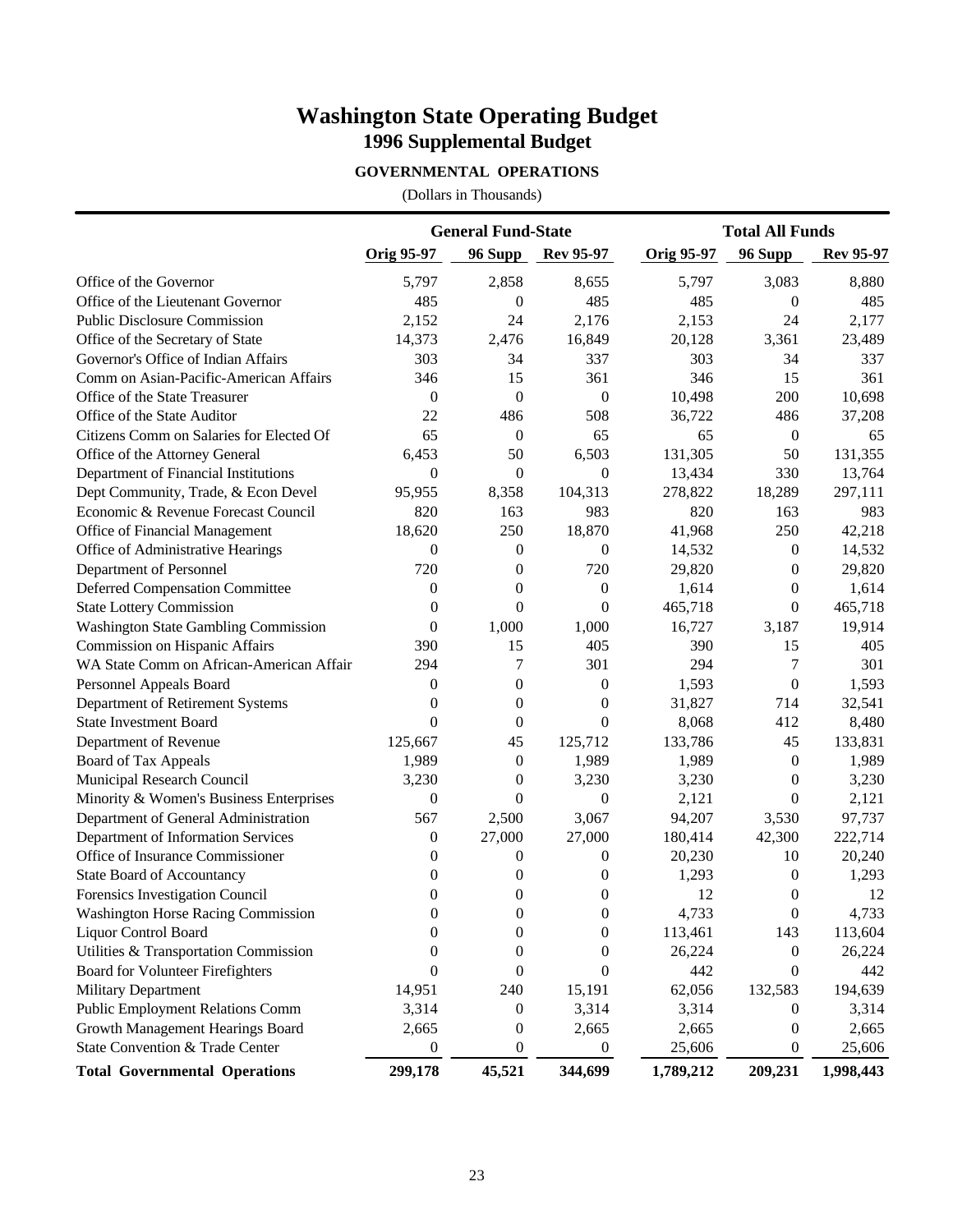### **HUMAN SERVICES**

|                                        |                   | <b>General Fund-State</b> |                  |                   | <b>Total All Funds</b> |                  |
|----------------------------------------|-------------------|---------------------------|------------------|-------------------|------------------------|------------------|
|                                        | <b>Orig 95-97</b> | <b>96 Supp</b>            | <b>Rev 95-97</b> | <b>Orig 95-97</b> | 96 Supp                | <b>Rev 95-97</b> |
| Department of Social & Health Services | 4,561,196         | -44,999                   | 4,516,197        | 9,993,864         | $-121,240$             | 9,872,624        |
| <b>Health Care Authority</b>           | 6,806             | $\overline{0}$            | 6,806            | 327,717           | $-2,632$               | 325,085          |
| Human Rights Commission                | 3,817             | 100                       | 3,917            | 5,563             | 100                    | 5,663            |
| Board of Industrial Insurance Appeals  | $\Omega$          | $\theta$                  | $\Omega$         | 19,633            | $\theta$               | 19,633           |
| Criminal Justice Training Commission   | $\Omega$          | $\theta$                  | $\theta$         | 11,036            | 382                    | 11,418           |
| Department of Labor & Industries       | 10,581            | 400                       | 10,981           | 360,069           | 5,809                  | 365,878          |
| Indeterminate Sentence Review Board    | 2,285             | $\Omega$                  | 2,285            | 2,285             | 0                      | 2,285            |
| Washington Health Care Policy Board    | $\Omega$          | $\mathbf{0}$              | $\Omega$         | 4,339             | 0                      | 4,339            |
| Department of Health                   | 88,627            | 340                       | 88,967           | 437,905           | 4,492                  | 442,397          |
| Department of Veterans' Affairs        | 20,453            | $-457$                    | 19,996           | 50,358            | 282                    | 50,640           |
| Department of Corrections              | 740,118           | $-4,685$                  | 735,433          | 745,366           | $-3,901$               | 741,465          |
| Department of Services for the Blind   | 2,589             | $\theta$                  | 2,589            | 14,178            | $\Omega$               | 14,178           |
| Sentencing Guidelines Commission       | 986               | 276                       | 1,262            | 986               | 276                    | 1,262            |
| Department of Employment Security      | 668               | 5,445                     | 6,113            | 421,194           | 6,034                  | 427,228          |
| <b>Total Other Human Services</b>      | 876,930           | 1,419                     | 878,349          | 2,400,629         | 10,842                 | 2,411,471        |
| <b>Total Human Services</b>            | 5,438,126         | $-43,580$                 | 5,394,546        | 12,394,493        | $-110,398$             | 12,284,095       |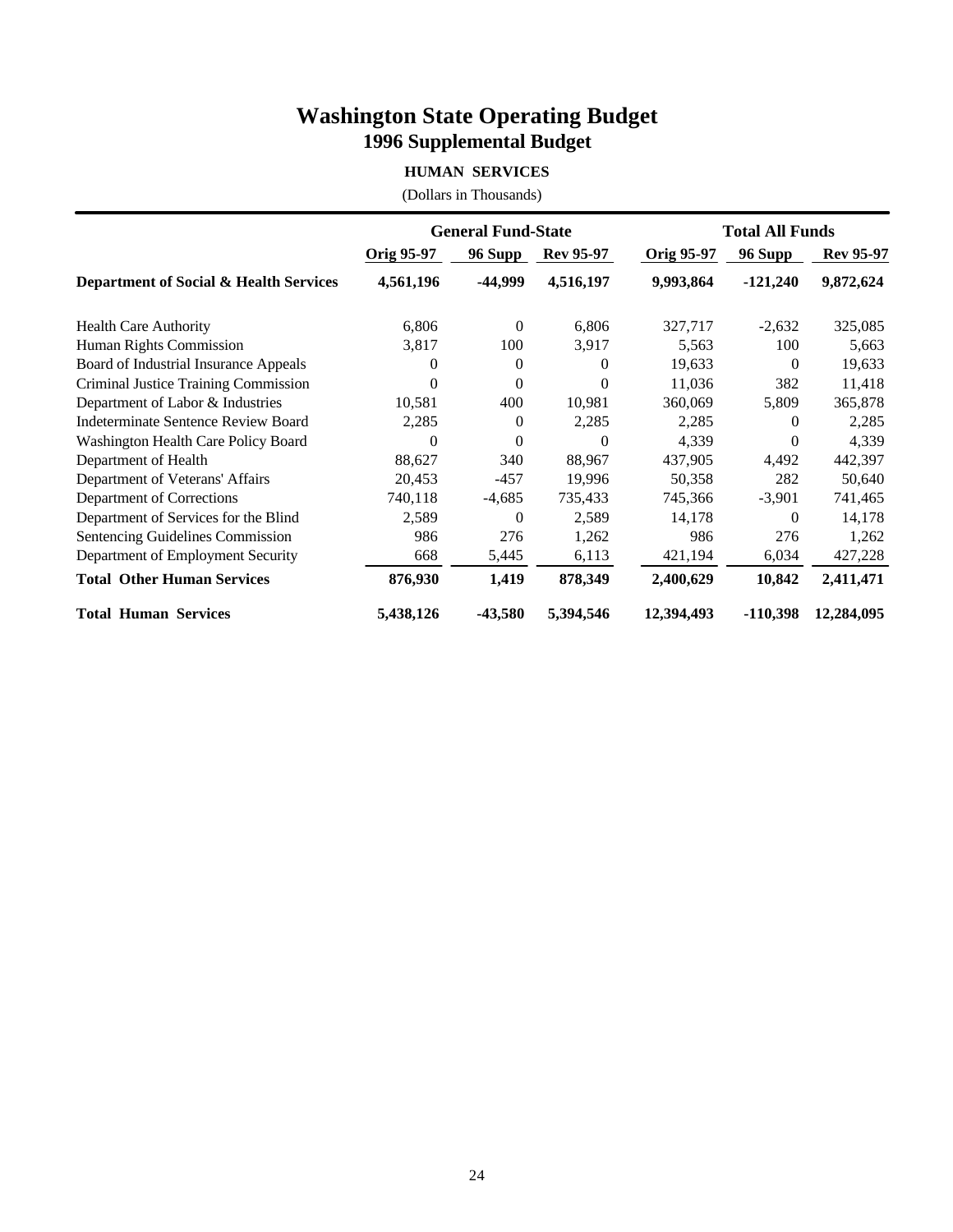### **DEPARTMENT OF SOCIAL & HEALTH SERVICES**

|                                      |            | <b>General Fund-State</b> |                  |            | <b>Total All Funds</b> |                  |  |  |
|--------------------------------------|------------|---------------------------|------------------|------------|------------------------|------------------|--|--|
|                                      | Orig 95-97 | 96 Supp                   | <b>Rev 95-97</b> | Orig 95-97 | 96 Supp                | <b>Rev 95-97</b> |  |  |
| Children & Family Services           | 296,370    | 23,543                    | 319,913          | 566,332    | 32,079                 | 598,411          |  |  |
| Juvenile Rehabilitation              | 107.581    | 11,574                    | 119.155          | 170,790    | 13.762                 | 184,552          |  |  |
| Mental Health                        | 456,545    | $-7,877$                  | 448,668          | 889,964    | $-18,276$              | 871,688          |  |  |
| <b>Developmental Disabilities</b>    | 370,377    | 8,171                     | 378,548          | 698,063    | 14.215                 | 712,278          |  |  |
| Long-Term Care Services              | 772.463    | $-8.114$                  | 764,349          | 1,575,598  | $-30,861$              | 1,544,737        |  |  |
| <b>Economic Services</b>             | 1,032,657  | $-41,858$                 | 990,799          | 1,912,686  | $-83,723$              | 1,828,963        |  |  |
| Alcohol & Substance Abuse            | 16,935     | 3,254                     | 20.189           | 166,204    | 4,448                  | 170,652          |  |  |
| <b>Medical Assistance Payments</b>   | 1,362,807  | $-35,304$                 | 1,327,503        | 3,565,908  | $-57,285$              | 3,508,623        |  |  |
| <b>Vocational Rehabilitation</b>     | 15,587     | $\theta$                  | 15,587           | 91,671     | 0                      | 91,671           |  |  |
| Administration & Supporting Services | 51,867     | $\mathbf{0}$              | 51,867           | 93,640     | $\theta$               | 93,640           |  |  |
| <b>Child Support Services</b>        | 36,227     | 1,612                     | 37,839           | 204,947    | 4,401                  | 209,348          |  |  |
| Payments to Other Agencies           | 41,780     | 0                         | 41,780           | 58,061     | 0                      | 58,061           |  |  |
| <b>Total DSHS</b>                    | 4,561,196  | -44,999                   | 4,516,197        | 9,993,864  | $-121,240$             | 9,872,624        |  |  |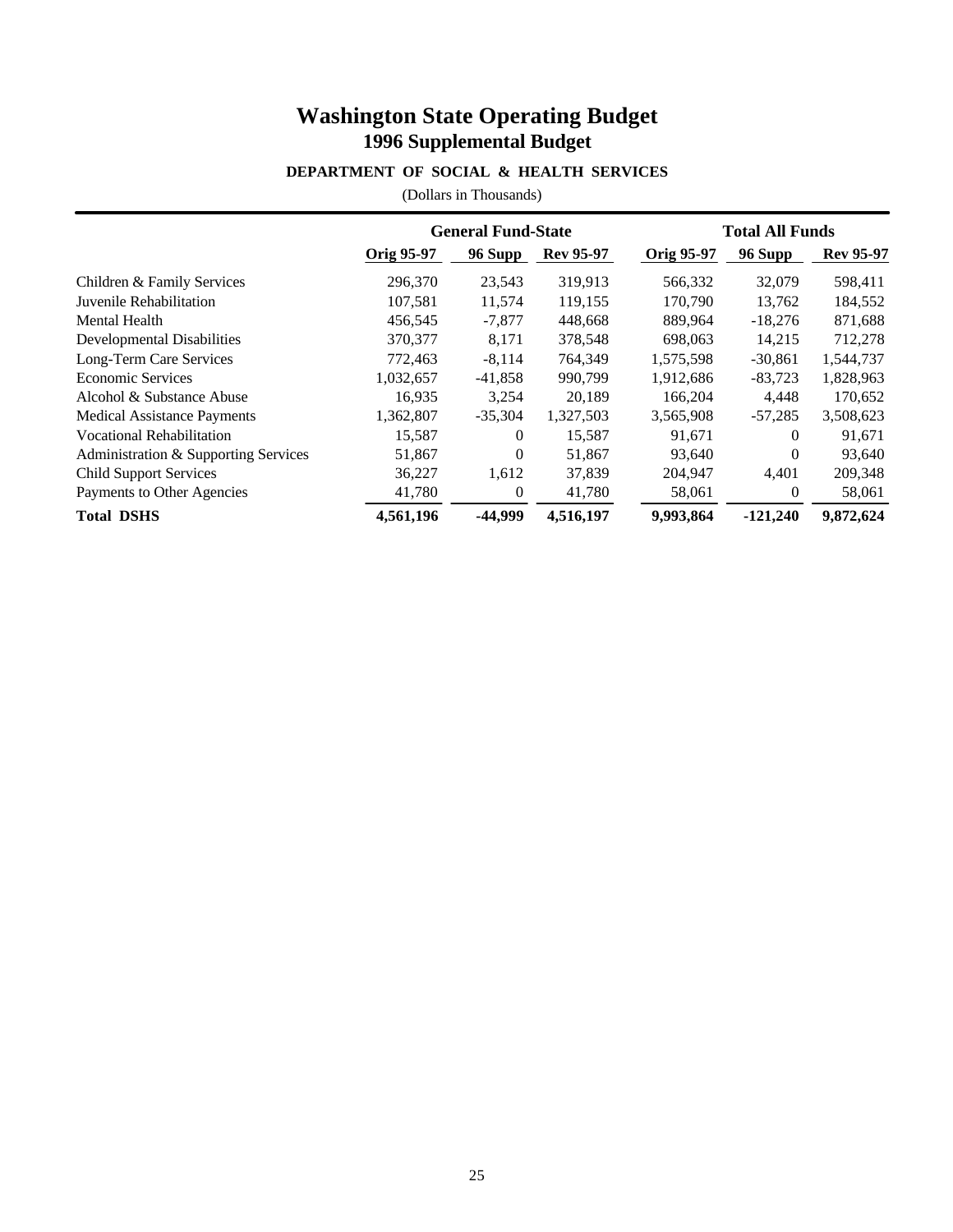### **NATURAL RESOURCES**

|                                      | <b>General Fund-State</b> |          |                  | <b>Total All Funds</b> |          |                  |
|--------------------------------------|---------------------------|----------|------------------|------------------------|----------|------------------|
|                                      | Orig 95-97                | 96 Supp  | <b>Rev 95-97</b> | Orig 95-97             | 96 Supp  | <b>Rev 95-97</b> |
| <b>State Energy Office</b>           | 508                       | $\Omega$ | 508              | 18,543                 | $\Omega$ | 18,543           |
| Columbia River Gorge Commission      | 577                       | $\Omega$ | 577              | 1.101                  | $\Omega$ | 1,101            |
| Department of Ecology                | 42.764                    | 934      | 43,698           | 225,920                | 15,169   | 241,089          |
| WA Pollution Liability Insurance Pgm |                           | $\Omega$ | $\Omega$         | 1,342                  | $\Omega$ | 1,342            |
| State Parks & Recreation Commission  | 35,897                    | 450      | 36,347           | 66,253                 | 450      | 66,703           |
| Interagency Comm Outdoor Recreation  | $^{(1)}$                  | $\Omega$ | $\Omega$         | 3,219                  | $\Omega$ | 3,219            |
| <b>Environmental Hearings Office</b> | 1,428                     | $\Omega$ | 1,428            | 1,428                  | $\Omega$ | 1,428            |
| <b>State Conservation Commission</b> | 1,662                     | 30       | 1,692            | 1,864                  | 149      | 2,013            |
| Office of Marine Safety              | $\Omega$                  | $\Omega$ | $\Omega$         | 1.078                  | 250      | 1,328            |
| Department of Fish & Wildlife        | 64,719                    | 2.169    | 66,888           | 196.937                | 3,428    | 200,365          |
| Department of Natural Resources      | 40,599                    | 150      | 40,749           | 220,454                | 4.474    | 224,928          |
| Department of Agriculture            | 13,362                    | 915      | 14,277           | 70,813                 | 1,805    | 72,618           |
| <b>Total Natural Resources</b>       | 201,516                   | 4.648    | 206,164          | 808,952                | 25,725   | 834,677          |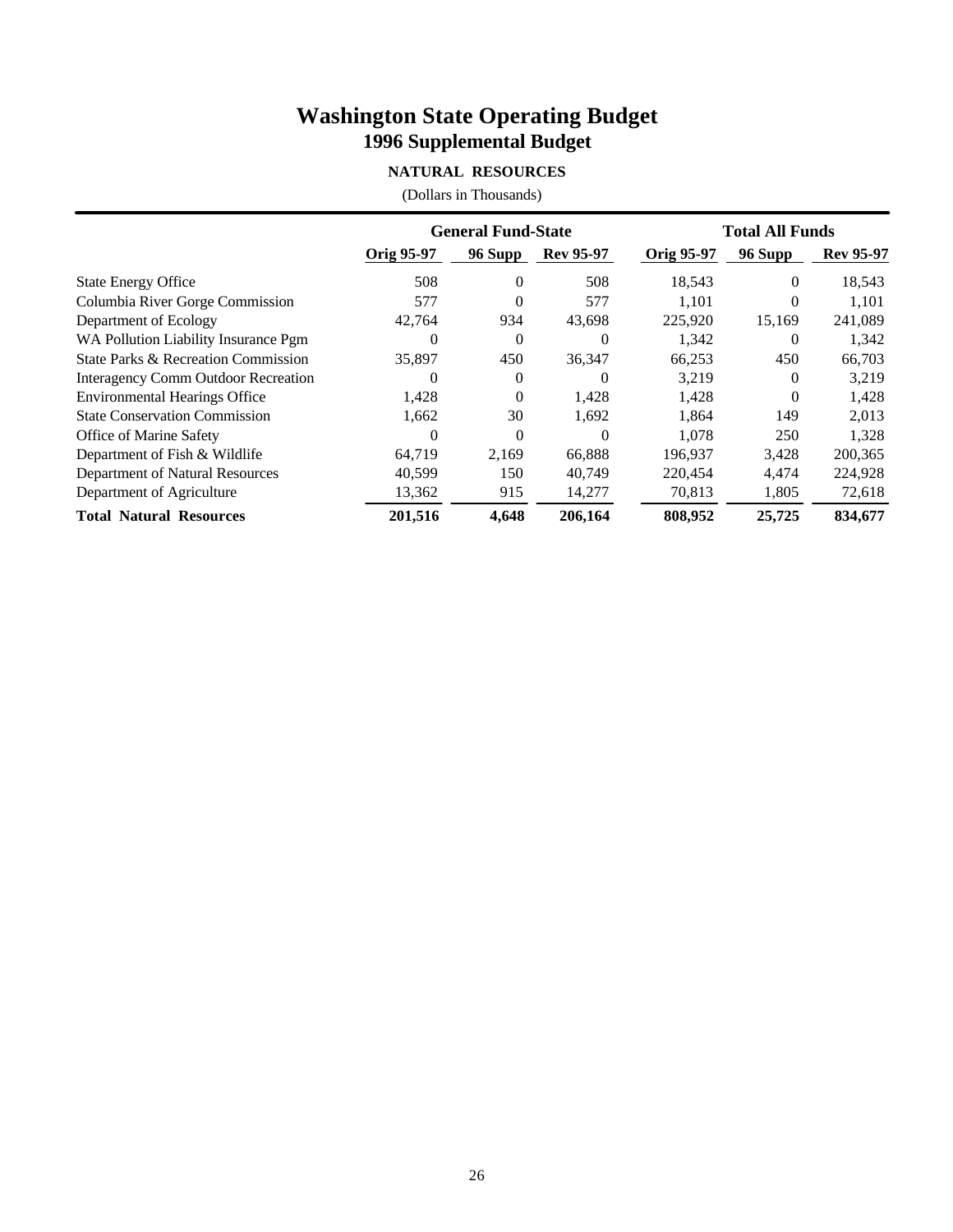### **TRANSPORTATION**

|                                     | <b>General Fund-State</b> |          |                  | <b>Total All Funds</b> |          |                  |
|-------------------------------------|---------------------------|----------|------------------|------------------------|----------|------------------|
|                                     | Orig 95-97                | 96 Supp  | <b>Rev 95-97</b> | Orig 95-97             | 96 Supp  | <b>Rev 95-97</b> |
| Board of Pilotage Commissioners     | $\Omega$                  | 0        | $\theta$         | 260                    | $\theta$ | 260              |
| <b>Washington State Patrol</b>      | 15.081                    | 4,162    | 19.243           | 244,002                | 7,458    | 251,460          |
| <b>WA Traffic Safety Commission</b> | $\Omega$                  | 0        | 0                | 6,688                  | $\Omega$ | 6,688            |
| Department of Licensing             | 8,486                     | 249      | 8.735            | 175,025                | 16,180   | 191,205          |
| Department of Transportation        | $^{(1)}$                  | $\Omega$ | $\Omega$         | 810.394                | 31,341   | 841,735          |
| Marine Employees' Commission        |                           | $\Omega$ | $\theta$         | 345                    | $\Omega$ | 345              |
| <b>Transportation Commission</b>    |                           |          | $\theta$         | 677                    | 87       | 764              |
| <b>Total Transportation</b>         | 23.567                    | 4.411    | 27,978           | 1.237.391              | 55,066   | 1.292.457        |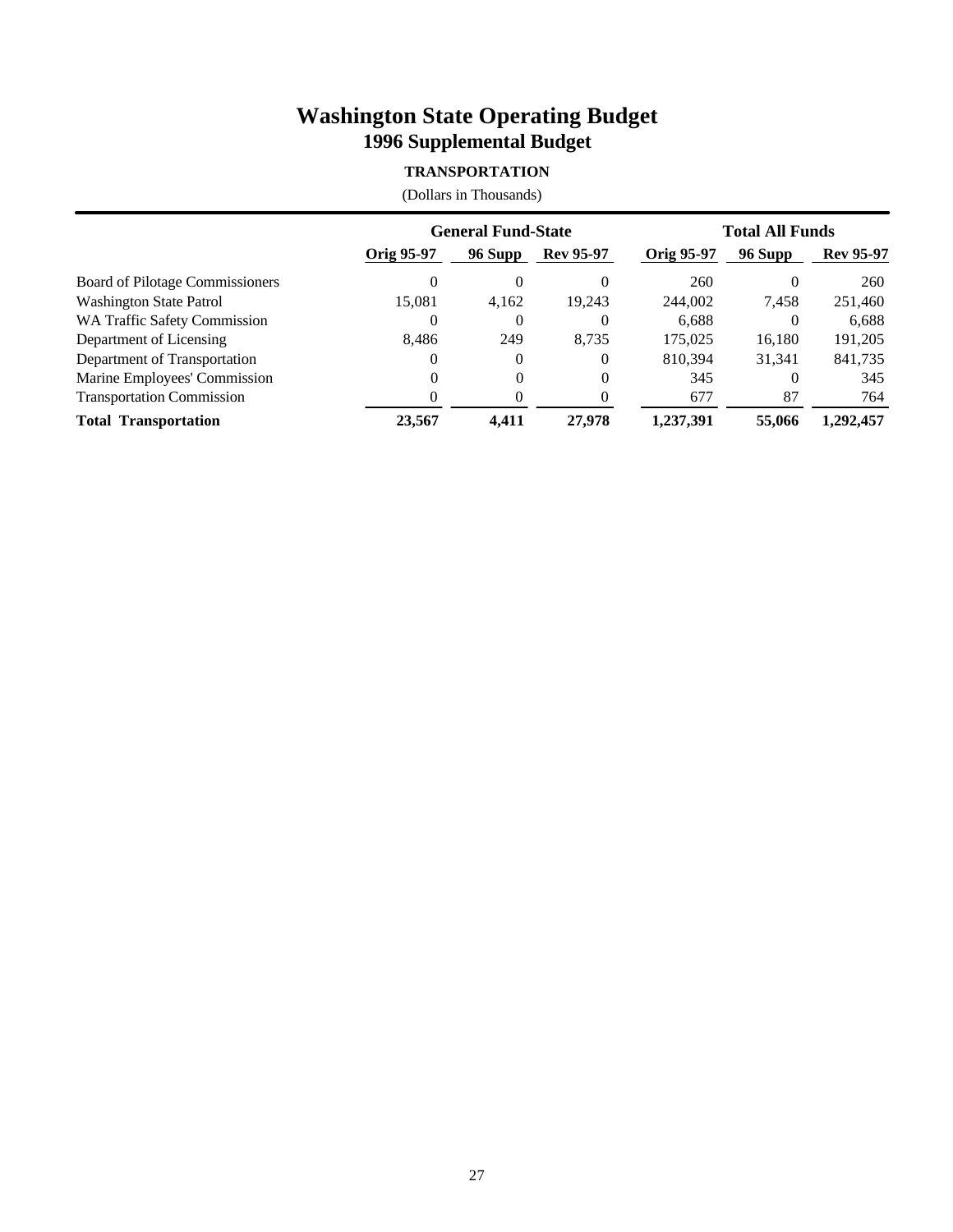#### **EDUCATION**

|                                            | <b>General Fund-State</b> |                |                  | <b>Total All Funds</b> |          |                  |
|--------------------------------------------|---------------------------|----------------|------------------|------------------------|----------|------------------|
|                                            | Orig 95-97                | 96 Supp        | <b>Rev 95-97</b> | Orig 95-97             | 96 Supp  | <b>Rev 95-97</b> |
| <b>Public Schools</b>                      | 8,321,767                 | $-4,885$       | 8,316,882        | 9,037,361              | 1,689    | 9,039,050        |
| Higher Education Coordinating Board        | 146,769                   | 5,138          | 151,907          | 153,691                | 5,138    | 158,829          |
| University of Washington                   | 522,302                   | 4,693          | 526,995          | 2,217,812              | 7,089    | 2,224,901        |
| <b>Washington State University</b>         | 304,456                   | 5,256          | 309,712          | 657,530                | 11,382   | 668,912          |
| Eastern Washington University              | 73,825                    | 1,919          | 75,744           | 141,009                | 2,110    | 143,119          |
| Central Washington University              | 67,738                    | 2,148          | 69,886           | 121,108                | 2,683    | 123,791          |
| The Evergreen State College                | 36,940                    | 821            | 37,761           | 64,849                 | 1,018    | 65,867           |
| Joint Center for Higher Education          | 2,438                     | $\overline{0}$ | 2,438            | 9,563                  | $\theta$ | 9,563            |
| Western Washington University              | 85,706                    | 2,536          | 88,242           | 160,383                | 3,398    | 163,781          |
| Community & Technical Colleges             | 694,491                   | 9,512          | 704,003          | 1,187,571              | 10,240   | 1,197,811        |
| <b>Total Higher Education</b>              | 1,934,665                 | 32,023         | 1,966,688        | 4,713,516              | 43,058   | 4,756,574        |
| State School for the Blind                 | 6.861                     | 149            | 7.010            | 6.868                  | 149      | 7.017            |
| State School for the Deaf                  | 12.397                    | 150            | 12,547           | 12,412                 | 150      | 12,562           |
| Work Force Training & Education Board      | 3,268                     | $\overline{0}$ | 3,268            | 38,405                 | $\theta$ | 38,405           |
| <b>State Library</b>                       | 14,140                    | 211            | 14,351           | 18,992                 | 211      | 19,203           |
| <b>Washington State Arts Commission</b>    | 4,165                     | 68             | 4,233            | 5,100                  | 68       | 5,168            |
| <b>Washington State Historical Society</b> | 4,151                     | 36             | 4,187            | 5,939                  | 36       | 5,975            |
| Eastern WA State Historical Society        | 946                       | 245            | 1,191            | 946                    | 245      | 1,191            |
| <b>Total Other Education</b>               | 45,928                    | 859            | 46,787           | 88,662                 | 859      | 89,521           |
| <b>Total Education</b>                     | 10,302,360                | 27,997         | 10,330,357       | 13,839,539             | 45,606   | 13,885,145       |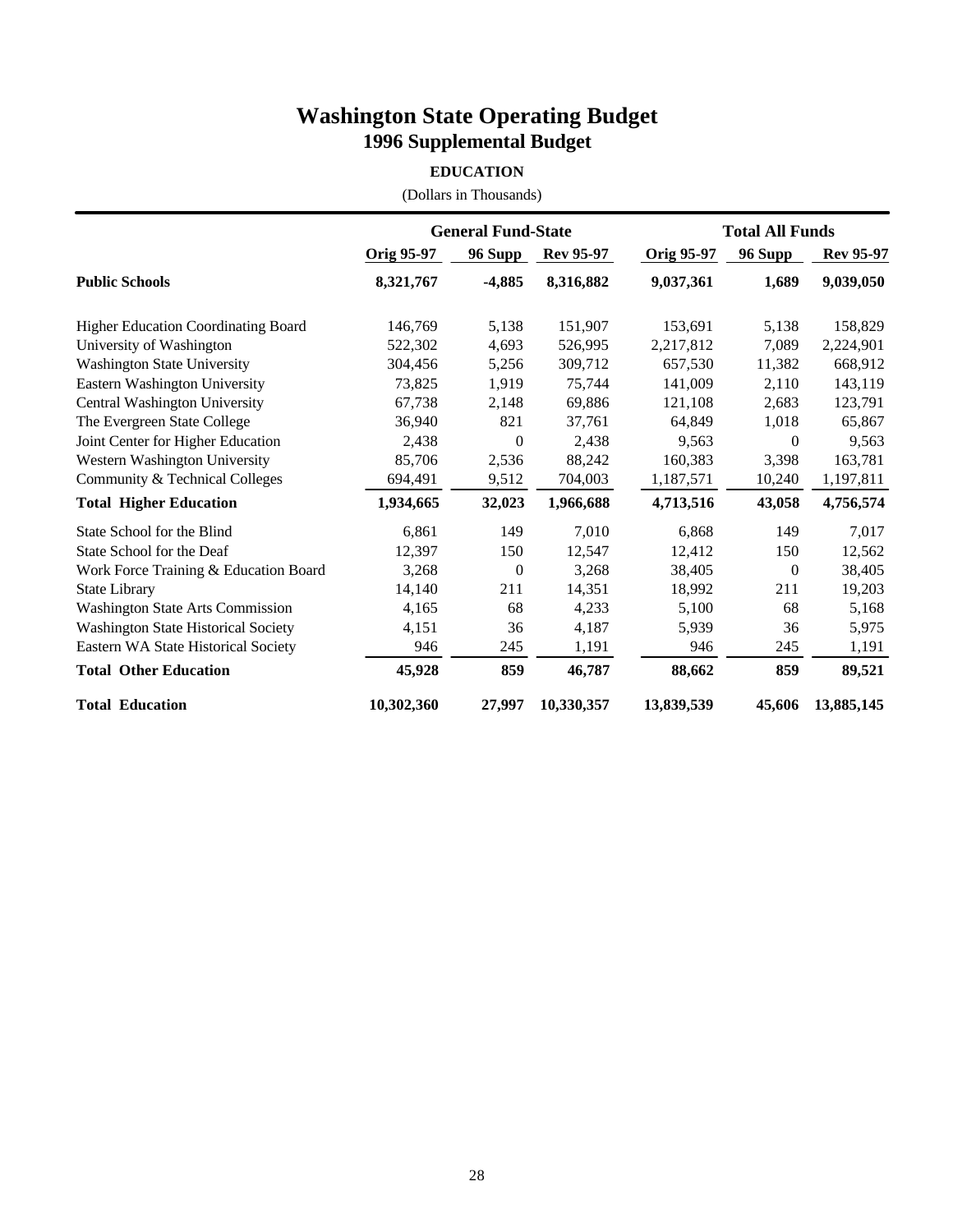### **PUBLIC SCHOOLS**

|                                             | <b>General Fund-State</b> |           |                  | <b>Total All Funds</b> |           |                  |
|---------------------------------------------|---------------------------|-----------|------------------|------------------------|-----------|------------------|
|                                             | Orig 95-97                | 96 Supp   | <b>Rev 95-97</b> | <b>Orig 95-97</b>      | 96 Supp   | <b>Rev 95-97</b> |
| OSPI & Statewide Programs                   | 36,160                    | 19,950    | 56,110           | 80,966                 | 23,386    | 104,352          |
| General Apportionment                       | 6,459,744                 | $-31,739$ | 6,428,005        | 6,459,744              | $-31,739$ | 6,428,005        |
| Pupil Transportation                        | 320,481                   | 8,272     | 328,753          | 320,481                | 8,272     | 328,753          |
| <b>School Food Services</b>                 | 6,000                     | 0         | 6,000            | 265,606                | 4,013     | 269,619          |
| <b>Special Education</b>                    | 753,468                   | $-5,548$  | 747,920          | 852,152                | $-5,548$  | 846,604          |
| <b>Traffic Safety Education</b>             | $\Omega$                  | $\Omega$  | $\Omega$         | 17,488                 | $-560$    | 16,928           |
| <b>Educational Service Districts</b>        | 8,821                     | 80        | 8,901            | 8,821                  | 80        | 8,901            |
| Levy Equalization                           | 155,000                   | 4,677     | 159,677          | 155,000                | 4,677     | 159,677          |
| Elementary & Secondary School Improve       | 0                         | $\Omega$  | $\Omega$         | 222,376                | $\theta$  | 222,376          |
| <b>Indian Education</b>                     |                           | 0         | $\theta$         | 370                    | $-315$    | 55               |
| <b>Institutional Education</b>              | 31,212                    | 2,514     | 33,726           | 39,760                 | 2,514     | 42,274           |
| <b>Education of Highly Capable Students</b> | 8,531                     | $-77$     | 8,454            | 8,531                  | $-77$     | 8,454            |
| <b>Education Reform</b>                     | 35,966                    | $\theta$  | 35,966           | 48,466                 | $\Omega$  | 48,466           |
| <b>Federal Encumbrances</b>                 | $\theta$                  | $\theta$  | $\theta$         | 51,216                 | 0         | 51,216           |
| <b>Transitional Bilingual Instruction</b>   | 56,852                    | $-2,042$  | 54,810           | 56,852                 | $-2,042$  | 54,810           |
| Learning Assistance Program (LAP)           | 114,100                   | 527       | 114,627          | 114,100                | 527       | 114,627          |
| <b>Block Grants</b>                         | 115,555                   | $-586$    | 114,969          | 115,555                | -586      | 114,969          |
| <b>Compensation Adjustments</b>             | 219,877                   | $-913$    | 218,964          | 219,877                | $-913$    | 218,964          |
| <b>Total Public Schools</b>                 | 8,321,767                 | $-4,885$  | 8,316,882        | 9,037,361              | 1,689     | 9,039,050        |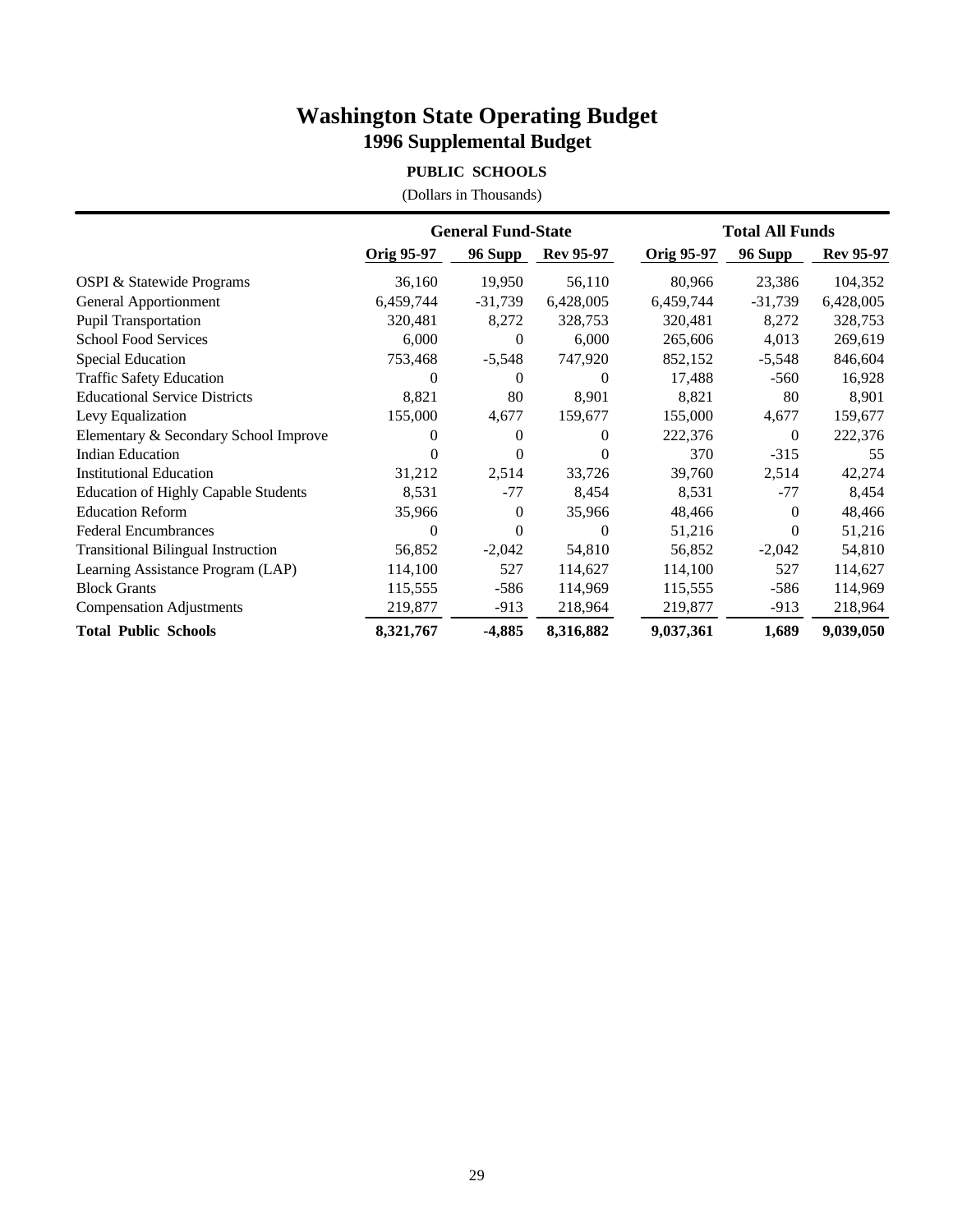### **SPECIAL APPROPRIATIONS**

|                                            | <b>General Fund-State</b> |                |                  | <b>Total All Funds</b> |          |                  |
|--------------------------------------------|---------------------------|----------------|------------------|------------------------|----------|------------------|
|                                            | Orig 95-97                | 96 Supp        | <b>Rev 95-97</b> | <b>Orig 95-97</b>      | 96 Supp  | <b>Rev 95-97</b> |
| Bond Retirement & Interest                 | 890,847                   | $-29.175$      | 861.672          | 1.206.006              | 10.539   | 1,216,545        |
| Special Appropriations to the Governor     | 7.261                     | 0              | 7.261            | 13,017                 | 0        | 13,017           |
| <b>Sundry Claims</b>                       | $\Omega$                  | 162            | 162              | $\Omega$               | 178      | 178              |
| State Employee Compensation Adjust         | 87,050                    | 1,212          | 88.262           | 192.291                | $-3,171$ | 189,120          |
| <b>Contributions to Retirement Systems</b> | 189,600                   | $\overline{0}$ | 189.600          | 189,600                | 0        | 189,600          |
| <b>Total Special Appropriations</b>        | 1,174,758                 | $-27.801$      | 1,146,957        | 1,600,914              | 7.546    | 1,608,460        |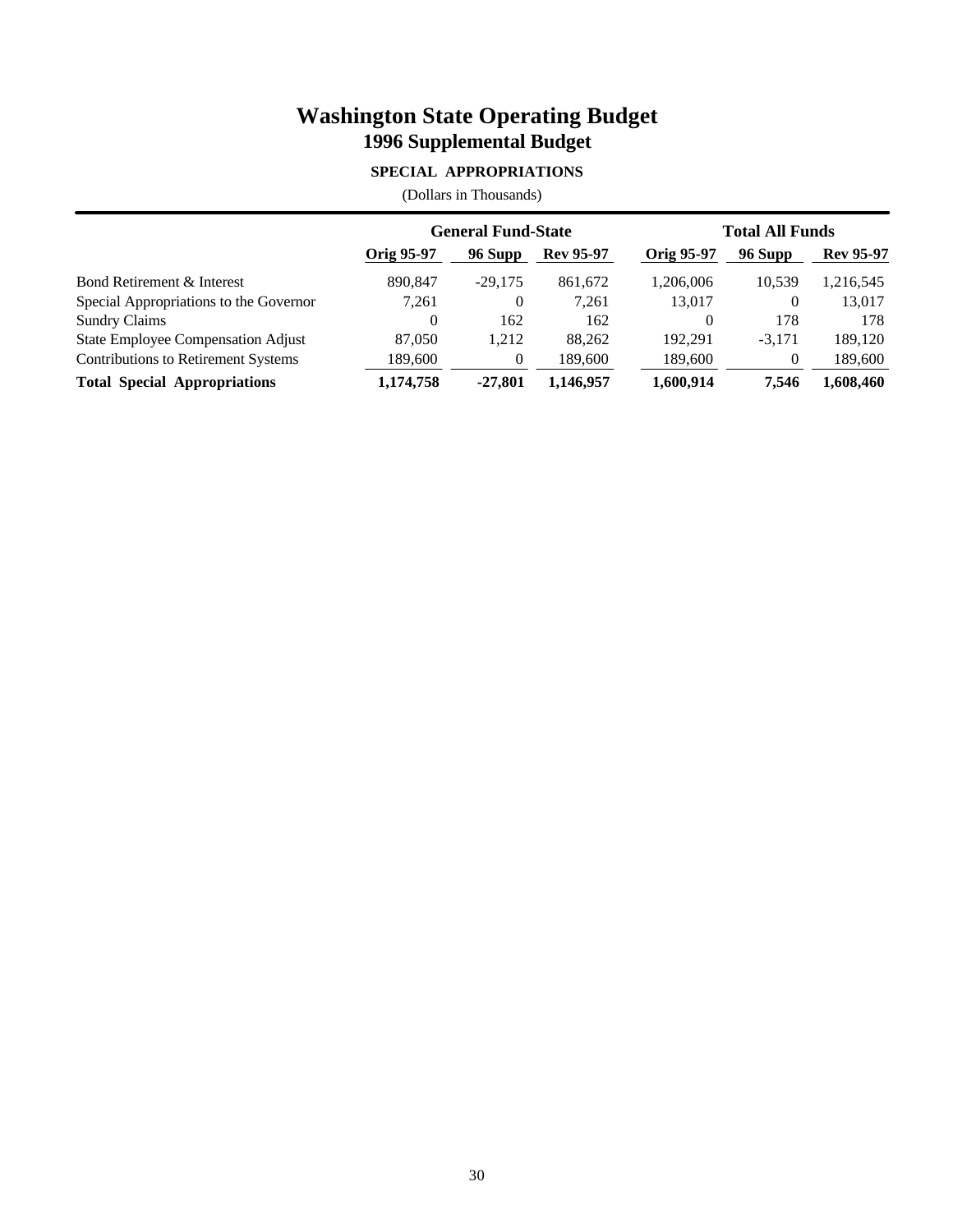# **Omnibus Appropriations Act - Agency Detail**

# **DIRECTORY**

| <b>Agency</b> | Page |
|---------------|------|
|               |      |
|               |      |
|               |      |
|               |      |
|               |      |
|               |      |
|               |      |
|               |      |
|               |      |
|               |      |
|               |      |
|               |      |
|               |      |
|               |      |
|               |      |
|               |      |
|               |      |
|               |      |
|               |      |
|               |      |
|               |      |
|               |      |
|               |      |
|               |      |
|               |      |
|               |      |
|               |      |
|               |      |
|               |      |
|               |      |
|               |      |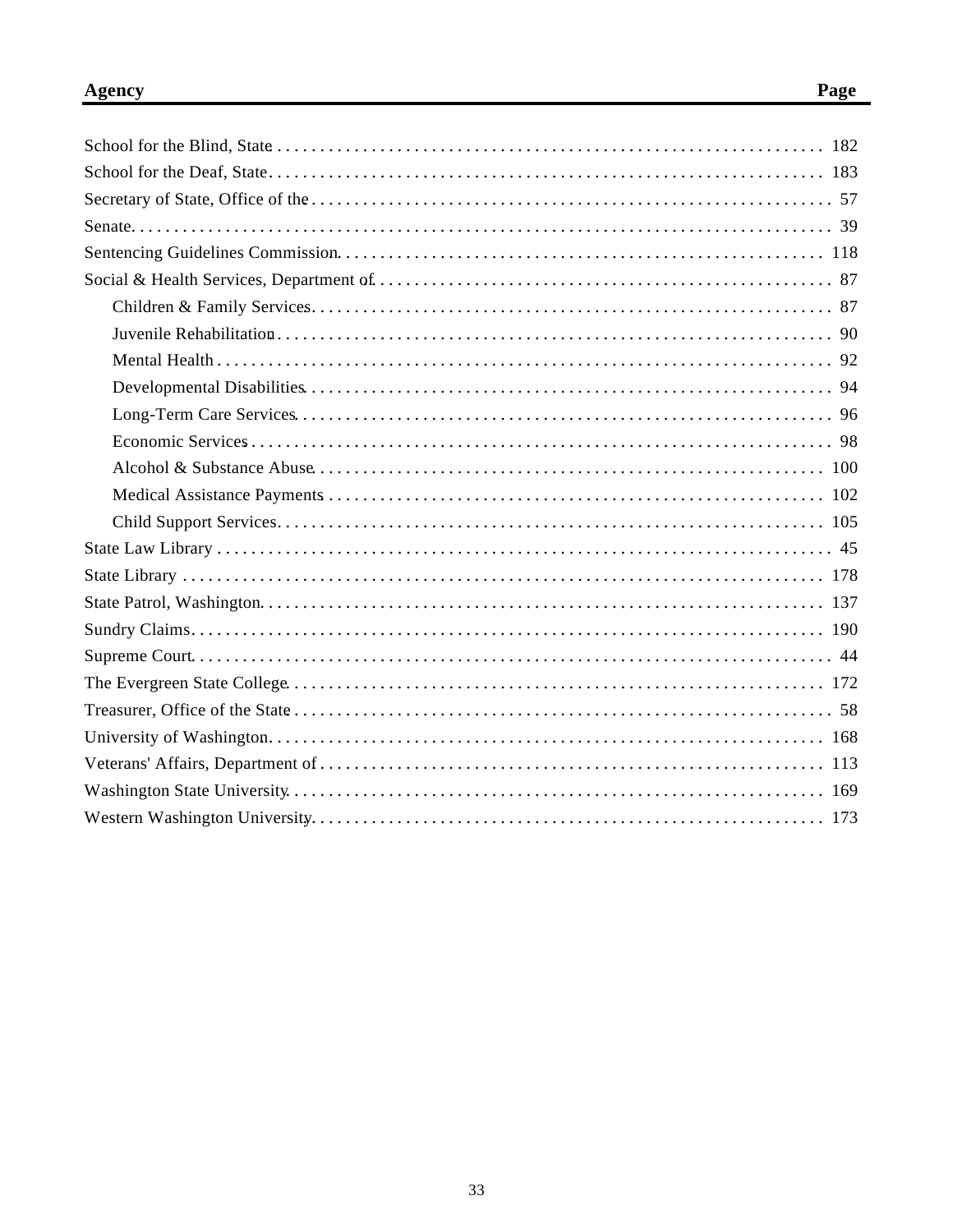# **Legislative**

#### **Senate and House of Representatives**

Funding from the state general fund is provided for legislative studies, including a study of lake health.

#### **Joint Legislative Audit and Review Committee**

Funding from the state general fund is provided for the Joint Legislative Audit and Review Committee to conduct studies of staffing models at Juvenile Rehabilitation Administration residential facilities, supplemental salaries for K-12 staff, rear-engine school buses, and K-12 vocational education. Funding is also provided for a survey of the use of nurses and other health workers in public schools. Also funded is a performance audit of the Job Opportunities and Basic Skills (JOBS) training program.

Under Chapter 288, Laws of 1996 (E2SHB 2222), the Legislative Budget Committee (LBC) is replaced by the Joint Legislative Audit and Review Committee (JLARC).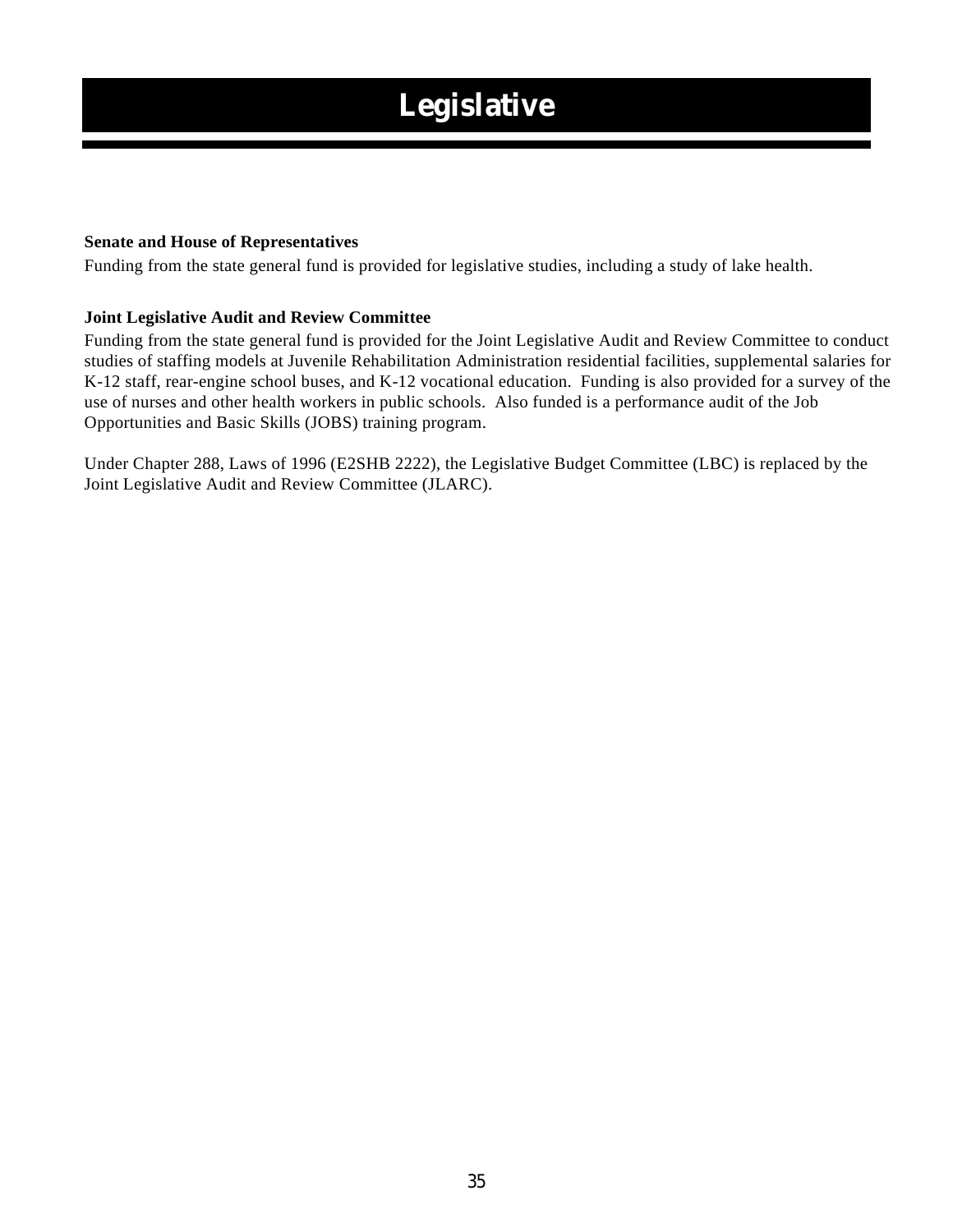### **1995-97 Washington State Operating Budget**

### **Total Budgeted Funds**

(Dollars in Thousands)



**Washington State**

| Legislative                  | 112,569 |              |                             |
|------------------------------|---------|--------------|-----------------------------|
| Other Legislative            | 1,823   |              |                             |
| Leg Transportation Comm      | 2,778   |              | House of Reps 42.3%         |
| <b>LEAP Committee</b>        | 2,734   |              |                             |
| Jt Leg Audit & Rev Comn      | 2,928   |              |                             |
| Joint Leg Systems Comm       | 8,940   |              |                             |
| <b>Statute Law Committee</b> | 9,094   |              | Other Leg 1.6%              |
| Senate                       | 36,710  |              | Leg Transp Comm 2.5%        |
| House of Representatives     | 47,562  |              | 2.6%<br>LEAP Committee 2.4% |
|                              |         | Senate 32.6% | Jt Les Sys Comm 79%         |
|                              |         |              | 8.1%                        |
|                              |         |              | <b>Statute Law Comm</b>     |

*Legislative*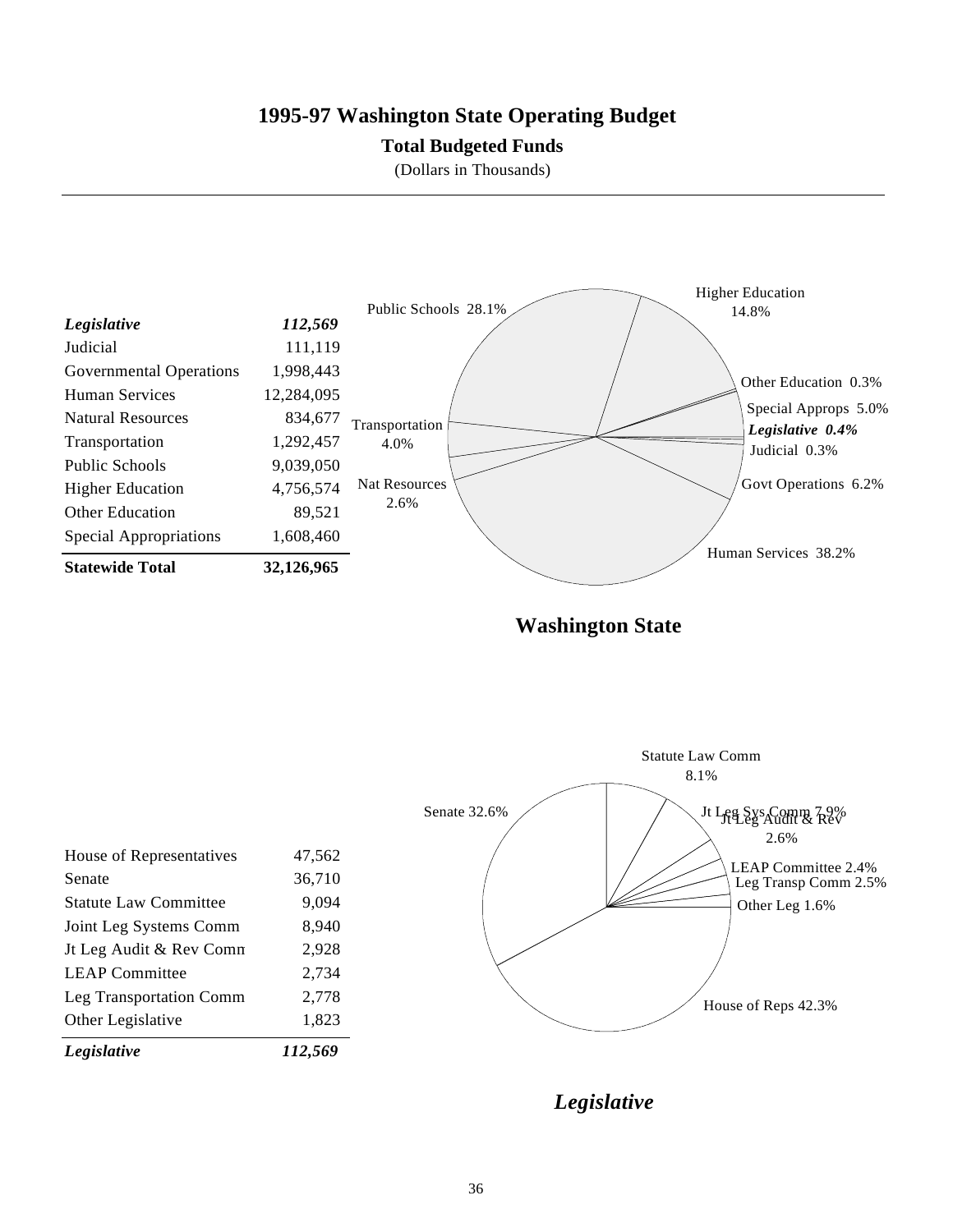## **1995-97 Washington State Operating Budget**

### **General Fund - State**

(Dollars in Thousands)



**Washington State**

| Legislative                  | 105,076 |              |                                                      |
|------------------------------|---------|--------------|------------------------------------------------------|
| WA Perform Partner Cncl      | 250     |              | House of Reps 45.3%                                  |
| <b>LEAP Committee</b>        | 2,324   |              |                                                      |
| Jt Leg Audit & Rev Comn      | 2,928   |              |                                                      |
| <b>Statute Law Committee</b> | 6,432   |              |                                                      |
| Joint Leg Systems Comm       | 8,900   |              |                                                      |
| Senate                       | 36,695  |              |                                                      |
| House of Representatives     | 47,547  |              | LEAP <sup>2.8%</sup> <sub>LEAP</sub> <sup>2.8%</sup> |
|                              |         |              | Jt Leg Audit & Rev                                   |
|                              |         |              | <b>Statute Law Comm</b>                              |
|                              |         | Senate 34.9% | Jt Leg Sys Comm 8.5%                                 |
|                              |         |              |                                                      |

*Legislative*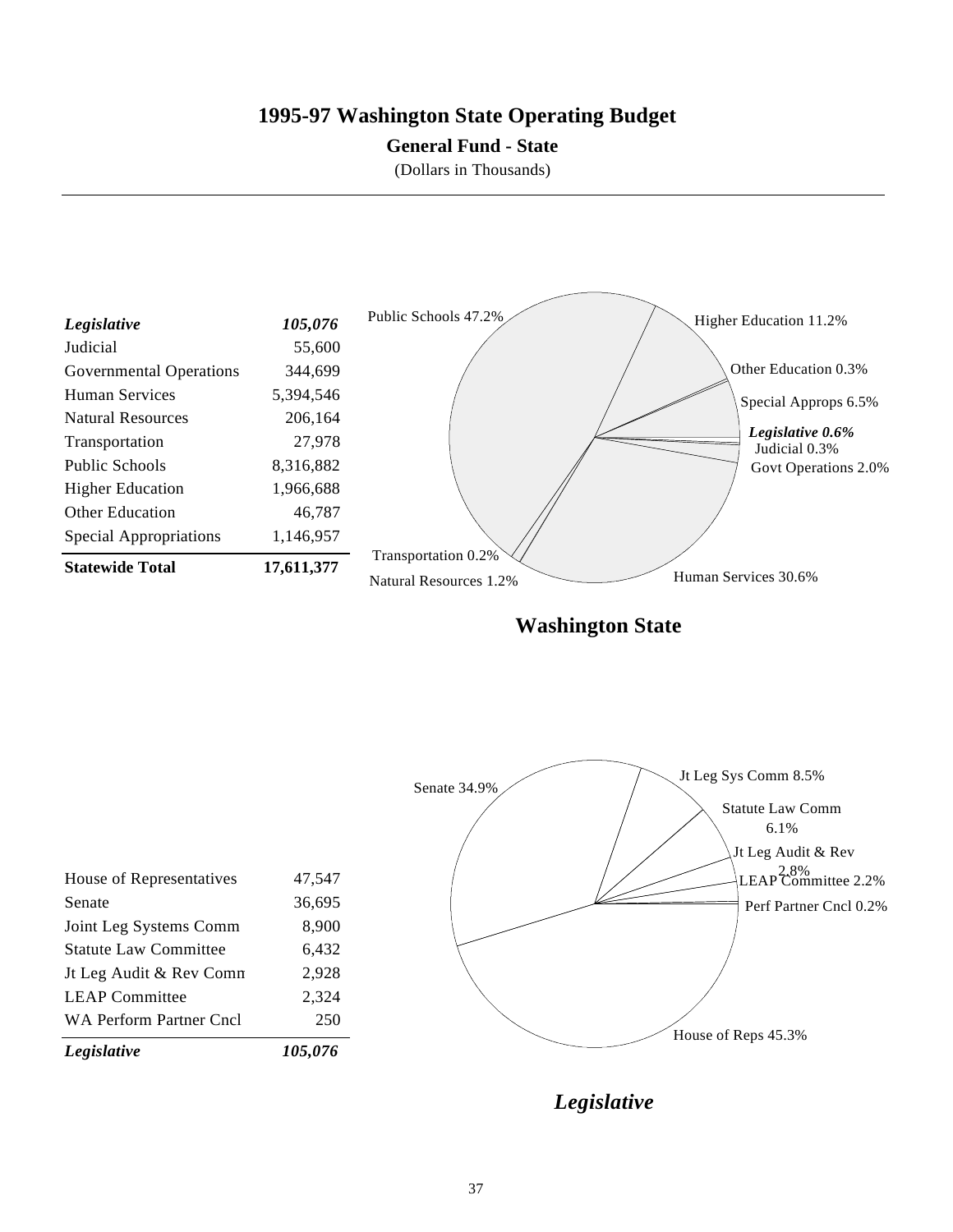# **House of Representatives**

(Dollars in Thousands)

|                                                              | GF-S     | Other | <b>Total</b> |
|--------------------------------------------------------------|----------|-------|--------------|
| <b>1995-97 ORIGINAL APPROPRIATIONS</b>                       | 47,547   | 0     | 47,547       |
| 1996 Supplemental Budget<br>1. Lake Health Study (ESSB 6666) | $\Omega$ | 15    | 15           |
| <b>Total Supplemental Items</b>                              | 0        | 15    | 15           |
| <b>1995-97 REVISED APPROPRIATIONS</b>                        | 47,547   | 15    | 47,562       |
| Fiscal Year 1996 Totals                                      | 23,862   | 0     | 23,862       |
| Fiscal Year 1997 Totals                                      | 23,685   | 15    | 23,700       |

#### *Comments:*

LAKE HEALTH STUDY (ESSB 6666) - Funding is provided for a legislative study of lake health issues as required by Chapter 316, Laws of 1996 (ESSB 6666). (Water Quality Account)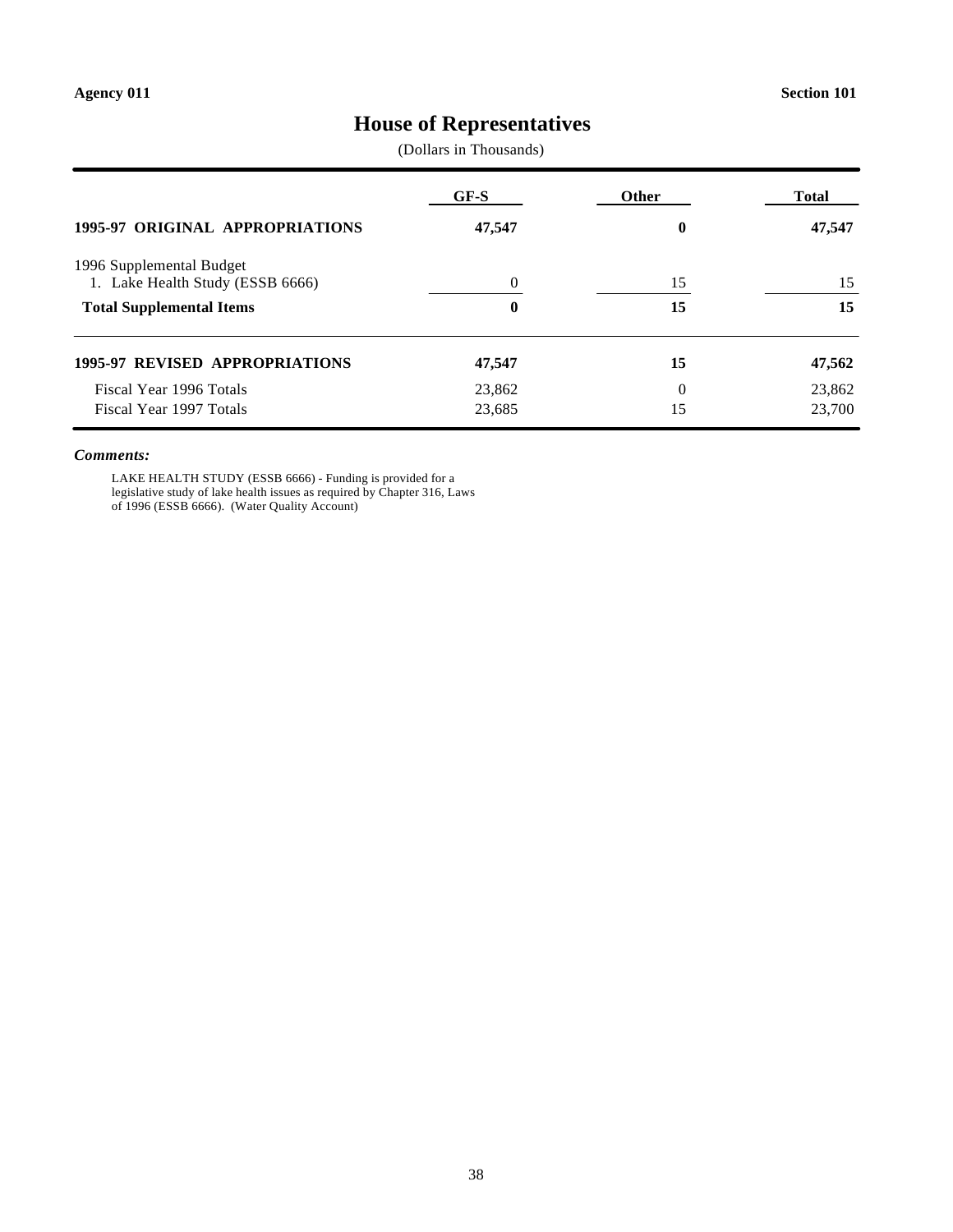|                                       | (Dollars in Thousands) |          |              |
|---------------------------------------|------------------------|----------|--------------|
|                                       | $GF-S$                 | Other    | <b>Total</b> |
| 1995-97 ORIGINAL APPROPRIATIONS       | 36,595                 | $\bf{0}$ | 36,595       |
| 1996 Supplemental Budget              |                        |          |              |
| 1. Lake Health Study (ESSB 6666)      | $\theta$               | 15       | 15           |
| 2. Legislative Studies                | 100                    | $\Omega$ | 100          |
| <b>Total Supplemental Items</b>       | <b>100</b>             | 15       | 115          |
| <b>1995-97 REVISED APPROPRIATIONS</b> | 36,695                 | 15       | 36,710       |
| Fiscal Year 1996 Totals               | 17,397                 | $\Omega$ | 17,397       |
| Fiscal Year 1997 Totals               | 19,298                 | 15       | 19,313       |

# **Senate**

(Dollars in Thousands)

### *Comments:*

LAKE HEALTH STUDY (ESSB 6666) - Funding is provided for a legislative study of lake health issues as required by Chapter 316, Laws of 1996 (ESSB 6666). (Water Quality Account)

2. LEGISLATIVE STUDIES - Funding is provided for interim legislative studies.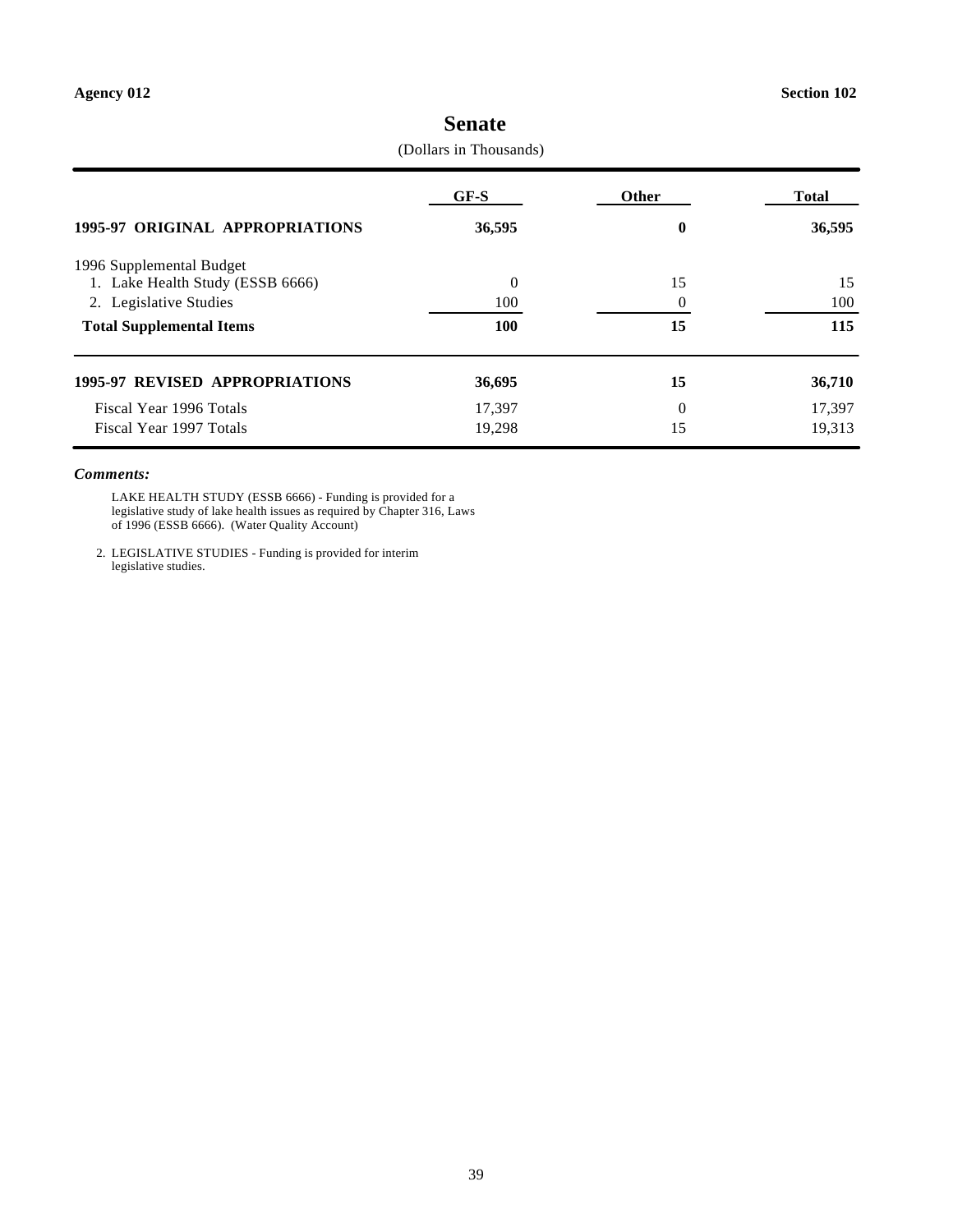### **Joint Legislative Audit & Review Committee**

(Dollars in Thousands)

|                                        | $GF-S$ | Other | <b>Total</b> |
|----------------------------------------|--------|-------|--------------|
| <b>1995-97 ORIGINAL APPROPRIATIONS</b> | 2,825  | 0     | 2,825        |
| 1996 Supplemental Budget               |        |       |              |
| 1. Legislative Directed Studies        | 45     | 0     | 45           |
| 2. Performance Audit of JOBS Program   | 48     |       | 48           |
| Study of School Bus Bids<br>3.         | 10     |       | 10           |
| <b>Total Supplemental Items</b>        | 103    | 0     | 103          |
| <b>1995-97 REVISED APPROPRIATIONS</b>  | 2,928  | 0     | 2,928        |
| Fiscal Year 1996 Totals                | 1,567  | 0     | 1,567        |
| Fiscal Year 1997 Totals                | 1,361  | 0     | 1,361        |

#### *Comments:*

1. LEGISLATIVE DIRECTED STUDIES - One-time funding is provided for four studies:

1. A study of staffing models and staff deployment in the Juvenile Rehabilitation Administration of the Department of Social and Health Services.

2. A study of the use of supplemental salaries for K-12 certificated staff.

3. A study of K-12 vocational education funding.

- 4. A survey of school nurses and other health care workers in the public schools.
- 2. PERFORMANCE AUDIT OF JOBS PROGRAM Funding is provided for a performance audit of the Jobs Opportunities and Basic Skills (JOBS) training program.
- 3. STUDY OF SCHOOL BUS BIDS Funding is provided for a study of the school bus competitive price quote process under RCW 28A.160.195.

Note: Under Chapter 288, Laws of 1996 (E2SHB 2222), the Legislative Budget Committee (LBC) is replaced by the Joint Legislative Audit & Review Committee (JLARC).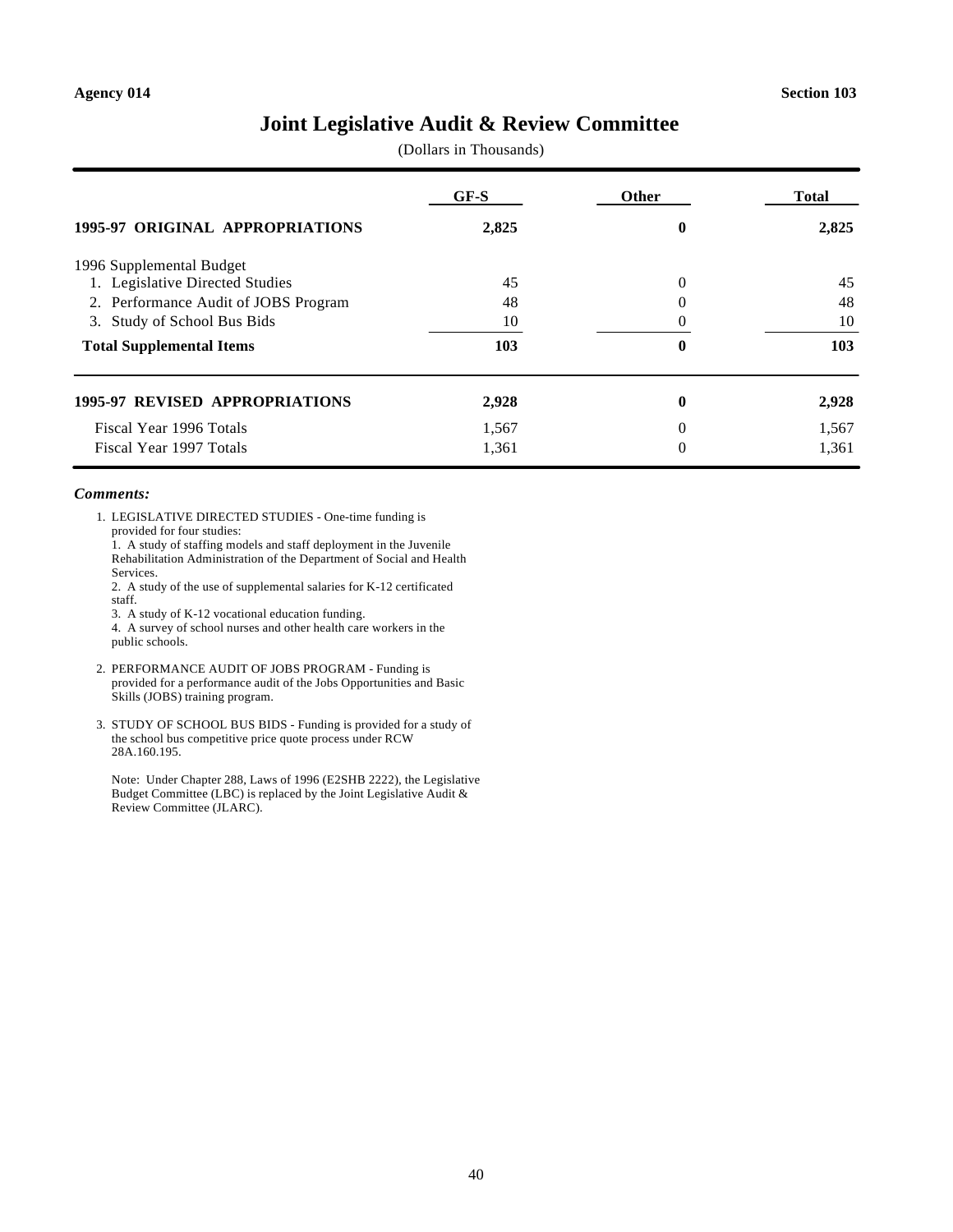# **Judicial**

### **Court of Appeals**

An increase of \$882,000 from the state general fund is provided to the Court of Appeals. A new Court of Appeals judge position and support staff are provided to address the backlog of cases experienced in Division III, in Spokane. Two new law clerks and a judicial secretary will support the new judge. Additional non-judicial staff are provided to address increasing workloads in Division I, Seattle and Division II, Tacoma. Other cost increases are also recognized in the Court of Appeals budget.

### **Office of the Administrator for the Courts**

The amount of \$6.3 million from the Judicial Information System Account is provided for improvements to the various information processing systems comprising the Judicial Information System (JIS). The goal of the Judicial Information System is to integrate the component systems so that judicial decision makers, law enforcement, and other users have access to comprehensive information regarding individuals and activities in the state's judicial system, regardless of court jurisdiction. Improvements include: replacement of aging equipment in local courts; upgrading of the mainframe computer; integration of the Superior Court and Juvenile Court data into the JIS database to meet the provisions of Chapter 246, Laws of 1995, domestic violence prevention; and replacement of the network connecting approximately 200 Washington courts to the host computer in Olympia.

Funding from the state general fund is provided for two new Superior Court judges, one in Thurston County effective July 1, 1996 and one in Chelan/Douglas counties effective January 1, 1997. Four Superior Court judge positions were authorized with the adoption of Chapter 208, Laws of 1996 (SHB 2446); however, one in each jurisdiction will not be filled during the current biennium.

### **Office of Public Defense**

Current funding and staffing for criminal indigent appellate defense are transferred from the Supreme Court and the Office of the Administrator for the Courts to the new Office of Public Defense. The Office is created under Chapter 221, Laws of 1996 (SSB 6189). An amount of \$5.8 million from the Public Safety and Education Account is appropriated to the office for the provision of indigent appellate defense legal services, of which \$5.5 million is a transfer of existing funds from the Supreme Court and the Office of the Administrator for the Courts.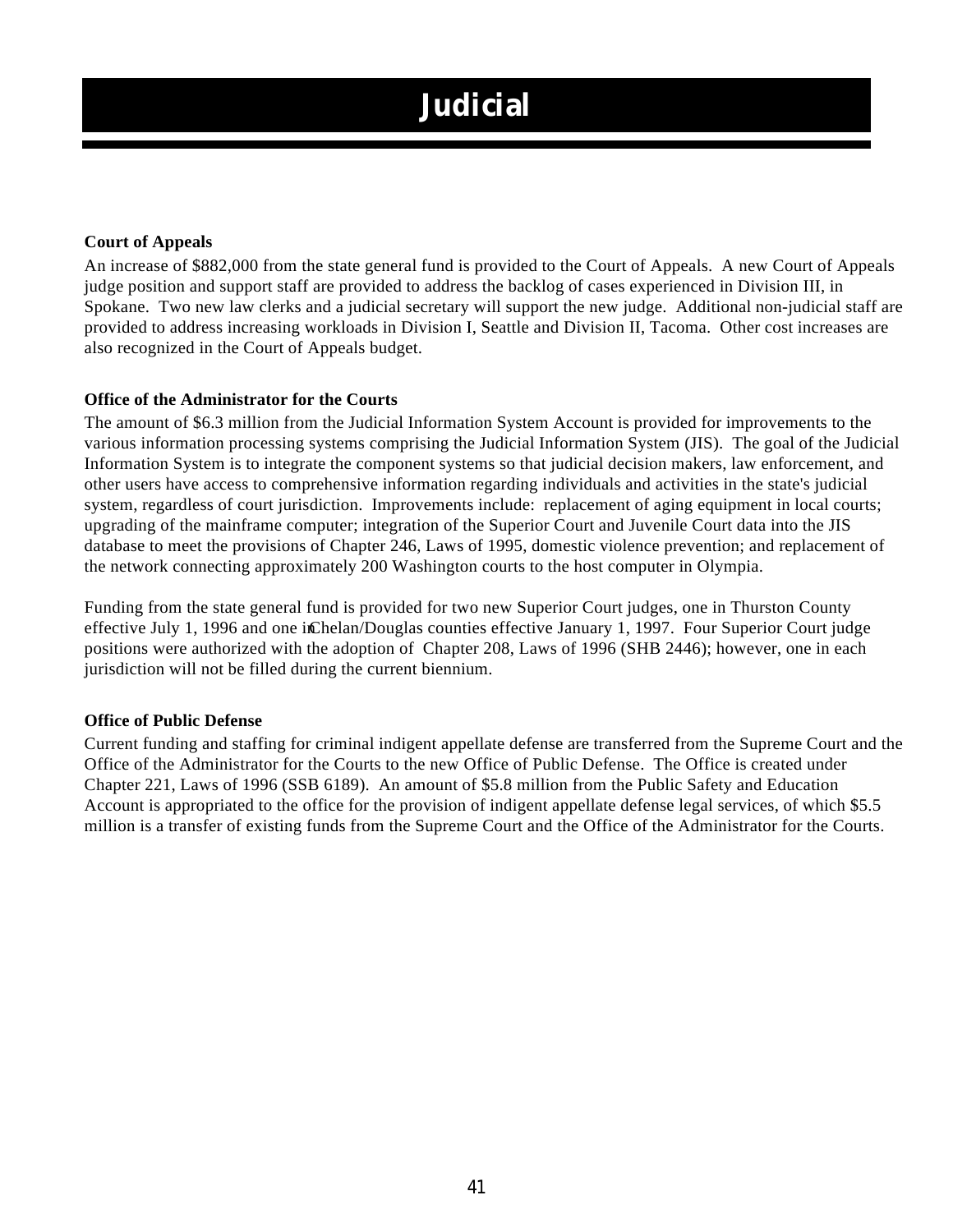### **1995-97 Washington State Operating Budget**

### **Total Budgeted Funds**

(Dollars in Thousands)



**Washington State**



| 1,401  |
|--------|
| 3,204  |
| 5,805  |
| 8,955  |
| 18,550 |
| 73,204 |
|        |
|        |

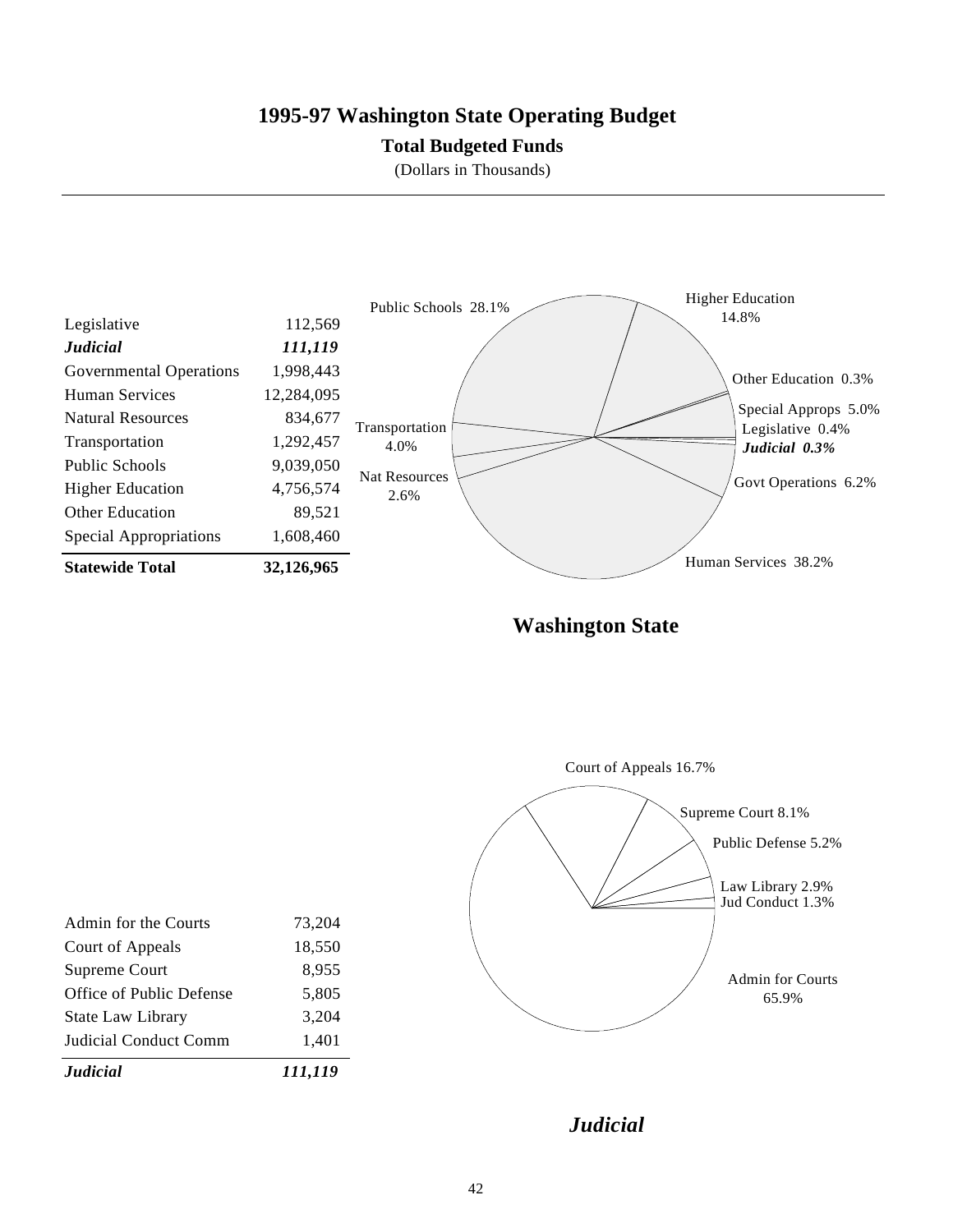### **1995-97 Washington State Operating Budget**

### **General Fund - State**

(Dollars in Thousands)



**Washington State**



*Judicial*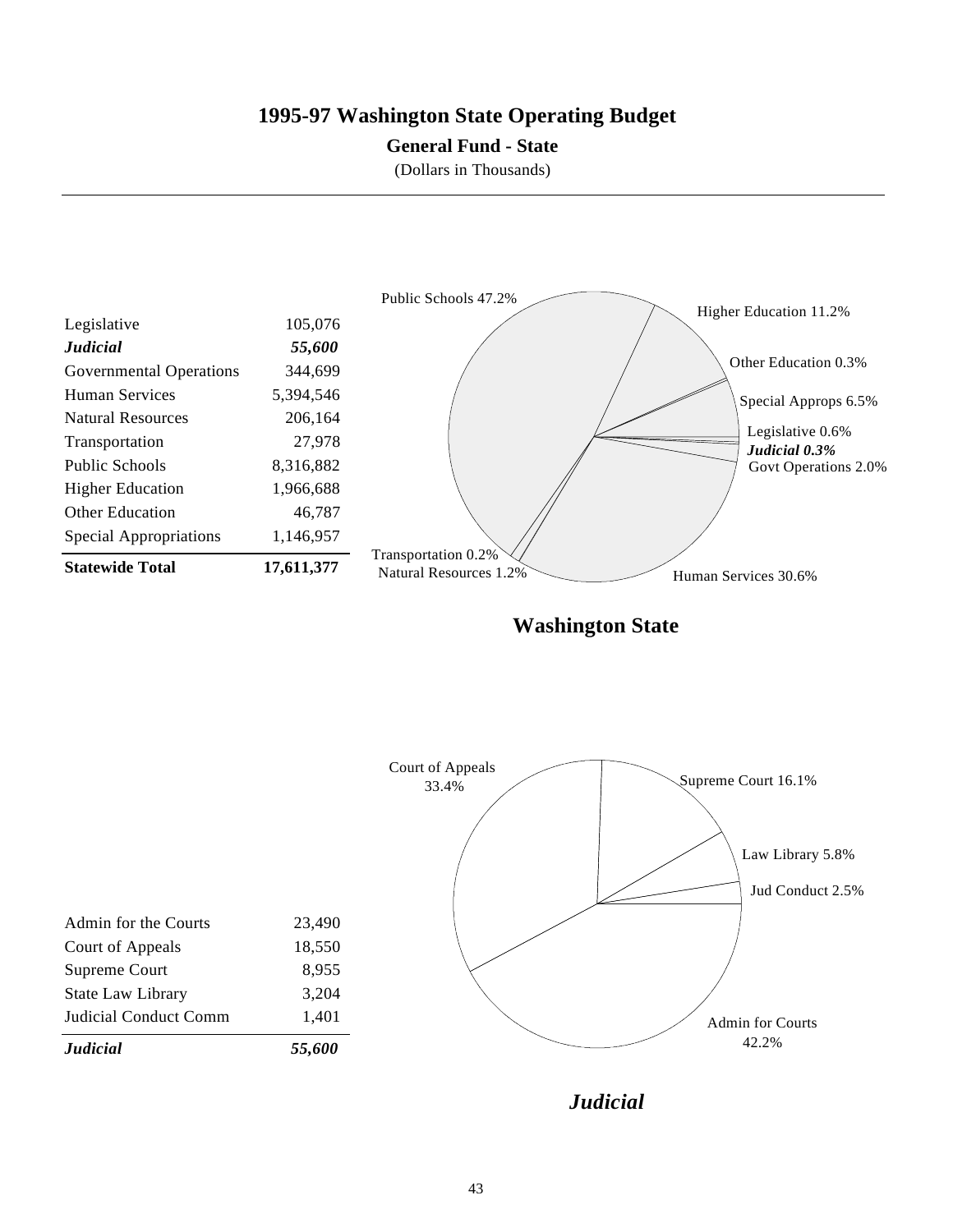### **Supreme Court**

(Dollars in Thousands)

|                                                 | $GF-S$ | Other | Total |
|-------------------------------------------------|--------|-------|-------|
| 1995-97 ORIGINAL APPROPRIATIONS                 | 8,875  | 0     | 8,875 |
| 1996 Supplemental Budget                        |        |       |       |
| 1. Unemployment and Self-Insurance              | 23     | 0     | 23    |
| <b>Equipment and Building Maintenance</b><br>2. | 112    |       | 112   |
| <b>Interagency Billings</b><br>3.               | 17     |       | 17    |
| <b>Transfer of Indigent Defense</b><br>4.       | $-72$  |       | $-72$ |
| <b>Total Supplemental Items</b>                 | 80     | 0     | 80    |
| <b>1995-97 REVISED APPROPRIATIONS</b>           | 8,955  | 0     | 8,955 |
| Fiscal Year 1996 Totals                         | 4,419  | 0     | 4,419 |
| Fiscal Year 1997 Totals                         | 4,536  | 0     | 4,536 |

#### *Comments:*

- 1. UNEMPLOYMENT AND SELF-INSURANCE Funding is provided for increased unemployment insurance costs. Self-insurance premiums are funded in interagency billings listed below. This corrects an omission from the original 1995-97 budget.
- 2. EQUIPMENT AND BUILDING MAINTENANCE Provides funding for additional cleaning services at the Temple of Justice and for equipment repair and replacement.
- 3. INTERAGENCY BILLINGS Adjusts funding for interagency billings including self-insurance premiums and campus facility charges. This corrects an omission from the original 1995-97 budget.
- 4. TRANSFER OF INDIGENT DEFENSE Existing funds and staff from the Supreme Court are transferred to the new Office of Public Defense created in Chapter 221, Laws of 1996 (SSB 6189).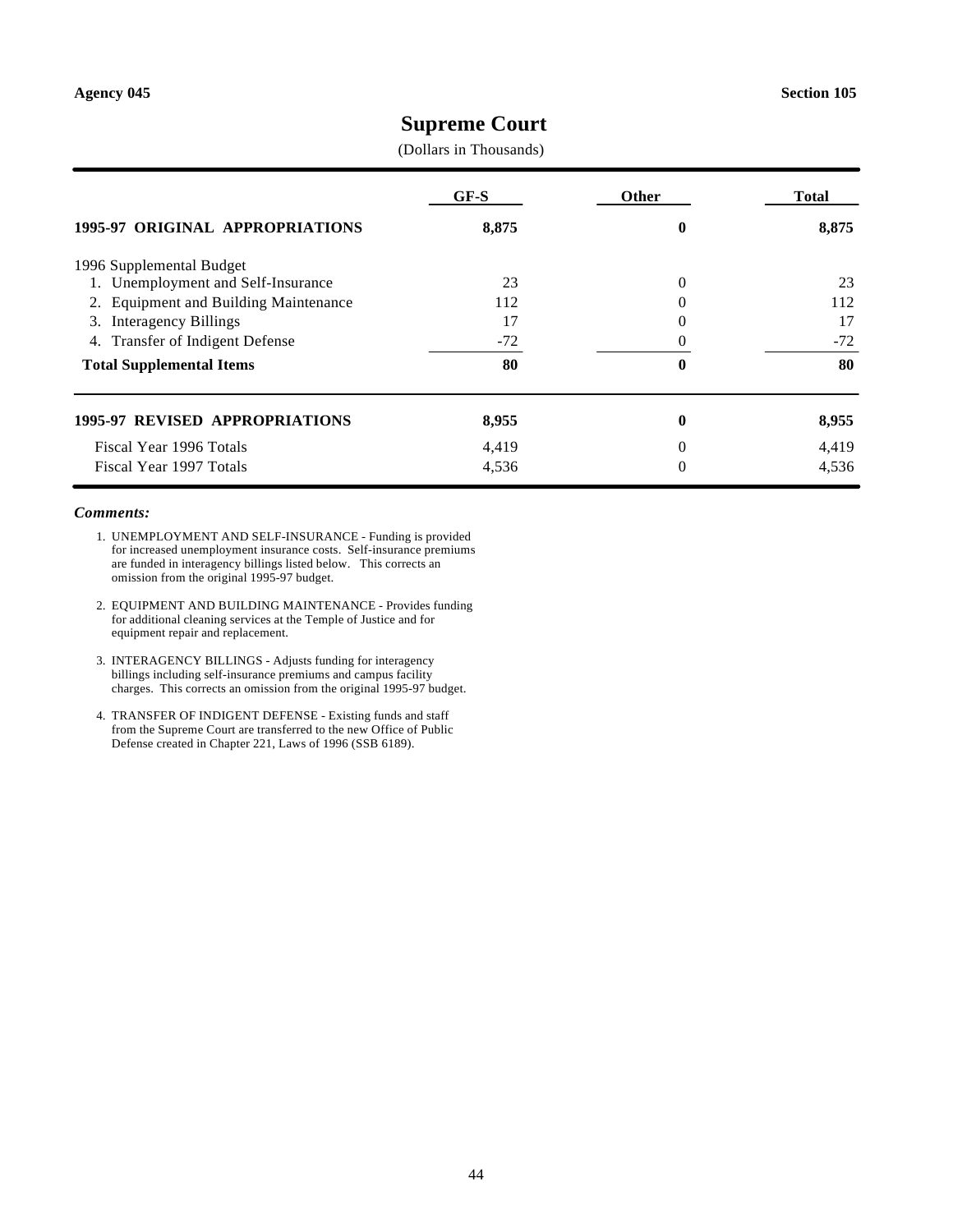# **State Law Library**

(Dollars in Thousands)

|                                                     | GF-S  | Other    | <b>Total</b> |
|-----------------------------------------------------|-------|----------|--------------|
| <b>1995-97 ORIGINAL APPROPRIATIONS</b>              | 3,215 | 0        | 3,215        |
| 1996 Supplemental Budget<br>1. Interagency Billings | $-11$ | 0        | $-11$        |
| <b>Total Supplemental Items</b>                     | -11   | 0        | $-11$        |
| <b>1995-97 REVISED APPROPRIATIONS</b>               | 3,204 | 0        | 3,204        |
| Fiscal Year 1996 Totals                             | 1,607 | $\theta$ | 1,607        |
| Fiscal Year 1997 Totals                             | 1,597 | 0        | 1,597        |

#### *Comments:*

1. INTERAGENCY BILLINGS - Adjusts funding for interagency billings. This corrects an overstatement in the original 1995-97 budget.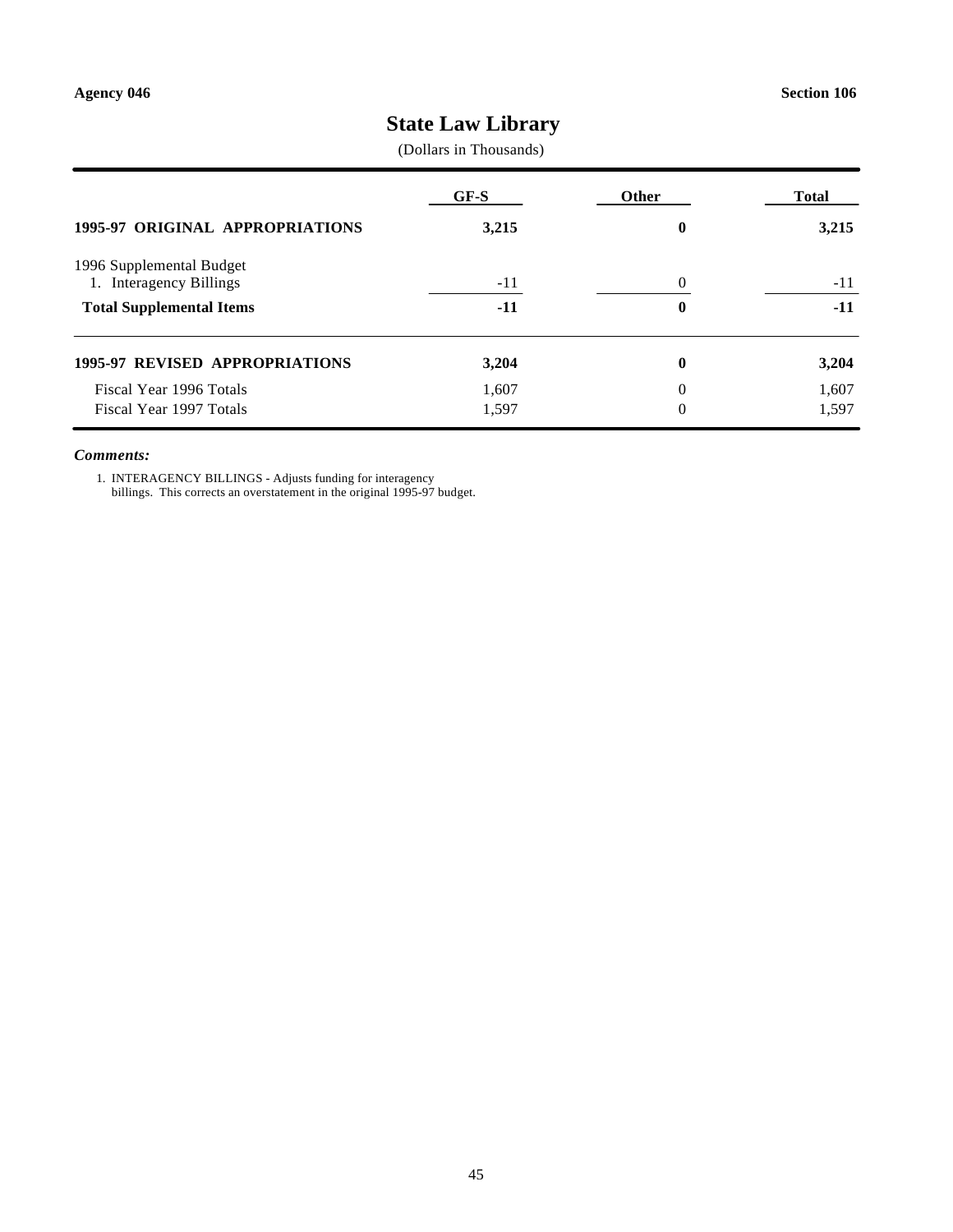### **Court of Appeals**

(Dollars in Thousands)

|                                     | GF-S       | <b>Other</b> | Total      |
|-------------------------------------|------------|--------------|------------|
| 1995-97 ORIGINAL APPROPRIATIONS     | 17,668     | 0            | 17,668     |
| 1996 Supplemental Budget            |            |              |            |
| 1. Leases and Other Obligations     | 271        | 0            | 271        |
| 2. Division III Judicial Position   | 370        | 0            | 370        |
| <b>Non-Judicial Positions</b><br>3. | <b>200</b> | $\Omega$     | <b>200</b> |
| <b>Building Maintenance</b><br>4.   | 10         | 0            | 10         |
| 5. Unemployment Benefits            | 31         |              | 31         |
| <b>Total Supplemental Items</b>     | 882        | 0            | 882        |
| 1995-97 REVISED APPROPRIATIONS      | 18,550     | 0            | 18,550     |
| Fiscal Year 1996 Totals             | 9,000      | 0            | 9,000      |
| Fiscal Year 1997 Totals             | 9,550      | 0            | 9,550      |

#### *Comments:*

- 1. LEASES AND OTHER OBLIGATIONS Funding is provided for contractually-obligated rent increases in Divisions I and II.
- 2. DIVISION III JUDICIAL POSITION Funding is provided for a fifth judicial position in Division III, Spokane. The additional judge and staff will address the backlog of cases. Two law clerks and a judicial secretary are also funded to support the new judge. One-time costs of \$70,000 for equipment and capital costs are also included.
- 3. NON-JUDICIAL POSITIONS Funding is provided for non-judicial staff to address the Court of Appeals increased workload. Positions included are one staff attorney and one case manager in Division I (Seattle) and one judicial secretary in Division II (Tacoma). These positions are effective July 1, 1996.
- 4. BUILDING MAINTENANCE Funding is provided to paint the building housing Division III of the Court of Appeals in Spokane.
- 5. UNEMPLOYMENT BENEFITS Funding is provided for increases in unemployment insurance claims above what the agency is currently paying. This corrects an omission from the original 1995-97 budget.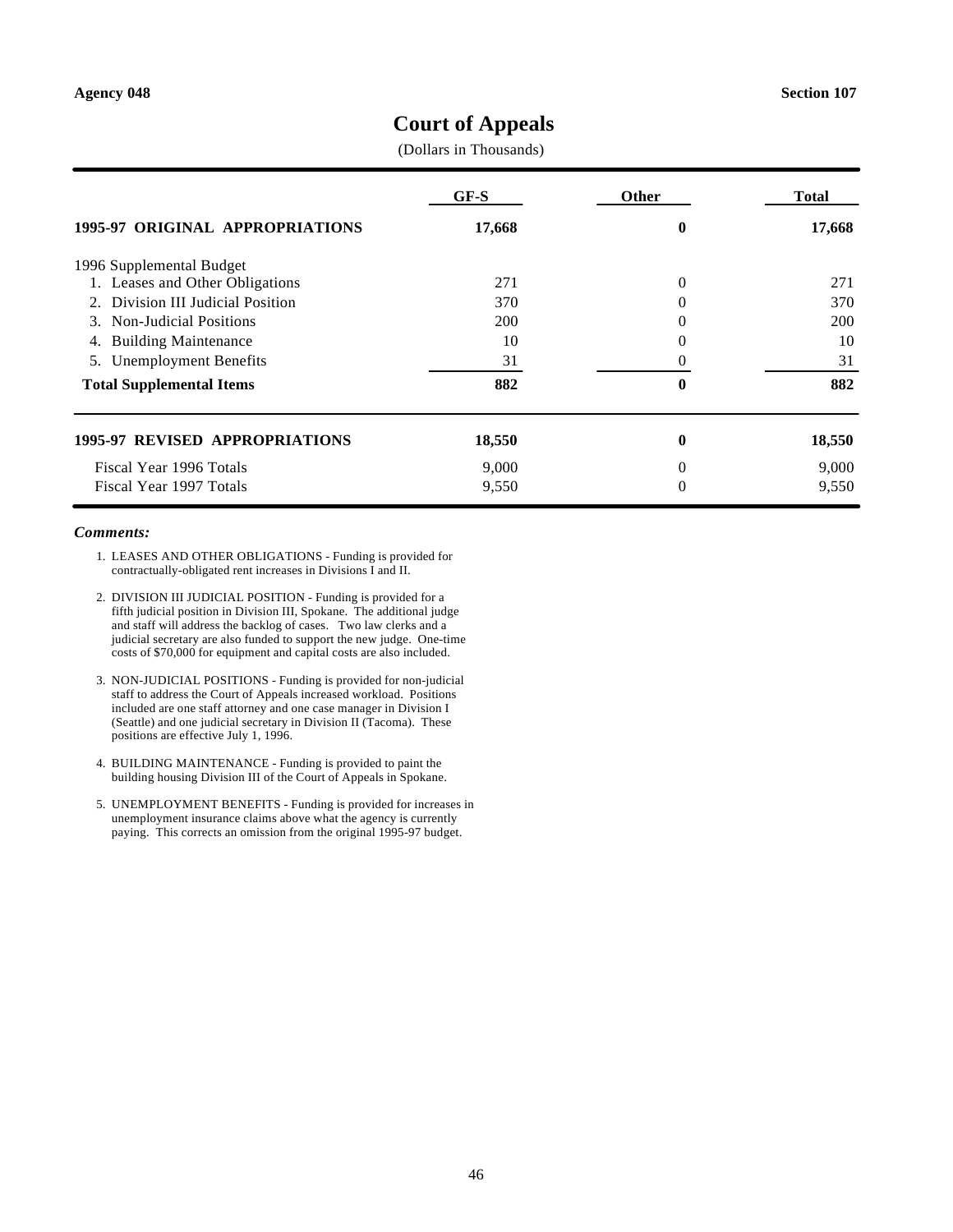### **Commission on Judicial Conduct**

(Dollars in Thousands)

|                                                                   | GF-S       | <b>Other</b>     | <b>Total</b> |
|-------------------------------------------------------------------|------------|------------------|--------------|
| <b>1995-97 ORIGINAL APPROPRIATIONS</b>                            | 1,201      | $\boldsymbol{0}$ | 1,201        |
| 1996 Supplemental Budget<br>1. Additional Hearings/Investigations | 200        | 0                | 200          |
| <b>Total Supplemental Items</b>                                   | <b>200</b> | 0                | <b>200</b>   |
| <b>1995-97 REVISED APPROPRIATIONS</b>                             | 1,401      | $\boldsymbol{0}$ | 1,401        |
| Fiscal Year 1996 Totals                                           | 755        | 0                | 755          |
| Fiscal Year 1997 Totals                                           | 646        | 0                | 646          |

#### *Comments:*

1. ADDITIONAL HEARINGS/INVESTIGATIONS - Funding is provided to cover the unanticipated cost of additional fact finding investigations and hearings experienced in the 1995-97 biennium.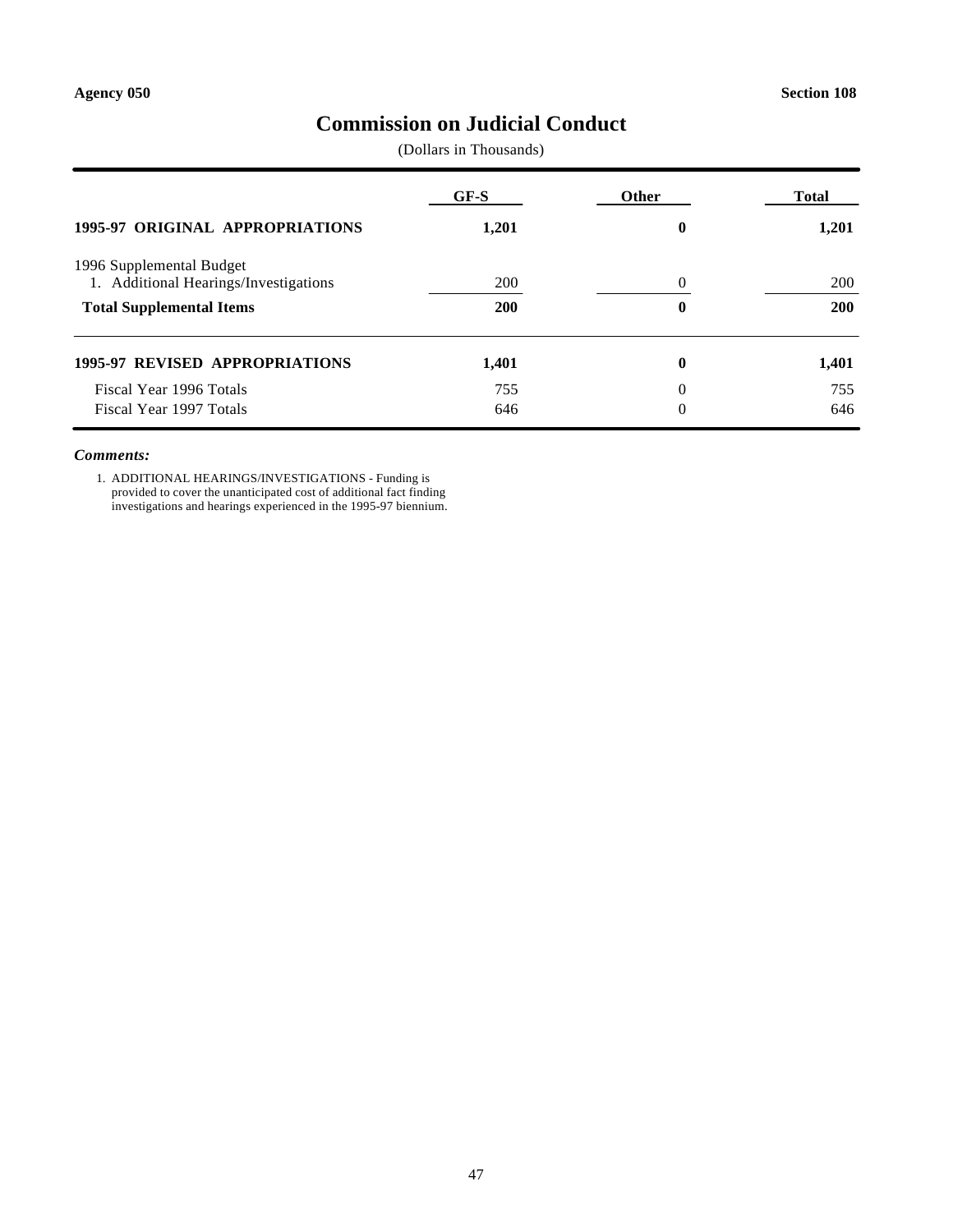### **Office of the Administrator for the Courts**

(Dollars in Thousands)

|                                                  | GF-S     | Other    | <b>Total</b> |
|--------------------------------------------------|----------|----------|--------------|
| <b>1995-97 ORIGINAL APPROPRIATIONS</b>           | 23,386   | 47,849   | 71,235       |
| 1996 Supplemental Budget                         |          |          |              |
| Replace Court Computer Equipment                 | 0        | 2,275    | 2,275        |
| Mainframe Computer Upgrade                       | 0        | 950      | 950          |
| Network Replacement<br>3.                        | $\Omega$ | 600      | 600          |
| <b>JIS Link Operating Budget</b><br>4.           | $\Omega$ | 600      | 600          |
| <b>JIS Domestic Violence Information</b><br>5.   | $_{0}$   | 1,275    | 1,275        |
| Law Library Automation Project<br>6.             | $\Omega$ | 128      | 128          |
| Spokane Co. Clerk Office Conversion<br>7.        | $\Omega$ | 100      | 100          |
| Managing Court Proceedings Project               | $\Omega$ | 150      | 150          |
| <b>Cooperative Automation Projects</b><br>9.     | $\Omega$ | 250      | 250          |
| <b>Court Business Improvement Support</b><br>10. | $\Omega$ | 157      | 157          |
| Courts/Limited Jurisdiction Project<br>11.       | $\Omega$ | 88       | 88           |
| <b>Indigent Appellate Defense</b><br>12.         | $\Omega$ | 726      | 726          |
| <b>Study Child Sexual Abuse</b><br>13.           | $\Omega$ | 35       | 35           |
| Thurston County Superior Ct. Judges<br>14.       | 69       | $\Omega$ | 69           |
| 15. Chelan/Douglas Superior Ct. Judges           | 35       | $\Omega$ | 35           |
| Transfer of Indigent Defense<br>16.              | $\Omega$ | $-5,469$ | $-5,469$     |
| <b>Total Supplemental Items</b>                  | 104      | 1,865    | 1,969        |
| <b>1995-97 REVISED APPROPRIATIONS</b>            | 23,490   | 49,714   | 73,204       |
| Fiscal Year 1996 Totals                          | 11,658   | 26,791   | 38,449       |
| Fiscal Year 1997 Totals                          | 11,832   | 22,923   | 34,755       |

#### *Comments:*

- 1. REPLACE COURT COMPUTER EQUIPMENT Funding is provided to replace aging computer equipment in local courts. An additional ten courts will be added to the District Court Information System (DISCIS) which will bring the total to 153 courts on the system by the end of FY 97. (Judicial Information Systems Account)
- 2. MAINFRAME COMPUTER UPGRADE Funding is provided to proceed with a planned upgrade of the court's mainframe computer system. The work is scheduled for FY 97. The upgrade increases capacity and response time. (Judicial Information Systems Account)
- 3. NETWORK REPLACEMENT Funding is provided for network replacement. This project allows the court to: migrate to an "open" system architecture; implement client server applications now under development; and continue to support existing terminal equipment. The current network connects approximately 200 Washington courts to the host computer in Olympia. (Judicial Information Systems Account)
- 4. JIS LINK OPERATING BUDGET Funding is provided to allow law enforcement agencies to access computerized court records through the JIS-Link program at no cost. (Judicial Information Systems Account)
- 5. JIS DOMESTIC VIOLENCE INFORMATION Funding is provided to integrate superior court and juvenile court data into the judicial information system database. Currently, this database contains only courts of limited jurisdiction data. Integration is necessary to meet the

provisions of Chapter 246, Laws of 1995 (Domestic Violence Prevention) requiring all courts to enter protection and no-contact orders into the judicial information system. (Judicial Information Systems Account)

- 6. LAW LIBRARY AUTOMATION PROJECT Funding is provided for automation of the Supreme Court, Court of Appeals, and Law Library in FY 97. (Judicial Information Systems Account)
- 7. SPOKANE CO. CLERK OFFICE CONVERSION Funding is provided to convert historical data maintained by the Spokane County clerk to the judicial information system database and to train county staff in the use of the system. Spokane County will contribute \$200,000 toward this project and conversion to the JIS will increase court efficiency and revenues to the Public Safety and Education Account. (Judicial Information Systems Account)
- 8. MANAGING COURT PROCEEDINGS PROJECT Funding is provided to automate the scheduling of court proceedings to provide more efficient use of court officers, personnel, and facilities. (Judicial Information Systems Account)
- 9. COOPERATIVE AUTOMATION PROJECTS Funding is provided to support a variety of cooperative projects with local jurisdictions that will ultimately be available to courts on a statewide basis. Local courts are required to contribute funding to these projects. (Judicial Information Systems Account)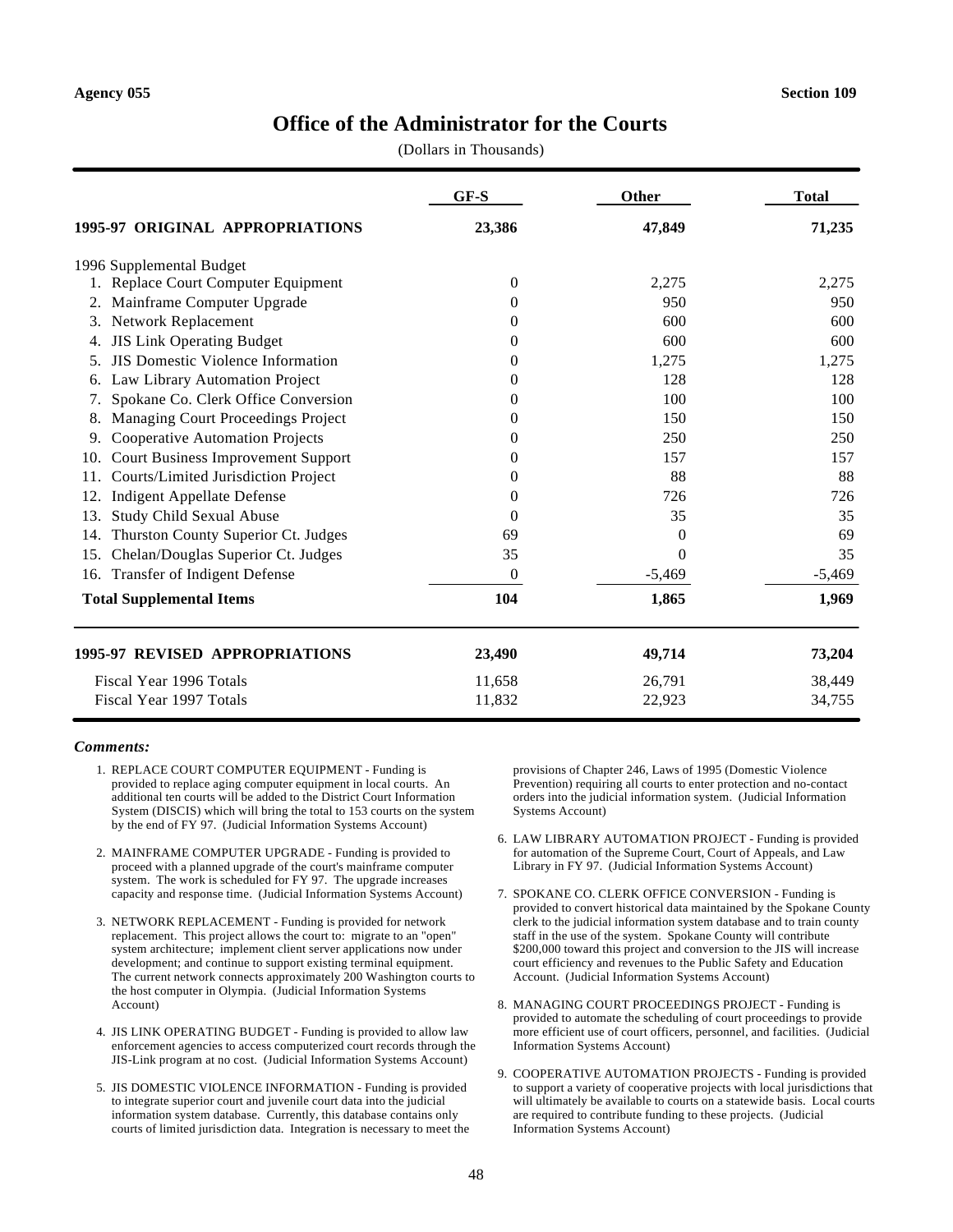### **Office of the Administrator for the Courts**

- 10. COURT BUSINESS IMPROVEMENT SUPPORT Funding is provided for positions left vacant to meet funding reductions made during the 1995 legislative session. Positions include staff in the Information Center, the Court Services section, and the Legal Services section. (Public Safety and Education Account)
- 11. COURTS/LIMITED JURISDICTION PROJECT Funding is provided to continue the Courts of Limited Jurisdiction Assessment Project beyond the current March 1996 termination date. (Public Safety and Education Account)
- 12. INDIGENT APPELLATE DEFENSE Funding is provided for an increase in court reporter reimbursement costs and one-time case transfer expenses related to the Washington Appellate Defenders Association's decision to terminate indigent defense legal services. Court reporter rates are increased from \$2.25 per page to \$2.75 per page. (Public Safety and Education Account)
- 13. STUDY CHILD SEXUAL ABUSE Provides funding for the Office of the Administrator for the Courts to contract with the Washington Institute for Public Policy to conduct a study of protocols and training standards for investigating child sexual abuse. The Institute shall submit a report to the Legislature by December 1, 1996, to include recommendations regarding model protocols and training standards for use by law enforcement agencies. (Violence Reduction and Drug Enforcement Account)
- 14. THURSTON COUNTY SUPERIOR CT. JUDGES Provides funding for one new Superior Court judge in Thurston County effective July 1, 1996 as authorized in Chapter 208, Laws of 1996 (SHB 2446). An additional judge position is authorized for Thurston County but will not take effect until July 1, 2000.
- 15. CHELAN/DOUGLAS SUPERIOR CT. JUDGES Provides funding for one new Superior Court judge position in Chelan and Douglas counties, effective January 1, 1997 as authorized in Chapter 208, Laws of 1996 (SHB 2446). A second position is authorized for January 1, 1997 but is not expected to be filled during the current biennium.
- 16. TRANSFER OF INDIGENT DEFENSE Funds are transferred to the Office of Public Defense, the new agency created by Chapter 221, Laws of 1996 (SSB 6189). Activities related to indigent appellate defense in criminal cases are transferred from the Office of the Administrator for the Courts to the new office. (Public Safety and Education Account)

#### *Governor's Vetoes:*

Superior Court Judges Proviso -- The Governor vetoed section 109(4) of the bill, which identified funding for new Superior Court judges in Thurston, Douglas, and Chelan Counties, contingent on passage of SB 6151 and SB 6495. Because the new judgeships were ultimately authorized by the Legislature in Chapter 208, Laws of 1996 (SHB 2446), the Governor vetoed the proviso, thereby allowing the funding to take effect.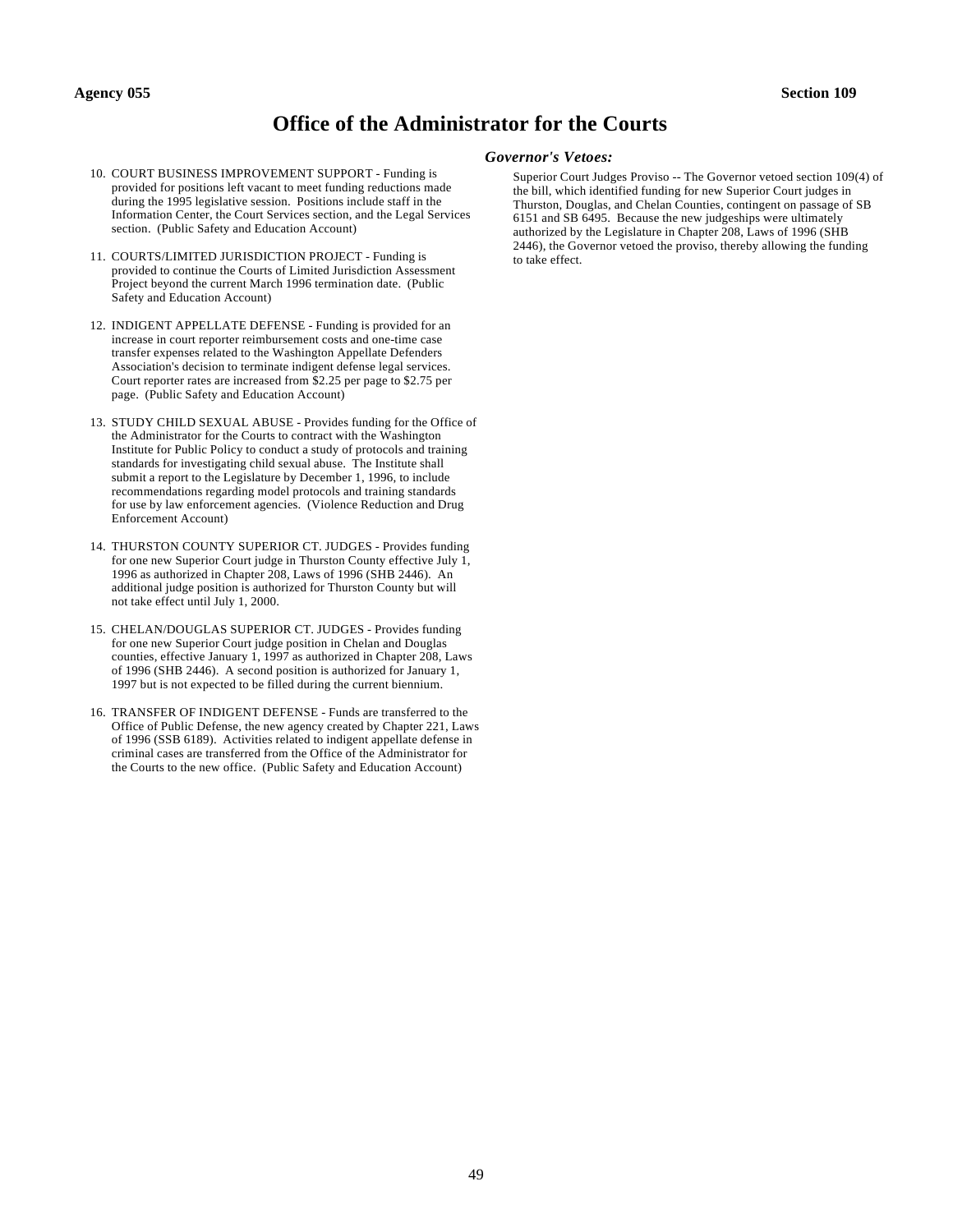### **Office of Public Defense**

(Dollars in Thousands)

|                                                             | GF-S          | <b>Other</b>   | <b>Total</b>   |
|-------------------------------------------------------------|---------------|----------------|----------------|
| 1996 Supplemental Budget<br>1. Transfer of Indigent Defense |               | 5,805          | 5,805          |
| <b>Total Supplemental Items</b>                             | 0             | 5,805          | 5,805          |
| 1995-97 REVISED APPROPRIATIONS<br>Fiscal Year 1997 Totals   | 0<br>$\Omega$ | 5,805<br>5,805 | 5,805<br>5,805 |

#### *Comments:*

1. TRANSFER OF INDIGENT DEFENSE - Existing funds are transferred from the Supreme Court and the Administrator for the Courts pursuant to Chapter 221, Laws of 1996 (SSB 6189). The office will provide criminal appellate defense services to indigent persons. (Public Safety and Education Account)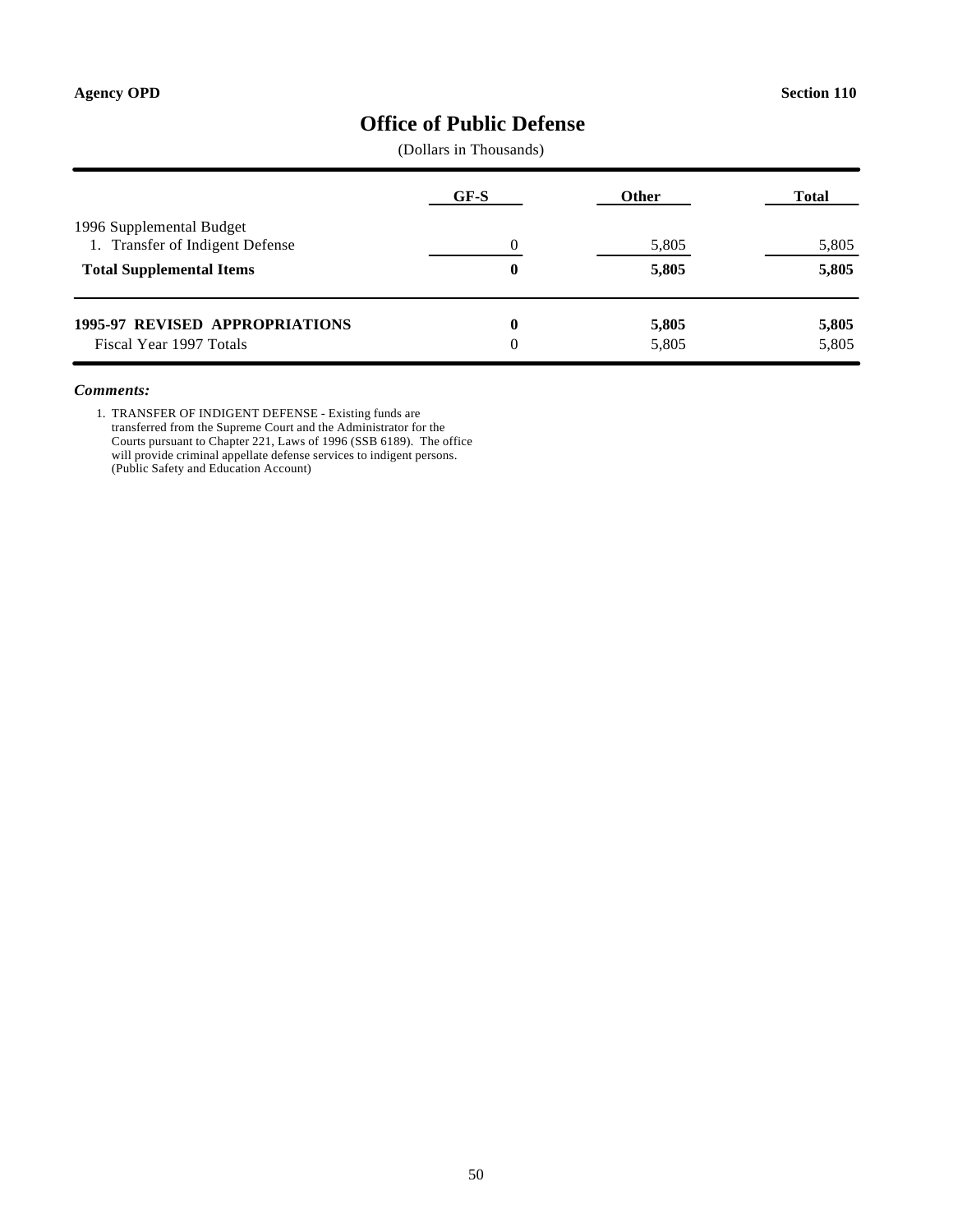### **Office of the Governor**

### Children's Services

A total of \$1.5 million from the state general fund is provided through the Office of the Governor for improvements to children's services. A portion of the funding will be used to conduct a management improvement project for the Children and Family Services Division of the Department of Social and Health Services. A legislative advisory committee will provide assistance and public input for the project. A portion of the funding will also be used to establish a new Office of the Children's Ombudsman within the Office of the Governor, pursuant to Chapter 131, Laws of 1996 (2SHB 2856). The Governor vetoed portions of the legislative directions regarding use of this funding. (For details, see veto comments on Page 55.)

### Puget Sound Plan Coordination

To coordinate the implementation of the Puget Sound plan in accordance with Chapter 138, Laws of 1996 (ESHB 2875), the Office of the Governor is provided with funding to hire the chair and staff of the Puget Sound Action Team and for other administrative expenses. A total of \$1.3 million is provided from the state general fund and \$0.2 million is from federal funds.

### **Office of the State Auditor**

To ensure that special education funds are expended on eligible special education children in the common school system, \$486,000 from the state general fund is provided to conduct audits of special education programs specified for review as a result of the proceedings of the state Special Education Safety Net Committee established in the 1995 Appropriations Act.

### **Department of Community, Trade, and Economic Development**

### Early Childhood Education

An amount of \$3.9 million is provided from the state general fund to serve an additional 860 Early Childhood Education and Assistance Program (ECEAP) and Headstart children. The additional funding is intended to serve children currently on the waiting list for each of these programs.

### Farmworker Housing

An amount of \$2.0 million is provided to construct and operate amount farmworker housing in the state. These newly available, one-time federal funds will allow the construction of low-income housing to address the shortfall in available housing for farm workers that currently exists throughout the state.

### Services for Victims of Sexual Assault

As an efficiency move and in response to the recommendations of an advisory task force, the Legislature authorized in Chapter 123, Laws of 1996 (SHB 2579), the consolidation of services to sexual assault victims. Sexual assault services and state funding administered by the Department of Social and Health Services are transferred to the Department of Community, Trade, and Economic Development (DCTED) and consolidated with like services administered by DCTED.

### Community Action Agencies

An amount of \$1.0 million is provided from the state general fund to Community Action Agencies to replace federal funding declared ineligible for certain "non-entitlement" communities in the state. The Federal Housing and Urban Development agency declared that certain community action agencies were illegally receiving Community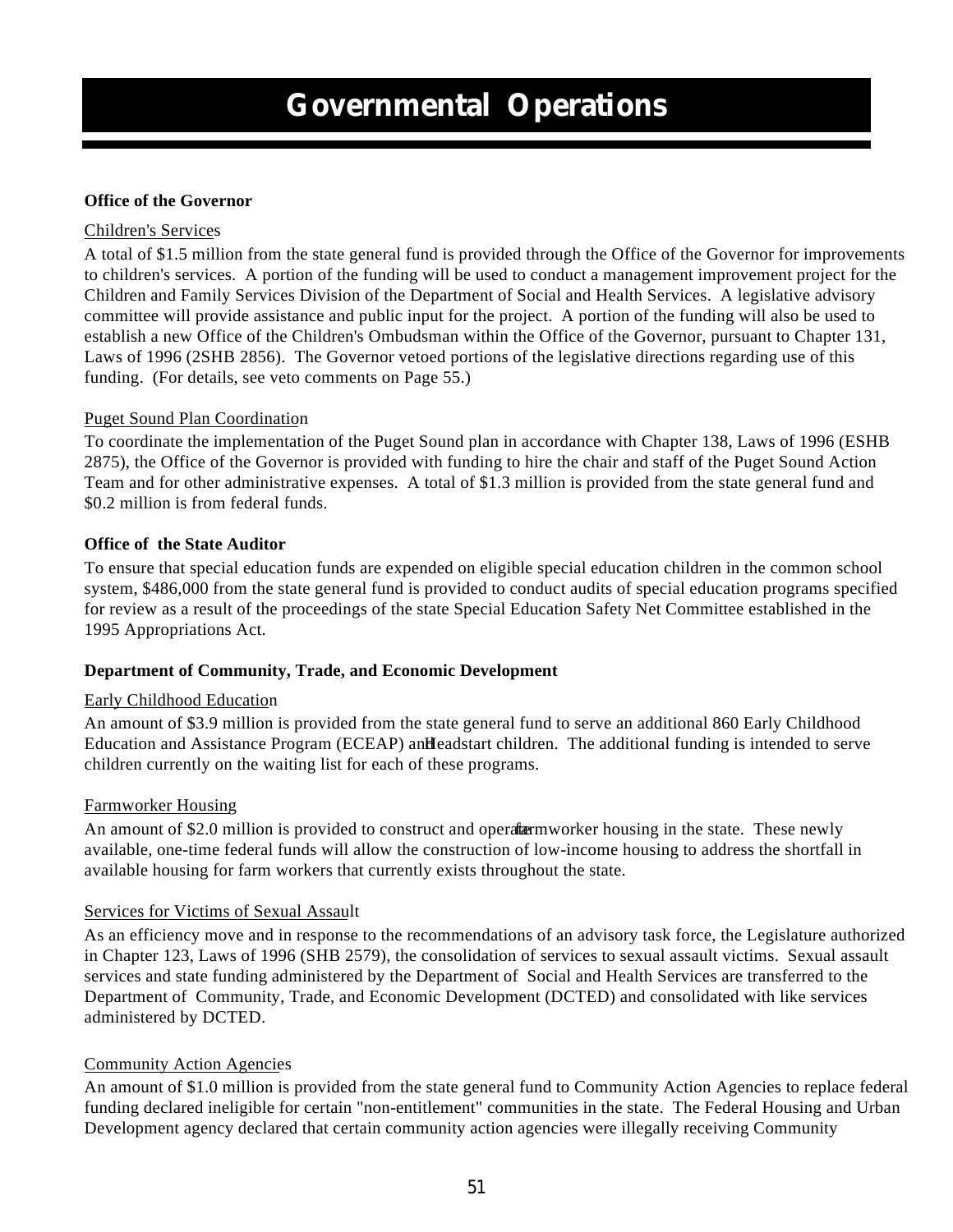Development Block Grantmonies. The state funds will allow community action agencies to continue serving lowincome individuals in these ineligible areas.

### Headstart for Children

In anticipation of reduced federal funding for Headstart services to children, \$1.0 million is provided from the state general fund to offset the loss of federal funds.

### Tourism

An amount of \$1.0 million is provided to the department to expand its tourism marketing efforts at both the national and international levels. The additional funds are for advertising, promotion, and further development of key regional, national, and international markets.

### **Department of Retirement Systems**

An amount of \$650,000 from the Retirement Systems Administrative Expense Fund is provided for development and delivery of detailed employee education information for Teachers Retirement System (TRS) Plan II members who are considering transferring to TRS Plan III.

### **Department of General Administration**

An amount of \$2.5 million is provided from the state general fund to replace lost federal funding and food distributed through the Emergency Food Assistance program. Current levels of food will be purchased and distributed through 330 food banks and 127 soup kitchens throughout the remainder of the 1995-97 biennium.

### **Liquor Control Board**

An amount of \$143,000 is provided from the Liquor Revolving Account for a pilot project testing the effect of credit card use in state liquor stores as directed in Chapter 291, Laws of 1996 (HB 2341). The pilot is limited to 20 stores and is 18 months in duration.

### **Gambling Commission**

In response to the expansion of tribal gambling, \$2.2 million is provided from the Gambling Revolving Account for the increased regulatory workload of the Gambling Commission for casinos. Funding for increased regulatory and enforcement efforts is generated from fees from gambling licensing services and direct billing for field monitoring. An additional \$1.0 million is provided from the state general fund to make up for a revenue shortfall related to regulatory activities for non-casino gambling.

### **Military Department**

### Emergency Management Division

In response to the extensive damage caused by recent winter storms and floods, as well as prior disasters, approximately \$23.2 million in state and \$98.2 million in federal disaster assistance is provided for individual assistance, future flood prevention, and reconstruction of public facilities. Historically, the Federal Emergency Management Administration provides funding for 75 percent of eligible disaster related costs while state and local jurisdictions split the remaining 25 percent as a requirement to receive the federal assistance. Given the extraordinary level of damage incurred in some jurisdictions as a result of the February 1996 floods, funding is provided for the local 12.5 percent matching requirement for those locales where the cost of the flood damage is far beyond what the community's budget can support. In addition, \$5.0 million in grants is provided through the Department of Ecology for repairs to local dikes and levees that are not eligible for federal disaster assistance.

### Enhanced 911 Telecommunications

An amount of \$8.2 million is provided from the Enhanced 911 Account to be distributed as grants to counties for implementation of Enhanced 911 telephone systems.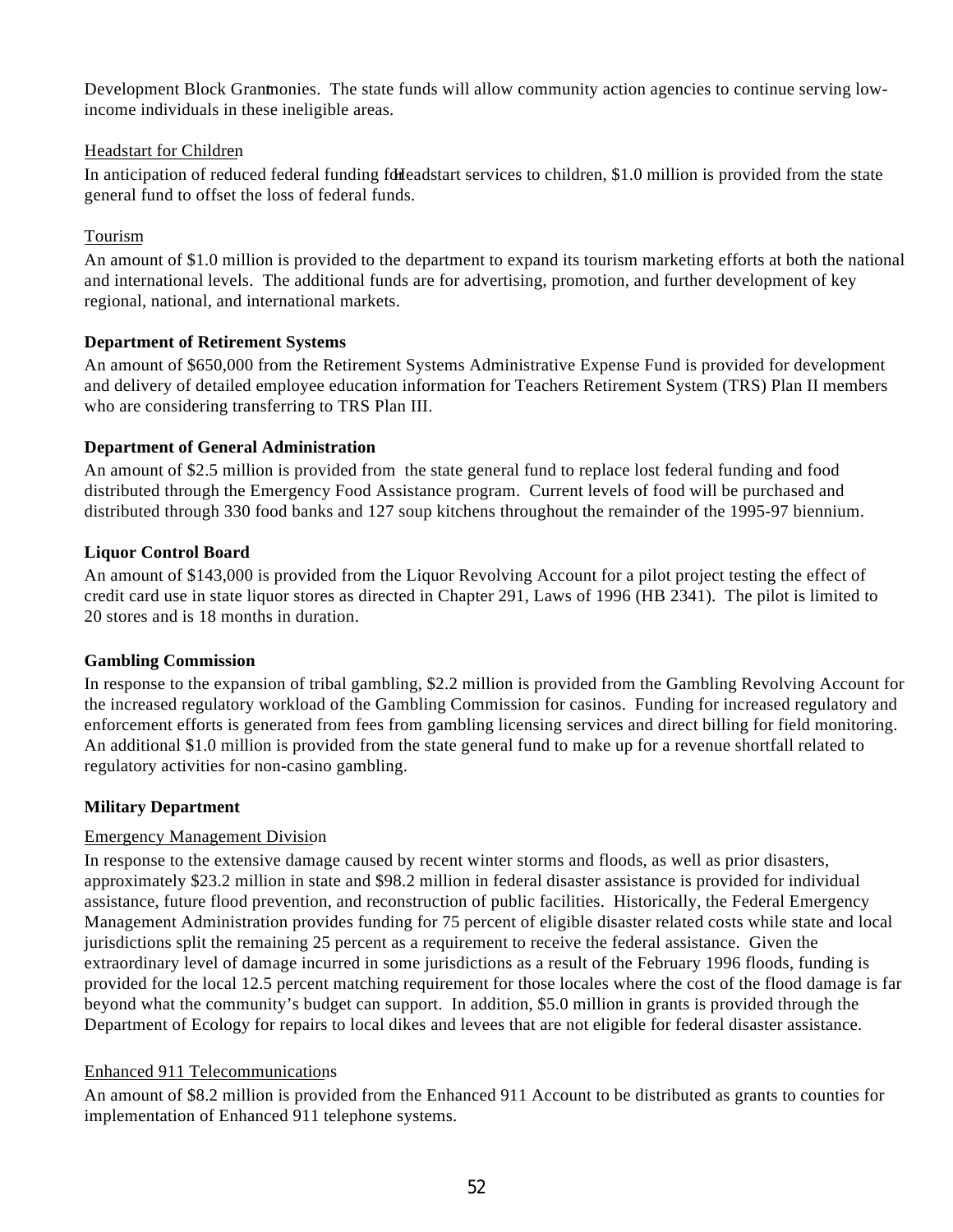### **1995-97 Washington State Operating Budget**

### **Total Budgeted Funds**

(Dollars in Thousands)



**Washington State**



*Governmental Operations*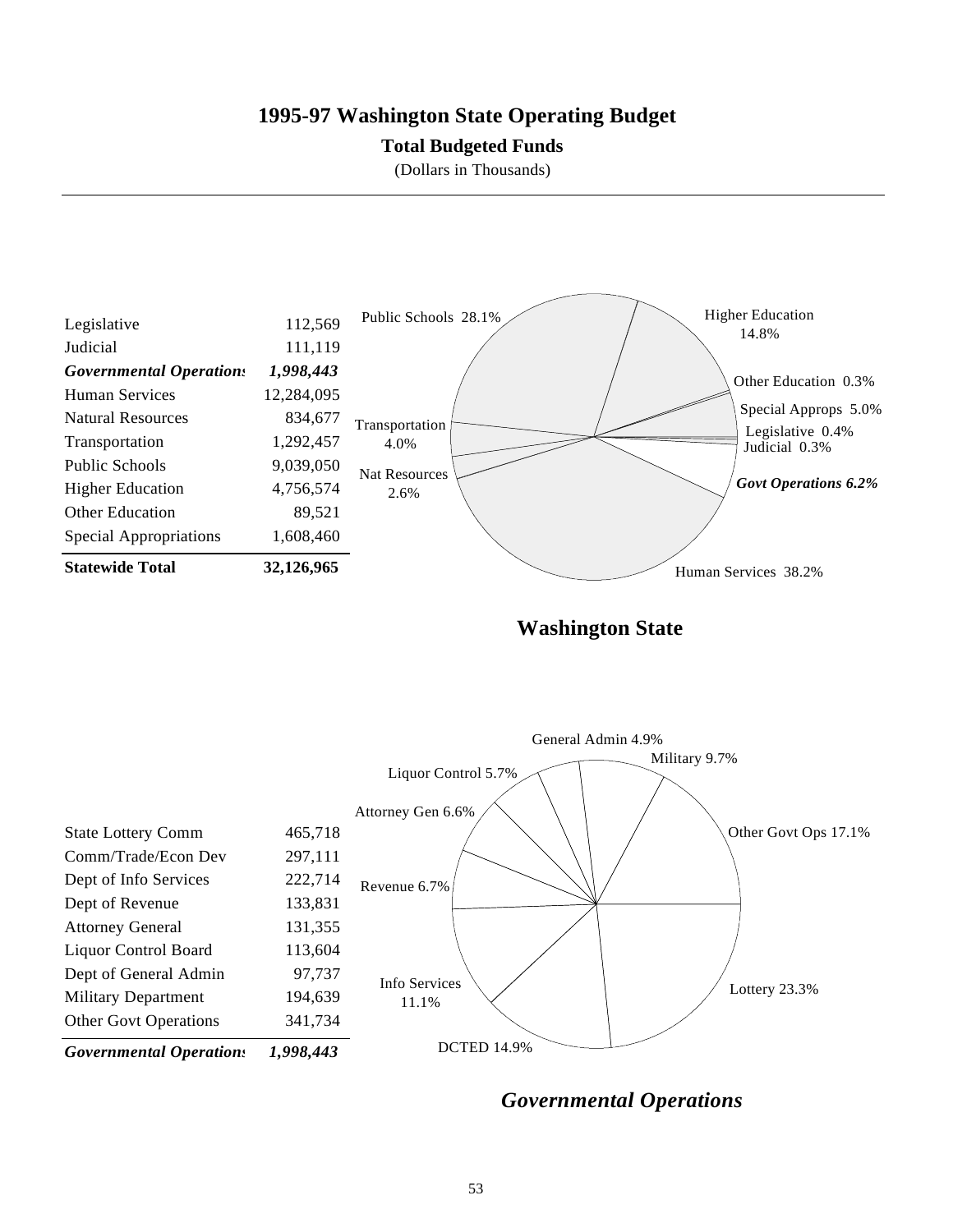### **1995-97 Washington State Operating Budget**

### **General Fund - State**

(Dollars in Thousands)



**Washington State**

| <b>Governmental Operations</b> | 344,699 |                    |          |
|--------------------------------|---------|--------------------|----------|
| <b>Other Govt Operations</b>   | 21,606  |                    |          |
| <b>Attorney General</b>        | 6,503   |                    |          |
| Office of Governor             | 8,655   |                    |          |
| <b>Military Department</b>     | 15,191  |                    |          |
| Secretary of State             | 16,849  |                    |          |
| Office of Financial Mgmt       | 18,870  |                    |          |
| Dept of Info Services          | 27,000  |                    |          |
| Comm/Trade/Econ Dev            | 104,313 |                    |          |
| Dept of Revenue                | 125,712 |                    |          |
|                                |         |                    |          |
|                                |         |                    |          |
|                                |         | <b>DCTED 30.3%</b> | DIS 7.8% |
|                                |         |                    |          |

*Governmental Operations*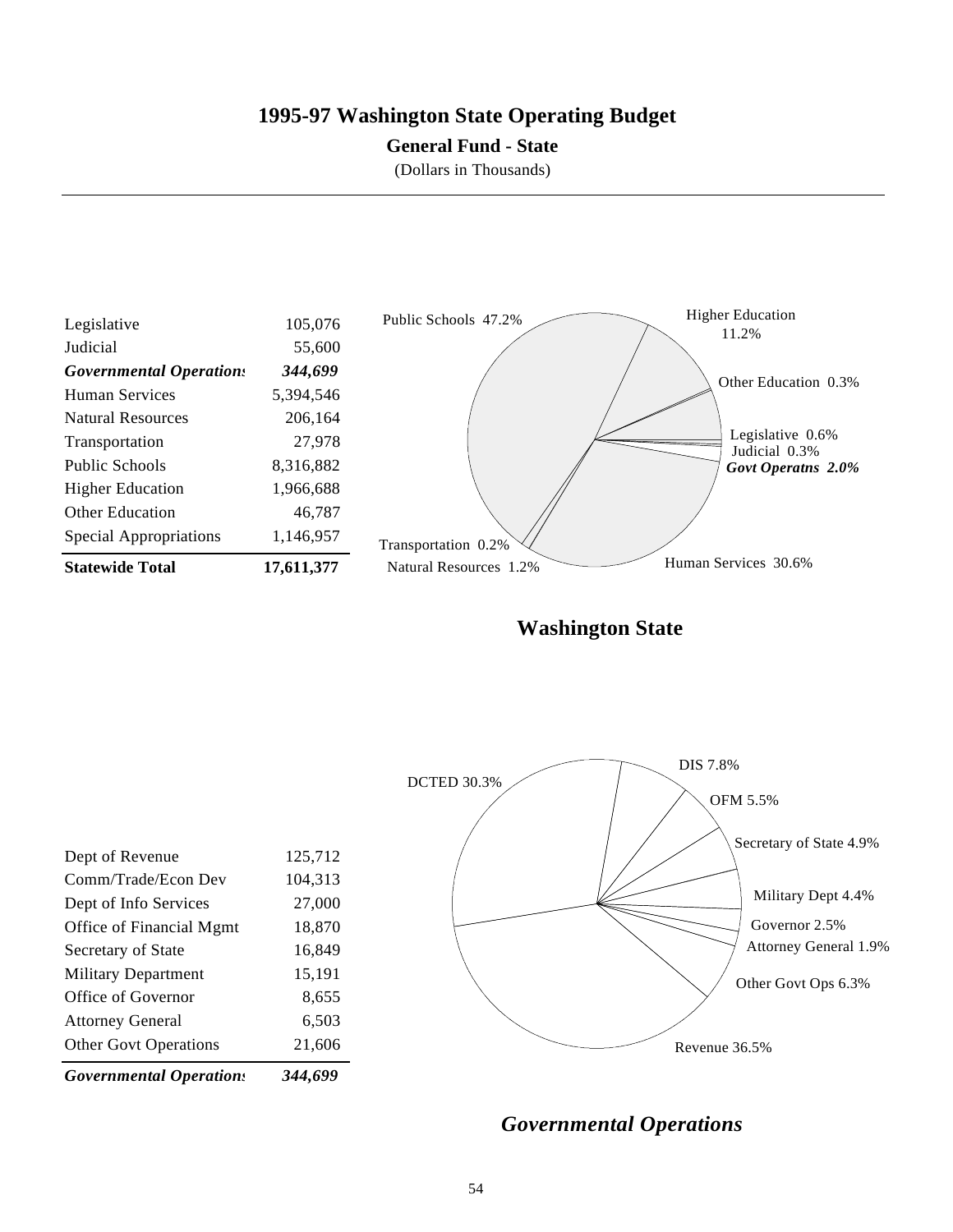### **Office of the Governor**

(Dollars in Thousands)

| <b>1995-97 ORIGINAL APPROPRIATIONS</b>     | $GF-S$ | Other    | <b>Total</b> |
|--------------------------------------------|--------|----------|--------------|
|                                            | 5,797  | 0        | 5,797        |
| 1996 Supplemental Budget                   |        |          |              |
| 1. Children's Services Reorganization      | 1,100  | 0        | 1,100        |
| 2. Child, Youth, and Family Ombudsman      | 418    | 0        | 418          |
| <b>Puget Sound Plan Coordination</b><br>3. | 1,340  | 225      | 1,565        |
| <b>Total Supplemental Items</b>            | 2,858  | 225      | 3,083        |
| <b>1995-97 REVISED APPROPRIATIONS</b>      | 8,655  | 225      | 8,880        |
| Fiscal Year 1996 Totals                    | 2,899  | $\theta$ | 2,899        |
| Fiscal Year 1997 Totals                    | 5,756  | 225      | 5,981        |

#### *Comments:*

- 1. CHILDREN'S SERVICES REORGANIZATION Funding is provided for the Public Policy Institute at The Evergreen State College to direct a management improvement project for the Division of Children and Family Services. The project shall be undertaken by an expert in the field of organizational structure and process improvement. Activities in the project include an examination of the division's mission, goals, strategic plan, and performance-based outcome measurements. The process shall include managers, supervisors, front-line workers, and clients. The project shall be completed by December 1, 1996 and a report submitted to the Legislature by January 1, 1997. (See Governor's Vetoes)
- 2. CHILD, YOUTH, AND FAMILY OMBUDSMAN The staff and funding of the Office of Constituent Relations in DSHS Division of Children and Family Services are transferred to the Office of the Governor to establish the ombudsman's office. Among other duties, the ombudsman shall investigate complaints regarding state children and family services programs and review reports prepared by the Division of Children and Family Services relating to unexpected deaths of children under the care of the department. (See Governor's Vetoes)
- 3. PUGET SOUND PLAN COORDINATION Funding is provided to coordinate implementation of the Puget Sound plan pursuant to Chapter 138, Laws of 1996 (ESHB 2875). The funds are provided solely for hiring the chair and staff of the Puget Sound action team and for other administrative expenses necessary to implement Chapter 138, Laws of 1996 (ESHB 2875).

#### *Governor's Vetoes:*

Children & Family Services Management Improvement Project - The Governor vetoed a provision requiring allocation of \$1.1 million to the Public Policy Institute at The Evergreen State College to direct a management improvement project for the Division of Children and Family Services. The Governor stated his intent to complete the management improvement project while re-directing some of the funding to other issues relating to children and family services. Specifically, the Governor intends to use some of the funds to (1) examine substance abuse and its impact on the delivery of services to families; (2) implement unspecified modifications to the child welfare system; and (3) create a separate licensing function for entities caring for children.

The Governor also vetoed a separate subsection establishing an oversight group for the management improvement project (consisting of the Attorney General, chief of the State Patrol, the Child, Youth, and Family Ombudsman, and a gubernatorial appointee). The Governor stated his intent to include these persons in a broader oversight group that will include children's services experts from the public and private sector. The legislative advisory group created by the budget bill was retained by the Governor.

The Child, Youth, and Family Ombudsman within the Office of the Governor - The Governor vetoed a proviso that would have required the transferring the Office of Constituent Relations from DSHS to the Governor's office to fund the Ombudsman. The Governor stated his belief the Office of Constituent Relations should not be transferred and that the Ombudsman will be funded without the transfer of the Office of Constituent Relations.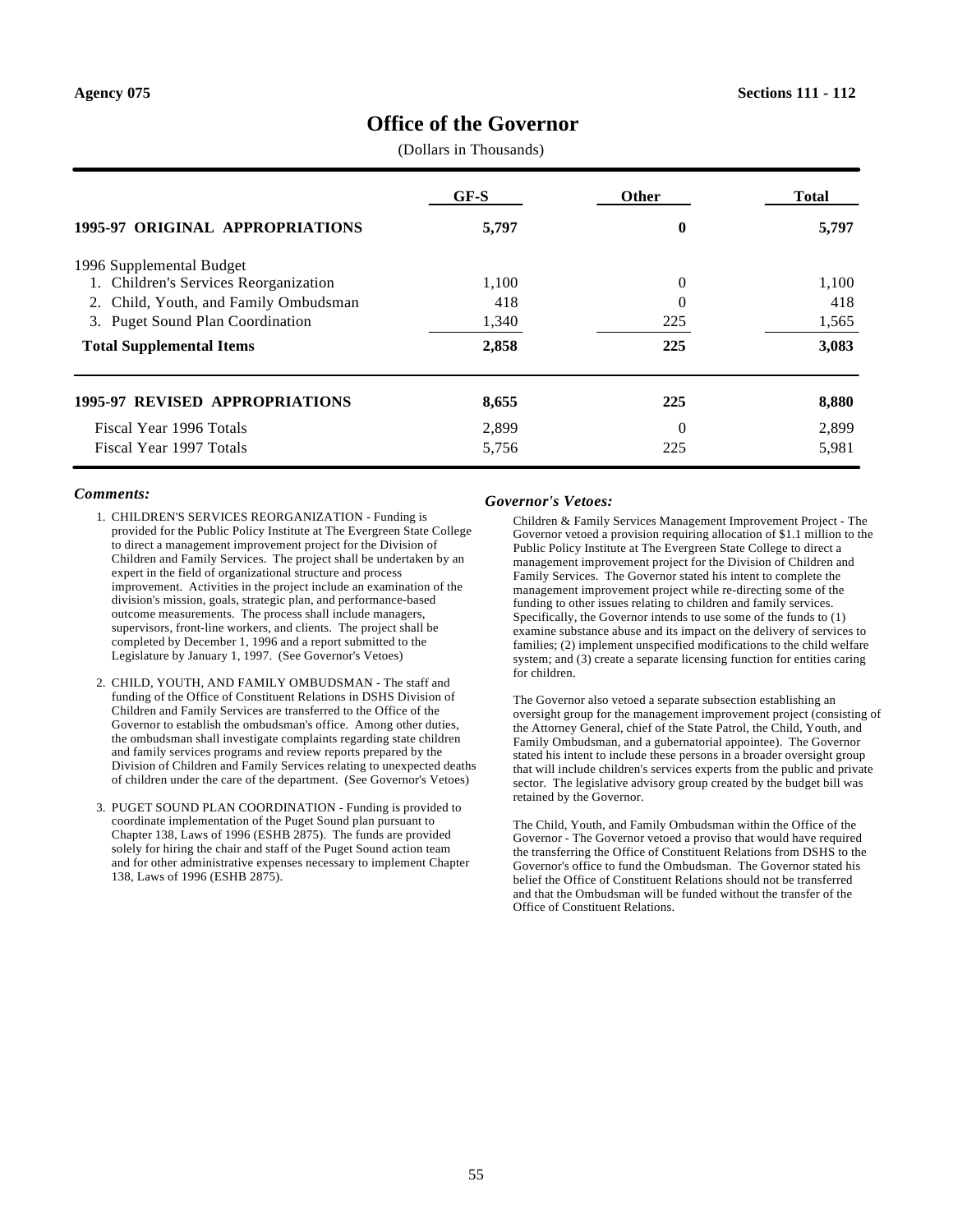### **Public Disclosure Commission**

(Dollars in Thousands)

|                                        | GF-S  | <b>Other</b> | <b>Total</b> |
|----------------------------------------|-------|--------------|--------------|
| <b>1995-97 ORIGINAL APPROPRIATIONS</b> | 2,152 |              | 2,153        |
| 1996 Supplemental Budget               |       |              |              |
| 1. Consolidated Mail Services          | 19    | $\Omega$     | 19           |
| 2. Special Counsel                     |       |              |              |
| <b>Total Supplemental Items</b>        | 24    | 0            | 24           |
| <b>1995-97 REVISED APPROPRIATIONS</b>  | 2,176 |              | 2,177        |
| Fiscal Year 1996 Totals                | 1,125 |              | 1,126        |
| Fiscal Year 1997 Totals                | 1,051 | $\theta$     | 1.051        |

### *Comments:*

1. CONSOLIDATED MAIL SERVICES - Funds are provided to cover increased consolidated mail charges. Additional funding is necessary to maintain current level of mailings.

2. SPECIAL COUNSEL - One-time funding is provided for costs incurred in retaining a private law firm to investigate two complaints against the Attorney General. While the Office of the Attorney General performs the investigative services for the Public Disclosure Commission (PDC) in other cases, the avoidance of any conflict of interest supports the use of outside counsel.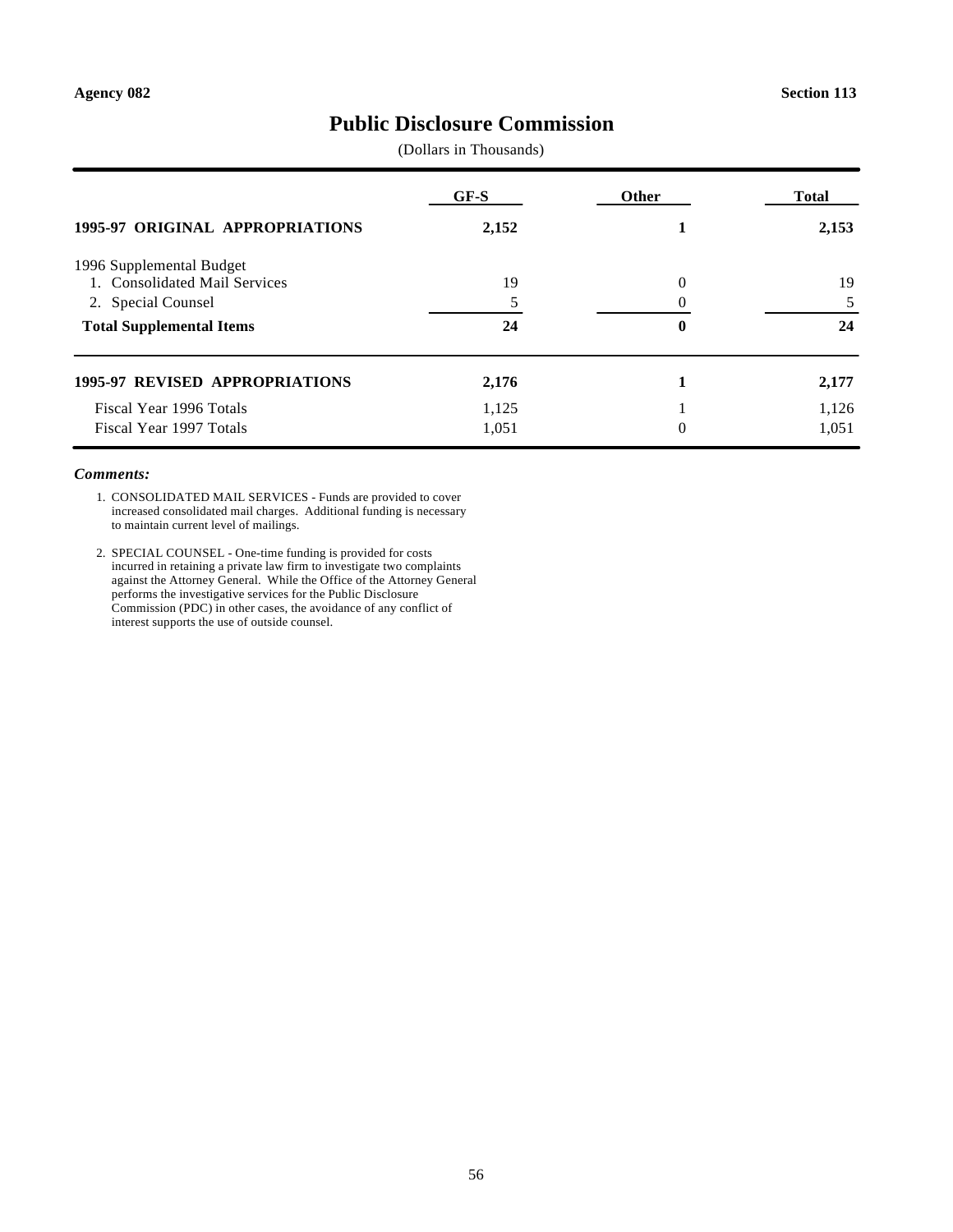### **Office of the Secretary of State**

(Dollars in Thousands)

| <b>1995-97 ORIGINAL APPROPRIATIONS</b>  | GF-S     | Other          | Total  |
|-----------------------------------------|----------|----------------|--------|
|                                         | 14,373   | 5,755          | 20,128 |
| 1996 Supplemental Budget                |          |                |        |
| 1. Legal Advertising/Voter Hotline      | 50       | $\overline{0}$ | 50     |
| 2. Odd Year Election                    | 1,700    | 0              | 1,700  |
| Presidential Preference Primary<br>3.   | 726      | 0              | 726    |
| Local Government Archive Services<br>4. | $\theta$ | 885            | 885    |
| <b>Total Supplemental Items</b>         | 2,476    | 885            | 3,361  |
| <b>1995-97 REVISED APPROPRIATIONS</b>   | 16,849   | 6,640          | 23,489 |
| Fiscal Year 1996 Totals                 | 10,857   | 2,850          | 13,707 |
| Fiscal Year 1997 Totals                 | 5,992    | 3,790          | 9,782  |

#### *Comments:*

- 1. LEGAL ADVERTISING/VOTER HOTLINE Funds unanticipated costs to publish legal advertisements for the constitutional amendment (Substitute Senate Joint Resolution 8210) changing the way Supreme Court Justices are chosen. Also included is \$5,000 to cover the special voter hotline used to provide public information concerning three state offices vacated after the voter pamphlet was prepared.
- 2. ODD YEAR ELECTION Funds are provided to reimburse counties for the state's share of the 1995 primary and general elections. State law requires that these costs be reimbursed from appropriations specifically provided for this purpose.
- 3. PRESIDENTIAL PREFERENCE PRIMARY Provides funding to reimburse counties for the 1996 Presidential Preference Primary election held in March 1996.
- 4. LOCAL GOVERNMENT ARCHIVE SERVICES Provides appropriation authority for increased revenues to the Archives and Records Management Account as authorized by Chapter 245, Laws of 1996 (SB 6718). Increased funding will support archive services to local governments through the state's regional branch archive system.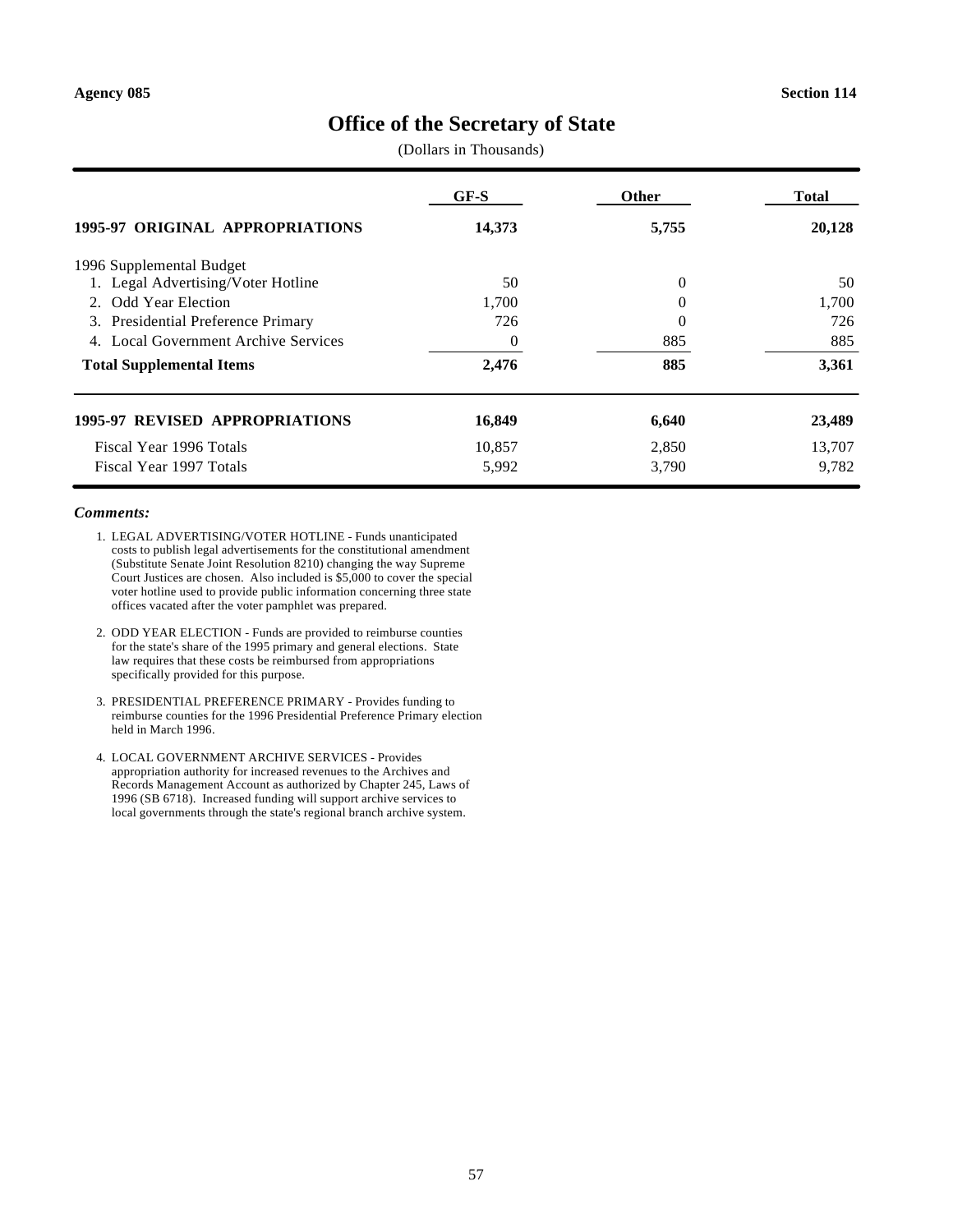### **Office of the State Treasurer**

(Dollars in Thousands)

|                                                         | GF-S     | Other      | <b>Total</b> |
|---------------------------------------------------------|----------|------------|--------------|
| <b>1995-97 ORIGINAL APPROPRIATIONS</b>                  | 0        | 10,454     | 10,454       |
| 1996 Supplemental Budget<br>1. Financial Systems Review | $\Omega$ | 200        | 200          |
| <b>Total Supplemental Items</b>                         | 0        | <b>200</b> | 200          |
| <b>1995-97 REVISED APPROPRIATIONS</b>                   | $\bf{0}$ | 10,654     | 10,654       |
| Fiscal Year 1996 Totals                                 | $\theta$ | 5,190      | 5,190        |
| Fiscal Year 1997 Totals                                 | $\Omega$ | 5,464      | 5,464        |

#### *Comments:*

1. FINANCIAL SYSTEMS REVIEW - Funds are provided for a personal service contract for expert analysis of the systems and recommendations for more effective means of fulfilling these functions. Of this amount, \$176,000 is for a comprehensive assessment of the agency's information systems and \$24,000 is for a feasibility study addressing three of the smaller systems. (State Treasurer's Service Account)

NOTE: Amounts shown here reflect only the Omnibus Appropriations Act. The remainder of the Office of State Treasurer's budget is shown in the Transportation Budget section of this document.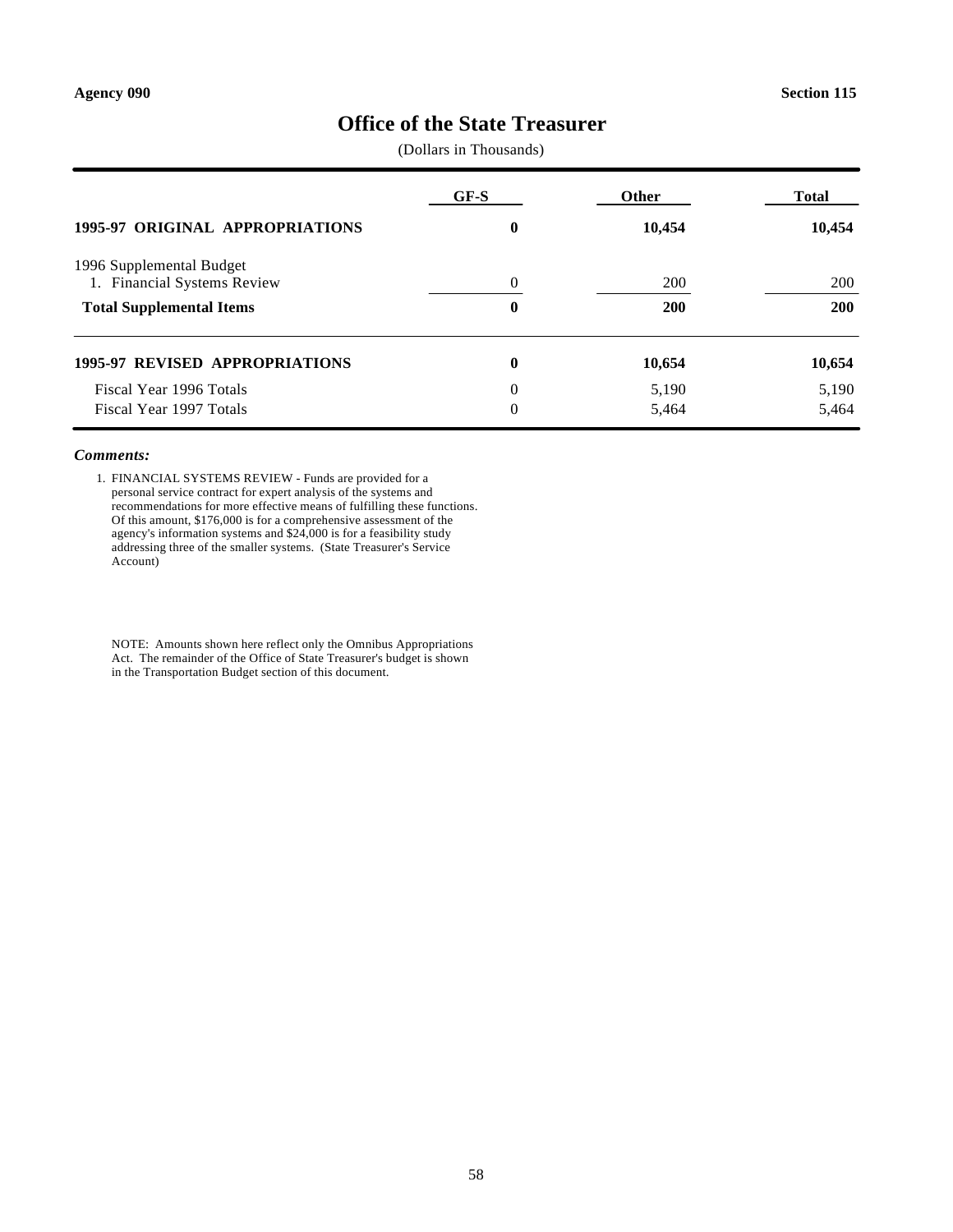## **Office of the State Auditor**

(Dollars in Thousands)

| <b>1995-97 ORIGINAL APPROPRIATIONS</b>                             | $GF-S$ | Other  | Total  |
|--------------------------------------------------------------------|--------|--------|--------|
|                                                                    | 22     | 36,700 | 36,722 |
| 1996 Supplemental Budget<br>1. Special Education Eligibility Audit | 486    | 0      | 486    |
| <b>Total Supplemental Items</b>                                    | 486    | 0      | 486    |
| <b>1995-97 REVISED APPROPRIATIONS</b>                              | 508    | 36,700 | 37,208 |
| Fiscal Year 1996 Totals                                            | 78     | 19,146 | 19,224 |
| Fiscal Year 1997 Totals                                            | 430    | 17,554 | 17,984 |

#### *Comments:*

1. SPECIAL EDUCATION ELIGIBILITY AUDIT - To ensure that state funds are being expended appropriately on eligible special education children in the common school system, \$486,000 is provided to conduct audits of special education programs specified for review as a result of the proceedings of the State Special Education Safety Net Committee established in the 1995 Appropriations Act.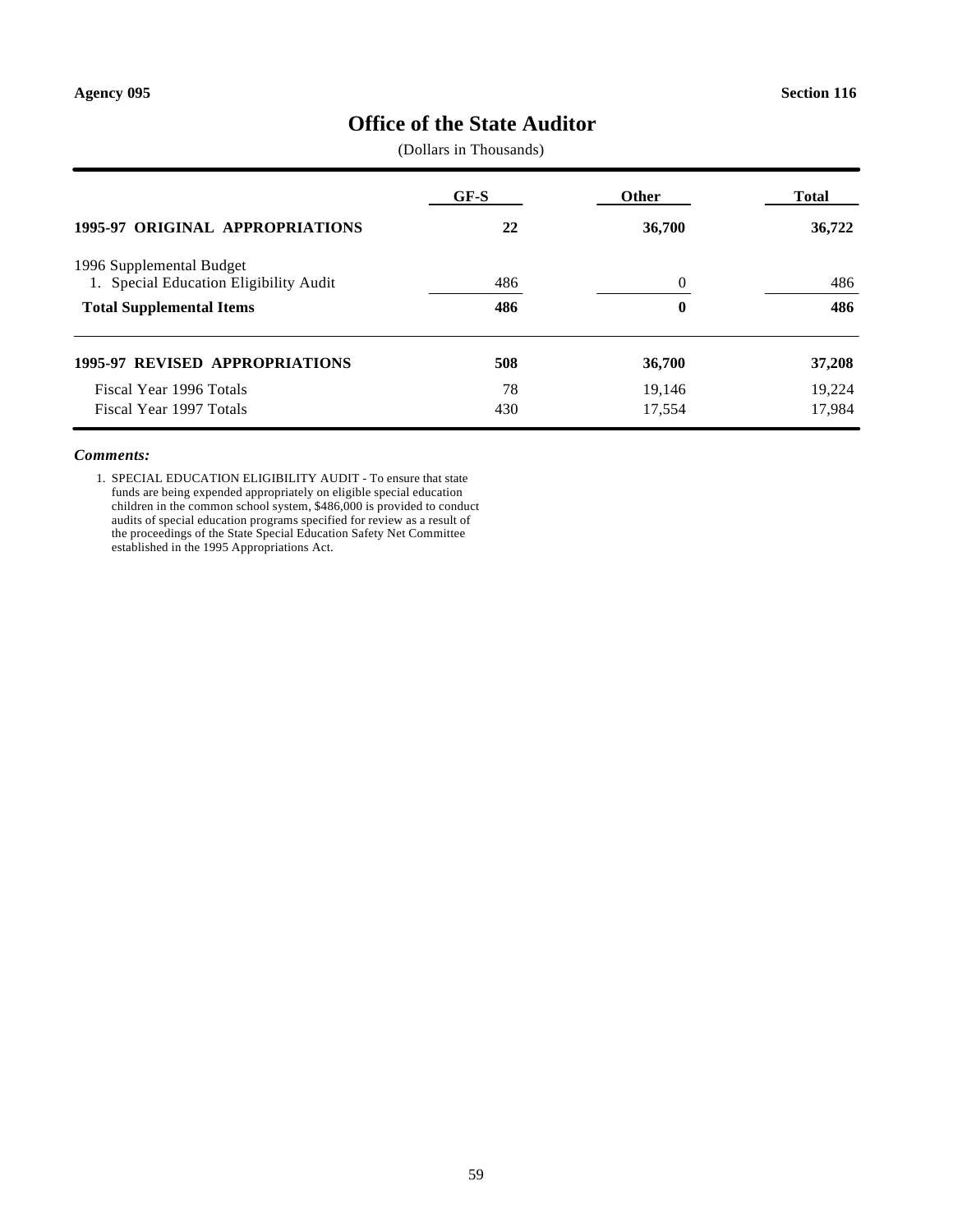## **Governor's Office of Indian Affairs**

(Dollars in Thousands)

| <b>1995-97 ORIGINAL APPROPRIATIONS</b> | $GF-S$ | <b>Other</b> | <b>Total</b> |
|----------------------------------------|--------|--------------|--------------|
|                                        | 303    | 0            | 303          |
| 1996 Supplemental Budget               |        |              |              |
| 1. Agency Director Salary Shortfall    | 23     | $\theta$     | 23           |
| 2. Unemployment Compensation           | 11     |              | 11           |
| <b>Total Supplemental Items</b>        | 34     | 0            | 34           |
| <b>1995-97 REVISED APPROPRIATIONS</b>  | 337    | $\bf{0}$     | 337          |
| Fiscal Year 1996 Totals                | 168    | $\Omega$     | 168          |
| Fiscal Year 1997 Totals                | 169    | $\theta$     | 169          |

### *Comments:*

1. AGENCY DIRECTOR SALARY SHORTFALL - Additional funding is provided for director's salary costs. A new director was appointed at a higher salary range than what was provided in the 1995 biennial budget.

2. UNEMPLOYMENT COMPENSATION - Additional funds are provided to cover the cost of unemployment compensation.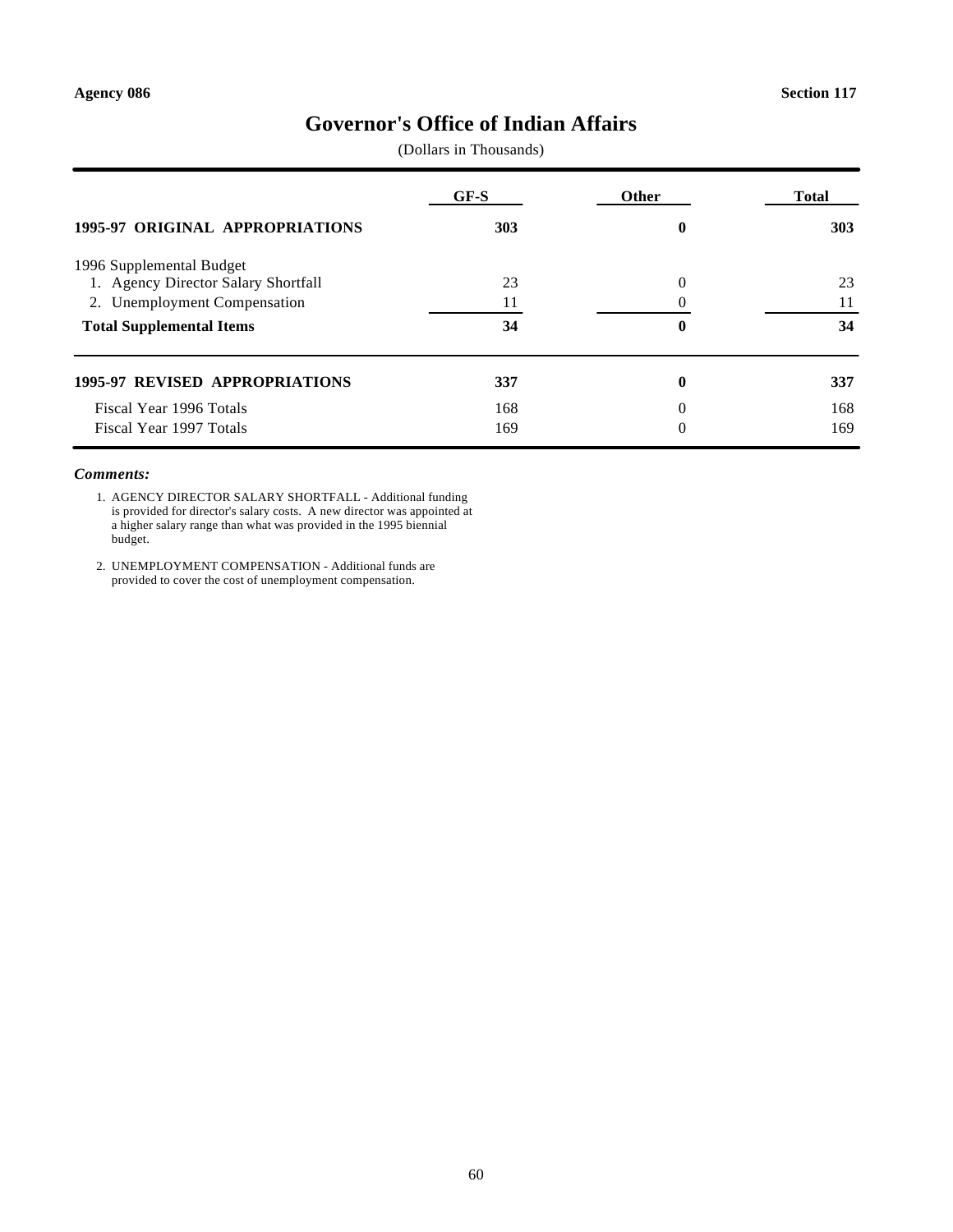## **Washington State Commission on Asian-Pacific-American Affairs**

(Dollars in Thousands)

|                                        | GF-S | Other    | Total |
|----------------------------------------|------|----------|-------|
| <b>1995-97 ORIGINAL APPROPRIATIONS</b> | 346  | 0        | 346   |
| 1996 Supplemental Budget               |      |          |       |
| 1. Rent Increase                       | 15   | $\Omega$ | 15    |
| <b>Total Supplemental Items</b>        | 15   | 0        | 15    |
| <b>1995-97 REVISED APPROPRIATIONS</b>  | 361  | 0        | 361   |
| Fiscal Year 1996 Totals                | 180  | $\theta$ | 180   |
| Fiscal Year 1997 Totals                | 181  | $\theta$ | 181   |

#### *Comments:*

1. RENT INCREASE - Funding is provided to cover the rent and utility increase for the Olympia office where the agency is co-located with the Commissions on Hispanic and African-American Affairs.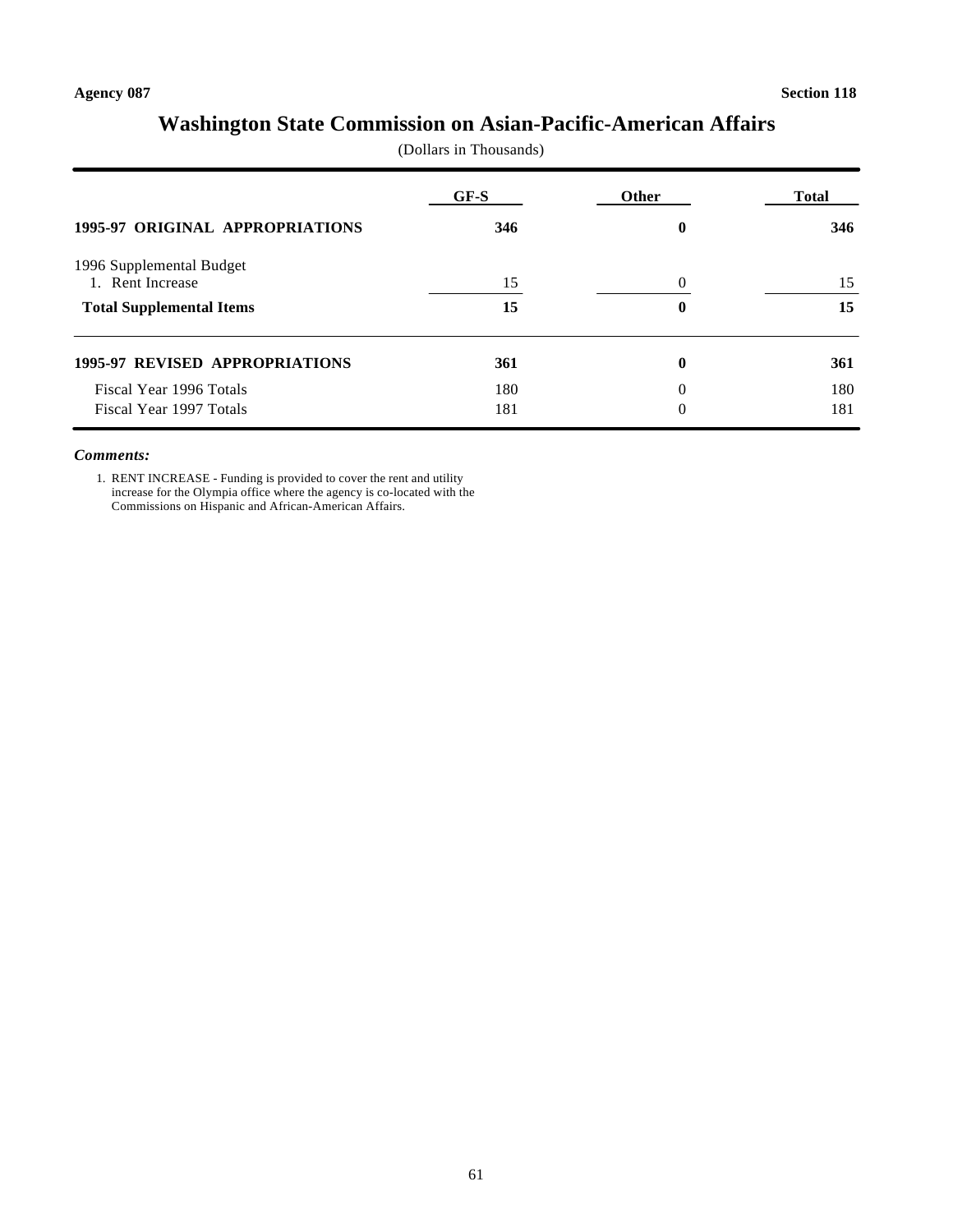# **Office of the Attorney General**

(Dollars in Thousands)

| 1995-97 ORIGINAL APPROPRIATIONS                         | GF-S  | Other    | Total   |
|---------------------------------------------------------|-------|----------|---------|
|                                                         | 6,453 | 124,852  | 131,305 |
| 1996 Supplemental Budget<br>1. Trust Lands Facilitation | 50    | $\Omega$ | 50      |
| <b>Total Supplemental Items</b>                         | 50    | 0        | 50      |
| <b>1995-97 REVISED APPROPRIATIONS</b>                   | 6,503 | 124,852  | 131,355 |
| Fiscal Year 1996 Totals                                 | 3.228 | 62,624   | 65,852  |
| Fiscal Year 1997 Totals                                 | 3,275 | 62,228   | 65,503  |

#### *Comments:*

1. TRUST LANDS FACILITATION - Funds are provided to retain a facilitator to assist the Department of Natural Resources, as trustee, and the state's four-year institutions of higher education, as trust beneficiaries, to develop factual issues relating to habitat conservation plans on public lands.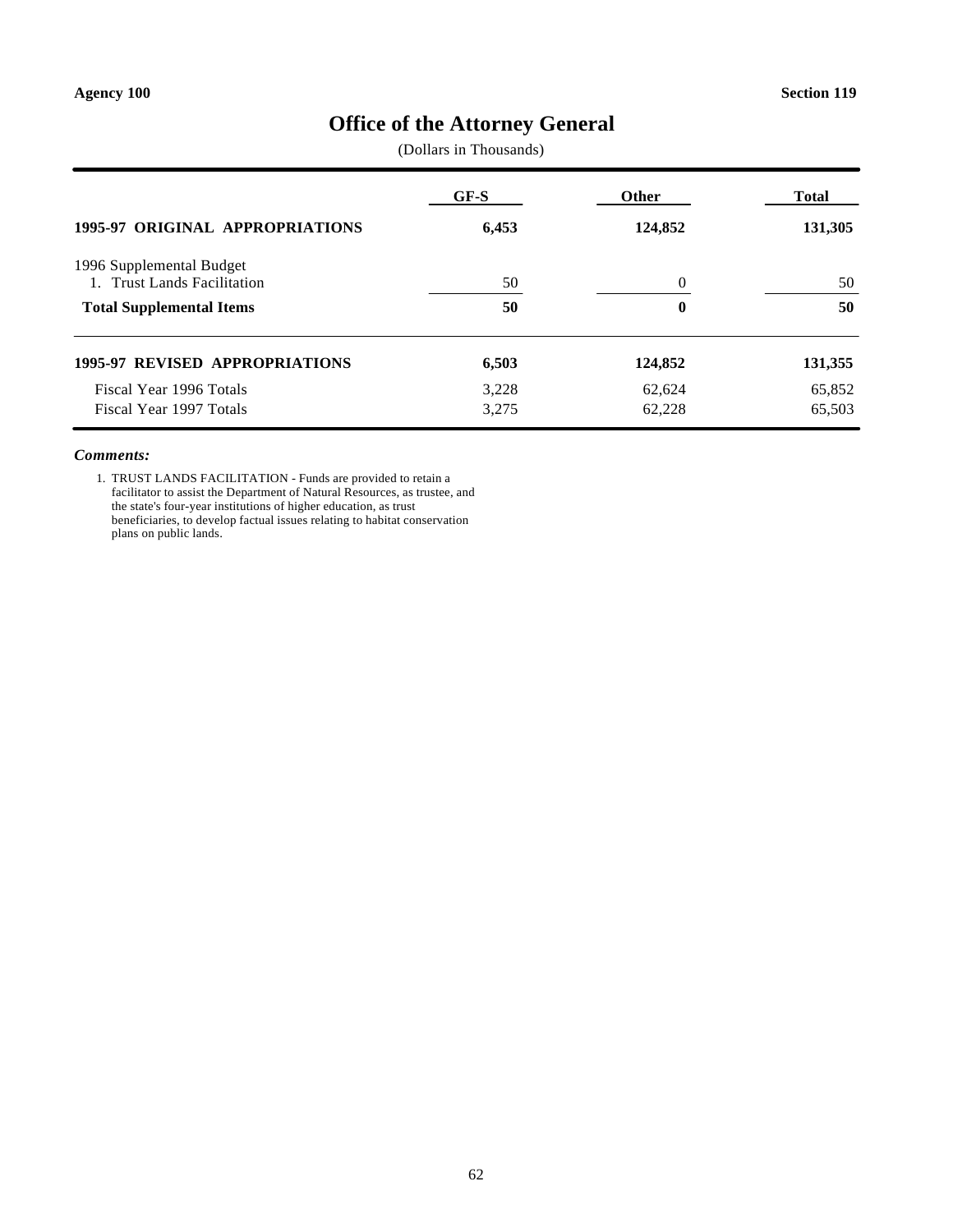### **Department of Financial Institutions**

(Dollars in Thousands)

|                                        | $GF-S$   | Other  | <b>Total</b> |
|----------------------------------------|----------|--------|--------------|
| <b>1995-97 ORIGINAL APPROPRIATIONS</b> | 0        | 13,434 | 13,434       |
| 1996 Supplemental Budget               |          |        |              |
| 1. Check Casher & Seller Assessment    | $\theta$ | 6      | 6            |
| 2. Division of Credit Union Fees       |          | 324    | 324          |
| <b>Total Supplemental Items</b>        | 0        | 330    | 330          |
| <b>1995-97 REVISED APPROPRIATIONS</b>  | $\bf{0}$ | 13,764 | 13,764       |
| Fiscal Year 1996 Totals                | 0        | 6,655  | 6,655        |
| Fiscal Year 1997 Totals                | $\Omega$ | 7,109  | 7,109        |

#### *Comments:*

- 1. CHECK CASHER & SELLER ASSESSMENT The Department of Financial Institutions (DFI) currently experiences a revenue shortfall in the check casher and check seller program. Since the accounting for this program was not previously separated from the consumer loan and banking programs, the revenue shortfall had not been identified. Chapter 13, Laws of 1996 (HB 2810) allows the director of DFI to set check casher and check seller annual assessments and fees at a level sufficient to create a self-supporting program. Funding is provided for the cost of the rule making necessary to implement the legislation. (Banking Examination Account, Non-appropriated)
- 2. DIVISION OF CREDIT UNION FEES The Department of Financial Institutions' Division of Credit Unions has experienced unexpected tort defense costs and has operating costs which cannot be met with the current rate structure. In the past, fees would have been increased by a sufficient amount to cover these costs. Authority is provided in the budget bill to increase fees to provide funding for attorney general expenses, operations, and to build a fund balance sufficient to cover tort defense costs. (Credit Unions Examination Account, Non-appropriated)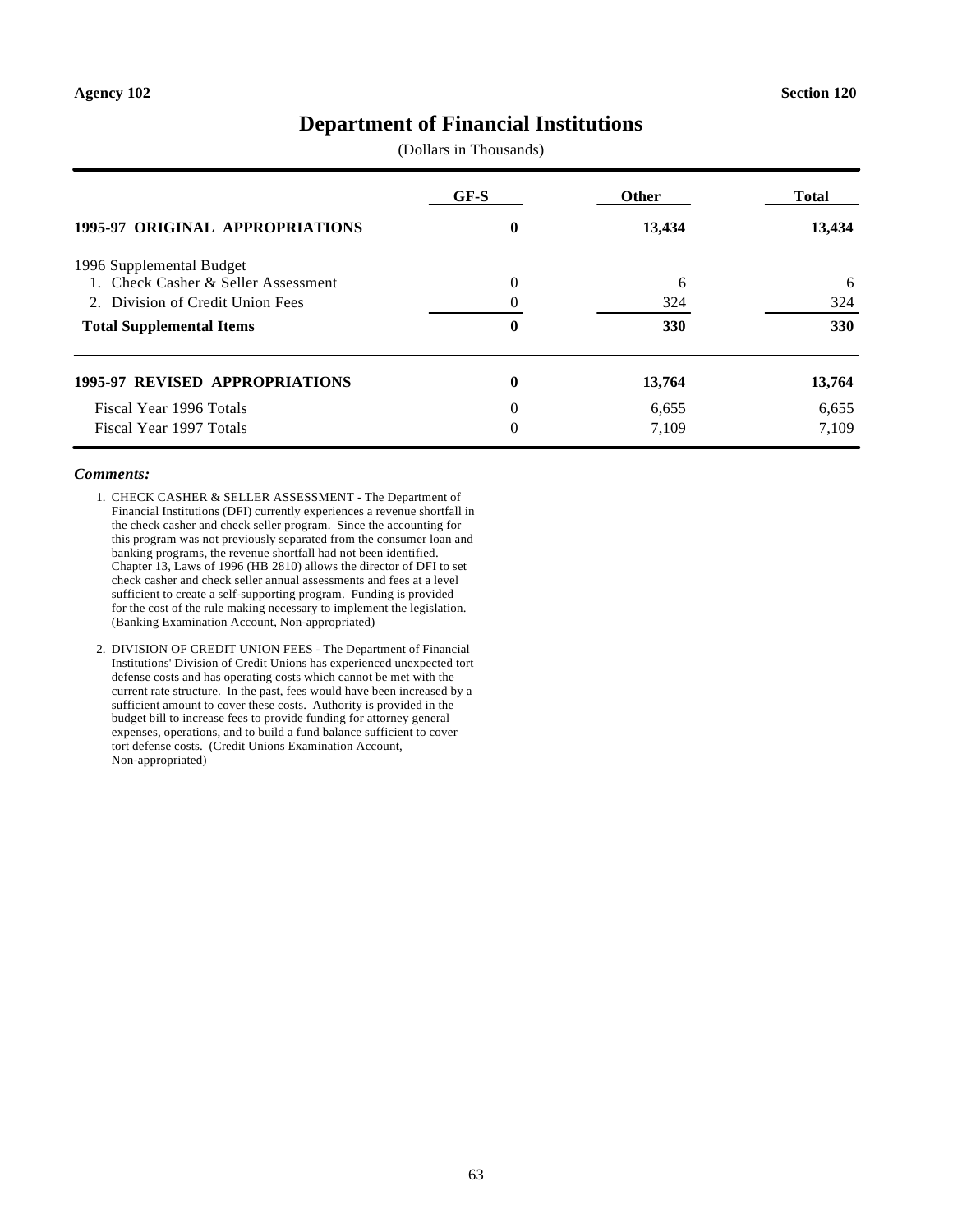### **Department of Community, Trade, & Economic Development**

(Dollars in Thousands)

|                                            | GF-S     | Other    | <b>Total</b> |
|--------------------------------------------|----------|----------|--------------|
| 1995-97 ORIGINAL APPROPRIATIONS            | 95,955   | 182,616  | 278,571      |
| 1996 Supplemental Budget                   |          |          |              |
| Clean Washington Center - 2nd Year         | $\theta$ | 699      | 699          |
| <b>Tourism Marketing</b><br>2.             | 1,000    | $\theta$ | 1,000        |
| <b>Community Action Programs</b><br>3.     | 1,000    | $\Omega$ | 1,000        |
| <b>Public Works Trust Fund</b><br>4.       | 0        | 98       | 98           |
| Manufactured Home Installation             | $\Omega$ | 100      | 100          |
| <b>Housing Trust Fund</b><br>6.            | 0        | 3,300    | 3,300        |
| Transfer to Military & State Patrol<br>7.  | $-343$   | $-2,748$ | $-3,091$     |
| Legal Services for the Poor                | 0        | 1,000    | 1,000        |
| <b>International Trade</b><br>9.           | 60       | 0        | 60           |
| 10. Farmworker Housing                     | $-1,050$ | 3,050    | 2,000        |
| <b>Transfer of Energy Functions</b><br>11. | 839      | 4,648    | 5,487        |
| Federal Byrne Grant Adjustment<br>12.      | $\Omega$ | $-216$   | $-216$       |
| Victims of Sexual Assault Transfer<br>13.  | 1,865    | 0        | 1,865        |
| <b>Headstart Reductions</b><br>14.         | 1,000    | $\theta$ | 1,000        |
| Early Childhood Education<br>15.           | 3,862    | 0        | 3,862        |
| 16. PNWER                                  | 100      | 0        | 100          |
| 17. Park Feasibility Study                 | 25       | 0        | 25           |
| <b>Total Supplemental Items</b>            | 8,358    | 9,931    | 18,289       |
| <b>1995-97 REVISED APPROPRIATIONS</b>      | 104,313  | 192,547  | 296,860      |
| Fiscal Year 1996 Totals                    | 49,164   | 84,352   | 133,516      |
| Fiscal Year 1997 Totals                    | 55,149   | 108,195  | 163,344      |

#### *Comments:*

- 1. CLEAN WASHINGTON CENTER 2ND YEAR Funding is provided to support the center during the second year of the current biennium. (Litter Account, Vehicle Tire Recycling Account)
- 2. TOURISM MARKETING Funding is provided to expand state tourism marketing activities in national and international markets.
- 3. COMMUNITY ACTION PROGRAMS After the 1995-97 budget was adopted, the U.S. Department of Housing and Urban Development (HUD) informed the state that Community Action Agencies in "non-entitlement areas" were ineligible for funding from the federal Community Development Block Grant (CDBG) program. State funding is provided to replace CDBG funding in these ineligible areas.
- 4. PUBLIC WORKS TRUST FUND Funding is provided to hire an additional staff person to evaluate funding requests anticipated as a result of increased capital appropriations for the Public Works Trust Fund program. (Public Works Assistance Account)
- 5. MANUFACTURED HOME INSTALLATION Reflects increased revenues to the manufactured housing installer training and certification program. This fee-generated revenue will be used to provide installer training on a quarterly basis. (Manufactured Housing Installation Training Account)
- 6. HOUSING TRUST FUND Provides the correct level of funding for currently obligated contracts administered by the Housing Trust Fund program. (Housing Trust Account)
- 7. TRANSFER TO MILITARY & STATE PATROL Funding for earthquake preparedness activities and compensation adjustments is transferred from CTED to the Washington State Patrol and the Military Department as provided in Chapters 369 and 391, Laws of 1995. These adjustments should finalize the funding in support of the transferred activities. (General Fund-State, General Fund-Federal)
- 8. LEGAL SERVICES FOR THE POOR Funding is provided to help maintain access to legal services and partially offsets federal funding reductions. (Public Safety and Education Account)
- 9. INTERNATIONAL TRADE Funding is provided for the Globalsoft software trade show and attorney general support related to trade barrier issues.
- 10. FARMWORKER HOUSING Two million dollars of newly available, one-time federal funding will be used to develop and operate housing for low-income farmworkers. The Department of Community, Trade, and Economic Development will administer the funds through the Housing Assistance Program in cooperation with the Department of Social and Health Services, the Department of Health, and the Department of Labor and Industries. The reduction in General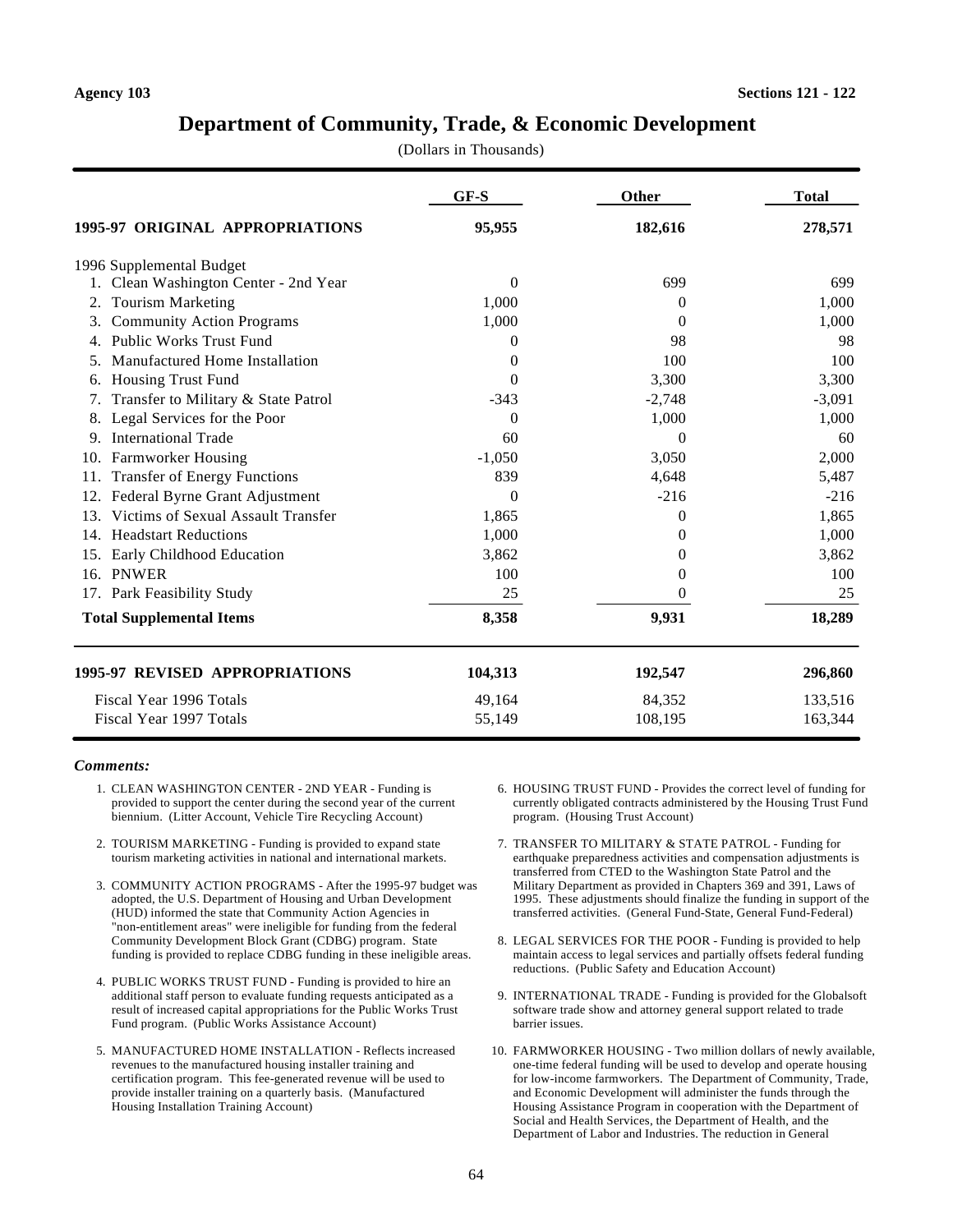### **Department of Community, Trade, & Economic Development**

Fund-State is one-time and replacement funds for this reduction will be necessary next biennium. (General Fund-Federal)

- 11. TRANSFER OF ENERGY FUNCTIONS Funding is provided for the Energy Facility Site Evaluation Council and energy policy functions as provided in Chapter 186, Laws of 1996 (4SHB 2009 -- State Energy Office). Transitional funding is also provided to pay unemployment and vacation buyouts of Energy Office employees and for other administrative and accounting close-out activities. (General Fund-State; General Fund-Federal; Energy Account, Non-appropriated)
- 12. FEDERAL BYRNE GRANT ADJUSTMENT Adjusts federal funds to what is actually available to the state during FY 97 for the drug control and system improvement formula grant program. (General Fund-Federal)
- 13. VICTIMS OF SEXUAL ASSAULT TRANSFER Transfers state funds for services to victims of sexual assault from the DSHS, Division of Children and Family Services to the Department of Community, Trade and Economic Development as provided in Chapter 123, Laws of 1996 (SHB 2579 -- Sexual Abuse Victims).
- 14. HEADSTART REDUCTIONS Federal funding for the Headstart program is anticipated to be reduced in the current biennium. State funding is provided to increase the state match for the Headstart program to maintain services to children.
- 15. EARLY CHILDHOOD EDUCATION Increased funding is provided for the Early Childhood Education and Assistance Program (ECEAP). These funds will be used to serve 860 children currently on waiting lists for the ECEAP and the Headstart program.
- 16. PNWER Funding is provided to the Pacific Northwest Economic Region (PNWER) to cover 1995-97 dues for the state of Washington and to support the CATALIST program.
- 17. PARK FEASIBILITY STUDY Pass-through funding is provided to the city of Burien to study the feasibility of purchasing property within the city for park purposes.

NOTE: Amounts shown here reflect only the Omnibus Appropriations Act. The remainder of the Department of Community, Trade, and Economic Development's budget is shown in the Transportation Budget section of this document.

#### *Governor's Vetoes:*

Asian-Pacific Economic Conference (APEC). The Governor vetoed a proviso in the Department of Community, Trade, and Economic Development that would have required DCTED to allocate \$180,000 from its existing budget to supplement private funding for APEC.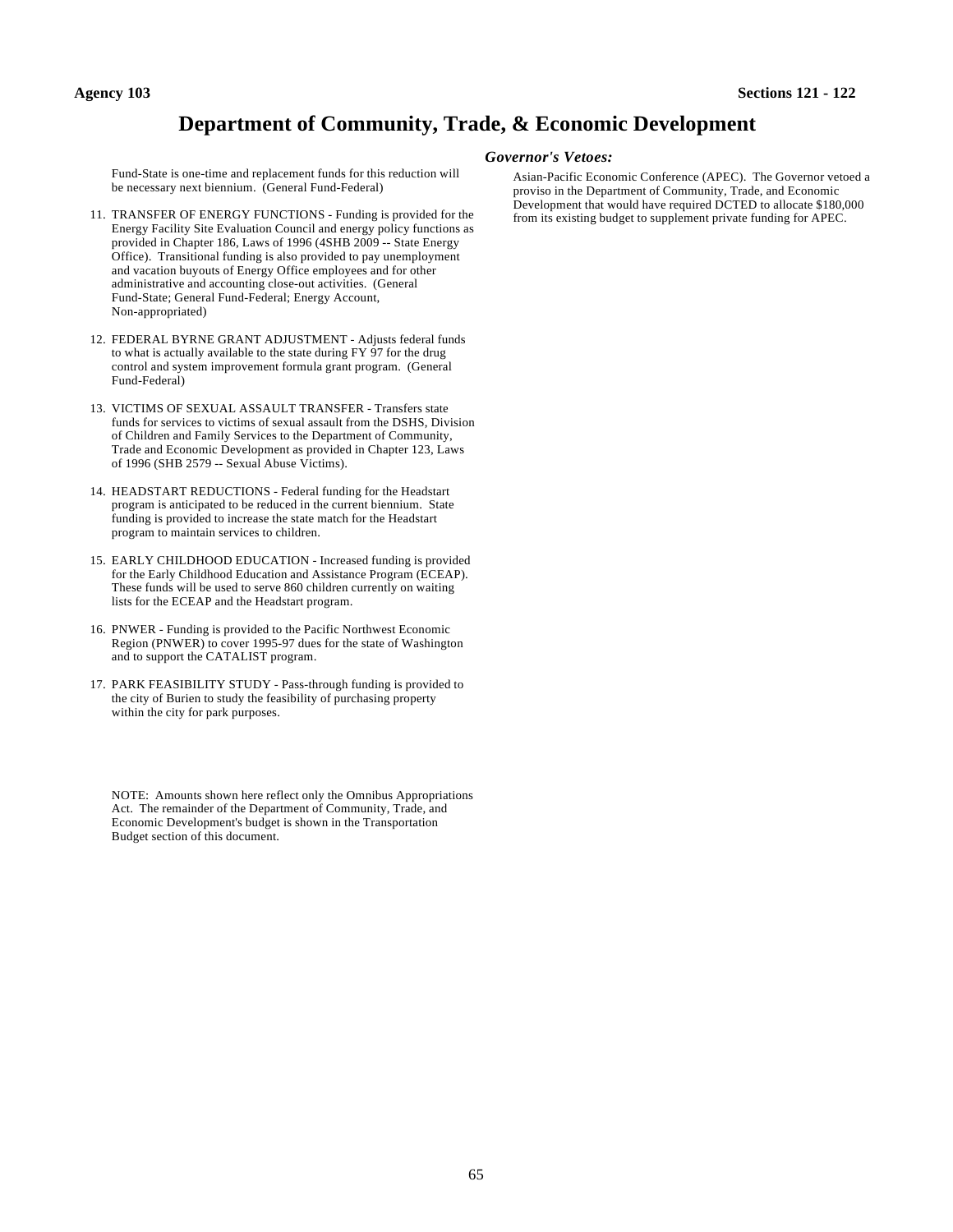### **Economic & Revenue Forecast Council**

(Dollars in Thousands)

|                                        | $GF-S$ | <b>Other</b> | <b>Total</b> |
|----------------------------------------|--------|--------------|--------------|
| <b>1995-97 ORIGINAL APPROPRIATIONS</b> | 820    | 0            | 820          |
| 1996 Supplemental Budget               |        |              |              |
| 1. Economic Climate Council            | 60     | $\Omega$     | 60           |
| 2. Review OFM Accounting               | 103    |              | 103          |
| <b>Total Supplemental Items</b>        | 163    | 0            | 163          |
| <b>1995-97 REVISED APPROPRIATIONS</b>  | 983    | $\bf{0}$     | 983          |
| Fiscal Year 1996 Totals                | 422    | $\Omega$     | 422          |
| Fiscal Year 1997 Totals                | 561    | $\Omega$     | 561          |

### *Comments:*

1. ECONOMIC CLIMATE COUNCIL - Funding is provided to implement Chapter 152, Laws of 1996 (SHB 2758), which requires the Forecast Council to select economic benchmarks, compile a database of variables that measure the state's economic climate, and prepare reports on the benchmarks twice a year.

2. REVIEW OFM ACCOUNTING - Funding is provided for the council to work with the Office of Financial Management to improve methods for estimating cash balances by fund.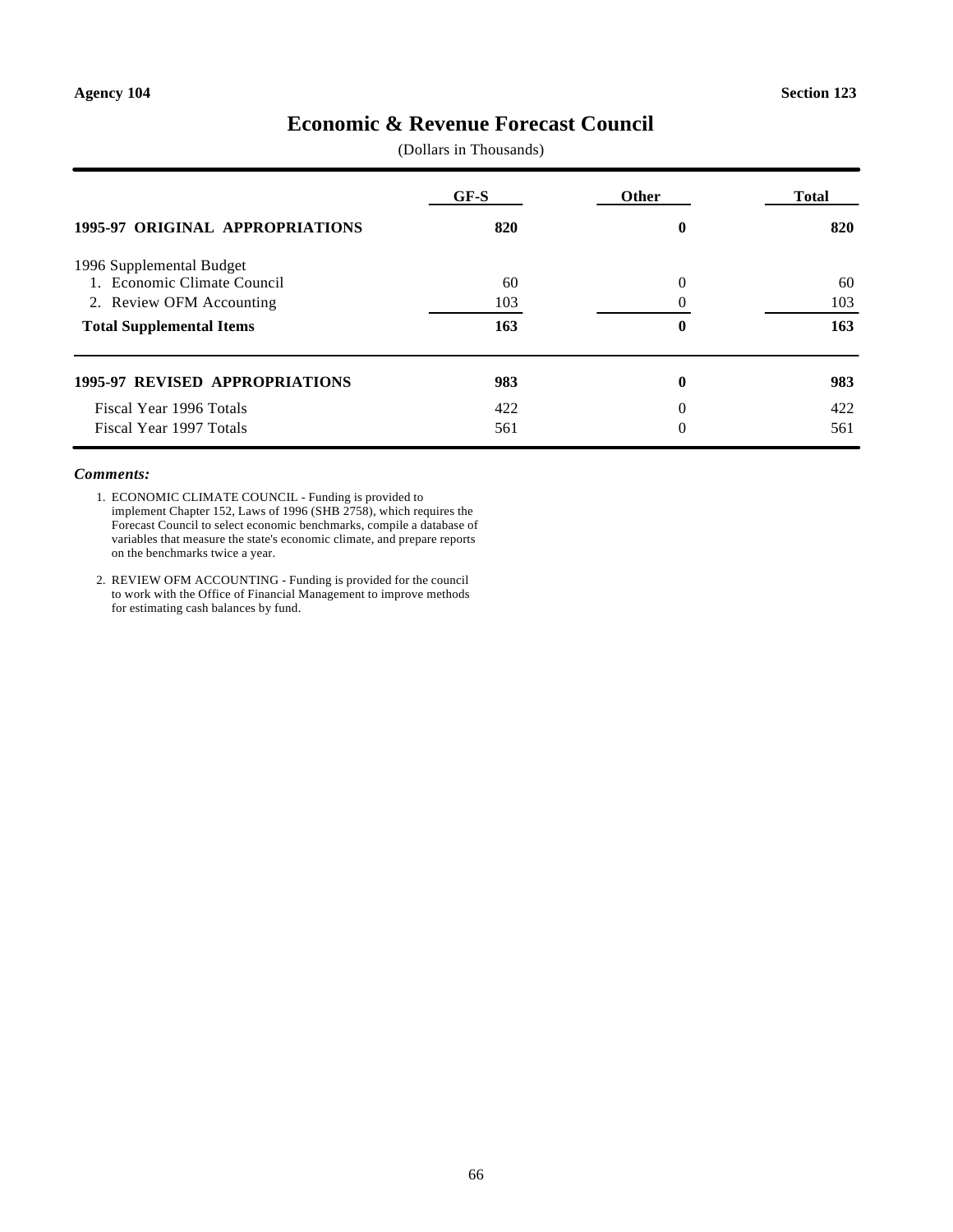## **Office of Financial Management**

(Dollars in Thousands)

| <b>1995-97 ORIGINAL APPROPRIATIONS</b> | GF-S   | <b>Other</b> | Total  |
|----------------------------------------|--------|--------------|--------|
|                                        | 18,620 | 23,238       | 41,858 |
| 1996 Supplemental Budget               |        |              |        |
| 1. Performance Measurements            | 250    | $\Omega$     | 250    |
| <b>Total Supplemental Items</b>        | 250    | 0            | 250    |
| <b>1995-97 REVISED APPROPRIATIONS</b>  | 18,870 | 23,238       | 42,108 |
| Fiscal Year 1996 Totals                | 9,282  | 11,870       | 21,152 |
| Fiscal Year 1997 Totals                | 9,588  | 11,368       | 20,956 |

#### *Comments:*

1. PERFORMANCE MEASUREMENTS - Funding is provided for the Office of Financial Management to provide technical assistance to state agencies in the development of performance measurements pursuant to Chapter 317, Laws of 1996 (ESSB 6680 -- Agency Performance Assessments).

NOTE: Amounts shown here reflect only the Omnibus Appropriations Act. The remainder of the Office of Financial Management's budget is shown in the Transportation Budget section of this document.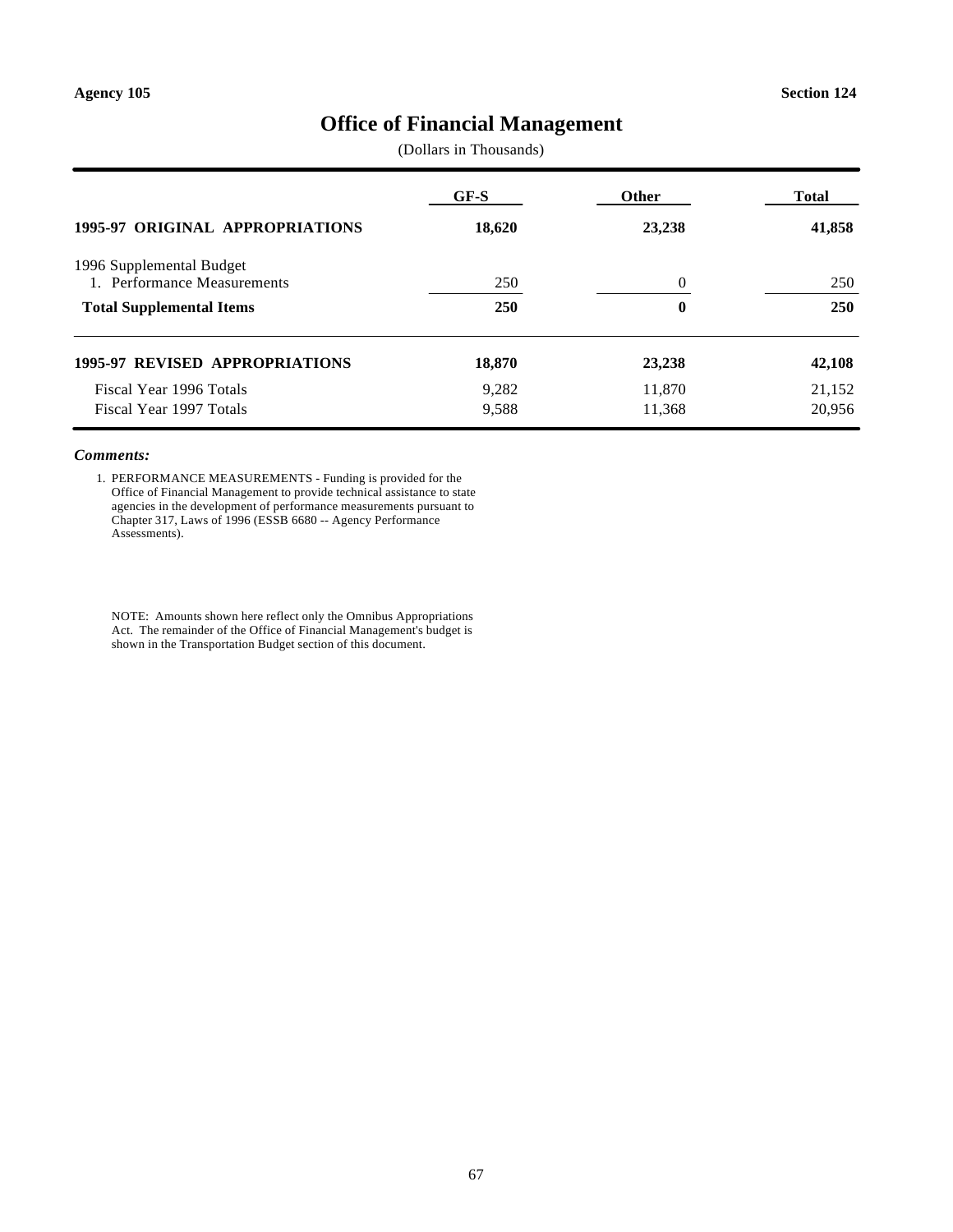# **Washington State Commission on Hispanic Affairs**

(Dollars in Thousands)

| <b>1995-97 ORIGINAL APPROPRIATIONS</b> | GF-S<br><b>390</b> | <b>Other</b><br>0 | <b>Total</b><br><b>390</b> |
|----------------------------------------|--------------------|-------------------|----------------------------|
|                                        |                    |                   |                            |
| <b>Total Supplemental Items</b>        | 15                 | 0                 | 15                         |
| <b>1995-97 REVISED APPROPRIATIONS</b>  | 405                | 0                 | 405                        |
| Fiscal Year 1996 Totals                | 206                | 0                 | 206                        |
| Fiscal Year 1997 Totals                | 199                | $\Omega$          | 199                        |

#### *Comments:*

1. UNEMPLOYMENT COMPENSATION BENEFITS - One-time funding is provided for payment of unemployment compensation benefits.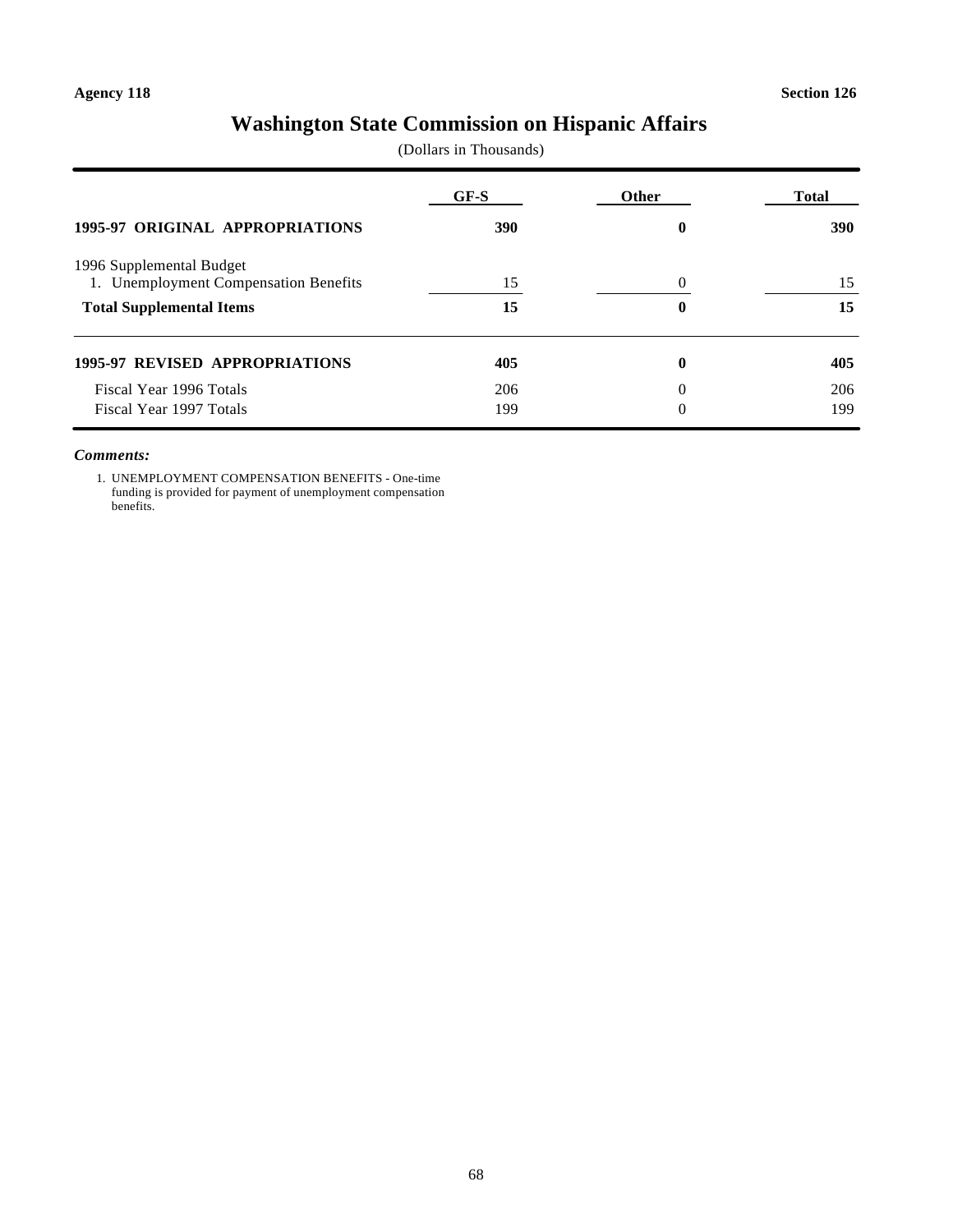## **Washington State Commission on African-American Affairs**

(Dollars in Thousands)

| 1995-97 ORIGINAL APPROPRIATIONS       | GF-S<br>294 | Other<br>0 | Total<br>294 |
|---------------------------------------|-------------|------------|--------------|
|                                       |             |            |              |
| <b>Total Supplemental Items</b>       |             | 0          |              |
| <b>1995-97 REVISED APPROPRIATIONS</b> | 301         | 0          | 301          |
| Fiscal Year 1996 Totals               | 151         | 0          | 151          |
| Fiscal Year 1997 Totals               | 150         | 0          | 150          |

#### *Comments:*

1. RENT AND UTILITY INCREASE - Funding is provided to cover the rent and utility increase for the Olympia office where the agency is co-located with the Commissions on Hispanic and Asian-American Affairs. Funds are provided to fully cover the cost of rent and utilities.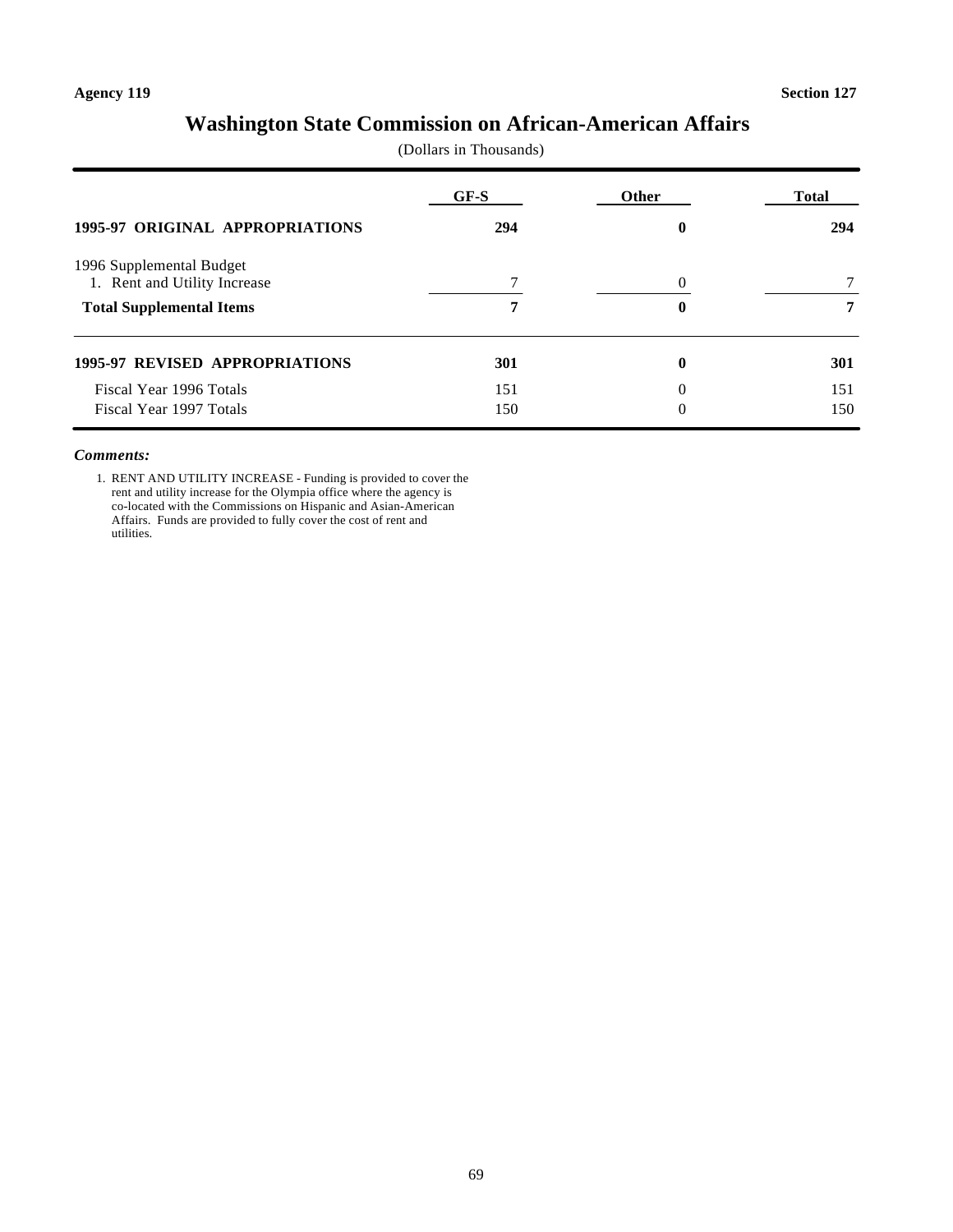### **Department of Retirement Systems**

(Dollars in Thousands)

| <b>1995-97 ORIGINAL APPROPRIATIONS</b> | $GF-S$<br>0  | <b>Other</b><br>31,827 | <b>Total</b><br>31,827 |
|----------------------------------------|--------------|------------------------|------------------------|
|                                        |              |                        |                        |
| 1. Audit Annual Financial Report       | $\Omega$     | 64                     | 64                     |
| 2. TRS 3 Transfer Consultants          |              | 650                    | 650                    |
| <b>Total Supplemental Items</b>        | 0            | 714                    | 714                    |
| <b>1995-97 REVISED APPROPRIATIONS</b>  | $\mathbf{0}$ | 32,541                 | 32,541                 |
| Fiscal Year 1996 Totals                | $\Omega$     | 15,242                 | 15,242                 |
| Fiscal Year 1997 Totals                | $\Omega$     | 17,299                 | 17.299                 |

#### *Comments:*

- 1. AUDIT ANNUAL FINANCIAL REPORT Funding is provided for the audit of the agency's Comprehensive Annual Financial Report (CAFR). The State Auditor's Office has separated the cost of the Department of Retirement Systems CAFR audit from the agency compliance audit, which resulted in additional audit expenses. (Department of Retirement Systems Expense Fund)
- 2. TRS 3 TRANSFER CONSULTANTS Funds are appropriated for the provision of detailed employee education information to Teachers Retirement System (TRS) Plan 2 members who are considering transferring to TRS Plan 3. This level of service would continue until the TRS Plan 3 transfer incentive period ends January 1, 1998. Before expending these funds, the department is to issue a request for proposal for employee education services. The department will also convene an advisory committee that includes the Office of Financial Management and representatives of teachers. The advisory committee will review the request for proposal, responses to the request, and any educational plan and materials that are developed. To ensure impartiality of the educational materials, no firm, business, or consultant awarded a contract to provide the education materials and services will be eligible to provide self-directed investment options pursuant to RCW 41.34.060. (Department of Retirement Systems Expense Fund)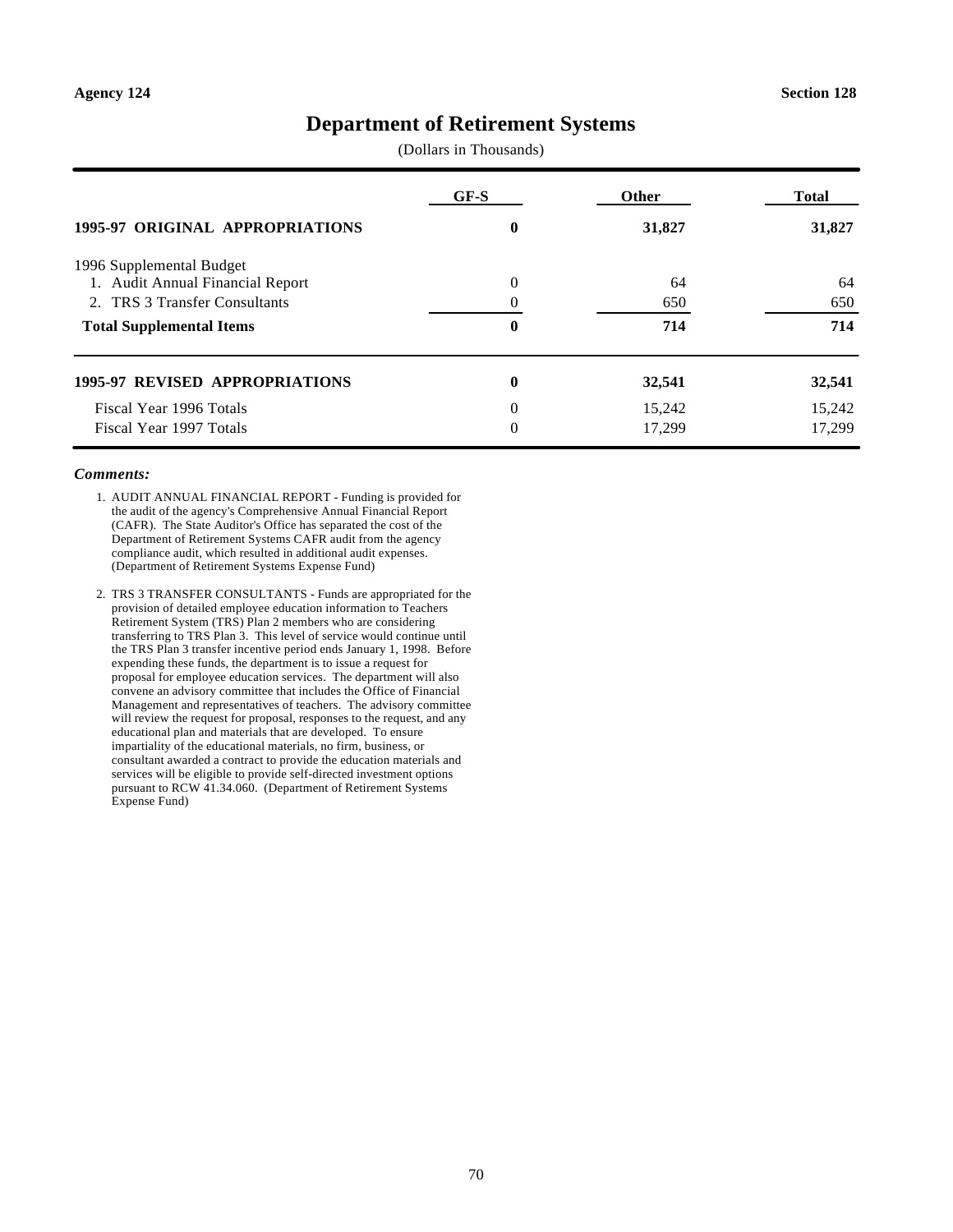### **State Investment Board**

(Dollars in Thousands)

|                                                                 | GF-S     | Other | Total |
|-----------------------------------------------------------------|----------|-------|-------|
| <b>1995-97 ORIGINAL APPROPRIATIONS</b>                          | 0        | 8,068 | 8,068 |
| 1996 Supplemental Budget<br>1. Investment Accounting/TRS Adjust | $\Omega$ | 412   | 412   |
| <b>Total Supplemental Items</b>                                 | $\bf{0}$ | 412   | 412   |
| <b>1995-97 REVISED APPROPRIATIONS</b>                           | $\bf{0}$ | 8,480 | 8,480 |
| Fiscal Year 1996 Totals                                         | $\Omega$ | 4,099 | 4,099 |
| Fiscal Year 1997 Totals                                         | $\Omega$ | 4,381 | 4,381 |

#### *Comments:*

1. INVESTMENT ACCOUNTING/TRS ADJUST - Funds are provided for an external system of records to support investment accounting and portfolio verification functions, as well as upgrading a staff position to perform necessary investment accounting and portfolio verification functions. Funding is provided to upgrade an existing accountant position for the TRS 3 implementation in FY 97. (State Investment Board Expense Account)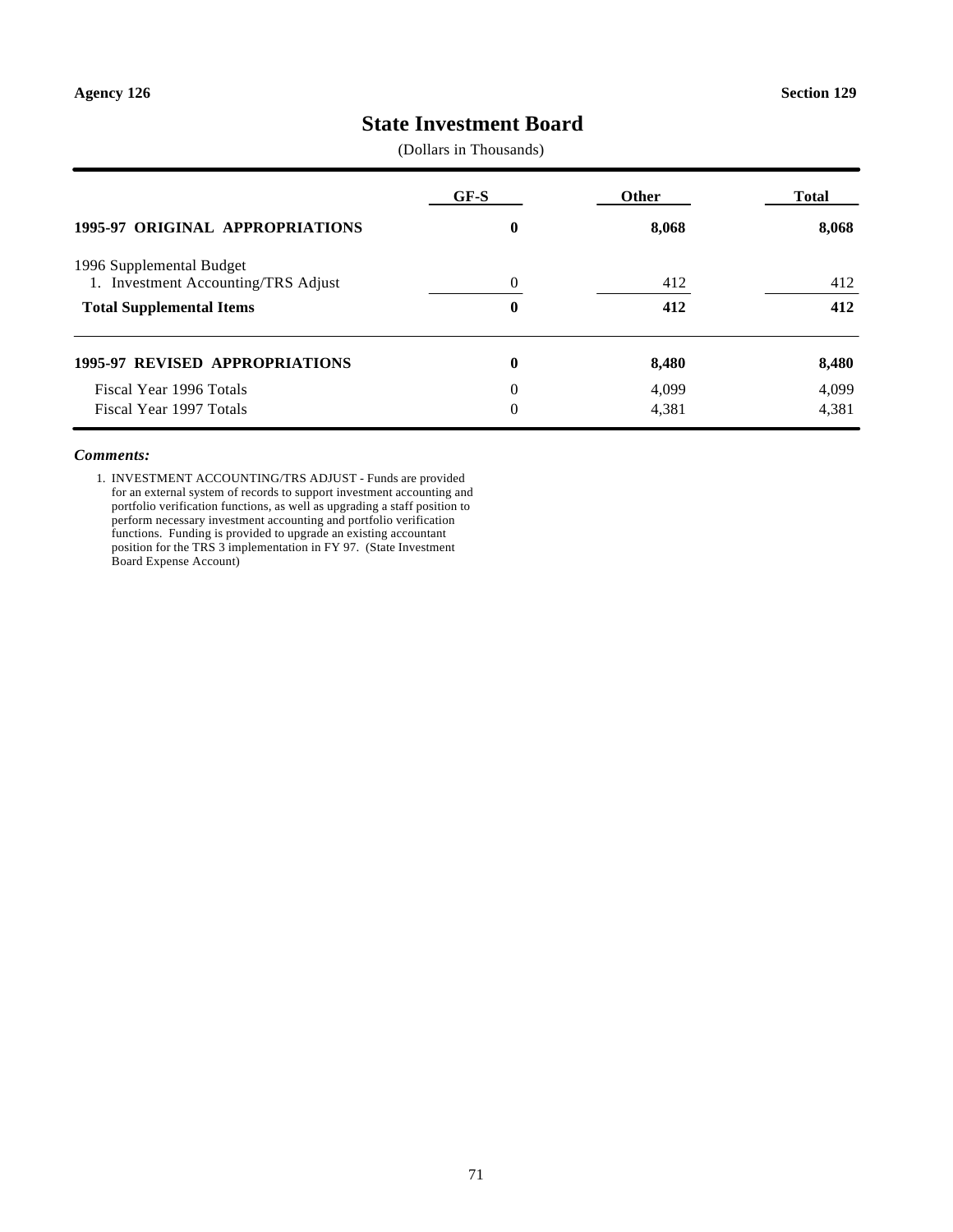# **Department of Revenue**

(Dollars in Thousands)

| 1995-97 ORIGINAL APPROPRIATIONS       | GF-S<br>125,667 | Other<br>8,119   | Total<br>133,786 |
|---------------------------------------|-----------------|------------------|------------------|
|                                       |                 |                  |                  |
| <b>Total Supplemental Items</b>       | 45              | $\boldsymbol{0}$ | 45               |
| <b>1995-97 REVISED APPROPRIATIONS</b> | 125,712         | 8,119            | 133,831          |
| Fiscal Year 1996 Totals               | 62,528          | 4.060            | 66,588           |
| Fiscal Year 1997 Totals               | 63,184          | 4,059            | 67,243           |

#### *Comments:*

1. WAREHOUSE TAX STUDY (SHB 2708) - Funding is provided to study how the current tax structure affects warehouse and distribution businesses in this state as directed by Chapter 299, Laws of 1996 (SHB 2708). The bill also specifies that the department cannot spend these funds unless \$45,000 is received from other private and public sources for this study.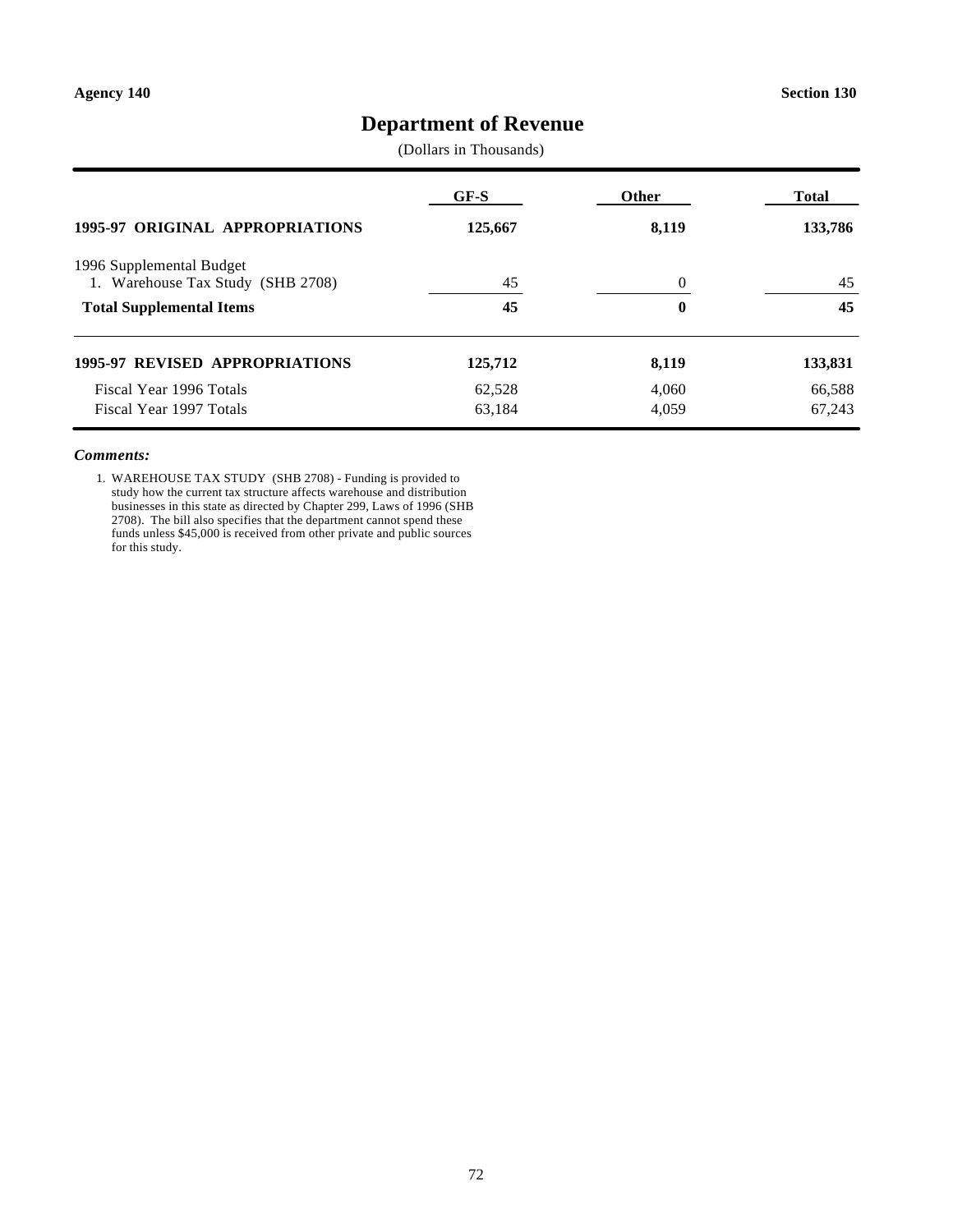# **Department of General Administration**

(Dollars in Thousands)

|                                           | GF-S     | <b>Other</b> | Total  |
|-------------------------------------------|----------|--------------|--------|
| <b>1995-97 ORIGINAL APPROPRIATIONS</b>    | 567      | 93,640       | 94,207 |
| 1996 Supplemental Budget                  |          |              |        |
| <b>Emergency Food Assistance</b><br>1.    | 2,500    | $\Omega$     | 2,500  |
| 2. Retrospective Rating                   | $\Omega$ | 134          | 134    |
| <b>Transfer of Energy Functions</b><br>3. | $\Omega$ | 813          | 813    |
| <b>Garage Security</b><br>4.              | $\Omega$ | 83           | 83     |
| <b>Total Supplemental Items</b>           | 2,500    | 1,030        | 3,530  |
| <b>1995-97 REVISED APPROPRIATIONS</b>     | 3,067    | 94,670       | 97,737 |
| Fiscal Year 1996 Totals                   | 1.117    | 46,875       | 47,992 |
| Fiscal Year 1997 Totals                   | 1,950    | 47.795       | 49,745 |

- 1. EMERGENCY FOOD ASSISTANCE Federal legislation has reduced the amount of money and food provided to Washington State for the operation of the Emergency Food Assistance Program. This program serves over 330 food banks and 127 soup kitchens across the state. Replacement funds are provided to continue the program at approximately the current level of service.
- 2. RETROSPECTIVE RATING Provides expenditure authority to fund additional workplace safety materials and activities. (Industrial Insurance Premium Account)
- 3. TRANSFER OF ENERGY FUNCTIONS With the elimination of the Energy Office, the Department of General Administration will assume the responsibility of assuring energy efficient operations in new and existing public facilities. Public facilities subject to energy efficiency efforts are school districts, state agencies, public colleges and universities, and local governments. (General Fund-Federal, Energy Account Non-appropriated, Energy Efficiency Services Account)
- 4. GARAGE SECURITY Funding is provided for staffing costs associated with garage security. (Facilities and Services Revolving Account)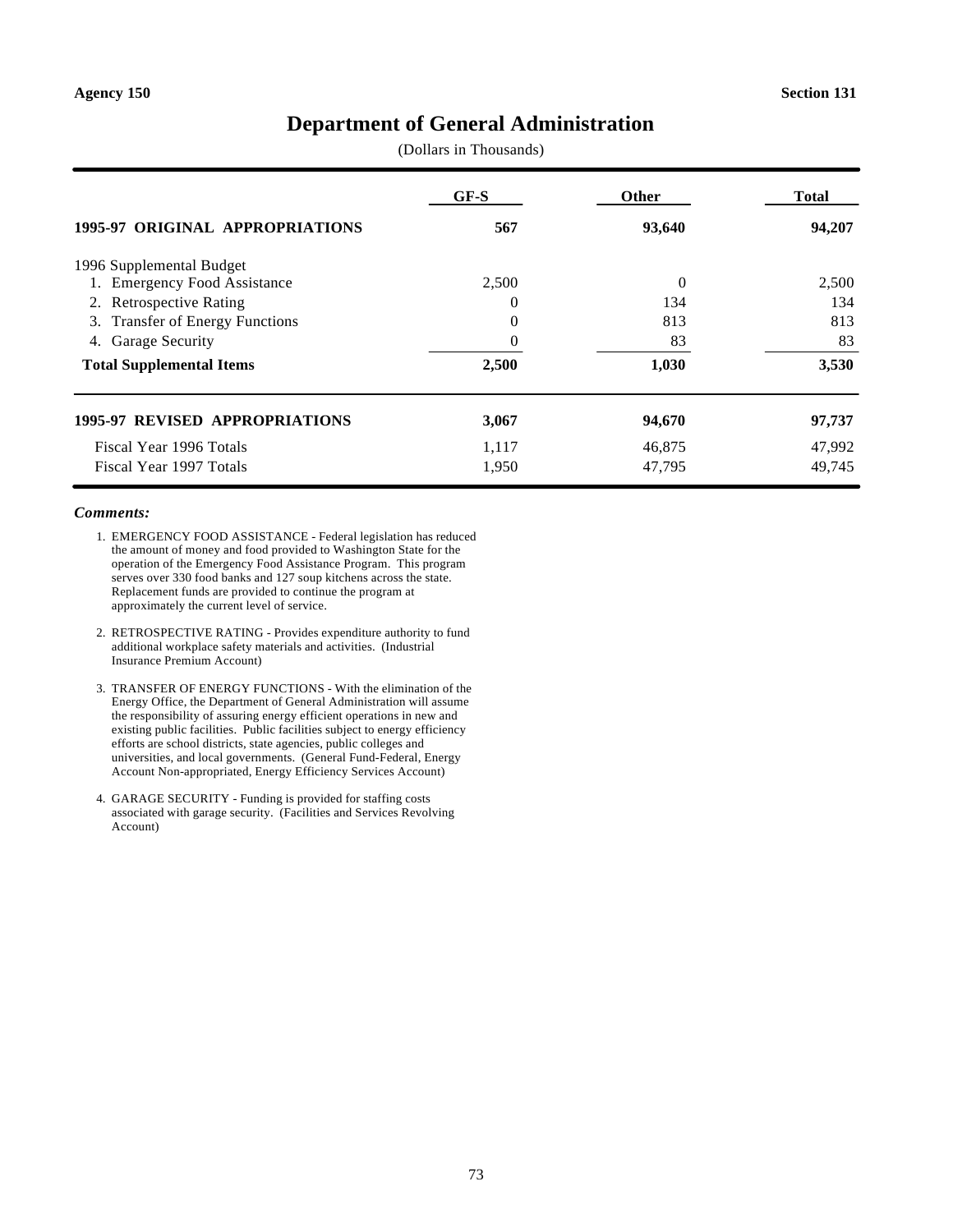# **Department of Information Services**

(Dollars in Thousands)

|                                        | GF-S     | <b>Other</b> | <b>Total</b> |
|----------------------------------------|----------|--------------|--------------|
| <b>1995-97 ORIGINAL APPROPRIATIONS</b> | 0        | 180,414      | 180,414      |
| 1996 Supplemental Budget               |          |              |              |
| 1. K-20 Technology Project             | 27,000   | 27,300       | 54,300       |
| 2. Governor Veto                       | $\Omega$ | $-12,000$    | $-12,000$    |
| <b>Total Supplemental Items</b>        | 27,000   | 15,300       | 42,300       |
| <b>1995-97 REVISED APPROPRIATIONS</b>  | 27,000   | 195,714      | 222,714      |
| Fiscal Year 1996 Totals                | 27,000   | 96,200       | 123,200      |
| Fiscal Year 1997 Totals                | $\Omega$ | 99,514       | 99,514       |

#### *Comments:*

1. K-20 TECHNOLOGY PROJECT - Funding is provided for the development of a statewide K-20 education telecommunications network. In accordance with Chapter 137, Laws of 1996 (E2SSB 6705), the department will provide oversight and approval for the acquisition and development of the network. (General Fund-State, Data Processing Revolving Fund-State, State Building Account-State, K-20 Technology Account-State)

2. GOVERNOR VETO - K-20 Technology Improvements -- The Governor vetoed a \$12 million appropriation from the Data Processing Revolving Fund as part of the \$54.3 million total appropriation for the K-20 technology plan Chapter 137, Laws of 1996 (E2SSB 6705).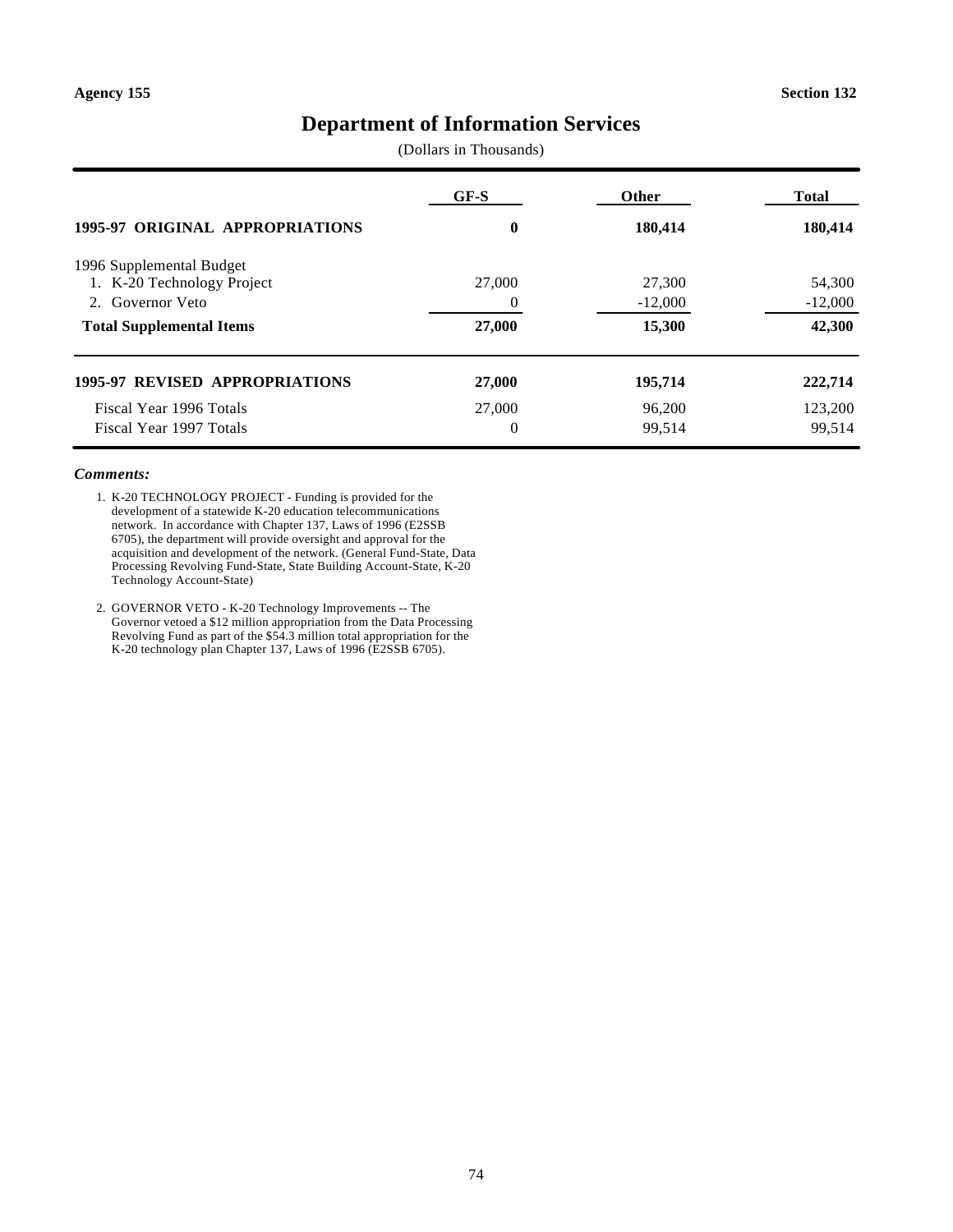# **Washington State Liquor Control Board**

(Dollars in Thousands)

|                                                    | $GF-S$               | Other            | <b>Total</b>     |  |
|----------------------------------------------------|----------------------|------------------|------------------|--|
| <b>1995-97 ORIGINAL APPROPRIATIONS</b>             | 0                    | 113,461          | 113,461          |  |
| 1996 Supplemental Budget<br>1. Credit Card Pilot   | $\Omega$             | 143              | 143              |  |
| <b>Total Supplemental Items</b>                    | 0                    | 143              | 143              |  |
| <b>1995-97 REVISED APPROPRIATIONS</b>              | 0                    | 113,604          | 113,604          |  |
| Fiscal Year 1996 Totals<br>Fiscal Year 1997 Totals | $\Omega$<br>$\Omega$ | 56,569<br>57,035 | 56,569<br>57,035 |  |

#### *Comments:*

1. CREDIT CARD PILOT - Funding is provided for the Liquor Control Board to conduct a pilot project testing the effect of credit card use in state liquor stores as specified in Chapter 291, Laws of 1996 (HB 2341). The pilot is limited to twenty stores and eighteen months in duration. (Liquor Revolving Account)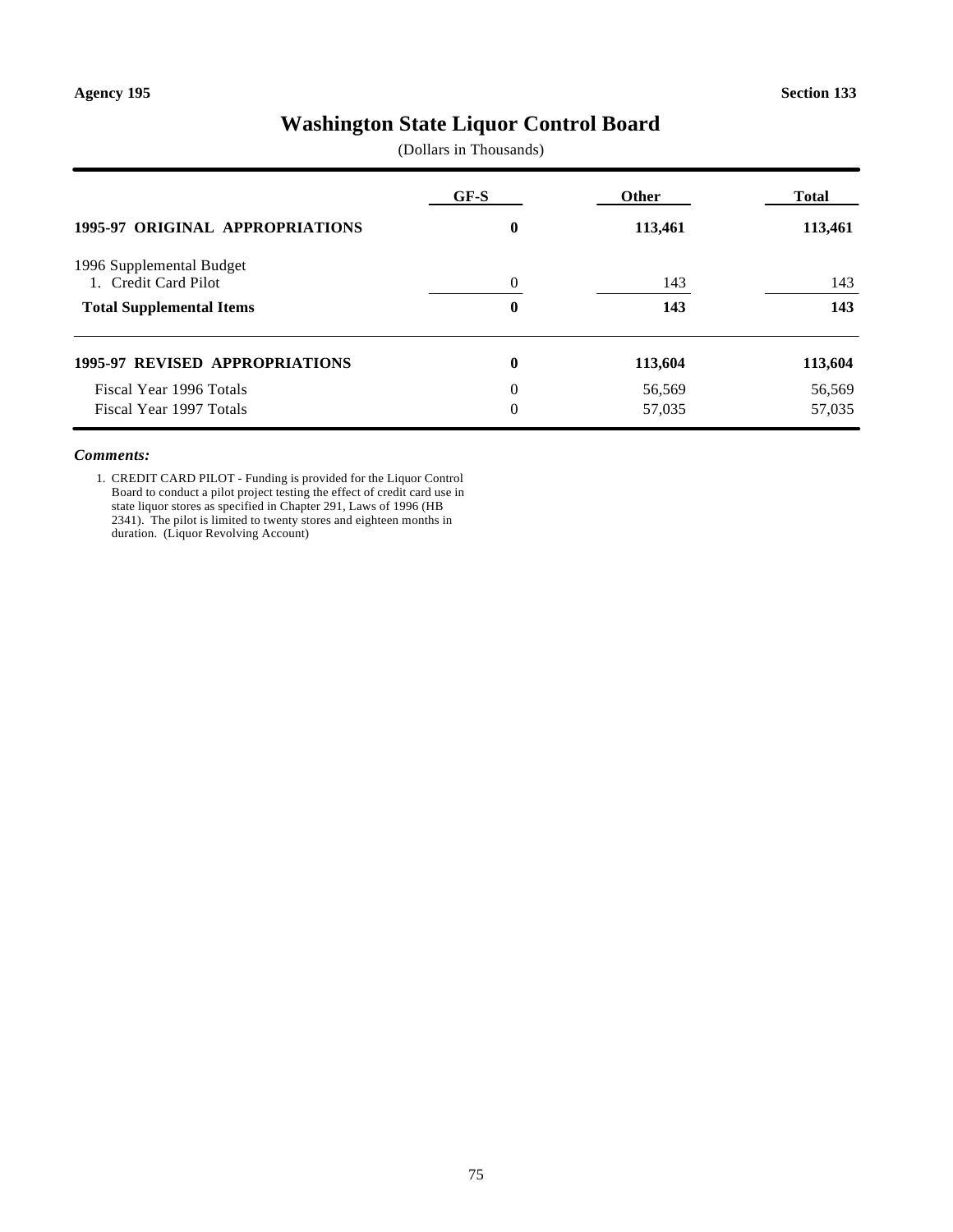# **Washington State Gambling Commission**

(Dollars in Thousands)

|                                        | GF-S     | <b>Other</b> | <b>Total</b> |  |
|----------------------------------------|----------|--------------|--------------|--|
| <b>1995-97 ORIGINAL APPROPRIATIONS</b> | 0        | 16,727       | 16,727       |  |
| 1996 Supplemental Budget               |          |              |              |  |
| 1. Regulate Tribal Casinos             | $\Omega$ | 2,187        | 2,187        |  |
| <b>Emergency Funding</b><br>2.         | 1,000    |              | 1,000        |  |
| <b>Total Supplemental Items</b>        | 1,000    | 2,187        | 3,187        |  |
| 1995-97 REVISED APPROPRIATIONS         | 1,000    | 18,914       | 19,914       |  |
| Fiscal Year 1996 Totals                | $\Omega$ | 9,554        | 9,554        |  |
| Fiscal Year 1997 Totals                | 1.000    | 9,360        | 10,360       |  |

- 1. REGULATE TRIBAL CASINOS The expansion of tribal gaming has increased the regulatory workload of the Gambling Commission. The increased workload is attributable to three factors: expanded hours of operation from 240 hours each month to 560 hours; an increase in the number of gaming tables; and the addition of three new tribal casinos. Revenue to fund this increase comes from the tribes through fees for licensing services and direct billing for field monitoring. (Gambling Revolving Account, Non-appropriated)
- 2. EMERGENCY FUNDING Funding is provided to cover an unexpected revenue shortfall. This is a one-time expenditure that will allow the agency to maintain sufficient regulatory and law enforcement activities.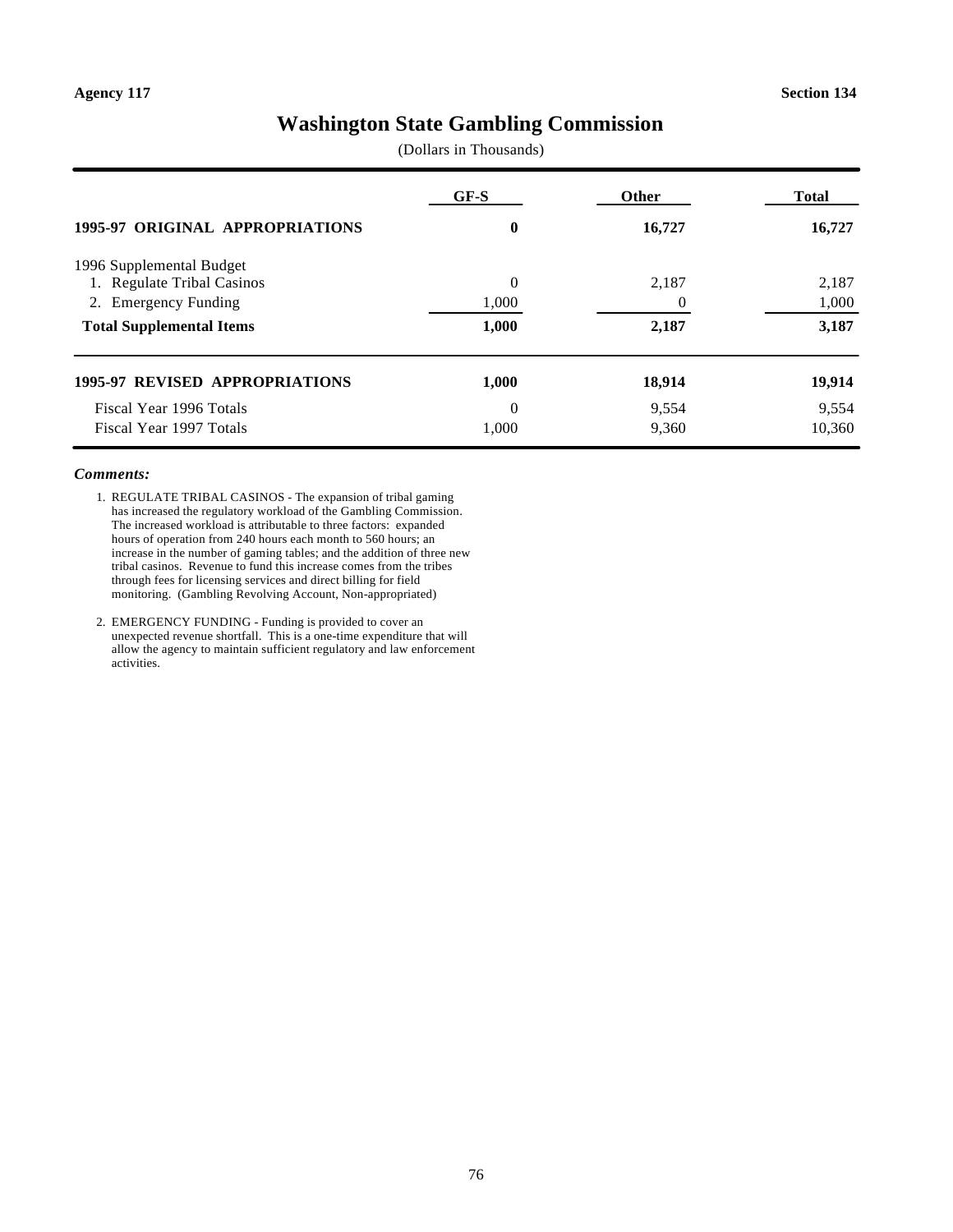# **Military Department**

(Dollars in Thousands)

|                                          | GF-S     | <b>Other</b> | <b>Total</b> |
|------------------------------------------|----------|--------------|--------------|
| 1995-97 ORIGINAL APPROPRIATIONS          | 14,951   | 47,105       | 62,056       |
| 1996 Supplemental Budget                 |          |              |              |
| 1. Matching Funds-Winter Storm Damage    | $\Omega$ | 22,161       | 22,161       |
| Transfer from CTED<br>2.                 | 240      | 2,748        | 2,988        |
| Enhanced 911 Grants<br>3.                | 0        | 8,240        | 8,240        |
| Disaster Recovery<br>4.                  | $\theta$ | 4,573        | 4,573        |
| Matching Funds - 1996 Flood Damage<br>5. | $\Omega$ | 94,621       | 94,621       |
| <b>Total Supplemental Items</b>          | 240      | 132,343      | 132,583      |
| <b>1995-97 REVISED APPROPRIATIONS</b>    | 15,191   | 179,448      | 194,639      |
| Fiscal Year 1996 Totals                  | 7,594    | 78,838       | 86,432       |
| Fiscal Year 1997 Totals                  | 7,597    | 100,610      | 108,207      |

- 1. MATCHING FUNDS-WINTER STORM DAMAGE Funding is provided to the Emergency Services Division's Individual Assistance, Hazard Mitigation, and Public Assistance Programs associated with the 1995 flooding and winter storms of November and December. The Flood Control Assistance Account funds are matching funds required to receive federal funds from the Federal Emergency Management Administration under a Presidential disaster declaration. (Flood Control Assistance Account-State: \$18,543,000, General Fund-Federal: \$3,618,000)
- 2. TRANSFER FROM CTED As part of a technical correction, funds are moved from the Department of Community, Trade, and Economic Development (CTED) to complete the transfer of the Emergency Management Division to the Military Department. (General Fund-State, General Fund-Federal)
- 3. ENHANCED 911 GRANTS The agency will provide grants to counties that are ready to begin implementation of Enhanced 911 telephone systems. (Enhanced 911 Account)
- 4. DISASTER RECOVERY Funding is provided to the Emergency Services Division's Hazard Mitigation and Public Assistance Program and will be used to reimburse local governments for disaster recovery projects. Most of these disasters occurred in previous biennia, but because of delays in receiving federal approval for some projects and weather delays on other projects, federal and state fund payments could not be authorized previously. (Flood Control Assistance Account-State, General Fund-Federal)
- 5. MATCHING FUNDS 1996 FLOOD DAMAGE Funding is provided to the Emergency Services Division's Individual Assistance, Hazard Mitigation, and Public Assistance Programs associated with the flood damage of February 1996. The Flood Control Assistance Account funds are matching funds required to receive federal funds from the Federal Emergency Management Administration under a Presidential disaster declaration. Given the extraordinary level of damage incurred in some jurisdictions as a result of the February 1996 floods, funding is provided for the 12.5 percent local matching requirement for those locales where the cost of the flood damage is far beyond what the community's budget can support. (Flood Control Assistance Account-State: \$18,485,000, General Fund-Federal: \$76,136,000)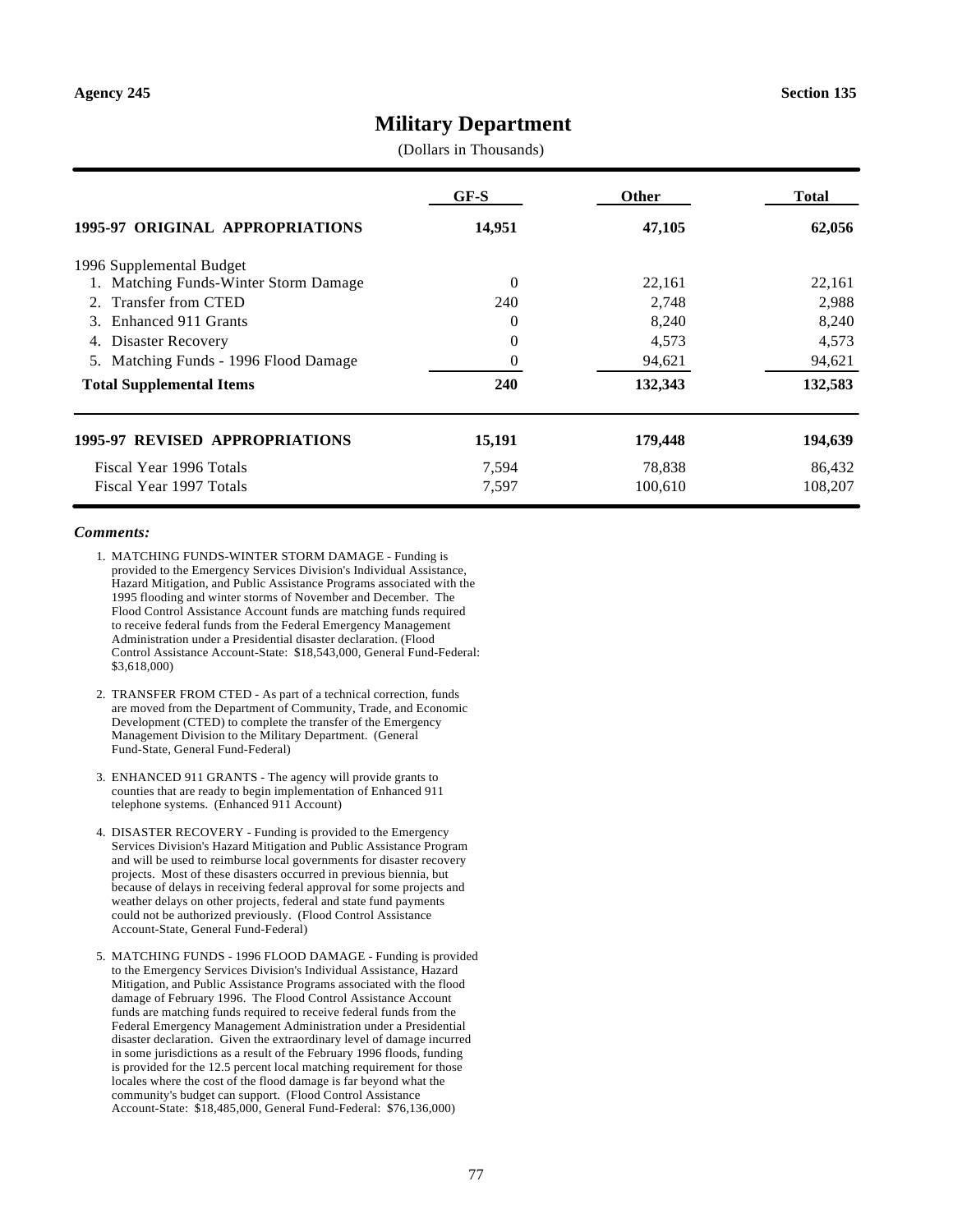# **Office of Insurance Commissioner**

(Dollars in Thousands)

|                                                                | GF-S     | <b>Other</b>     | Total            |  |
|----------------------------------------------------------------|----------|------------------|------------------|--|
| <b>1995-97 ORIGINAL APPROPRIATIONS</b>                         | $\bf{0}$ | 20,230           | 20,230           |  |
| 1996 Supplemental Budget<br>1. HB 2490 - Reinsured Ceded Risks | $\Omega$ | 10               | 10               |  |
| <b>Total Supplemental Items</b>                                | 0        | 10               | 10               |  |
| <b>1995-97 REVISED APPROPRIATIONS</b>                          | $\bf{0}$ | 20,240           | 20,240           |  |
| Fiscal Year 1996 Totals<br>Fiscal Year 1997 Totals             | $\theta$ | 10,231<br>10.009 | 10,231<br>10,009 |  |

#### *Comments:*

1. HB 2490 - REINSURED CEDED RISKS - The Insurance Commissioner received an appropriation of \$10,000 from the Insurance Commissioners Regulatory Account in Chapter 297, Laws of 1996 (HB 2490).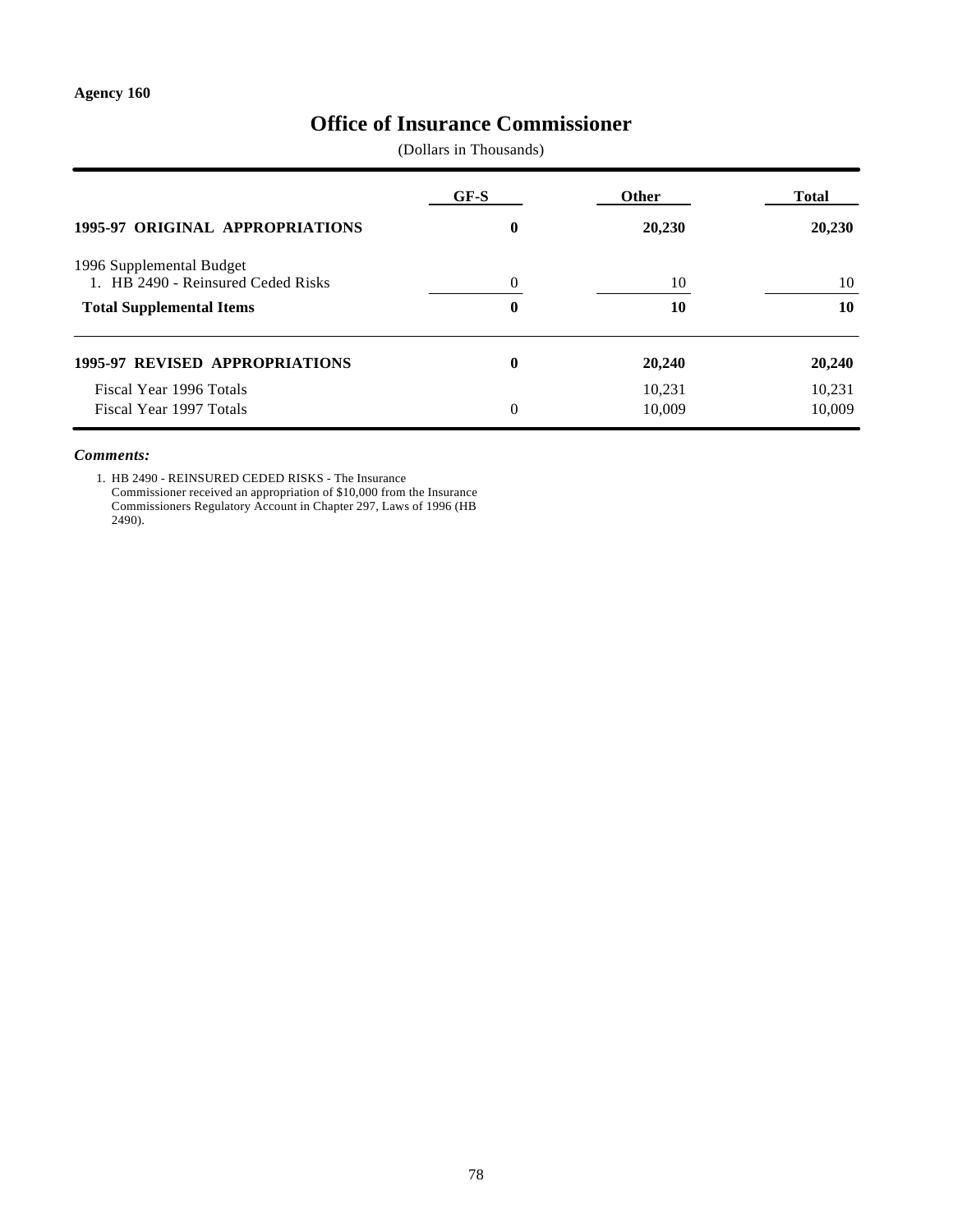# **Human Services**

The Human Services area is separated into two sections: The Department of Social and Health Services and Other Human Services. The Department of Social and Health Services budget is displayed by program division in order to better describe the costs of particular services provided by the Department. The Other Human Services section displays budgets at the department level, and includes the Department of Corrections, the Department of Labor and Industries, the Employment Security Department, the Health Care Authority, the Department of Health, and other human services related agencies.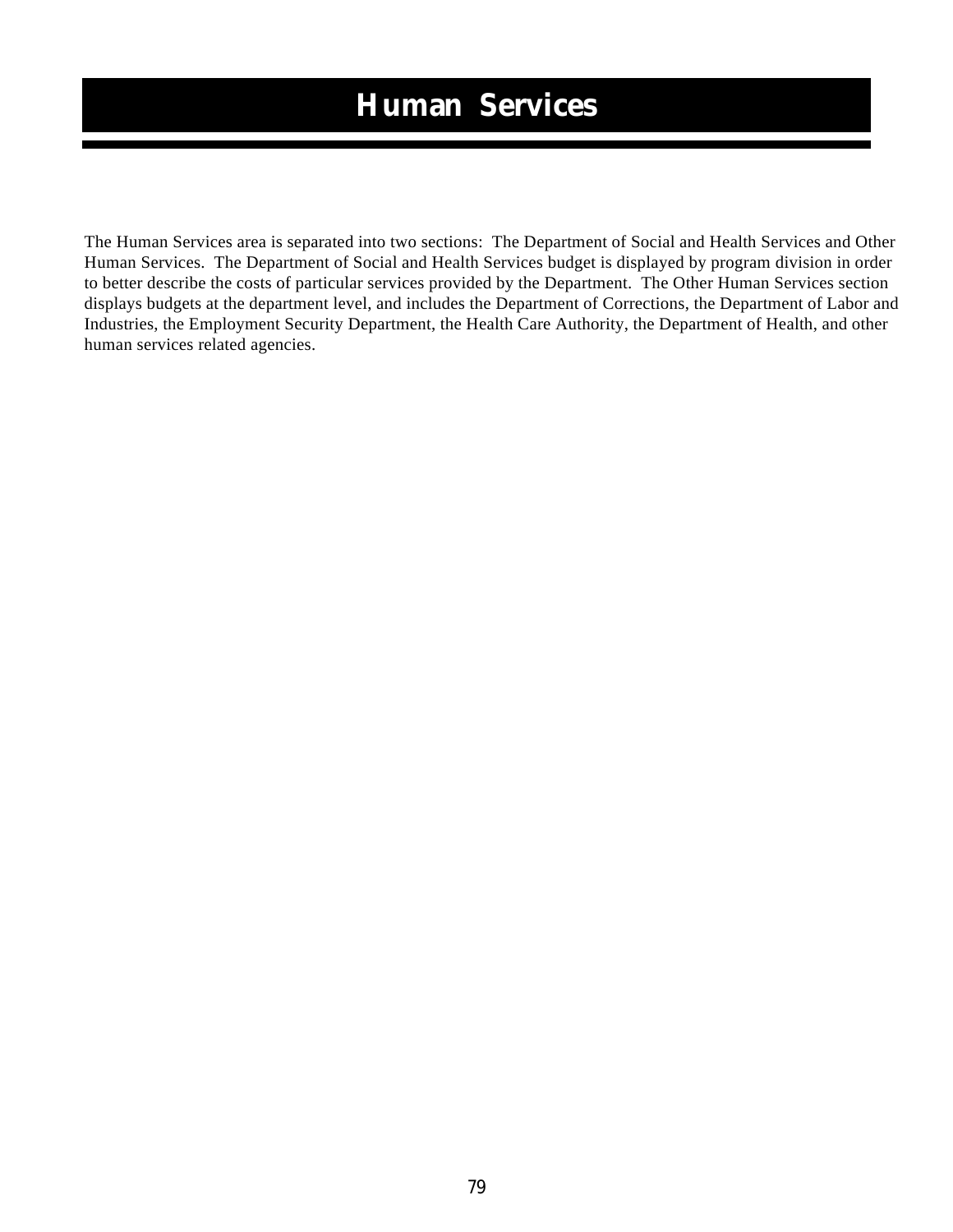# **1995-97 Washington State Operating Budget**

### **Total Budgeted Funds**

(Dollars in Thousands)



**Washington State**

| <b>Human Services</b>        | 12,284,095 |
|------------------------------|------------|
| <b>Other Human Services</b>  | 109,418    |
| <b>Health Care Authority</b> | 325,085    |
| Labor & Industries           | 365,878    |
| <b>Employment Security</b>   | 427,228    |
| Dept of Health               | 442,397    |
| Dept of Corrections          | 741,465    |
| <b>DSHS</b>                  | 9,872,624  |
|                              |            |



Health Care Auth 2.6%

Other Human Svcs 0.9%

Labor & Indust 3.0% 3.5%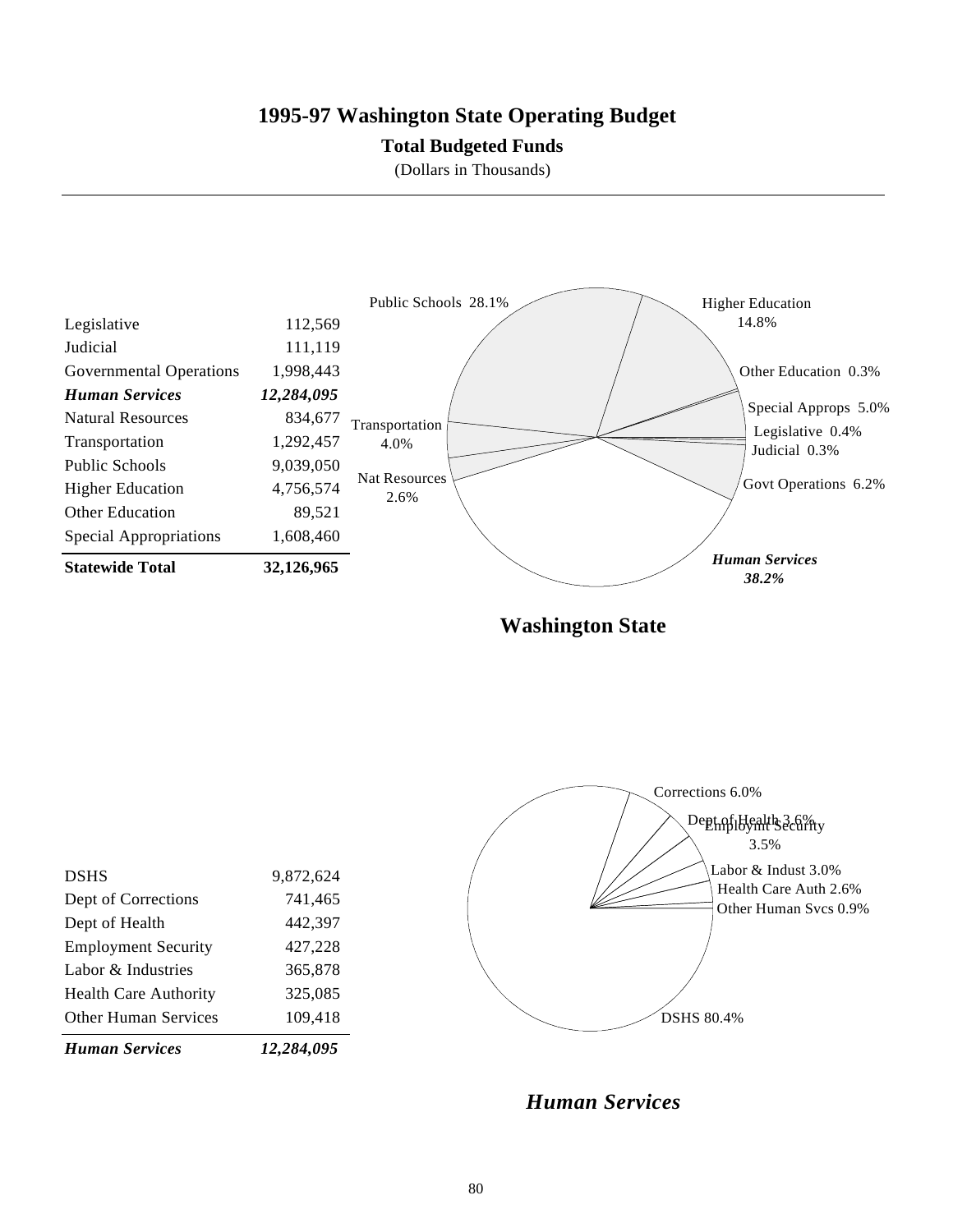# **1995-97 Washington State Operating Budget**

### **General Fund - State**

(Dollars in Thousands)



**Washington State**



*Human Services*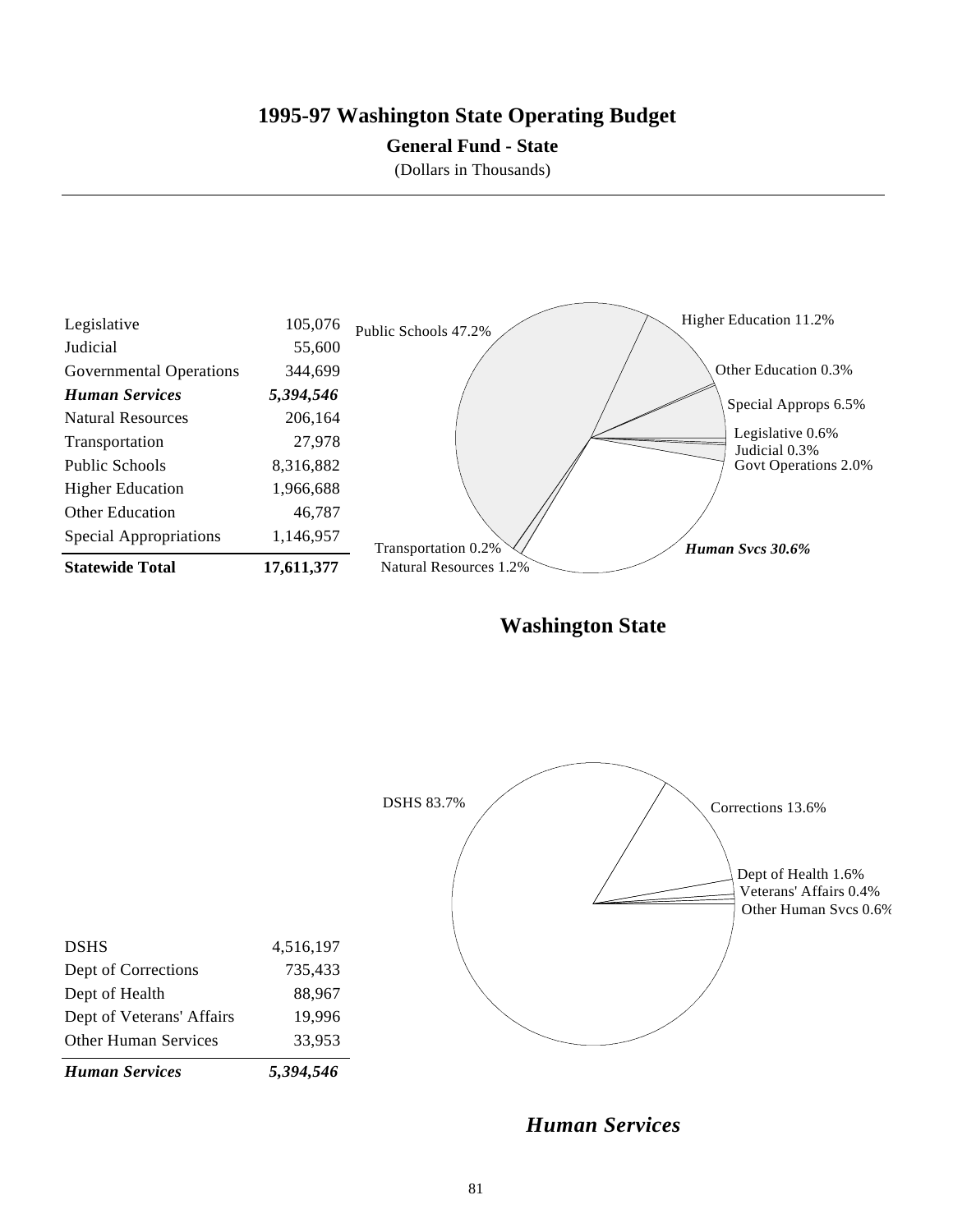# **Children and Family Services**

A total of \$5.6 million from the state general fund is provided for enhancements to Child Protective Services, including: 109 additional social workers and associated supervisors and clerical staff to reduce each worker's caseload from 36 families to 32 families; training for new and existing staff on issues including substance abuse, community protection teams, and advanced social worker concepts; and increased historial stream group homes and child care providers. The Continuum of Care and Street Youth programs are funded for FY 97 at \$2.2 million. To implement Chapter 311, Laws of 1995 (ESSB 5885), additional family preservation services are funded at \$2 million. State match for enhancements to the Case Management Information System (CAMIS) for Child Protective Services is funded at \$1.7 million.

An amount of \$1.1 million from the state general fund is provided to the Office of the Governor for a management improvement project for the Division of Children and Family Services. In addition, the Child, Youth, and Family Ombudsman created by Chapter 131, Laws of 1996 (2SHB 2856) in the Governor's Office is funded at \$418,000. The Governor vetoed portions of the legislative directions regarding use of this funding. (For details, see veto comments on Page 55.)

Funding for at-risk youth programs (\$3.3 million from the state general fund) will provide for assessment services in Crisis Residential Centers, school district truancy board operations, therapeutic child care, family reconciliation services, and placement of runaway youth in staff secure facilities as authorized by Chapter 133, Laws of 1996 (E2SHB 2217 -- "Becca Too"). In addition, \$2.3 million is provided to local juvenile court administrators and prosecutors for processing at-risk youth, child in need of services, and truancy petitions.

Almost \$10 million in state and federal funding is provided for additional employment child care subsidies, enough to eliminate half of the waiting list for this program.

### **Juvenile Rehabilitation**

A total of \$8.7 million, \$6.8 million from the state general fund and \$1.9 million from federal funds, is provided to the Juvenile Rehabilitation Administration (JRA) Division to serve an increased population. JRA is expected to serve an average daily population of 110.5 beds over the original 1995-97 estimates. In addition to the impact on the institutional programs, the parole program forecast is increased by an average daily population of 172.

A total of \$2.3 million from the state general fund is provided to enhance institutional security and resident health. Enhancements include: additional security staff at all institutions; additional offender supervision staff at Indian Ridge; consistent psychiatric services through a contract with the University of Washington; reinforcement of cottages at Maple Lane; the acquisition of both video and audio surveillance equipment; and institutional and state group home staff training in dealing with resistive youth.

The amount of \$2.35 million from the state general fund is provided for an early intervention program to be administered by counties. Funding will be provided to selected local jurisdictions to implement a proven model for early intervention in the lives of first time or minor offenders.

### **Mental Health**

The forecasted level for voluntary psychiatric hospital care was reduced. This budget provides a total of \$110 million for voluntary psychiatric hospital care this biennium. An additional \$2.5 million is provided for the Regional Support Networks to develop and deliver alternatives to unnecessary psychiatric hospitalizations.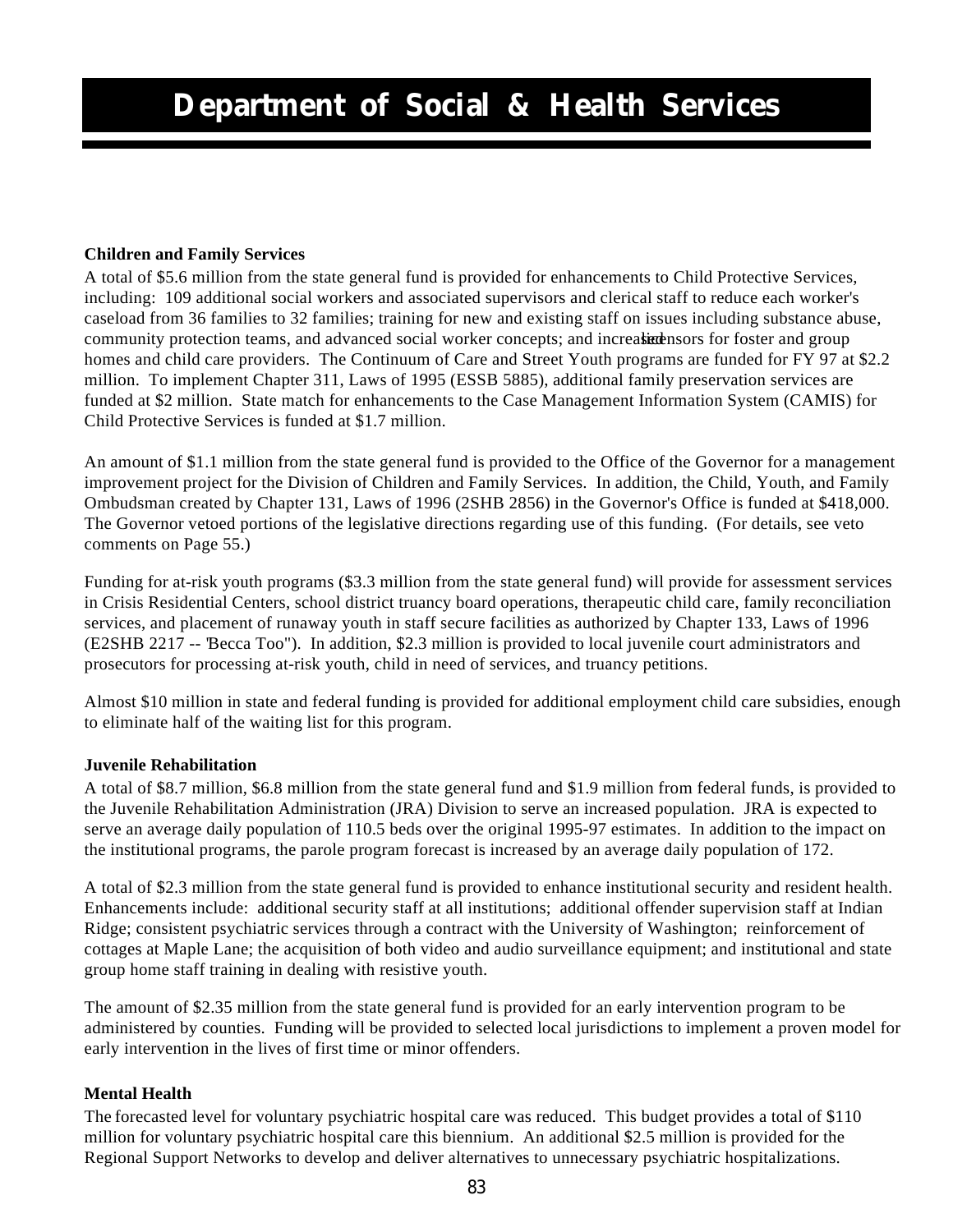The sum of \$950,000 is provided to continue the Primary Intervention Projects in the 32 school districts in which they currently operate.

# **Developmental Disabilities**

The appropriation is increased by \$12.3 million (\$6.1 million from general fund state, \$6.2 million from federal funds) for both increased enrollments and higher costs per person in the Medicaid personal care program. In addition, \$1.9 million is provided from the state general fund to offset federal earnings which are not being realized.

# **Long-Term Care**

A number of technical adjustments related to forecast revisions are made in the Long-Term Care Services budget. Nursing home caseloads and nursing home rates are less than anticipated in the original appropriation, resulting in savings totaling \$62.9 million (\$31.2 million general fund state) for the remainder of the biennium. Additional funding of \$26.0 million (\$15.0 million from general fund state, \$11.0 million from federal funds) is provided for increased community care and adult day health caseloads. The Governor vetoed a \$9.9 million reduction in the FY 96 General Fund - State appropriation to the Aging and Adult Services Program in DSHS. This veto will make the funds available for transfer to the Juvenile Rehabilitation and Mental Health Programs for use in capital construction projects (in the absence of a supplemental capital budget). The funds will be used for the reconstruction of Green Hill School and a sewer replacement project at Maple Lane.

# **Economic Services**

A savings of \$45.8 million in the state general fund and \$43.6 million in federal funds is forecasted from the original budget for workload and grant programs. The most significant decreases were in the Aid to Families with Dependent Children and Emergency Assistance programs. State general funding is restored (\$5.2 million) to the General Assistance for Pregnant Women (GA-S) program because proposed changes to eligibility were not enacted.

### **Alcohol and Substance Abuse**

The amount of \$1.4 million from the state general fund and \$0.4 million from federal funds is provided for services to at-risk youth. Included are detoxification and stabilization services, Level II inpatient treatment, and recovery house treatment for substance abusing youth. Also, \$1.9 million from the state general fund and \$0.8 million from federal funds is provided for assessment, treatment, and child care for clients of Child Protective Services with substance abuse problems.

### **Medical Assistance**

The number of persons eligible for state medical assistance is projected to be approximately 7 percent lower than originally budgeted in FY 96 and 5 percent lower than originally budgeted in FY 97. This lower enrollment growth is projected to save \$50.0 million in the state general fund and \$59.7 million in federal funds from the original 1995-97 budget. In addition, lower hospital and drug cost inflation and technical adjustments to the federal matching rate are expected to save \$56.7 million in the state general fund from the amounts originally appropriated. These savings, however, are offset by increased costs per eligible person, necessitating additional funding of \$132.1 million (\$61.7 million from general fund state, \$70.4 million from federal funds) beyond the initial appropriation. An enhancement of \$4.6 million is provided from the state general fund to reimburse designated trauma centers at a higher Medicaid rate for severe trauma services.

### **Child Support**

The Child Support Division has shifted much of its legal workload from the Attorney General's Office to county prosecutors in the last few years. Funding for a workload increase at the county level is provided at \$2.2 million (\$0.8 million from general fund state, \$1.2 million from federal funds). Due to lower than expected child support collections, less federal incentive pay will be received by the Division. Approximately \$1 million from the state general fund is used to replace these lost federal funds. The Support Enforcement Management System will be upgraded using about \$2.2 million in federal funds.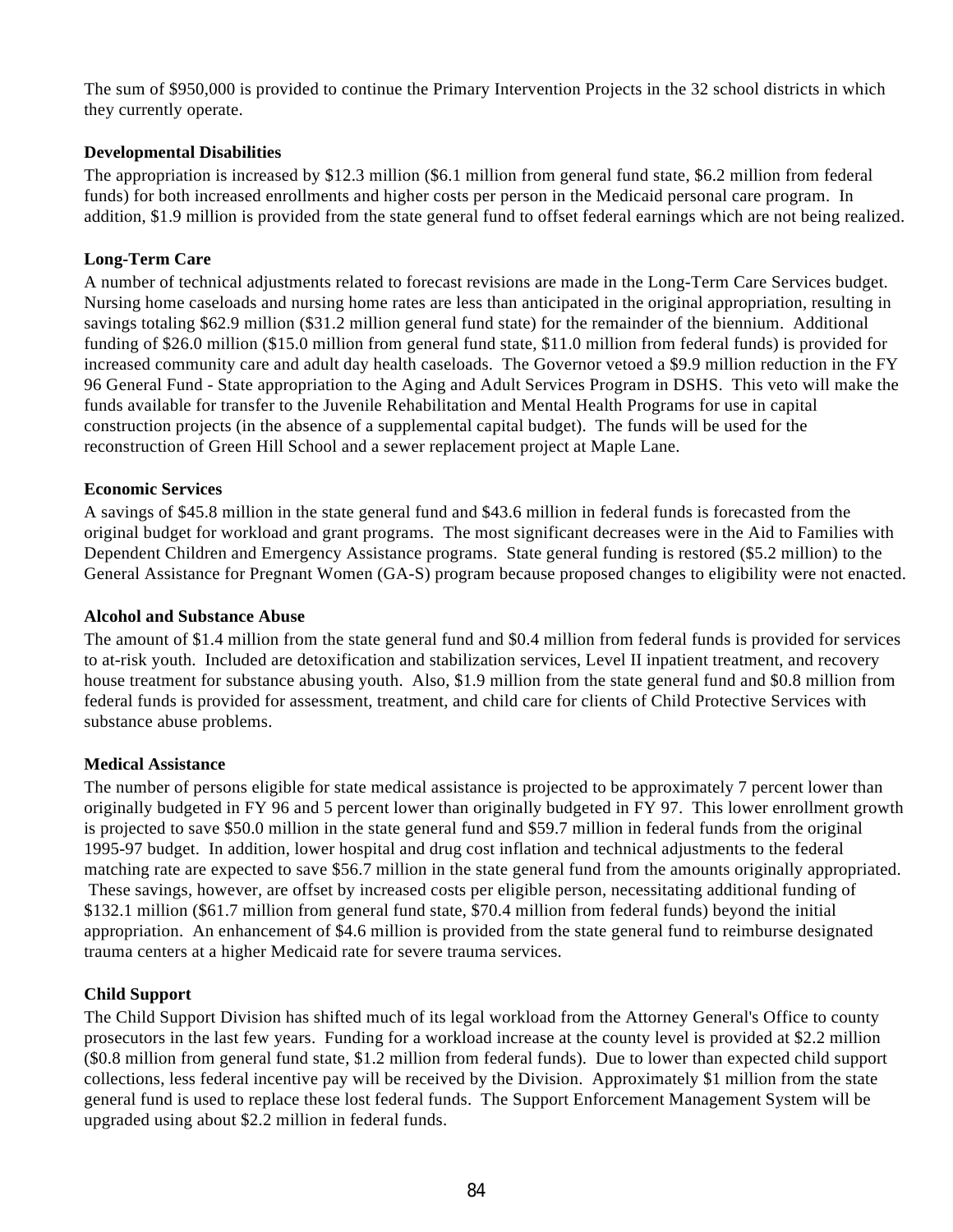# **1995-97 Washington State Operating Budget**

### **Total Budgeted Funds**

(Dollars in Thousands)



**Washington State**



*D S H S*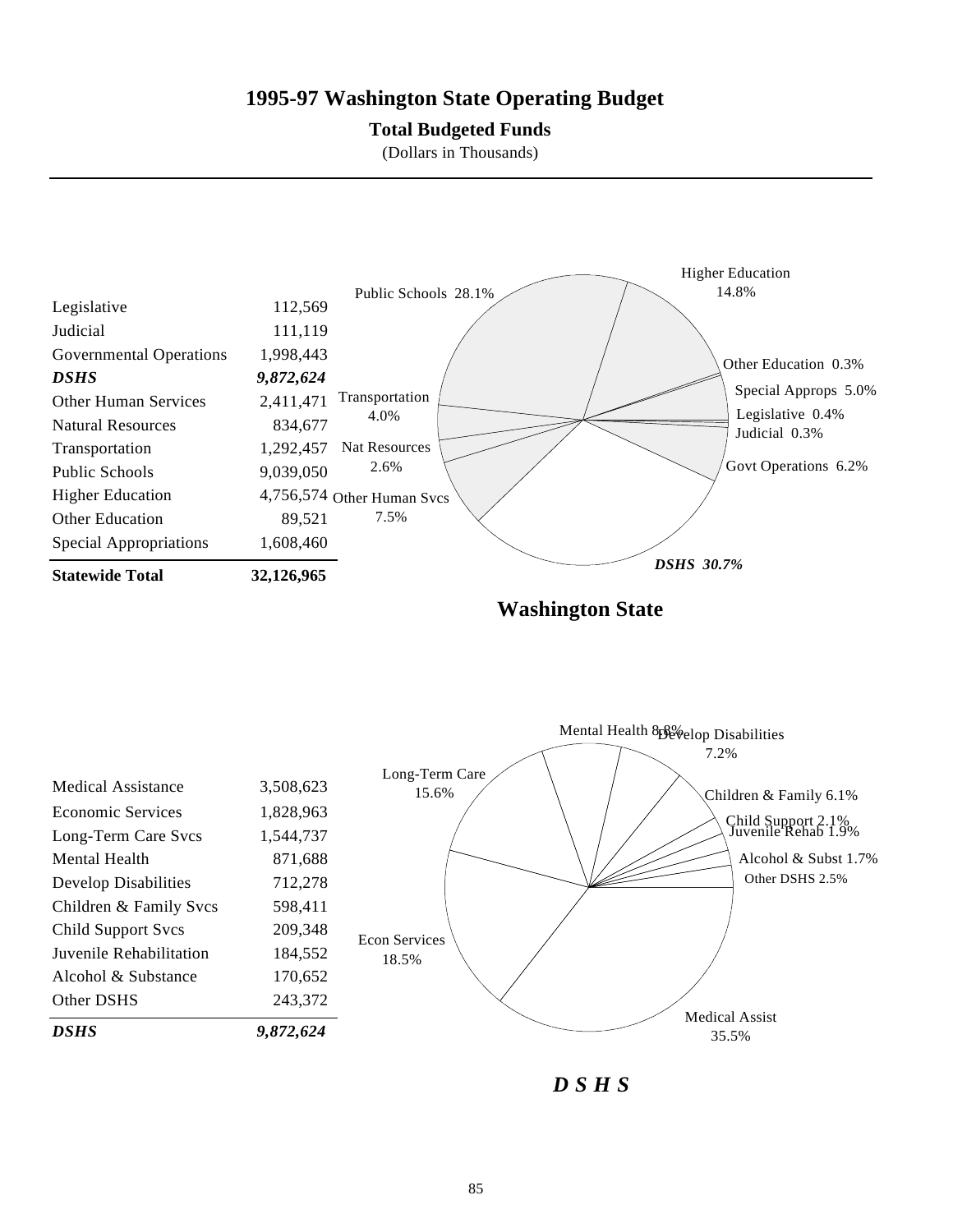# **1995-97 Washington State Operating Budget**

### **General Fund - State**

(Dollars in Thousands)



**Washington State**

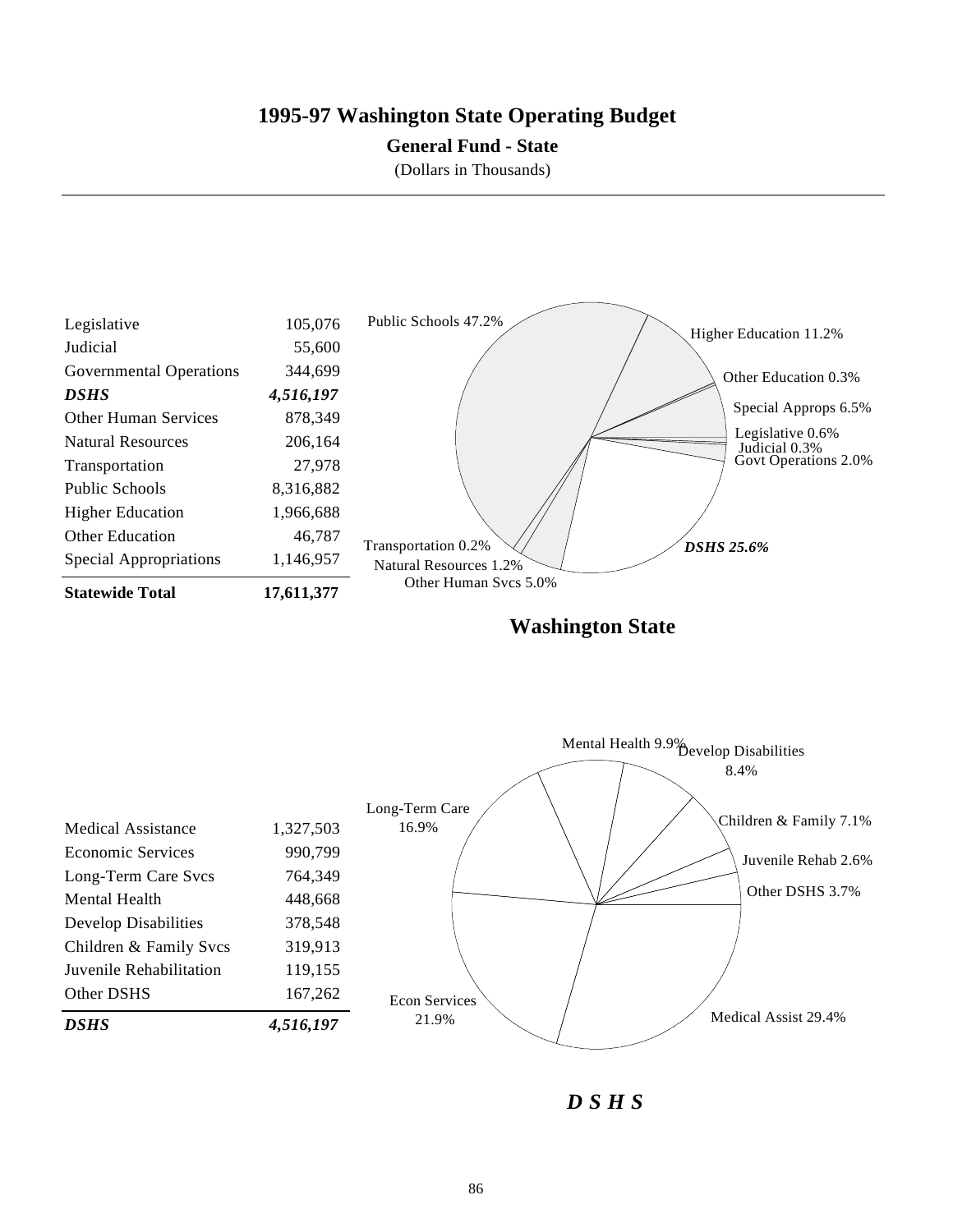### **Children & Family Services**

(Dollars in Thousands)

|                                                           | $GF-S$   | <b>Other</b> | <b>Total</b> |
|-----------------------------------------------------------|----------|--------------|--------------|
| <b>1995-97 ORIGINAL APPROPRIATIONS</b>                    | 296,370  | 269,962      | 566,332      |
| 1996 Supplemental Budget                                  |          |              |              |
| Add'l Federal/Technical Corrections                       | $-1,319$ | $-658$       | $-1,977$     |
| <b>Federal Medical Assistance Percent</b><br>2.           | $-208$   | 208          | $\theta$     |
| <b>Children's Svcs Forecast Revision</b><br>$\mathcal{E}$ | 6,578    | 1,501        | 8,079        |
| 4. Reduction in Social Worker Workload                    | 4,320    | 1,940        | 6,260        |
| <b>Training Enhancements</b><br>5.                        | 153      | 69           | 222          |
| Quality Assurance & Monitoring<br>6.                      | 1,088    | 489          | 1,577        |
| Cont. of Care/Street Youth                                | 2,212    | $\Omega$     | 2,212        |
| At-Risk Youth Implementation<br>8.                        | 5,613    | $\Omega$     | 5,613        |
| Family Preservation Implementation                        | 2,000    | 0            | 2,000        |
| <b>Employment Child Care</b><br>10.                       | 4,987    | 4,987        | 9,974        |
| Children's Ombudsman<br>11.                               | $-343$   | $\Omega$     | $-343$       |
| Victims of Sexual Assault Transfer<br>12.                 | $-1,865$ | $\Omega$     | $-1,865$     |
| 13. Public Health and Safety Networks                     | 327      | $\Omega$     | 327          |
| <b>Total Supplemental Items</b>                           | 23,543   | 8,536        | 32,079       |
| 1995-97 REVISED APPROPRIATIONS                            | 319,913  | 278,498      | 598,411      |
| Fiscal Year 1996 Totals                                   | 146,537  | 140,075      | 286,612      |
| Fiscal Year 1997 Totals                                   | 173,376  | 138,423      | 311,799      |

#### *Comments:*

1. ADD'L FEDERAL/TECHNICAL CORRECTIONS - This item has four components:

(1) Case Management Information System (CAMIS) - The estimated savings from the CAMIS Rehosting Project was counted twice during the 1995 legislative process resulting in a budget shortfall of \$1,660,000 General Fund-State for the project. Funding is provided to correct the error.

2) Salary and Benefit funding - An error was made in the division's 1995-97 Current Authorized Level (CAL) budget submittal resulting in a shortfall of \$562,000 General Fund-State. Funding is provided to correct the error.

3) FTE Authority - A 15.8 FTE staff reduction was inadvertently counted twice in the 1995-97 Governor's budget. Additionally, two FTE staff are needed to continue the child care vendor survey work. The federal dollars which fund the additional FTEs (\$168,000) are transferred from the Economic Services Division.

4) Federal Earnings - The 1995-97 budget assumed federal earnings at 29 percent but current estimates are at 31 percent, resulting in an increase in federal earnings of \$3.44 million. (General Fund-State, General Fund-Federal)

- 2. FEDERAL MEDICAL ASSISTANCE PERCENT The federal matching rate for grant programs is estimated to increase to 50.52 percent effective October 1, 1996. The 1995-97 budget assumed a matching rate of 50.19 percent. (General Fund-State, General Fund-Federal).
- 3. CHILDREN'S SVCS FORECAST REVISION This item reflects the costs of the increased November 1995 forecast for foster care and

adoption support programs. (General Fund-State, General Fund-Federal)

REDUCTION IN SOCIAL WORKER WORKLOAD - Funding is provided for additional social workers and related support personnel. Additional front line social workers with related staff will reduce the ratio of cases per worker by four (109 social workers, 11 supervisors and 18 clerical workers). If it is determined that alternative services or staff will better serve Division of Children and Family Servies clients, the department is authorized to spend these funds in the most efficient manner possible to reduce caseworker workload and to improve services to children, including increased training, increased contracted services, or hiring home support or clerical workers instead of social workers. (General Fund-State, General Fund-Federal)

- 5. TRAINING ENHANCEMENTS Funding is provided for additional training of social workers and supervisors on issues including substance abuse, community protection teams, and advanced social work concepts. (General Fund-State, General Fund-Federal)
- 6. QUALITY ASSURANCE & MONITORING Funding is provided for increases in foster care/group home licensors and child care licensors, as follows: (1) additional family foster home licensors, regional group care licensors, and support staff totaling fifteen staff added throughout FY 97; and (2) additional child care home licensors, child care center licensors, and support staff totaling 20 staff added throughout FY 97. (General Fund-State, General Fund-Federal)
- 7. CONT. OF CARE/STREET YOUTH Funding is provided for the Continuum of Care and Street Youth projects to be implemented in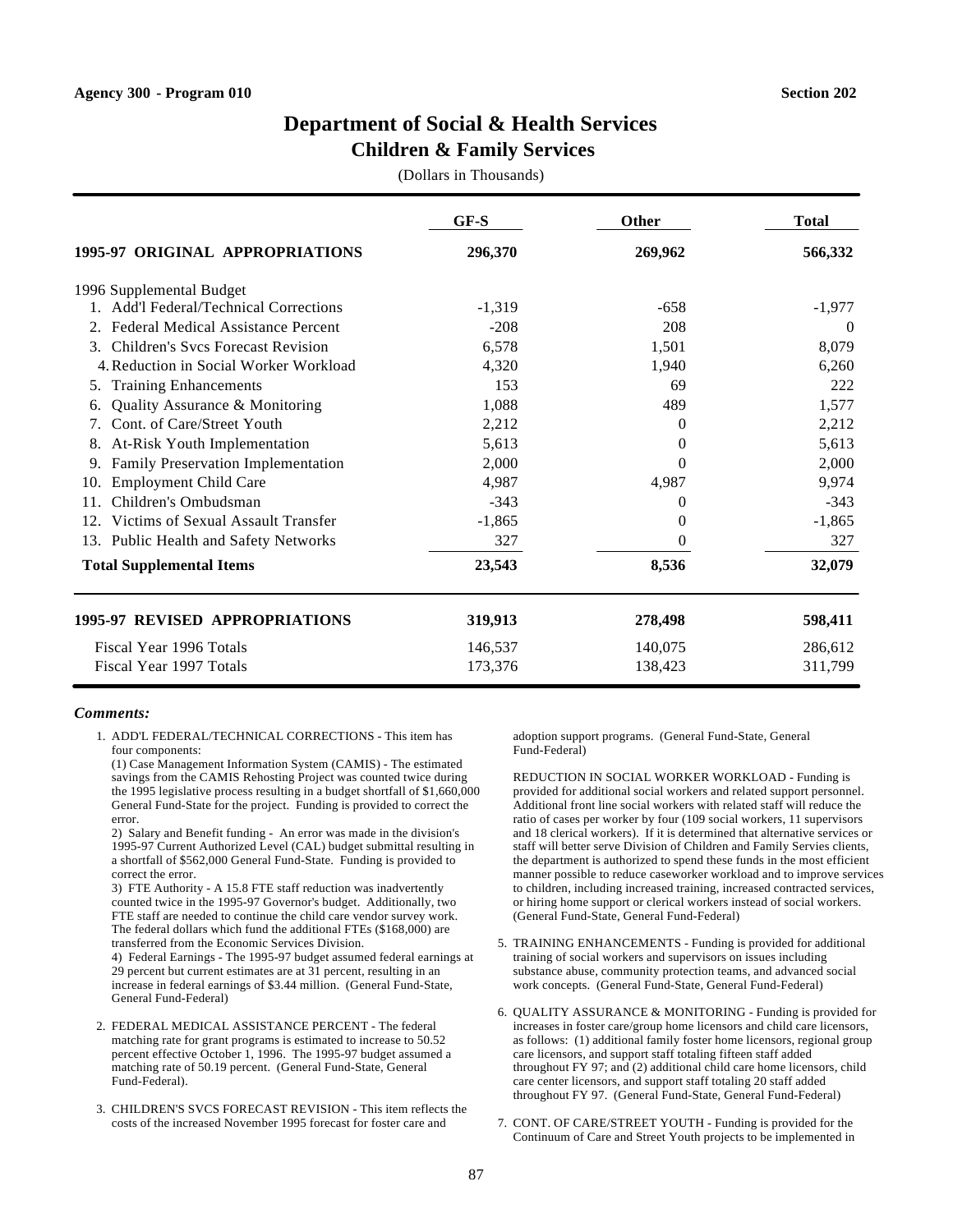#### **Agency 300 - Program 010 Section 202**

# **Department of Social & Health Services Children & Family Services**

local communities for one additional year. It is anticipated that the Community Health and Safety Networks will accommodate projects of this type in their service offerings when plans are complete, by the end of FY 97. (General Fund-State, General Fund-Federal)

- 8. AT-RISK YOUTH IMPLEMENTATION Funding is provided for the implementation of Chapter 312, Laws of 1995 (E2SSB 5439 -- Non-Offender At-Risk Youth) in the following categories: assessment of at-risk youth (\$240,000), local court costs incurred in filing at-risk youth and truancy petitions (\$2.3 million), costs incurred by the truancy boards in local school districts (\$1.0 million), placement of at-risk youth in staff secure facilities as authorized by Chapter 133, Laws of 1996 (E2SHB 2217) (\$1.0 million), therapeutic child care (\$0.5 million), and family reconciliation services (\$0.6 million).
- 9. FAMILY PRESERVATION IMPLEMENTATION Funding is provided for the implementation of Chapter 311, Laws of 1995 (ESSB 5885), passed by the Legislature in 1995, to expand intensive family preservation services (\$1.0 million) and create a new category of services called "family preservation services" (\$1.0 million).
- 10. EMPLOYMENT CHILD CARE Funding is provided for additional employment child care slots in FY 97. The department is directed to use unspent General Fund-State authority to replace federal social service block grant funds during FY 96, freeing funds in FY 97 to fund employment child care. (General Fund-State, General Fund-Federal)
- 11. CHILDREN'S OMBUDSMAN Staff and funding of the Office of Constituent Relations are transferred from the Division of Children and Family Services to the Governor's Office for the Office of the Children's Ombudsman to implement Chapter 131, Laws of 1996 (2SHB 2856).
- 12. VICTIMS OF SEXUAL ASSAULT TRANSFER Funding for programs for victims of sexual assault is transferred to the Department of Community, Trade and Economic Development as required by Chapter 123, Laws of 1996 (SHB 2579).
- 13. PUBLIC HEALTH AND SAFETY NETWORKS Funding is provided for the cost of operation of the Community Public Health and Safety Networks from the approval of each network's plan through the end of FY 97. Networks may not receive funds until their plan is approved. This funding is intended as one-time and shall end on June 30, 1997.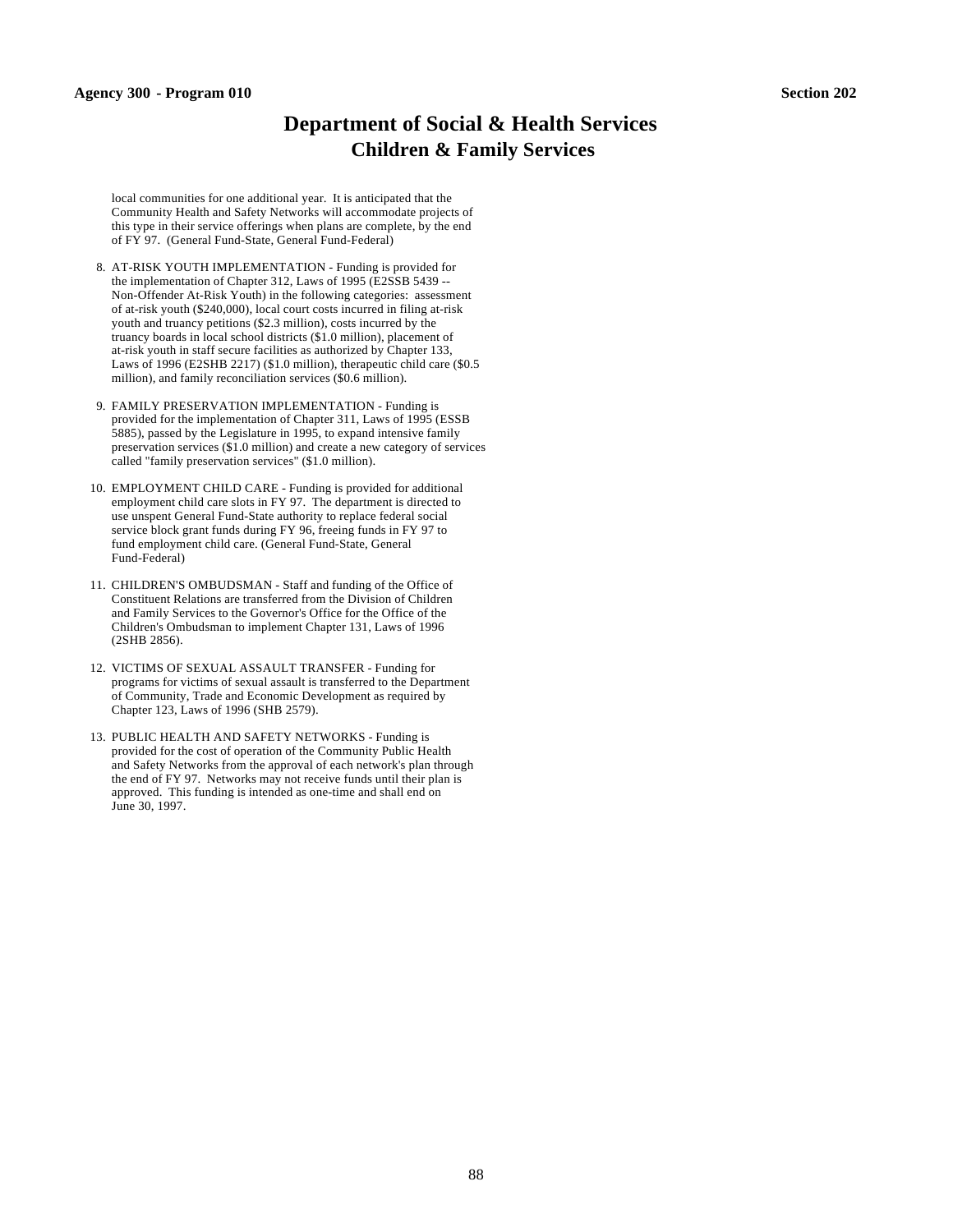# **Department of Social and Health Services Children and Family Services**

**WORKLOAD HISTORY**

By Fiscal Year

|                                  |             |             |             |             |             |             |             |             | <b>Estimate</b> |             |
|----------------------------------|-------------|-------------|-------------|-------------|-------------|-------------|-------------|-------------|-----------------|-------------|
|                                  | <b>FY88</b> | <b>FY89</b> | <b>FY90</b> | <b>FY91</b> | <b>FY92</b> | <b>FY93</b> | <b>FY94</b> | <b>FY95</b> | <b>FY96</b>     | <b>FY97</b> |
| <b>Foster Care *</b>             |             |             |             |             |             |             |             |             |                 |             |
| Avg # Children Served Monthly    | 5,591       | 5,873       | 6,143       | 6,441       | 6,734       | 6,723       | 6,665       | 6,762       | 6,992           | 6,970       |
| % Change from prior year         |             | 5.0%        | 4.6%        | 4.9%        | 4.5%        | $-0.2\%$    | $-0.9\%$    | 1.5%        | 3.4%            | $-0.3\%$    |
| Child Care **                    |             |             |             |             |             |             |             |             |                 |             |
| Avg # Children Served Monthly    | 8,789       | 9,560       | 9,955       | 12,603      | 14,368      | 14,548      | 13,763      | 14,115      | 14.698          | 17.802      |
| % Change from prior year         |             | 8.8%        | 4.1%        | 26.6%       | 14.0%       | 1.3%        | $-5.4\%$    | 2.6%        | 4.1%            | 21.1%       |
| <b>Child Protective Services</b> |             |             |             |             |             |             |             |             |                 |             |
| Avg Cases Referred Monthly       | 1,779       | 3,331       | 3,644       | 4,301       | 5,819       | 5,699       | 5,750       | 6,108       | 6,475           | 6,841       |
| % Change from prior year         |             | 87.2%       | 9.4%        | 18.0%       | 35.3%       | $-2.1\%$    | 0.9%        | 6.2%        | $6.0\%$         | 5.7%        |
| <b>Adoption Support</b>          |             |             |             |             |             |             |             |             |                 |             |
| Avg # Served Monthly             | 1,105       | 1,162       | 1,351       | 1,598       | 1,901       | 2,361       | 2,843       | 3,186       | 3,653           | 4,089       |
| % Change from prior year         |             | 5.2%        | 16.3%       | 18.3%       | 19.0%       | 24.2%       | 20.4%       | 12.1%       | 14.7%           | 11.9%       |

*\* Includes Family Foster Care and Group Foster Care.*

*\*\* Includes the following services: Protective/Welfare, Therapeutic, Employment & Teen Parent, Seasonal, and Foster Parent Employment.*

*Data Source: DSHS Budget Division.*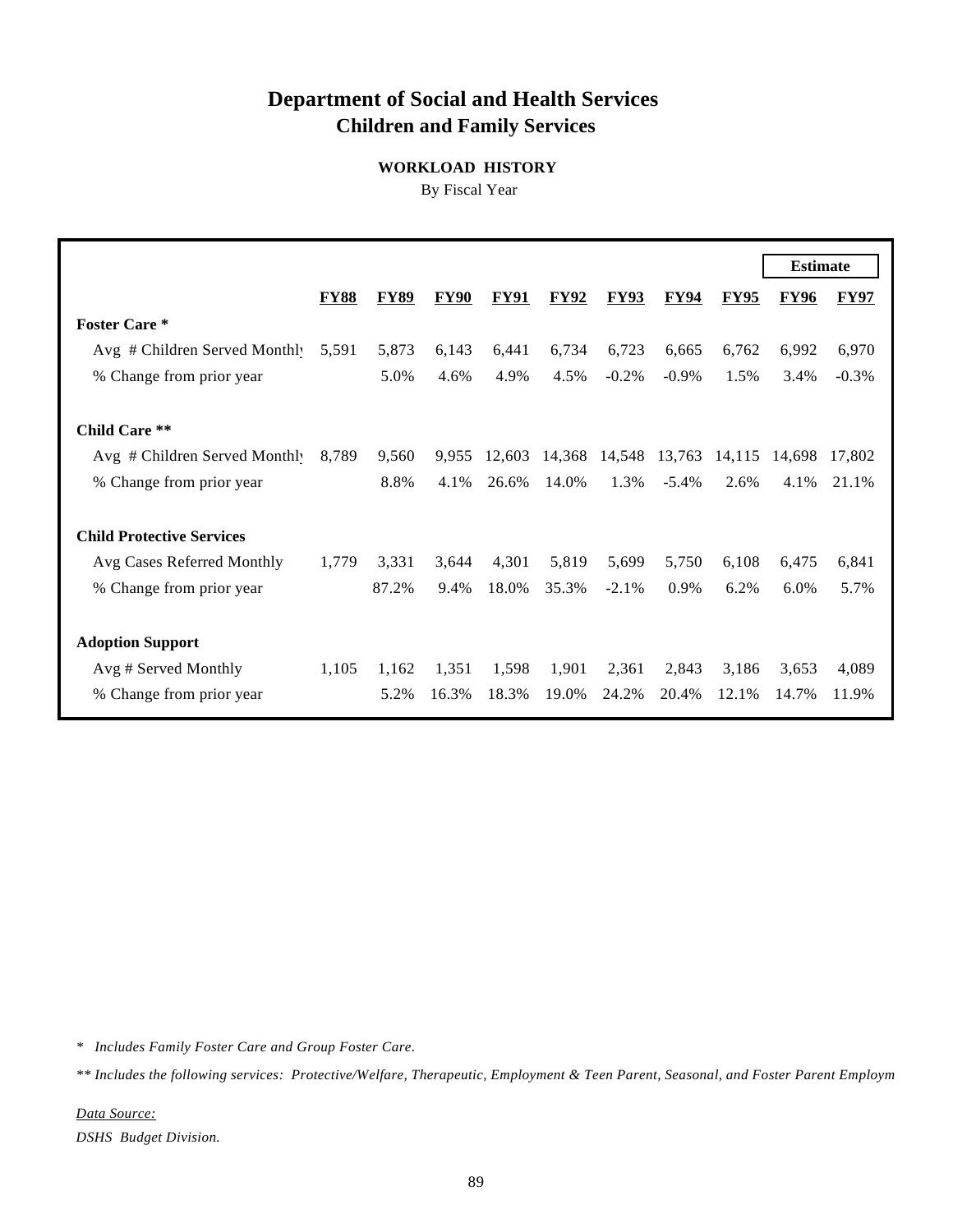# **Juvenile Rehabilitation**

(Dollars in Thousands)

|                                          | $GF-S$   | <b>Other</b> | <b>Total</b> |
|------------------------------------------|----------|--------------|--------------|
| 1995-97 ORIGINAL APPROPRIATIONS          | 107,581  | 63,209       | 170,790      |
| 1996 Supplemental Budget                 |          |              |              |
| 1. Federal Medical Assistance Percent    | $-24$    | 24           | $\Omega$     |
| Juvenile Offender November Forecast      | 6,825    | 1,904        | 8,729        |
| <b>Health and Safety</b><br>3.           | 1,409    | 0            | 1,409        |
| Comprehensive Substance Abuse Serv<br>4. | $\Omega$ | 260          | 260          |
| County Detention Capacity-Rate Inc<br>5. | 127      | 0            | 127          |
| Early Intervention<br>6.                 | 2,350    | 0            | 2,350        |
| Health and Safety One-Time Funding<br>7. | 887      | $\Omega$     | 887          |
| <b>Total Supplemental Items</b>          | 11,574   | 2,188        | 13,762       |
| 1995-97 REVISED APPROPRIATIONS           | 119,155  | 65,397       | 184,552      |
| Fiscal Year 1996 Totals                  | 55,580   | 32,050       | 87,630       |
| Fiscal Year 1997 Totals                  | 63,575   | 33,347       | 96,922       |

- 1. FEDERAL MEDICAL ASSISTANCE PERCENT Funding is provided for a change in the funded federal matching rate for certain community programs from 50.19 percent to 50.52 percent effective October 1, 1996. (General Fund-State, General Fund-Federal)
- 2. JUVENILE OFFENDER NOVEMBER FORECAST Funding is provided for the cost of an additional 110.5 beds in JRA institutions, an increase of 11.5 percent over the original 1995-97 estimates. Consistent with the original 1995-97 budget, institutional costs are assumed to be eligible for federal Title IV-A money at a rate of approximately 28 percent of total costs. Consistent with assumptions contained in the original 1995-97 budget, biennial average annual institutional bed costs were assumed to be \$47,429 per bed. In addition to the impact on the institutional programs, the parole program forecast is increased by an average daily population of 172. (General Fund-State, General Fund-Federal)
- 3. HEALTH AND SAFETY Funding is provided for ongoing enhancements to institutional security and resident health. Ongoing funding is provided in this step and one-time funding is provided in item 7 below. Enhancements include additional security staff at all institutions and additional offender supervision staff at Indian Ridge. Consistent psychiatric services will be provided through a contract with the University of Washington.
- 4. COMPREHENSIVE SUBSTANCE ABUSE SERV Funding is provided for additional substance abuse treatment at Mission Creek and Indian Ridge camps. Day programs will be staffed at both institutions to provide treatment for 65 youth. (Violence Reduction and Drug Education Account - State)
- 5. COUNTY DETENTION CAPACITY-RATE INC Funding is provided for an increase in the daily rate paid to county detention facilities providing short term 24 hour secure custody for offenders from \$62.40 to \$80.00. The increase is provided to accommodate increases in the cost of county juvenile detention facilities.
- 6. EARLY INTERVENTION Funding is provided for an early intervention program to be administered by counties. Funding will be provided to selected local jurisdictions to implement a proven model for early intervention in the lives of first time or minor offenders. Funds shall be awarded on a competitive basis to counties which have submitted a plan for implementation of an early intervention program consistent with proven methodologies currently in place in the state. The department will develop criteria for evaluation of plans submitted and a timeline for awarding funding. The department will also assist counties in creating and submitting plans for evaluation.
- 7. HEALTH AND SAFETY ONE-TIME FUNDING Funding is provided for one-time enhancements to institutional security and staff training. Enhancements include the reinforcement of cottages at Maple Lane, the acquisition of both video and audio surveillance equipment, and institutional and state group home staff training in dealing with resistive youth.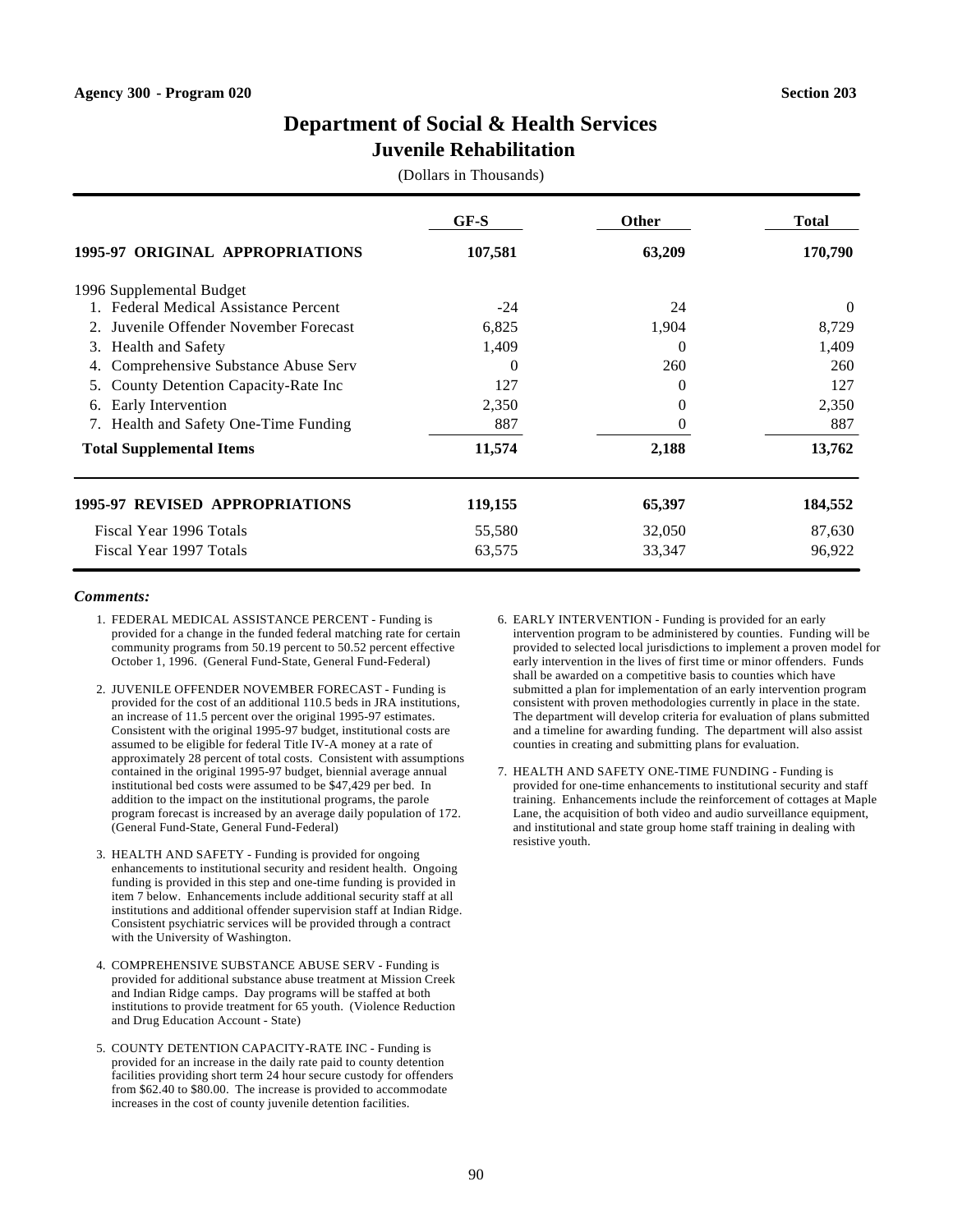# **Department of Social and Health Services Juvenile Rehabilitation**

**WORKLOAD HISTORY**

By Fiscal Year

| <b>FY97</b> |
|-------------|
|             |
| 431         |
| $0.0\%$     |
|             |
|             |
| 1,109       |
| 6.9%        |
|             |

*\* Includes State Group Homes, Community Residential Placements, and the County Commitment Program.*

*Data Sources:*

*FY88 through FY95 from DSHS Budget Division.*

*Community Residential for FY96 and FY97 from DSHS Budget Division.*

*Institutions for FY96 and FY97 from DSHS Juvenile Rehabilitation Administrator.*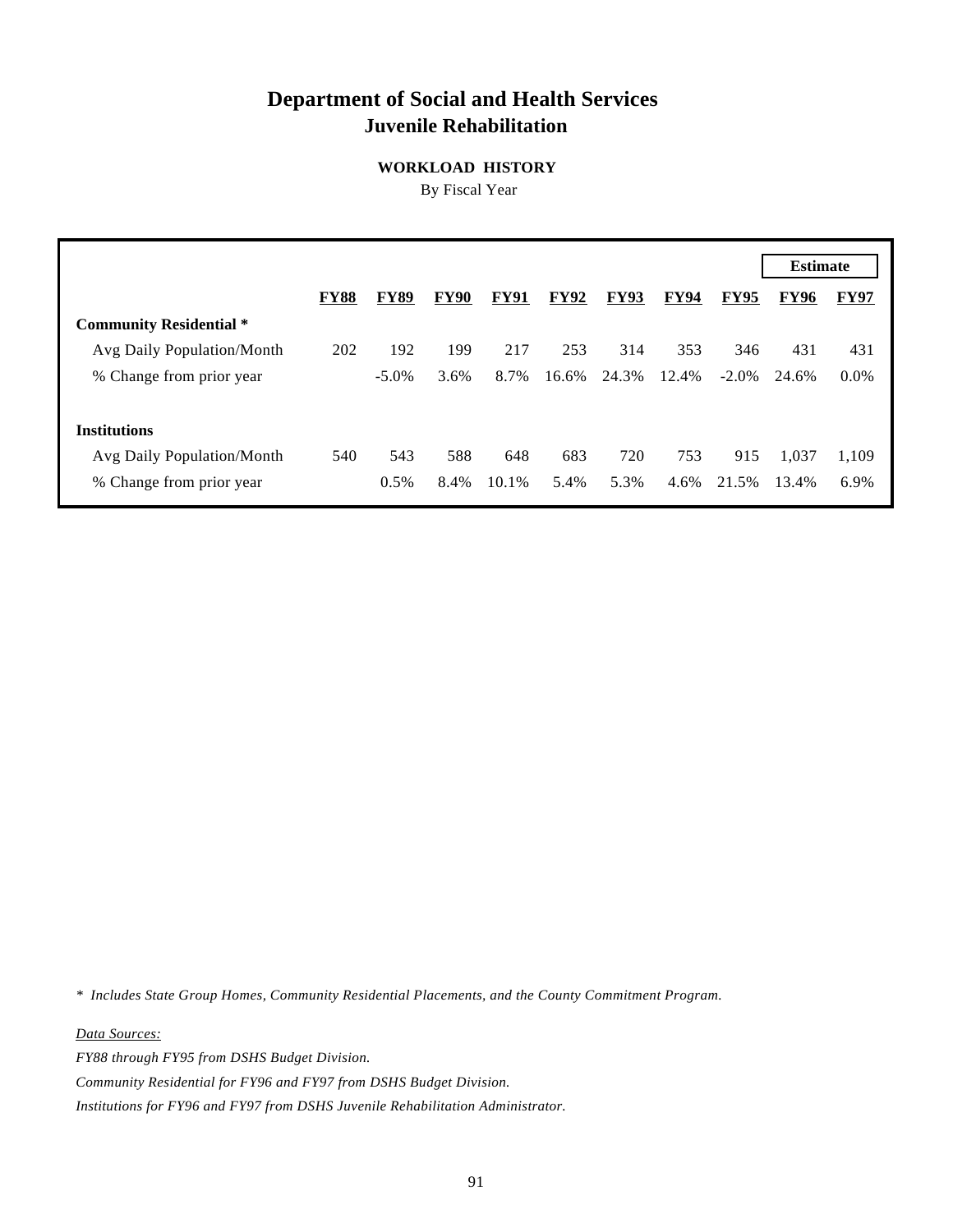# **Mental Health**

(Dollars in Thousands)

|                                       | GF-S     | Other     | <b>Total</b>   |
|---------------------------------------|----------|-----------|----------------|
| 1995-97 ORIGINAL APPROPRIATIONS       | 456,545  | 433,419   | 889,964        |
| 1996 Supplemental Budget              |          |           |                |
| 1. Federal Medical Assistance Percent | $-808$   | 808       | $\overline{0}$ |
| 2. Replace Local Funds                | 5,000    | $-5,000$  | $\Omega$       |
| <b>Hospital Settlements</b><br>3.     | 4,443    | $-4,443$  | $\theta$       |
| Disproportionate Share Increase<br>4. | $-7,803$ | 8,003     | <b>200</b>     |
| Special Commitment Center-LRA<br>5.   | 247      | $\theta$  | 247            |
| <b>Forecast Update</b><br>6.          | $-9,906$ | $-9,767$  | $-19,673$      |
| 7. Restore PIP Funding                | 950      | $\theta$  | 950            |
| <b>Total Supplemental Items</b>       | $-7,877$ | $-10,399$ | $-18,276$      |
| <b>1995-97 REVISED APPROPRIATIONS</b> | 448,668  | 423,020   | 871,688        |
| Fiscal Year 1996 Totals               | 219,381  | 209,847   | 429,228        |
| Fiscal Year 1997 Totals               | 229,287  | 213,173   | 442,460        |

- 1. FEDERAL MEDICAL ASSISTANCE PERCENT Funding is adjusted because the Federal Medical Assistance Percentage (FMAP) at which the federal government matches state Medicaid expenditures is expected to increase to 50.52 percent from the current 50.19 percent effective October 1, 1996. (Other Funds: General Fund - Federal; Health Services Account - State)
- 2. REPLACE LOCAL FUNDS Funding is adjusted to reflect the most recent estimate of funding available from Disproportionate Share Hospital Payments (DSH). The budget for the 1995-1997 biennium assumed a level of General Fund-Local funding from DSH which cannot be earned. This item assumes that \$5 million of the General Fund-Local appropriation will not be earned and replaces it with General Fund-State funding. (Other Funds: General Fund - Local)
- 3. HOSPITAL SETTLEMENTS Funding is adjusted to reflect the most recent estimate of operating revenues available from federal sources. One-time settlement payments from the federal Medicare and Medicaid programs collected during the 1993-95 biennium were carried forward into the 1995-97 biennial budget. This level of federal funding cannot be earned, and state funding is required to offset the federal shortfall. (Other Funds: General Fund-Federal; General Fund-Private/Local)
- 4. DISPROPORTIONATE SHARE INCREASE Funding is adjusted to reflect the most recent estimate of funding available from DSH. The federal fund component of DSH is greater for FY 96 than originally anticipated. This increases federal earnings by nearly \$8 million. Of this amount, \$7.8 million is used to supplant state funding thus reducing General Fund-State expenditures by \$7.8 million. The remaining \$0.2 million in federal earnings will be used to address unanticipated costs at Eastern State Hospital and the Child Study Treatment Center. (General Fund-State; General Fund-Federal)
- 5. SPECIAL COMMITMENT CENTER-LRA Funding is provided to cover the cost of a "less restrictive alternative" (LRA) community placement for one sexually violent predator, as ordered by a Superior Court in accordance with Chapter 216, Laws of 1995. This provides funding for the care and custody of that individual for 18 months.
- 6. FORECAST UPDATE The forecast used to establish the original 1995-97 budget for voluntary inpatient psychiatric care was too high, in at least two regards. First, based upon the November 1995 medical assistance forecast, approximately 6 percent fewer children and adults are expected to qualify for care than originally budgeted. Second, more complete expenditure data for the 1993-95 biennium indicates that the original forecast significantly over-estimated hospitalization costs per eligible person. The 1996 budget anticipates that voluntary psychiatric hospital care will cost a maximum of \$110 million in 1995-97. The budget also provides \$2.5 million for Regional Support Networks to develop and deliver alternatives to unnecessary psychiatric hospitalizations. (Other Funds: Health Services Account-State; General Fund-Federal)
- 7. RESTORE PIP FUNDING Funding is provided to continue the Primary Intervention Projects (PIP) in the 32 school districts in which they currently operate. Community Public Health and Safety Networks have not completed their planning processes in time to determine whether to fund these projects from their block grants, as was assumed in the original 1995-97 appropriation.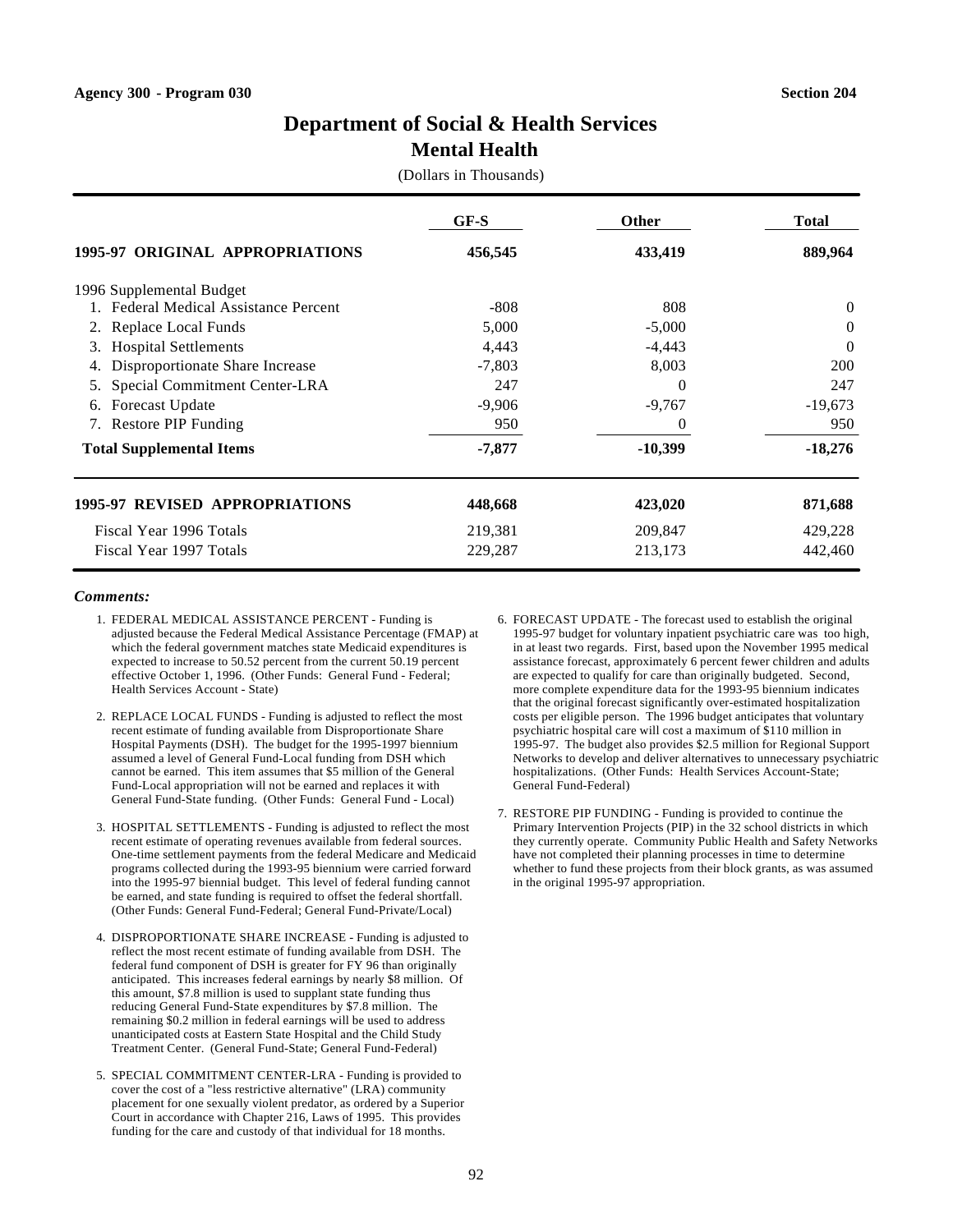# **Department of Social and Health Services Mental Health**

**WORKLOAD HISTORY**

By Fiscal Year

|                            |             |             |             |             |             |                         |             |             | <b>Estimate</b> |             |
|----------------------------|-------------|-------------|-------------|-------------|-------------|-------------------------|-------------|-------------|-----------------|-------------|
|                            | <b>FY88</b> | <b>FY89</b> | <b>FY90</b> | <b>FY91</b> | <b>FY92</b> | <b>FY93</b>             | <b>FY94</b> | <b>FY95</b> | <b>FY96</b>     | <b>FY97</b> |
| Institutions *             |             |             |             |             |             |                         |             |             |                 |             |
| Avg Daily Population/Month | 1,634       | 1.663       | 1,721       | 1,731       | 1,709       | 1,622                   | 1,428       | 1,335       | 1.354           | 1.354       |
| % Change from prior year   |             | 1.8%        | 3.5%        | $0.6\%$     |             | $-1.3\% -5.1\% -12.0\%$ |             | $-6.5\%$    | 1.4%            | $0.0\%$     |

*\* Includes: Eastern State Hospital, Western State Hospital (WSH), WSH Program for Adaptive Living Skills (PALS), and Child Study and Treatment Center. Prior to FY95, also includes Program Offering Rehabilitation and Training in Adult Living (PORTAL).*

*Data Sources:*

*FY88 through FY95 from LEAP workload data base.*

*FY96 and FY97 estimates from Legislative Fiscal Committees.*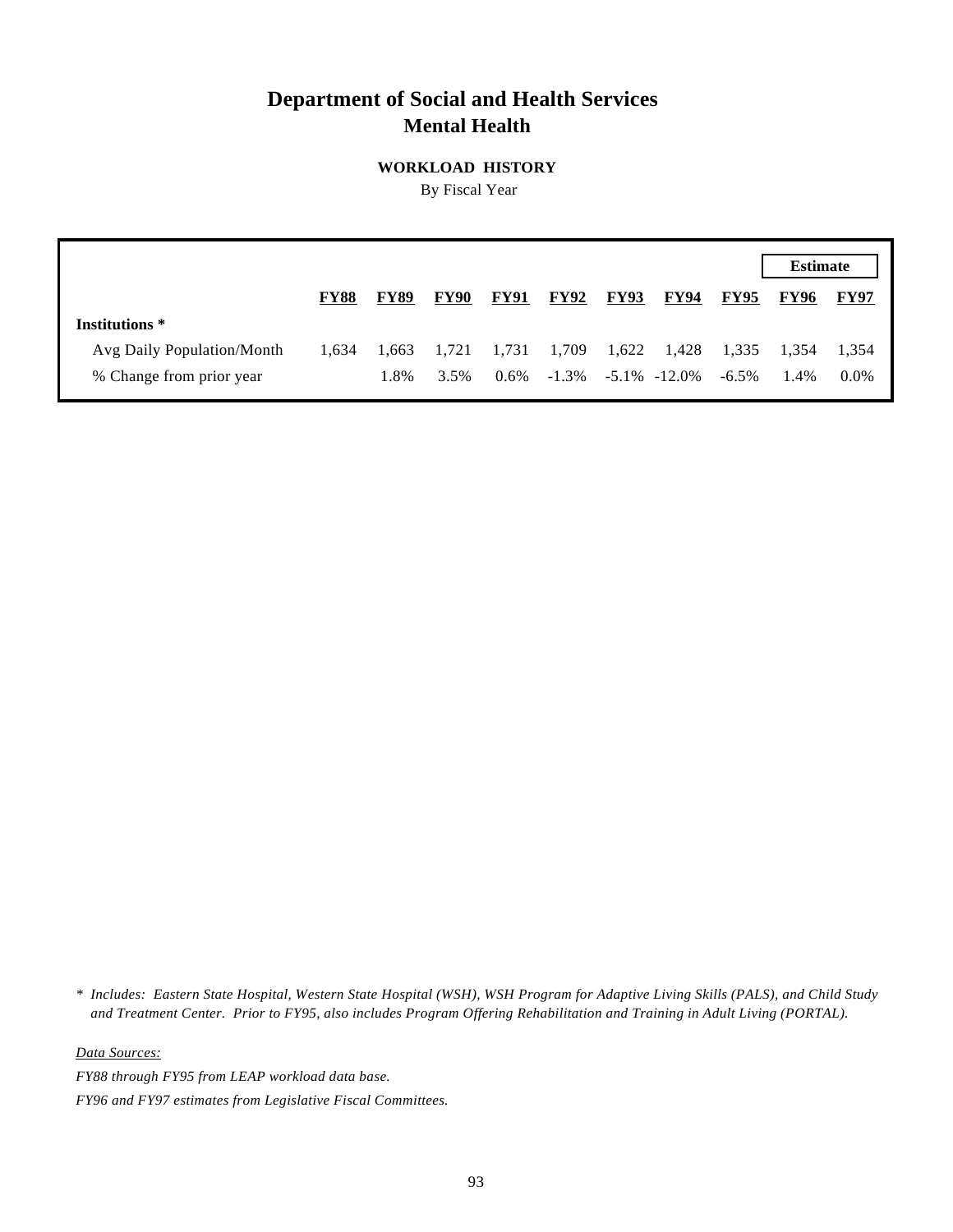### **Developmental Disabilities**

(Dollars in Thousands)

|                                       | GF-S    | Other    | <b>Total</b> |
|---------------------------------------|---------|----------|--------------|
| 1995-97 ORIGINAL APPROPRIATIONS       | 370,377 | 327,686  | 698,063      |
| 1996 Supplemental Budget              |         |          |              |
| 1. Federal Medical Assistance Percent | $-738$  | 738      | $\Omega$     |
| Medicaid Personal Care<br>2.          | 6,078   | 6,250    | 12,328       |
| Nurse Delegation<br>3.                | 79      | 79       | 158          |
| State/Federal Adjustment<br>4.        | 1,884   | $-1,884$ | $\theta$     |
| <b>Unemployment Compensation</b>      | 104     | 106      | 210          |
| RHC IMR Tax Base Increase<br>6.       | 739     | 755      | 1,494        |
| Deaf-Blind Service Center             | 25      | 0        | 25           |
| <b>Total Supplemental Items</b>       | 8,171   | 6,044    | 14,215       |
| <b>1995-97 REVISED APPROPRIATIONS</b> | 378,548 | 333,730  | 712,278      |
| Fiscal Year 1996 Totals               | 186,757 | 162,269  | 349,026      |
| Fiscal Year 1997 Totals               | 191,791 | 171,461  | 363,252      |

- 1. FEDERAL MEDICAL ASSISTANCE PERCENT The Federal Medical Assistance Percentage (FMAP) at which the federal government matches state Medicaid expenditures is expected to increase to 50.52 percent from the current 50.19 percent effective October 1, 1996. (Other Funds: General Fund-Federal; Health Services Account-State).
- 2. MEDICAID PERSONAL CARE The number of persons with developmental disabilities receiving Medicaid personal care, and the cost per person served, are growing much faster than budgeted in the original biennial appropriation. Children's personal care enrollment is growing by an average of 20 percent per year, rather than by an average of 6 percent per year as budgeted. Costs per child served are growing by an average of 6 percent per year, rather than by an average of 2 percent per year as budgeted. Adult personal care enrollment is growing by an average of 15 percent per year, rather than by an average of 3.5 percent per year as budgeted. Costs per adult served are growing by an average of 18 percent per year, rather than by an average of 2 percent per year as budgeted. (Other funds: General Fund-Federal)
- 3. NURSE DELEGATION Funds for nurse delegation training and oversight for persons with developmental disabilities are transferred from the Long-Term Care program to the Division of Developmental Disabilities. (Other Funds: General Fund-Federal)
- 4. STATE/FEDERAL ADJUSTMENT State funding is provided to replace federal funds which are not being collected at the budgeted level. Agency allotments assumed that 43 percent of Field Services expenditures would be covered by federal matching funds. Actual earnings to date indicate that 34 percent is a more realistic estimate. (Other Funds: General Fund-Federal)
- 5. UNEMPLOYMENT COMPENSATION Unemployment compensation costs have increased as a result of staffing reductions last biennium. The increased costs are funded for the first year of the biennium only since they are not expected to continue for the entire biennium. (Other Funds: General Fund-Federal.)
- 6. RHC IMR TAX BASE INCREASE A 1995 federal audit of the special excise tax on intermediate care facilities for the mentally retarded (IMRs) determined that departmental indirect costs need to be included in the IMR tax base at the state residential habilitation centers (RHCs). Reimbursing the cost of this tax requires additional state and federal expenditures but will result in a net gain in state revenues. (Other Funds: General Fund-Federal.)
- 7. DEAF-BLIND SERVICE CENTER Funding is provided for an inflationary increase for the Deaf-Blind Service Center, which has not received such an increase since the project was first funded in 1985.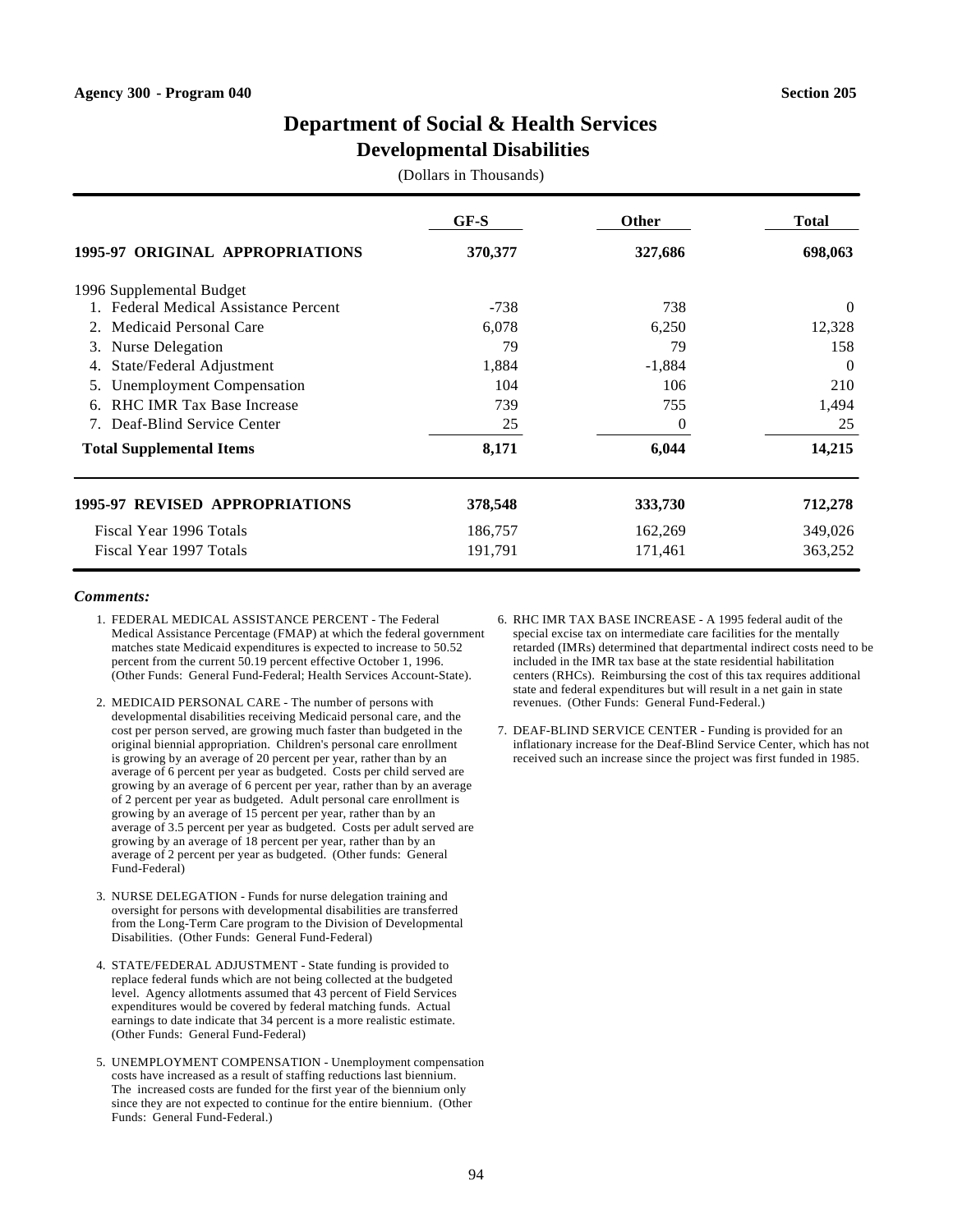# **Department of Social and Health Services Developmental Disabilities**

### **WORKLOAD HISTORY**

By Fiscal Year

|                                         |             |             |             |             |             |             |             |             | <b>Estimate</b> |             |
|-----------------------------------------|-------------|-------------|-------------|-------------|-------------|-------------|-------------|-------------|-----------------|-------------|
|                                         |             |             |             |             |             |             |             |             |                 |             |
|                                         | <b>FY88</b> | <b>FY89</b> | <b>FY90</b> | <b>FY91</b> | <b>FY92</b> | <b>FY93</b> | <b>FY94</b> | <b>FY95</b> | <b>FY96</b>     | <b>FY97</b> |
| <b>Institutions</b>                     |             |             |             |             |             |             |             |             |                 |             |
| Monthly Bed Population                  | 1,798       | 1,795       | 1,758       | 1,616       | 1,534       | 1,477       | 1,412       | 1,322       | 1,307           | 1,307       |
| % Change from prior year                |             | $-0.2%$     | $-2.1%$     | $-8.1%$     | $-5.1\%$    | $-3.7\%$    | $-4.4%$     | $-6.4%$     | $-1.1%$         | 0.0%        |
| <b>Community Residential Programs *</b> |             |             |             |             |             |             |             |             |                 |             |
| Month End Contracted Beds               | 2,797       | 2,769       | 2,849       | 3,113       | 3,188       | 3,282       | 3,340       | 3,407       | 3,447           | 3,522       |
| % Change from prior year                |             | $-1.0\%$    | 2.9%        | 9.3%        | 2.4%        | 3.0%        | 1.8%        | 2.0%        | 1.2%            | 2.2%        |
| <b>Employment and Day Programs</b>      |             |             |             |             |             |             |             |             |                 |             |
| # in County Programs                    | 5,405       | 5,751       | 6.064       | 6,528       | 6,133       | 6,531       | 6,789       | 7.049       | 7,346           | 7,803       |
| % Change from prior year                |             | 6.4%        | 5.4%        | 7.7%        | $-6.1%$     | 6.5%        | 4.0%        | 3.8%        | 4.2%            | 6.2%        |
| <b>Family Support **</b>                |             |             |             |             |             |             |             |             |                 |             |
| # Clients Served                        | 883         | 933         | 1,054       | 1,347       | 1,486       | 1,674       | 2,071       | 2,207       | 2,511           | 3,493       |
| % Change from prior year                |             | 5.7%        | 13.0%       | 27.8%       | 10.3%       | 12.6%       | 23.7%       | 6.6%        | 13.8%           | 39.1%       |
| <b>Adult Personal Care ***</b>          |             |             |             |             |             |             |             |             |                 |             |
| # Clients Served                        |             |             | 1,634       | 1,908       | 2,154       | 2,443       | 2,844       | 3,244       | 3,757           | 4,129       |
| % Change from prior year                |             |             |             | 16.8%       | 12.9%       | 13.4%       | 16.4%       | 14.1%       | 15.8%           | 9.9%        |

\* Includes Alternate Living (clients served), Group Homes, intermediate care facilities for the mentally retarded (IMRs), Tenant Supporties  *(clients served), and State Operated Living Alternative (SOLA ) for FY91 through FY97.*

*\*\* Family Support includes Children's Personal Care for FY90 through FY97.*

*\*\*\* Adult Personal Care includes Medicaid Personal Care, Chore Services, and Copes. Prior to FY90, developmental disabilities clients enrolled in these programs are counted in the Long Term Care program totals.*

#### *Data Sources:*

*FY88 through FY95 from LEAP workload data base, except Adult Personal Care from Division of Developmental Disabilities. FY96 through FY97 estimates from Legislative Fiscal Committees.*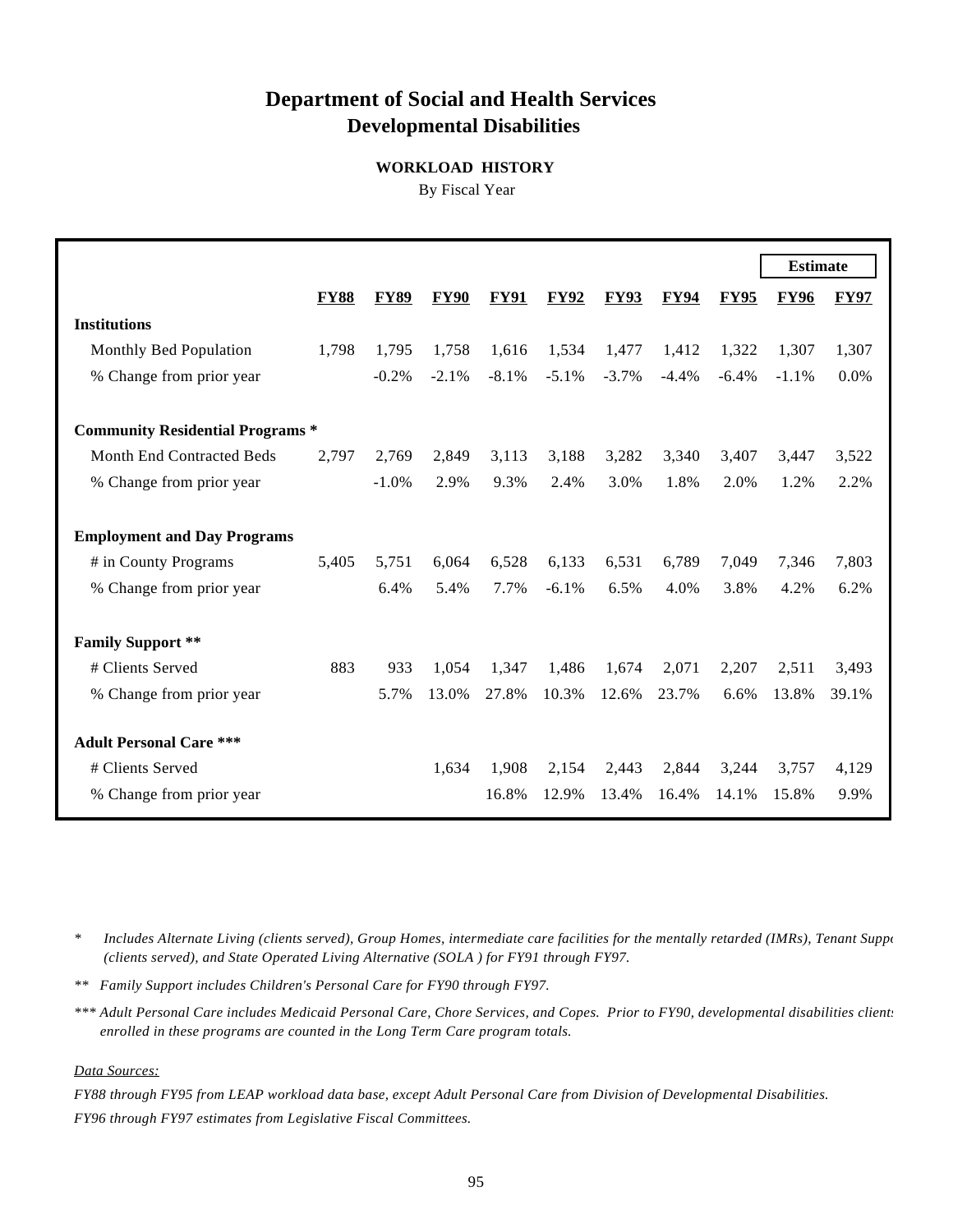### **Long-Term Care Services**

(Dollars in Thousands)

|                                                | $GF-S$    | <b>Other</b> | <b>Total</b> |
|------------------------------------------------|-----------|--------------|--------------|
| 1995-97 ORIGINAL APPROPRIATIONS                | 772,463   | 803,135      | 1,575,598    |
| 1996 Supplemental Budget                       |           |              |              |
| 1. Federal Medical Assistance Percent          | $-1,740$  | 1,740        | $\theta$     |
| Nurse Delegation<br>2.                         | $-79$     | $-79$        | $-158$       |
| <b>Lower Nursing Home Caseloads</b><br>3.      | $-7,492$  | $-7,650$     | $-15,142$    |
| Lower Nursing Home Rates<br>4.                 | $-23,670$ | $-24,044$    | $-47,714$    |
| Delayed Chore Transfer<br>5.                   | 1,554     | $-3,294$     | $-1,740$     |
| <b>Additional Adult Day Health Cases</b><br>6. | 1,629     | 1,805        | 3,434        |
| <b>Higher Community Caseloads</b><br>7.        | 11,767    | 12,526       | 24,293       |
| Home Care Workers BHP                          | $\Omega$  | $-3,751$     | $-3,751$     |
| 9. Governor Veto                               | 9,917     | 0            | 9,917        |
| <b>Total Supplemental Items</b>                | $-8,114$  | $-22,747$    | $-30,861$    |
| 1995-97 REVISED APPROPRIATIONS                 | 764,349   | 780,388      | 1,544,737    |
| Fiscal Year 1996 Totals                        | 378,972   | 377,166      | 756,138      |
| Fiscal Year 1997 Totals                        | 385,377   | 403,222      | 788,599      |

#### *Comments:*

- 1. FEDERAL MEDICAL ASSISTANCE PERCENT The Federal Medical Assistance Percentage (FMAP) at which the federal government matches state Medicaid expenditures is expected to increase to 50.52 percent from the current 50.19 percent effective October 1, 1996. (Other Funds: General Fund - Federal; Health Services Account - State)
- 2. NURSE DELEGATION Funds for nurse delegation training and oversight for persons with developmental disabilities are transferred to the Division of Developmental Disabilities. (Other Funds: General Fund-Federal)

LOWER NURSING HOME CASELOADS - A forecast adjustment has reduced the nursing home caseload estimate by 347 for FY 96 and an additional 113 cases for FY 97. The reduced caseload is consistent with the department's efforts to achieve a minimum 1,600 reduction in caseload by the end of FY 97.

- 4. LOWER NURSING HOME RATES Nursing home rates for both FY 96 and FY 97 are lower than originally estimated. Based on the actual rates which have been set for FY 96, nursing home rates are now expected to increase by an average of 5.5 percent per year in 1995-97 over the 1993-95 level, rather than by an average of 7.6 percent per year as projected in the original budget. Rates are now expected to average \$105.42 per patient day in FY 96, and \$109.13 per patient day in FY 97. (Other Funds: General Fund-Federal)
- 5. DELAYED CHORE TRANSFER New eligibility guidelines were expected to allow approximately 2,700 chore services recipients to enroll in the Community Options Program Entry System (COPES) by July 1, 1995. Since the Chore services program is fully funded with state funds, and COPES is jointly funded by the state and federal governments, this will result in a General Fund-State savings. However, the transfer is five months behind schedule because the revision of administrative rules and appropriate notification of recipients have taken longer than anticipated. Consequently, General

Fund-State savings are less than originally budgeted. (Other Funds: General Fund-Federal)

- 6. ADDITIONAL ADULT DAY HEALTH CASES Due to the opening of a number of new centers, enrollment in Medicaid adult day health programs is now expected to grow by an average of approximately 25 percent per year in 1995-97, rather than by an average of 10 percent per year as originally budgeted. The budget additionally includes \$126,000 General Fund-State in FY 97 to provide adult day health services to medically needy persons with AIDS who would otherwise be at high risk of hospitalization, at significantly greater public cost. (Other Funds: General Fund-Federal)
- 7. HIGHER COMMUNITY CASELOADS Based on recent trends, enrollment in COPES and Medicaid Personal Care programs is now expected to be about 7 percent higher than originally budgeted. The COPES, personal care, and Chore services programs are now expected to assist an average of about 850 more people per month than originally budgeted for FY 96 and an average of 2,100 more people per month than originally budgeted for FY 97. (Other Funds: General Fund-Federal)
- 8. HOME CARE WORKERS BHP Due to delay in implementation of the enrollment of home care workers in the Basic Health Plan (BHP), a reduction is made to the Health Services Account appropriation.
- 9. GOVERNOR VETO DSHS Capital Needs -- The Governor vetoed a \$9.9 million reduction in the FY 96 General Fund-State appropriation to the Aging and Adult Services Program in DSHS. This veto will make the funds available for transfer to the Juvenile Rehabilitation and Mental Health Programs for use in capital construction projects (in the absence of a supplemental capital budget). The funds will be used for the reconstruction of Green Hill School and a sewer replacement project at Maple Lane.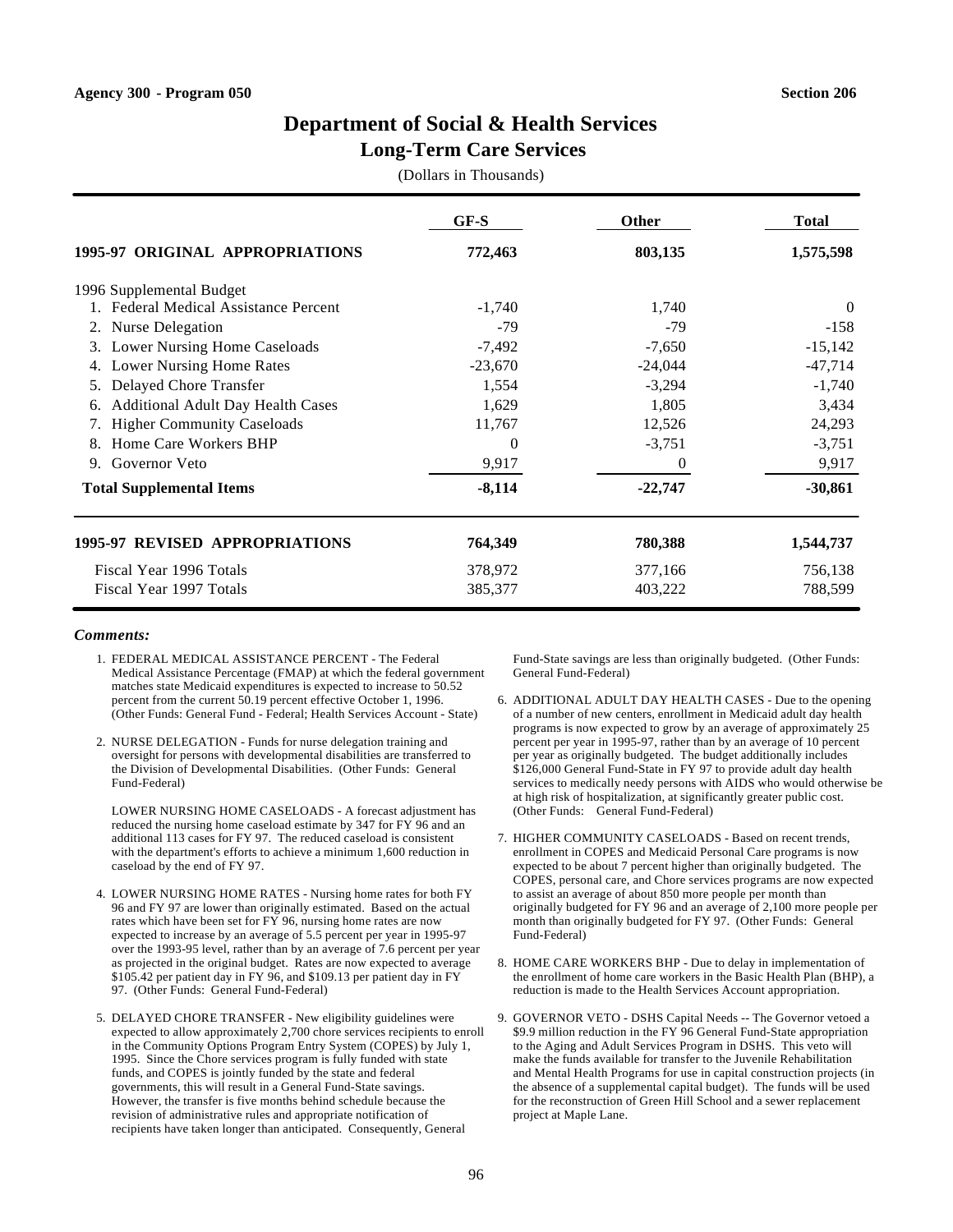# **Department of Social and Health Services Long Term Care**

**WORKLOAD HISTORY**

By Fiscal Year

|                          |             |             |             |             |               |             |             |             | <b>Estimate</b>      |             |
|--------------------------|-------------|-------------|-------------|-------------|---------------|-------------|-------------|-------------|----------------------|-------------|
|                          | <b>FY88</b> | <b>FY89</b> | <b>FY90</b> | <b>FY91</b> | <b>FY92</b>   | <b>FY93</b> | <b>FY94</b> | <b>FY95</b> | <b>FY96</b>          | <b>FY97</b> |
| <b>Nursing Homes</b>     |             |             |             |             |               |             |             |             |                      |             |
| # FTE Clients            | 16.576      | 16.694      | 16.953      | 17,190      | 17,344 17,445 |             | 17,168      |             | 16,639 16,024 15,508 |             |
| % Change from prior year |             | 0.7%        | 1.6%        | 1.4%        | 0.9%          | $0.6\%$     | $-1.6\%$    | $-3.1\%$    | $-3.7\%$             | $-3.2\%$    |
|                          |             |             |             |             |               |             |             |             |                      |             |
| <b>Community Care *</b>  |             |             |             |             |               |             |             |             |                      |             |
| # Clients Served         | 17.287      | 17.763      | 17.119      | 18,051      | 19,087        | 19,587      | 19,411      |             | 19,576 21,408 24,456 |             |
| % Change from prior year |             | 2.8%        | $-3.6\%$    | 5.4%        | 5.7%          | 2.6%        | $-0.9\%$    | $0.9\%$     | 9.4%                 | 14.2%       |

*\* Includes Chore Services, COPES, and Adult Residential for FY90 through FY95; Personal Care prior to FY90.*

*Data Sources:*

*Nursing Homes for FY88 through FY95 from LEAP workload data base.*

*Community Care for FY88 and FY89, from DSHS Budget Division, includes developmental disabilities clients who are counted under the developmental disabilities program for all subsequent years.*

*Community Care for FY90 through FY95 from Aging and Adult Services Administration.*

*FY96 and FY97 estimates from Legislative Fiscal Committees.*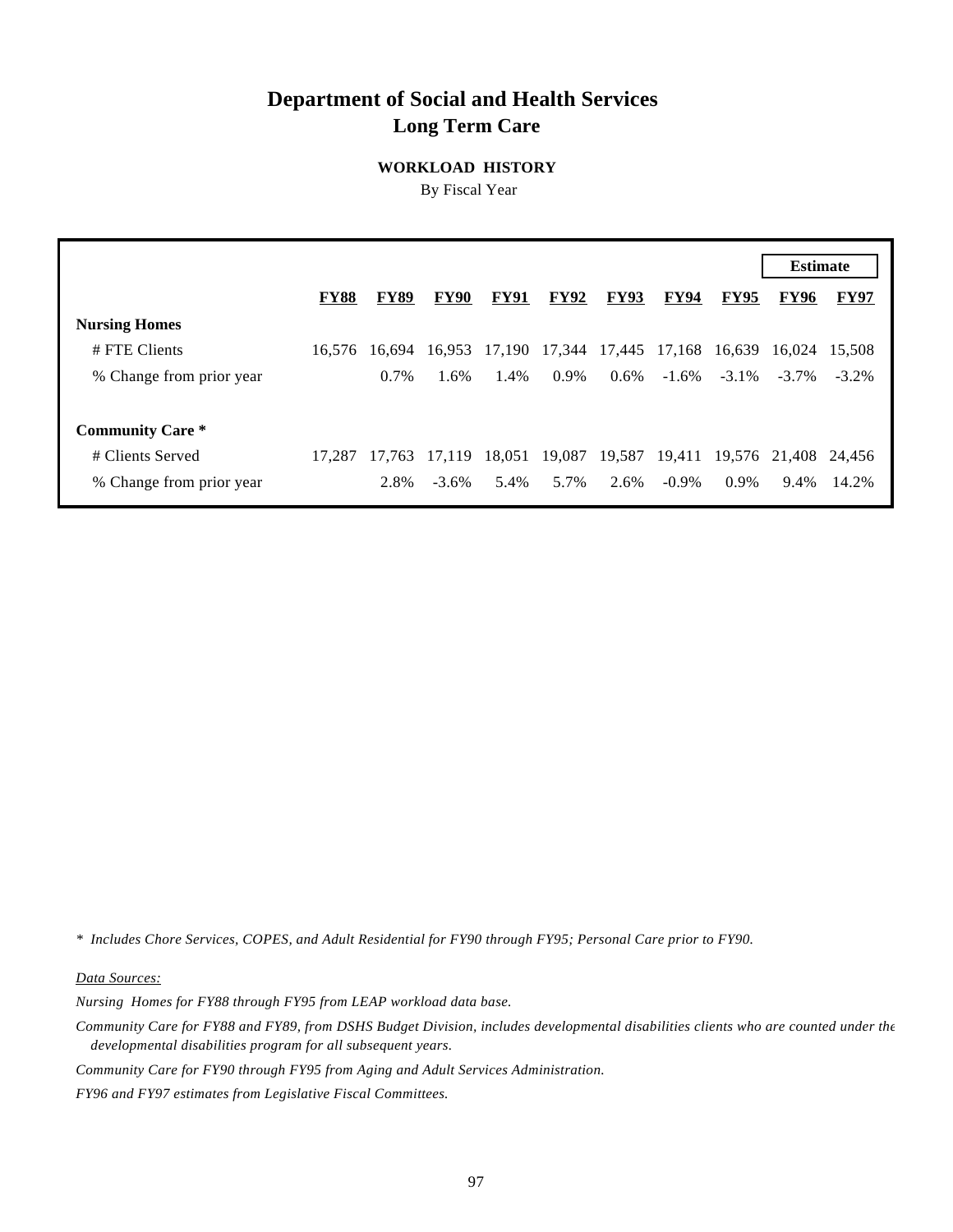# **Economic Services**

(Dollars in Thousands)

|                                          | GF-S      | <b>Other</b> | <b>Total</b> |
|------------------------------------------|-----------|--------------|--------------|
| <b>1995-97 ORIGINAL APPROPRIATIONS</b>   | 1,032,657 | 880,029      | 1,912,686    |
| 1996 Supplemental Budget                 |           |              |              |
| 1. Add'l Federal/Technical Corrections   | $\Omega$  | $-168$       | -168         |
| Federal Medical Assistance Percent<br>2. | $-1,564$  | 1,564        | $\Omega$     |
| Restore Funding for GA-S Program<br>3.   | 5,200     | 0            | 5,200        |
| Success through Employment Program<br>4. | 330       | 320          | 650          |
| Economic Services Forecast               | $-43,623$ | $-41,832$    | $-85,455$    |
| Financial Services Staff/Caseload<br>6.  | $-2,201$  | $-1,749$     | $-3,950$     |
| <b>Total Supplemental Items</b>          | $-41,858$ | $-41,865$    | $-83,723$    |
| <b>1995-97 REVISED APPROPRIATIONS</b>    | 990,799   | 838,164      | 1,828,963    |
| Fiscal Year 1996 Totals                  | 492,046   | 420,401      | 912,447      |
| Fiscal Year 1997 Totals                  | 498,753   | 417,763      | 916,516      |

- 1. ADD'L FEDERAL/TECHNICAL CORRECTIONS Funding is provided for two FTE staff in the Division of Children and Family Services to continue child care vendor survey work. The associated federal dollars (\$168,000) are transferred from the Economic Services Division to the Division of Children and Family Services.
- 2. FEDERAL MEDICAL ASSISTANCE PERCENT The federal matching rate for grant programs is estimated to increase to 50.52 percent effective October 1, 1996. The 1995-97 budget assumed a matching rate of 50.19 percent. (General Fund-State, General Fund-Federal)
- 3. RESTORE FUNDING FOR GA-S PROGRAM Full funding for the General Assistance-Pregnancy (GA-S) program is restored. The original budget made reductions assuming legislative changes according to HB 2083 which did not pass.
- 4. SUCCESS THROUGH EMPLOYMENT PROGRAM Funding is provided for evaluation of the Success Through Employment Program (STEP) and system modifications necessary to implement STEP. A federal waiver authorizing STEP was approved in September 1995. The waiver requires that an evaluation of the program be completed over ten years and that budget neutrality be tracked by the Department. In order to implement STEP, the Automated Client Eligibility System (ACES) must be changed. (General Fund-State, General Fund-Federal)
- 5. ECONOMIC SERVICES FORECAST Funding is provided for the cost of changes in the forecasted caseload in grant programs as of November 1995. The total caseload is projected to decline approximately 5 percent over the 1995-97 biennium. (General Fund-State, General Fund-Federal)
- 6. FINANCIAL SERVICES STAFF/CASELOAD Staff and funding are adjusted to reflect the workload decrease anticipated as a result of the caseload decline projected in the November 1995 forecast. (General Fund-State, General Fund-Federal)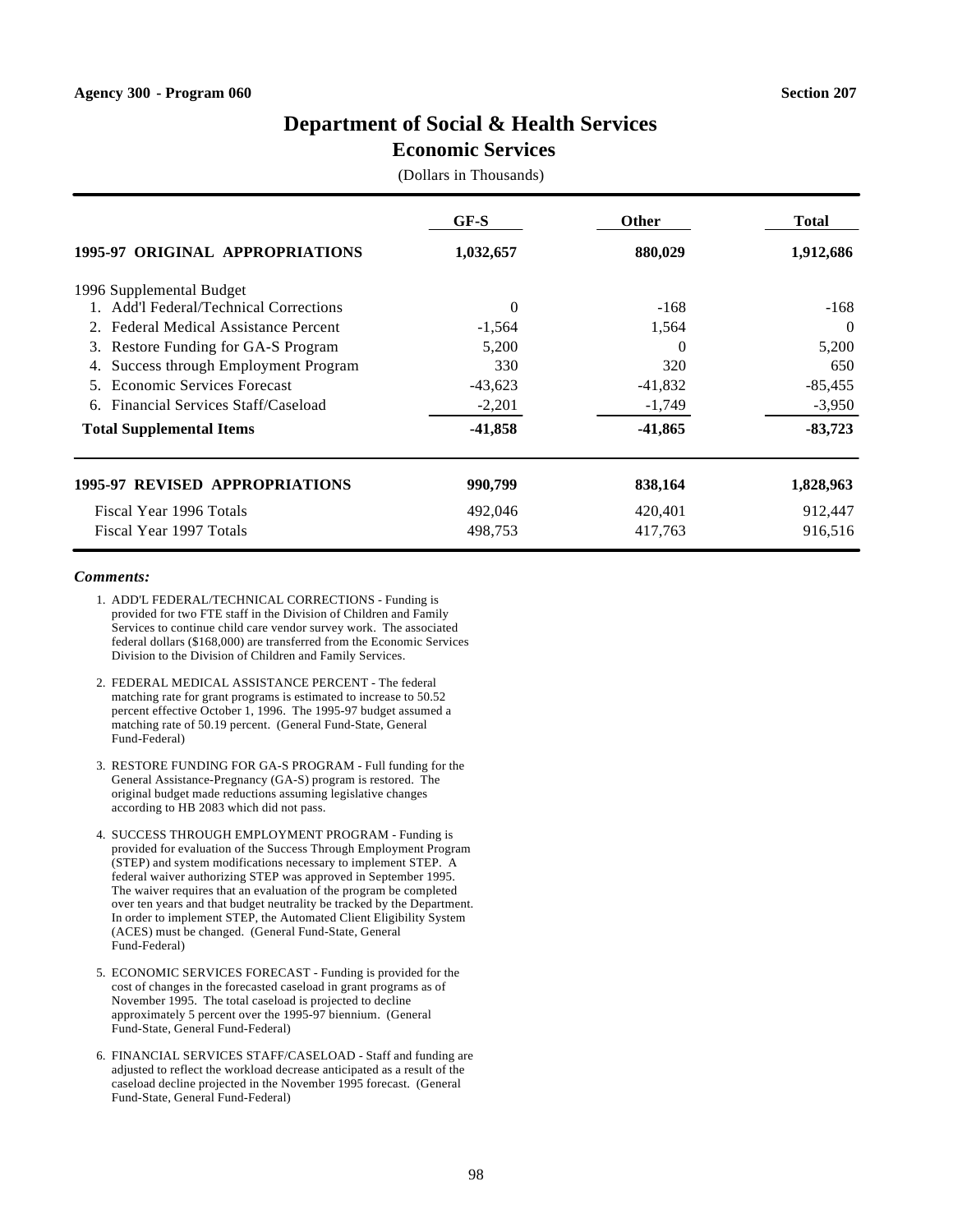# **Department of Social and Health Services Economic Services**

### **WORKLOAD HISTORY**

By Fiscal Year

|                                          |                                            |             |             |             |             |                             |             |             | <b>Estimate</b> |             |  |
|------------------------------------------|--------------------------------------------|-------------|-------------|-------------|-------------|-----------------------------|-------------|-------------|-----------------|-------------|--|
|                                          | <b>FY88</b>                                | <b>FY89</b> | <b>FY90</b> | <b>FY91</b> | <b>FY92</b> | <b>FY93</b>                 | <b>FY94</b> | <b>FY95</b> | <b>FY96</b>     | <b>FY97</b> |  |
| <b>SSI State Supplement</b>              |                                            |             |             |             |             |                             |             |             |                 |             |  |
| # Cases Received                         | 47.748                                     | 49.712      | 52,457      |             |             | 56,818 62,532 69,332 76,518 |             | 82,249      | 86,908          | 93,423      |  |
| % Change from prior year                 |                                            | 4.1%        | 5.5%        | 8.3%        | 10.1%       | 10.9%                       | 10.4%       | 7.5%        | 5.7%            | 7.5%        |  |
| <b>General Assistance - Unemployable</b> |                                            |             |             |             |             |                             |             |             |                 |             |  |
| # Cases Served                           | 14,057                                     | 12.927      | 13,651      | 13,993      | 15,251      | 15,585                      | 16,494      | 17,167      | 16,506          | 16.988      |  |
| % Change from prior year                 |                                            | $-8.0\%$    | 5.6%        | 2.5%        | 9.0%        | 2.2%                        | 5.8%        | 4.1%        | $-3.9\%$        | 2.9%        |  |
|                                          | <b>General Assistance - Pregnant Women</b> |             |             |             |             |                             |             |             |                 |             |  |
| # Cases Served                           | 1,252                                      | 1,439       | 1,607       | 1,847       | 1,955       | 1,842                       | 1,736       | 1,657       | 1,641           | 1,709       |  |
| % Change from prior year                 |                                            | 14.9%       | 11.7%       | 14.9%       | 5.8%        | $-5.8\%$                    | $-5.8%$     | $-4.6%$     | $-1.0\%$        | 4.1%        |  |
| <b>AFDC</b> - Employable                 |                                            |             |             |             |             |                             |             |             |                 |             |  |
| # Cases Served                           | 7,031                                      | 7.611       | 8,309       | 10,070      |             | 13,784 15,778               | 16,210      | 15,866      | 14.946          | 15,036      |  |
| % Change from prior year                 |                                            | 8.2%        | 9.2%        | 21.2%       | 36.9%       | 14.5%                       | 2.7%        | $-2.1\%$    | $-5.8\%$        | 0.6%        |  |
| <b>AFDC - Regular</b>                    |                                            |             |             |             |             |                             |             |             |                 |             |  |
| # Cases Served                           | 68.298                                     | 69.780      | 72,098      | 75,880      | 81,189      | 84,542                      | 86,545      | 86,819      | 85,263          | 85.751      |  |
| % Change from prior year                 |                                            | 2.2%        | 3.3%        | 5.2%        | 7.0%        | 4.1%                        | 2.4%        | 0.3%        | $-1.8%$         | 0.6%        |  |

*Data Sources:*

*FY88 through FY95 from LEAP workload data base. FY96 and FY97 from DSHS Budget Division.*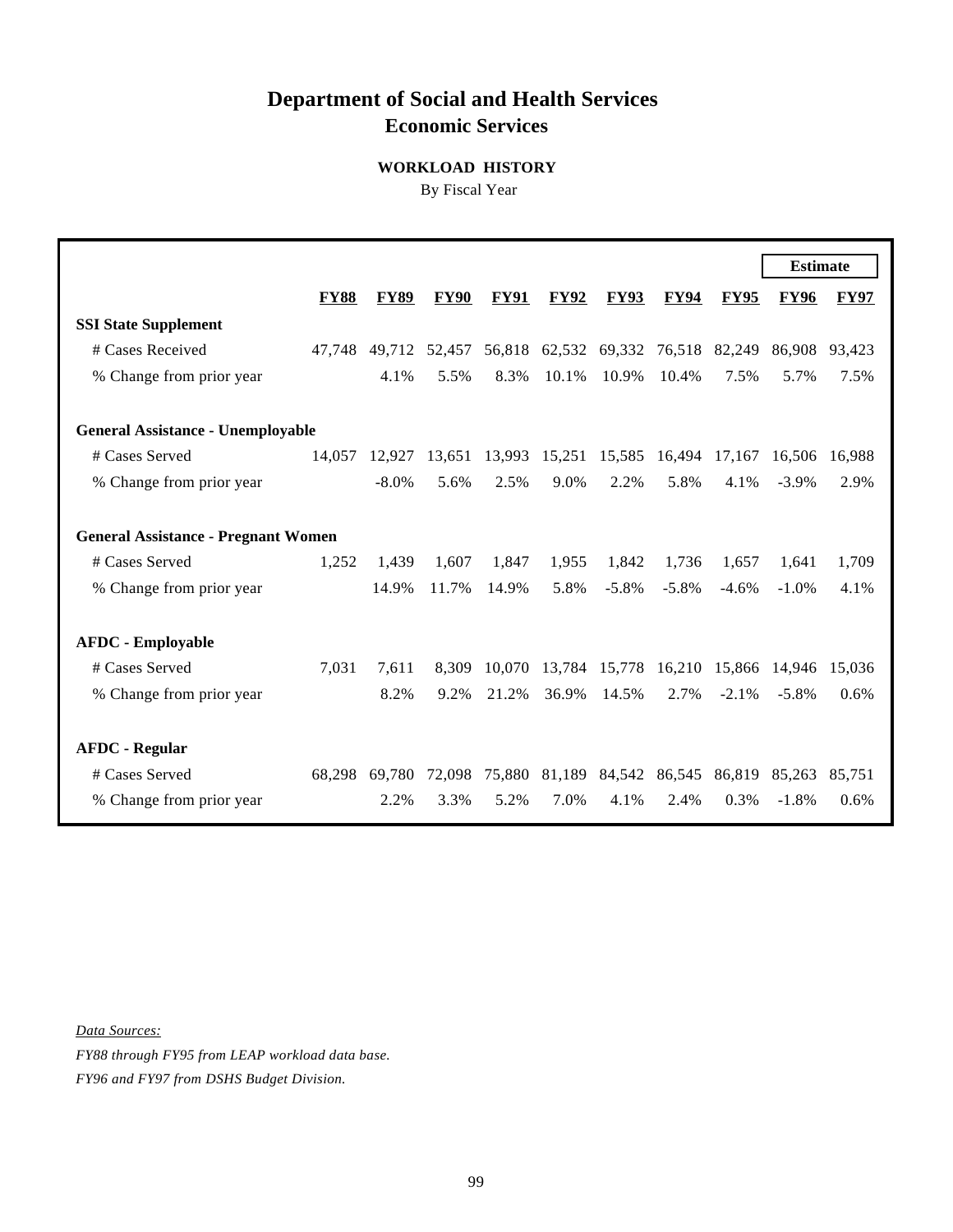### **Alcohol & Substance Abuse**

(Dollars in Thousands)

|                                        | GF-S   | <b>Other</b> | <b>Total</b> |
|----------------------------------------|--------|--------------|--------------|
| <b>1995-97 ORIGINAL APPROPRIATIONS</b> | 16,935 | 149,269      | 166,204      |
| 1996 Supplemental Budget               |        |              |              |
| 1. Federal Medical Assistance Percent  | $-35$  | 35           | $\theta$     |
| 2. At-Risk Youth Implementation        | 1,387  | 363          | 1,750        |
| 3. CD Assessment/Treatment - CFS       | 1,902  | 796          | 2,698        |
| <b>Total Supplemental Items</b>        | 3,254  | 1,194        | 4,448        |
| <b>1995-97 REVISED APPROPRIATIONS</b>  | 20,189 | 150,463      | 170,652      |
| Fiscal Year 1996 Totals                | 8.199  | 74,010       | 82,209       |
| Fiscal Year 1997 Totals                | 11,990 | 76,453       | 88.443       |

- 1. FEDERAL MEDICAL ASSISTANCE PERCENT The federal matching rate for grant programs is estimated to increase to 50.52 percent effective October 1, 1996. The 1995-97 budget assumed a matching rate of 50.19 percent. (General Fund-State, General Fund-Federal)
- 2. AT-RISK YOUTH IMPLEMENTATION Funding is provided for services to at-risk youth, including \$0.7 million for detoxification and stabilization and \$1.0 million for Level II inpatient beds and Recovery House beds. (General Fund-State and General Fund-Federal)
- 3. CD ASSESSMENT/TREATMENT CFS Funding is provided for assessment, treatment, and child care for clients of the Division of Children and Family Services (CFS) who have a chemical dependency (CD) problem. (General Fund-State, General Fund-Federal)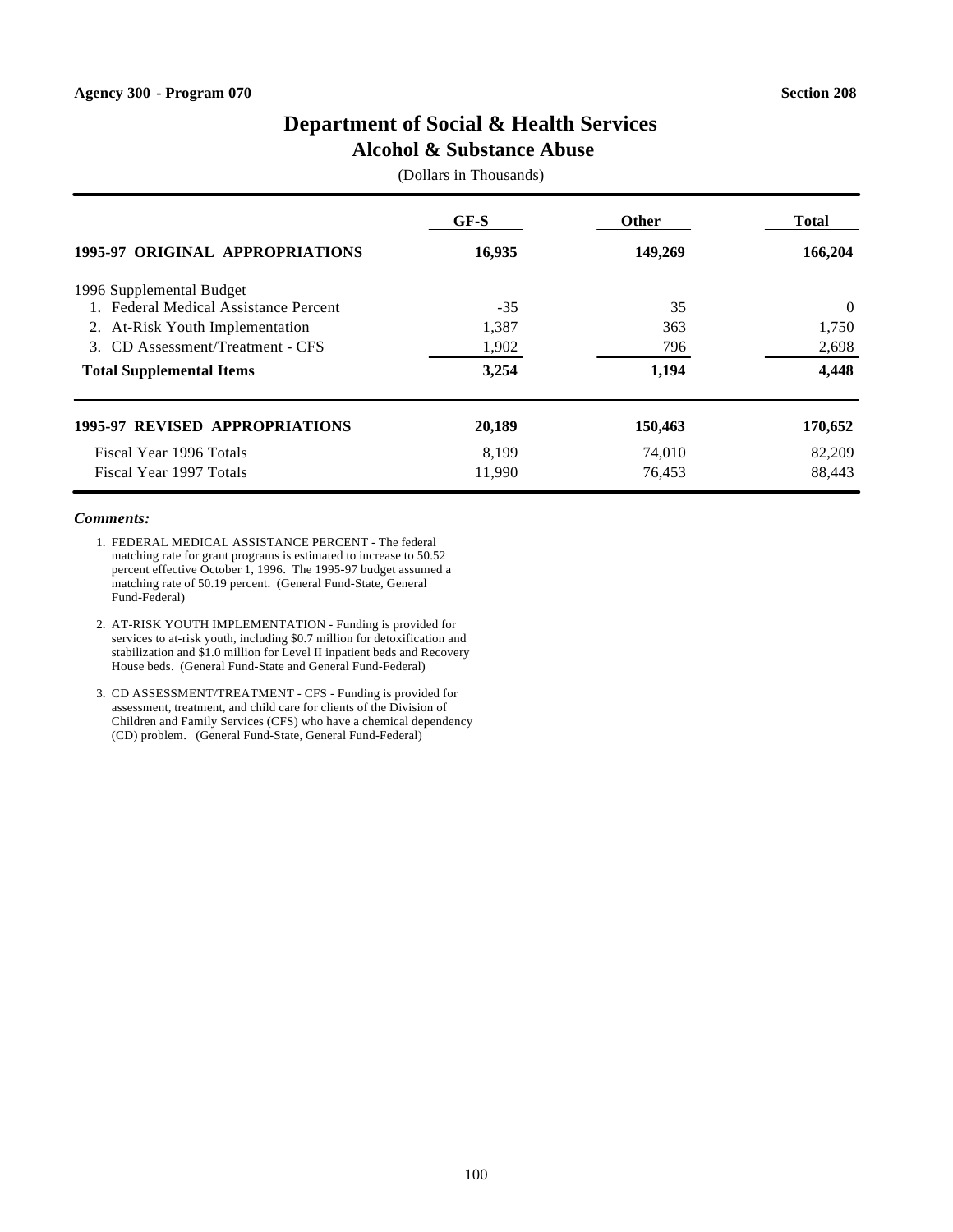# **Department of Social and Health Services Alcohol and Substance Abuse**

## **WORKLOAD HISTORY**

By Fiscal Year

|                                        |             |             |             |             |             |             |             |             | <b>Estimate</b> |             |
|----------------------------------------|-------------|-------------|-------------|-------------|-------------|-------------|-------------|-------------|-----------------|-------------|
|                                        | <b>FY88</b> | <b>FY89</b> | <b>FY90</b> | <b>FY91</b> | <b>FY92</b> | <b>FY93</b> | <b>FY94</b> | <b>FY95</b> | <b>FY96</b>     | <b>FY97</b> |
| <b>ADATSA - Outpatient Treatment *</b> |             |             |             |             |             |             |             |             |                 |             |
| Avg Monthly Admissions                 | N/A         | N/A         | N/A         | N/A         | N/A         | N/A         | 274         | 293         | 277             | 277         |
|                                        |             |             |             |             |             |             |             |             |                 |             |
| <b>ADATSA - Assessment</b>             |             |             |             |             |             |             |             |             |                 |             |
| # Assessments                          | 1.317       | 1.277       | 1,237       | 1,411       | 1,194       | 1,186       | 1,158       | 1,249       | 1,156           | 1,156       |
| % Change from prior year               |             | $-3.0\%$    | $-3.1%$     | 14.0%       | $-15.4%$    | $-0.7\%$    | $-2.4\%$    | 7.9%        | $-7.4\%$        | $0.0\%$     |
|                                        |             |             |             |             |             |             |             |             |                 |             |
| <b>ADATSA - Residential</b>            |             |             |             |             |             |             |             |             |                 |             |
| Avg Monthly Admissions                 | 610         | 662         | 580         | 571         | 552         | 505         | 489         | 525         | 485             | 485         |
| % Change from prior year               |             | 8.5%        | $-12.3%$    | $-1.6\%$    | $-3.4\%$    | $-8.5\%$    | $-3.2\%$    | 7.4%        | $-7.6\%$        | $0.0\%$     |

*Notes:*

*The Alcoholism and Drug Addiction Treatment and Support Act (ADATSA) was established in 1987. Workloads in ADATSA services are limited to openings available.*

*\* Data for Outpatient Treatment was converted from number of cases to number of admissions beginning in FY94. Number of admissions is unavailable prior to FY94.*

*Data Source:*

*DSHS Budget Division.*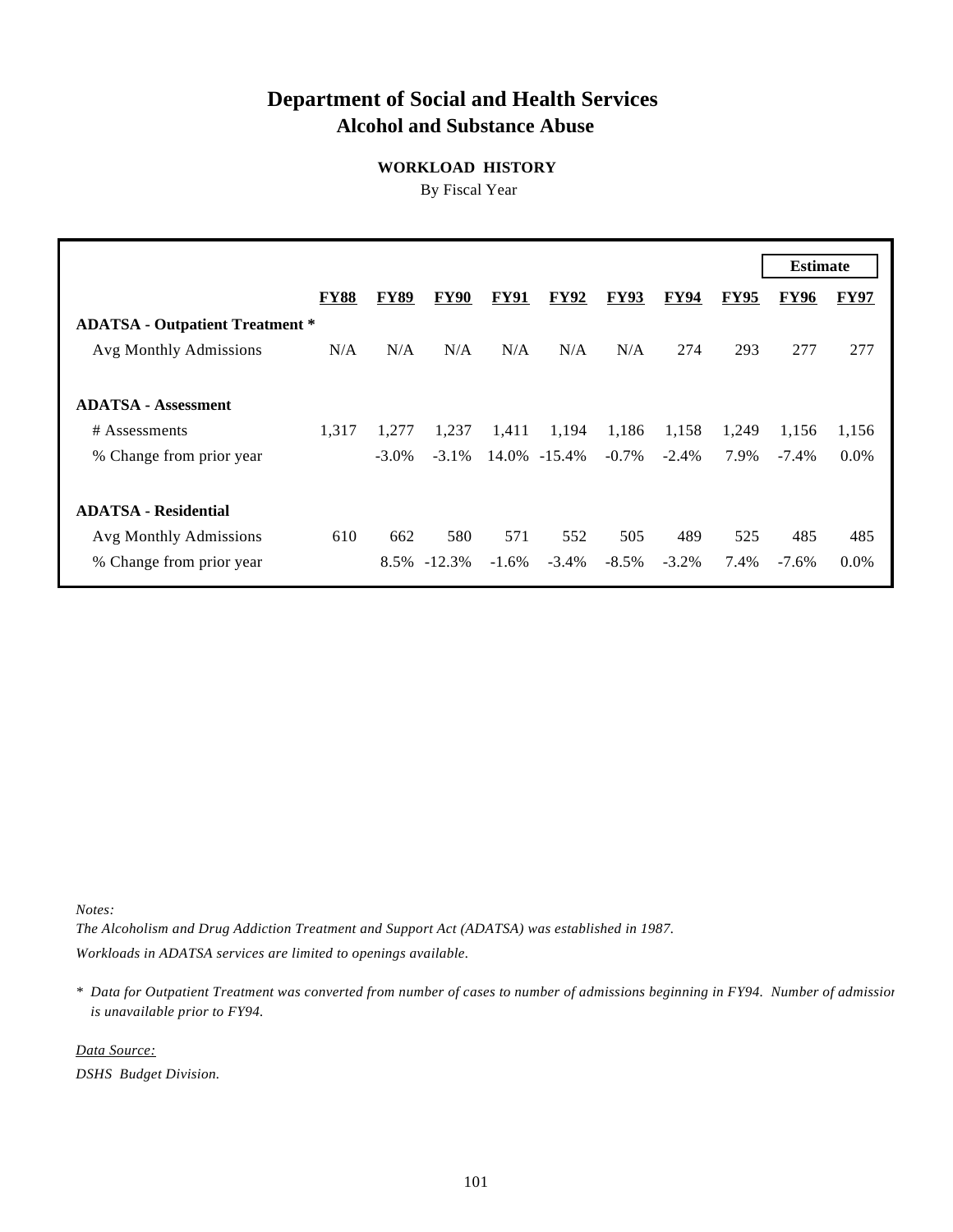### **Medical Assistance Payments**

(Dollars in Thousands)

|                                            | GF-S      | Other     | <b>Total</b> |
|--------------------------------------------|-----------|-----------|--------------|
| 1995-97 ORIGINAL APPROPRIATIONS            | 1,362,807 | 2,203,101 | 3,565,908    |
| 1996 Supplemental Budget                   |           |           |              |
| 1. Federal Medical Assistance Percent      | $-4,386$  | 4,386     | $\Omega$     |
| Changes in Inflation Rates<br>2.           | $-23,058$ | $-23,825$ | $-46,883$    |
| Long Term Care System Reform<br>3.         | 1,504     | 1,497     | 3,001        |
| <b>Welfare Fraud</b><br>4.                 | 615       | 618       | 1,233        |
| Managed Care Enrollment/Rates<br>5.        | 11,626    | 9,078     | 20,704       |
| <b>SSI Managed Care</b><br>6.              | 3,039     | 3,033     | 6,072        |
| Disproportionate Share                     | 22,995    | $-63,789$ | $-40,794$    |
| 5 Percent Drug Discount<br>8.              | 2,018     | 2,034     | 4,052        |
| Pharmacy-Drug Utilization Review<br>9.     | $-2,580$  | $-2,356$  | $-4,936$     |
| Pharmacy Lawsuit<br>10.                    | 411       | 415       | 826          |
| Caseload Changes<br>11.                    | $-49,962$ | $-59,680$ | $-109,642$   |
| Other Fed Med Assist Percent Change<br>12. | $-45,099$ | 45,099    | $\Omega$     |
| Other Per Capita Changes<br>13.            | 39,427    | 28,556    | 67,983       |
| Prescription Drugs - Max Allow Cost<br>14. | $-7,134$  | $-6,901$  | $-14,035$    |
| Managed Care Rate Reduction Change<br>15.  | 10,680    | 10,838    | 21,518       |
| 200 Percent Children Changes<br>16.        | $\Omega$  | 21,932    | 21,932       |
| Maintain Medically Indigent Program<br>17. | $\theta$  | 7,084     | 7,084        |
| Trauma Care<br>18.                         | 4,600     | 0         | 4,600        |
| <b>Total Supplemental Items</b>            | $-35,304$ | $-21,981$ | $-57,285$    |
| <b>1995-97 REVISED APPROPRIATIONS</b>      | 1,327,503 | 2,181,120 | 3,508,623    |
| Fiscal Year 1996 Totals                    | 669,448   | 1,024,932 | 1,694,380    |
| Fiscal Year 1997 Totals                    | 658,055   | 1,156,188 | 1,814,243    |

- 1. FEDERAL MEDICAL ASSISTANCE PERCENT The Federal Medical Assistance Percentage (FMAP) at which the federal government matches state Medicaid expenditures is expected to increase to 50.52 percent from the current 50.19 percent effective October 1, 1996. (Other Funds: General Fund-Federal; Health Services Account-State)
- 2. CHANGES IN INFLATION RATES Inflation rates for Medicare premiums and for hospital inpatient and outpatient services are lower than projected in the original budget, resulting in savings. (Other Funds: General Fund-Federal, Health Services Account-State)
- 3. LONG TERM CARE SYSTEM REFORM The 1995-97 appropriations act directed the Medical Assistance program to achieve savings by providing less costly rehabilitation services for some patients in nursing facilities rather than hospitals. The savings are less than originally anticipated because of the need for extensive start-up work regarding facility certification standards, patient selection criteria, and rate-setting. Implementation is scheduled to begin in March 1996, so the budget anticipates that savings will occur during the second year of the biennium as originally budgeted. (Other Funds: General Fund-Federal)
- 4. WELFARE FRAUD The 1995-97 appropriations act assumed savings due to the implementation on January 1, 1996 of a welfare fraud reduction program. It now appears that few, if any, cases will have completed the entire adjudication and appeals process before the end of the current biennium, so savings are now not anticipated until the 1997-99 biennium. (Other Funds: General Fund-Federal)
- 5. MANAGED CARE ENROLLMENT/RATES Payment rates for medical assistance recipients enrolled in managed care plans are higher than anticipated in the original 1995-97 budget. One reason for this is that price competition was not a primary factor in the selection of 1996 managed care contractors, as had been assumed in the budget. A second reason is that vendor rate increases for some managed care services were inadvertently omitted from the original appropriation. The budget directs the agency to avoid some of these unanticipated costs in calendar year 1997 by: (1) contracting only with those plans which offer the best price, while maintaining acceptable standards of quality; (2) obtaining a federal waiver, if needed, to limit recipients' ability to switch among managed care plans on a monthly basis; and (3) assigning recipients who do not designate a plan preference to the plan which offers the most competitive bid. These changes are expected to result in an actual reduction in managed care payment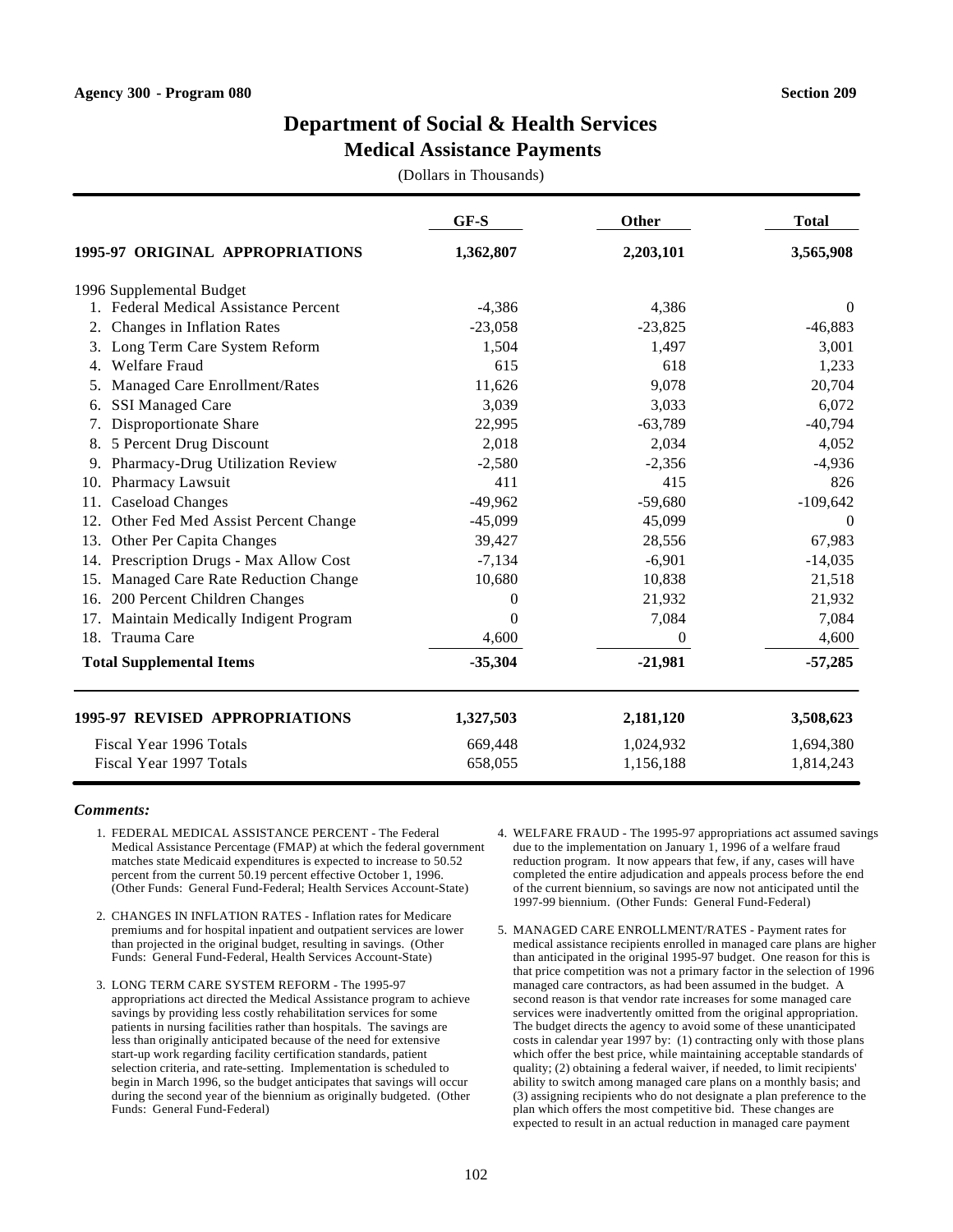# **Department of Social & Health Services Medical Assistance Payments**

rates between the 1996 and the 1997 contract periods. (Other Funds: General Fund-Federal; Health Services Account-State)

- 6. SSI MANAGED CARE As proposed by the agency, the 1995-97 appropriations act assumed that statewide implementation of managed care for Supplemental Security Income (SSI) recipients would begin in July 1995, and that savings would begin at that time. Actual implementation has been more complex and time consuming than originally expected. Implementation began in October 1995. The Governor's supplemental budget proposal anticipated statewide implementation by the end of calendar year 1996, resulting in less savings than originally assumed. The agency has again adjusted implementation plans since preparation of the Governor's supplemental budget, and now does not anticipate full implementation until June 1997. The budget funds the cost of the delay as proposed by the Governor. (Other Funds: General Fund-Federal)
- 7. DISPROPORTIONATE SHARE Under federal regulations, the amount of Disproportionate Share Hospital Payments (DSH) that can go to any one hospital is based on that hospital's amount of uncompensated care. The 1995-97 appropriations act assumed that the amount of uncompensated care would increase by 9 percent per year, which was the average annual cost increase in Washington hospitals during the three years for which actual data were available at the time the original budget was developed. More recent information indicates that hospital inflation decreased significantly in calendar year 1994, resulting in substantial reductions in the anticipated costs used to determine hospital-specific DSH limitations. Lower DSH limits result in less ability to leverage federal funds to offset General Fund-State expenditures. (Other Funds: General Fund-Federal; General Fund-Local)
- 8. 5 PERCENT DRUG DISCOUNT The 1995-97 appropriations act specifically discontinued the supplemental drug discount program. This item restores the savings which had been assumed for that program in the budget base. (Other Funds: General Fund-Federal)
- 9. PHARMACY-DRUG UTILIZATION REVIEW The projected savings from the new prospective drug utilization review program are greater than originally budgeted. This is because drug expenditures on behalf of SSI recipients, and the cost of small claims which would not normally be pursued for third-party recovery, are now included in the base from which savings are estimated. (Other Funds: General Fund-Federal)

PHARMACY LAWSUIT - In a lawsuit filed by several pharmacists, the state Supreme Court ruled that the payment methodology for prescription drugs was not sufficiently described in Washington Administrative Code. Funding is provided to implement the out-of-court settlement which was reached through a formal mediation process. (Other Funds: General Fund-Federal)

- 11. CASELOAD CHANGES The Department of Social and Health Services' November 1995 forecast projects that the number of persons enrolling for medical assistance will be lower than projected in the 1994 forecast upon which the original 1995-97 budget was based. Overall, enrollments are expected to be 7 percent lower than previously forecast for FY 96 and 5 percent lower for FY 97. Enrollments are lower than previously projected in almost all eligibility categories. (Other Funds: General Fund-Federal)
- 12. OTHER FED MED ASSIST PERCENT CHANGE The amount of state funds provided in the original 1995-97 appropriation to offset reductions in the Federal Medical Assistance Percentage was too high due to a technical error in the DSHS forecast. (Other Funds: General Fund-Federal)
- 13. OTHER PER CAPITA CHANGES Costs per person eligible for medical assistance are now expected to be about 10 percent higher for most eligibility categories than was assumed in the original 1995-97 medical assistance forecast. The reason for these cost increases is still being investigated by the agency, but appears to be due primarily to higher than anticipated fee-for-service utilization and costs by groups enrolled in managed care programs. The 1995-96 medical assistance costs are now expected to increase by an average of about 5 percent per enrollee per year for most eligibility categories. (Other Funds: General Fund-Federal)
- 14. PRESCRIPTION DRUGS MAX ALLOW COST The federal government recently allowed an update for the first time since April 1991 in the maximum allowable cost schedule for certain prescription drugs. The update resulted in the addition of a number of new drugs to the maximum price list and to price reductions for almost all of the drugs previously listed. (Other Funds: General Fund-Federal; Health Services Account-State)
- 15. MANAGED CARE RATE REDUCTION CHANGE The 1994 forecast used to build the original 1995-97 appropriation anticipated that actuarial adjustments to the managed care rate-setting process would result in larger savings than actually occurred. (Other Funds: General Fund-Federal)
- 16. 200 PERCENT CHILDREN CHANGES The average number of children served through medical assistance as a result of the extension of eligibility to children below 200 percent of the federal poverty level is now expected to be about 32 percent lower than previously projected for FY 96 and about 3 percent lower than previously projected for FY 97. However, the total cost of serving these children is now expected to be about 9 percent higher than previously projected because of higher costs per child served and allocation of the costs of caring for newborns to the child rather than the mother. (Other Funds: General Fund-Federal; Health Services Account)
- 17. MAINTAIN MEDICALLY INDIGENT PROGRAM Rather than establishing the emergency uncompensated care pool for FY 97 as anticipated in the original 1995-97 appropriations act, additional funding is provided to continue the Medically Indigent program as it was redesigned in FY 96, through the end of the biennium. Under the redesigned program, services are limited to inpatient hospital, emergency room, emergency transportation, and related physician services for a maximum of three months in any twelve-month period. Additionally, recipients must be indigent and must incur a yearly emergency medical expense of \$2,000 before being eligible for coverage. Federal funding is lower than proposed by the Governor because of correction of a technical error subsequently identified by the agency. (Other Funds: General Fund-Federal; Health Services Account-State).
- 18. TRAUMA CARE Funding is provided to reimburse designated trauma centers at the higher Medicaid rate for severe trauma services provided to medically indigent and general assistance patients. This higher reimbursement is provided as an incentive for hospitals to participate in the statewide trauma care system.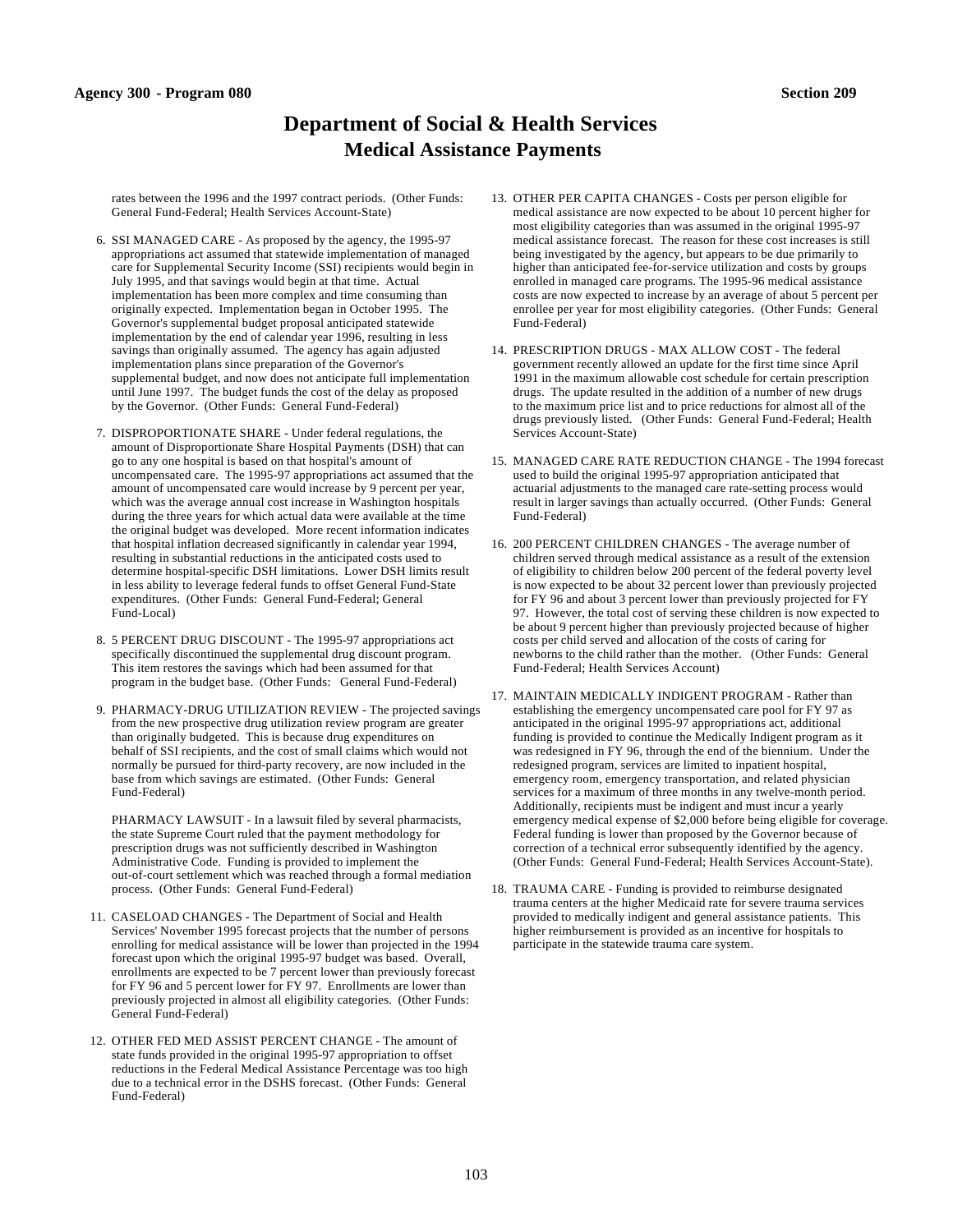# **Department of Social and Health Services Medical Assistance**

#### **WORKLOAD HISTORY**

By Fiscal Year

|                                    |             |             |             |             |             |             |             |             | <b>Estimate</b> |             |
|------------------------------------|-------------|-------------|-------------|-------------|-------------|-------------|-------------|-------------|-----------------|-------------|
|                                    | <b>FY88</b> | <b>FY89</b> | <b>FY90</b> | <b>FY91</b> | <b>FY92</b> | <b>FY93</b> | <b>FY94</b> | <b>FY95</b> | <b>FY96</b>     | <b>FY97</b> |
| <b>State General Assistance</b>    |             |             |             |             |             |             |             |             |                 |             |
| # Persons/Month                    | 14,857      | 15,824      | 13,669      | 13,767      | 12,291      | 10,282      | 10,049      | 10,961      | 11,429          | 9,710       |
| % Change from prior year           |             | 6.5%        | $-13.6%$    | 0.7%        | $-10.7%$    | $-16.3%$    | $-2.3%$     | 9.1%        | 4.3%            | $-15.0%$    |
|                                    |             |             |             |             |             |             |             |             |                 |             |
| <b>Categorically Needy</b> *       |             |             |             |             |             |             |             |             |                 |             |
| # Persons/Month                    | 326.947     | 341,089     | 362,022     | 407,337     | 475,473     | 520,668     | 560,759     | 618,959     | 679,739         | 742,081     |
| % Change from prior year           |             | 4.3%        | 6.1%        | 12.5%       | 16.7%       | 9.5%        | 7.7%        | 10.4%       | 9.8%            | 9.2%        |
| <b>Medically Needy</b>             |             |             |             |             |             |             |             |             |                 |             |
| # Persons/Month                    | 14,922      | 16,164      | 25,328      | 15,787      | 17,592      | 18,243      | 17,142      | 14,265      | 11,820          | 10,624      |
| % Change from prior year           |             | 8.3%        | 56.7%       | $-37.7\%$   | 11.4%       | 3.7%        | $-6.0\%$    | $-16.8%$    | $-17.1%$        | $-10.1%$    |
| <b>State Medically Indigent **</b> |             |             |             |             |             |             |             |             |                 |             |
| # Persons/Month                    | 2,034       | 2,097       | 2,448       | 2,695       | 2,473       | 2,645       | 2,632       | 2,397       | 2,388           | 2,388       |
| % Change from prior year           |             | 3.1%        | 16.7%       | 10.1%       | $-8.2%$     | 7.0%        | $-0.5%$     | $-8.9\%$    | $-0.4%$         | $0\%$       |

*\* Categorically Needy includes children enrolled in the State-Only Children's Health Program.*

*\*\* Estimate for FY96 and FY97 reflects new limitations placed on the program by the 1995 Legislature.* 

*Data Sources:*

*FY88 through FY95 from DSHS Budget Division. FY96 through FY97 estimates from Legislative Fiscal Committees.*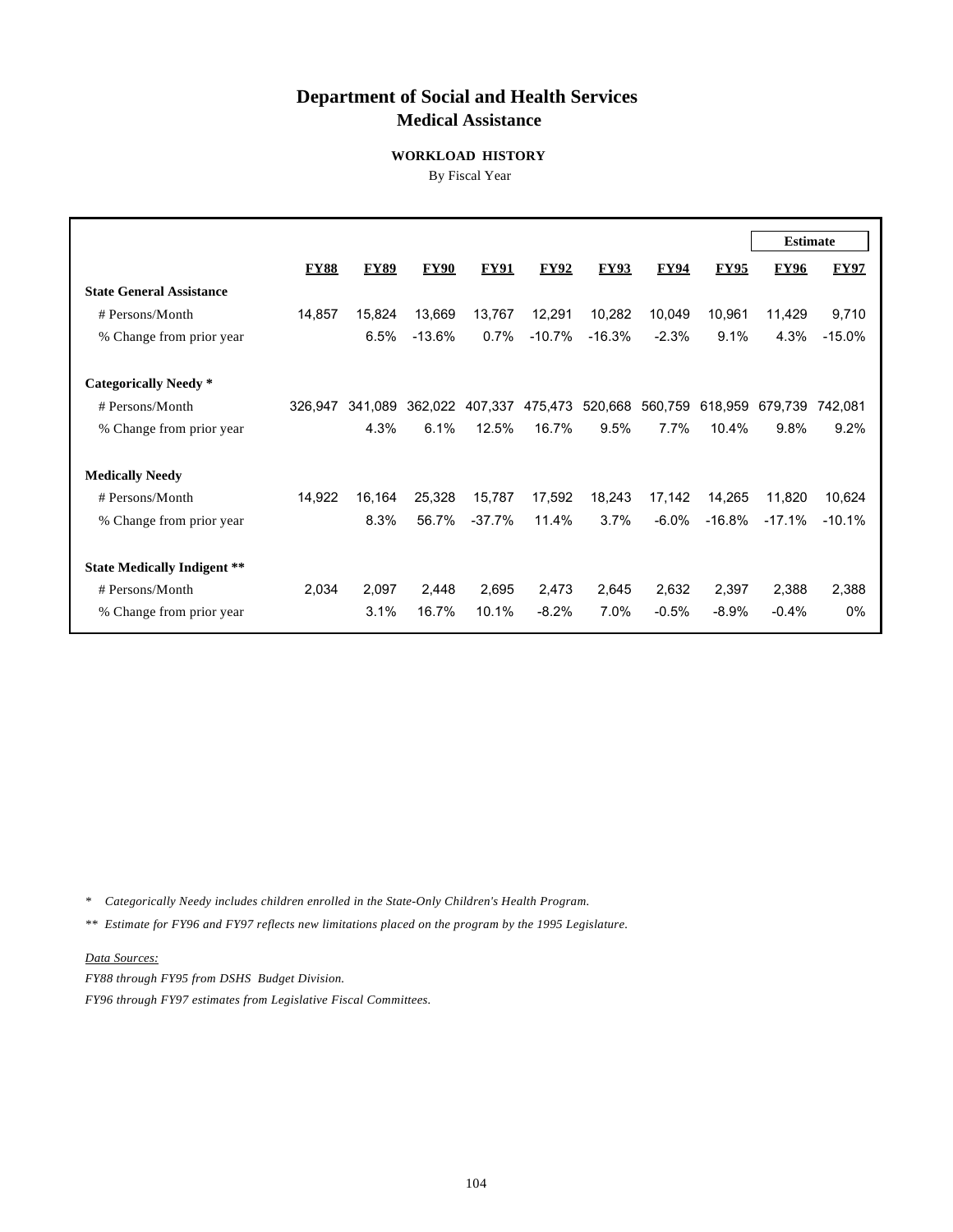# **Child Support Services**

(Dollars in Thousands)

|                                        | $GF-S$ | <b>Other</b> | <b>Total</b> |  |
|----------------------------------------|--------|--------------|--------------|--|
| <b>1995-97 ORIGINAL APPROPRIATIONS</b> | 36,227 | 168,720      | 204,947      |  |
| 1996 Supplemental Budget               |        |              |              |  |
| Prosecuting Attorney                   | 745    | 1,447        | 2,192        |  |
| Incentive Pay<br>2.                    | 943    | $-943$       | $\Omega$     |  |
| <b>Equipment Replacement</b><br>3.     | $-76$  | 2,285        | 2,209        |  |
| <b>Total Supplemental Items</b>        | 1,612  | 2,789        | 4,401        |  |
| <b>1995-97 REVISED APPROPRIATIONS</b>  | 37,839 | 171,509      | 209,348      |  |
| Fiscal Year 1996 Totals                | 19,019 | 86,956       | 105,975      |  |
| Fiscal Year 1997 Totals                | 18,820 | 84,553       | 103.373      |  |

#### *Comments:*

1. PROSECUTING ATTORNEY - Funding is provided for increases in the workload of county prosecuting attorneys who have taken on most of the Division of Child Support cases from the Office of the Attorney General. (General Fund-State; General Fund-Federal)

INCENTIVE PAY - Funding is provided from General Fund-State to replace federal child support collection incentive pay which has decreased due to lower than expected child support collections forecasted for the remainder of 1995-97. (General Fund-State; General Fund-Local)

3. EQUIPMENT REPLACEMENT - Federal funding is provided for additional equipment necessary to meet the federal certification requirements for the Support Enforcement Management System (SEMS). Making the upgrades at this time will enable the Division to acquire equipment at an enhanced federal funding rate of 90 percent instead of the customary 66 percent and to achieve a small General Fund savings. (General Fund-State; General Fund-Federal)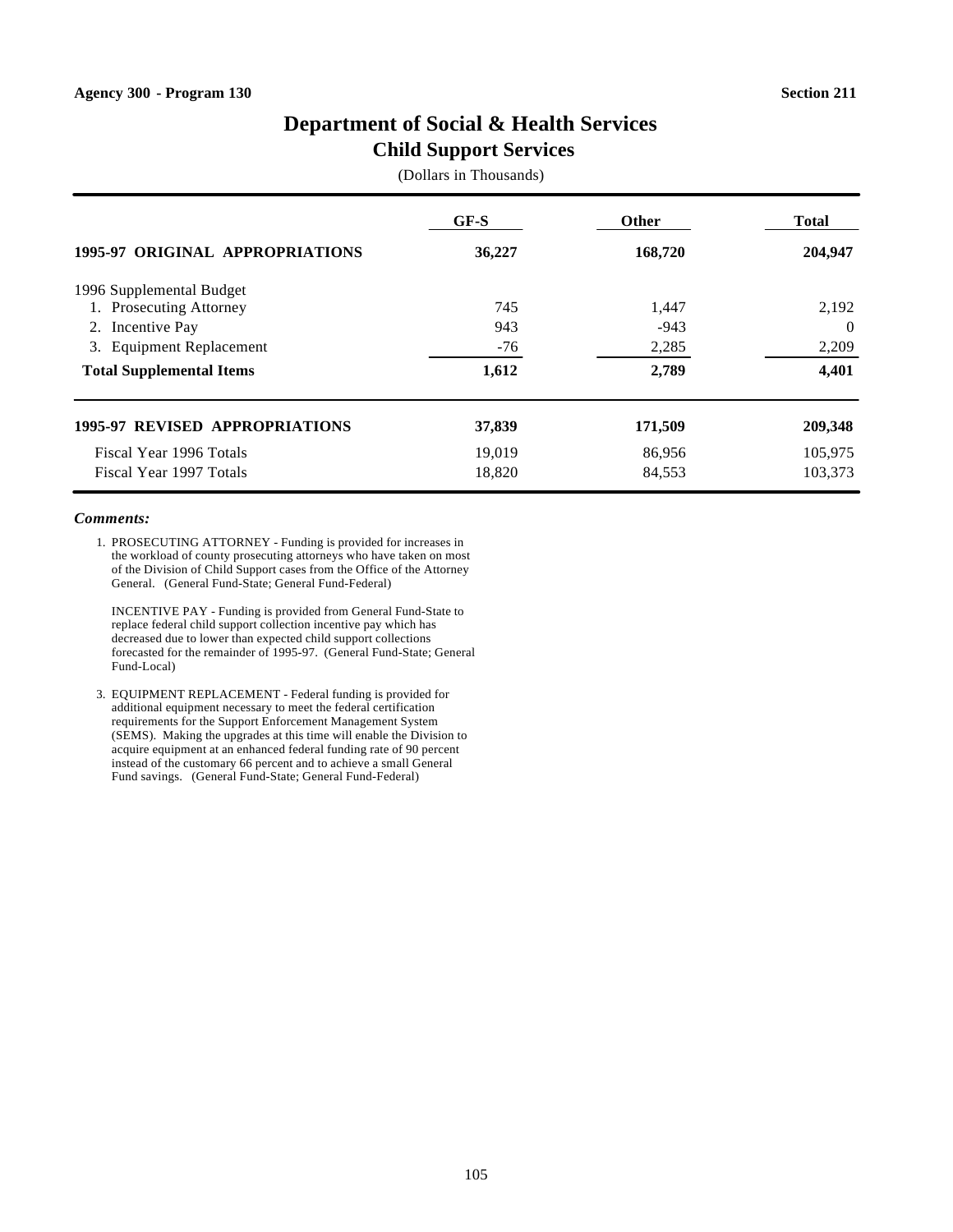# **Health Care Authority**

A technical adjustment is made to reduce the Health Services Account appropriation by \$3.8 million due to underexpenditures in Basic Health plan enrollment. An additional appropriation of \$900,000 is provided for enhanced subsidies to enroll childrens' foster families in the Basic Health Plan.

# **Criminal Justice Training Commission**

One-time funding of \$310,000 from the Public Safety and Education Account was provided to expand the basic law enforcement academy by 140 officers per year and to purchase surplused Washington State Patrol vehicles for use in training. A total of \$72,000 was also provided to conduct the study of law enforcement training required by Chapter 203, Laws of 1996 (2SHB 2323) and to collect statistics surrounding the violation of no-contact orders required by Chapter 248, Laws of 1996 (EHB 2472).

# **Department of Labor and Industries**

The settlement of a class action lawsuit (Cox vs. Shell) against suppliers of faulty water pipes used in the construction of manufactured homes, requires the department to conduct timely on-site inspections of the installed replacement pipes. The amount of \$400,000 is provided from the state general fund to conduct these inspections as affected manufactured homes cannot be resold and the consumer cannot be reimbursed for the cost of alterations without a completed inspection. An estimated 6,000 additional inspections are anticipated during FY 97.

### **Department of Health**

The childhood vaccination program is expanded to include vaccination of high risk children against hepatitis B, hepatitis A, influenza, varicella, and pneumococcal; \$2.6 million from the Health Services Account is provided for this enhancement. Over \$200,000 is also provided to stabilize the existing child profile immunization tracking systems in four counties, and the Department of Health is directed to make recommendations for statewide expansion of this program. Using federal funding from the state Legalization and Immigration Assistance Grant program, \$750,000 in start-up costs for a natural health clinic for immigrants is funded.

### **Department of Corrections**

State general fund expenditure reductions for the Department of Corrections total \$6.4 million. They include: an adjustment to the community corrections forecast, delays in opening facilities (Airway Heights), and the receipt of federal funds which partially reimbursed the state for the cost of incarcerating illegal alien offenders. A total of \$1.7 million from the state general fund was appropriated to the department. This included: an adjustment to the inmate forecast; funding to implement Chapter 298, Laws of 1996 (SHB 2533) relating to misdemeanant probation, SHB 2711 relating to illegal alien offender camps, and Chapter 275, Laws of 1996 (SSB 6274) relating to the supervision of sex offenders; funding for the Jail Industries Board; and a recognition of DOC's inability to realize savings from reducing tower guards prior to July 1, 1996.

### **Sentencing Guidelines Commission**

The amount of \$276,000 was appropriated to the Sentencing Guidelines Commission to implement Chapter 232, Laws of 1996 (SB 6253) which expands the powers, duties, and composition of the Commission.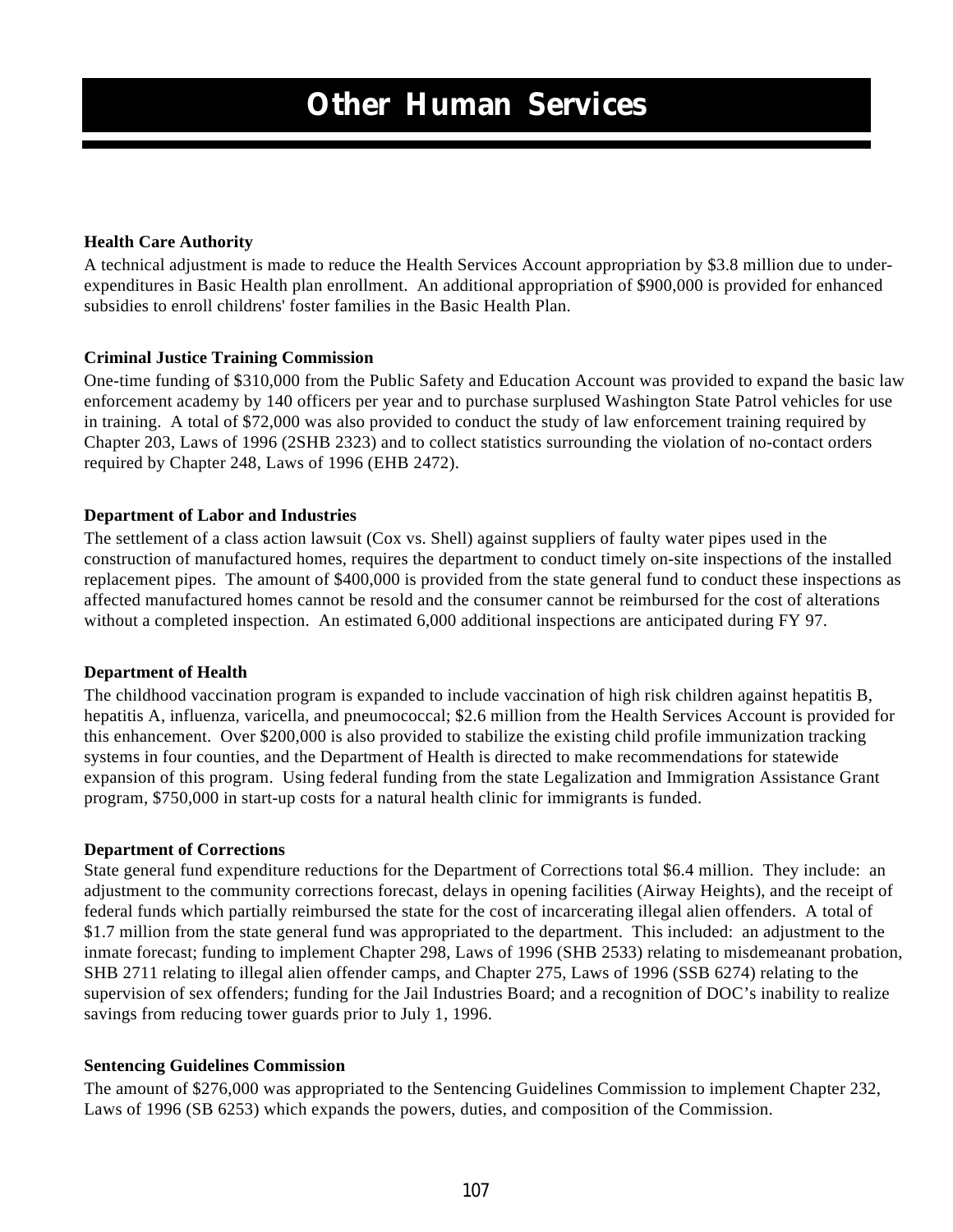# **Department of Employment Security**

An amount of \$5.4 million is provided from the state general fund for a Summer Youth Employment and Training program for economically disadvantaged youth. This state funding replaces approximately one-third of the funding received under the Federal Summer Youth program (Title II-B, Job Training Partnership Act) that was recently eliminated by Congress. The department will be working with the Workforce Training and Education Coordinating Board and local service delivery entities to design a program that maximizes summer employment and training opportunities for youth.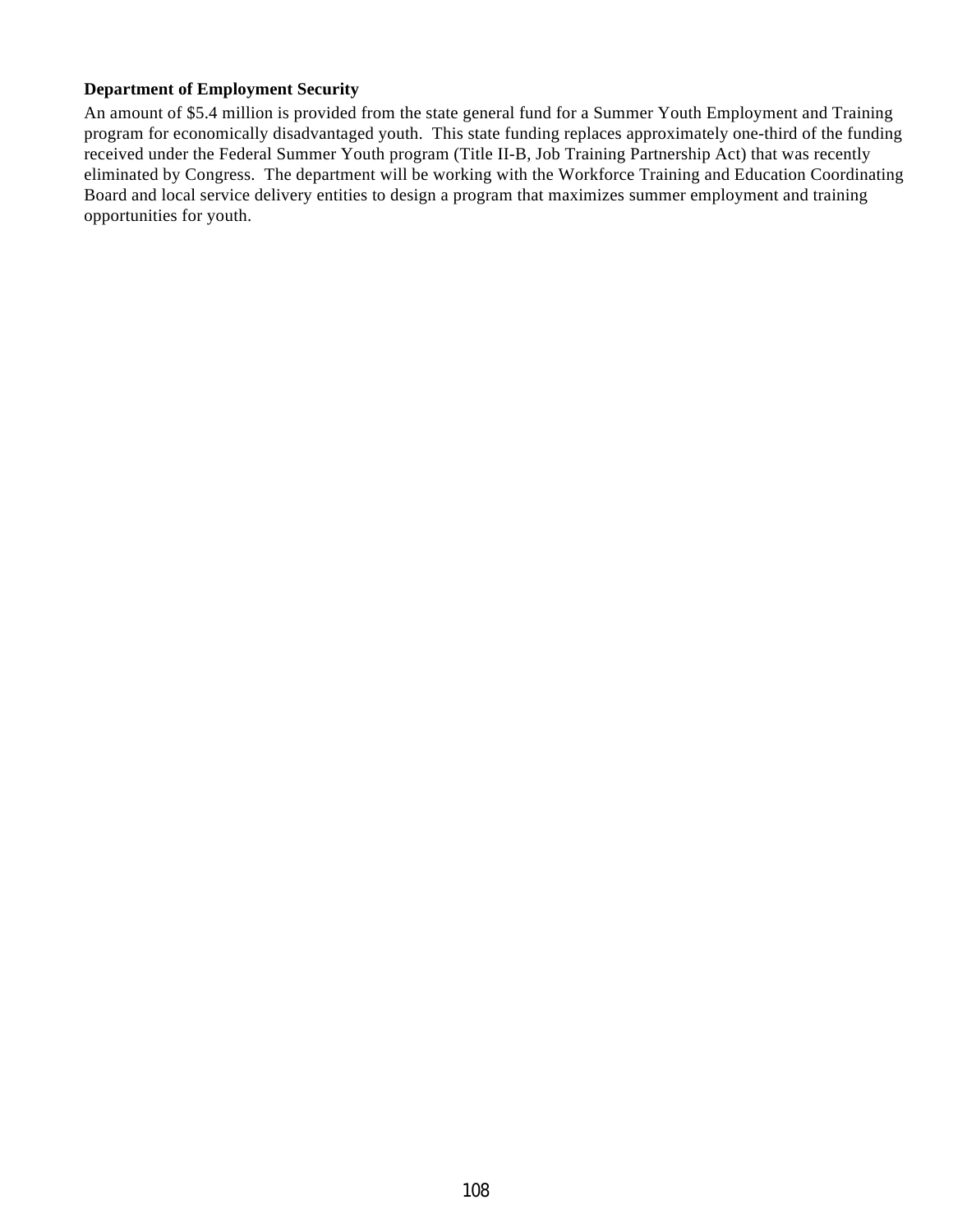# **Washington State Health Care Authority**

(Dollars in Thousands)

|                                       | GF-S     | Other    | Total    |
|---------------------------------------|----------|----------|----------|
| 1995-97 ORIGINAL APPROPRIATIONS       | 6,806    | 320,911  | 327,717  |
| 1996 Supplemental Budget              |          |          |          |
| 1. Expand Basic Health Plan Benefits  | 0        | 421      | 421      |
| Fed Title XIX Match-Admin Costs<br>2. | $\Omega$ | $-196$   | $-196$   |
| <b>Foster Family Enrollment</b><br>3. | $\Omega$ | 919      | 919      |
| <b>BHP</b> Under-Expenditures<br>4.   |          | $-3,776$ | $-3,776$ |
| <b>Total Supplemental Items</b>       | 0        | $-2,632$ | $-2,632$ |
| <b>1995-97 REVISED APPROPRIATIONS</b> | 6,806    | 318,279  | 325,085  |
| Fiscal Year 1996 Totals               | 3,403    | 110,139  | 113,542  |
| Fiscal Year 1997 Totals               | 3,403    | 208,140  | 211,543  |

- 1. EXPAND BASIC HEALTH PLAN BENEFITS Funding is provided to establish an annual limit on Basic Health Plan (BHP) subscribers' out-of-pocket costs. Effective January 1997, the maximum a subsidized BHP subscriber will need to spend for co-pays will be \$600 per individual and \$1,200 per family. (Other Funds: Health Services Account-State)
- 2. FED TITLE XIX MATCH-ADMIN COSTS Expenditures for development and implementation of the new Basic Health Plan (BHP) enrollment and billing systems are expected to earn federal Medicaid matching funds, resulting in reduced state expenditures. (Other Funds: Health Services Account-State)
- 3. FOSTER FAMILY ENROLLMENT Enhanced subsidies are provided for children's foster families to enroll in the BHP. Under this enrollment option, the state will cover all but \$10 per month of the BHP premium for foster parents with family incomes below 200 percent of the federal poverty level. A total of 2,000 foster parents are expected to be phased into the BHP by June 1997, as part of the 100,000 employer-sponsored enrollment group. (Other Funds: Health Services Account)
- 4. BHP UNDER-EXPENDITURES The appropriation is reduced to reflect actual under-expenditures on BHP premiums through March 1996. The budget continues to assume that BHP enrollments will reach 100,000 employer-sponsored enrollees and 100,000 individual enrollees by the end of the biennium. (Other Funds: Health Services Account)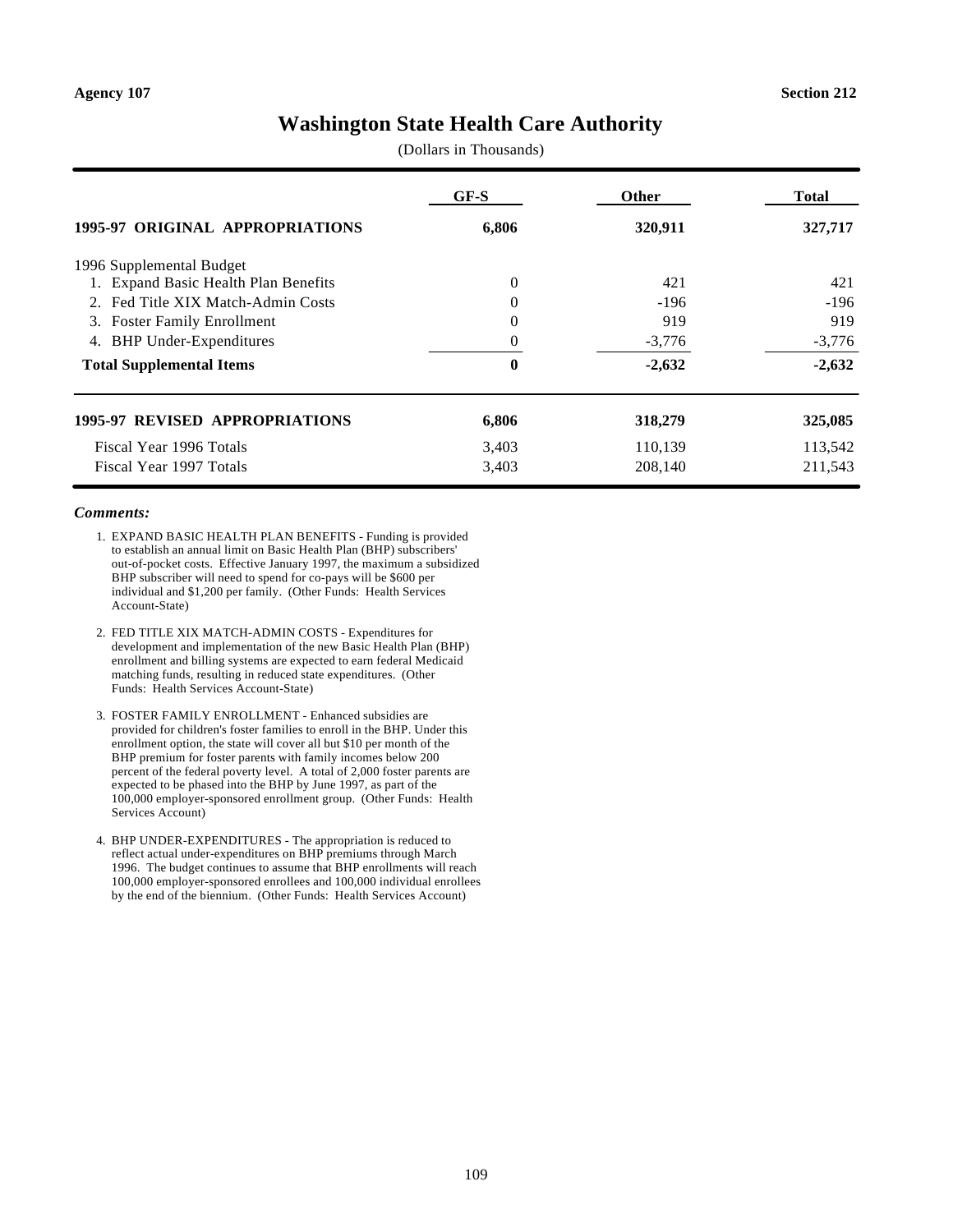# **Human Rights Commission**

(Dollars in Thousands)

| <b>1995-97 ORIGINAL APPROPRIATIONS</b> | GF-S<br>3,817 | <b>Other</b><br>1,746 | Total<br>5,563 |
|----------------------------------------|---------------|-----------------------|----------------|
|                                        |               |                       |                |
| <b>Total Supplemental Items</b>        | <b>100</b>    | $\boldsymbol{0}$      | <b>100</b>     |
| <b>1995-97 REVISED APPROPRIATIONS</b>  | 3,917         | 1,746                 | 5,663          |
| Fiscal Year 1996 Totals                | 1.905         | 872                   | 2,777          |
| Fiscal Year 1997 Totals                | 2,012         | 874                   | 2,886          |

#### *Comments:*

1. ALTERNATIVE DISPUTE RESOLUTION - Funding is provided to implement HB 2932 -- Alternative Dispute Resolution.

#### *Governor's Vetoes:*

The Governor vetoed a proviso earmarking \$100,000 General Fund-State to implement HB 2932 (alternative dispute resolution). He also vetoed the bill (HB 2932). In his veto message, he directs the Commission to use the funding to reduce its current backlog of discrimination cases.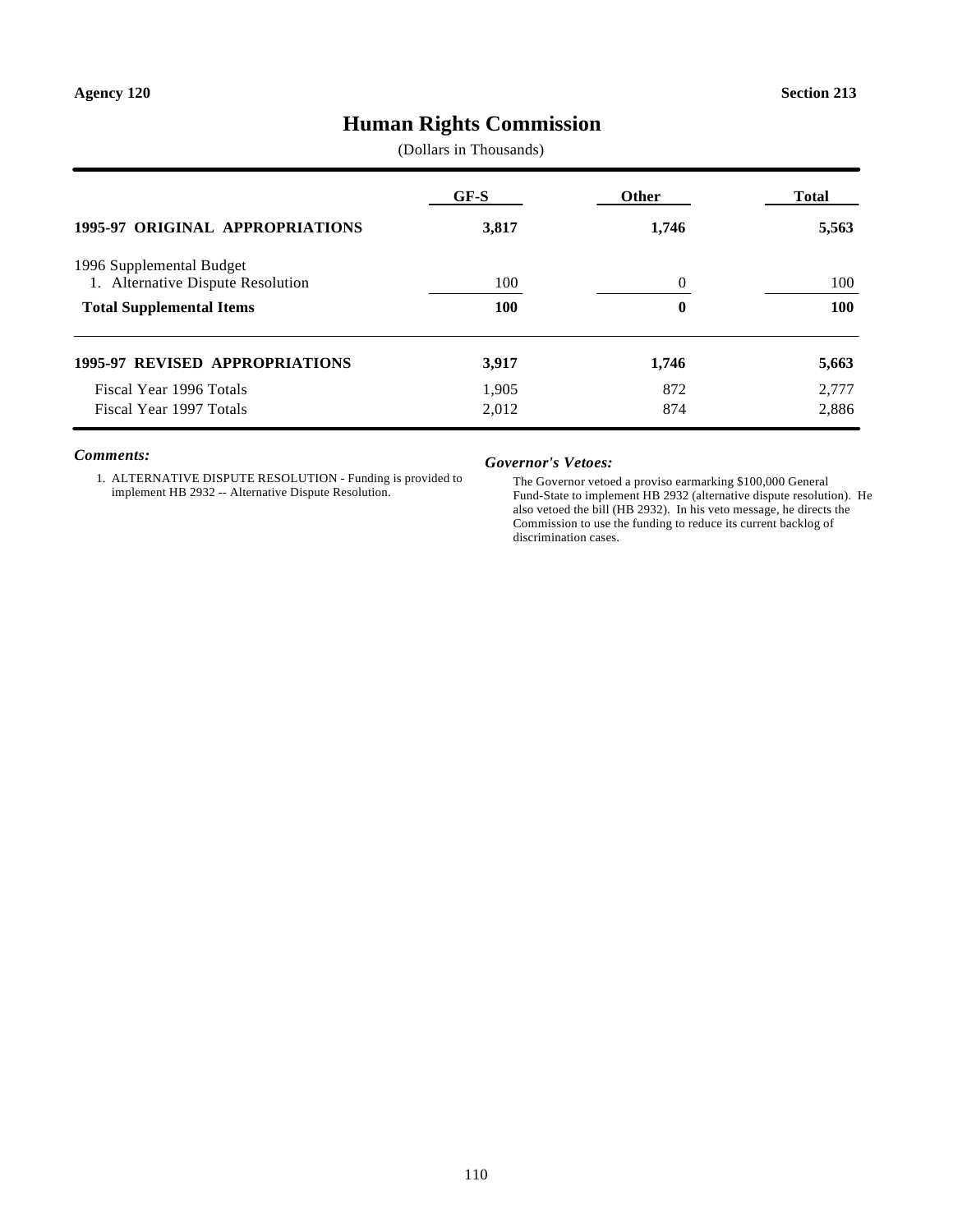# **Washington State Criminal Justice Training Commission**

(Dollars in Thousands)

|                                        | GF-S     | <b>Other</b> | Total  |
|----------------------------------------|----------|--------------|--------|
| <b>1995-97 ORIGINAL APPROPRIATIONS</b> | 0        | 11,036       | 11,036 |
| 1996 Supplemental Budget               |          |              |        |
| 1. Law Enforcement Academies           | $\Omega$ | 286          | 286    |
| 2. Purchase Surplused Vehicles         | $\Omega$ | 24           | 24     |
| Law Enforcement Training Study<br>3.   |          | 45           | 45     |
| Domestic Violence Reporting<br>4.      |          | 27           | 27     |
| <b>Total Supplemental Items</b>        | 0        | 382          | 382    |
| <b>1995-97 REVISED APPROPRIATIONS</b>  | 0        | 11,418       | 11,418 |
| Fiscal Year 1996 Totals                | $\Omega$ | 5,690        | 5,690  |
| Fiscal Year 1997 Totals                | $\Omega$ | 5,728        | 5,728  |

- 1. LAW ENFORCEMENT ACADEMIES One-time funding is provided to expand the basic law enforcement academy by 140 officers per year from the current base of 500. The commission will conduct four additional academies split between Western and Eastern Washington. (Public Safety and Education Account)
- 2. PURCHASE SURPLUSED VEHICLES One-time funding is provided to purchase 12 surplused Washington State Patrol vehicles for use in training. (Public Safety and Education Account)
- 3. LAW ENFORCEMENT TRAINING STUDY One-time funding is provided to complete the study required in Chapter 203, Laws of 1996 (2SHB 2323). The study will: (1) evaluate the desirability and feasibility of providing law enforcement training to pre-employed law enforcement officer applicants; (2) review the adequacy of the basic law enforcement training program; (3) evaluate the status of supervisory, management, and advanced training programs; and (4) make recommendations regarding sources of funding. (Public Safety and Education Account)
- 4. DOMESTIC VIOLENCE REPORTING Funding is provided for the implementation of Chapter 248, Laws of 1996 (EHB 2472), which requires the Washington Association of Sheriffs and Police Chiefs to report on the number of incidents of violations of protection or no-contact orders. (Public Safety and Education Account)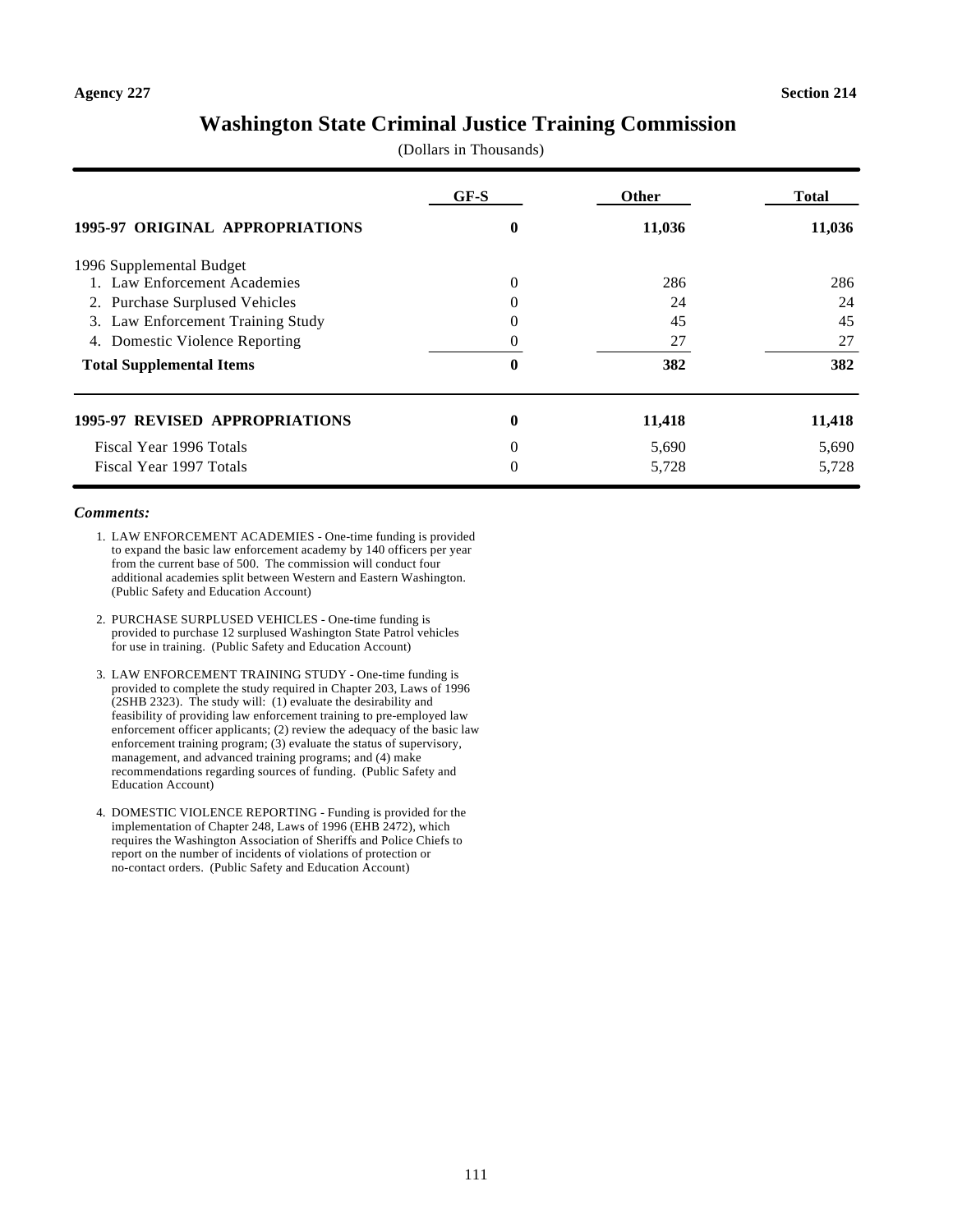# **Department of Labor & Industries**

(Dollars in Thousands)

|                                             | $GF-S$   | Other   | <b>Total</b> |
|---------------------------------------------|----------|---------|--------------|
| 1995-97 ORIGINAL APPROPRIATIONS             | 10,581   | 349,488 | 360,069      |
| 1996 Supplemental Budget                    |          |         |              |
| 1. Employer Accounting System               | 0        | 2,832   | 2,832        |
| <b>Electrical Inspection Program</b><br>2.  | 0        | 804     | 804          |
| <b>Restore Attorney General Funds</b><br>3. | 0        | 450     | 450          |
| <b>Construction Trades Procedure</b><br>4.  | $\Omega$ | 8       | 8            |
| <b>Employer Assessments</b><br>5.           | $\Omega$ | 75      | 75           |
| <b>Vocational Rehabilitation Benefits</b>   | $\Omega$ | 13      | 13           |
| Crime Victims Compensation                  | $\Omega$ | 443     | 443          |
| Family Farm Exemption<br>8.                 | $\Omega$ | 242     | 242          |
| Drug-Free Work Places<br>9.                 | 0        | 542     | 542          |
| Mobile Home Inspections<br>10.              | 400      | 0       | 400          |
| <b>Total Supplemental Items</b>             | 400      | 5,409   | 5,809        |
| 1995-97 REVISED APPROPRIATIONS              | 10,981   | 354,897 | 365,878      |
| Fiscal Year 1996 Totals                     | 5,270    | 175,219 | 180,489      |
| Fiscal Year 1997 Totals                     | 5,711    | 179,678 | 185,389      |

#### *Comments:*

- 1. EMPLOYER ACCOUNTING SYSTEM Provides one-time funding for the improvement and extension of the department's employer accounting system to comply with business requirements and legislative mandates. System changes will meet the State Auditor and the Office of Financial Management recommendations for improved cash management controls and greater integration with the statewide Accounting and Financial Reporting System (AFRS). (Accident and Medical Aid Accounts)
- 2. ELECTRICAL INSPECTION PROGRAM Funding and staff are provided to accommodate a 5 percent workload increase in final inspections at all schools and other public buildings to ensure compliance with the National Electrical Code and to audit the accuracy of reported hours worked and other issues related to Apprenticeship and Trainee certification. (Electrical License Account)
- 3. RESTORE ATTORNEY GENERAL FUNDS Provides funding to correct a technical error made in the original 1995-97 biennium budget. Staff in the Fraud Control Unit were transferred to the Attorney General's Office and the dollars were eliminated in error. Funding is restored so that L & I can pay the Attorney General's Office. (Accident and Medical Aid Accounts)
- 4. CONSTRUCTION TRADES PROCEDURE Provides funding for one-time system modifications to meet the provisions of Chapter 147, Laws of 1996 (SHB 2498). Changes to the citation, appeals, and fee collection processes will require system modifications. (Accident and Medical Aid Accounts)
- 5. EMPLOYER ASSESSMENTS Provides funding for one-time automated collection system modifications to meet the provisions of Chapter 60, Laws of 1996 (SB 6225). The legislation authorizes the department to modify, reverse, or change the final notice of assessment when an assessment is incorrect. (Accident and Medical Aid Accounts)
- 6. VOCATIONAL REHABILITATION BENEFITS Provides funding for one-time system modifications to meet the provisions of Chapter 59, Laws of 1996 (SB 6224 -- Long-Term Disability Project). Authorized vocational rehabilitation on-the-job training costs per individual per year are increased from \$3,000 to \$6,000 for individuals participating in the pilot projects. (Accident and Medical Aid Accounts)
- 7. CRIME VICTIMS COMPENSATION Funds provisions contained in Chapter 122, Laws of 1996 (SHB 2358) modifying the crime victims compensation program. Modifications include: increasing the application deadline; increasing allowable burial benefits; and removing the restriction on benefits due to "consent, provocation, or incitement" for victims of fatal crimes. (Public Safety and Education Account)

FAMILY FARM EXEMPTION - Funds system modifications to support Chapter 8, Laws of 1996 (HB 2322 -- Workers' Compensation Exemptions) allowing parents to elect to exclude children from mandatory coverage while working in agricultural activities on a family farm. (Accident and Medical Aid Accounts)

- 9. DRUG-FREE WORK PLACES Funding is provided for system modifications and staff costs pursuant to Chapter 127, Laws of 1996 (2SSB 5516). A 5 percent workers' compensation premium discount is made available to qualified employers who are certified as having a drug free workplace.
- 10. MOBILE HOME INSPECTIONS Funding and 12 FTE staff positions are provided to address increased mobile home inspections in the Factory Assembled Structures program. The workload increase is related to meeting the requirements of the class action lawsuit (Cox v Shell). Inspection fees will be charged and deposited in the state General Fund to offset the cost of inspections.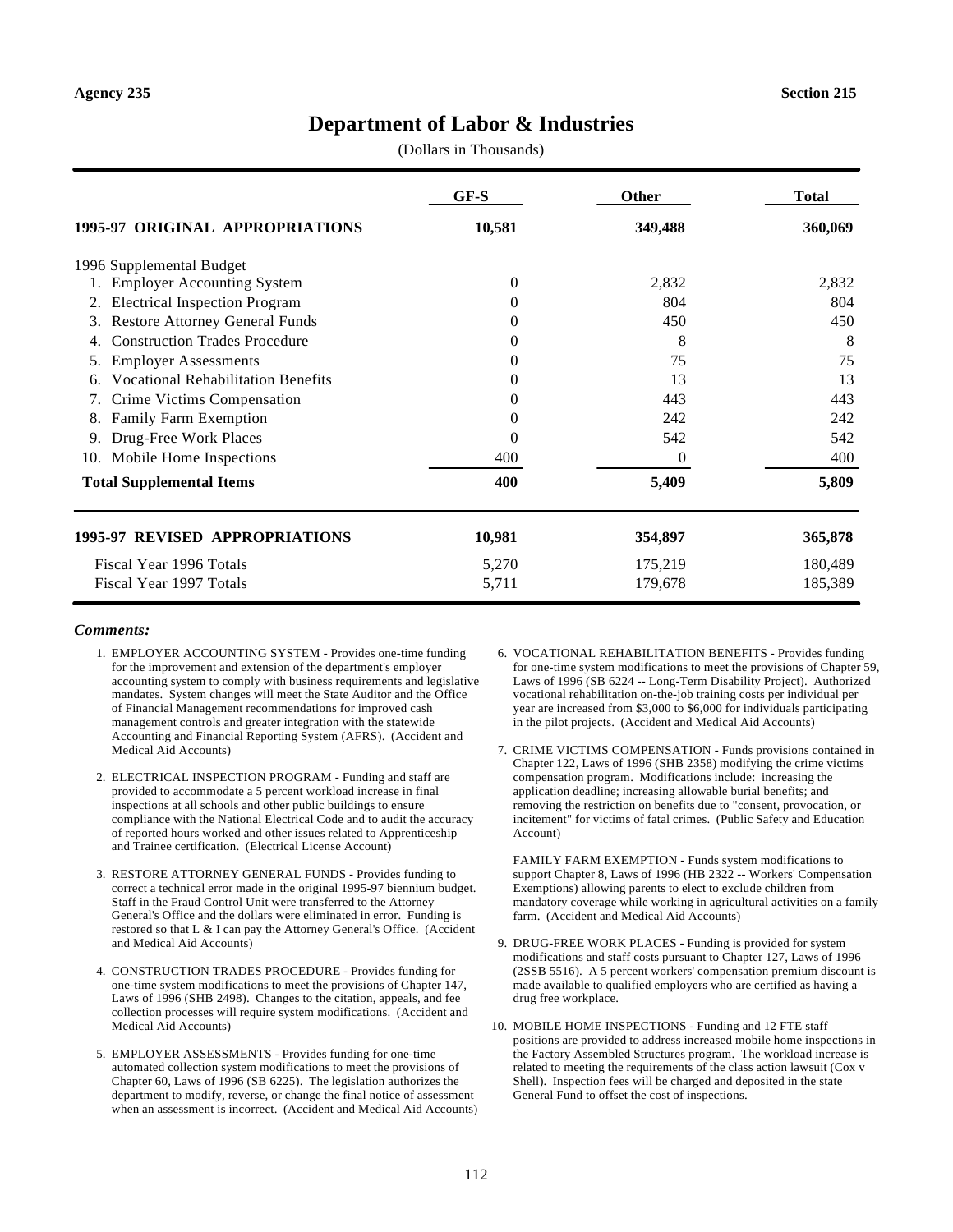# **Department of Veterans' Affairs**

(Dollars in Thousands)

|                                        | GF-S     | <b>Other</b> | Total    |
|----------------------------------------|----------|--------------|----------|
| <b>1995-97 ORIGINAL APPROPRIATIONS</b> | 20,453   | 29,905       | 50,358   |
| 1996 Supplemental Budget               |          |              |          |
| 1. Post Traumatic Stress Disorder      | $\Omega$ | 104          | 104      |
| 2. Homeless Veterans                   | 355      | $-355$       | $\Omega$ |
| 3. Re-Align Fed, State & Local Funds   | $-990$   | 990          | $\Omega$ |
| Increase Services & Equipment<br>4.    | 128      | 0            | 128      |
| 5. Increase PTSD Field Counseling      | 50       | 0            | 50       |
| <b>Total Supplemental Items</b>        | $-457$   | 739          | 282      |
| <b>1995-97 REVISED APPROPRIATIONS</b>  | 19,996   | 30,644       | 50,640   |
| Fiscal Year 1996 Totals                | 9,900    | 15,379       | 25,279   |
| Fiscal Year 1997 Totals                | 10,096   | 15,265       | 25,361   |

- 1. POST TRAUMATIC STRESS DISORDER This item recognizes available federal funding for post traumatic stress disorder (PTSD) services being provided at the Retsil facility until March 1996. At that date, this federal program is being transferred to the American Lake facility where it will be continued, funded, and operated by the federal government. (Other Funds: General Fund-Federal)
- 2. HOMELESS VETERANS Funds are provided to continue the Homeless Veterans program. Federal funding from the United States Department of Labor was discontinued effective October 1995. This replaces that with state funding for FY 97. (Other Funds: General Fund-Federal)
- 3. RE-ALIGN FED, STATE & LOCAL FUNDS This item updates and adjusts projected operating revenues at the Veterans Home and the Soldiers Home to reflect three funding changes: (1) the increase in the Federal Medical Assistance Percentage change from 50.19 percent to 50.52 percent effective October 1996; (2) a higher Medicaid nursing home rate than originally budgeted, resulting in increased federal revenues; and (3) higher resident contributions to their cost of care than originally budgeted, resulting in increased local fund revenues. (Other Funds: General Fund-Federal, General Fund-Private/Local)
- 4. INCREASE SERVICES & EQUIPMENT Funds are provided to implement new Medicaid minimum data set requirements at the Soldiers and Veterans homes, and to provide podiatry services, as required by Medicaid, at the Veterans Home.
- 5. INCREASE PTSD FIELD COUNSELING This item provides for increased counseling services for PTSD. Funding would be increased or initiated for contracted programs which are targeted at: African-American veterans in King and Pierce counties, female veterans, Native American veterans, and veterans in Okanogan County.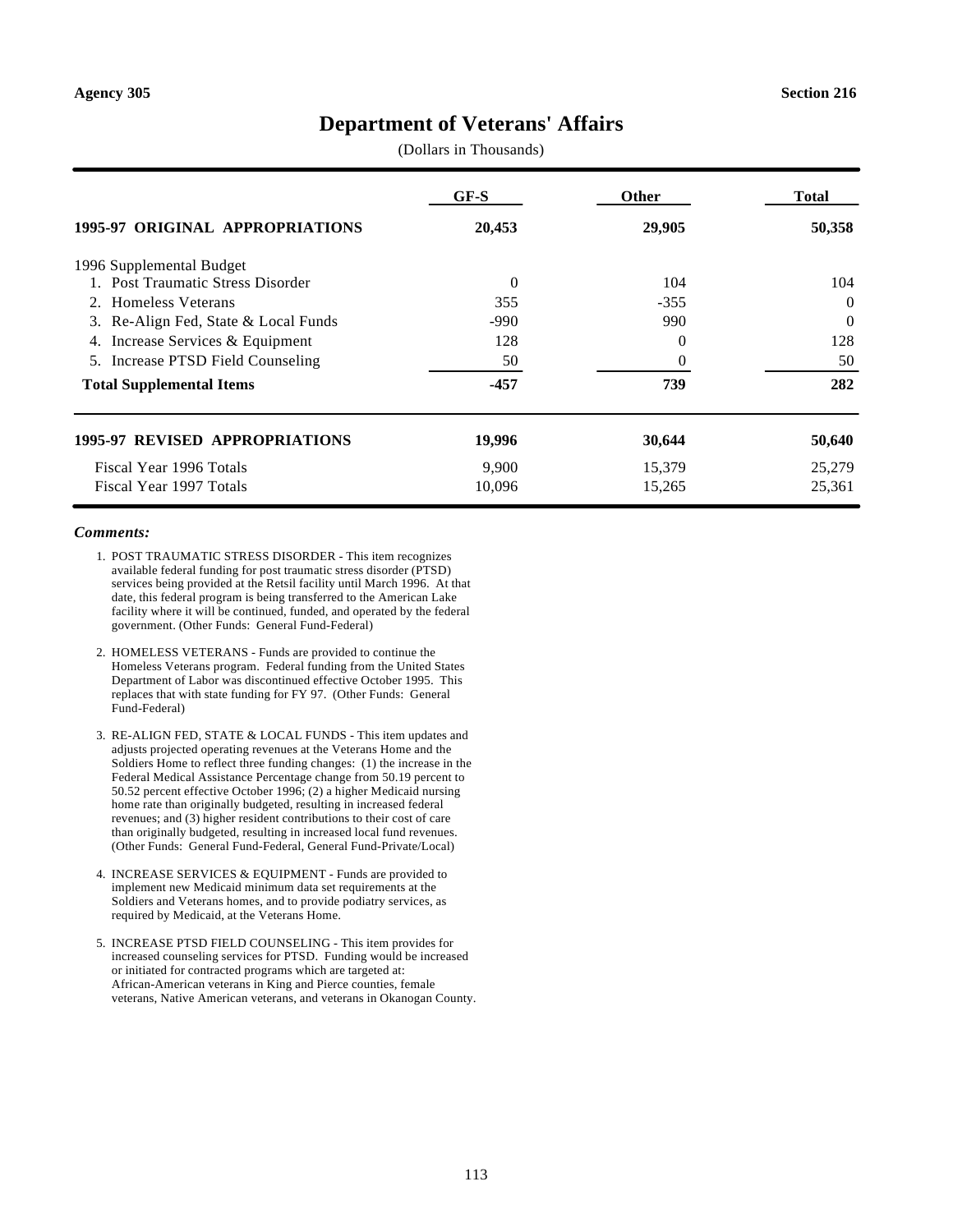# **Department of Health**

(Dollars in Thousands)

|                                          | $GF-S$   | <b>Other</b> | <b>Total</b> |
|------------------------------------------|----------|--------------|--------------|
| 1995-97 ORIGINAL APPROPRIATIONS          | 88,627   | 349,278      | 437,905      |
| 1996 Supplemental Budget                 |          |              |              |
| 1. Nurse Delegation Study (ESHB 1908)    | 70       | 0            | 70           |
| <b>Retrospective Rating Refund</b><br>2. | $\Omega$ | 62           | 62           |
| Surveillance Enhancement Program<br>3.   | $\Omega$ | 403          | 403          |
| Medically Recommended New Vaccines<br>4. | $\Omega$ | 2,565        | 2,565        |
| Health Clinic for Immigrants<br>5.       | $\Omega$ | 750          | 750          |
| <b>Immunization Tracking</b><br>6.       | 210      | 0            | 210          |
| 7. Speech and Hearing Prof. Regulation   | 0        | 372          | 372          |
| <b>Medicinal Research</b><br>8.          | 60       | $\Omega$     | 60           |
| <b>Total Supplemental Items</b>          | 340      | 4,152        | 4,492        |
| 1995-97 REVISED APPROPRIATIONS           | 88,967   | 353,430      | 442,397      |
| Fiscal Year 1996 Totals                  | 44,328   | 171,262      | 215,590      |
| Fiscal Year 1997 Totals                  | 44,639   | 182,168      | 226,807      |

#### *Comments:*

- 1. NURSE DELEGATION STUDY (ESHB 1908) Funding is provided for a study that determines the effects on the health and safety of residents of facilities that practice nurse delegation as required by Chapter 18, Laws of 1995, 1st sp.s.
- 2. RETROSPECTIVE RATING REFUND Appropriation authority is provided for expenditure of the department's retrospective rating refund. The Department of Health will use the funds to continue improvements in the agency's employee safety and emergency preparedness and response program. (Industrial Insurance Premium Refund Account-State)

SURVEILLANCE ENHANCEMENT PROGRAM - Federal appropriation authority is provided for approximately two years of a five year federal grant to improve disease surveillance in Washington State. Systems to collect data, disseminate information, and report the existence of diseases will be developed and implemented under this program. (General Fund-Federal)

- 4. MEDICALLY RECOMMENDED NEW VACCINES Funding is provided for purchase of vaccines for diseases not currently included in Washington State's childhood vaccination program. These additions are proposed in order to remain consistent with national vaccination standards. Diseases included in this request are hepatitis B, hepatitis A, influenza, varicella, and pneumococcal, and only those children at high risk for the diseases will be vaccinated. (Health Services Trust Account-State)
- 5. HEALTH CLINIC FOR IMMIGRANTS Federal funding is provided from the state Legalization Immigration Assistance Grant to start a health clinic intended to serve immigrants. The funding is one-time for start up purposes, and the clinic will be managed by a local public health entity. (General Fund-Federal)
- 6. IMMUNIZATION TRACKING Funding is provided for the development of a plan for analyzing the progress of the four counties with child profile immunization tracking systems and making recommendations for expanding the project to other counties. The

department shall make recommendations to the Legislature on the proposed timeline for expansion.

- 7. SPEECH AND HEARING PROF. REGULATION Funding is provided to implement Chapter 200, Laws of 1996 (ESHB 2309). The bill creates a regulatory program for audiologists and speech pathologists and changes the program for hearing aid fitters and dispensers. All funding is provided through fees charged to members of the profession. (Health Professions Account)
- 8. MEDICINAL RESEARCH Funding is provided for a study to be performed by the Board of Pharmacy to determine the effects of medicinal tetrahydrocannabinol (THC). This study is to be performed in connection with a Washington State University research project to examine a tamper-free means of cultivating effective and safe THC plants for medicinal purposes.

#### *Governor's Vetoes:*

Child Profile Immunization Tracking System - The Governor vetoed a proviso in the Department of Health earmarking \$210,000 for the statewide expansion of the child profile immunization tracking system by July 1, 1997. His veto message directs the department to continue its efforts, with a report to the Legislature due July 1, 1997.

Domoic Acid Testing of Shellfish - The Governor vetoed a proviso requiring the Department of Health to use \$195,000 from its existing budget to test for the toxin domoic acid in shellfish. The department is expected to continue the testing within the constraints of its current budget.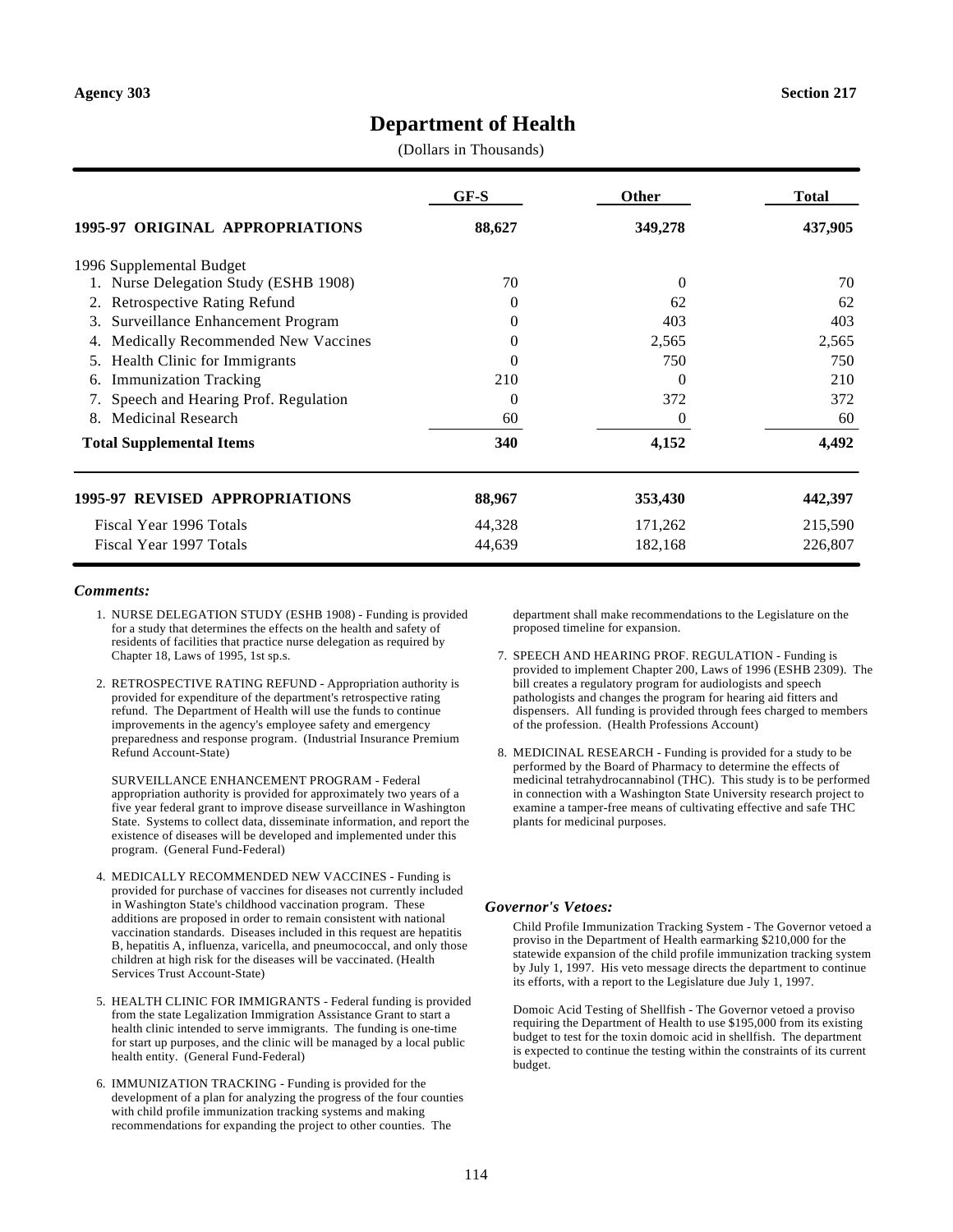## **Department of Corrections**

(Dollars in Thousands)

|                                                                              | GF-S     | Other          | <b>Total</b> |
|------------------------------------------------------------------------------|----------|----------------|--------------|
| <b>1995-97 ORIGINAL APPROPRIATIONS</b>                                       | 740,118  | 5,248          | 745,366      |
| 1996 Supplemental Budget                                                     |          |                |              |
| <b>Retrospective Rating Refund</b>                                           | $\Omega$ | 631            | 631          |
| <b>Corrections Advisory Teams</b><br>2.                                      | $-28$    | $\Omega$       | $-28$        |
| <b>Education Automation Development</b><br>3.                                | 60       | $\theta$       | 60           |
| <b>Restore Tower Staffing</b><br>4.                                          | 650      | $\Omega$       | 650          |
| <b>Supervision Workload Forecast</b><br>5.                                   | $-2,271$ | $\Omega$       | $-2,271$     |
| Health Services Data Entry<br>6.                                             | 98       | $\Omega$       | 98           |
| <b>Inmate Forecast Revision</b><br>$7_{\scriptscriptstyle{\ddot{\text{c}}}}$ | 621      | $\overline{0}$ | 621          |
| Supervision of Misdemeanants<br>8.                                           | 72       | 0              | 72           |
| Supervision of Sex Offenders<br>9.                                           | 116      | $\Omega$       | 116          |
| <b>AHCC Delayed Openings</b><br>10.                                          | $-1,950$ | 0              | $-1,950$     |
| Jail Industries Board<br>11.                                                 | 100      | $\Omega$       | 100          |
| Illegal Alien Offender Camp<br>12.                                           | 17       | $\Omega$       | 17           |
| <b>State Criminal Alien Assist Prog</b><br>13.                               | $-2,153$ | 153            | $-2,000$     |
| 14. Lapse                                                                    | $-17$    | $\Omega$       | $-17$        |
| <b>Total Supplemental Items</b>                                              | $-4,685$ | 784            | $-3,901$     |
| 1995-97 REVISED APPROPRIATIONS                                               | 735,433  | 6,032          | 741,465      |
| Fiscal Year 1996 Totals                                                      | 362,994  | 4,408          | 367,402      |
| Fiscal Year 1997 Totals                                                      | 372,439  | 1,624          | 374,063      |

#### *Comments:*

- 1. RETROSPECTIVE RATING REFUND Appropriation authority for the retrospective rating program rebate monies is provided. This will allow the agency to conduct activities designed to enhance employee safety. (Industrial Insurance Premium Refund Account)
- 2. CORRECTIONS ADVISORY TEAMS The department received funds in the original 1995-97 biennium budget to implement Section 26 of Chapter 19, Laws of 1995, 1st sp.s. (2E2SHB 2010) which would have required the department to establish corrections advisory teams. The Governor vetoed that section of the bill making the funding of this function unnecessary.
- 3. EDUCATION AUTOMATION DEVELOPMENT One-time funding is provided to implement a centralized data base for collecting and analyzing offender educational information pursuant to Chapter 19, Laws of 1995, 1st sp.s.
- 4. RESTORE TOWER STAFFING The Legislature specified that the Department reduce staff and funding for a number of perimeter guard towers in the original 1995-97 budget. A Thurston County Superior Court injunction and an unfair labor practice allegation prevent these reductions from taking place. Funding for FY 96 has been restored with the expectation that the legal actions will be completed before July 1, 1996.
- 5. SUPERVISION WORKLOAD FORECAST Funding is reduced due to a lower than expected workload in the Community Corrections Division. The major factors resulting in these adjusted projections are: (1) historically, the number of offenders on community placement has increased each year; however, the new trend shows a leveling off; (2)

the number of offenders with Immigration and Naturalization Service (INS) detainers has increased; and (3) the number of offenders on bench warrant status has increased.

- 6. HEALTH SERVICES DATA ENTRY Funds are provided for the clerical staff needed to fully implement the department's centralized health care data system.
- 7. INMATE FORECAST REVISION Funding is provided for a forecasted increase of 136 annual average daily population (AADP) in FY 96. Funding is reduced for a forecasted reduction of 30 AADP in FY 97.
- 8. SUPERVISION OF MISDEMEANANTS Funding is provided for the implementation of Chapter 298, Laws of 1996 (SHB 2533) which increases the minimum supervision standards for Superior Court misdemeanant probationers, and establishes the conditions for counties to contract with the state to perform the supervision.
- 9. SUPERVISION OF SEX OFFENDERS Funding is provided for the implementation of Chapter 275, Laws of 1996 (SSB 6274) which increases supervision of sex offenders from two years to three years community custody and modifies the department's notification requirements.
- 10. AHCC DELAYED OPENINGS The opening of a 256 bed unit at Airway Heights Correctional Center (AHCC) was delayed from July 1996 until November 1996. There was also a delay in opening up 200 beds in the camp at AHCC. These delays have generated one-time savings of nearly \$2 million.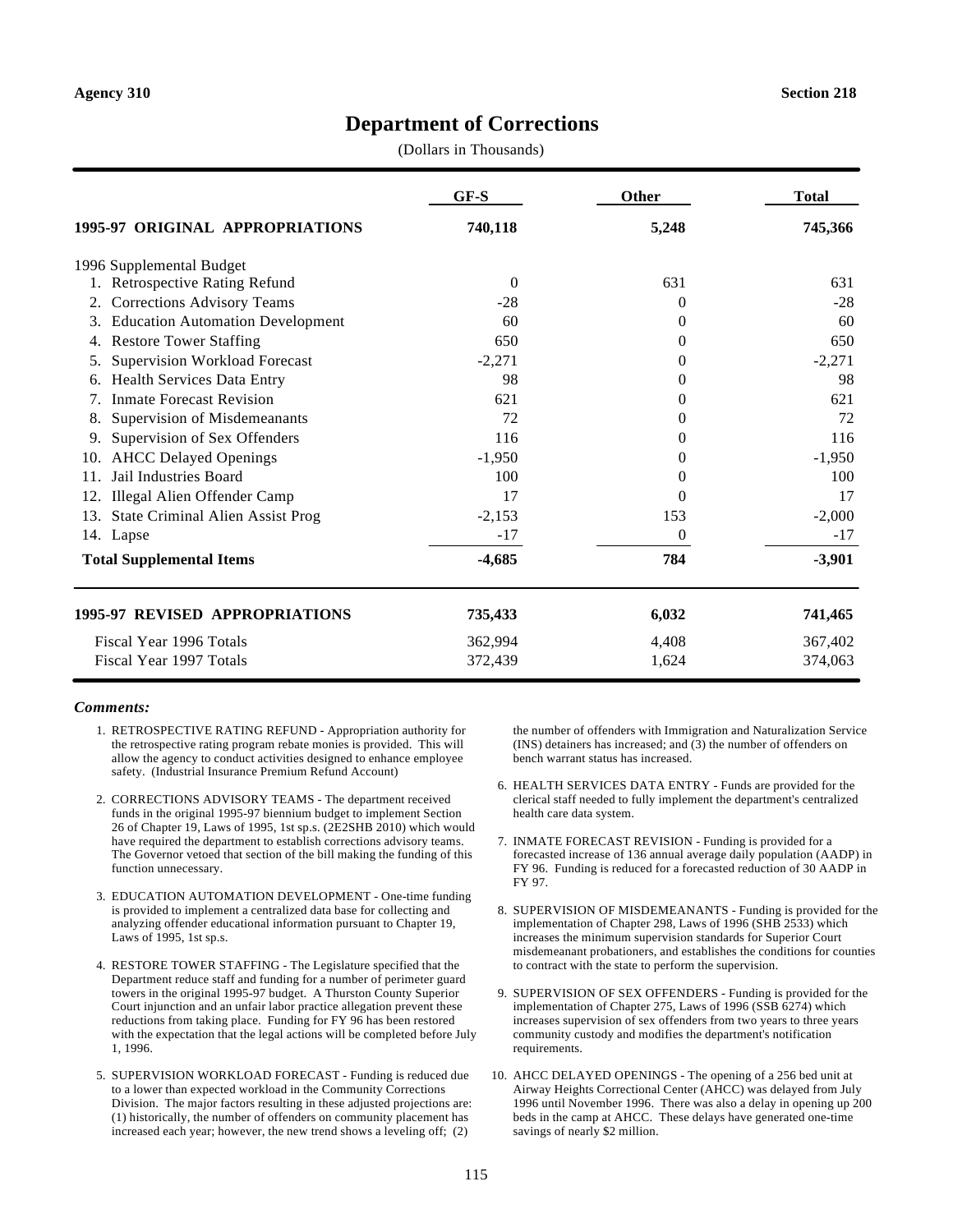#### **Agency 310 Section 218**

# **Department of Corrections**

- 11. JAIL INDUSTRIES BOARD Funding is provided for the Jail Industries Board authorized in RCW 36.110. This will allow the board to better implement its mission of assisting cities and counties in implementing consistent, safe, and efficient offender work programs.
- 12. ILLEGAL ALIEN OFFENDER CAMP Funding is provided for the implementation of SHB 2711. The bill directs the Department of Corrections to open a work camp to house illegal alien offenders. As the bill was not enacted by June 30, 1996, the funding lapsed. (See "lapse" item below.)
- 13. STATE CRIMINAL ALIEN ASSIST PROG The 1995 federal crime bill included a provision allowing states to claim reimbursement for costs incurred in the incarceration of illegal alien offenders. The original 1995-97 budget included a "placeholder" appropriation of \$2 million from General Fund-Federal. There was no offsetting reduction made to the General Fund-State appropriation at that time because the state was unsure of what, if any, amount the state would receive in reimbursement. The state received a one-time reimbursement of \$2.2 million from the federal government in FY 96. (General Fund-State; General Fund-Federal)
- 14. LAPSE Funding was provided in the 1995-97 omnibus appropriations act to implement SHB 2711 (Illegal Alien Offender Camps) contingent on enactment of the bill by June 30, 1996. Because the bill was not passed by the Legislature, the \$17,000 General Fund-State appropriation lapses.

#### *Governor's Vetoes:*

Supervision of Sex Offenders - The Governor vetoed a proviso in the Department of Corrections earmarking \$78,000 General Fund-State for the supervision of sex offenders under Chapter 275, Laws of 1996 (SSB 6274). The Governor vetoed the proviso because the appropriation is necessary for Chapter 215, Laws of 1996 (SHB 2545).

Life Skills Program at Purdy - The Governor vetoed a proviso requiring the Department of Corrections to maintain funding for the Life Skills program at the women's correctional center at Purdy.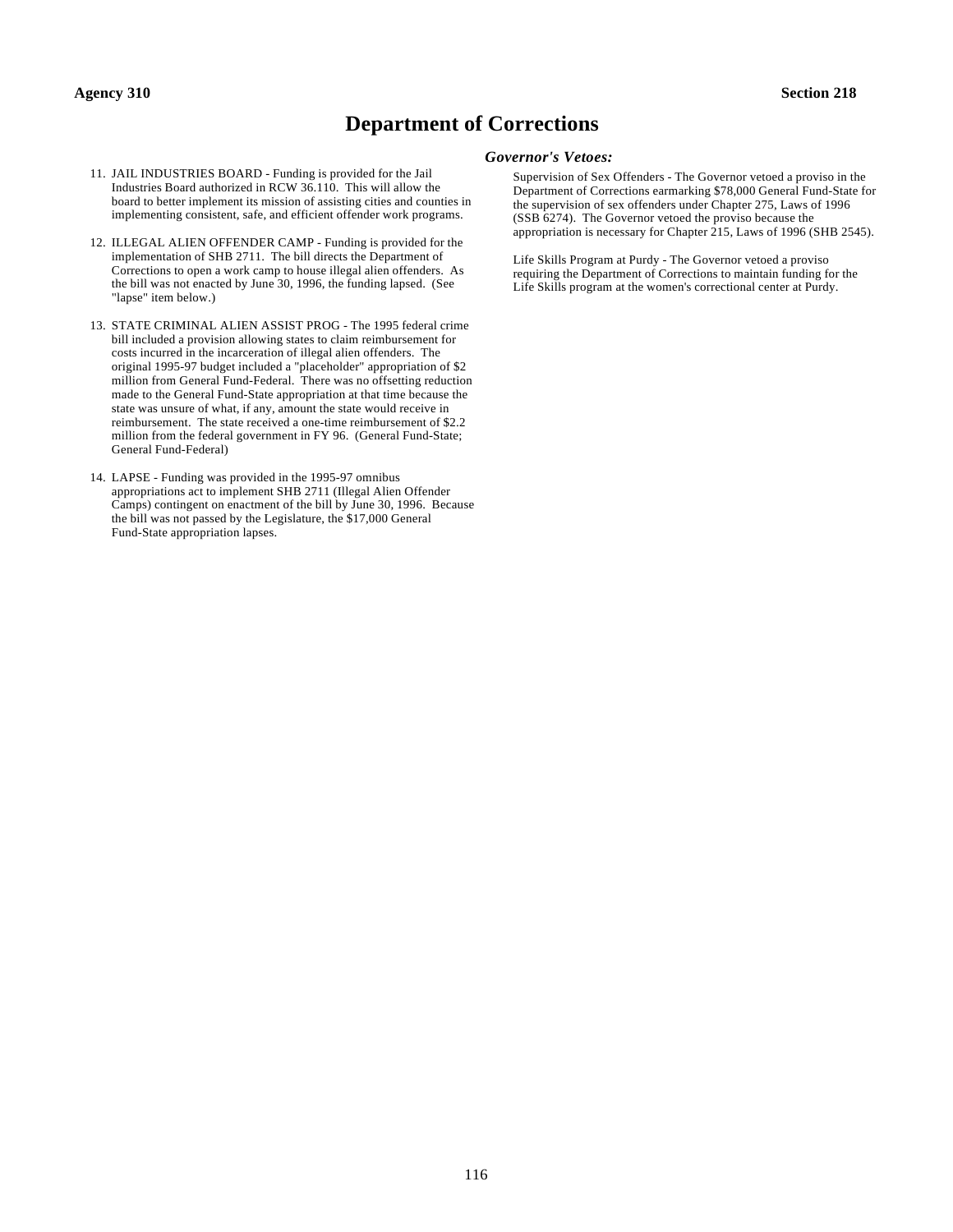# **Department of Corrections**

### **WORKLOAD HISTORY**

By Fiscal Year

|                                 |             |             |             |             |             |             |             |             | <b>Estimate</b> |             |
|---------------------------------|-------------|-------------|-------------|-------------|-------------|-------------|-------------|-------------|-----------------|-------------|
|                                 | <b>FY88</b> | <b>FY89</b> | <b>FY90</b> | <b>FY91</b> | <b>FY92</b> | <b>FY93</b> | <b>FY94</b> | <b>FY95</b> | <b>FY96</b>     | <b>FY97</b> |
| <b>Work Release/Pre-Release</b> |             |             |             |             |             |             |             |             |                 |             |
| Avg Daily Pop/Month             | 729         | 674         | 683         | 781         | 1,021       | 1,068       | 997         | 1,014       | 1,111           | 1,231       |
| % Change from prior year        |             | $-7.5%$     | 1.3%        | 14.3%       | 30.7%       | 4.6%        | $-6.6%$     | 1.7%        | 9.6%            | 10.8%       |
| <b>Community Supervision</b>    |             |             |             |             |             |             |             |             |                 |             |
|                                 |             |             |             |             |             |             |             |             |                 |             |
| # Active Offenders              | 29,480      | 28,800      | 33,250      | 35,655      | 39,900      | 42,294      | 44,713      | 47,749      | 50,693          | 54,034      |
| % Change from prior year        |             | $-2.3%$     | 15.5%       | 7.2%        | 11.9%       | 6.0%        | 5.7%        | 6.8%        | 6.2%            | 6.6%        |
| <b>Institutions</b>             |             |             |             |             |             |             |             |             |                 |             |
| Avg Daily Pop/Month             | 5,929       | 6,474       | 6,675       | 7,383       | 8,327       | 9,124       | 9,557       | 10,016      | 10,723          | 10,872      |
| % Change from prior year        |             | 9.2%        | 3.1%        | 10.6%       | 12.8%       | 9.6%        | 4.7%        | 4.8%        | 7.1%            | 1.4%        |
|                                 |             |             |             |             |             |             |             |             |                 |             |
| Avg Cost Per Inmate *           |             |             |             |             |             |             |             |             |                 |             |
| Annual                          | \$21,393    | \$21,098    | \$23,082    | \$22,358    | \$21,984    | \$21,984    | \$22,737    | \$23,698    | \$24,063        | \$23,967    |
| % Change from prior year        |             | $-1.4%$     | 9.4%        | $-3.1%$     | $-1.7\%$    | 0.0%        | 3.4%        | 4.2%        | 1.5%            | $-0.4%$     |

*\* Includes prison, pre-release, and work training release inmates.*

*Data Sources:*

*FY88 through FY95 from Division of Management and Budget at Department of Corrections. FY96 and FY97 estimates reflect all legislation passed during the 1996 session.*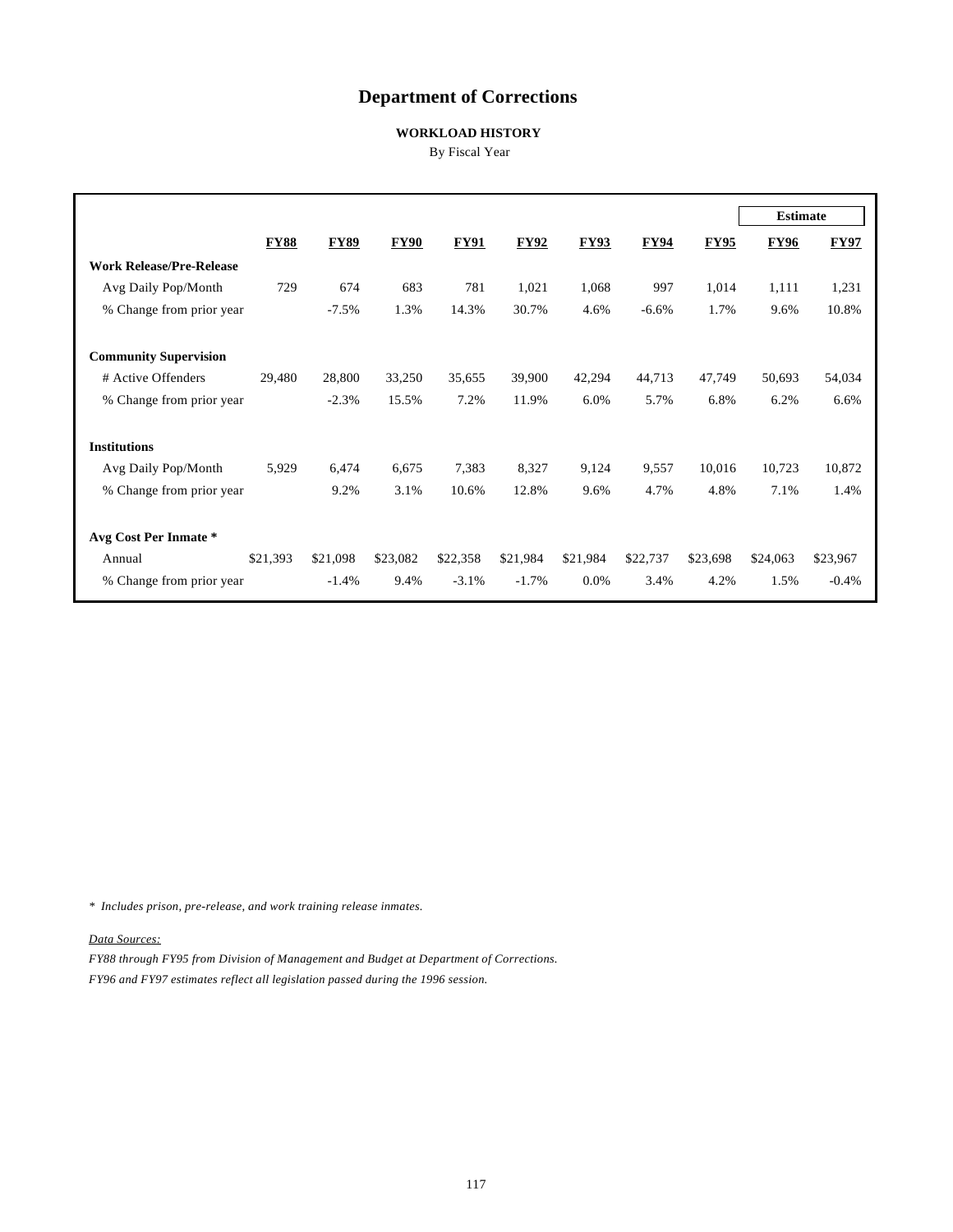# **Sentencing Guidelines Commission**

(Dollars in Thousands)

|                                                                | GF-S  | Other | <b>Total</b> |
|----------------------------------------------------------------|-------|-------|--------------|
| <b>1995-97 ORIGINAL APPROPRIATIONS</b>                         | 986   | 0     | 986          |
| 1996 Supplemental Budget<br>1. Powers, Duties, and Composition | 276   | 0     | 276          |
| <b>Total Supplemental Items</b>                                | 276   | 0     | 276          |
| <b>1995-97 REVISED APPROPRIATIONS</b>                          | 1,262 | 0     | 1,262        |
| Fiscal Year 1996 Totals                                        | 517   | 0     | 517          |
| Fiscal Year 1997 Totals                                        | 745   | 0     | 745          |

#### *Comments:*

POWERS, DUTIES, AND COMPOSITION - Funding is provided for Chapter 232, Laws of 1996 (SB 6253) which expands the powers, duties, and composition of the commission. This expansion consists of the following: (1) adding new commission members; (2) absorbing the powers and duties of the Juvenile Disposition Standards Commission a year earlier than scheduled; (3) designing new juvenile disposition standards to recommend to the Governor and Legislature in 1996; and (4) providing comprehensive biennial reports on state sentencing policy, correctional capacity, racial disproportionality, and recidivism.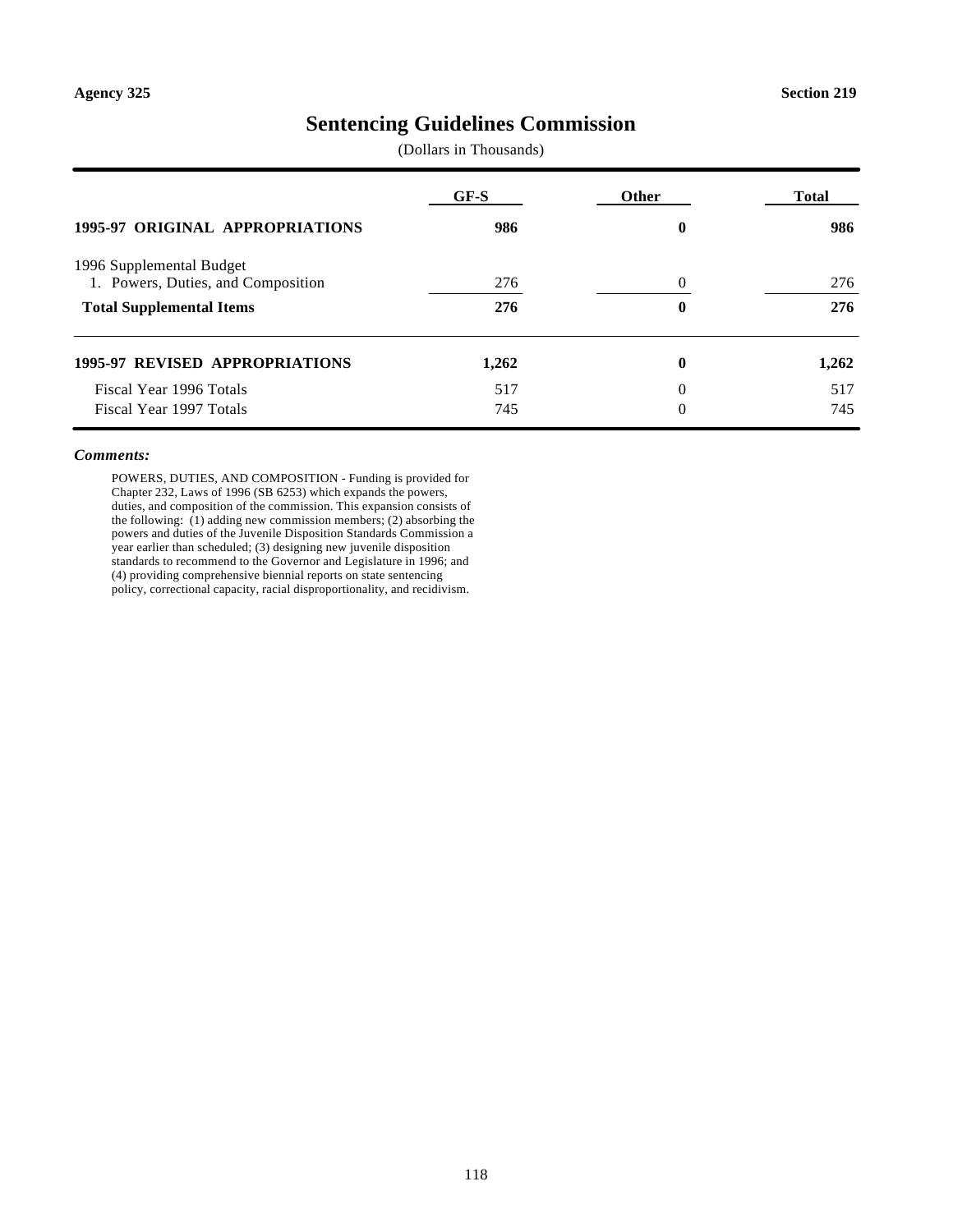# **Department of Employment Security**

(Dollars in Thousands)

|                                                                  | GF-S              | <b>Other</b>    | Total   |
|------------------------------------------------------------------|-------------------|-----------------|---------|
| <b>1995-97 ORIGINAL APPROPRIATIONS</b>                           | 668               | 420,526         | 421,194 |
| 1996 Supplemental Budget                                         |                   |                 |         |
| 1. JTPA Youth Employment<br><b>Voluntary Contributions</b><br>2. | 5,445<br>$\Omega$ | $\Omega$<br>227 | 5,445   |
| <b>Overpayment Collection/Detection</b><br>4.                    | $\theta$          | 225             | 225     |
| <b>Total Supplemental Items</b>                                  | 5,445             | 589             | 6,034   |
| <b>1995-97 REVISED APPROPRIATIONS</b>                            | 6,113             | 421,115         | 427,228 |
| Fiscal Year 1996 Totals                                          | 834               | 210,752         | 211,586 |
| Fiscal Year 1997 Totals                                          | 5,279             | 210,363         | 215,642 |

- 1. JTPA YOUTH EMPLOYMENT Federal financial support for the Job Training Partnership Act (JTPA), disadvantaged youth summer employment and training program, has been reduced. Partial restoration is provided with state funds.
- 2. VOLUNTARY CONTRIBUTIONS Provides funding for staff and computer programming costs necessary to implement Chapter 322, Laws of 1995 (SHB 1350). Under the act, qualified employers are allowed to buy back benefit charges against their experience rating account to lower their unemployment insurance contributions rate. (Administrative Contingency Account)
- 3. FRAUD MANAGEMENT SYSTEM ENHANCEMENT Funding is provided to enhance the Fraud Management System. The project is designed to improve the detection process and to provide more tools to prevent and detect fraud in the Unemployment Insurance program. (Administrative Contingency Account)
- 4. OVERPAYMENT COLLECTION/DETECTION Funding is provided to cover the budget shortfall in the Overpayment Collection and Detection program. (Administrative Contingency Account)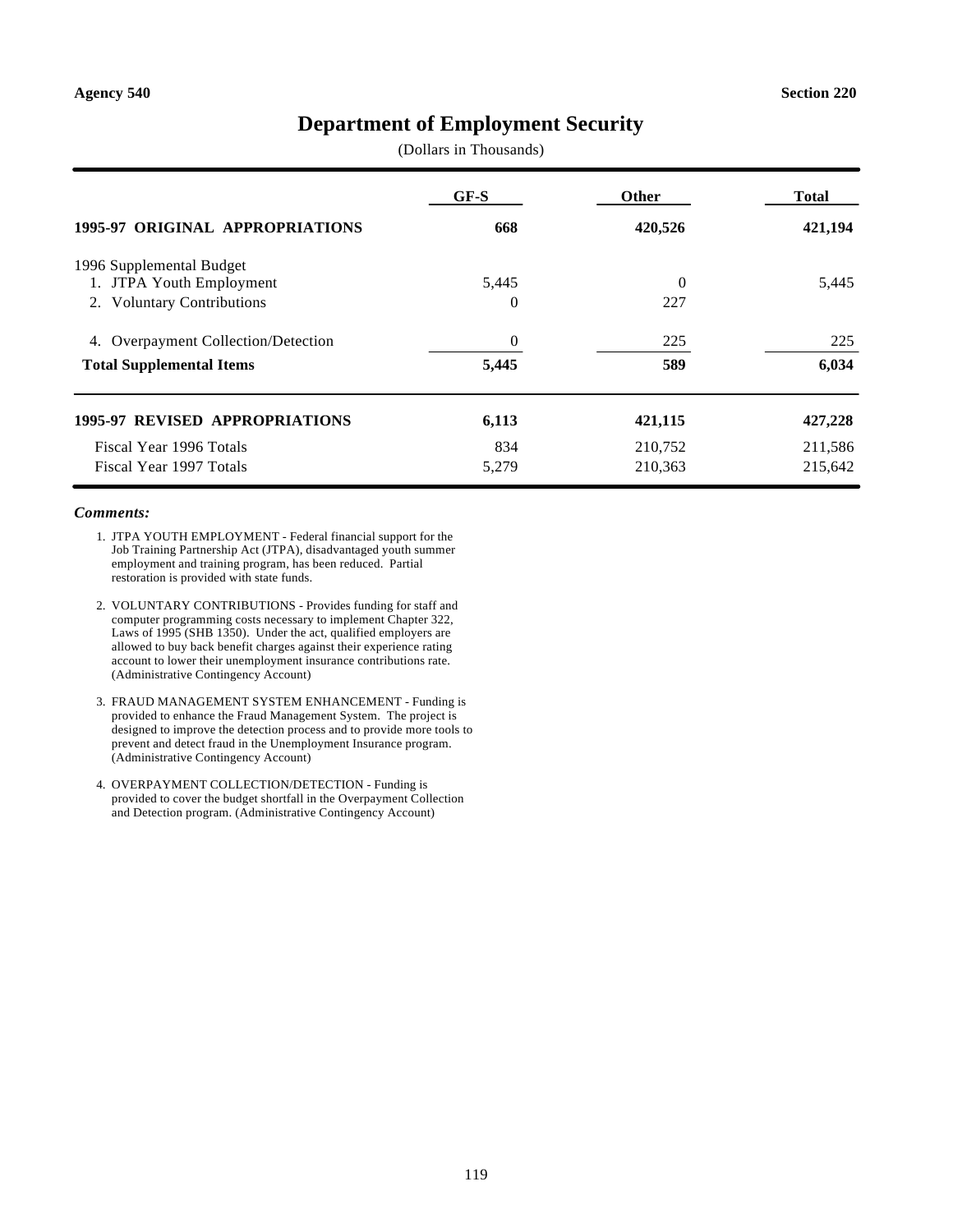### **Department of Ecology**

### Improving Community Air Quality

There are currently 13 areas across the state that do not meet state and federal air quality standards and are, therefore, designated as nonattainment areas." Many of these areas have seen significant improvements in air quality and are close to achieving edesignation as attainment areas. The sum of \$2.1 million from the Air Pollution Control Account is appropriated to the Department of Ecology to help expedite compliance with air quality standards and reach attainment status. Of this amount, \$1.1 million is provided to local air agencies.

### Information Integration Project

The Department of Ecology recently initiated a project to better integrate computer information systems in programs across the agency. Originally, the systems were designed to meet individual program requirements without regard to what information could be shared. By integrating the computer systems, information can be shared internally as well as with the general public and other federal, state, and local entities.

### Tire Pile Clean Up

Funds are provided for the Department of Ecology to award contracts for clean up of several hazardous tire piles across the state. The \$2.5 million appropriated for this purpose represents the remaining funds from a stateauthorized tire tax that expired in 1994.

### **Department of Fish and Wildlife**

Fish Hatcheries - One-time emergency funding of \$813,000 is provided to the Department of Fish and Wildlife to help keep federally supported "Mitchell Act" hatcheries on the Columbia River operating through September of 1996. The Mitchell Act hatcheries were originally established to mitigate the impacts of federal dams which prevent fish from migrating up the river. Federal budget reductions would have jeopardized hatchery fish that are not yet ready to be released. Replacement funding is intended to ensure full term rearing of several million Chinook, Coho, and Steelhead smolts. Funding is also provided to keep up with power rate increases at hatcheries across the state and to restore the recently renovated Minter Creek Hatchery to full production.

### **Department of Natural Resources**

Jobs and the Environment - The Department of Natural Resources is provided an increase of \$600,000 from dedicated fund sources to continue habitat and water quality restoration work in priority watersheds identified by the Watershed Coordinating Council. Increased funding for the program is designed to improve habitat for endangered salmon while providing employment opportunities for displaced natural resource workers. This brings the total appropriation for the program to \$13.6 million.

### **Puget Sound Action Team**

The 1996 Legislature enacted legislation, Chapter 138, Laws of 1996 (ESHB 2875) creating the Puget Sound Action Team to continue efforts to maintain and improve the environmental quality of Puget Sound. An amount of \$1.3 million from the state general fund is provided for the Action Team to develop and implement a work plan and budget for protection of the sound in consultation with the newly created Puget Sound Council. The Action Team is also directed to provide technical assistance to local governments and coordinate water quality monitoring programs. As a part of the legislation, \$1.0 million is provided for grants to local governments for on-site septic system projects identified in local watershed action plans. (See Office of the Governor for detail.)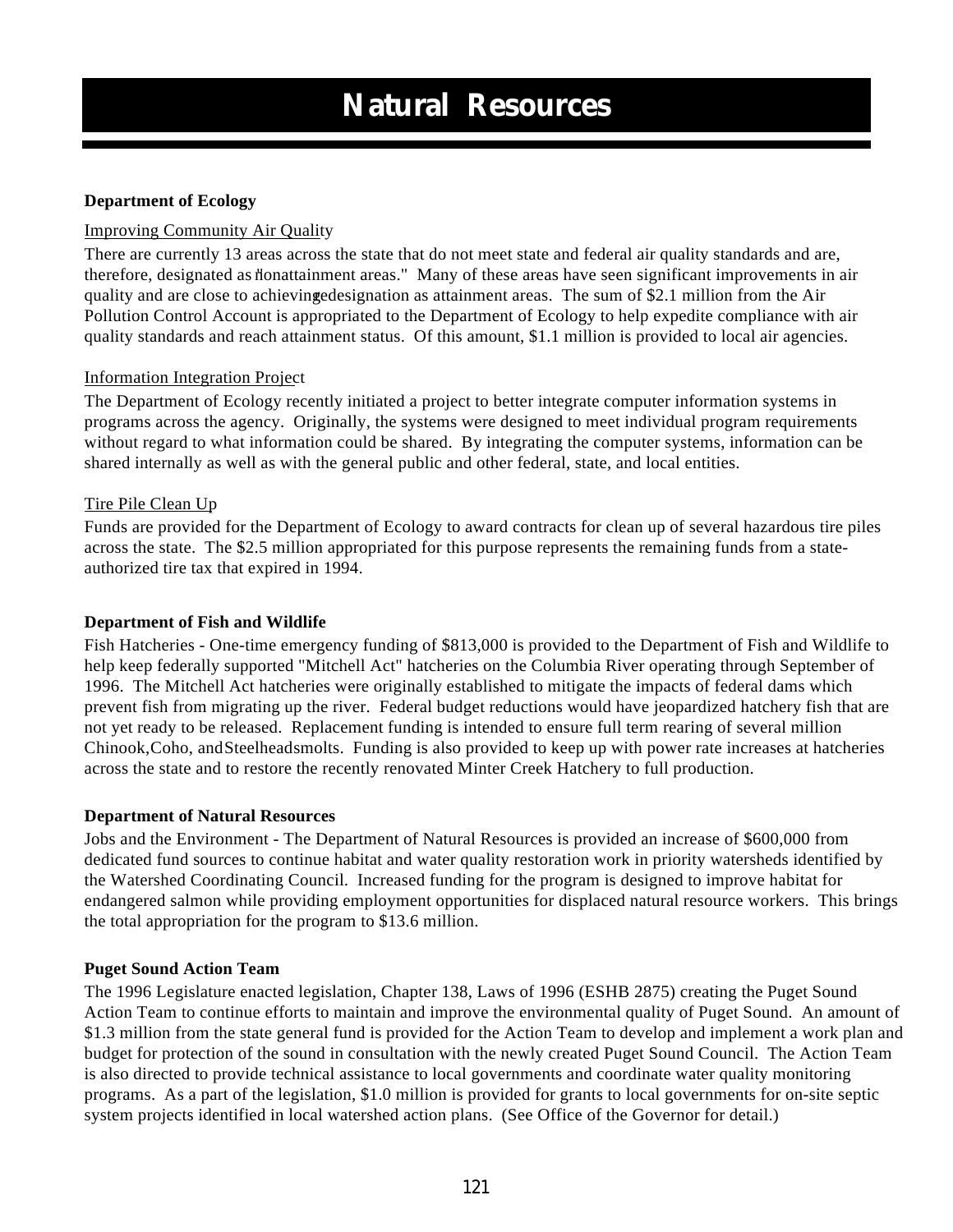# **1995-97 Washington State Operating Budget**

### **Total Budgeted Funds**

(Dollars in Thousands)



**Washington State**



*Natural Resources*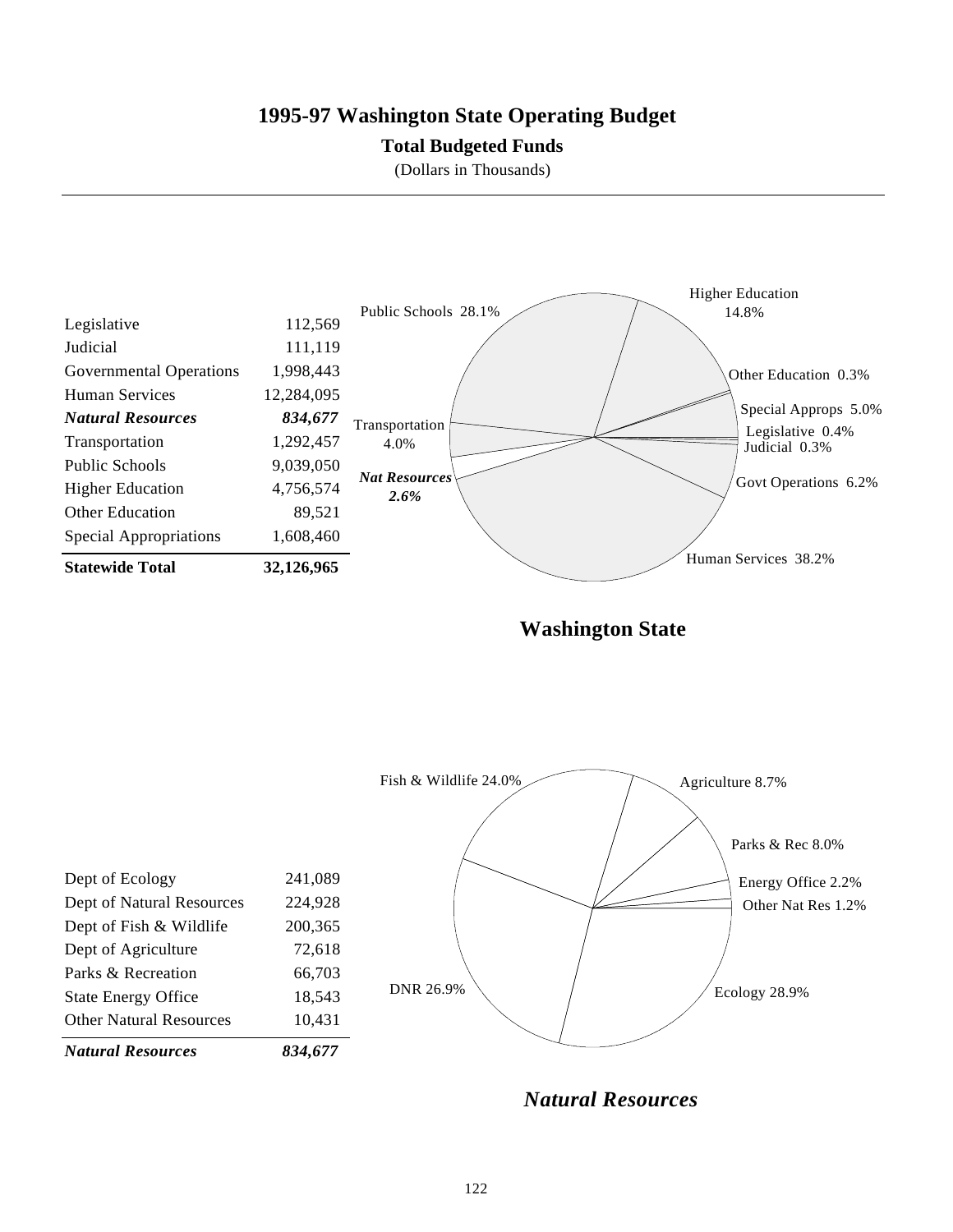# **1995-97 Washington State Operating Budget**

### **General Fund - State**

(Dollars in Thousands)



**Washington State**



*Natural Resources*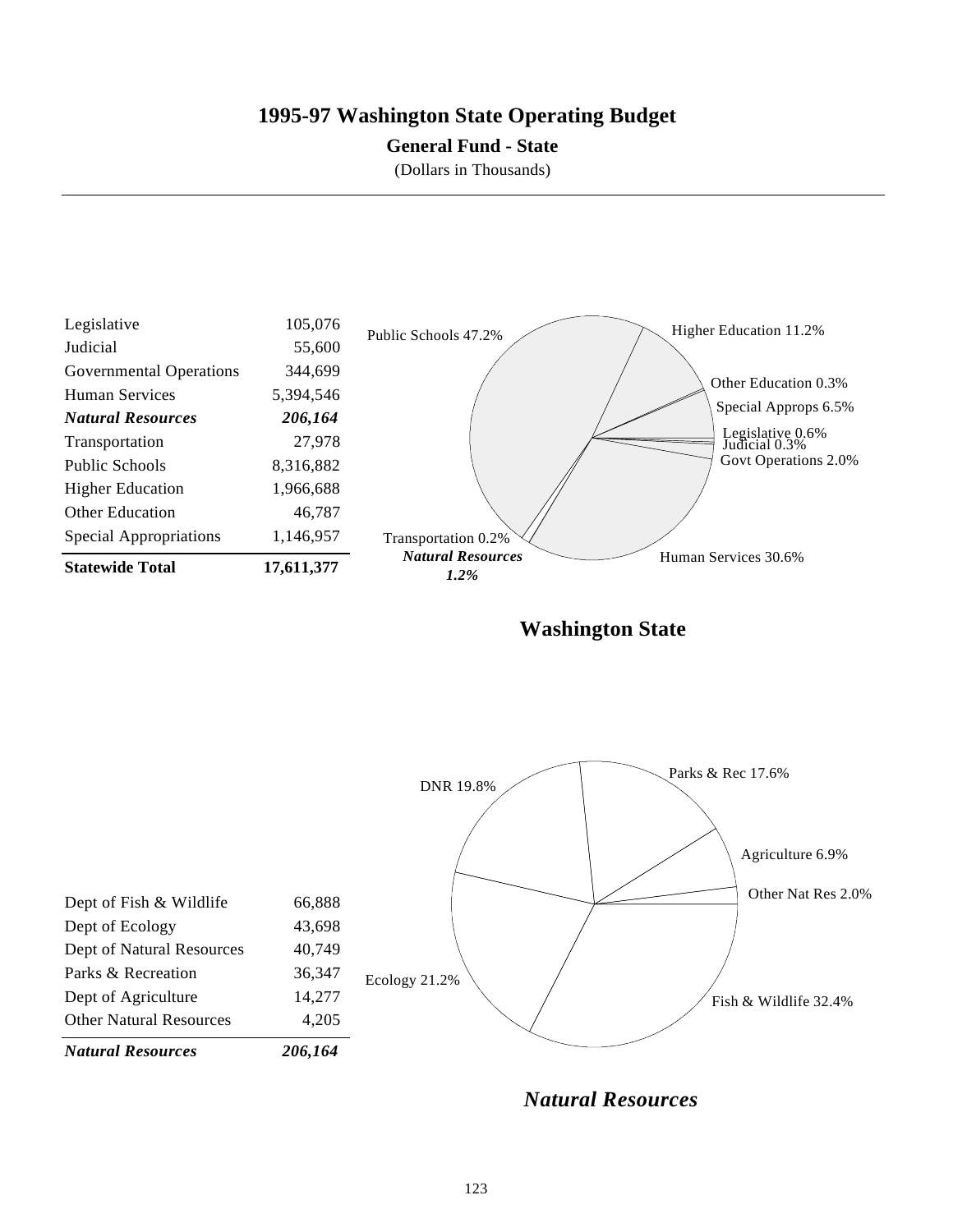# **Department of Ecology**

(Dollars in Thousands)

|                                                | GF-S           | Other   | <b>Total</b> |
|------------------------------------------------|----------------|---------|--------------|
| 1995-97 ORIGINAL APPROPRIATIONS                | 42,764         | 180,452 | 223,216      |
| 1996 Supplemental Budget                       |                |         |              |
| <b>Better Information/Public Access</b>        | 590            | 510     | 1,100        |
| Retaining Legal Help<br>2.                     | 44             | $-44$   | $\theta$     |
| Industrial Insurance Refund<br>$\mathcal{E}$   | $\overline{0}$ | 189     | 189          |
| <b>Improving Community Air Quality</b><br>4.   | $\Omega$       | 2,100   | 2,100        |
| <b>Cleaning Up Puget Sound Sediments</b><br>5. | $\Omega$       | 500     | 500          |
| <b>Community Water Quality</b><br>6.           | $\theta$       | 363     | 363          |
| <b>Combating Aquatic Weeds</b><br>7.           | 0              | 860     | 860          |
| <b>Coastal Community Stabilization</b><br>8.   | 0              | 700     | 700          |
| Tire Pile Clean Up<br>9.                       | 0              | 2,476   | 2,476        |
| <b>Flood Reduction Plans</b><br>10.            | $\Omega$       | 331     | 331          |
| <b>Attorney's Fees</b><br>11.                  | 300            |         | 300          |
| Yakima Adjudication<br>12.                     | 0              | 250     | 250          |
| Flood Assistance<br>13.                        | $\theta$       | 5,000   | 5,000        |
| 14. ESHB 2875 - Water Quality Grants           | $\Omega$       | 1,000   | 1,000        |
| <b>Total Supplemental Items</b>                | 934            | 14,235  | 15,169       |
| 1995-97 REVISED APPROPRIATIONS                 | 43,698         | 194,687 | 238,385      |
| Fiscal Year 1996 Totals                        | 22,289         | 94,831  | 117,120      |
| Fiscal Year 1997 Totals                        | 21,409         | 99,856  | 121,265      |

- 1. BETTER INFORMATION/PUBLIC ACCESS Funding is provided to integrate the agency's existing computer systems. The systems were originally designed to meet individual program requirements without regard to what information could be shared between the various programs. By integrating the computer systems, information can be shared internally as well as with the general public and other federal, state and local entities. (State Toxics Control Account, Waste Reduction Recycling and Litter Control Account, Air Pollution Control Account, Water Pollution Revolving Account-Federal)
- 2. RETAINING LEGAL HELP An adjustment is made to compensate for reductions in federal funds that can be used for administrative purposes. The additional state funds are provided to support Attorney General services. (State Toxics Control Account, Waste Reduction Recycling and Litter Control Account, Air Pollution Control Account, Water Pollution Control Revolving-Federal)
- 3. INDUSTRIAL INSURANCE REFUND The department is provided funds from Industrial Insurance refunds to implement safety and security plans as well as assess additional agency risk factors. (Industrial Insurance Premium Refund Account)
- 4. IMPROVING COMMUNITY AIR QUALITY Funding is provided for four specific purposes: 1) grants to local air authorities to assist them in developing a "maintenance plan" for redesignation of "nonattainment areas"; 2) air pollution studies to be conducted through contracts; 3) ambient air monitoring; and 4) additional technical assistance to businesses. (Air Pollution Control Account)
- 5. CLEANING UP PUGET SOUND SEDIMENTS State matching funds are provided for phase one of a three-year federal study on the feasibility of developing of a multi-user disposal site for contaminated sediments. (Local Toxics Control Account)
- 6. COMMUNITY WATER QUALITY Funding is provided for additional technical assistance to small communities in solving water quality problems and financing water quality protection efforts. (Water Quality Account, State Revolving Loan Fund)
- 7. COMBATING AQUATIC WEEDS Additional grant dollars are provided to local governments to control and prevent invasive fresh water aquatic weeds. Funding is also provided as a grant to the Department of Fish and Wildlife to address Purple Loosestrife. (Freshwater Aquatic Weeds Account)
- 8. COASTAL COMMUNITY STABILIZATION Funding is provided for the study and abatement of coastal erosion in the region of Willapa Bay, Grays Harbor, and the lower Columbia River. The Department of Ecology will work cooperatively with the United States Geological Service (USGS) on this project. (Flood Control Assistance Account)
- 9. TIRE PILE CLEAN UP Funding is provided for additional contracts to clean up tire piles in local communities. (Vehicle Tire Recycling Account)
- 10. FLOOD REDUCTION PLANS Funds are provided to implement flood reduction plans in Mason and Douglas counties. (Flood Control Assistance Account)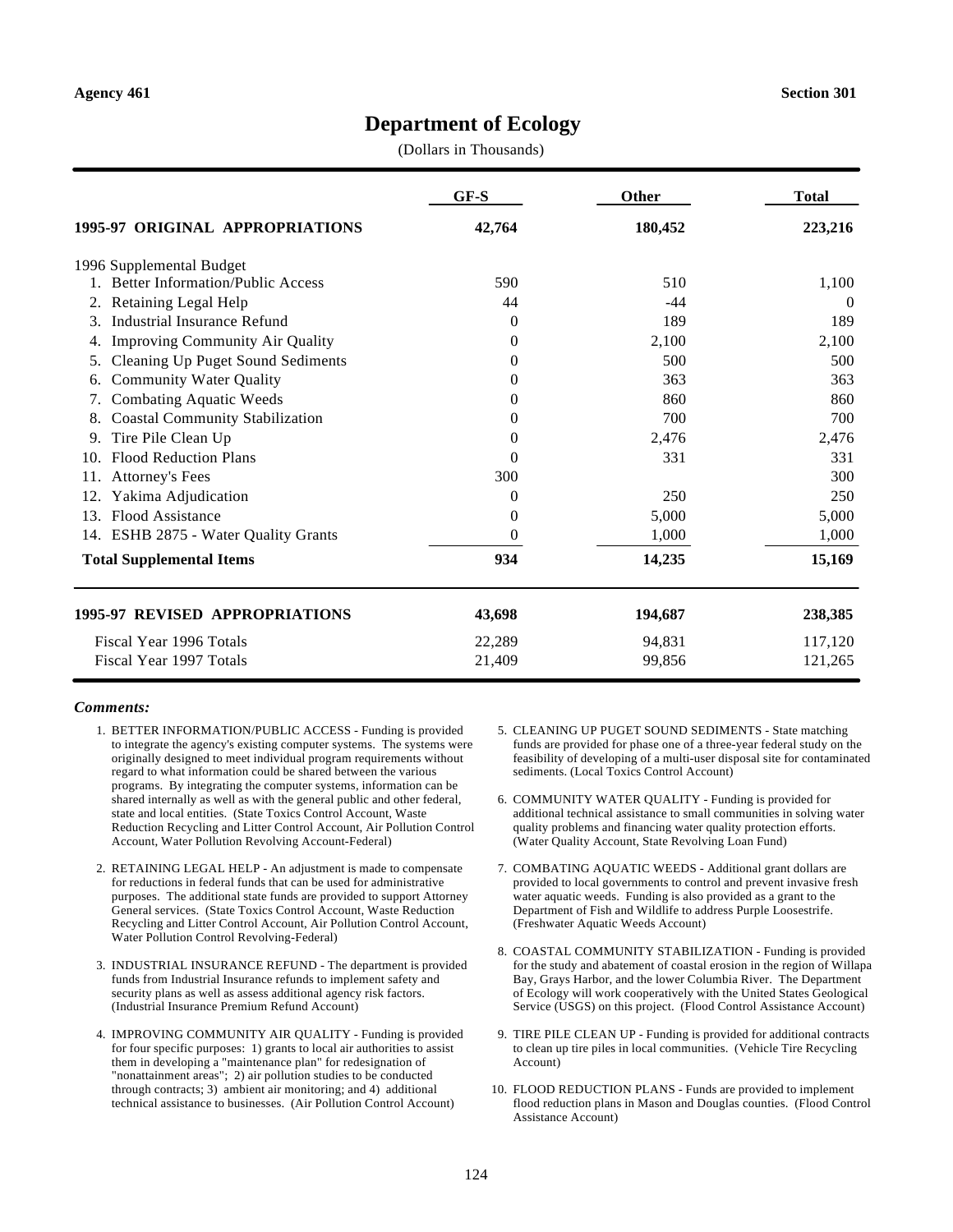#### **Agency 461 Section 301**

# **Department of Ecology**

- 11. ATTORNEY'S FEES Funding is provided for payment of attorney's fees pursuant to the state Supreme Court's decision in Rettkowski v. Washington (Sinking Creek).
- 12. YAKIMA ADJUDICATION Funding is provided for additional staff support to the Yakima County Superior Court for costs associated with the Yakima Adjudication. (Water Right Permit Processing)
- 13. FLOOD ASSISTANCE Additional grant funding is provided to assist local governments in repair and replacement of dikes and levees damaged in the November 1995 and February 1996 flood events. (Flood Control Assistance Account)
- 14. ESHB 2875 WATER QUALITY GRANTS The Department of Ecology received an appropriation of \$1 million from the Water Quality Account in Chapter 138, Laws of 1996 (ESHB 2875). The legislation directs the Department of Ecology to provide grants to local jurisdictions for on-site sewage system projects. In issuing the grants, priority is to be given to: 1) areas where substantial numbers of low income households are proposed for system upgrades; 2) areas that have created operation and maintenance programs; 3) areas where failing systems have contaminated or threaten to contaminate shellfish growing areas and recreational harvests; and 4) areas that have formed shellfish protection districts.

NOTE: Amounts shown here reflect only the Omnibus Appropriations Act. The remainder of the Department of Ecology's budget is shown in the Transportation Budget section of this document.

#### *Governor's Vetoes:*

Water Quality Permit Fee Program - The Governor vetoed a proviso earmarking \$110,000 in the Department of Ecology's existing budget to employ a consultant to develop a water quality permit fee schedule.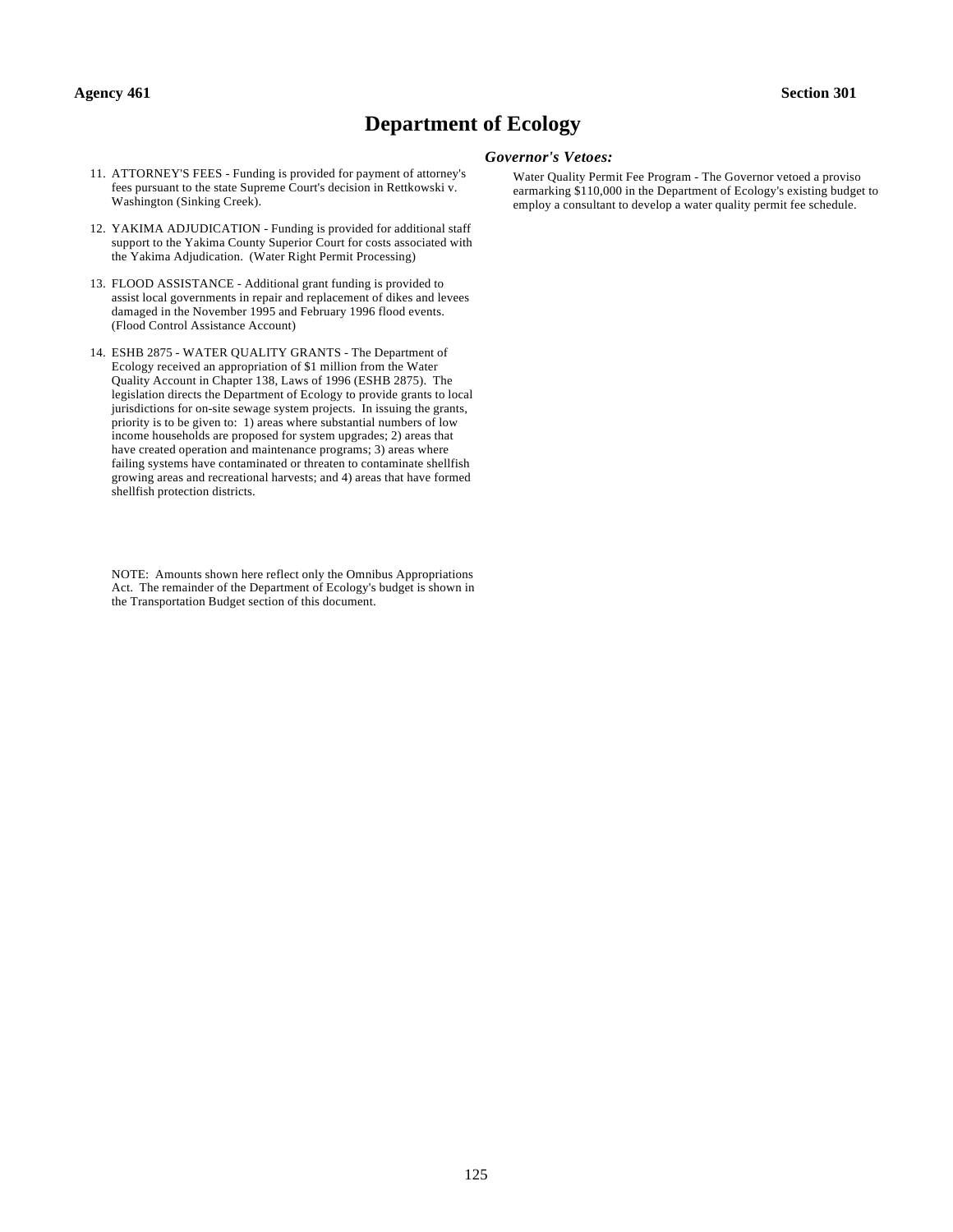# **State Parks and Recreation Commission**

(Dollars in Thousands)

|                                                    | GF-S   | <b>Other</b> | <b>Total</b> |
|----------------------------------------------------|--------|--------------|--------------|
| <b>1995-97 ORIGINAL APPROPRIATIONS</b>             | 35,897 | 29,429       | 65,326       |
| 1996 Supplemental Budget                           |        |              |              |
| <b>Holiday Pay</b><br>1.                           | 200    | $\Omega$     | 200          |
| <b>Historical Structures Assessment</b><br>$2^{+}$ | 250    | $\theta$     | 250          |
| <b>Total Supplemental Items</b>                    | 450    | $\bf{0}$     | 450          |
| <b>1995-97 REVISED APPROPRIATIONS</b>              | 36,347 | 29,429       | 65,776       |
| Fiscal Year 1996 Totals                            | 18,145 |              |              |
| Fiscal Year 1997 Totals                            | 18,202 | 14.726       | 32.928       |

#### *Comments:*

- 1. HOLIDAY PAY Funding is provided to pay rangers for each holiday worked at an overtime rate of time-and-one-half, rather than granting compensatory time.
- 2. HISTORICAL STRUCTURES ASSESSMENT Funding is provided for a one-time comprehensive assessment of state parks' historical structures to be completed by a team of experts in historical preservation. The resulting report will make recommendations for the renovation, restoration, or dismantling of these structures and will help the agency prioritize future capital budget requests.

NOTE: Amounts shown here reflect only the Omnibus Appropriations Act. The remainder of the State Parks and Recreation Commission's budget is shown in the Transportation Budget section of this document.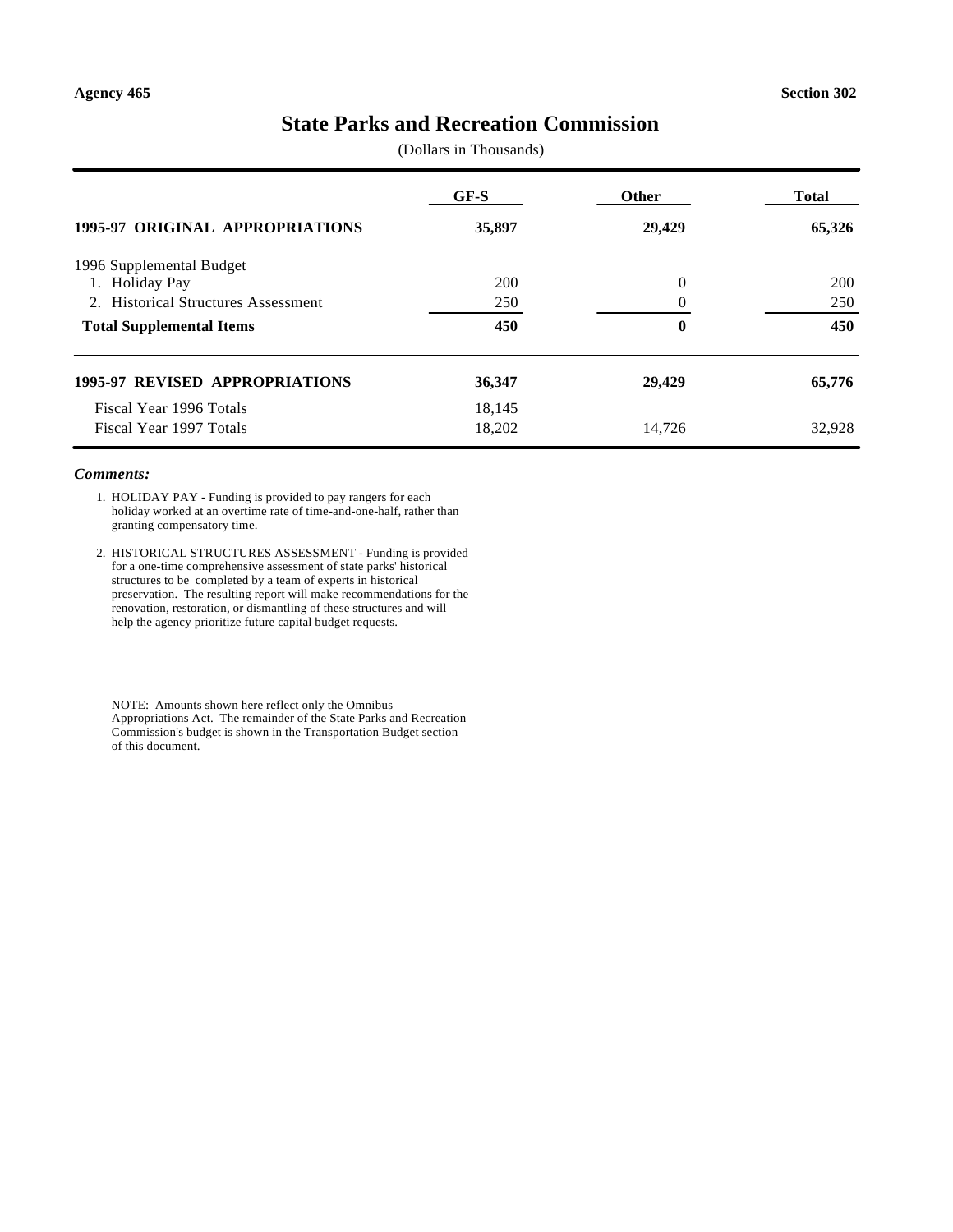# **State Conservation Commission**

(Dollars in Thousands)

|                                        | GF-S     | <b>Other</b> | <b>Total</b> |
|----------------------------------------|----------|--------------|--------------|
| <b>1995-97 ORIGINAL APPROPRIATIONS</b> | 1,662    | 202          | 1,864        |
| 1996 Supplemental Budget               |          |              |              |
| 1. Attorney General Services           | 30       | $\Omega$     | 30           |
| 2. Water Quality Account-Operating     | $\Omega$ | 119          | 119          |
| <b>Total Supplemental Items</b>        | 30       | 119          | 149          |
| <b>1995-97 REVISED APPROPRIATIONS</b>  | 1,692    | 321          | 2,013        |
| Fiscal Year 1996 Totals                | 867      | 101          | 968          |
| Fiscal Year 1997 Totals                | 825      | 220          | 1.045        |

#### *Comments:*

1. ATTORNEY GENERAL SERVICES - A technical correction is made to provide funding for Attorney General's services for the Conservation Commission. (General Fund-State)

2. WATER QUALITY ACCOUNT-OPERATING - The Conservation Commission is authorized to spend eight percent of its Water Quality Account appropriation for operating costs. For the 1995-97 Biennium, the legislature provided an additional \$3 million to the Commission's capital budget Water Quality Account appropriation to address non-point water quality projects. To administer the increased number of grants, a shift of \$119,000 is made from the Capital budget to support these operating expenses. (Water Quality Account)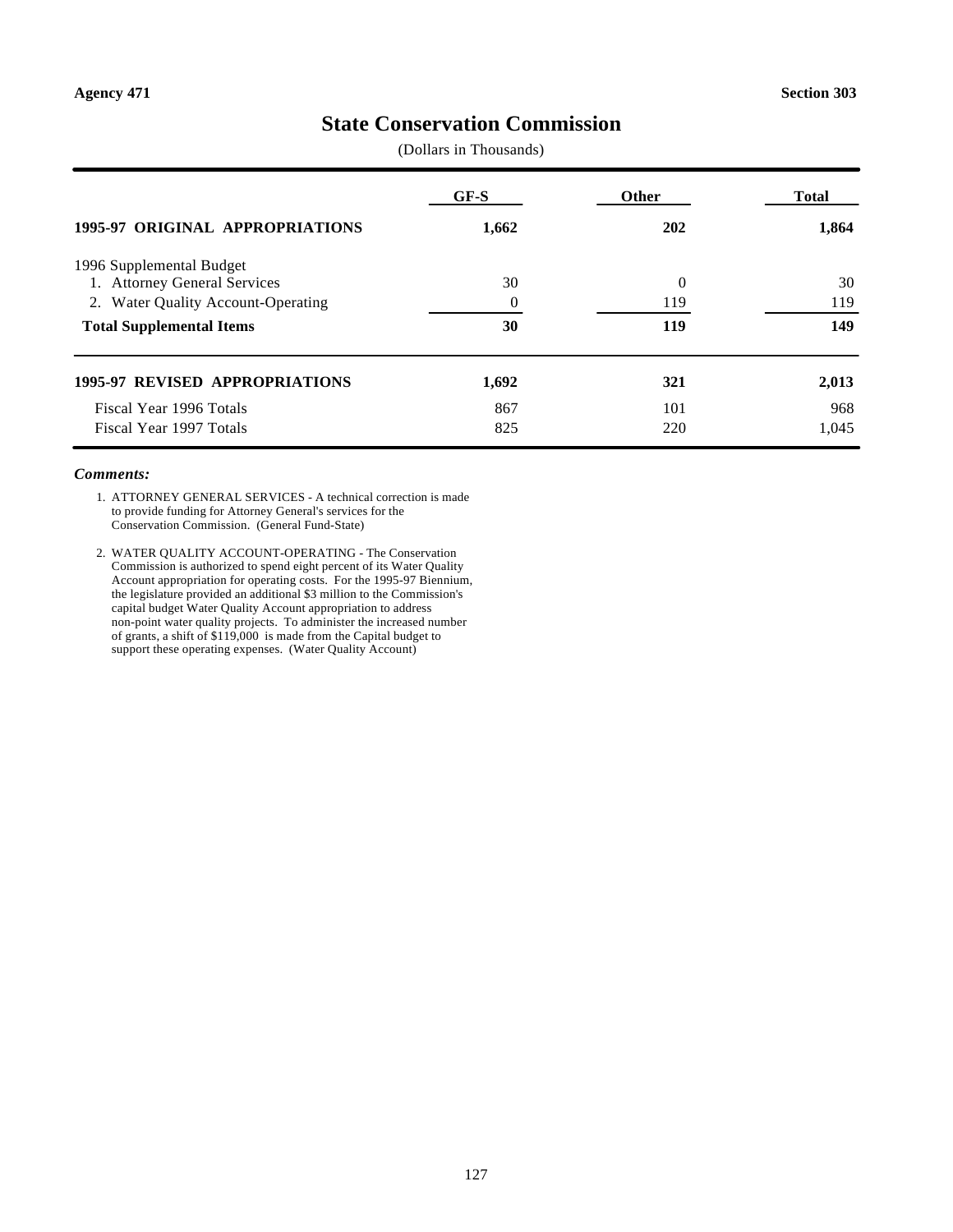# **Department of Fish and Wildlife**

(Dollars in Thousands)

|                                          | GF-S     | <b>Other</b> | <b>Total</b> |
|------------------------------------------|----------|--------------|--------------|
| 1995-97 ORIGINAL APPROPRIATIONS          | 64,719   | 132,218      | 196,937      |
| 1996 Supplemental Budget                 |          |              |              |
| 1. Mitchell Act Hatcheries               | 813      | $\theta$     | 813          |
| <b>Forest Management</b><br>2.           | 530      | $\Omega$     | 530          |
| <b>Noxious Weeds</b>                     | 145      | $\Omega$     | 145          |
| Problem Wildlife<br>4.                   | 15       | 213          | 228          |
| Minter Creek Hatchery<br>5.              | 261      | $\Omega$     | 261          |
| Maintain Hatchery Production<br>6.       | 260      | 66           | 326          |
| <b>Commission Transition Costs</b><br>7. | 145      | $\theta$     | 145          |
| Warm Water Game Fish Program<br>8.       | $\theta$ | 980          | 980          |
| <b>Total Supplemental Items</b>          | 2,169    | 1,259        | 3,428        |
| <b>1995-97 REVISED APPROPRIATIONS</b>    | 66,888   | 133,477      | 200,365      |
| Fiscal Year 1996 Totals                  | 33,187   | 66,273       | 99,460       |
| Fiscal Year 1997 Totals                  | 33,701   | 67,204       | 100,905      |

- 1. MITCHELL ACT HATCHERIES In the continuing resolutions passed by Congress to date, federal funding for Mitchell Act hatcheries on the Columbia River has been reduced by 20 percent. Based on this reduction, the department indicates it would be necessary to immediately close three hatcheries and reduce operations in four others. The curtailed operations would impact several million chinook, coho, and steelhead juvenile fish that are not yet ready to be released. Emergency state funding is provided on a one-time basis to keep the hatcheries operating through September when the fish will be ready for release.
- 2. FOREST MANAGEMENT Funding is provided for scientific and technical assistance to landowners who develop landowner harvest option plans under the Forest Practices Board spotted owl rule, which is anticipated to be adopted in July 1996.
- 3. NOXIOUS WEEDS Additional weed control funding is provided for the department to hire a seasonal four-person crew to control Spartina in Willapa Bay.
- 4. PROBLEM WILDLIFE Funds are provided for the Department to pay animal damage claims pursuant to Chapter 54, Laws of 1996 (E2SSB 6146) and to implement problem wildlife preventative activities, including a public safety education program regarding how to deal with bear and cougar in urban and semi-urban areas. (Wildlife Account-State)
- 5. MINTER CREEK HATCHERY A technical adjustment is made to restore funding to a hatchery that was under renovation during the 1993-95 biennium. The facility is now fully operational.
- 6. MAINTAIN HATCHERY PRODUCTION State-operated hatcheries recently lost their discount under the Bonneville Power Administration's Farm Energy Discount Program. Additional funding is provided to cover the increased cost of electrical power resulting from the elimination of this discount. (Wildlife Account-State, Recreational Fisheries Enhancement Account)
- 7. COMMISSION TRANSITION COSTS One-time transition funding is provided for the Fish & Wildlife Commission. With the enactment of Referendum 45, the Commission has new responsibilities. The transition funding will cover additional commission meetings throughout the state, educational briefings for commission members, and a contracted management review of the agency. Costs in the 1997-99 biennium are anticipated to be absorbed.
- 8. WARM WATER GAME FISH PROGRAM Chapter 222, Laws of 1996 (4SSB 5159) establishes a warm water game fish enhancement program. Starting in January 1997, a surcharge will be collected on certain game fishing licenses in order to support the program. Funding is provided based on the anticipated revenue that will be generated this biennium. (Warm Water Game Fish Account)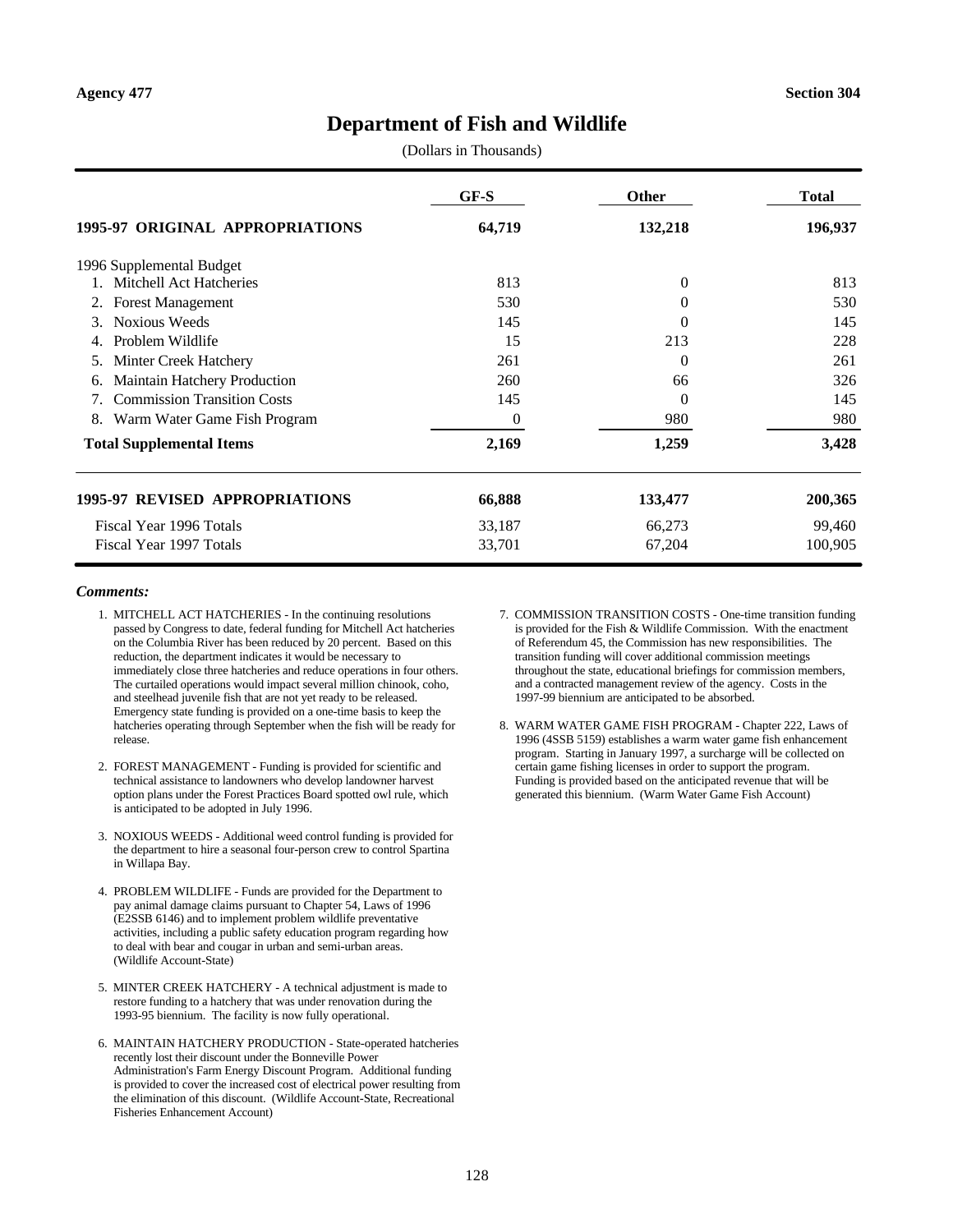# **Department of Natural Resources**

(Dollars in Thousands)

|                                          | GF-S     | <b>Other</b> | Total   |
|------------------------------------------|----------|--------------|---------|
| <b>1995-97 ORIGINAL APPROPRIATIONS</b>   | 40,599   | 179,855      | 220,454 |
| 1996 Supplemental Budget                 |          |              |         |
| <b>Retrospective Rating Refund</b><br>1. | $\Omega$ | 62           | 62      |
| Fire Program Review<br>2.                | 150      | 0            | 150     |
| FDA Fund Investment Plan<br>3.           | $\Omega$ | 3,662        | 3,662   |
| Jobs and the Environment<br>4.           | $\theta$ | 600          | 600     |
| <b>Total Supplemental Items</b>          | 150      | 4,324        | 4,474   |
| <b>1995-97 REVISED APPROPRIATIONS</b>    | 40,749   | 184,179      | 224,928 |
| Fiscal Year 1996 Totals                  | 20,325   | 88,089       | 108,414 |
| Fiscal Year 1997 Totals                  | 20,424   | 96,090       | 116,514 |

- 1. RETROSPECTIVE RATING REFUND The Department of Labor and Industries (L&I) retrospective rating refund will be used to enhance safety programs in the agency. (Industrial Insurance Premium Refund Account)
- 2. FIRE PROGRAM REVIEW Funding is provided for a comprehensive independent review of the department's wildland firefighting program. In consultation with other affected parties such as industrial and small forest landowners, fire districts, local governments, federal agencies, and tribes, the review is intended to provide recommendations on how the department can best meet its fire protection responsibilities.
- 3. FDA FUND INVESTMENT PLAN The management costs of Forest Board lands are provided by the Forest Development Account. The trees on these lands are nearing maturity. Additional appropriation authority is provided from this account to prepare these properties for harvest. To the extent possible, the department is directed to hire unemployed timber workers to perform silviculture activities, address forest health concerns, and repair damages on these lands. (Forest Development Account)
- 4. JOBS AND THE ENVIRONMENT The 1995 Legislature originally appropriated \$13 million from a variety of fund sources for the Jobs and the Environment program. However, revenues in support of the program did not materialize as originally estimated requiring a reduction of \$3.4 million in the Watershed Restoration Account appropriation. The decline in revenue is more than offset by a \$4.0 million increase in the Water Quality Account appropriation, thereby bringing the total appropriation for the program to \$13.6 million. From the additional Water Quality Account appropriation, the Department of Natural Resources is to provide a grant to the Department of Ecology to fund the Washington Conservation Corps program in FY 97. (Watershed Restoration Account, Water Quality Account)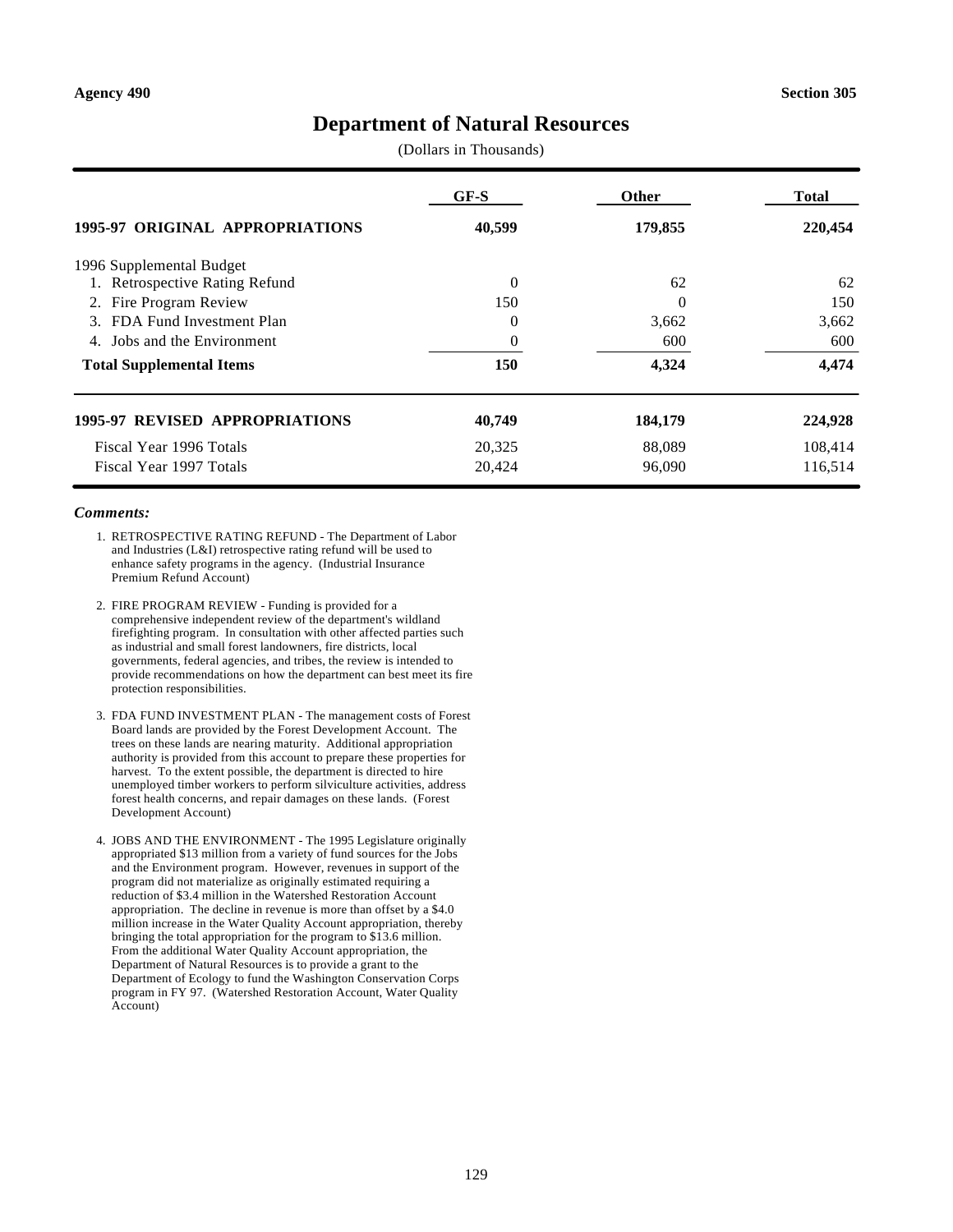# **Department of Agriculture**

(Dollars in Thousands)

|                                        | $GF-S$ | <b>Other</b> | <b>Total</b> |
|----------------------------------------|--------|--------------|--------------|
| <b>1995-97 ORIGINAL APPROPRIATIONS</b> | 13,362 | 57,151       | 70,513       |
| 1996 Supplemental Budget               |        |              |              |
| 1. Asian Gypsy Moth Eradication        | 724    | 890          | 1,614        |
| 2. Food Safety Inspections             | 120    | $\theta$     | 120          |
| 3. Agriculture Puget Sound Plan        | 71     | $\theta$     | 71           |
| <b>Total Supplemental Items</b>        | 915    | 890          | 1,805        |
| 1995-97 REVISED APPROPRIATIONS         | 14,277 | 58,041       | 72,318       |
| Fiscal Year 1996 Totals                | 7,110  | 29,209       | 36,319       |
| Fiscal Year 1997 Totals                | 7,167  | 28,832       | 35,999       |

- 1. ASIAN GYPSY MOTH ERADICATION Additional funding is provided on a one-time basis to monitor and eradicate infestations of Asian Gypsy Moths in Western Washington. The specific areas that require spraying are near the ports of Olympia (Black Lake) and Seattle (Madrona Park, North Beacon Hill). (General Fund-Federal)
- 2. FOOD SAFETY INSPECTIONS Funding is provided for two additional Food Safety Officers to conduct an additional 500 food processor inspections annually, thereby reducing food safety risks.
- 3. AGRICULTURE PUGET SOUND PLAN Funding is restored to the agency's statutorily-required Pesticide Management Program which implements a component of the Puget Sound Water Quality Management Plan. These funds were erroneously reduced in the original 1995-97 biennial budget.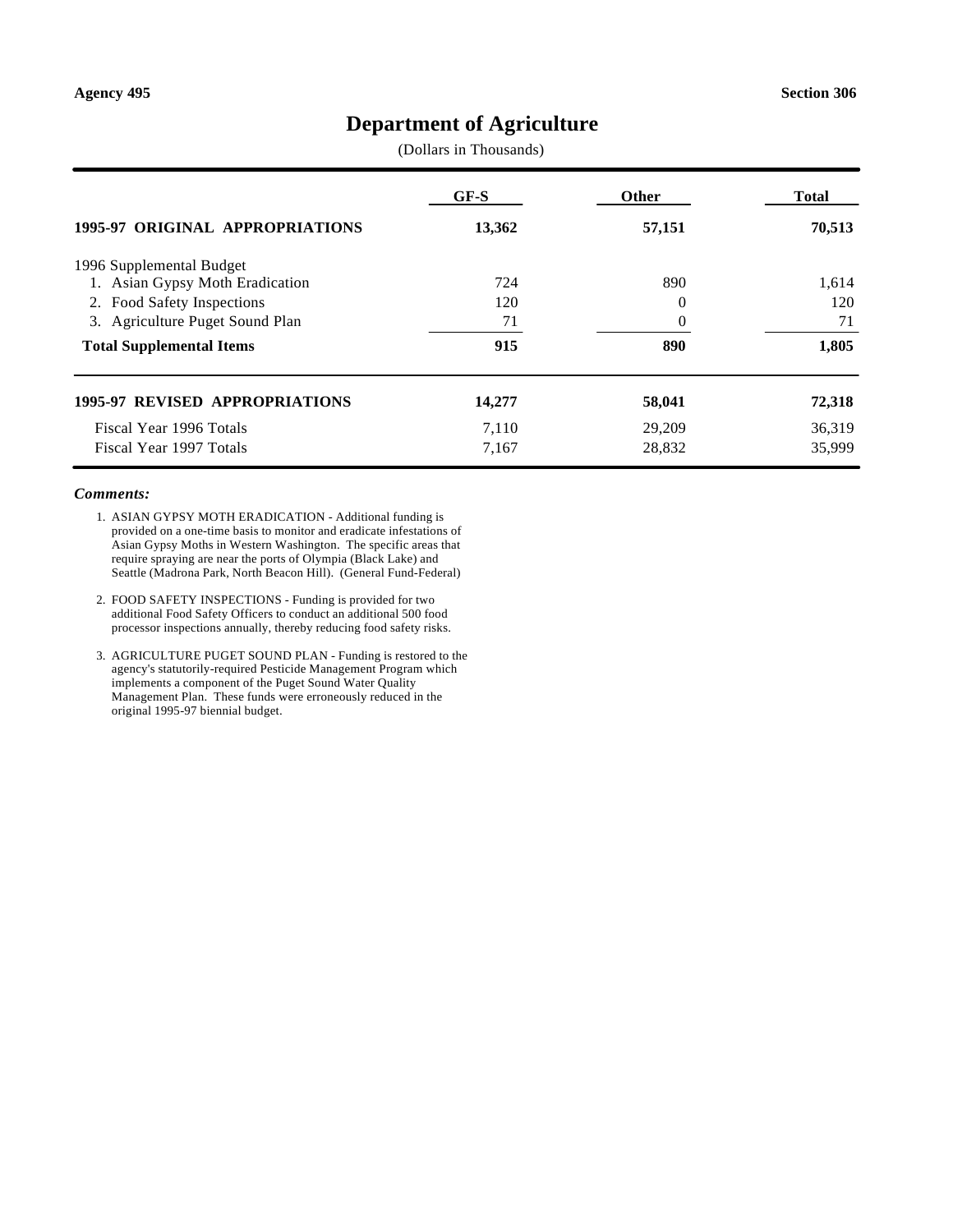# **Office of Marine Safety**

(Dollars in Thousands)

|                                                              | GF-S     | Other      | <b>Total</b> |  |
|--------------------------------------------------------------|----------|------------|--------------|--|
| 1996 Supplemental Budget<br>1. Intertanko Lawsuit - AG Costs |          | 250        | 250          |  |
| <b>Total Supplemental Items</b>                              | 0        | 250        | 250          |  |
| <b>1995-97 REVISED APPROPRIATIONS</b>                        | 0        | <b>250</b> | <b>250</b>   |  |
| Fiscal Year 1996 Totals                                      | $\Omega$ | 125        | 125          |  |
| Fiscal Year 1997 Totals                                      |          | 125        | 125          |  |

#### *Comments:*

INTERTANKO LAWSUIT - AG COSTS - Funding is provided to address increased Attorney General services and expert witness costs resulting from the Intertanko lawsuit that has been filed against the Office of Marine Safety. (Oil Spill Administration Account)

NOTE: Amounts shown here reflect only the Omnibus Appropriations Act. The remainder of the Office of Marine Safety's budget is shown in the Transportation Budget section of this document.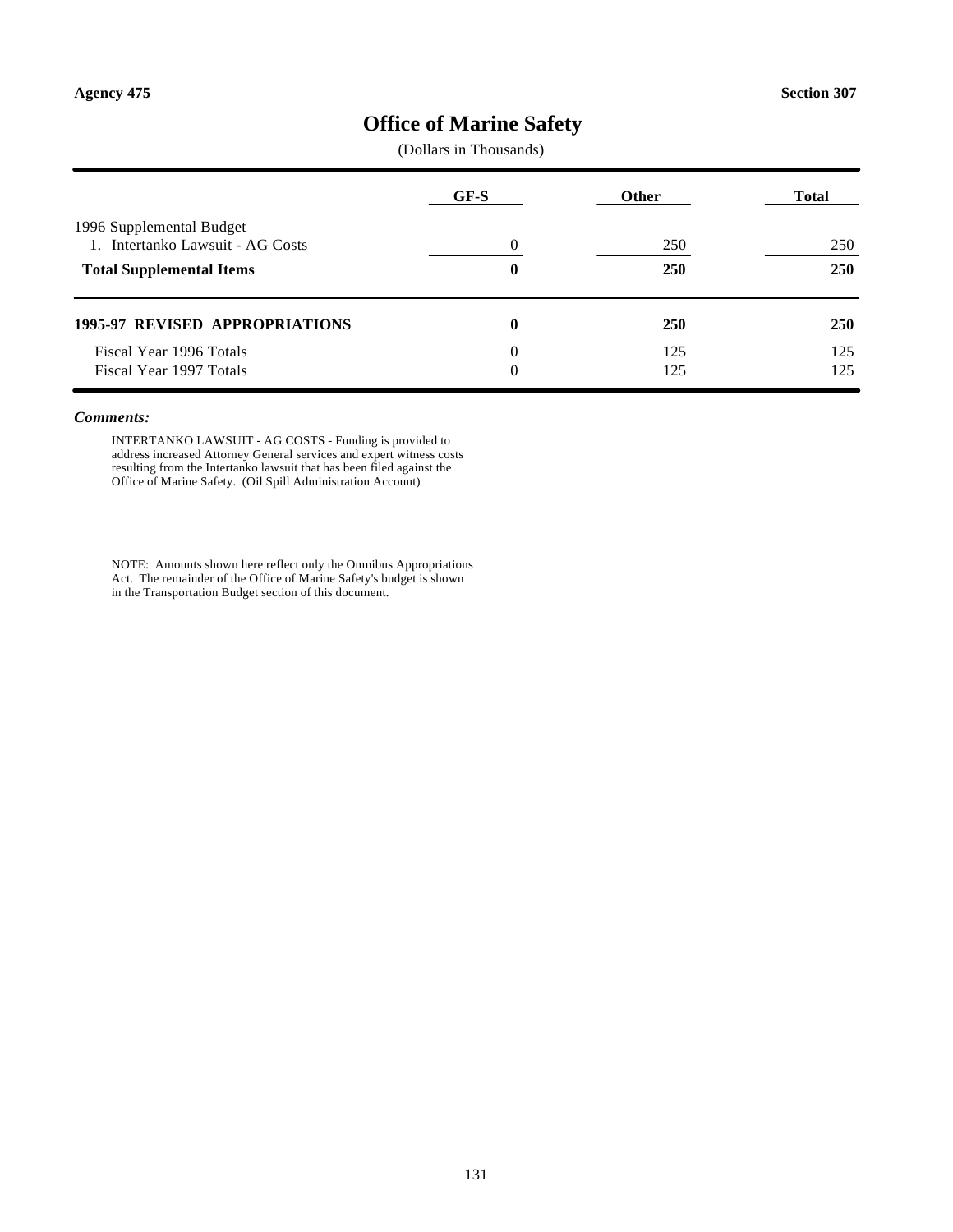The majority of funding for transportation services is included in the Transportation Budget, not in the Omnibus Appropriations Act. The Omnibus Appropriations Act includes only a portion of the funding for the State Patrol and the Department of Licensing. Therefore, the notes contained in this section are limited. For additional information, please see the Transportation Budget section of this document.

### **Washington State Patrol**

An amount of \$4.1 million is provided to implement the provisions of Chapter 126, Laws of 1996 (2SSB 6272) requiring background checks of employees working in the K-12 system prior to 1992. Since 1992, all new K-12 employees have been subjected to a background check prior to employment. The estimated 61,500 employees who began working in the system prior to 1992 are now subject to the same background check as a requirement of continued employment.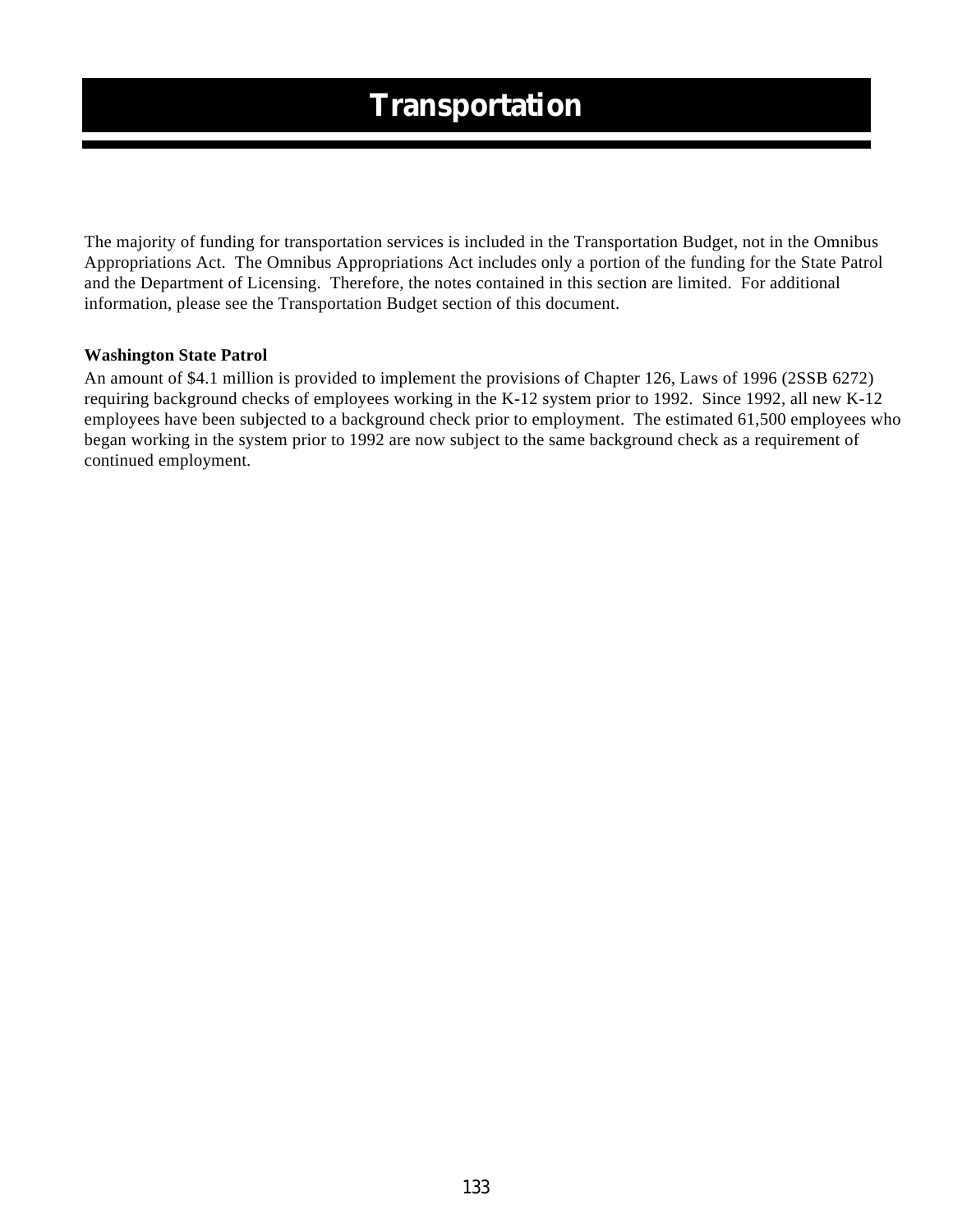# **1995-97 Washington State Operating Budget**

### **Total Budgeted Funds**

(Dollars in Thousands)



**Washington State**



*Transportation*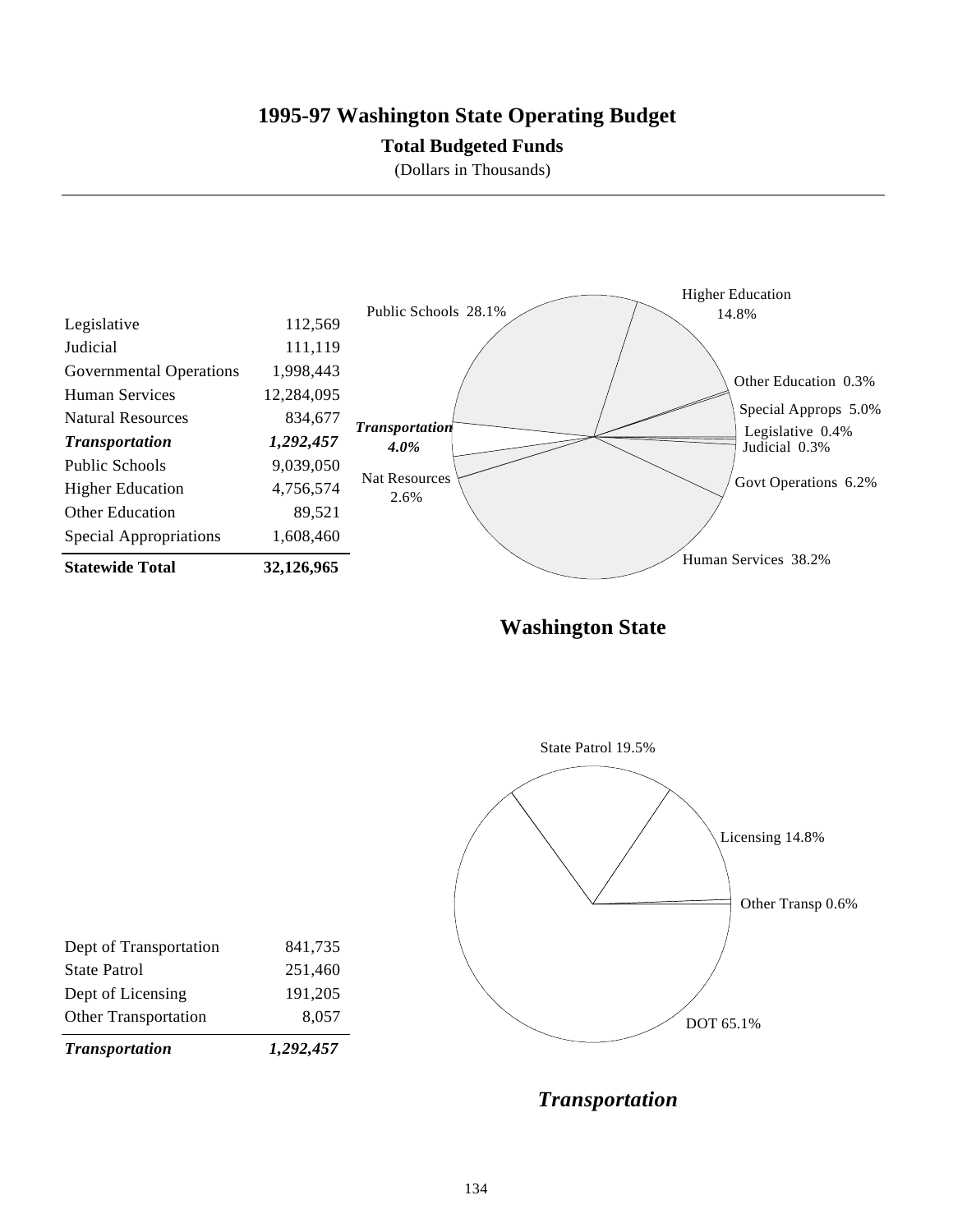# **1995-97 Washington State Operating Budget**

### **General Fund - State**

(Dollars in Thousands)



**Washington State**



*Transportation*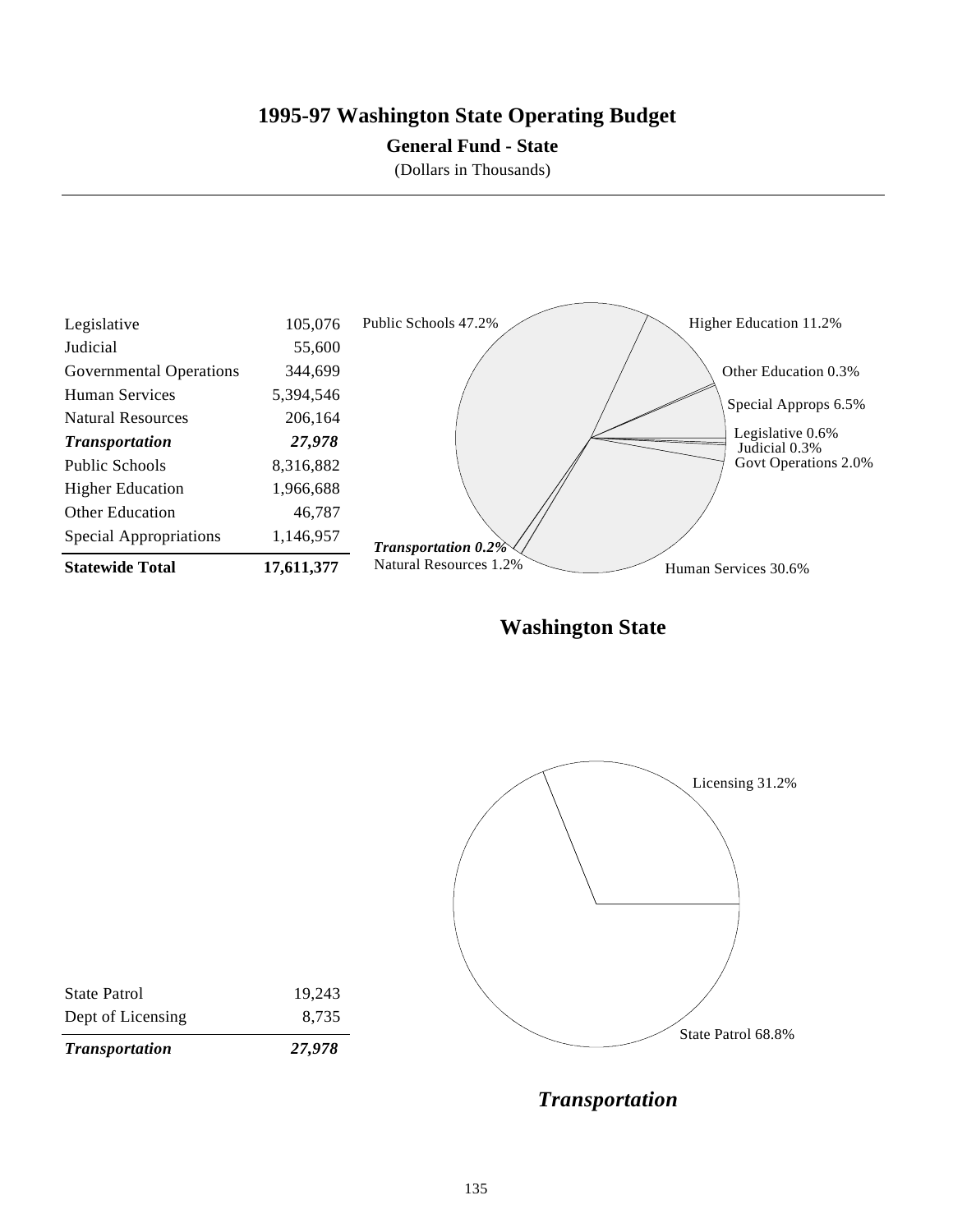# **Department of Licensing**

(Dollars in Thousands)

|                                               | $GF-S$   | Other  | <b>Total</b> |
|-----------------------------------------------|----------|--------|--------------|
| 1995-97 ORIGINAL APPROPRIATIONS               | 8,486    | 21,181 | 29,667       |
| 1996 Supplemental Budget                      |          |        |              |
| Engineers: Cost/Workload Increases            | $\theta$ | 85     | 85           |
| Master License System<br>2.                   | 0        | 217    | 217          |
| Overhead Funding Realignment<br>3.            | 202      | -68    | 134          |
| <b>Retrospective Rating</b><br>4.             | 0        | 24     | 24           |
| Attorney General Salary Increase<br>5.        | 7        | 15     | 22           |
| <b>Attorney General Fund Adjustment</b><br>6. | 34       | 99     | 133          |
| <b>Risk Management Costs</b><br>7.            | 6        | 12     | 18           |
| Limousine Regulation<br>8.                    | 0        | 122    | 122          |
| <b>Total Supplemental Items</b>               | 249      | 506    | 755          |
| 1995-97 REVISED APPROPRIATIONS                | 8,735    | 21,687 | 30,422       |
| Fiscal Year 1996 Totals                       | 4,336    | 10,774 | 15,110       |
| Fiscal Year 1997 Totals                       | 4,399    | 10,913 | 15,312       |

#### *Comments:*

- 1. ENGINEERS: COST/WORKLOAD INCREASES Provides funding to meet the requirements of Chapter 356, Laws of 1995 (HB 1534) changing the registration requirements relating to professional land surveyors and engineers. Funding covers: Attorney General services; higher charges from the Department of Natural Resources for copying of survey maps; increased costs for exam development; and the replacement of eight personal computers. (Professional Engineers-State)
- 2. MASTER LICENSE SYSTEM Provides funding for three FTE staff and equipment to meet requests for adding new types of licenses to the system and to respond to increased utilization of the system by businesses. This program is self-supporting. (Master Licensing Account)
- 3. OVERHEAD FUNDING REALIGNMENT Agency fund sources are adjusted to correctly allocate the costs of supporting the department's Administration and Information Services divisions. (General Fund-State, Architects-State, Cemetery-State, Professional Engineers-State, Real Estate-State, Master License Account-State, Uniform Commercial Code-State, Funeral Directors-State, Motor Vehicle Fund-State, Transportation Account-State, Motorcycle Safety-State, and Highway Safety Fund-State)
- 4. RETROSPECTIVE RATING Provides expenditure authority to fund additional workplace safety materials and activities. (Industrial Insurance Premium Account)
- 5. ATTORNEY GENERAL SALARY INCREASE Provides funding to correct the omission of costs related to the four percent salary increase authorized in the original 1995-97 biennium budget. (General Fund-State, Funeral Directors-State, Real Estate-State, Architects-State, Professional Engineers-State, Highway Safety Fund, and Motor Vehicle Fund-State)
- 6. ATTORNEY GENERAL FUND ADJUSTMENT Corrects a misallocation of Attorney General compensation costs between the programs funded in the transportation budget and the programs

funded in the general fund budget of the department. Funds supporting Attorney General costs are adjusted and net to zero in the aggregate. (General Fund-State, Architects-State, Cemetery-State, Real Estate-State, Master License Account-State, Professional Engineers-State, Uniform Commercial Code-State, Funeral Directors-State, Highway Safety Fund-State, Motor Vehicle Fund-State)

- 7. RISK MANAGEMENT COSTS Corrects an error in the amount of funding for risk management administration and Motorcycle Training program insurance provided in the 1995-97 budget. (General Fund-State, Real Estate-State, Master License Account-State, Professional Engineers-State, Uniform Commercial Code-State, Highway Safety Fund-State, Motor Vehicle Fund-State)
- 8. LIMOUSINE REGULATION Funding is provided for activities associated with Chapter 87, Laws of 1996 (HB 2551). Regulatory responsibility for limousines is transferred from the Utilities and Transportation Commission to the Department of Licensing. (Master License Account)

NOTE: Amounts shown here reflect only the Omnibus Appropriations Act. The remainder of the Department of Licensing's budget is shown in the Transportation Budget Section of this document.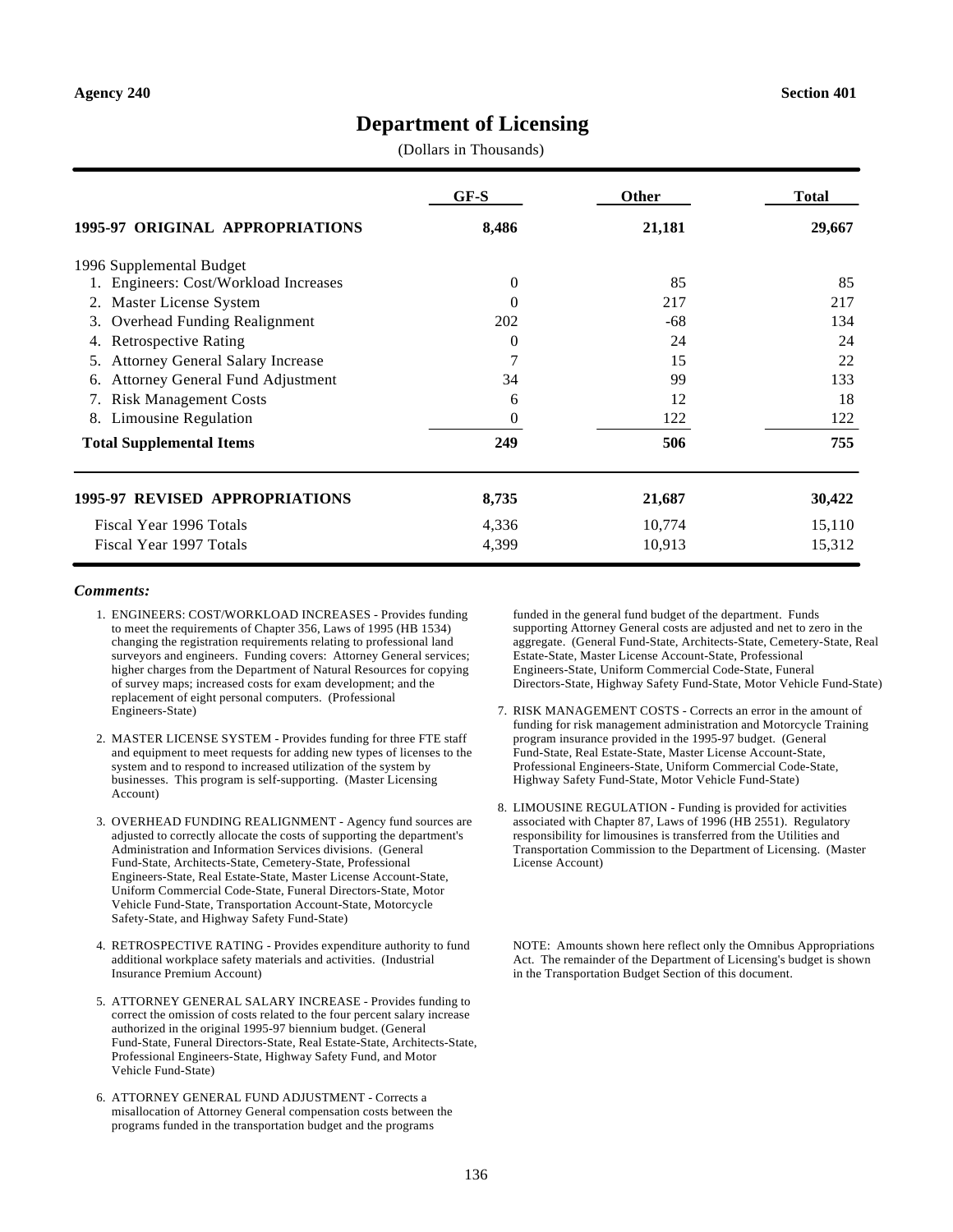# **Washington State Patrol**

(Dollars in Thousands)

|                                         | GF-S   | <b>Other</b> | <b>Total</b> |
|-----------------------------------------|--------|--------------|--------------|
| <b>1995-97 ORIGINAL APPROPRIATIONS</b>  | 15,081 | 20,293       | 35,374       |
| 1996 Supplemental Budget                |        |              |              |
| 1. Transfer to Fire Protection          | 102    | $\theta$     | 102          |
| School Employee Background Checks<br>2. | 4,060  | $\Omega$     | 4,060        |
| <b>Total Supplemental Items</b>         | 4,162  | $\bf{0}$     | 4,162        |
| <b>1995-97 REVISED APPROPRIATIONS</b>   | 19,243 | 20,293       | 39,536       |
| Fiscal Year 1996 Totals                 | 8.011  | 9.605        | 17,616       |
| Fiscal Year 1997 Totals                 | 11,232 | 10,688       | 21,920       |

#### *Comments:*

- 1. TRANSFER TO FIRE PROTECTION Funds for fire protection services are transferred from the Department of Community, Trade, and Economic Development (CTED) to the State Patrol. This completes a transfer begun in the original 1995-97 budget.
- 2. SCHOOL EMPLOYEE BACKGROUND CHECKS Since 1992, new K-12 employees have been required to get a background check prior to employment. Chapter 126, Laws of 1996 (2SSB 6272) requires the estimated 61,500 employees hired before this date to be checked. This item provides funding to the State Patrol and the Superintendent of Public Instruction to conduct these checks.

NOTE: Amounts shown here reflect only the Omnibus Appropriations Act. The remainder of the Washington State Patrol's budget is shown in the Transportation Budget Section of this document.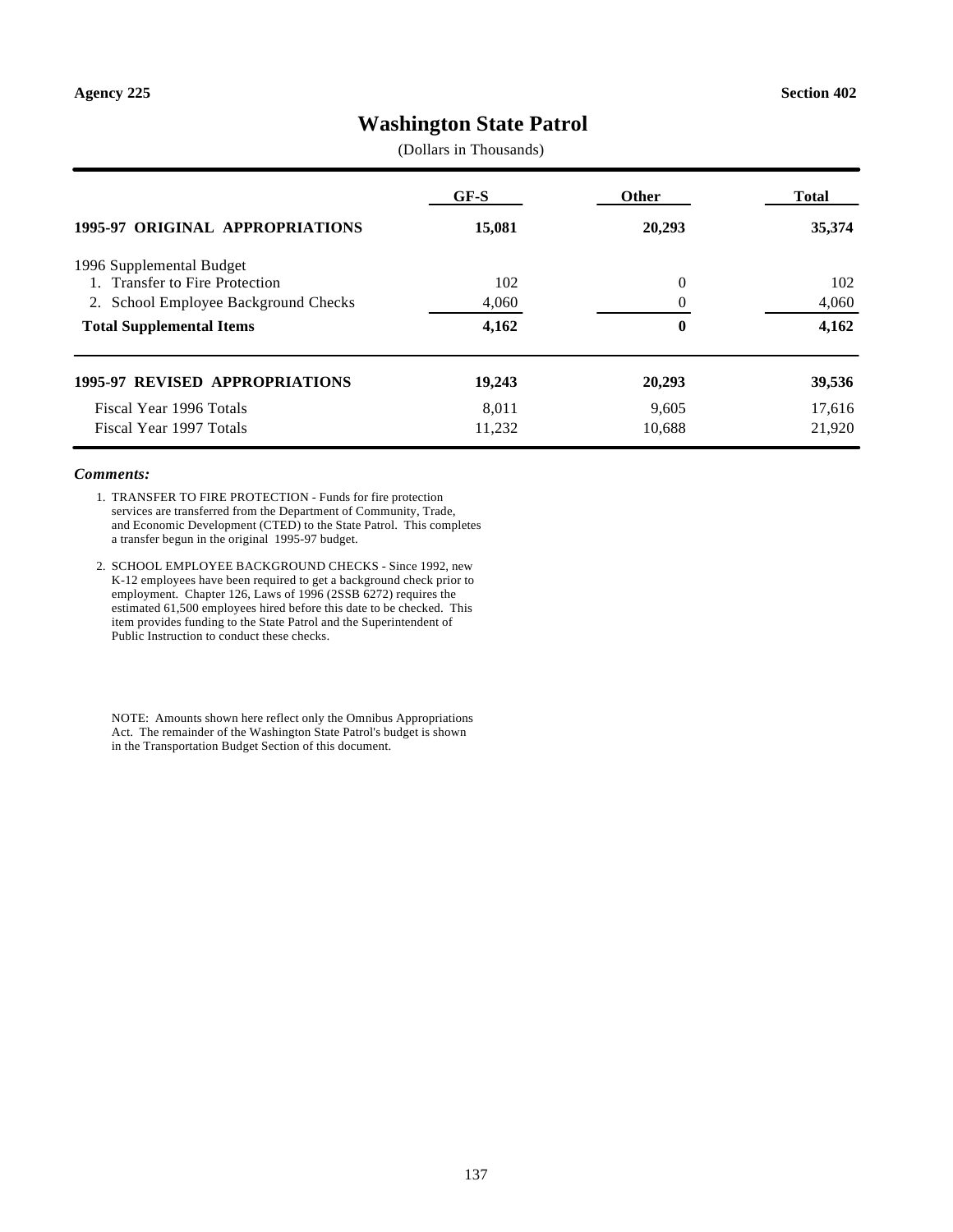### **K-12 Technology Equipment and Program Costs**

Funds for technology equipment and related programs will be distributed through a grant program prioritizing funding to programs that are consortia, provide local match, and exhibit evidence of partnerships with the technology industry, higher education, and other organizations using technology as a learning tool.

### **Bus Funding**

Currently, the state provides funding to replace school buses after they have been in use 8, 15, or 20 years, depending on the size of the bus. The larger the bus, the longer it is expected to last. Beginning in the 1996-97 school year, the budget provides funds to reduce the expected lifetime for buses to 8, 13, and 18 years in order to increase the safety and efficiency of district bus fleets.

### **Hazardous Walking**

The 1995-97 biennial budget reduced funding by 50 percent for hazardous walking conditions for students living within one mile from school and required school districts to strictly adhere to the laws under which such funding is provided. The supplemental budget funds hazardous walking conditions at 67 percent for the 1995-96 school year. For the 1996-97 school year, additional funds are provided to implement a new funding formula based on students in grades K-5 living within one mile from school.

### **K-12 Vocational Education Equipment**

Provides funding for upgrades of technical equipment to ensure that vocational training is relevant to the rapidly changing workplace.

### **School Security Guards**

The biennial budget provided \$3.1 million for school security programs in secondary schools. Additional funding from the Public Safety and Education Account is provided to serve more districts. The program is broadened from its current application in secondary grades to serve grades K-12.

### **Reading Emphasis & Literacy Grants**

Provides for identification of effective reading education programs, grants for in-service training, early reading emphasis grants and enhanced reading materials, and assistance to school districts seeking to improve reading education (Chapter 273, Laws of 1996 -- E2SHB 2909).

### **Primary Intervention Program (PIP)**

Provides school-based early intervention mental health services primarily to children in grades K-3. The program is currently operating in 32 of the state's 296 school districts and services approximately 3,000 students at any one time. Funds are appropriated to the Mental Health Division of the Department of Social and Health Services.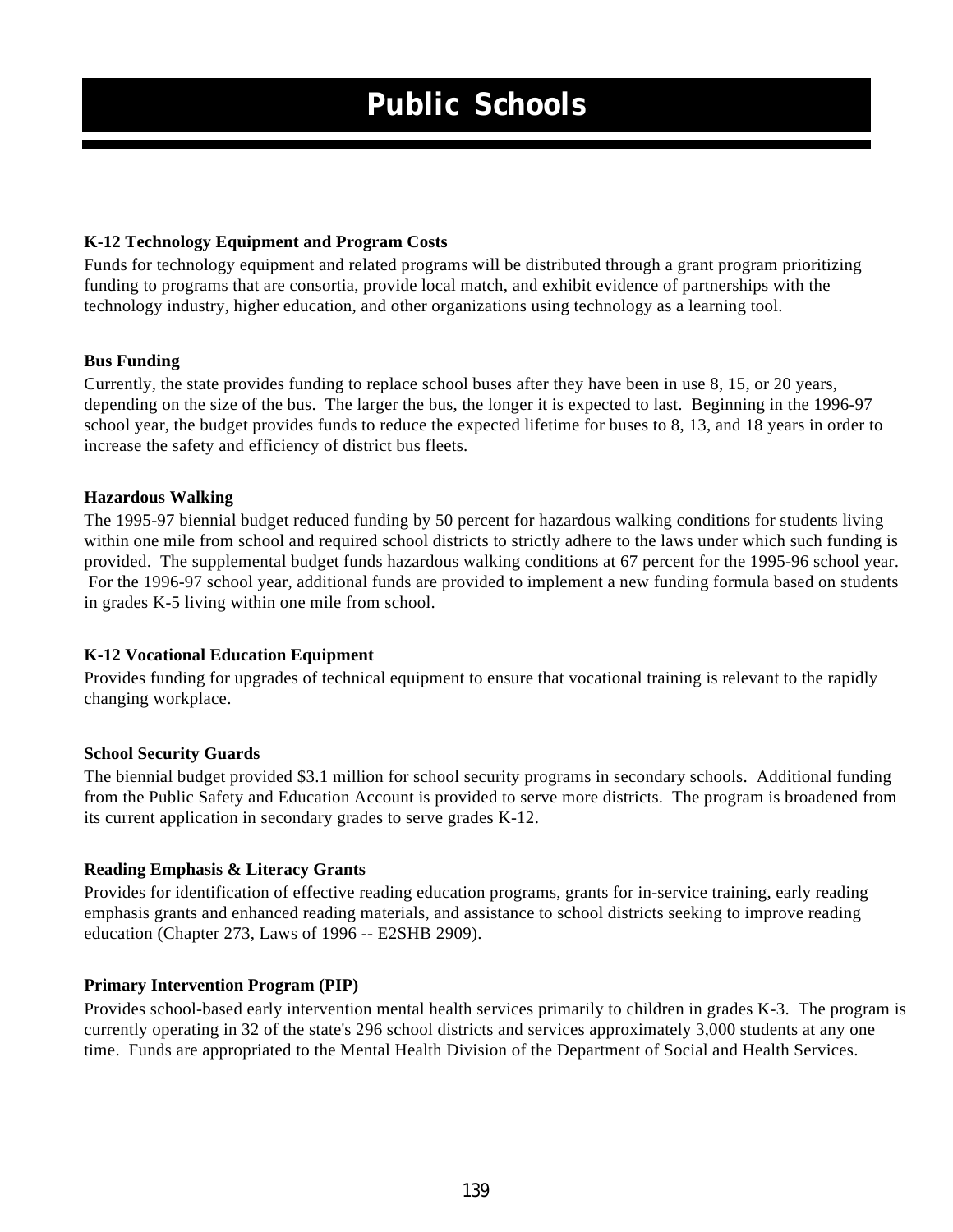### **Employee Background Checks**

Current law requires background checks for staff hired after 1992. Funding is provided to complete background checks for K-12 employees hired prior to 1992. The funds are appropriated to the Washington State Patrol (Chapter 126, Laws of 1996 -- 2SSB 6272).

### **Extended Day Skill Center Programs**

Funding is provided for assisting at-risk high school students to receive training. These funds provide outreach and life coping skills to facilitate students' re-entry to public education.

### **Conflict Resolution and Anger Management Training**

Funding is provided for conflict resolution and anger management training of teachers to provide students with the skills to settle disputes and resolve conflicts before they escalate to violence.

### **Vocational Education Summer School**

State funding is provided for summer school vocational education programs at the skills centers.

### **School District Truancy Costs**

The 1995 and 1996 Becca Bills require filing truancy petitions and providing specialized educational services for truant youth. The original budget funded \$3.0 million for filing costs. The supplemental budget provides an additional \$2.0 million for alternative schools to SPI and \$1.0 million for local truancy boards to the Division of Children and Family Services in the Department of Social and Health Services. (For details, see Page 87.)

### **Telecommunications Network and Distance Education**

The supplemental budget includes a total of \$42.3 million (\$15.3 million from the state building construction funds and \$27 million from the state general fund) for the development of a K-20 telecommunications network and distance education system. The funding will be implemented in accordance with Chapter 137, Laws of 1996 (E2SSB 6705), which details a design and approval process to implement a telecommunications system which will benefit the state's K-12 education system and higher education system. Other private and public entities may be included in the system as well. Appropriations for the telecommunications network and distance education facilities are made to the Department of Information Services. (For details, see Page 74.)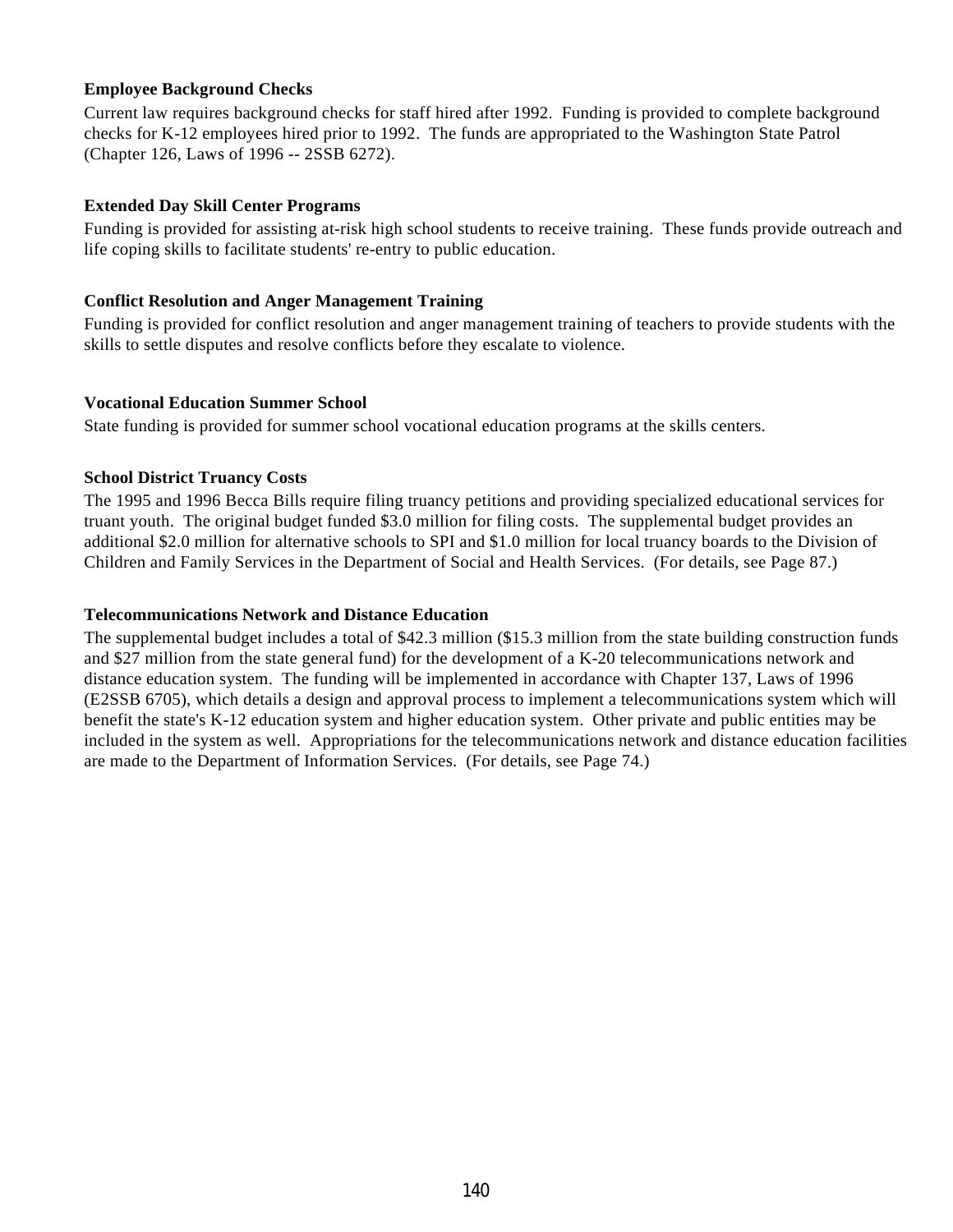# **1995-97 Washington State Operating Budget**

### **Total Budgeted Funds**

(Dollars in Thousands)



**Washington State**



*Public Schools*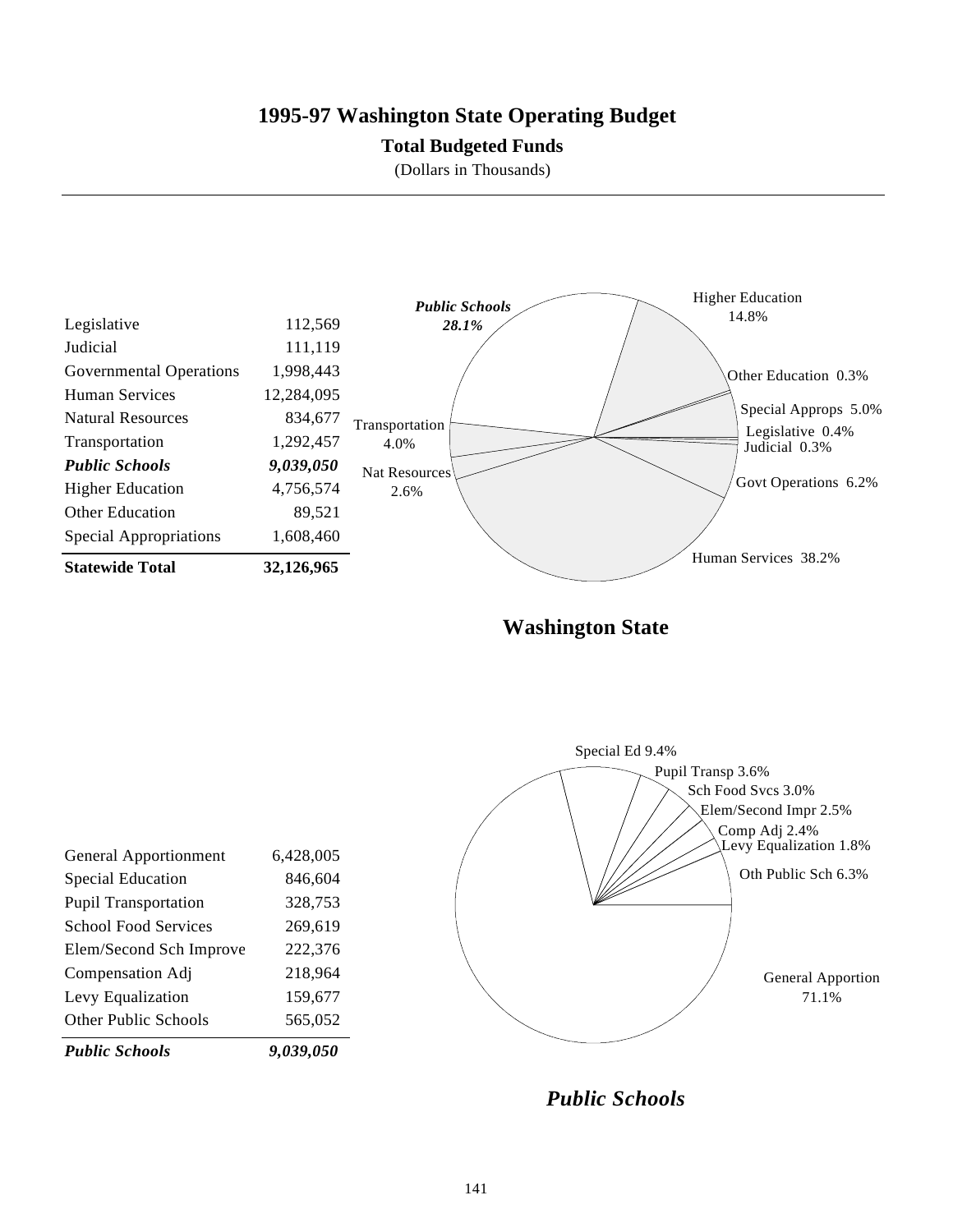# **1995-97 Washington State Operating Budget**

### **General Fund - State**

(Dollars in Thousands)



**Washington State**



*Public Schools*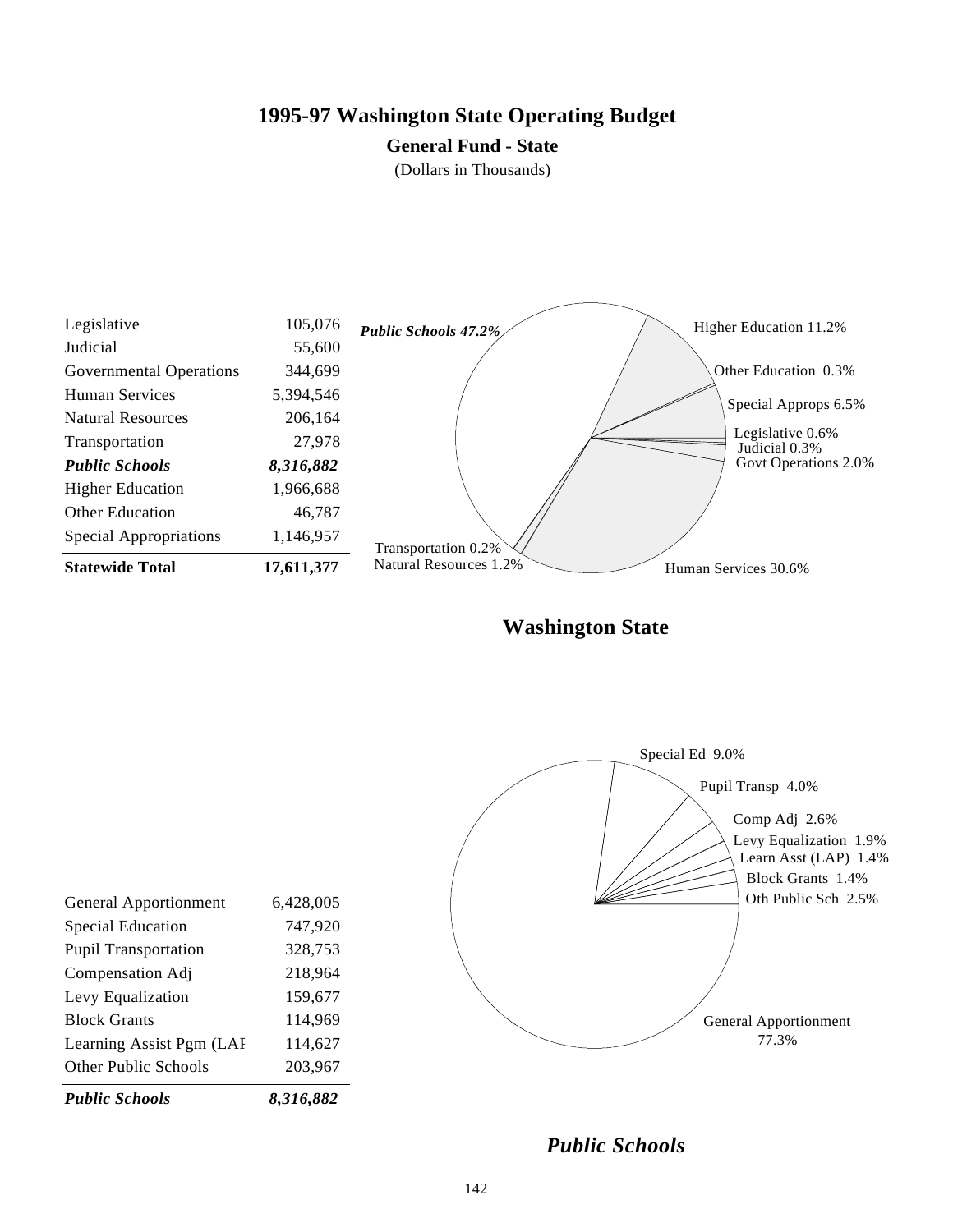# **Public Schools**

### **WORKLOAD HISTORY**

By School Year

|                                    |         |         |         |         |         |         | <b>Budgeted</b> |         | <b>Estimate</b> |         |
|------------------------------------|---------|---------|---------|---------|---------|---------|-----------------|---------|-----------------|---------|
|                                    | 1987-88 | 1988-89 | 1989-90 | 1990-91 | 1991-92 | 1992-93 | 1993-94         | 1994-95 | 1995-96         | 1996-97 |
| <b>General Apportionment</b>       |         |         |         |         |         |         |                 |         |                 |         |
| <b>FTE</b> Enrollment              | 733,850 | 748,418 | 768,619 | 795,703 | 823,355 | 850,426 | 871,735         | 896,872 | 904,174         | 924,426 |
| % Change from prior year           |         | 2.0%    | 2.7%    | 3.5%    | 3.5%    | 3.3%    | 2.5%            | 2.9%    | 0.8%            | 2.2%    |
| <b>Special Education</b>           |         |         |         |         |         |         |                 |         |                 |         |
| <b>Headcount Enrollment</b>        | 72,634  | 76,155  | 80,236  | 84,808  | 95,954  | 102,388 | 101,463         | 107,434 | 108,893         | 112,144 |
| % Change from prior year           |         | 4.8%    | 5.4%    | 5.7%    | 13.1%   | 6.7%    | $-0.9\%$        | 5.9%    | 1.4%            | 3.0%    |
| <b>Bilingual Education</b>         |         |         |         |         |         |         |                 |         |                 |         |
| <b>Headcount Enrollment</b>        | 14,505  | 16,877  | 19,344  | 23,513  | 28,156  | 32,200  | 36,306          | 41,001  | 42,982          | 46,273  |
| % Change from prior year           |         | 16.4%   | 14.6%   | 21.6%   | 19.7%   | 14.4%   | 12.8%           | 12.9%   | 4.8%            | 7.7%    |
| <b>Learning Assistance Program</b> |         |         |         |         |         |         |                 |         |                 |         |
| Entitlement Units *                | 64,697  | 75,893  | 86,749  | 104,123 | 106,270 | 114,909 | 112,771         | 117,887 | 154,933         | 159,640 |
| % Change from prior year           |         | 17.3%   | 14.3%   | 20.0%   | 2.1%    | 8.1%    | $-1.9\%$        | 4.5%    | 31.4%           | 3.0%    |

*Notes:*

*\* Entitlement units used for allocation purposes only. Actual students served may vary. Formula changed in 1995, see detail for the Learning Assistance Program.*

*Data Sources:*

*1987-88 through 1992-93 actuals, and 1993-94 and 1994-95 budgeted amounts from SPI/OFM.*

*1995-96 and 1996-97 estimates from Legislative Conference Budget.*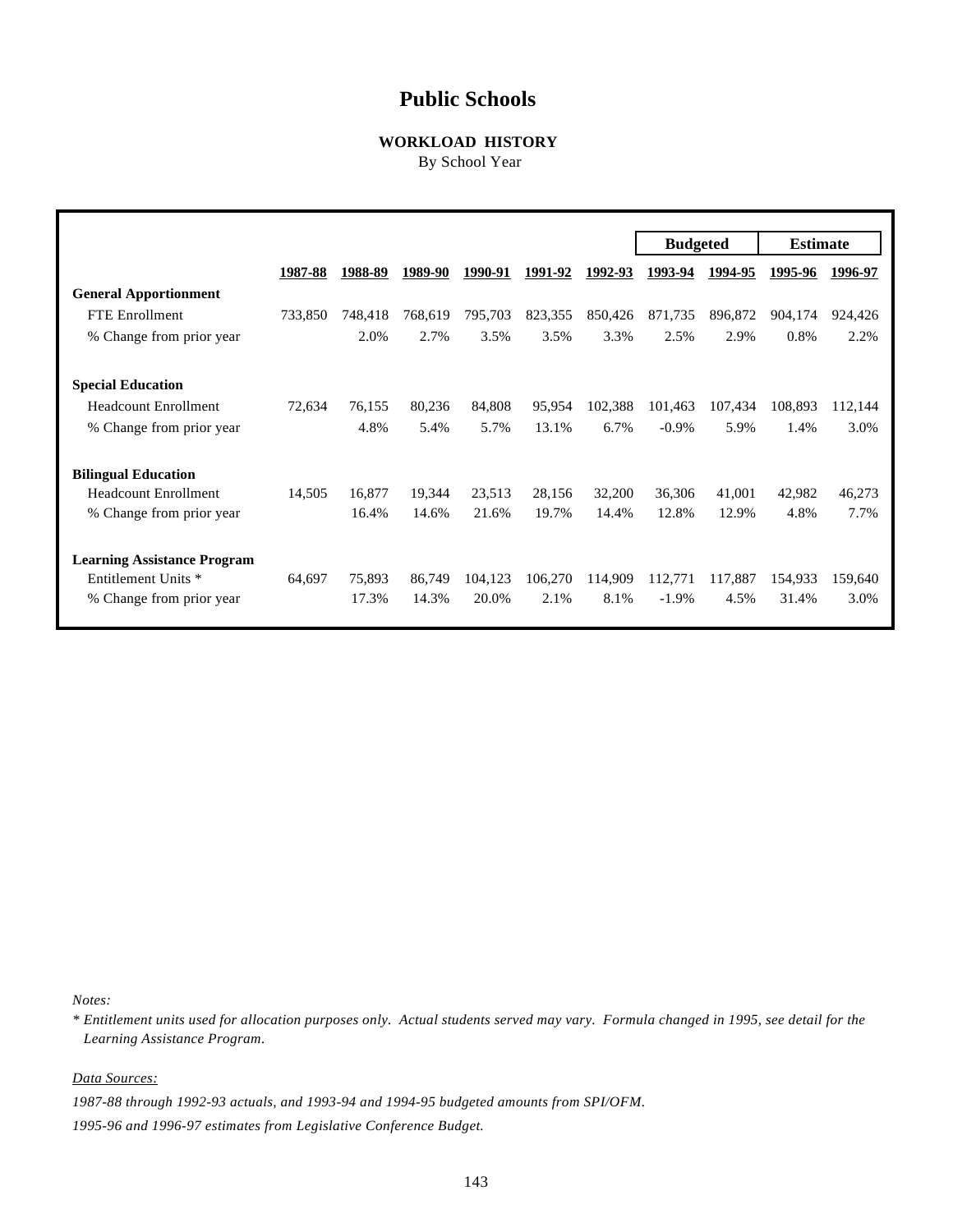# **Public Schools OSPI & Statewide Programs**

(Dollars in Thousands)

|                                           | $GF-S$   | Other    | <b>Total</b> |
|-------------------------------------------|----------|----------|--------------|
| 1995-97 ORIGINAL APPROPRIATIONS           | 36,160   | 44,806   | 80,966       |
| 1996 Supplemental Budget                  |          |          |              |
| Adjustment to Nonappropriated             | 0        | 186      | 186          |
| <b>School Security Enhancement</b><br>2.  | 0        | 2,800    | 2,800        |
| <b>Alcohol Awareness Training</b><br>3.   | 300      | 0        | 300          |
| Skill Center Study<br>4.                  | 100      | $\Omega$ | 100          |
| <b>Conflict Resolution Training</b><br>5. | 1,000    | $_{0}$   | 1,000        |
| <b>Alternative Schools</b><br>6.          | 2,000    | 0        | 2,000        |
| <b>Technology Grants</b><br>7.            | 10,000   | $\Omega$ | 10,000       |
| <b>Vocational Equipment Grants</b><br>8.  | 5,000    | $\Omega$ | 5,000        |
| Geographic Alliance<br>9.                 | 50       | 0        | 50           |
| Teen Aware<br>10.                         | $\theta$ | 450      | 450          |
| Reading Emphasis & Literacy Grants<br>11. | 1,500    | $\Omega$ | 1,500        |
| <b>Total Supplemental Items</b>           | 19,950   | 3,436    | 23,386       |
| 1995-97 REVISED APPROPRIATIONS            | 56,110   | 48,242   | 104,352      |
| Fiscal Year 1996 Totals                   | 18,421   | 22,452   | 40,873       |
| Fiscal Year 1997 Totals                   | 37,689   | 25,790   | 63,479       |

#### *Comments:*

- 1. ADJUSTMENT TO NONAPPROPRIATED Funding is increased for the Child Care Food Program administered by the Superintendent of Public Instruction (SPI). These funds are used for food allowances for day care centers and child care providers. (Federal Food Account, Non-appropriated)
- 2. SCHOOL SECURITY ENHANCEMENT The biennial budget appropriated \$3.1 million from the drug enforcement and education account for grants to schools for hiring school security guards and combating violence, guns, gangs, and drugs on school grounds. Of the 51 requests for grants, 16 received some funding from the \$3.1 million appropriation. An additional \$2.8 million from PSEA funds is appropriated for additional grants.
- 3. ALCOHOL AWARENESS TRAINING An appropriation is made to permit the expenditure of dedicated revenues received from beer retailer licence fees. RCW 66.08.180 provides \$150,000 per year from these fees for alcohol and drug prevention programs administered by SPI. The appropriation for this amount was omitted from the original 1995-97 Biennial budget.
- 4. SKILL CENTER STUDY Provides funding for a feasibility and implementation study of providing a Vocational Education Skills Center for school districts in the North Central Educational Service District.
- 5. CONFLICT RESOLUTION TRAINING Funding is provided for a grant program for conflict resolution and anger management training for teachers to help students with the skills to settle disputes and resolve conflicts before they escalate to violence.
- 6. ALTERNATIVE SCHOOLS Funds are provided for start-up grants to establish alternative schools and programs for school students who have been truant, suspended or expelled or subject to other disciplinary actions.
- 7. TECHNOLOGY GRANTS Funding is provided for grants to school districts with innovative applications of technology and that implement their approach through forming consortia, committing local and industry match, and evaluating the effectiveness of their technology based education strategy.

VOCATIONAL EQUIPMENT GRANTS - \$91.23 per vocational FTE student is provided to update technology used in vocational education.

- 9. GEOGRAPHIC ALLIANCE \$50,000 is provided to the state geographic alliance for improving the teaching of geography in the common school system.
- 10. TEEN AWARE \$450,000 of Health Services Account funds are provided for media productions by students to address issues and consequences of teenage pregnancy and child rearing.
- 11. READING EMPHASIS & LITERACY GRANTS Funds are provided for reading programs under Chapter 273, Laws of 1996 (E2SHB 2909) as follows: \$100,000 for the Center for the Improvement of Student Learning to identify effective reading programs and disseminate the information; \$500,000 for grants to provide incentives for the use of the effective reading programs; and \$900,000 for reading instruction and reading assessment training programs for educators. The Superintendent of Public Instruction is provided one FTE for this project.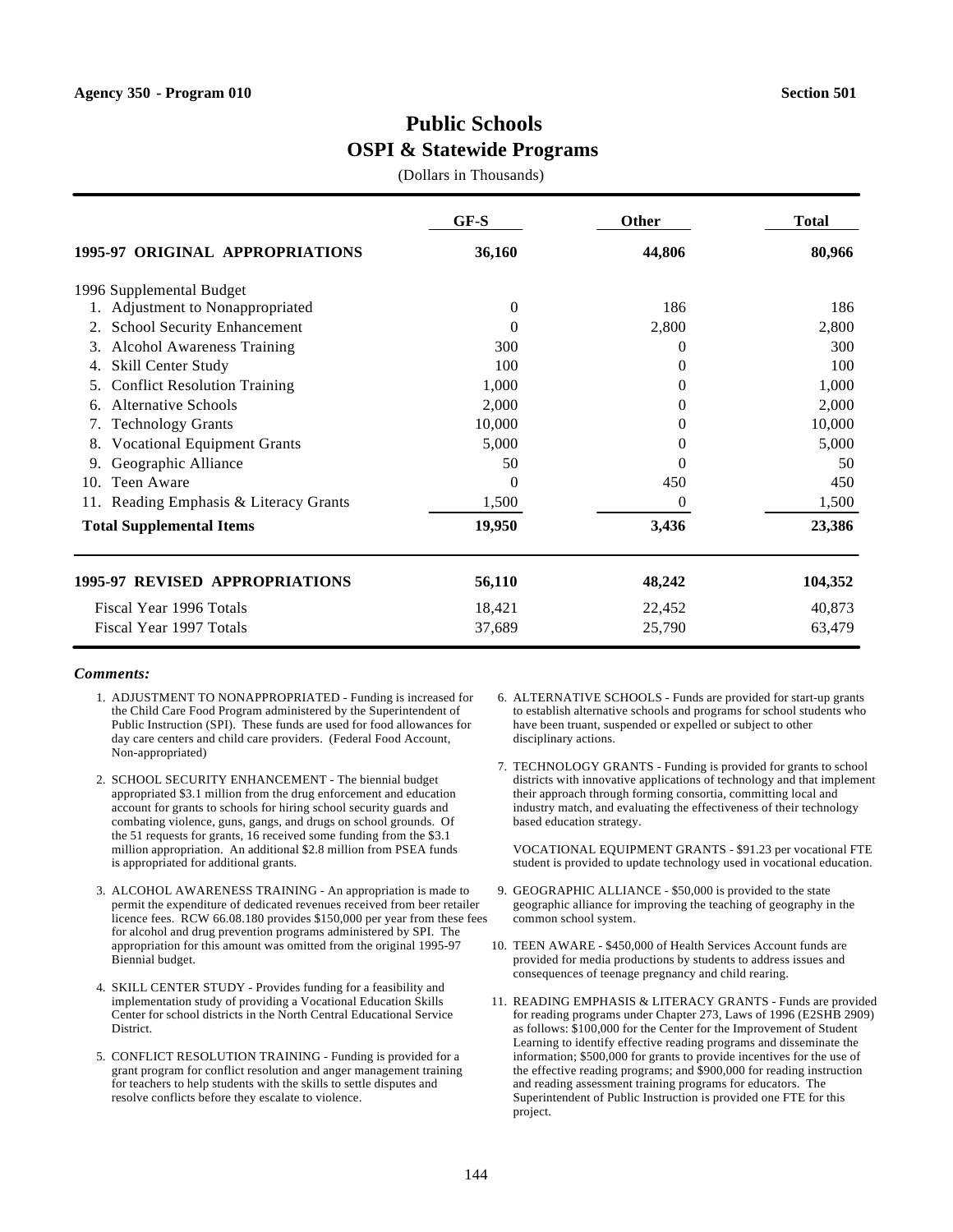# **Public Schools OSPI & Statewide Programs**

 \* STUDENT DATA SYSTEM FISCAL YEAR ADJ - The biennial budget contained an appropriation of \$1.7 million for student data base reprogramming and computer purchases. The fiscal year split of the \$1.7 million was at \$1.1 million in FY 96 and \$0.6 million in FY 97. The Superintendent of Public Instruction requested that the funds be evenly split in the two fiscal years to match the actual spending patterns for the project.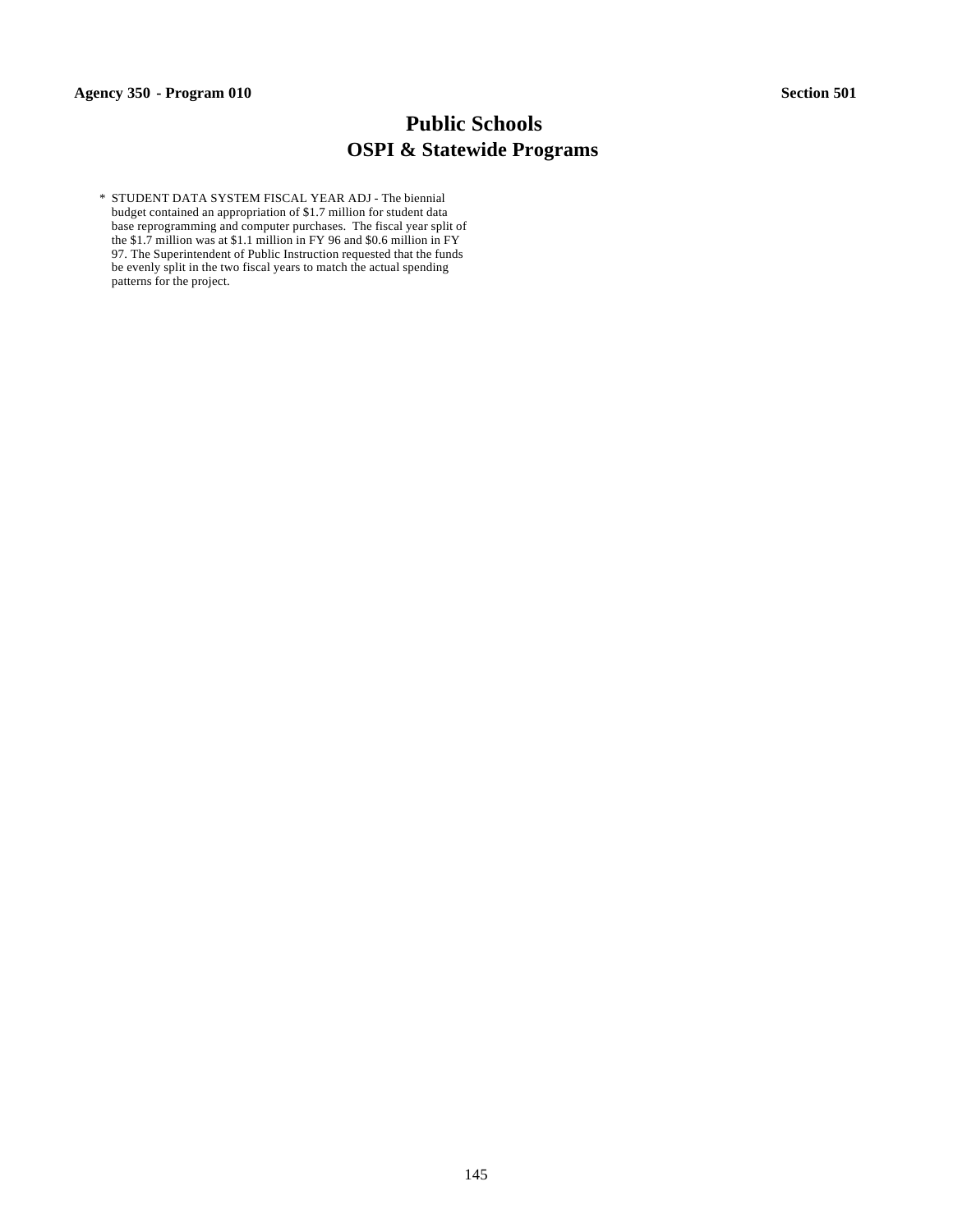(Dollars in Thousands)

|                                                                   | $GF-S$    | <b>Other</b> | <b>Total</b> |
|-------------------------------------------------------------------|-----------|--------------|--------------|
| 1995-97 ORIGINAL APPROPRIATIONS                                   | 6,459,744 | 0            | 6,459,744    |
| 1996 Supplemental Budget                                          |           |              |              |
| Enrollment/Workload                                               | $-34,852$ | 0            | $-34,852$    |
| <b>Staff Ratio Adjustment</b><br>2.                               | $-3,178$  | $\Omega$     | $-3,178$     |
| Compensation Adjustment<br>3.                                     | 5,772     | 0            | 5,772        |
| Carryforward Adjustment<br>4.                                     | 1,047     | $\Omega$     | 1,047        |
| Deductible Revenue Adjustment<br>5.                               | 1,209     | 0            | 1,209        |
| <b>Inflation Adjustment</b><br>6.                                 | $-4,435$  | $\Omega$     | $-4,435$     |
| Summer Skills Center Restored<br>$7_{\scriptscriptstyle{\ddots}}$ | 1,948     | 0            | 1,948        |
| <b>Extended Day Skills Center</b><br>8.                           | 750       | 0            | 750          |
| <b>Total Supplemental Items</b>                                   | $-31,739$ | 0            | $-31,739$    |
| 1995-97 REVISED APPROPRIATIONS                                    | 6,428,005 | 0            | 6,428,005    |
| Fiscal Year 1996 Totals                                           | 3,166,013 | 0            | 3,166,013    |
| Fiscal Year 1997 Totals                                           | 3,261,992 | 0            | 3,261,992    |

#### *Comments:*

- 1. ENROLLMENT/WORKLOAD The K-12 enrollment forecast was revised on January 19, 1996 as follows: the estimated 1995-96 school year enrollment is reduced by 4,518 FTE students (from 908,692 to 904,174), and the estimated 1996-97 enrollment is reduced by 4,896 FTE students (from 929,322 to 924,426). Small reductions are also made in the estimated number of bonus units required for small high schools.
- 2. STAFF RATIO ADJUSTMENT The budget makes provision for a K-3 staffing ratio of 54.0 certificated instructional staff per 1000 FTE K-3 students. School district budgets are adjusted to reflect actual K-3 staffing levels up to the maximum provided in the budget. The estimated average state-funded K-3 staffing ratio is reduced from 53.86 to 53.74 staff per thousand students during the 1995-96 school year and from 53.90 to 53.78 staff per thousand students in the 1996-97 school year.
- 3. COMPENSATION ADJUSTMENT Actual district staff mix for the 1995-96 school year is higher than assumed in the budget. Staff mix is a measure of the experience and education of a school district's certificated instructional staff in the apportionment program. The higher the staff mix, the greater the state's allocation to a school district for salaries. The staff mix calculation is changed for the 1996-97 school year by including special education certificated instructional staff.
- 4. CARRYFORWARD ADJUSTMENT The 1994-95 school year general apportionment program costs carried forward into the 1995-96 state fiscal year are increased from \$609.735 million to \$610.782 million. This change is due primarily to increases in vocational enrollment reported after June 30, 1995.
- 5. DEDUCTIBLE REVENUE ADJUSTMENT Federal forest fund revenues and certain local revenues are used to offset the state's obligation for basic education. Estimated deductions from state obligations for general apportionment are revised as follows: Federal Forest revenues are reduced from an assumed \$16.0 million per year to

\$15.033 million per year based on January 1996 receipts. Other deductible revenues are increased from an assumed \$8.0 million per year to \$8.3 million per year also based on January 1996 receipts.

- 6. INFLATION ADJUSTMENT The Economic and Revenue Forecast Council has revised the estimated implicit price deflator from 2.9 percent to 2.1 percent for FY 96 and from 3.1 percent to 2.5 percent for FY 97. For the 1995-96 school year the inflation adjustment is left unchanged at 2.9 percent. However, the K-12 inflation factor for the 1996-97 school year is revised from 3.1 percent to 1.7 percent to take account of reduced inflation for both years of the biennium. (The compound inflation rates of 2.9 percent and 1.7 percent are approximately equivalent to compound inflation at the revised rates of 2.1 percent and 2.5 percent for the 1995-97 Biennium.)
- 7. SUMMER SKILLS CENTER RESTORED Funding is restored for summer programs at Washington's eight Vocational Skills Centers. The original 1995-97 Biennial budget eliminated funding for these programs in 1996. Approximately 3,900 students (450 FTE students) are served in these summer programs.
- 8. EXTENDED DAY SKILLS CENTER \$750,000 is provided for programs providing skills training for secondary students who are at risk of or have dropped out of school and as a result are enrolled in the extended day school-to-work programs. The funds are allocated at a maximum rate of \$500 per FTE student.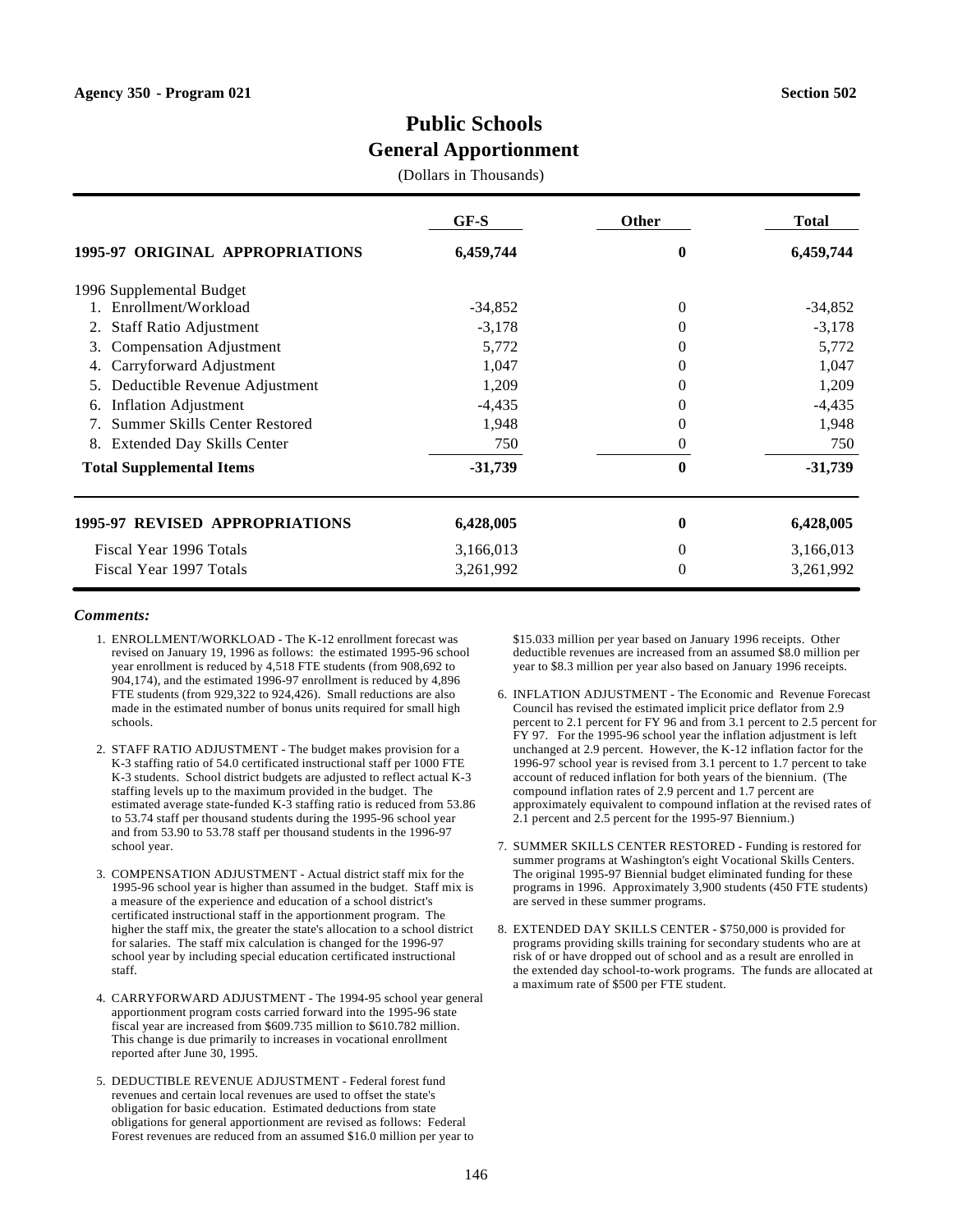# **Public Schools Compensation Adjustments**

(Dollars in Thousands)

|                                       | GF-S     | <b>Other</b> | Total    |
|---------------------------------------|----------|--------------|----------|
| 1995-97 ORIGINAL APPROPRIATIONS       | 219,877  | 0            | 219,877  |
| 1996 Supplemental Budget              |          |              |          |
| 1. Enrollment/Workload                | $-1,236$ | 0            | $-1,236$ |
| <b>Staff Ratio Adjustment</b><br>2.   | $-111$   |              | $-111$   |
| <b>Compensation Adjustment</b><br>3.  | 257      | 0            | 257      |
| 4. Hazardous Walking Restored         | 177      |              | 177      |
| <b>Total Supplemental Items</b>       | $-913$   | 0            | $-913$   |
| <b>1995-97 REVISED APPROPRIATIONS</b> | 218,964  | 0            | 218,964  |
| Fiscal Year 1996 Totals               | 96,201   | 0            | 96,201   |
| Fiscal Year 1997 Totals               | 122,763  | 0            | 122.763  |

### *Comments:*

- 1. ENROLLMENT/WORKLOAD The cost of the 4 percent cost of living adjustment provided to school employees September 1, 1995 is lower due to the lower K-12 enrollment forecast.
- 2. STAFF RATIO ADJUSTMENT The cost of the 4 percent cost of living adjustment provided for school employees is lower due to the revised K-3 staff ratio in the General Apportionment program.
- 3. COMPENSATION ADJUSTMENT The cost of the 4 percent salary adjustment for school employees is higher due to higher than anticipated staff mix factors in the General Apportionment program.
- 4. HAZARDOUS WALKING RESTORED The cost of the 4 percent salary adjustment for school employees is adjusted due to the increased funding in the pupil transportation program for hazardous walking conditions.

#### *Governor's Vetoes:*

K-12 Basic Education Salary Allocations (Staff Mix) - The Governor vetoed section 503 of the Supplemental Budget, which would have required inclusion of special education staff salaries in the calculation of basic education salary allocations. The veto will require a FY 97 supplemental budget adjustment of approximately \$4.4 million from the state general fund.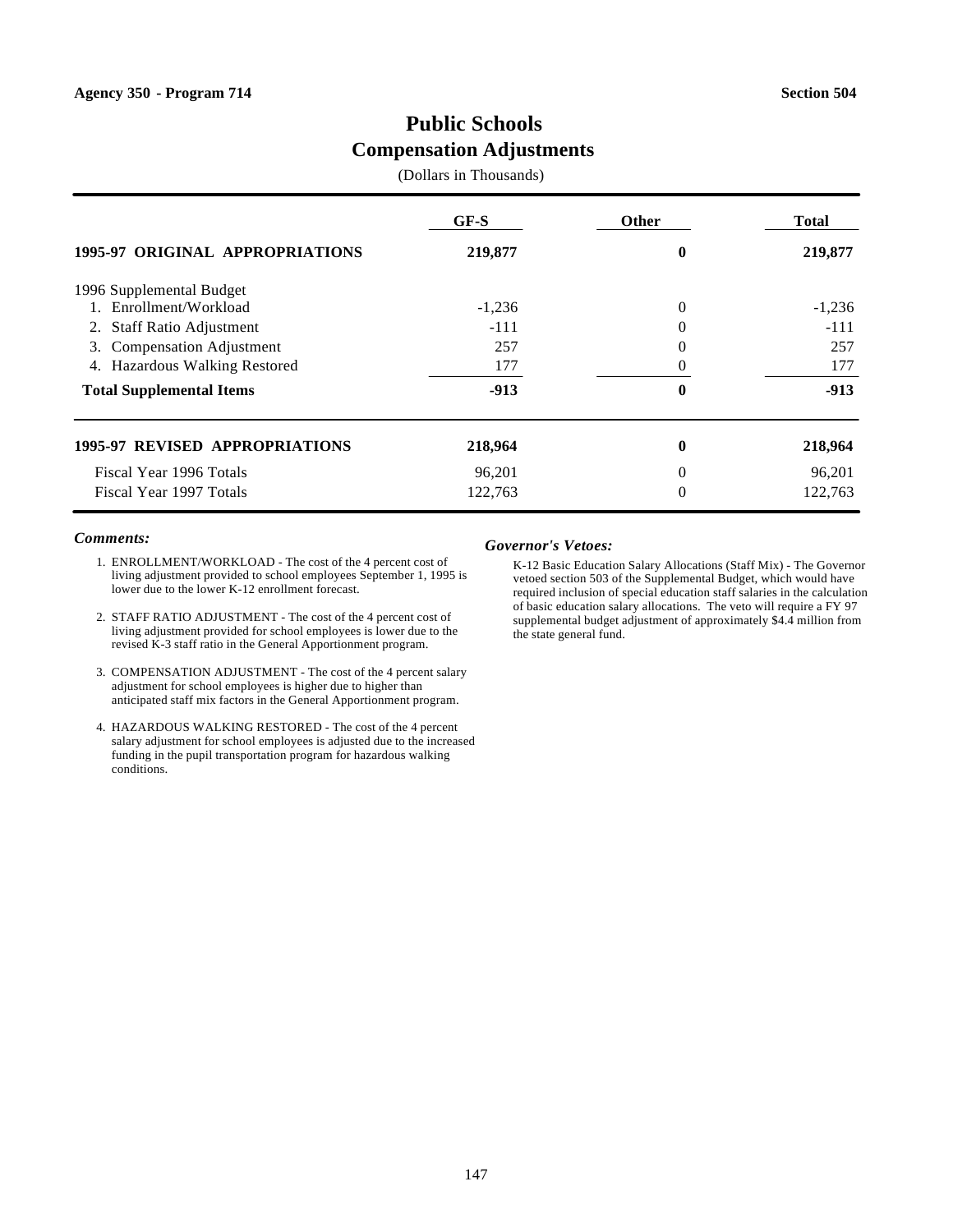# **Public Schools Pupil Transportation**

### (Dollars in Thousands)

|                                       | $GF-S$   | <b>Other</b>   | Total    |
|---------------------------------------|----------|----------------|----------|
| 1995-97 ORIGINAL APPROPRIATIONS       | 320,481  | $\bf{0}$       | 320,481  |
| 1996 Supplemental Budget              |          |                |          |
| 1. Enrollment/Workload                | $-7,670$ | $\overline{0}$ | $-7,670$ |
| Carryforward Adjustment<br>2.         | $-179$   | 0              | $-179$   |
| <b>Inflation Adjustment</b><br>3.     | $-522$   | 0              | $-522$   |
| Hazardous Walking Restored<br>4.      | 7,643    | $\Omega$       | 7,643    |
| School Bus Replacement<br>5.          | 9,000    | $_{0}$         | 9,000    |
| <b>Total Supplemental Items</b>       | 8,272    | 0              | 8,272    |
| <b>1995-97 REVISED APPROPRIATIONS</b> | 328,753  | 0              | 328,753  |
| Fiscal Year 1996 Totals               | 154,391  | 0              | 154,391  |
| Fiscal Year 1997 Totals               | 174,362  | $\theta$       | 174,362  |

- 1. ENROLLMENT/WORKLOAD The estimated pupil transportation workload is reduced as a result of a lower K-12 enrollment forecast.
- 2. CARRYFORWARD ADJUSTMENT The 1994-95 school year pupil transportation costs carried forward into the 1995-96 state fiscal year are reduced from \$30.502 million to \$30.323 million. The change is primarily due to lower than estimated workload in the 1994-95 school year.
- 3. INFLATION ADJUSTMENT The adjustment for inflation in the 1996-97 school year is revised from 3.1 percent to 1.7 percent. See the General Apportionment program for details.
- 4. HAZARDOUS WALKING RESTORED The original 1995-97 Biennial budget reduced funding by 50 percent for hazardous walking conditions for students living within one mile of school and required school districts to strictly adhere to the laws under which such funding is provided. The supplemental budget funds hazardous walking conditions at 67 percent for the 1995-96 school year. For the 1996-97 school year, the supplemental budget provides additional funds to implement a new funding formula based on students in grades K-5 living within one mile from school.
- 5. SCHOOL BUS REPLACEMENT Currently the state provides funding to replace school buses after they have been in use 8, 15, or 20 years, depending on the size of the bus. The larger the bus the longer it's expected to last. Beginning in the 1996-97 school year, the budget provides funds to reduce the expected lifetime for buses to 8, 13, and 18 years.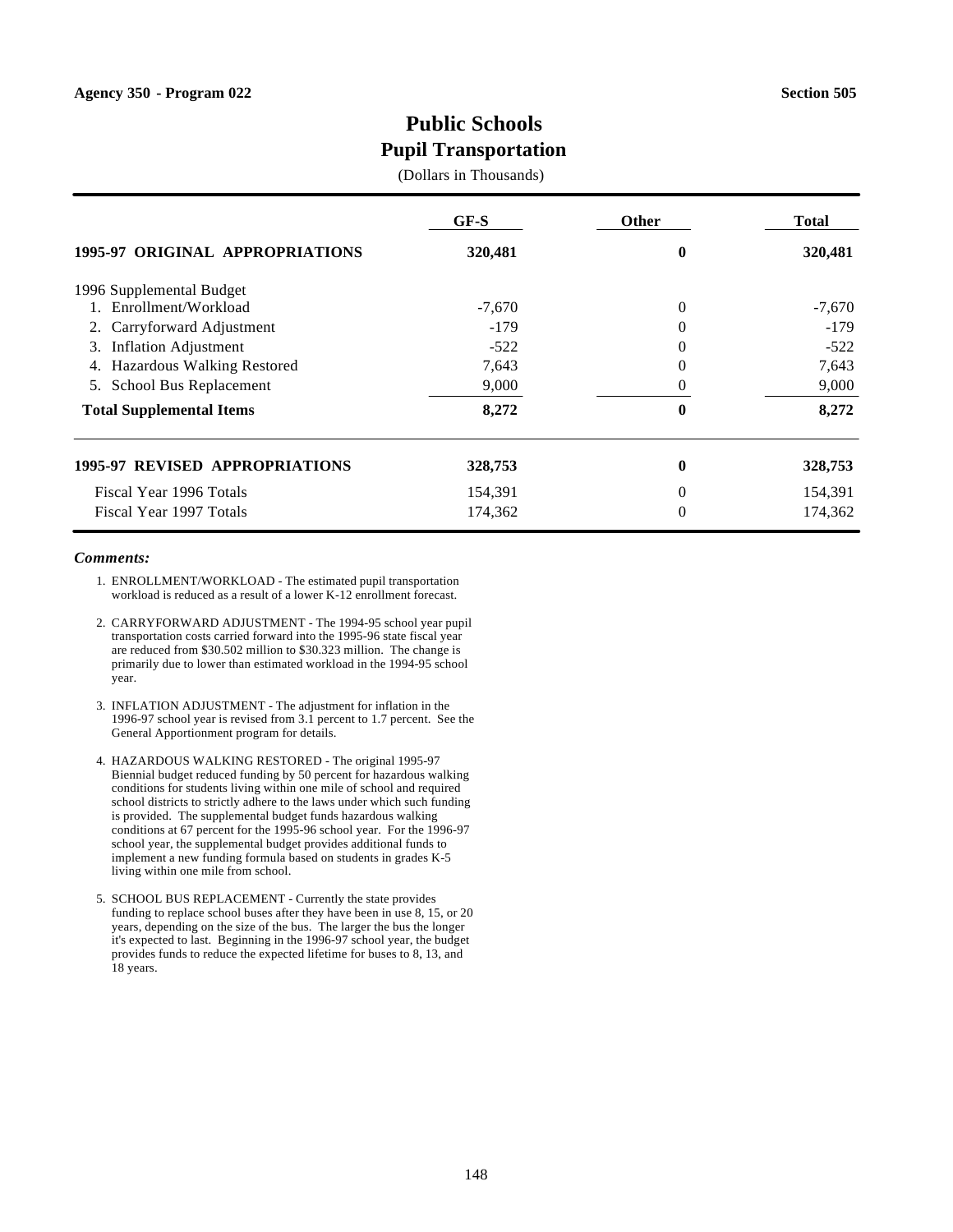# **Public Schools**

# **Special Education**

(Dollars in Thousands)

|                                       | $GF-S$   | <b>Other</b>   | <b>Total</b> |
|---------------------------------------|----------|----------------|--------------|
| 1995-97 ORIGINAL APPROPRIATIONS       | 753,468  | 98,684         | 852,152      |
| 1996 Supplemental Budget              |          |                |              |
| 1. Enrollment/Workload                | $-6,372$ | $\overline{0}$ | $-6,372$     |
| <b>Compensation Adjustment</b><br>2.  | 620      | 0              | 620          |
| Carryforward Adjustment<br>3.         | $-378$   | $\theta$       | $-378$       |
| <b>Inflation Adjustment</b><br>4.     | $-457$   | 0              | $-457$       |
| Medicaid Adjustment<br>5.             | 4,019    | 0              | 4,019        |
| Safety Net Forecast Adjustment<br>6.  | $-2,980$ | 0              | $-2,980$     |
| <b>Total Supplemental Items</b>       | $-5,548$ | $\bf{0}$       | $-5,548$     |
| <b>1995-97 REVISED APPROPRIATIONS</b> | 747,920  | 98,684         | 846,604      |
| Fiscal Year 1996 Totals               | 379,771  | 49,342         | 429,113      |
| Fiscal Year 1997 Totals               | 368,149  | 49,342         | 417,491      |

- 1. ENROLLMENT/WORKLOAD Special Education program appropriations are decreased due to lower forecasted enrollments in grades K-12. In addition, there is a lower than expected increase in the number of special education students being served in the birth through two age category student.
- 2. COMPENSATION ADJUSTMENT Special Education funding is increased due to increases in the staff mix factor in the general apportionment program. The higher staff mix increases the average basic education allocation amount per student used in the special education funding formula.
- 3. CARRYFORWARD ADJUSTMENT The 1994-95 Special Education program costs carried forward into FY 96 are reduced from \$93.945 million to \$93.567 million.
- 4. INFLATION ADJUSTMENT Inflation adjustments in the General Apportionment program affect the basic education allocations per student used in the special education funding formula. See the General Apportionment program for details.
- 5. MEDICAID ADJUSTMENT School districts are required to bill medicaid for eligible services provided to special education students. The state retains 80 percent of the federal portion of the medicaid billing and school districts retain 20 percent. The state portion is used to offset the state cost of the Special Education program. It was assumed in the budget that the state share of medicaid recoveries would be \$7.2 million in 1995-96 and \$8.4 million in 1996-97. Based on current year recoveries, it is now estimated that the state share will be \$5.2 million in 1995-96 and \$6.4 million in 1996-97.
- 6. SAFETY NET FORECAST ADJUSTMENT The 1995-97 budget provided \$14.6 million GF-S for special education safety net purposes for the 1995-96 school year and \$19.6 million for the 1996-97 school year. Based on eligibility for funds in the 1995-96 school year it appears that \$3.6 million will not be needed for the 1996-97 school year. On a fiscal year basis, the adjustment is \$2.8 million.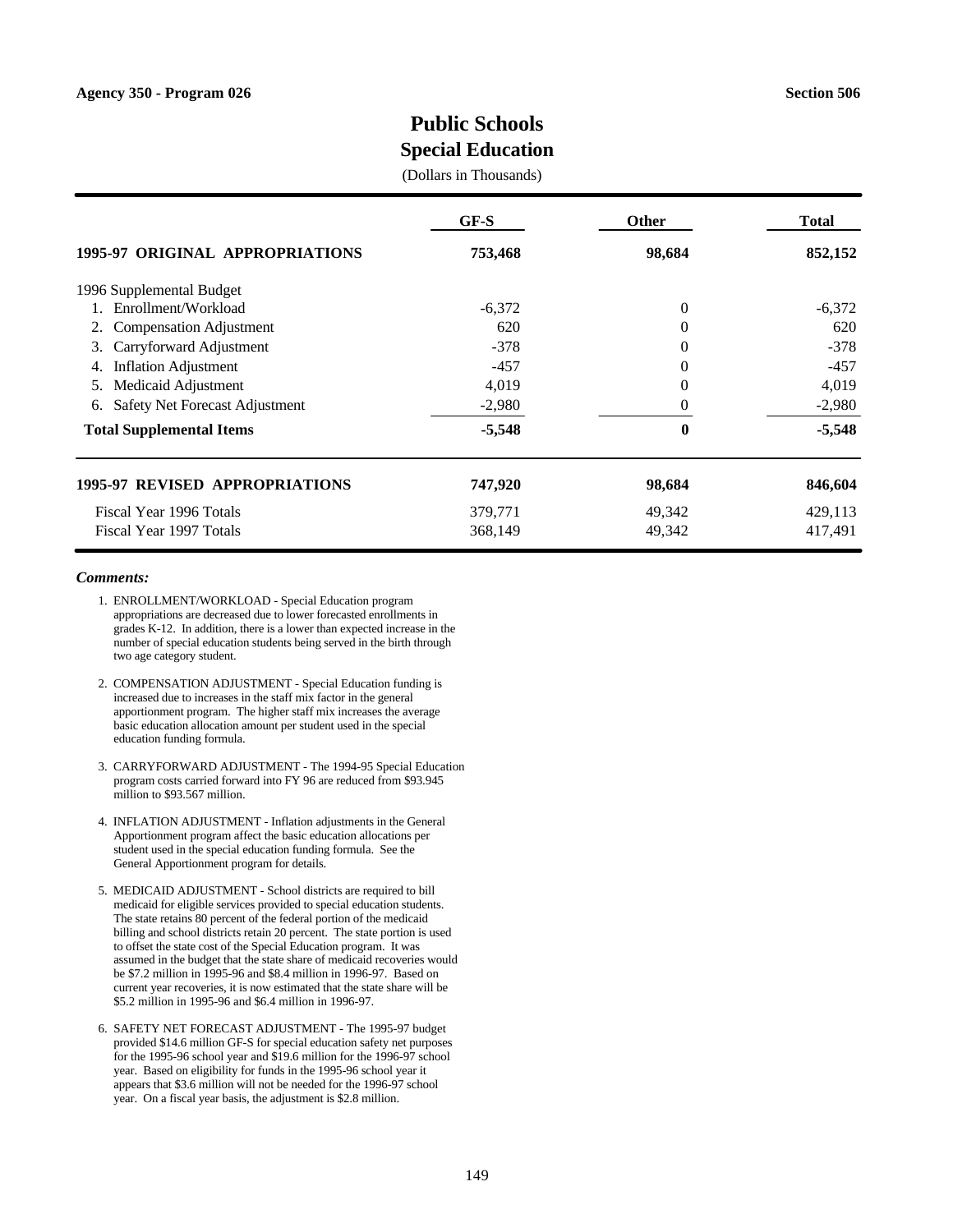# **Public Schools Traffic Safety Education**

(Dollars in Thousands)

|                                        | $GF-S$   | <b>Other</b> | <b>Total</b> |
|----------------------------------------|----------|--------------|--------------|
| <b>1995-97 ORIGINAL APPROPRIATIONS</b> | 0        | 17,488       | 17,488       |
| 1996 Supplemental Budget               |          |              |              |
| 1. Enrollment/Workload                 | $\Omega$ | $-514$       | $-514$       |
| 2. Carryforward Adjustment             |          | $-46$        | $-46$        |
| <b>Total Supplemental Items</b>        | 0        | $-560$       | $-560$       |
| 1995-97 REVISED APPROPRIATIONS         | $\bf{0}$ | 16,928       | 16,928       |
| Fiscal Year 1996 Totals                | $\Omega$ | 8,388        | 8,388        |
| Fiscal Year 1997 Totals                | $\Omega$ | 8,540        | 8,540        |

- 1. ENROLLMENT/WORKLOAD The estimated number of students completing traffic safety education programs in the public schools is reduced from 55,781 to 53,169 for the 1995-96 school year and from 57,651 to 54,768 for the 1996-97 school year.
- 2. CARRYFORWARD ADJUSTMENT The 1994-95 school year traffic safety education costs carried forward into FY 96 are reduced from \$1.711 million to \$1.665 million due to lower than anticipated enrollment in drivers' training courses in public schools.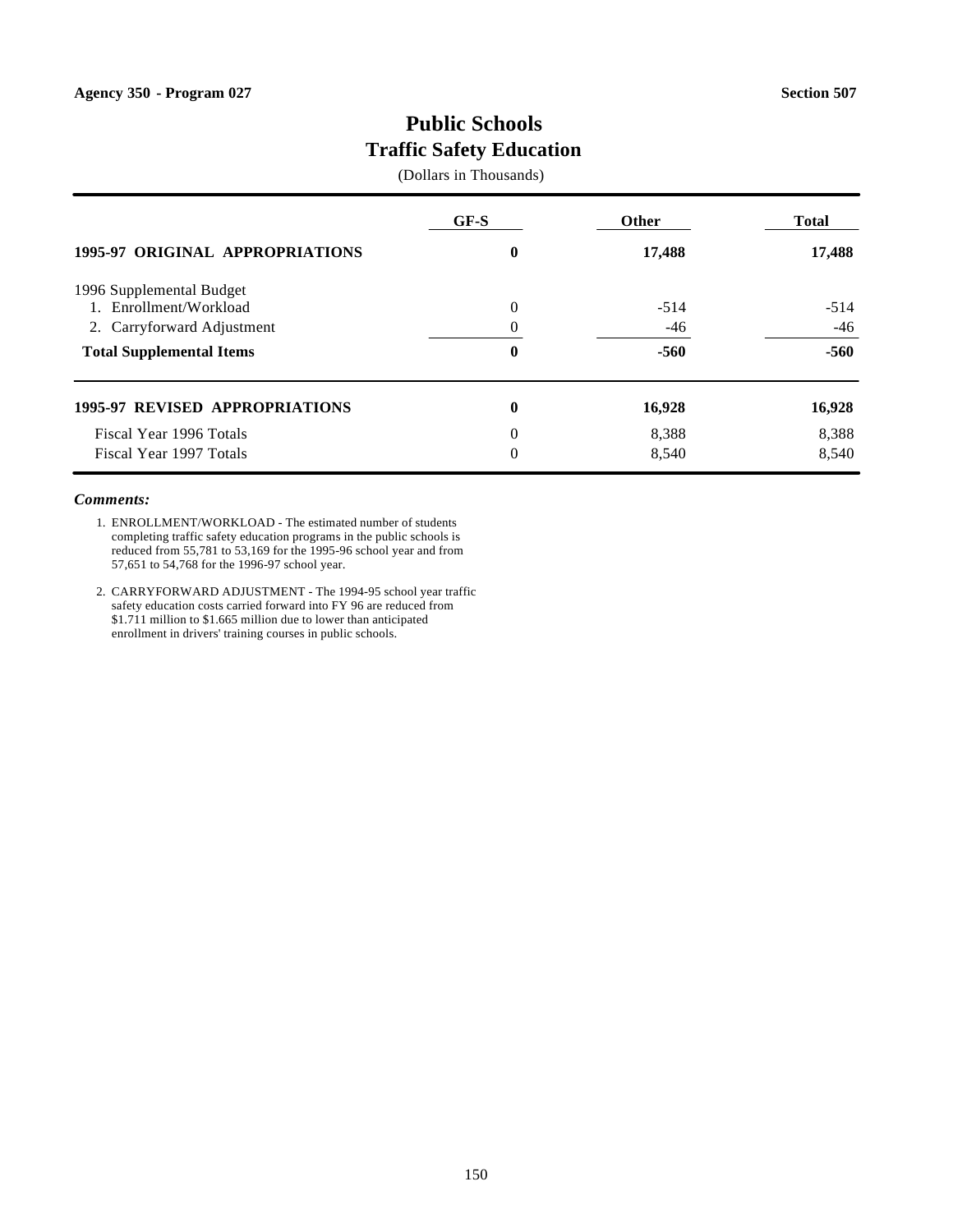# **Public Schools Educational Service Districts**

(Dollars in Thousands)

|                                                           | GF-S  | Other    | Total |
|-----------------------------------------------------------|-------|----------|-------|
| <b>1995-97 ORIGINAL APPROPRIATIONS</b>                    | 8,821 | $\bf{0}$ | 8,821 |
| 1996 Supplemental Budget<br>1. Dyslexia Training Services | 80    | $\Omega$ | 80    |
| <b>Total Supplemental Items</b>                           | 80    | $\bf{0}$ | 80    |
| <b>1995-97 REVISED APPROPRIATIONS</b>                     | 8,901 | $\bf{0}$ | 8,901 |
| Fiscal Year 1996 Totals                                   | 4,491 | $\Omega$ | 4,491 |
| Fiscal Year 1997 Totals                                   | 4,410 | $\theta$ | 4,410 |

#### *Comments:*

1. DYSLEXIA TRAINING SERVICES - \$80,000 is provided for dyslexia training services in ESD 121, specifically to the Tacoma School District by a non-profit organization with expertise in this field.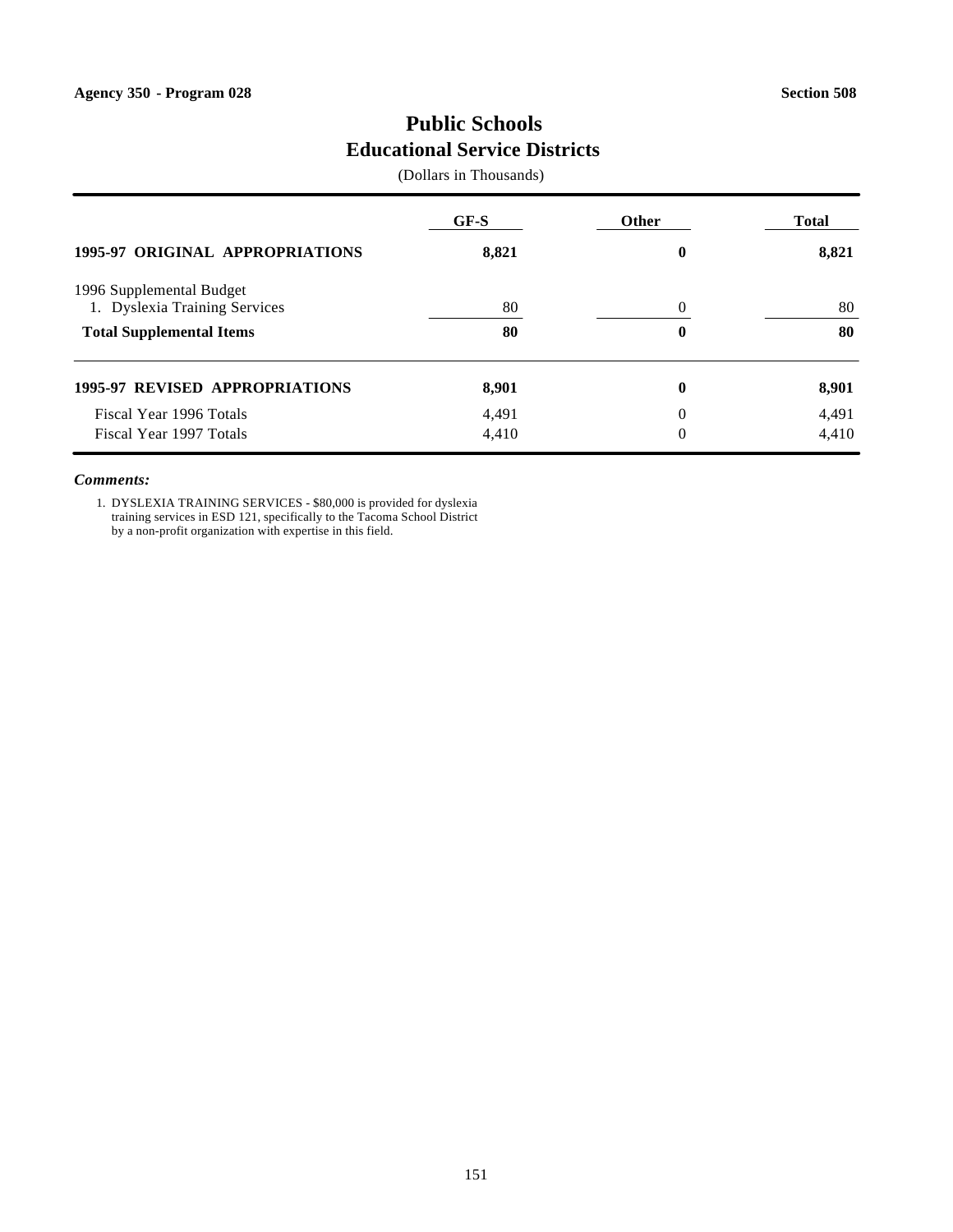# **Public Schools**

# **Levy Equalization**

### (Dollars in Thousands)

|                                                             | GF-S    | <b>Other</b> | <b>Total</b> |
|-------------------------------------------------------------|---------|--------------|--------------|
| <b>1995-97 ORIGINAL APPROPRIATIONS</b>                      | 155,000 | $\bf{0}$     | 155,000      |
| 1996 Supplemental Budget<br>1. Levy Equalization Adjustment | 4,677   | 0            | 4,677        |
| <b>Total Supplemental Items</b>                             | 4,677   | 0            | 4,677        |
| <b>1995-97 REVISED APPROPRIATIONS</b>                       | 159,677 | $\bf{0}$     | 159,677      |
| Fiscal Year 1996 Totals                                     | 76,871  | $\Omega$     | 76,871       |
| Fiscal Year 1997 Totals                                     | 82,806  | 0            | 82,806       |

#### *Comments:*

1. LEVY EQUALIZATION ADJUSTMENT - The 1995-97 biennial budget assumed annual levy equalization costs of \$78.469 million for calendar year 1996 and \$80.511 million for calendar year 1997. Budget estimates were based on the expected number of successful levies by school districts. Actual data is now available, and the revised assumptions are for costs of \$81.346 million for calendar year 1996 and \$84.0 million for calendar year 1997.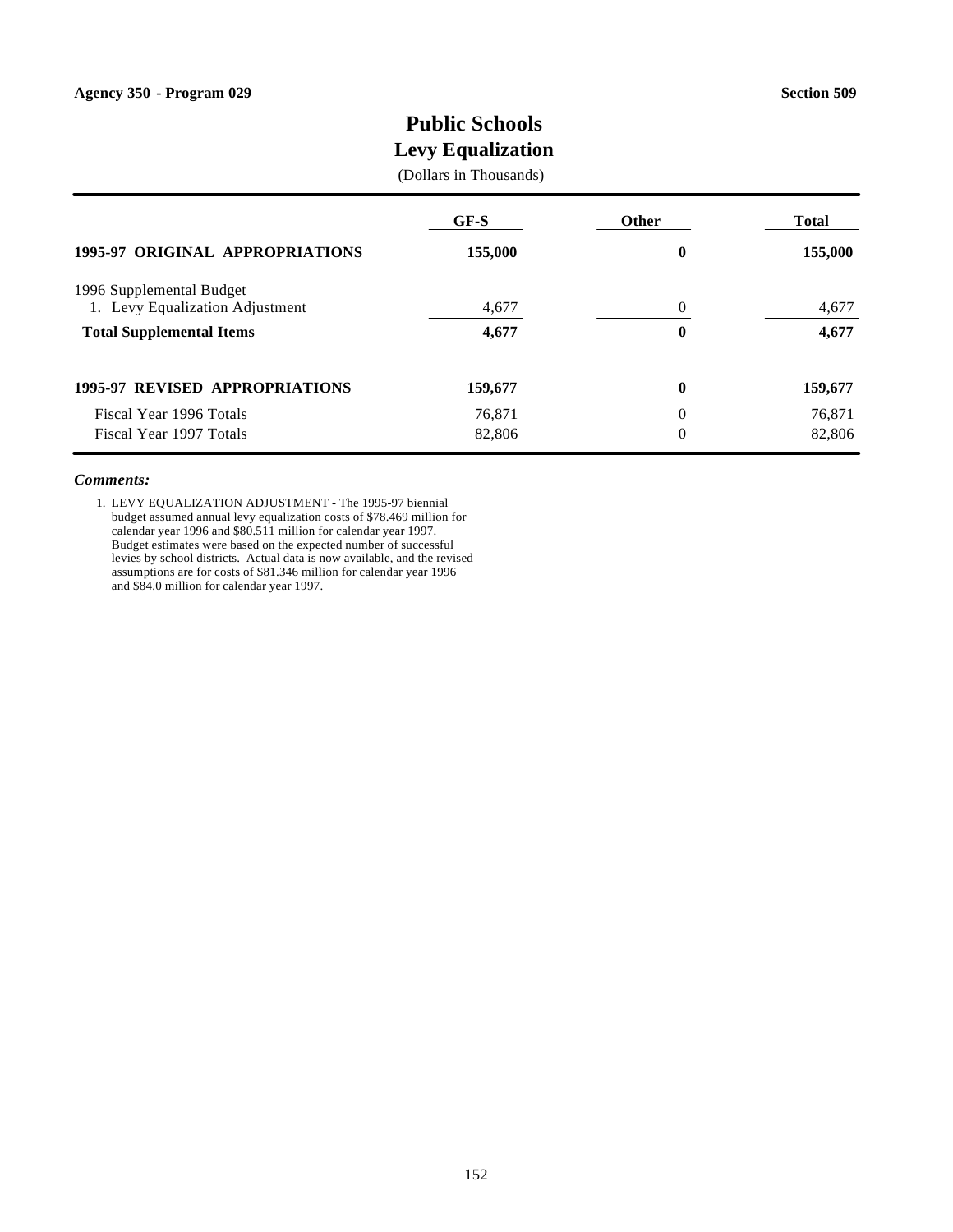# **Public Schools**

# **Indian Education**

### (Dollars in Thousands)

|                                        | GF-S     | <b>Other</b> | Total  |
|----------------------------------------|----------|--------------|--------|
| <b>1995-97 ORIGINAL APPROPRIATIONS</b> | 0        | 370          | 370    |
| 1996 Supplemental Budget               |          |              |        |
| 1. Federal Program Reduction           | $\Omega$ | $-315$       | $-315$ |
| <b>Total Supplemental Items</b>        | 0        | $-315$       | $-315$ |
| <b>1995-97 REVISED APPROPRIATIONS</b>  | $\bf{0}$ | 55           | 55     |
| Fiscal Year 1996 Totals                | $\theta$ | 55           | 55     |

#### *Comments:*

1. FEDERAL PROGRAM REDUCTION - Federal funding for the Superintendent of Public Instruction's Indian Education Program was discontinued in 1995. (General Fund-Federal) This change reflects the discontinuation.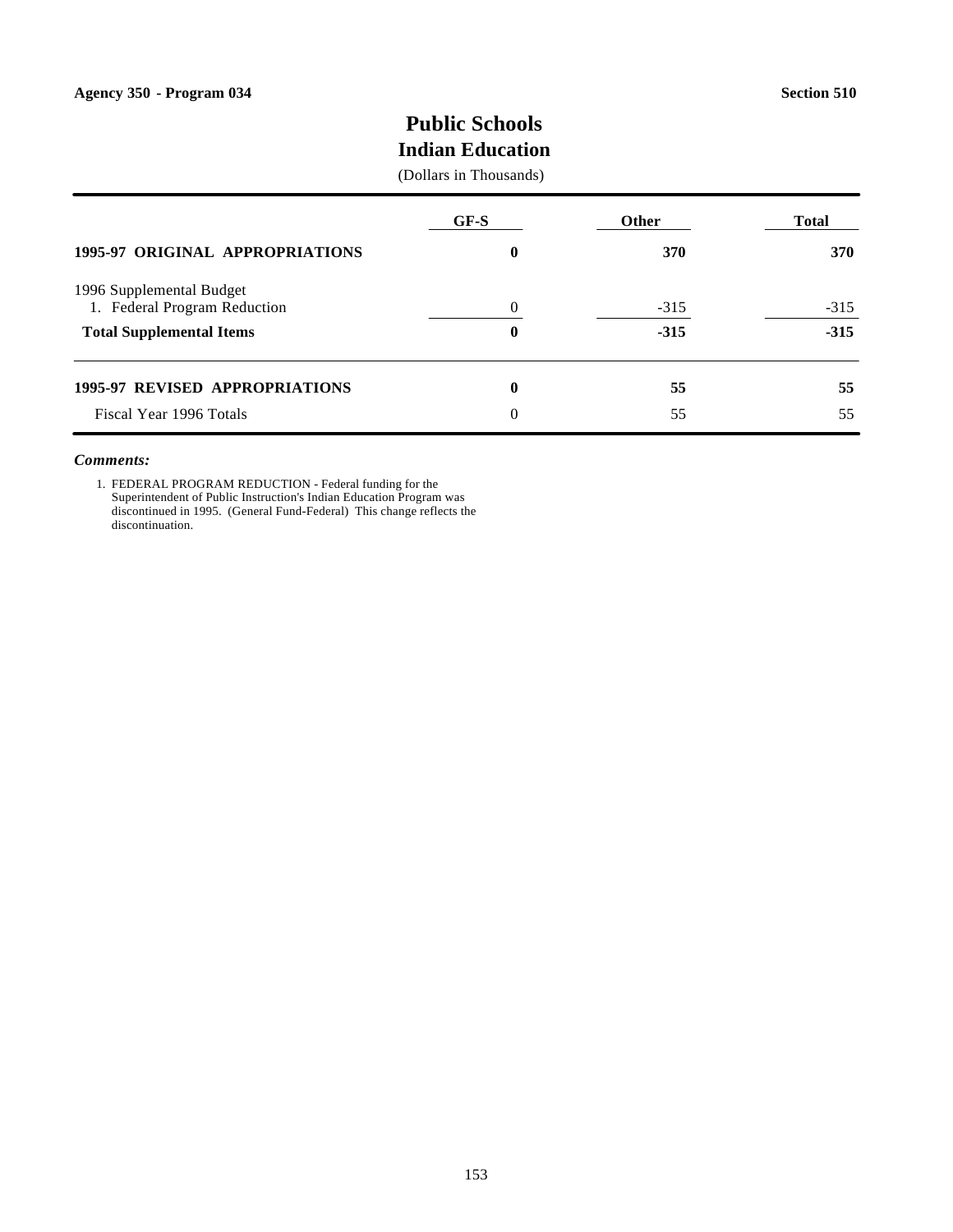# **Public Schools Institutional Education**

(Dollars in Thousands)

|                                       | $GF-S$ | <b>Other</b>   | <b>Total</b> |
|---------------------------------------|--------|----------------|--------------|
| 1995-97 ORIGINAL APPROPRIATIONS       | 31,212 | 8,548          | 39,760       |
| 1996 Supplemental Budget              |        |                |              |
| 1. Enrollment/Workload                | 3,083  | $\overline{0}$ | 3,083        |
| <b>Staff Ratio Adjustment</b><br>2.   | 22     | $\overline{0}$ | 22           |
| <b>Compensation Adjustment</b><br>3.  | 26     | $\theta$       | 26           |
| Carryforward Adjustment<br>4.         | $-611$ | 0              | $-611$       |
| <b>Inflation Adjustment</b><br>5.     | -6     | 0              | -6           |
| <b>Total Supplemental Items</b>       | 2,514  | $\bf{0}$       | 2,514        |
| <b>1995-97 REVISED APPROPRIATIONS</b> | 33,726 | 8,548          | 42,274       |
| Fiscal Year 1996 Totals               | 15,798 | 4,274          | 20,072       |
| Fiscal Year 1997 Totals               | 17,928 | 4,274          | 22,202       |

#### *Comments:*

Detention Centers

1. ENROLLMENT/WORKLOAD - Institutional education enrollments are revised as follows:

|                                  |     |                                   |     | 1995-96 School Yr 1996-97 School Yr |
|----------------------------------|-----|-----------------------------------|-----|-------------------------------------|
|                                  |     | Original Revised Original Revised |     |                                     |
| <b>Institutions for Disabled</b> | 150 | 162.                              | 146 | 160                                 |
| <b>Delinquent Institutions</b>   | 930 | 1.076                             | 965 | 1.200                               |
| Group Homes                      | 94  | 94                                | 94  | 94                                  |

2. STAFF RATIO ADJUSTMENT - Staffing for the Twin Rivers Group Home is increased from 0.5 FTE staff year teacher to 1.0 FTE staff year teacher effective for the 1996-97 school year due to increased workload.

Group Homes 94 94 94 94<br>Detention Centers 800 820 850 894

- 3. COMPENSATION ADJUSTMENT Teachers' salaries are adjusted based on more current information about employee training and experience.
- 4. CARRYFORWARD ADJUSTMENT The 1994-95 school year Institutional Education program costs carried forward into the 1995-96 State Fiscal Year are reduced from \$5.324 million to \$4.713 million.
- 5. INFLATION ADJUSTMENT The adjustment for inflation in the 1996-97 school year is reduced from 3.1 percent to 1.7 percent. See details in the General Apportionment program.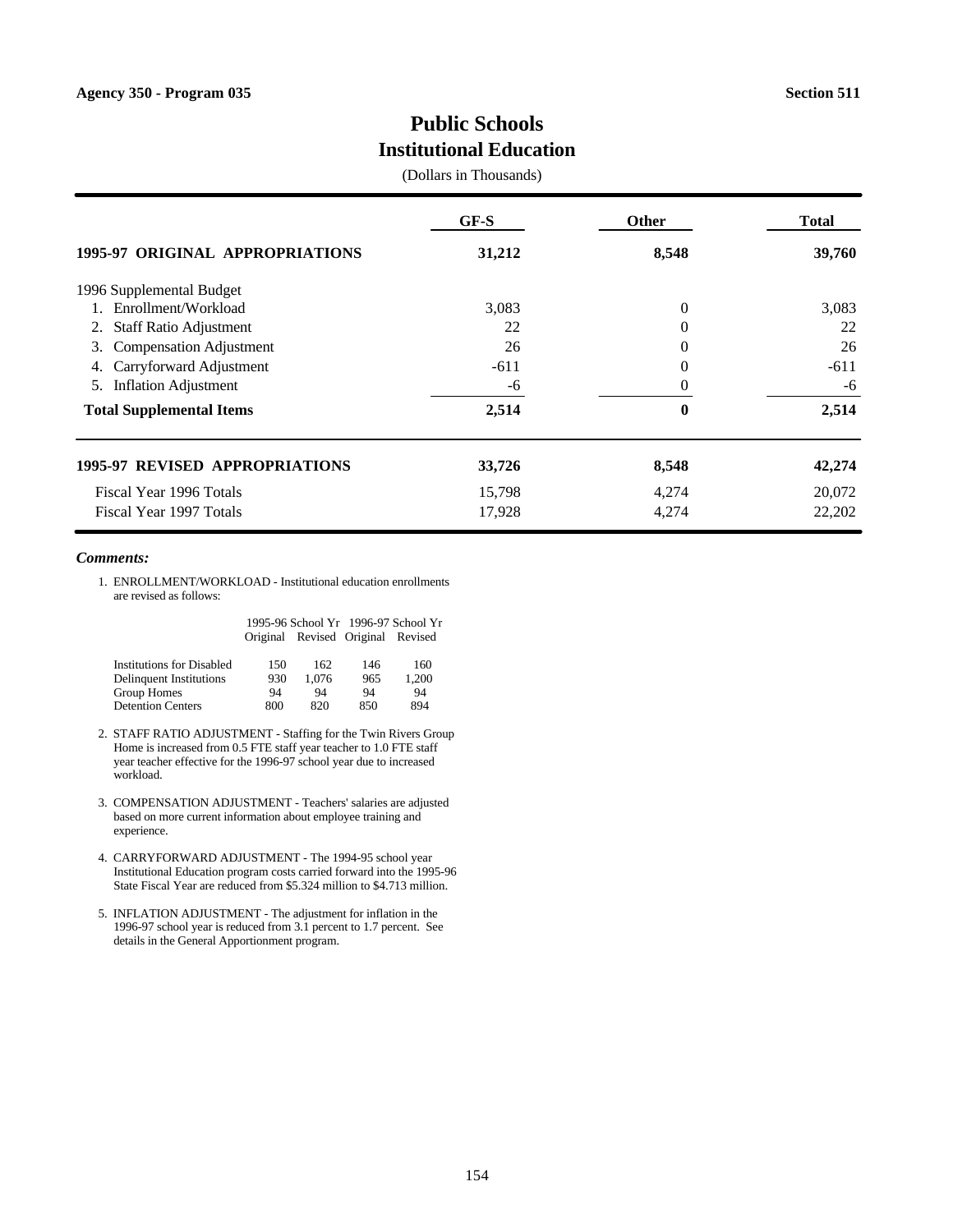# **Public Schools Education of Highly Capable Students**

(Dollars in Thousands)

| <b>1995-97 ORIGINAL APPROPRIATIONS</b> | $GF-S$ | <b>Other</b>     | <b>Total</b> |
|----------------------------------------|--------|------------------|--------------|
|                                        | 8,531  | $\boldsymbol{0}$ | 8,531        |
| 1996 Supplemental Budget               |        |                  |              |
| 1. Enrollment/Workload                 | $-36$  | $\Omega$         | $-36$        |
| 2. Carryforward Adjustment             | $-41$  |                  | $-41$        |
| <b>Total Supplemental Items</b>        | $-77$  | $\mathbf{0}$     | $-77$        |
| <b>1995-97 REVISED APPROPRIATIONS</b>  | 8,454  | $\boldsymbol{0}$ | 8,454        |
| Fiscal Year 1996 Totals                | 4,200  | $\Omega$         | 4,200        |
| Fiscal Year 1997 Totals                | 4,254  | $\overline{0}$   | 4,254        |

- 1. ENROLLMENT/WORKLOAD Highly capable funding is based on a percentage of total K-12 enrollment of up to 1.5 percent or actual gifted enrollments, whichever is lower. The lower K-12 enrollment forecast results in lower Highly Capable program appropriations. See the General Apportionment program for details of the revised K-12 forecast.
- 2. CARRYFORWARD ADJUSTMENT The 1994-95 school year Highly Capable program costs carried forward into FY 96 are reduced from \$0.851 million to \$0.810 million primarily due to lower K-12 enrollment.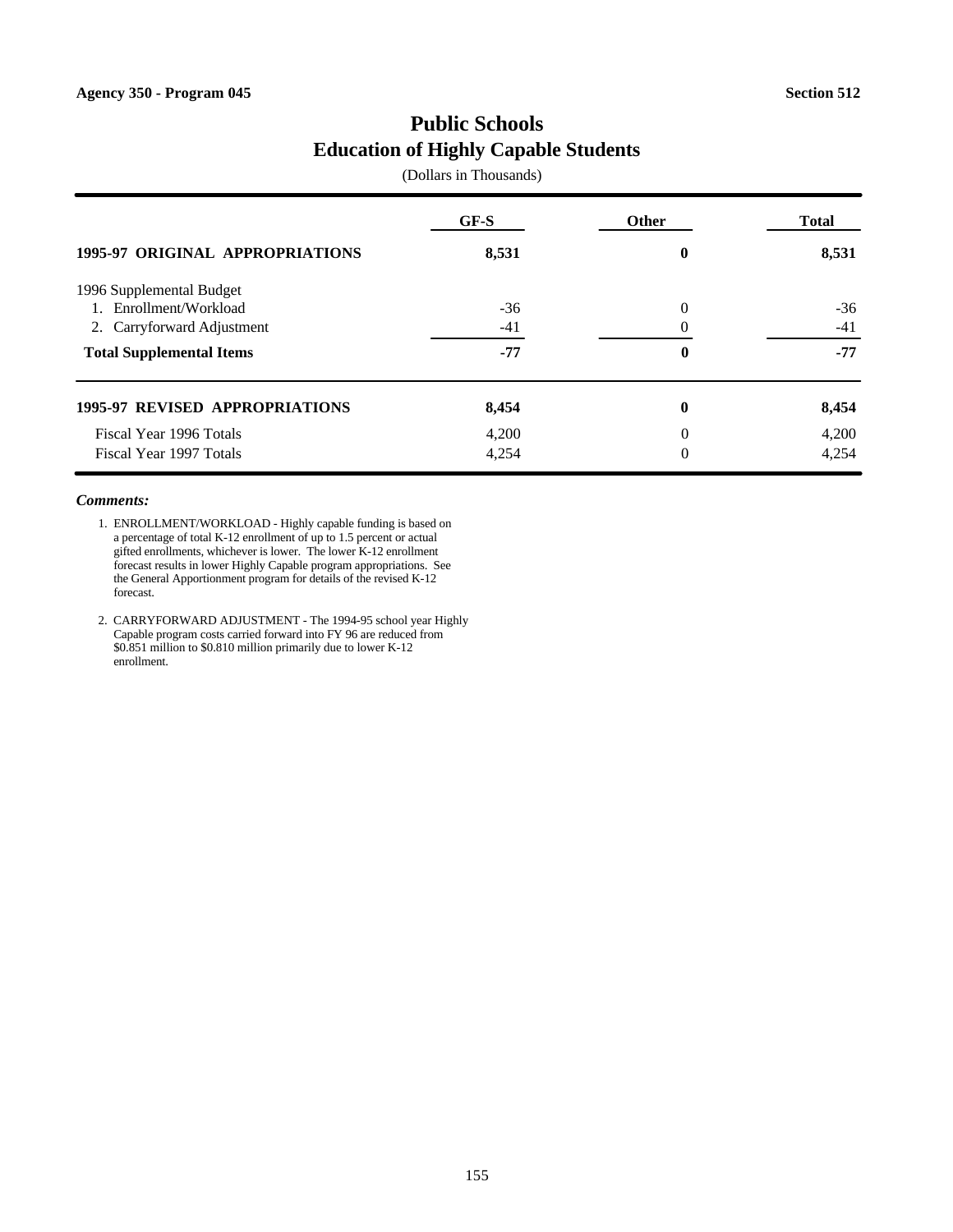## **Public Schools Education Reform**

## (Dollars in Thousands)

| <b>1995-97 ORIGINAL APPROPRIATIONS</b> | GF-S   | <b>Other</b> | <b>Total</b> |
|----------------------------------------|--------|--------------|--------------|
|                                        | 35,966 | 12,500       | 48,466       |
| <b>1995-97 REVISED APPROPRIATIONS</b>  | 35,966 | 12,500       | 48,466       |
| Fiscal Year 1996 Totals                | 16,715 | 5,625        | 22,340       |
| Fiscal Year 1997 Totals                | 19,251 | 6,875        | 26,126       |

- \* ASSESSMENT FUNDS SHIFT At the request of the Commission on Student Learning, \$500,000 is shifted from FY 96 to FY 97 to accommodate increased second year costs of assessment development.
- \* READY TO LEARN FUNDS SHIFT The biennial appropriations act provided \$3.6 million per year for Ready to Learn state grants. In FY 96, some grants were not approved until October 18, 1995. These delays in approval of grants will result in an under expenditure of \$0.197 million of the FY 96 allotment. Shifting this amount to FY 97 will allow some currently approved projects to be completed after June 30, 1996.
- \* SCHOOL-TO-WORK FUNDS SHIFT The budget appropriated \$1.485 million per year for school-to-work funds. The formation of a partnership between business, labor, and the state to establish project funding criteria has delayed issuance of FY 96 grants until February 1996. This delay will cause \$0.492 million to be lost if not transfered to FY 97. This transfer will allow projects to be completed after June 30, 1996.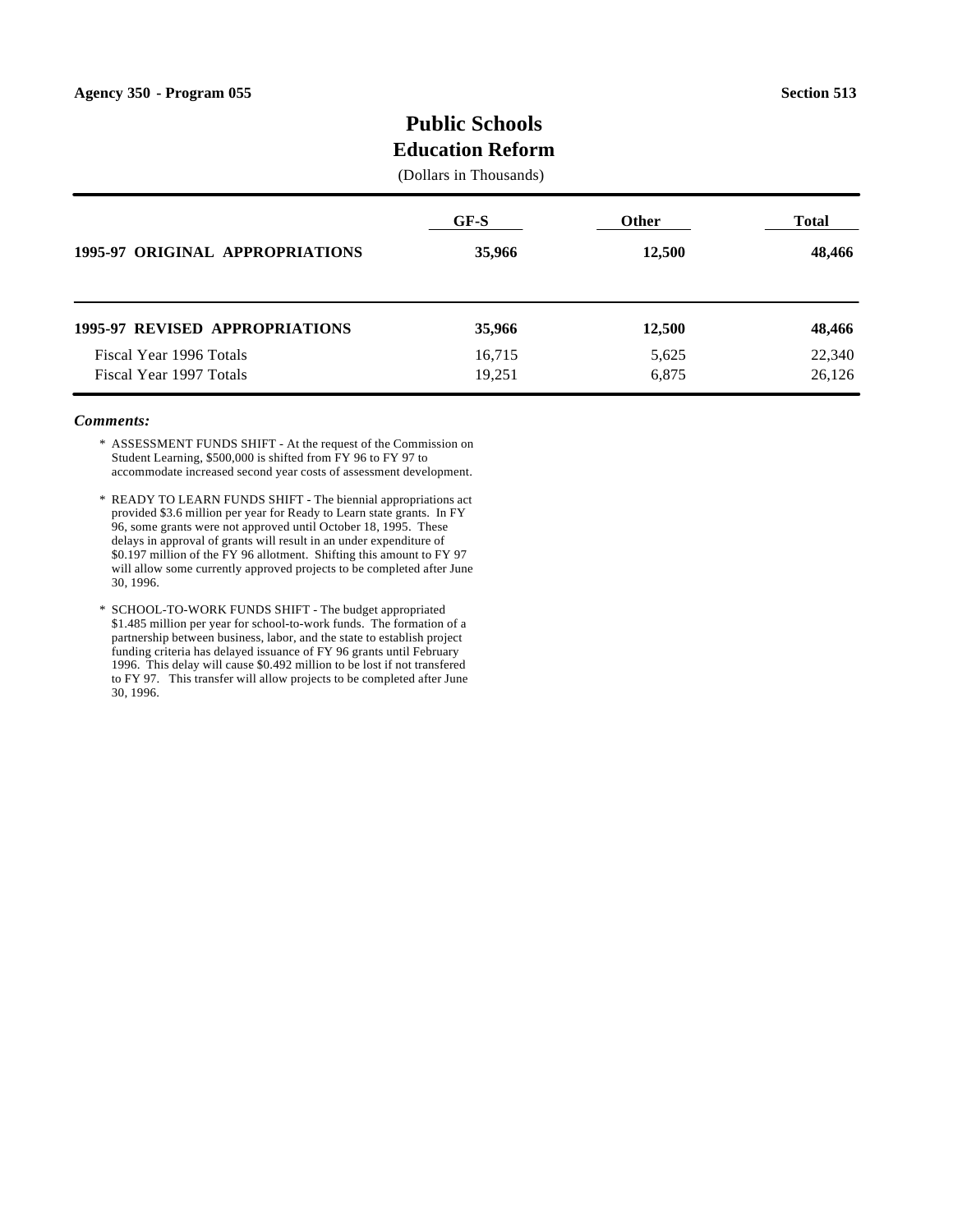# **Public Schools Transitional Bilingual Instruction**

(Dollars in Thousands)

|                                        | $GF-S$   | <b>Other</b>     | <b>Total</b> |
|----------------------------------------|----------|------------------|--------------|
| <b>1995-97 ORIGINAL APPROPRIATIONS</b> | 56,852   | $\boldsymbol{0}$ | 56,852       |
| 1996 Supplemental Budget               |          |                  |              |
| 1. Enrollment/Workload                 | $-1,591$ | $\Omega$         | $-1,591$     |
| 2. Carryforward Adjustment             | $-451$   |                  | $-451$       |
| <b>Total Supplemental Items</b>        | $-2,042$ | $\bf{0}$         | $-2,042$     |
| <b>1995-97 REVISED APPROPRIATIONS</b>  | 54,810   | $\boldsymbol{0}$ | 54,810       |
| Fiscal Year 1996 Totals                | 26,378   | $\theta$         | 26,378       |
| Fiscal Year 1997 Totals                | 28,432   | $\theta$         | 28,432       |

#### *Comments:*

1. ENROLLMENT/WORKLOAD - The Office of Financial Management has revised the bilingual enrollment forecast for the 1995-96 school year from 43,900 down to 42,982 and for the 1996-97 school year, from 48,318 down to 46,273.

2. CARRYFORWARD ADJUSTMENT - The 1994-95 school year Bilingual Education program costs carried forward into FY 96 are reduced from \$5.399 million to \$4.948 million.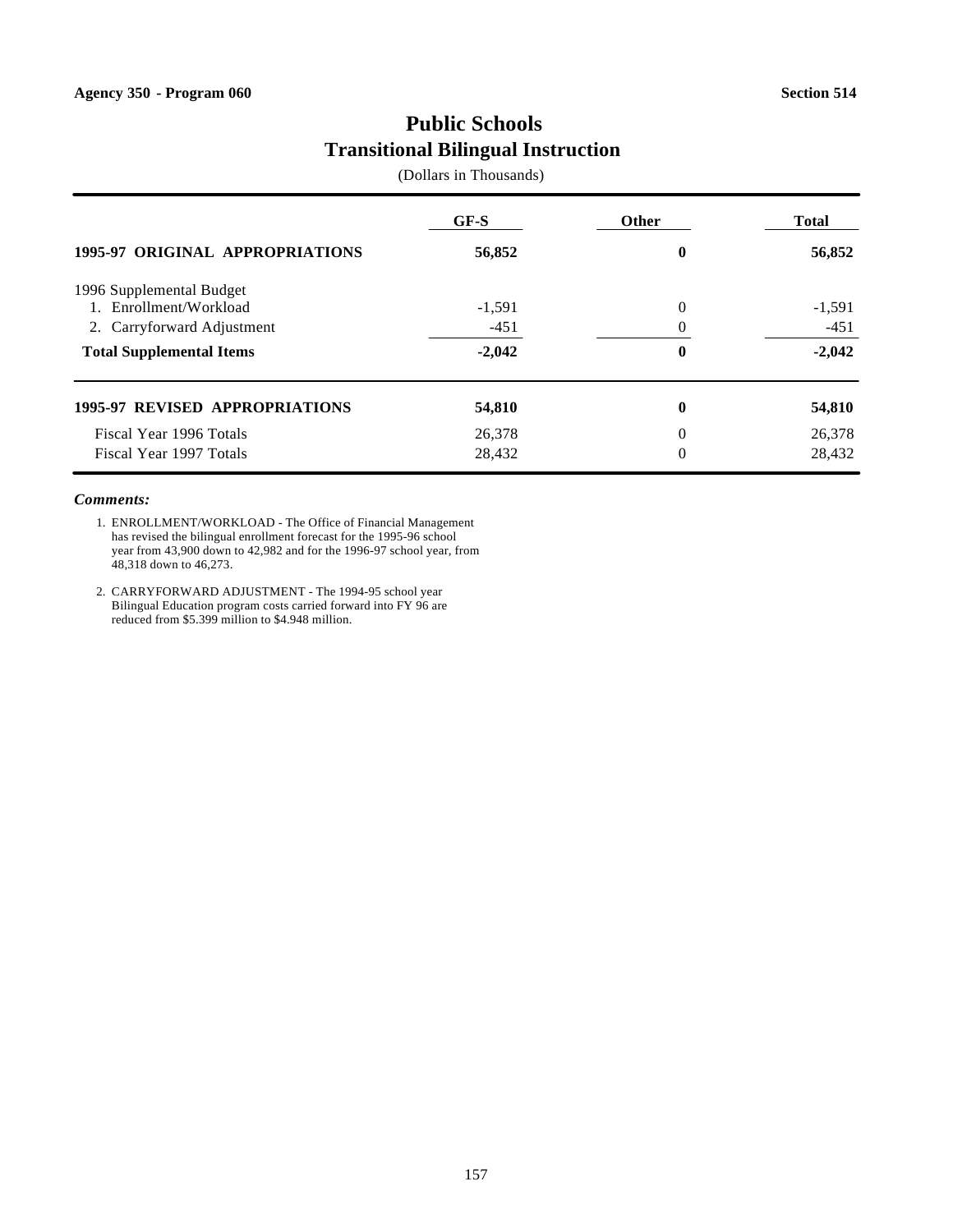# **Public Schools Learning Assistance Program (LAP)**

(Dollars in Thousands)

|                                       | GF-S    | Other            | <b>Total</b> |
|---------------------------------------|---------|------------------|--------------|
| 1995-97 ORIGINAL APPROPRIATIONS       | 114,100 | $\bf{0}$         | 114,100      |
| 1996 Supplemental Budget              |         |                  |              |
| 1. Enrollment/Workload                | 666     | $\theta$         | 666          |
| 2. Carryforward Adjustment            | $-139$  |                  | $-139$       |
| <b>Total Supplemental Items</b>       | 527     | $\bf{0}$         | 527          |
| <b>1995-97 REVISED APPROPRIATIONS</b> | 114,627 | $\boldsymbol{0}$ | 114,627      |
| Fiscal Year 1996 Totals               | 56,417  | $\theta$         | 56,417       |
| Fiscal Year 1997 Totals               | 58,210  | $\theta$         | 58,210       |

- 1. ENROLLMENT/WORKLOAD Learning Assistance Program (LAP) appropriations are reduced \$445,000 due to lower K-12 enrollments. This change is offset by a \$1.111 million increase in the costs associated with an estimated increased percentage of students scoring in the bottom quartile on the 4th and 8th grade standardized achievement tests.
- 2. CARRYFORWARD ADJUSTMENT The 1994-95 school year Learning Assistance Program costs carried forward into FY 96 are reduced from \$11.1 million to \$10.961 million.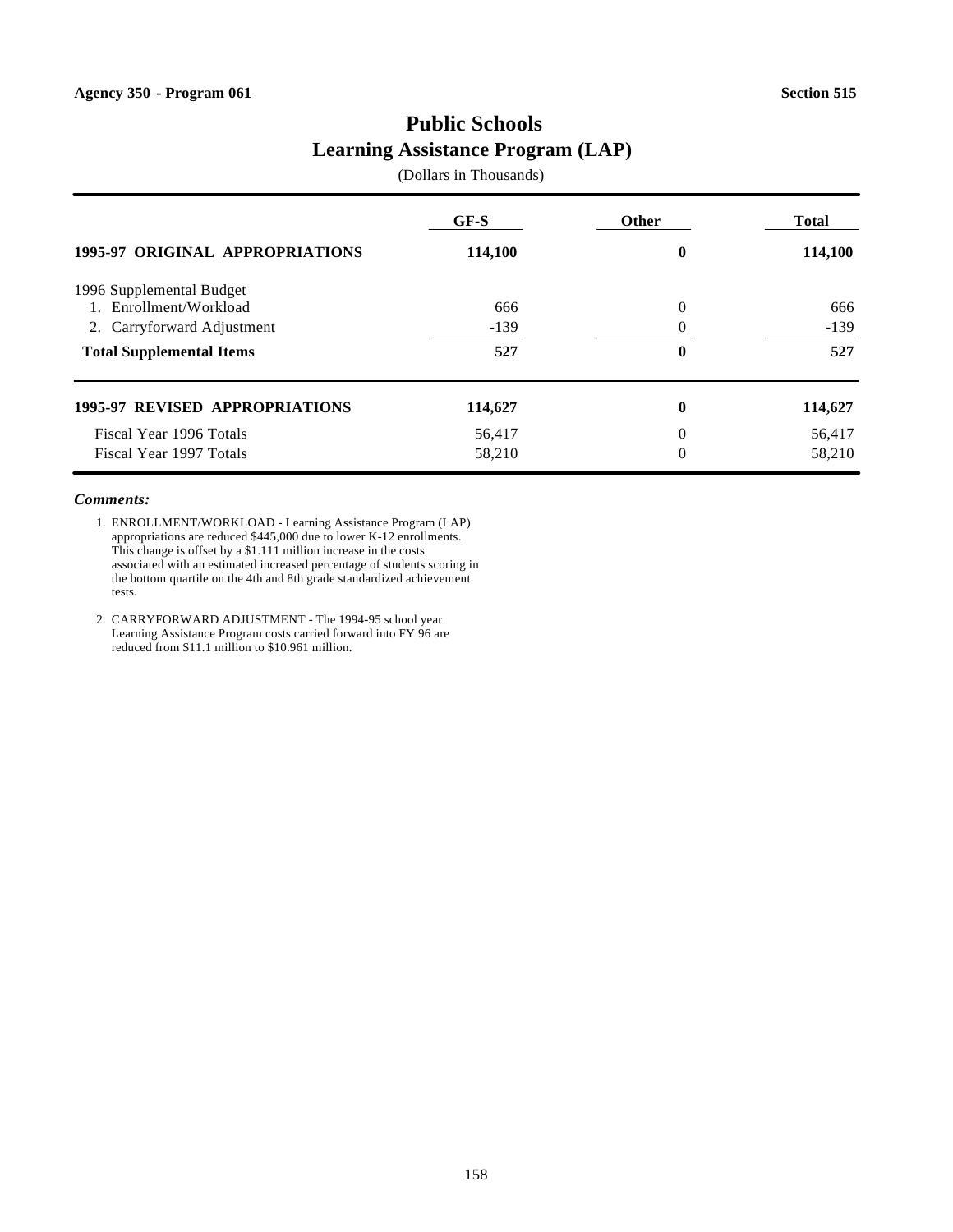# **Public Schools Block Grants**

#### (Dollars in Thousands)

|                                       | GF-S    | Other          | <b>Total</b> |
|---------------------------------------|---------|----------------|--------------|
| 1995-97 ORIGINAL APPROPRIATIONS       | 115,555 | $\bf{0}$       | 115,555      |
| 1996 Supplemental Budget              |         |                |              |
| Enrollment/Workload                   | $-567$  | $\Omega$       | $-567$       |
| 2. Carryforward Adjustment            | $-19$   |                | $-19$        |
| <b>Total Supplemental Items</b>       | $-586$  | $\bf{0}$       | $-586$       |
| <b>1995-97 REVISED APPROPRIATIONS</b> | 114,969 | $\bf{0}$       | 114,969      |
| Fiscal Year 1996 Totals               | 56,846  | $\Omega$       | 56,846       |
| Fiscal Year 1997 Totals               | 58,123  | $\overline{0}$ | 58,123       |

#### *Comments:*

1. ENROLLMENT/WORKLOAD - Local education enhancement grants are reduced because of the lower K-12 enrollment forecast.

2. CARRYFORWARD ADJUSTMENT - The 1994-95 school year costs of local education enhancement grants carried forward into FY 96 are reduced from \$4.667 million to \$4.648 million.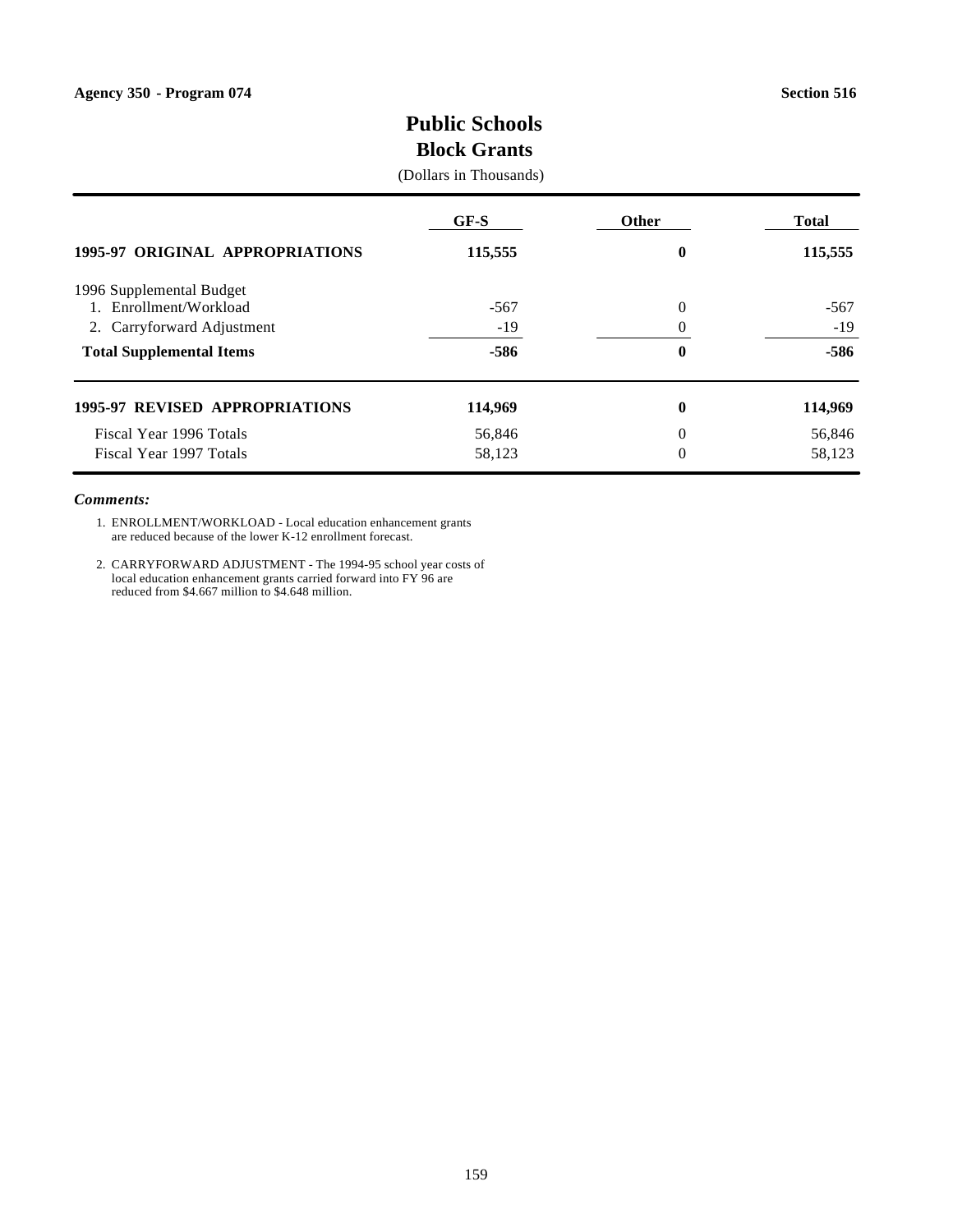# **Public Schools School Food Services**

(Dollars in Thousands)

|                                                              | $GF-S$   | <b>Other</b> | <b>Total</b> |
|--------------------------------------------------------------|----------|--------------|--------------|
| <b>1995-97 ORIGINAL APPROPRIATIONS</b>                       | 6,000    | 259,606      | 265,606      |
| 1996 Supplemental Budget<br>1. Adjustment to Nonappropriated | $\Omega$ | 4,013        | 4,013        |
| <b>Total Supplemental Items</b>                              | $\bf{0}$ | 4,013        | 4,013        |
| <b>1995-97 REVISED APPROPRIATIONS</b>                        | 6,000    | 263,619      | 269,619      |
| Fiscal Year 1996 Totals                                      | 3,000    | 131,809      | 134,809      |
| Fiscal Year 1997 Totals                                      | 3,000    | 131,810      | 134,810      |

#### *Comments:*

1. ADJUSTMENT TO NONAPPROPRIATED - An increase is anticipated in federal funds administered through the Office of the Superintendent of Public Instruction for the Child Care Food Program food allowances to day care centers and child care providers.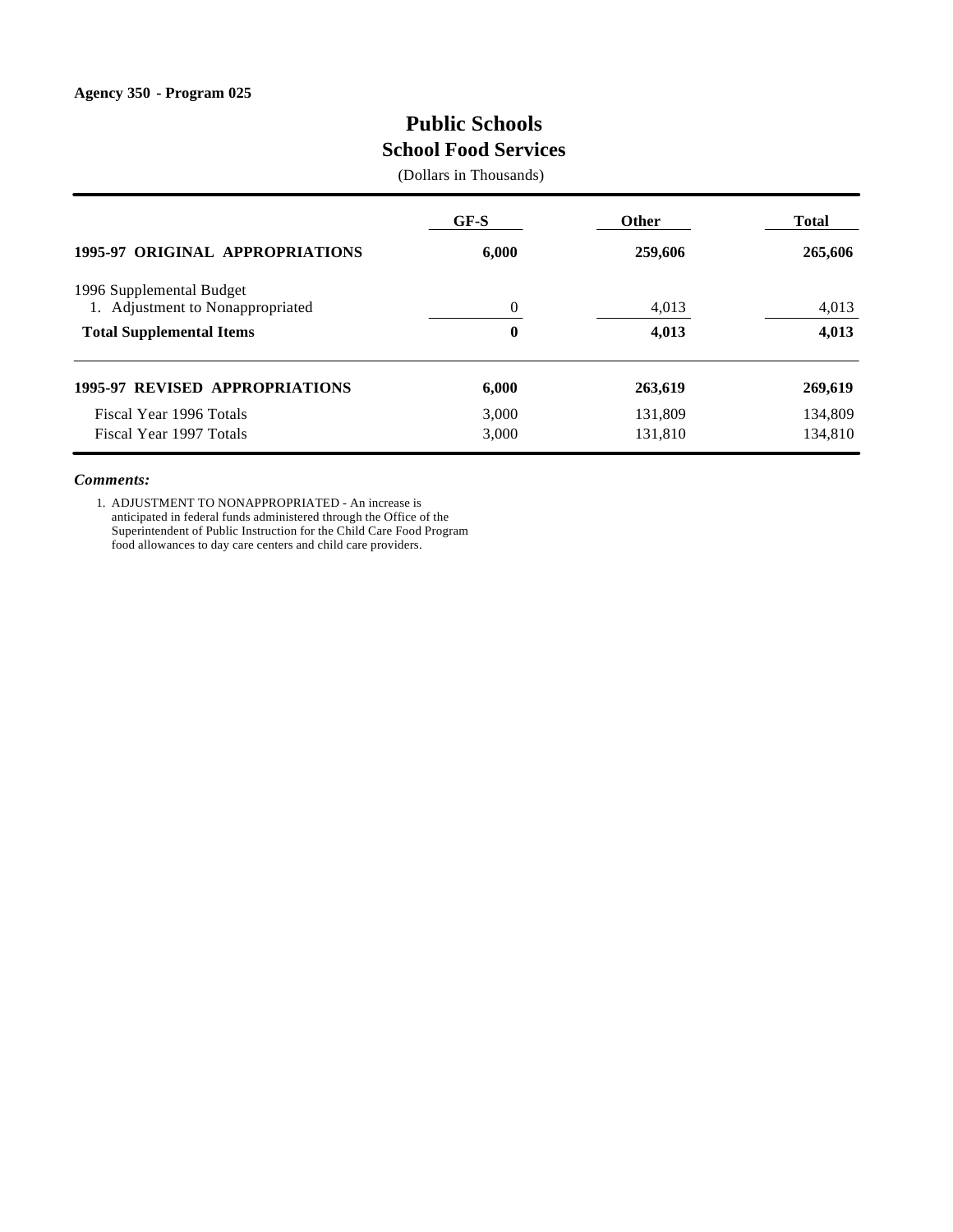#### **Access/Enrollment Increases**

The sum of \$14 million from the state general fund and \$7.7 million from local tuition funds is provided for 3,365 additional students in public higher education in the 1996-97 academic year. Of this amount, 2,625 students are allocated to the baccalaureate institutions and 740 students are allocated to the community and technical colleges. New enrollments listed are in addition to new enrollments funded in the original budget for the 1996-97 academic year (2,629 students). Funding for new enrollments in the supplemental budget is based on the average cost of instruction for each institution, weighted for the number of new undergraduates and graduate students.

#### **Student Financial Aid**

A total of \$4.6 million from the state general fund is provided to expand student financial aid programs. Included in this is an additional \$2.0 million for the State Need Grant Program, a grant program to assist needy students; new funding will provide grants to approximately 1,500 students. An additional \$2.0 million is provided for the State Work Study Program, a program which provides work experiences and income for needy students; new funding will provide assistance to approximately 1,250 students. An additional \$0.5 million is provided for the Education Opportunity Grant Program; funding will provide approximately 200 additional grants. Finally, \$50,000 is provided for 25 matching grants of \$2,000 each for communities that raise an equal amount of scholarship money.

### **Higher Education Coordinating Board Administrative Functions**

A total of \$0.61 million from the state general fund is provided for specific studies or programs of the Higher Education Coordinating Board. Included is \$70,000 to continue the development of a college admissions system that accommodates competency-based high school records; \$150,000 for a study of higher education needs in North Snohomish, Island, and Skagit counties; \$50,000 to pay attorney general costs to defend the Education Opportunity Grant program in a law suit; \$100,000 for additional administrative support related to new planning and coordination mandates; \$140,000 to design a pre-paid tuition program; and \$100,000 to design and implement a prior learning experience program.

### **Technical College Accreditation**

The amount of \$2.0 million from the state general fund is provided to the five technical colleges to make the changes in programming, administration, and facilities needed to meet accreditation requirements.

#### **Community and Technical College Grants**

The sum of \$3.5 million from the state general fund is provided for two grant pools. Of that amount, \$1.5 million is provided for special requirements related to serving disabled students, and \$2.0 million is provided for improving student productivity and learning.

### **Part-Time Faculty Health Benefits**

The amount of \$2.7 million from the state general fund is provided to fund health benefits for additional part-time community and technical college faculty who will become eligible for benefits due to the enactment of Chapter 120, Laws of 1996 (SSB 6583). This legislation creates a standard health benefits eligibility requirement across the community and technical college system.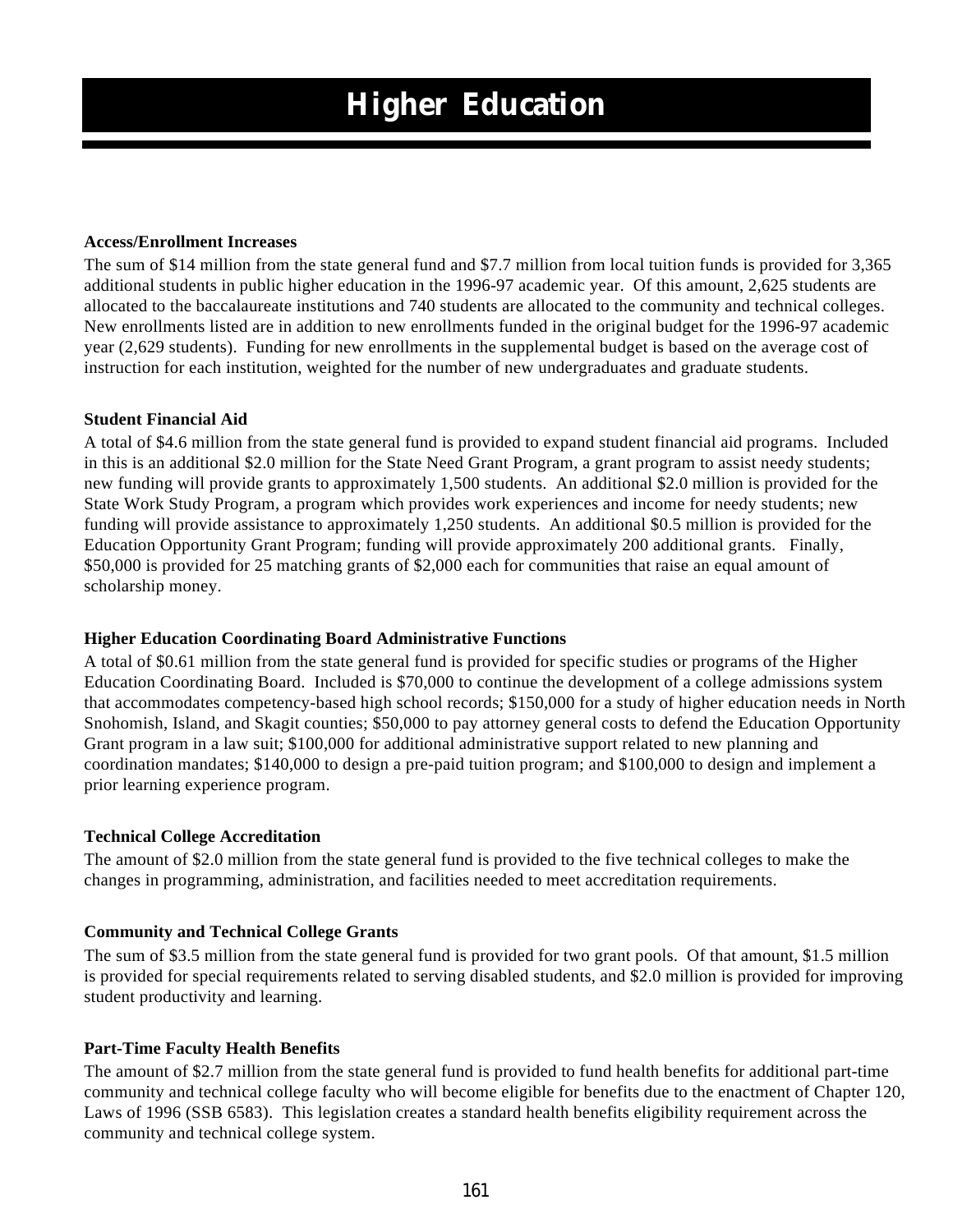### **Cooperative Library Project**

The sum of \$5.2 million from the state general fund is provided to complete phase one of an integrated library system among the baccalaureate institutions. The library system will allow students to access, via computer, library catalogues, materials, and data bases at other institutions.

### **Washington State University Agriculture Research**

The amount of \$0.53 million from the state general fund is provided for research related to wine and wine grapes, including pest resistance, cover crops, and wine quality. In addition, \$1.0 million from the state general fund is provided for pesticide research that assists in the registration of chemicals benefiting minor crops.

### **Telecommunications Network and Distance Education**

The supplemental budget includes a total of \$42.3 million (\$15.3 million from the state building construction funds and \$27 million from the state general fund) for the development of a K-20 telecommunications network and distance education system. The funding will be implemented in accordance with Chapter 137, Laws of 1996 (E2SSB 6705), which details a design and approval process to implement a telecommunications system which will benefit the state's K-12 education system and higher education system. Other private and public entities may be included in the system as well. Appropriations for the telecommunications network and distance education facilities are made to the Department of Information Services.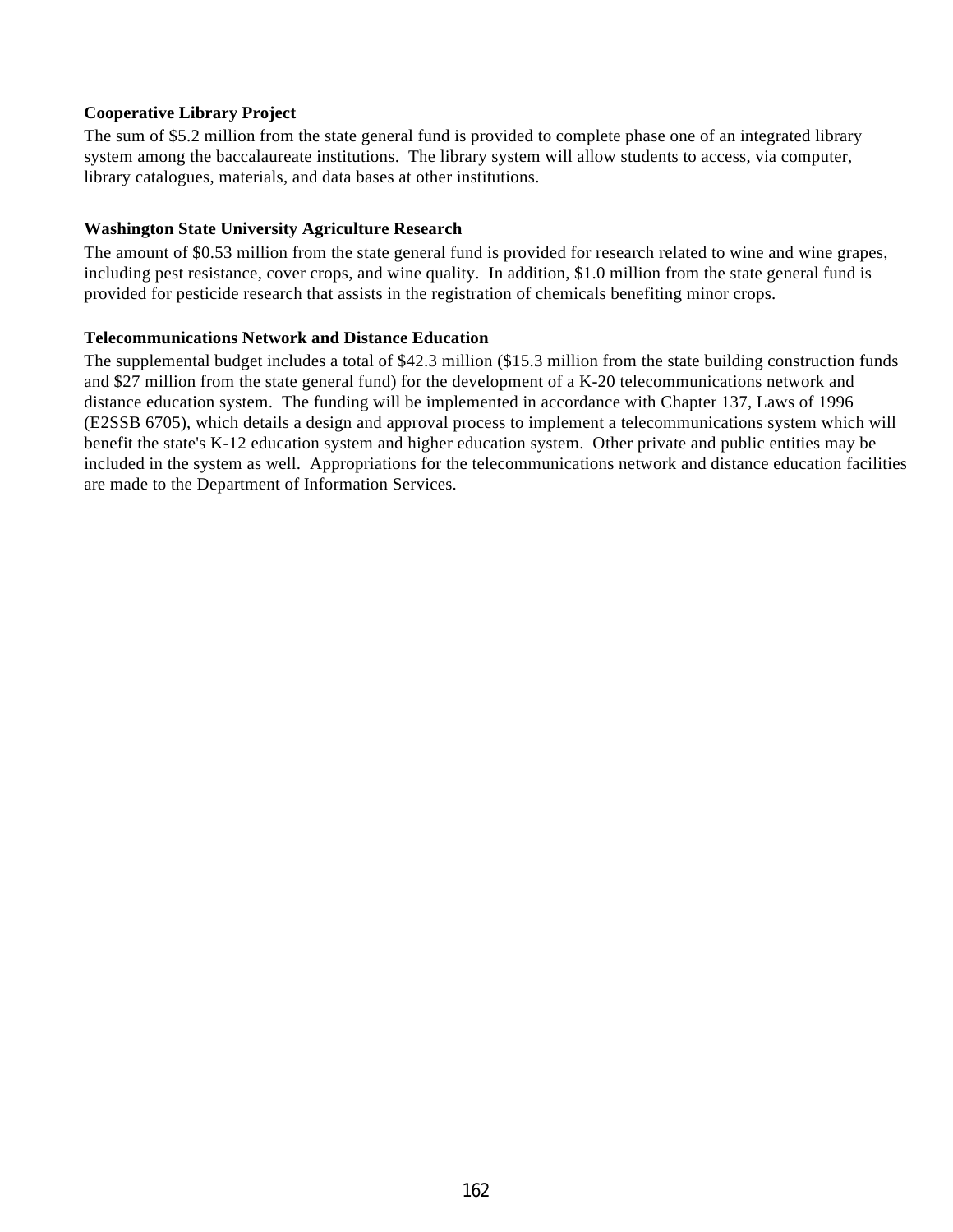## **1995-97 Washington State Operating Budget**

### **Total Budgeted Funds**

(Dollars in Thousands)



**Washington State**



*Higher Education*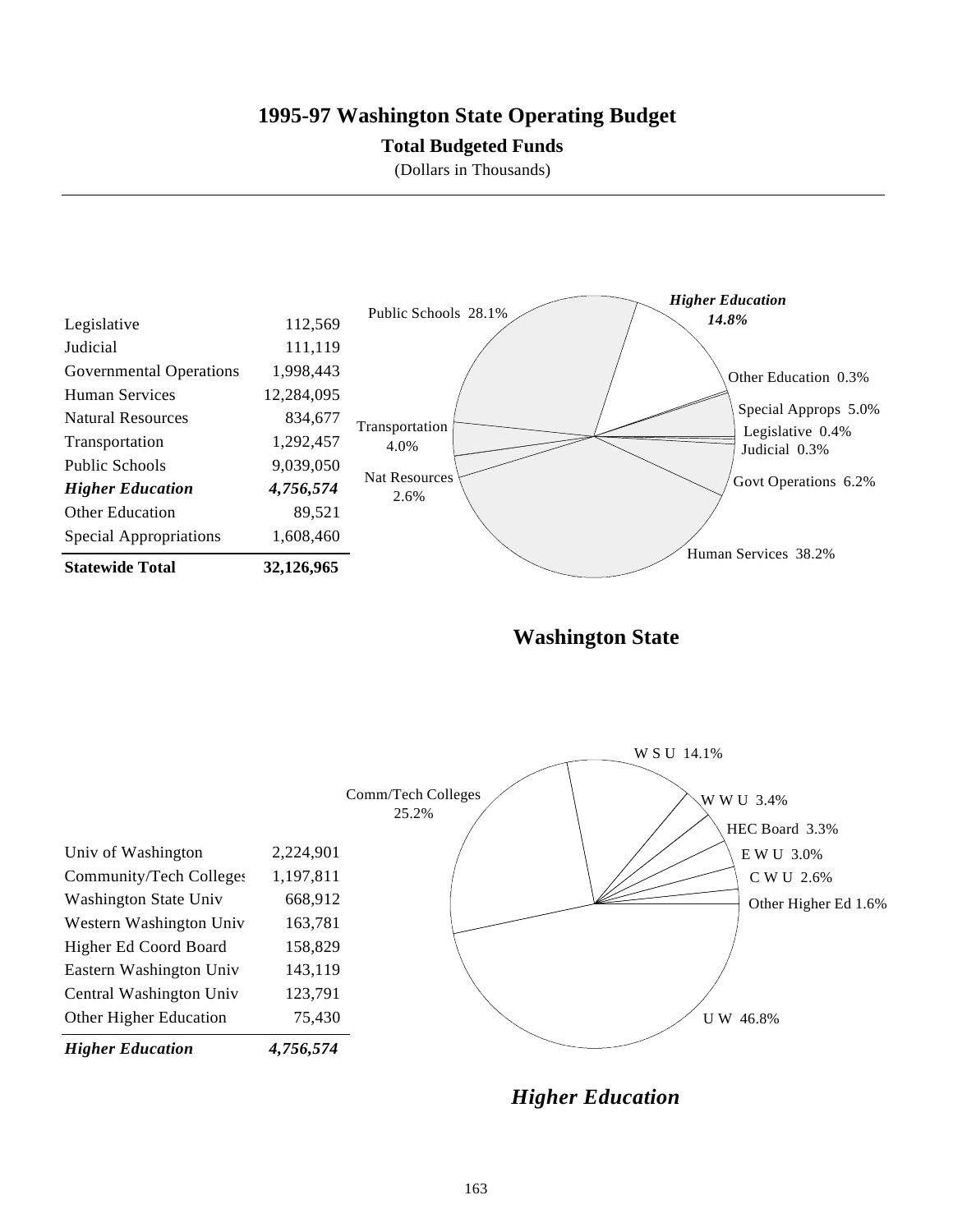## **1995-97 Washington State Operating Budget**

### **General Fund - State**

(Dollars in Thousands)



**Washington State**



*Higher Education*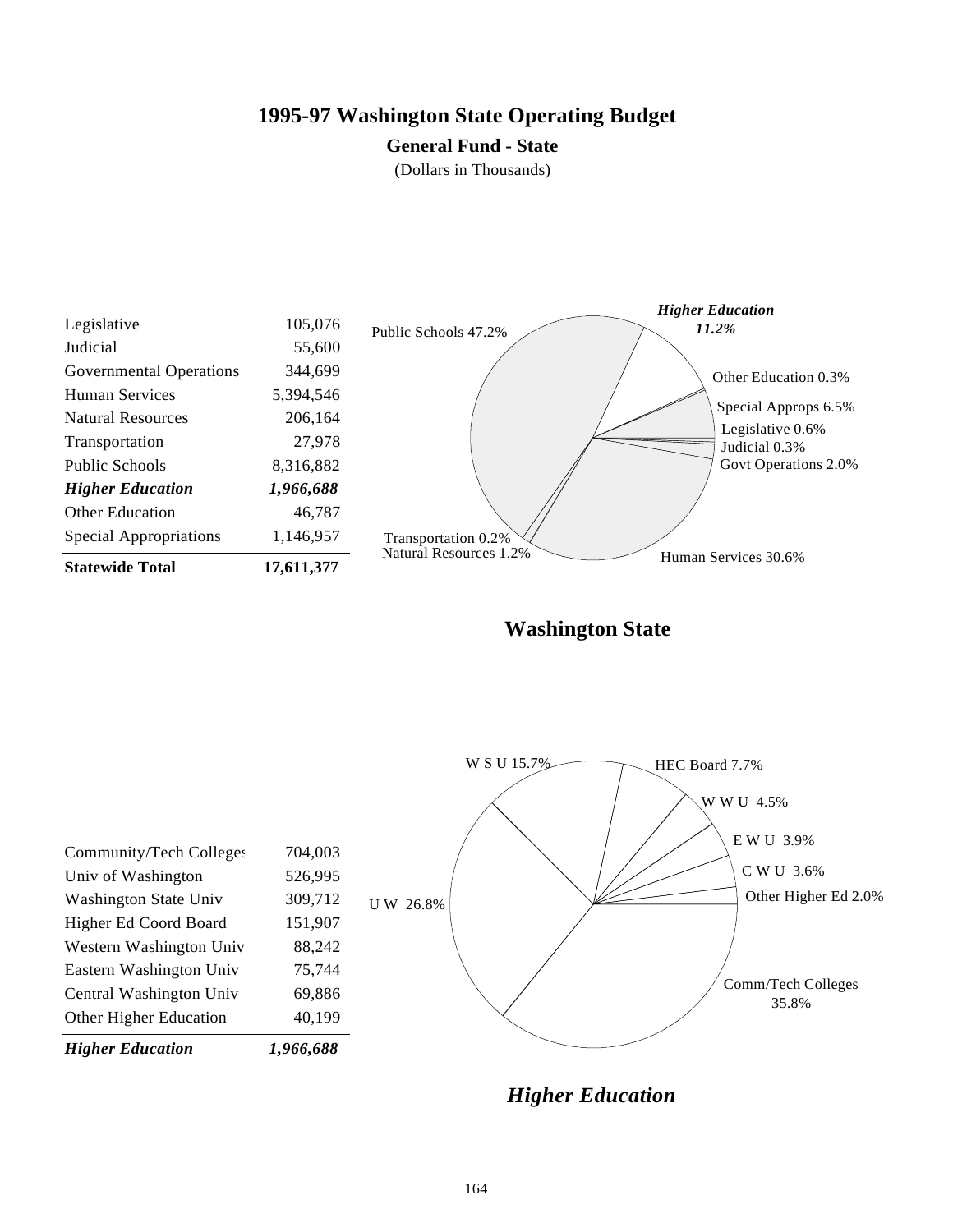# **Higher Education FTE Student Enrollment History**

by Academic Year

|                                           | <b>Actual Enrollment</b> |                  |                  | <b>Budgeted</b>  |                  |                  |                |                |         |
|-------------------------------------------|--------------------------|------------------|------------------|------------------|------------------|------------------|----------------|----------------|---------|
|                                           | 1988-89                  | 1989-90          | 1990-91          | <u>1991-92</u>   |                  | 1992-93 1993-94* | <u>1994-95</u> | <u>1995-96</u> | 1996-97 |
| <b>Community &amp; Technical Colleges</b> | 97,206                   | 98,931           | 100,523          | 104,295          | 107,115          | 111,035          | 113,609        | 111,986        | 114,326 |
| General Enrollment**                      | 97,206                   | 98,931           | 100,523          | 104,295          | 107,115          | 111,035          | 113,609        | 105,886        | 107,126 |
| <b>Dislocated Workers</b>                 | $\theta$                 | $\mathbf{0}$     | $\boldsymbol{0}$ | $\boldsymbol{0}$ | $\boldsymbol{0}$ | $***$            | $***$          | 6,100          | 7,200   |
| <b>Four-Year Schools</b>                  | 70,314                   | 71,075           | 72,566           | 73,071           | 74,481           | 76,411           | 77,305         | 76,704         | 80,359  |
| University of Washington                  | 29,679                   | 29,623           | 30,123           | 30,723           | 31,210           | 31,341           | 31,493         | 31,549         | 32,504  |
| <b>Washington State University</b>        | 16,025                   | 16,590           | 16,777           | 16,452           | 16,685           | 17,467           | 18,007         | 17,835         | 19,330  |
| Eastern Washington University             | 6,924                    | 7,214            | 7,417            | 7,360            | 7,533            | 7,635            | 7,605          | 7,656          | 7,825   |
| <b>Central Washington University</b>      | 6,018                    | 6,221            | 6,429            | 6,312            | 6,588            | 7,339            | 7,337          | 6,903          | 7,256   |
| The Evergreen State College               | 3,018                    | 2,988            | 3,089            | 3,203            | 3,326            | 3,282            | 3,377          | 3,278          | 3,406   |
| Western Washington University             | 8,650                    | 8,439            | 8,731            | 9,021            | 9,139            | 9,347            | 9,486          | 9,483          | 10,038  |
| Higher Ed Coordinating Board***           | $\overline{0}$           | $\boldsymbol{0}$ | $\boldsymbol{0}$ | 7                | 21               | 63               | 104            | 50             | 50      |
| <b>Total Higher Education</b>             | 167,520                  | 170,006          | 173,089          | 177,373          | 181,617          | 187,509          | 191,018        | 188,740        | 194,735 |

*Notes:*

*\* Enrollment caps were eliminated in 1993-94. For the 1993-94 and 1994-95 academic years, actual enrollments exceed budgeted enrollments.*

*\*\* General Enrollment: Includes technical college and Distressed Economic Community program enrollments. For 1993-94 and 1994-95, actual enrollment includes dislocated worker FTEs funded through the Employment and Training Trust Fund.*

*\*\*\* Data Source: Higher Education Coordinating Board.*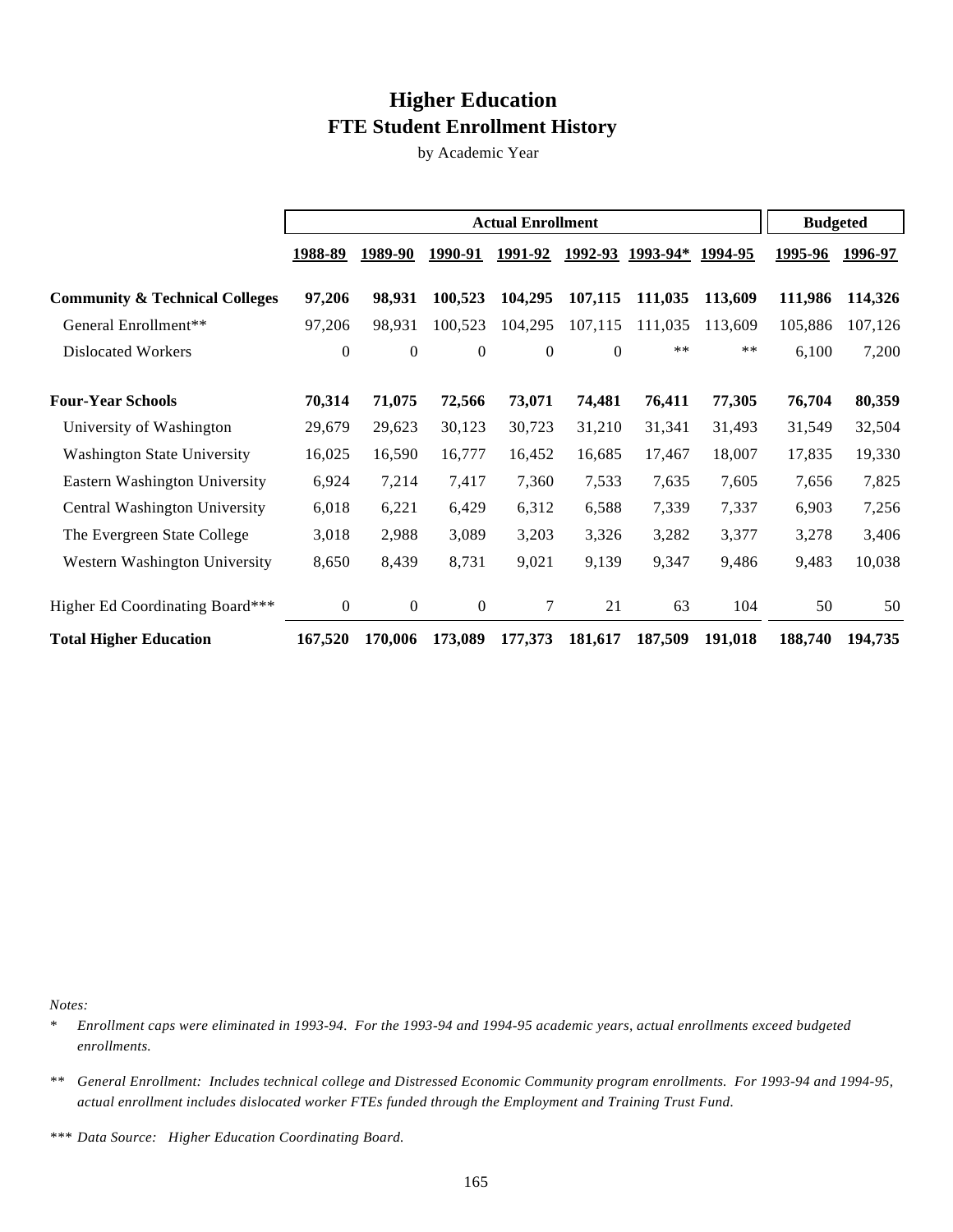# **Higher Education Budgeted Enrollment Increases**

by Academic Year

|                                            | <b>FTE Student Enrollment</b>       |                                          |                                            |                                          |                                          |                                            |
|--------------------------------------------|-------------------------------------|------------------------------------------|--------------------------------------------|------------------------------------------|------------------------------------------|--------------------------------------------|
|                                            | <b>Budgeted</b><br>Level<br>1994-95 | <b>Increase</b><br>(orig bgt)<br>1995-96 | <b>Total</b><br><b>Budgeted</b><br>1995-96 | <b>Increase</b><br>(orig bgt)<br>1996-97 | <b>Increase</b><br>(supp bgt)<br>1996-97 | <b>Total</b><br><b>Budgeted</b><br>1996-97 |
| <b>Community and Technical Colleges</b>    | 110,386                             | 1,600                                    | 111,986                                    | 1,600                                    | 740                                      | 114,326                                    |
| General Enrollment*                        | 105,386                             | 500                                      | 105,886                                    | 500                                      | 740                                      | 107,126                                    |
| <b>Dislocated Workers</b>                  | 5,000                               | 1,100                                    | 6,100                                      | 1,100                                    | $\boldsymbol{0}$                         | 7,200                                      |
| Four-Year Schools                          | 75,676                              | 1,028                                    | 76,704                                     | 1,030                                    | 2,625                                    | 80,359                                     |
| University of Washington                   | 31,290                              | 259                                      | 31,549                                     | 260                                      | 695                                      | 32,504                                     |
| <b>Washington State University</b>         | 17,385                              | 450                                      | 17,835                                     | 450                                      | 1,045                                    | 19,330                                     |
| Eastern Washington University              | 7,573                               | 83                                       | 7,656                                      | 83                                       | 86                                       | 7,825                                      |
| Central Washington University              | 6,810                               | 93                                       | 6,903                                      | 94                                       | 259                                      | 7,256                                      |
| The Evergreen State College                | 3,258                               | 20                                       | 3,278                                      | 20                                       | 108                                      | 3,406                                      |
| Western Washington University              | 9,360                               | 123                                      | 9,483                                      | 123                                      | 432                                      | 10,038                                     |
| <b>Higher Education Coordinating Board</b> | 50                                  | $\boldsymbol{0}$                         | 50                                         | $\boldsymbol{0}$                         | $\overline{0}$                           | 50                                         |
| <b>Total Higher Education</b>              | 186,112                             | 2,628                                    | 188,740                                    | 2,630                                    | 3,365                                    | 194,735                                    |

*\* Includes Distressed Economic Community enrollments.*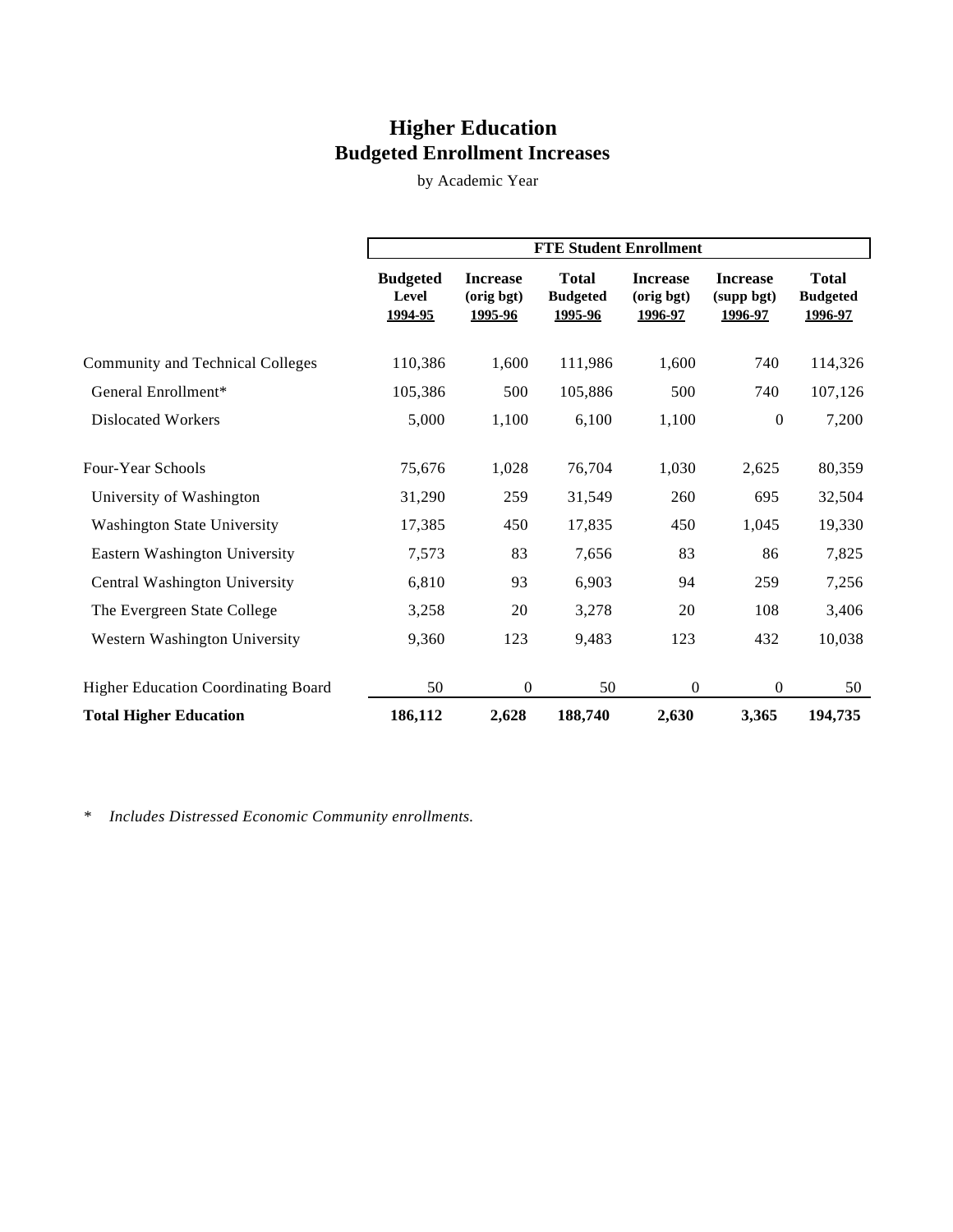# **Community & Technical College System**

(Dollars in Thousands)

|                                            | GF-S    | Other    | <b>Total</b> |
|--------------------------------------------|---------|----------|--------------|
| 1995-97 ORIGINAL APPROPRIATIONS            | 694,491 | 493,080  | 1,187,571    |
| 1996 Supplemental Budget                   |         |          |              |
| <b>Enrollment Increase</b>                 | 2,252   | 728      | 2,980        |
| <b>Technical College Support</b><br>2.     | 2,000   | $\theta$ | 2,000        |
| Fund for Innovation and Quality<br>3.      | 2,000   | 0        | 2,000        |
| <b>Support for Disabled Students</b><br>4. | 1,500   | 0        | 1,500        |
| Health Benefits Rate Adjustment<br>5.      | -940    | 0        | -940         |
| Part-time Faculty Health Benefits<br>6.    | 2,700   | 0        | 2,700        |
| <b>Total Supplemental Items</b>            | 9,512   | 728      | 10,240       |
| <b>1995-97 REVISED APPROPRIATIONS</b>      | 704,003 | 493,808  | 1,197,811    |
| Fiscal Year 1996 Totals                    | 345,763 | 241,066  | 586,829      |
| Fiscal Year 1997 Totals                    | 358,240 | 252,742  | 610,982      |

#### *Comments:*

- 1. ENROLLMENT INCREASE Funding is provided for an additional 740 FTE students in FY 97. (General Fund-State and Institutions of Higher Education Operating Fees Account Non-appropriated)
- 2. TECHNICAL COLLEGE SUPPORT Funding provides faculty and library resources and staff to help meet accrediting association standards and community college system quality standards.
- 3. FUND FOR INNOVATION AND QUALITY Funding is provided for a Fund for Innovation and Quality. The State Board for Community and Technical Colleges will provide incentive grants to colleges, awarded on a competitive basis. Funds will be used to enhance student productivity (such as student support and instructional programming), encourage innovative methods for responding to the need for more enrollment access (such as distance learning, financial incentives for students, work-based learning, college classes in high schools and learning technologies), improve student learning, or improve collaboration between colleges.
- 4. SUPPORT FOR DISABLED STUDENTS Funding is provided for competitive grants to colleges as support for serving disabled students. Grants may be used to purchase equipment or other special requirements related to serving disabled students.
- 5. HEALTH BENEFITS RATE ADJUSTMENT Funding is reduced to reflect health benefits rates as adjusted in section 706 of the budget. Section 706 reduces the monthly rate the Health Care Authority (HCA) will charge state agencies and institutions of higher education for health benefits from \$314.51 to \$304.31 for each state and higher education employee. Enactment of section 706 and the rate reduction rate for these employees would have resulted in the use of approximately \$11.6 million of the \$19.8 million surplus in the Public Employees' and Retirees' Insurance Account. Although agencies would pay the HCA only \$304.31 per month per employee, the average rate the state will pay providers for employee benefits will be approximately \$314.17. Through the use of the surplus, the benefits package offered to employees would not have been reduced and employee premium copayments would not have increased. The Governor vetoed section 706 of the budget. Refer to the introduction to the state employee compensation section for more information on the effect of the Governor's veto.

6. PART-TIME FACULTY HEALTH BENEFITS - Funding is provided to address the costs of standardizing part-time faculty health benefits per Chapter 120, Laws of 1996 (SSB 6583).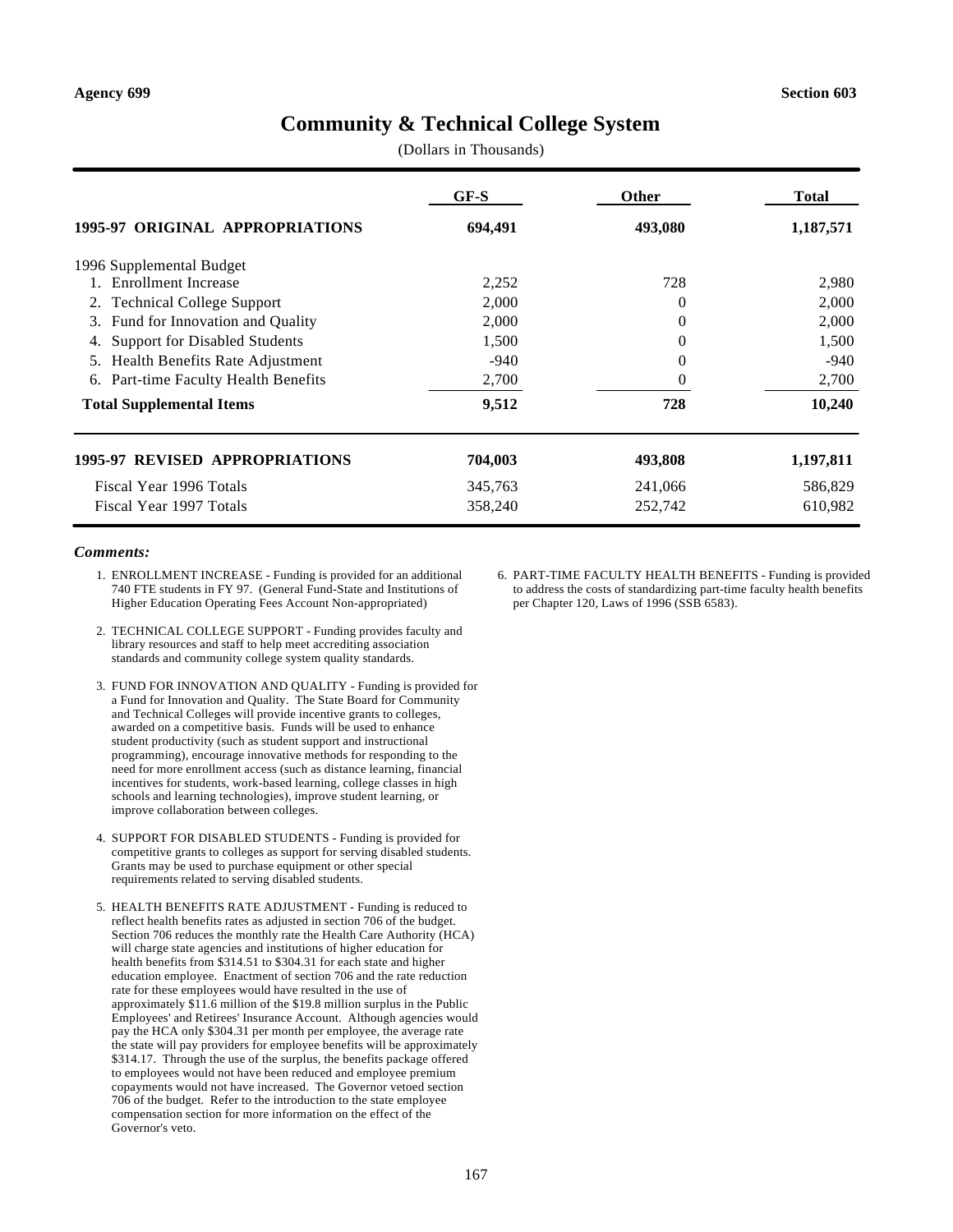## **University of Washington**

(Dollars in Thousands)

|                                       | GF-S     | <b>Other</b> | Total     |
|---------------------------------------|----------|--------------|-----------|
| 1995-97 ORIGINAL APPROPRIATIONS       | 522,302  | 1,695,510    | 2,217,812 |
| 1996 Supplemental Budget              |          |              |           |
| <b>Enrollment Increase</b>            | 4,048    | 2,367        | 6,415     |
| Cooperative Library Project<br>2.     | 1,718    | 0            | 1,718     |
| Tacoma Maintenance<br>3.              | 700      | 0            | 700       |
| <b>Bond Payment Adjustment</b><br>4.  | $-1,123$ | 0            | $-1,123$  |
| Health Benefits Rate Adjustment<br>5. | $-650$   | 0            | $-650$    |
| Salary Increase Adjustment<br>6.      | $\theta$ | 29           | 29        |
| <b>Total Supplemental Items</b>       | 4,693    | 2,396        | 7,089     |
| <b>1995-97 REVISED APPROPRIATIONS</b> | 526,995  | 1,697,906    | 2,224,901 |
| Fiscal Year 1996 Totals               | 259,062  | 838,226      | 1,097,288 |
| Fiscal Year 1997 Totals               | 267,933  | 859,680      | 1,127,613 |

#### *Comments:*

- 1. ENROLLMENT INCREASE Funding is provided for an additional 695 FTE students in FY 97. The total includes: 567 FTE students for the Seattle campus (367 undergraduate and 200 graduate students), 60 FTE students for the Tacoma branch campus (51 undergraduate and 9 graduate students), and 68 undergraduate FTE students for the Bothell branch campus. 60 FTE students at the Bothell branch campus are intended for an integrated program in software and computer science with Bellevue Community College. New program enrollments may be phased over two years to accommodate program startup. (General Fund-State and Institutions of Higher Education Operating Fees Account, Non-appropriated)
- 2. COOPERATIVE LIBRARY PROJECT Funding is provided to complete phase one of the integrated library project. Non-recurring costs include: \$387,000 for network costs and \$998,828 for University costs. Network funding provides \$187,000 for computer hardware, \$70,000 for software development and \$130,000 for software licensing. University funding provides \$93,500 for integrated library systems, \$749,328 for retrospective conversion, \$89,000 for computer and communications systems and \$67,000 for interlibrary loans and document delivery. The remainder of the funding is provided for ongoing expenses.
- 3. TACOMA MAINTENANCE Funding includes: \$200,000 for one-time classroom and laboratory equipment costs, \$300,000 for one-time moving costs, and \$200,000 for one-time maintenance costs.
- 4. BOND PAYMENT ADJUSTMENT The supplemental operating budget item adjusts the funds required for higher education reimbursable bond principal and interest payments.
- 5. HEALTH BENEFITS RATE ADJUSTMENT Funding is reduced to reflect health benefits rates as adjusted in section 706 of the budget. Section 706 reduces the monthly rate the Health Care Authority (HCA) will charge state agencies and institutions of higher education for health benefits from \$314.51 to \$304.31 for each state and higher education employee. Enactment of section 706 and the rate reduction rate for these employees would have resulted in the use of approximately \$11.6 million of the \$19.8 million surplus in the Public Employees' and Retirees' Insurance Account. Although agencies would pay the HCA only \$304.31 per month per employee, the average rate

the state will pay providers for employee benefits will be approximately \$314.17. Through the use of the surplus, the benefits package offered to employees would not have been reduced and employee premium copayments would not have increased. The Governor vetoed section 706 of the budget. Refer to the introduction to the state employee compensation section for more information on the effect of the Governor's veto.

6. SALARY INCREASE ADJUSTMENT - This item provides the authority to expend the funds necessary to implement the market gap salary increase approved in the original 1995-97 budget. (Medical Aid Account, Accident Fund Account, and Health Services Account)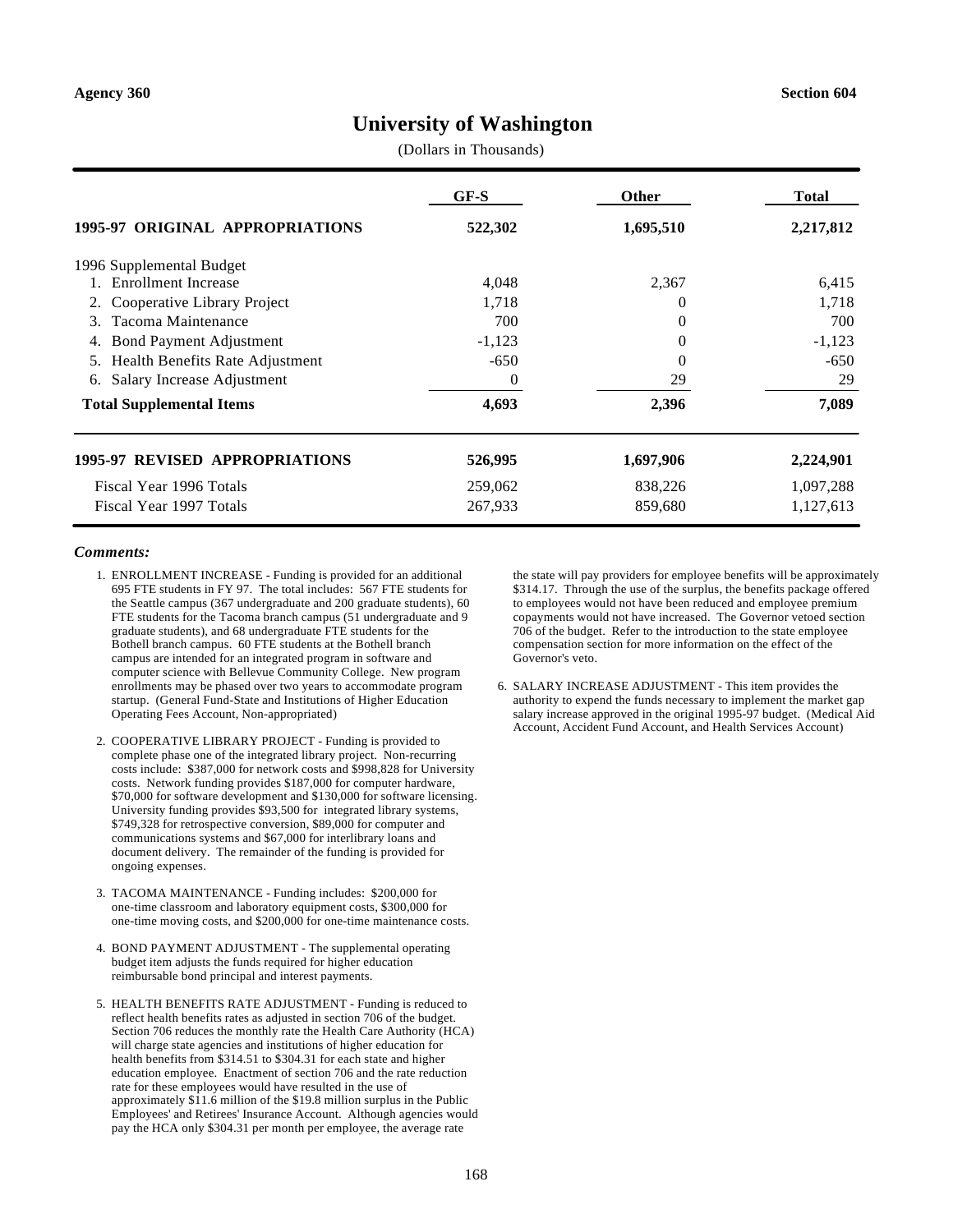# **Washington State University**

(Dollars in Thousands)

|                                           | GF-S    | Other   | <b>Total</b> |
|-------------------------------------------|---------|---------|--------------|
| 1995-97 ORIGINAL APPROPRIATIONS           | 304,456 | 353,074 | 657,530      |
| 1996 Supplemental Budget                  |         |         |              |
| <b>Enrollment Increase</b>                | 4,077   | 2,771   | 6,848        |
| Cooperative Library Project<br>2.         | 450     | 0       | 450          |
| <b>Bond Payment Adjustment</b><br>3.      | $-507$  | 0       | $-507$       |
| <b>Transfer of Energy Functions</b><br>4. | 25      | 3,355   | 3,380        |
| Pesticide Research<br>5.                  | 1,000   | 0       | 1,000        |
| Wine and Wine Grape Research<br>6.        | 525     | 0       | 525          |
| Health Benefits Rate Adjustment           | $-384$  | 0       | $-384$       |
| Medicinal Research<br>8.                  | 70      | 0       | 70           |
| <b>Total Supplemental Items</b>           | 5,256   | 6,126   | 11,382       |
| <b>1995-97 REVISED APPROPRIATIONS</b>     | 309,712 | 359,200 | 668,912      |
| Fiscal Year 1996 Totals                   | 150,287 | 174,846 | 325,133      |
| Fiscal Year 1997 Totals                   | 159,425 | 184,354 | 343,779      |

#### *Comments:*

- 1. ENROLLMENT INCREASE Funding is provided for an additional 1,045 FTE students in FY 97. The total includes: 984 undergraduate FTE students for the Pullman campus, 44 FTE students for the Spokane branch campus (22 undergraduate and 22 graduate students), and 17 FTE students for the Tri Cities branch campus (11 undergraduate and 6 graduate students). (General Fund-State and Institutions of Higher Education Operating Fees Account Non-appropriated)
- 2. COOPERATIVE LIBRARY PROJECT Funding is provided to complete phase one of the integrated library project. Non-recurring costs includes: \$110,500 for integrated library systems, \$250,000 for retrospective conversion and \$31,165 for interlibrary loans and document delivery. The remainder of the funding is provided for ongoing expenses.
- 3. BOND PAYMENT ADJUSTMENT The supplemental operating budget item adjusts funds required for higher education reimbursable bond principal and interest payments.
- 4. TRANSFER OF ENERGY FUNCTIONS Funding is provided to implement Chapter 186, Laws of 1996 (4SHB 2009). Washington State Energy Office energy efficiency services are transferred to Washington State University's (WSU) Cooperative Extension program. These services include: energy software, industrial energy efficiency, renewable energy, education and information, telecommunications, and energy ideas clearinghouse. Programs operated by WSU will transition to a market-driven, self-sustaining structure. (General Fund-Federal, Dedicated Local Account Non-appropriated, and Air Pollution Control Account)
- 5. PESTICIDE RESEARCH Funding is provided for Chapter 390, Laws of 1995 (E2SHB 1009). Funding is provided for the full 1995-97 biennium cost associated with implementing the legislation. No bowwave to the current appropriation is anticipated.
- 6. WINE AND WINE GRAPE RESEARCH Funding is provided for Chapter 2, Laws of 1995 2nd sp.s (ESHB 1741). Funding is provided

for the full 1995-97 biennium cost associated with implementing the legislation. No bowwave to the current biennium appropriation is anticipated.

- 7. HEALTH BENEFITS RATE ADJUSTMENT Funding is reduced to reflect health benefits rates as adjusted in section 706 of the budget. Section 706 reduces the monthly rate the Health Care Authority (HCA) will charge state agencies and institutions of higher education for health benefits from \$314.51 to \$304.31 for each state and higher education employee. Enactment of section 706 and the rate reduction rate for these employees would have resulted in the use of approximately \$11.6 million of the \$19.8 million surplus in the Public Employees' and Retirees' Insurance Account. Although agencies would pay the HCA only \$304.31 per month per employee, the average rate the state will pay providers for employee benefits will be approximately \$314.17. Through the use of the surplus, the benefits package offered to employees would not have been reduced and employee premium copayments would not have increased. The Governor vetoed section 706 of the budget. Refer to the introduction to the state employee compensation section for more information on the effect of the Governor's veto.
- 8. MEDICINAL RESEARCH This item provides funding for a study to research a tamper-free means of cultivating effective and safe tetrahydrocannabinol plants for medicinal purposes. The study must determine the proper entities for manufacturing tetrahydrocannabinol, the appropriate chemical content, licensing procedures, the cost of manufacturing plants and the cost of processing and distributing the plant. The study must meet the approval of the United States Food and Drug Administration, the National Institute of Drug Abuse and other state and federal entities.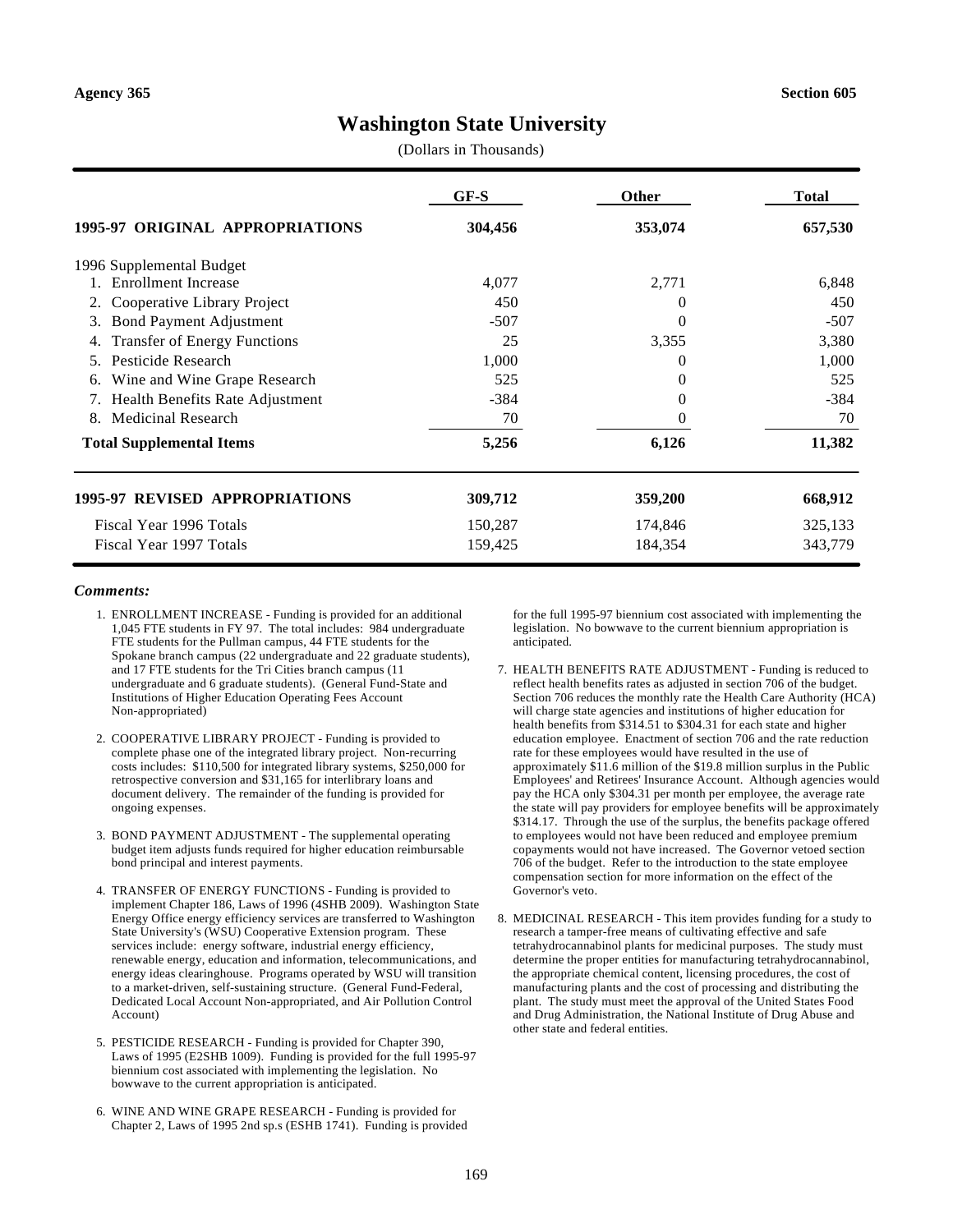## **Eastern Washington University**

(Dollars in Thousands)

|                                                | $GF-S$ | <b>Other</b> | <b>Total</b> |
|------------------------------------------------|--------|--------------|--------------|
| 1995-97 ORIGINAL APPROPRIATIONS                | 73,825 | 67,184       | 141,009      |
| 1996 Supplemental Budget                       |        |              |              |
| 1. Enrollment Increase                         | 335    | 191          | 526          |
| Cooperative Library Project<br>2.              | 454    | 0            | 454          |
| <b>Riverpoint Phones and Computers</b><br>3.   | 211    | 0            | 211          |
| <b>Sutton Hall Maintenance</b>                 | 166    | 0            | 166          |
| <b>Institutional Aid Fund Adjustment</b><br>5. | 78     | 0            | 78           |
| Student Enrollment Mix Adjustment<br>6.        | 784    | 0            | 784          |
| Health Benefits Rate Adjustment                | $-109$ | $\Omega$     | $-109$       |
| <b>Total Supplemental Items</b>                | 1,919  | 191          | 2,110        |
| <b>1995-97 REVISED APPROPRIATIONS</b>          | 75,744 | 67,375       | 143,119      |
| Fiscal Year 1996 Totals                        | 37,350 | 33,140       | 70,490       |
| Fiscal Year 1997 Totals                        | 38,394 | 34,235       | 72,629       |

#### *Comments:*

- 1. ENROLLMENT INCREASE Funding is provided for an additional 86 undergraduate FTE students in FY 97. (General Fund-State and Higher Education Operating Fees Account, Non-appropriated)
- 2. COOPERATIVE LIBRARY PROJECT Funding is provided to complete phase one of the integrated library project. Non-recurring costs include: \$20,000 for the integrated library systems, \$276,000 for retrospective conversion, \$6,000 for computer and communications systems, and \$3,000 for interlibrary loan and document delivery. The remainder of the funding is provided for ongoing expenses.
- 3. RIVERPOINT PHONES AND COMPUTERS Funding is provided for telephone lines and for network/lab staffing and software in the new Riverpoint 1 building located in Spokane.
- 4. SUTTON HALL MAINTENANCE The Sutton Hall preservation capital project will be completed during FY 96. This building was previously a residential building supported by student fees. It is now a state building for student services, which qualifies for state funding for maintenance costs. The amount is calculated using an average per square foot maintenance cost for Eastern Washington University.
- 5. INSTITUTIONAL AID FUND ADJUSTMENT The institutional financial aid fund is increased in the 1995-97 Biennial budget in accordance with Chapter 9, Laws of 1995. This item is a technical correction to that funding. Funds are transferred from Central Washington University to Eastern Washington University.
- 6. STUDENT ENROLLMENT MIX ADJUSTMENT This step provides a technical adjustment to reflect the appropriate student enrollment mix for Eastern Washington University during the current biennium.
- 7. HEALTH BENEFITS RATE ADJUSTMENT Funding is reduced to reflect health benefits rates as adjusted in section 706 of the budget. Section 706 reduces the monthly rate the Health Care Authority (HCA) will charge state agencies and institutions of higher education for health benefits from \$314.51 to \$304.31 for each state and higher education employee. Enactment of section 706 and the rate reduction rate for these employees would have resulted in the use of approximately \$11.6 million of the \$19.8 million surplus in the Public

Employees' and Retirees' Insurance Account. Although agencies would pay the HCA only \$304.31 per month per employee, the average rate the state will pay providers for employee benefits will be approximately \$314.17. Through the use of the surplus, the benefits package offered to employees would not have been reduced and employee premium copayments would not have increased. The Governor vetoed section 706 of the budget. Refer to the introduction to the state employee compensation section for more information on the effect of the Governor's veto.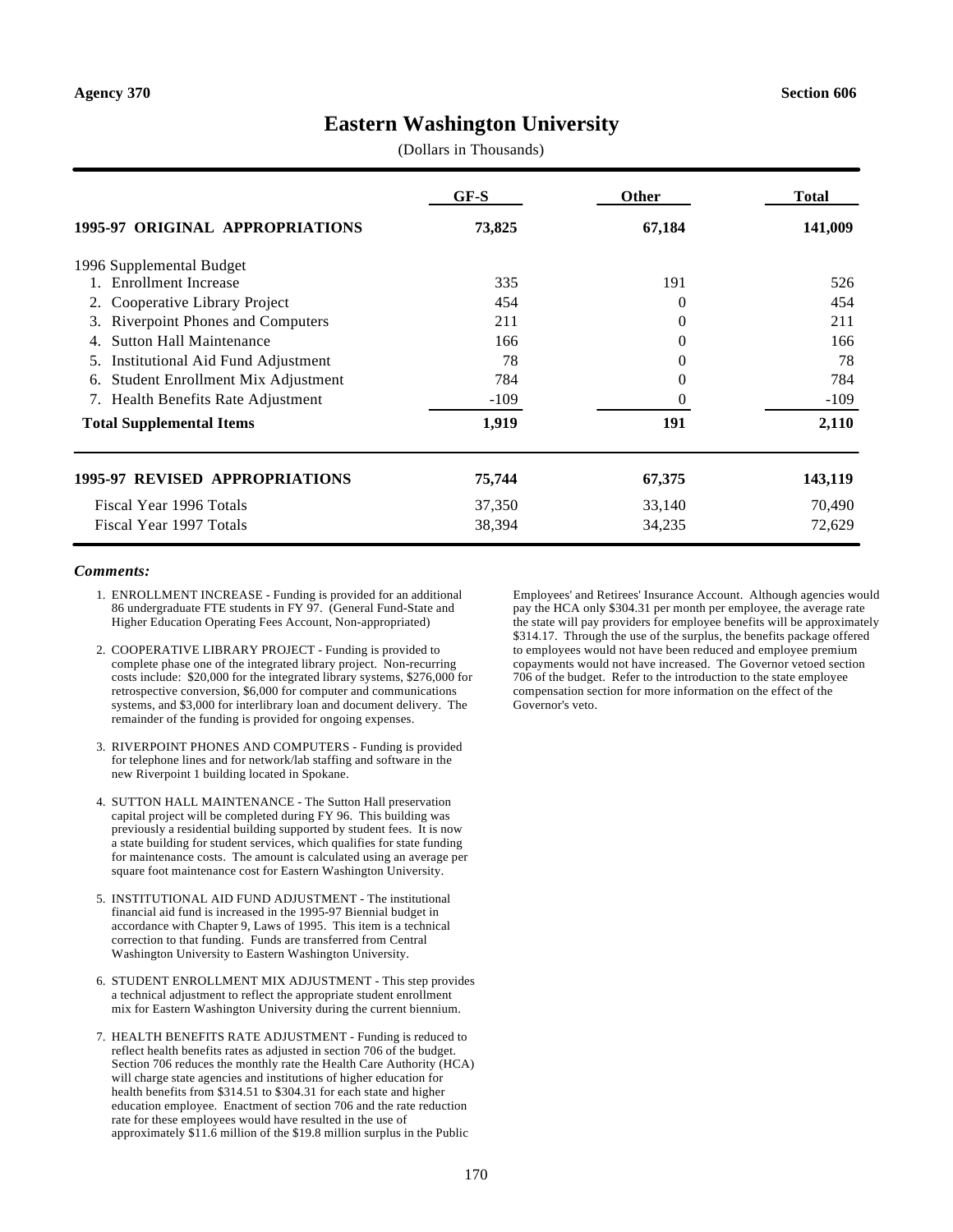## **Central Washington University**

(Dollars in Thousands)

|                                                | GF-S   | <b>Other</b> | Total   |
|------------------------------------------------|--------|--------------|---------|
| 1995-97 ORIGINAL APPROPRIATIONS                | 67,738 | 53,370       | 121,108 |
| 1996 Supplemental Budget                       |        |              |         |
| 1. Enrollment Increase                         | 1,049  | 535          | 1,584   |
| 2. Cooperative Library Project                 | 1,293  | $\Omega$     | 1,293   |
| <b>Institutional Aid Fund Adjustment</b><br>3. | $-78$  | $\Omega$     | $-78$   |
| <b>Bond Payment Adjustment</b><br>4.           | $-20$  | $\Omega$     | $-20$   |
| Health Benefits Rate Adjustment<br>5.          | -96    | $\theta$     | -96     |
| <b>Total Supplemental Items</b>                | 2,148  | 535          | 2,683   |
| <b>1995-97 REVISED APPROPRIATIONS</b>          | 69,886 | 53,905       | 123,791 |
| Fiscal Year 1996 Totals                        | 33,636 | 26,305       | 59,941  |
| Fiscal Year 1997 Totals                        | 36,250 | 27,600       | 63,850  |

- 1. ENROLLMENT INCREASE Funding is provided for an additional 259 undergraduate FTE students in FY 97. (General Fund-State and Higher Education Operating Fees Account, Non-appropriated)
- 2. COOPERATIVE LIBRARY PROJECT Funding is provided to complete phase one of the integrated library project. Non-recurring costs include: \$200,000 for integrated library systems, \$595,600 for retrospective conversion, \$70,000 for computer/communication systems, and \$20,000 for interlibrary loan and document delivery. The remaining funding is provided for ongoing expenses.
- 3. INSTITUTIONAL AID FUND ADJUSTMENT The institutional financial aid fund was increased in the 1995-97 biennial budget in accordance with Chapter 9, laws of 1995. This item is a technical correction to that funding. Funds are transferred from Central Washington University to Eastern Washington University.
- 4. BOND PAYMENT ADJUSTMENT This supplemental operating budget item adjusts the funds required for higher education reimbursable bond principal and interest payments.
- 5. HEALTH BENEFITS RATE ADJUSTMENT Funding is reduced to reflect health benefits rates as adjusted in section 706 of the budget. Section 706 reduces the monthly rate the Health Care Authority (HCA) will charge state agencies and institutions of higher education for health benefits from \$314.51 to \$304.31 for each state and higher education employee. Enactment of section 706 and the rate reduction rate for these employees would have resulted in the use of approximately \$11.6 million of the \$19.8 million surplus in the Public Employees' and Retirees' Insurance Account. Although agencies would pay the HCA only \$304.31 per month per employee, the average rate the state will pay providers for employee benefits will be approximately \$314.17. Through the use of the surplus, the benefits package offered to employees would not have been reduced and employee premium copayments would not have increased. The Governor vetoed section 706 of the budget. Refer to the introduction to the state employee compensation section for more information on the effect of the Governor's veto.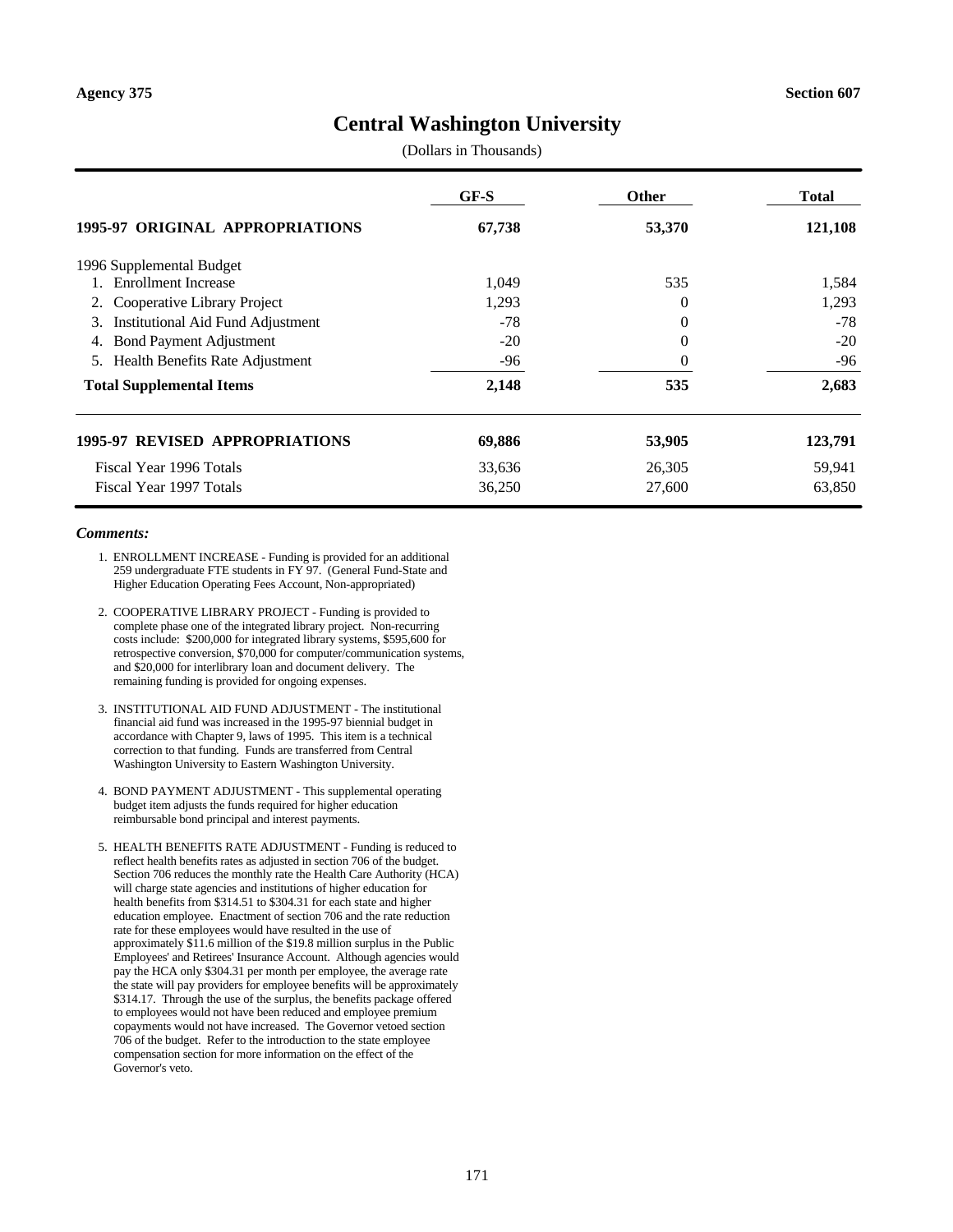## **The Evergreen State College**

(Dollars in Thousands)

|                                       | GF-S   | <b>Other</b> | <b>Total</b> |
|---------------------------------------|--------|--------------|--------------|
| 1995-97 ORIGINAL APPROPRIATIONS       | 36,940 | 27,909       | 64,849       |
| 1996 Supplemental Budget              |        |              |              |
| 1. Enrollment Increase                | 464    | 197          | 661          |
| 2. Cooperative Library Project        | 417    | $\theta$     | 417          |
| 3. Health Benefits Rate Adjustment    | $-60$  | $\theta$     | $-60$        |
| <b>Total Supplemental Items</b>       | 821    | 197          | 1,018        |
| <b>1995-97 REVISED APPROPRIATIONS</b> | 37,761 | 28,106       | 65,867       |
| Fiscal Year 1996 Totals               | 18,436 | 13,714       | 32,150       |
| Fiscal Year 1997 Totals               | 19,325 | 14,392       | 33.717       |

- 1. ENROLLMENT INCREASE Funding is provided for an additional 108 undergraduate resident FTE students in FY 97. (General Fund-State and Higher Education Operating Fees Account, Non-appropriated)
- 2. COOPERATIVE LIBRARY PROJECT Funding is provided to complete phase one of the integrated library project. Non-recurring costs include: \$177,700 for integrated library systems, \$40,000 retrospective conversion, \$40,000 for computer/communication systems, and \$20,000 for interlibrary loan and document delivery. The remainder of the funding is provided for ongoing expenses.
- 3. HEALTH BENEFITS RATE ADJUSTMENT Funding is reduced to reflect health benefits rates as adjusted in section 706 of the budget. Section 706 reduces the monthly rate the Health Care Authority (HCA) will charge state agencies and institutions of higher education for health benefits from \$314.51 to \$304.31 for each state and higher education employee. Enactment of section 706 and the rate reduction rate for these employees would have resulted in the use of approximately \$11.6 million of the \$19.8 million surplus in the Public Employees' and Retirees' Insurance Account. Although agencies would pay the HCA only \$304.31 per month per employee, the average rate the state will pay providers for employee benefits will be approximately \$314.17. Through the use of the surplus, the benefits package offered to employees would not have been reduced and employee premium copayments would not have increased. The Governor vetoed section 706 of the budget. Refer to the introduction to the state employee compensation section for more information on the effect of the Governor's veto.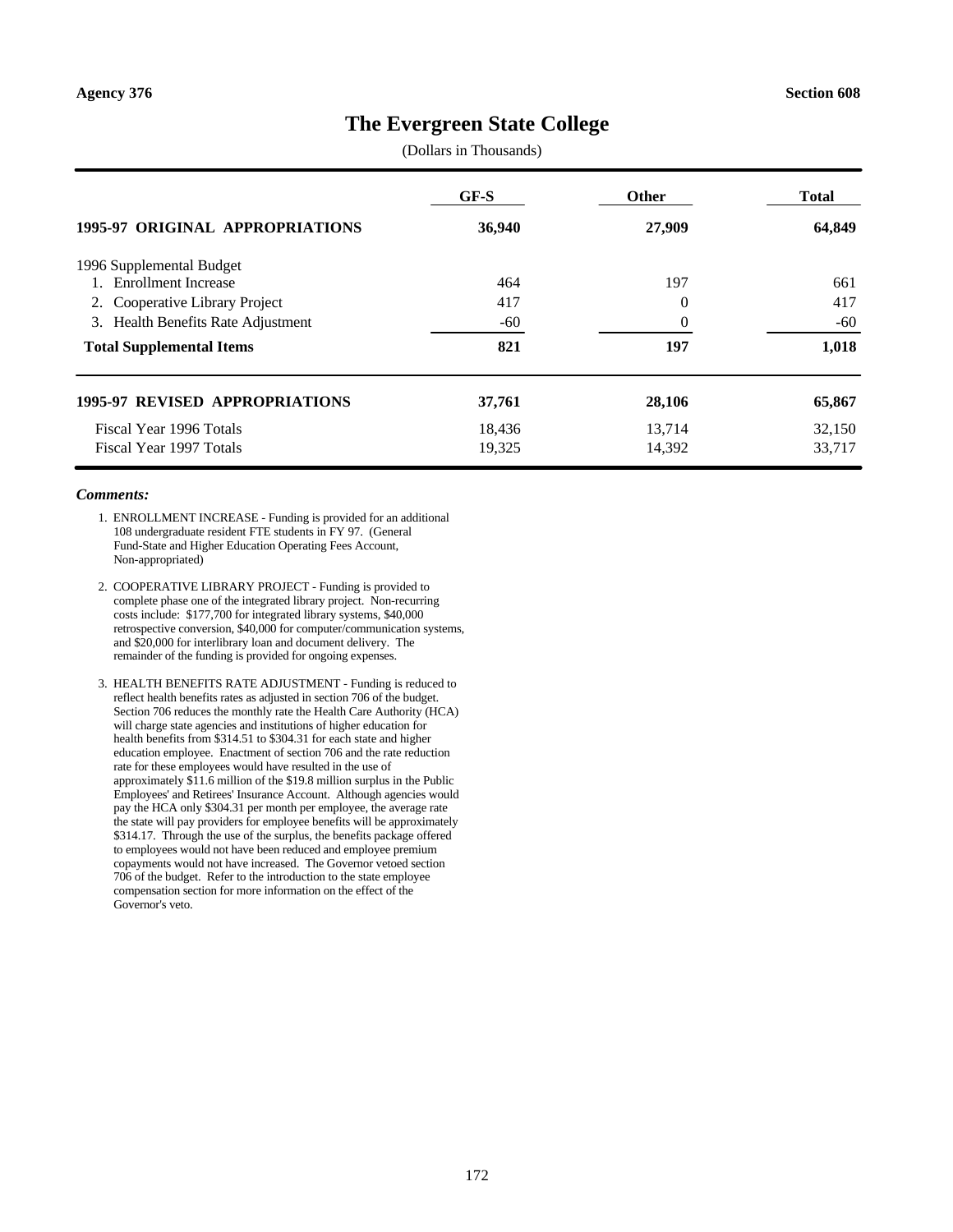# **Western Washington University**

(Dollars in Thousands)

|                                       | $GF-S$ | <b>Other</b> | <b>Total</b> |
|---------------------------------------|--------|--------------|--------------|
| 1995-97 ORIGINAL APPROPRIATIONS       | 85,706 | 74,677       | 160,383      |
| 1996 Supplemental Budget              |        |              |              |
| <b>Enrollment Increase</b>            | 1,781  | 862          | 2,643        |
| 2. Cooperative Library Project        | 873    | $\theta$     | 873          |
| 3. Health Benefits Rate Adjustment    | $-118$ | $\theta$     | $-118$       |
| <b>Total Supplemental Items</b>       | 2,536  | 862          | 3,398        |
| <b>1995-97 REVISED APPROPRIATIONS</b> | 88,242 | 75,539       | 163,781      |
| Fiscal Year 1996 Totals               | 42,533 | 36,826       | 79,359       |
| Fiscal Year 1997 Totals               | 45,709 | 38,713       | 84.422       |

- 1. ENROLLMENT INCREASE Funding is provided for an additional 432 undergraduate FTE students in FY 97. (General Fund-State and Higher Education Operating Fees Account, Non-appropriated)
- 2. COOPERATIVE LIBRARY PROJECT Funding is provided to complete phase one of the integrated library project. Non-recurring costs include: \$50,000 for integrated library systems, \$300,000 for retrospective conversion, \$50,000 for computer/communication systems, and \$50,000 for interlibrary loan and document delivery. The remainder of the funding is provided for ongoing expenses.
- 3. HEALTH BENEFITS RATE ADJUSTMENT Funding is reduced to reflect health benefits rates as adjusted in section 706 of the budget. Section 706 reduces the monthly rate the Health Care Authority (HCA) will charge state agencies and institutions of higher education for health benefits from \$314.51 to \$304.31 for each state and higher education employee. Enactment of section 706 and the rate reduction rate for these employees would have resulted in the use of approximately \$11.6 million of the \$19.8 million surplus in the Public Employees' and Retirees' Insurance Account. Although agencies would pay the HCA only \$304.31 per month per employee, the average rate the state will pay providers for employee benefits will be approximately \$314.17. Through the use of the surplus, the benefits package offered to employees would not have been reduced and employee premium copayments would not have increased. The Governor vetoed section 706 of the budget. Refer to the introduction to the state employee compensation section for more information on the effect of the Governor's veto.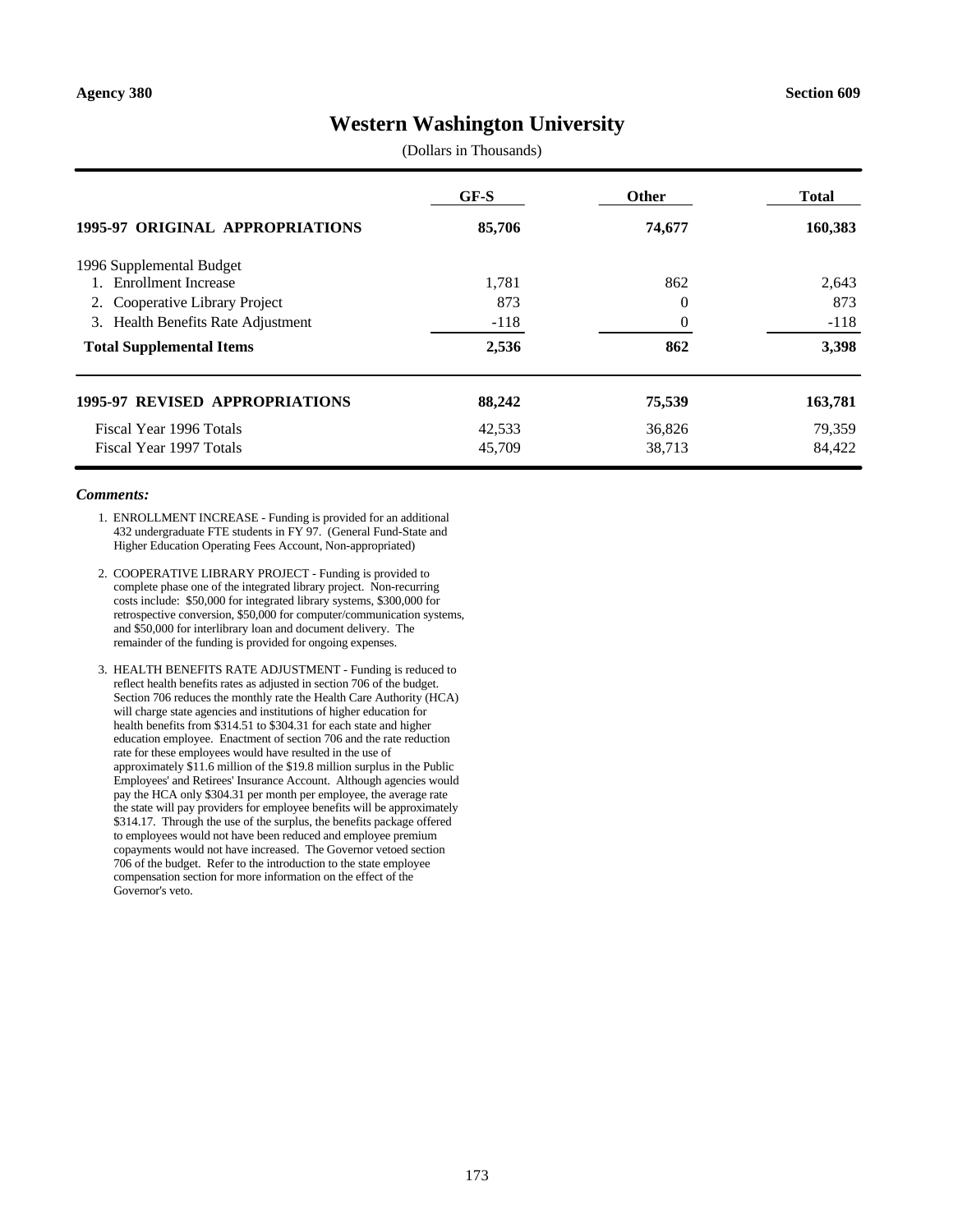## **Higher Education Coordinating Board**

(Dollars in Thousands)

|                                        | $GF-S$  | <b>Other</b> | <b>Total</b> |
|----------------------------------------|---------|--------------|--------------|
| 1995-97 ORIGINAL APPROPRIATIONS        | 146,769 | 6,922        | 153,691      |
| 1996 Supplemental Budget               |         |              |              |
| Sno/Island/Skagit Higher Ed Study      | 150     | $\theta$     | 150          |
| <b>State Need Grant</b>                | 1,983   | $\Omega$     | 1,983        |
| Technical/Administrative Support<br>3. | 100     | $\Omega$     | 100          |
| <b>Education Opportunity Grant</b>     | 500     | 0            | 500          |
| <b>Admissions Project</b><br>5.        | 70      | $\theta$     | 70           |
| <b>State Work Study</b><br>6.          | 2,000   | $\Omega$     | 2,000        |
| Citizen Scholarship Grants             | 50      | $\Omega$     | 50           |
| <b>Legal Fees</b><br>8.                | 50      | $\Omega$     | 50           |
| Health Benefits Rate Adjustment<br>9.  | $-5$    | 0            | $-5$         |
| Pre-paid Tuition Program<br>10.        | 140     | $\Omega$     | 140          |
| Prior Learning Experience<br>11.       | 100     | $\theta$     | 100          |
| <b>Total Supplemental Items</b>        | 5,138   | $\mathbf{0}$ | 5,138        |
| <b>1995-97 REVISED APPROPRIATIONS</b>  | 151,907 | 6,922        | 158,829      |
| Fiscal Year 1996 Totals                | 73,256  | 3,483        | 76,739       |
| Fiscal Year 1997 Totals                | 78,651  | 3,439        | 82,090       |

#### *Comments:*

- 1. SNO/ISLAND/SKAGIT HIGHER ED STUDY Funding is provided to undertake a study of higher education needs in Snohomish, Island, and Skagit Counties.
- 2. STATE NEED GRANT Funding is provided for the State Need Grant program at a level of 24 percent of new tuition revenue generated due to additional enrollments. New funding will provide grants to approximately 1,500 additional students in FY 97.
- 3. TECHNICAL/ADMINISTRATIVE SUPPORT Funding is provided for one FTE staff year. Additional staffing will provide the technical and administrative support necessary to carry out the HECB role, including planning for a K-20 telecommunications network and carrying out the requirements of SCR 8428.
- 4. EDUCATION OPPORTUNITY GRANT Funding is provided to serve an additional 200 eligible students in the Educational Opportunity Grant (EOG) program. The EOG program offers an incentive to financially needy placebound Washington residents to continue their upper-division baccalaureate education.
- 5. ADMISSIONS PROJECT Funding is provided for one FTE staff year and related expenses to conduct the admissions project. This is a cooperative project between higher education and K-12 systems to develop a competency-based admissions system for higher education institutions in Washington, Oregon, and California.
- 6. STATE WORK STUDY Funding is provided to serve an additional 1,250 students, for a total of 8,950 students in FY 97.
- 7. CITIZEN SCHOLARSHIP GRANTS Funding is provided for the Citizen Scholarship grants to serve as an incentive to communities to raise scholarship money for local residents. To be eligible for the state

matching funds, a non-profit community organization must raise \$2,000 in new private monies.

- 8. LEGAL FEES Funding is provided for attorneys' fees and related expenses to defend the Equal Opportunity Grant program.
- 9. HEALTH BENEFITS RATE ADJUSTMENT Funding is reduced to reflect health benefits rates as adjusted in section 706 of the budget. Section 706 reduces the monthly rate the Health Care Authority (HCA) will charge state agencies and institutions of higher education for health benefits from \$314.51 to \$304.31 for each state and higher education employee. Enactment of section 706 and the rate reduction rate for these employees would have resulted in the use of approximately \$11.6 million of the \$19.8 million surplus in the Public Employees' and Retirees' Insurance Account. Although agencies would pay the HCA only \$304.31 per month per employee, the average rate the state will pay providers for employee benefits will be approximately \$314.17. Through the use of the surplus, the benefits package offered to employees would not have been reduced and employee premium copayments would not have increased. The Governor vetoed section 706 of the budget. Refer to the introduction to the state employee compensation section for more information on the effect of the Governor's veto.
- 10. PRE-PAID TUITION PROGRAM One-time funds are provided for the costs of developing a pre-paid tuition program. The board shall submit recommendations and draft legislation to the Legislature by September 1996.
- 11. PRIOR LEARNING EXPERIENCE Funding is provided for the initial implementation of the assessment of prior learning experience program as described in 2SSB 5557.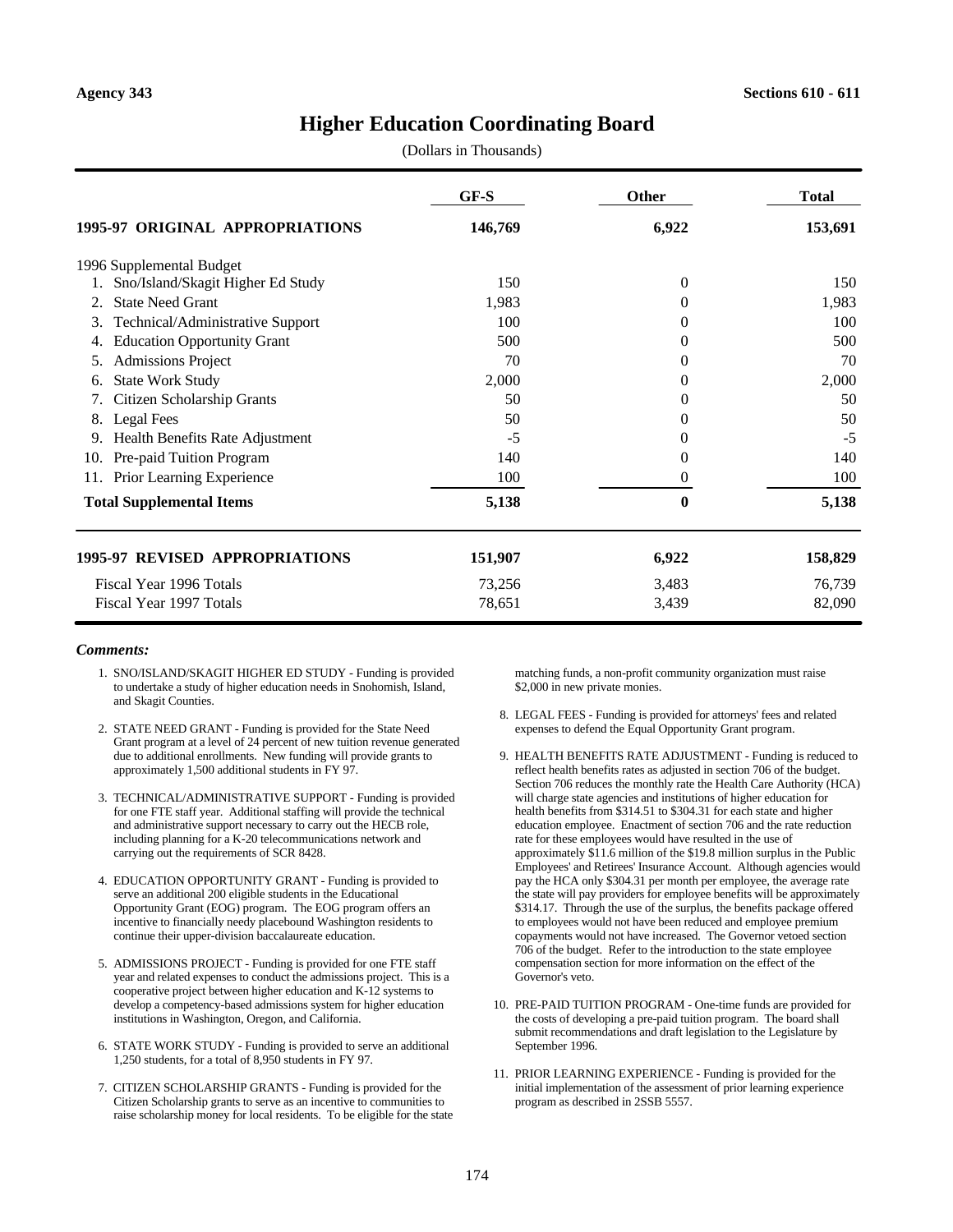### **State Library**

To facilitate electronic public access to government information, \$211,000 is provided to establish a pilot government information locator service. The State Library will develop the information locator service with the assistance of the Department of Information Services and the State Archives as specified in Chapter 171, Laws of 1996 (E2SSB 6556).

### **Washington Historical Society**

To ensure that interactive computer and electronic exhibits at the new Washington Historical Society Museum are properly functioning, \$36,000 is provided for a curator specializing in computer, lighting, and audio-visual equipment.

### **Eastern Washington Historical Society**

An amount of \$245,000 is provided to ensure proper care of and public access to the Eastern Washington Historical Society's collection of American Indian artifacts and photographs.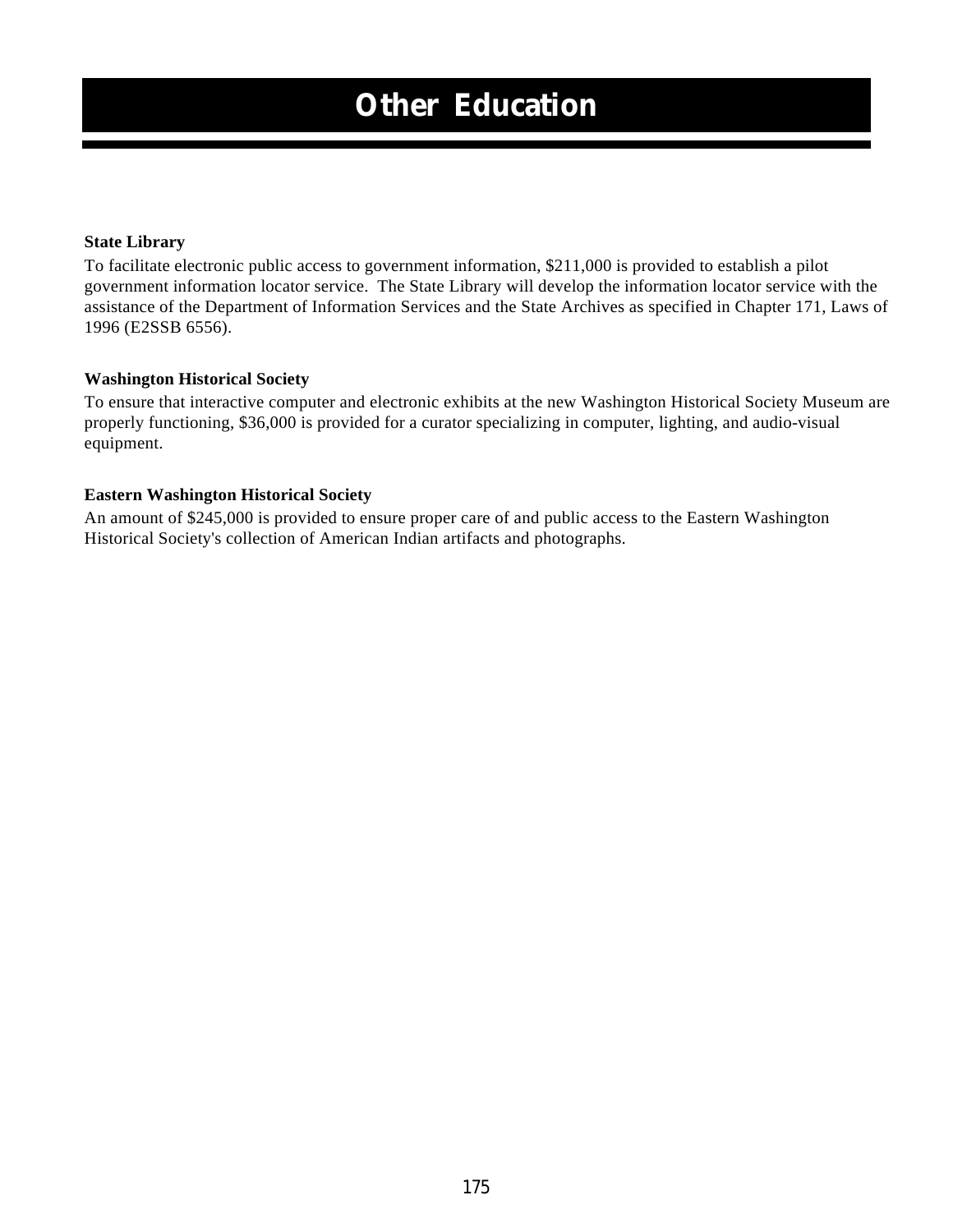### **1995-97 Washington State Operating Budget**

### **Total Budgeted Funds**

(Dollars in Thousands)



**Washington State**



*Other Education*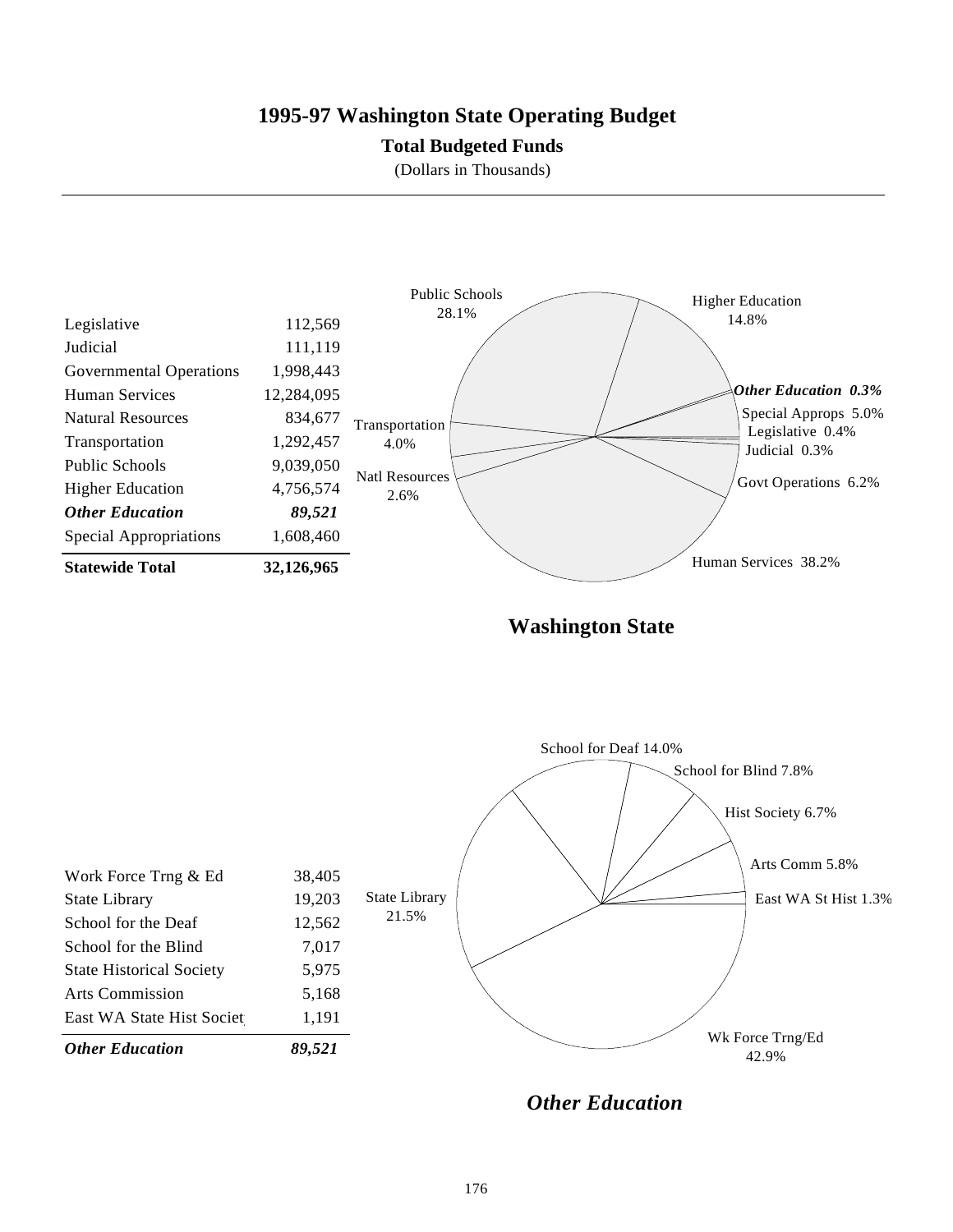## **1995-97 Washington State Operating Budget**

### **General Fund - State**

(Dollars in Thousands)



**Washington State**



*Other Education*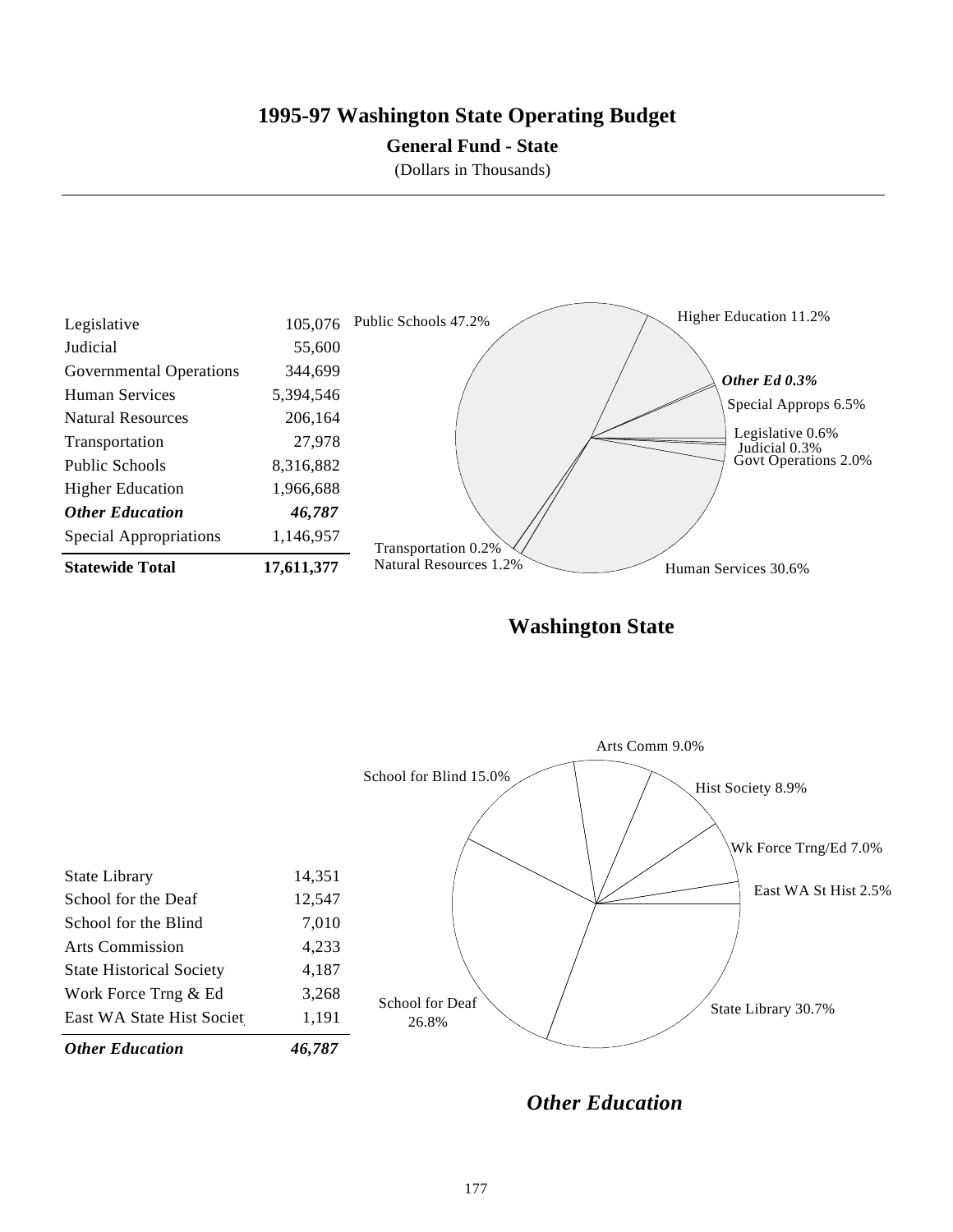# **State Library**

(Dollars in Thousands)

|                                                               | GF-S   | Other            | <b>Total</b> |
|---------------------------------------------------------------|--------|------------------|--------------|
| <b>1995-97 ORIGINAL APPROPRIATIONS</b>                        | 14,140 | 4,852            | 18,992       |
| 1996 Supplemental Budget<br>1. Government Information Locator | 211    | $\overline{0}$   | 211          |
| <b>Total Supplemental Items</b>                               | 211    | $\boldsymbol{0}$ | 211          |
| <b>1995-97 REVISED APPROPRIATIONS</b>                         | 14,351 | 4,852            | 19,203       |
| Fiscal Year 1996 Totals                                       | 7.069  | 2,399            | 9,468        |
| Fiscal Year 1997 Totals                                       | 7,282  | 2,453            | 9,735        |

#### *Comments:*

1. GOVERNMENT INFORMATION LOCATOR - Funding is provided for the State Library, with the assistance of the Department of Information Services and the State Archives, to establish a pilot government information locator service as directed in Chapter 171, Laws of 1996 (E2SSB 6556). This pilot will facilitate electronic public access to government information.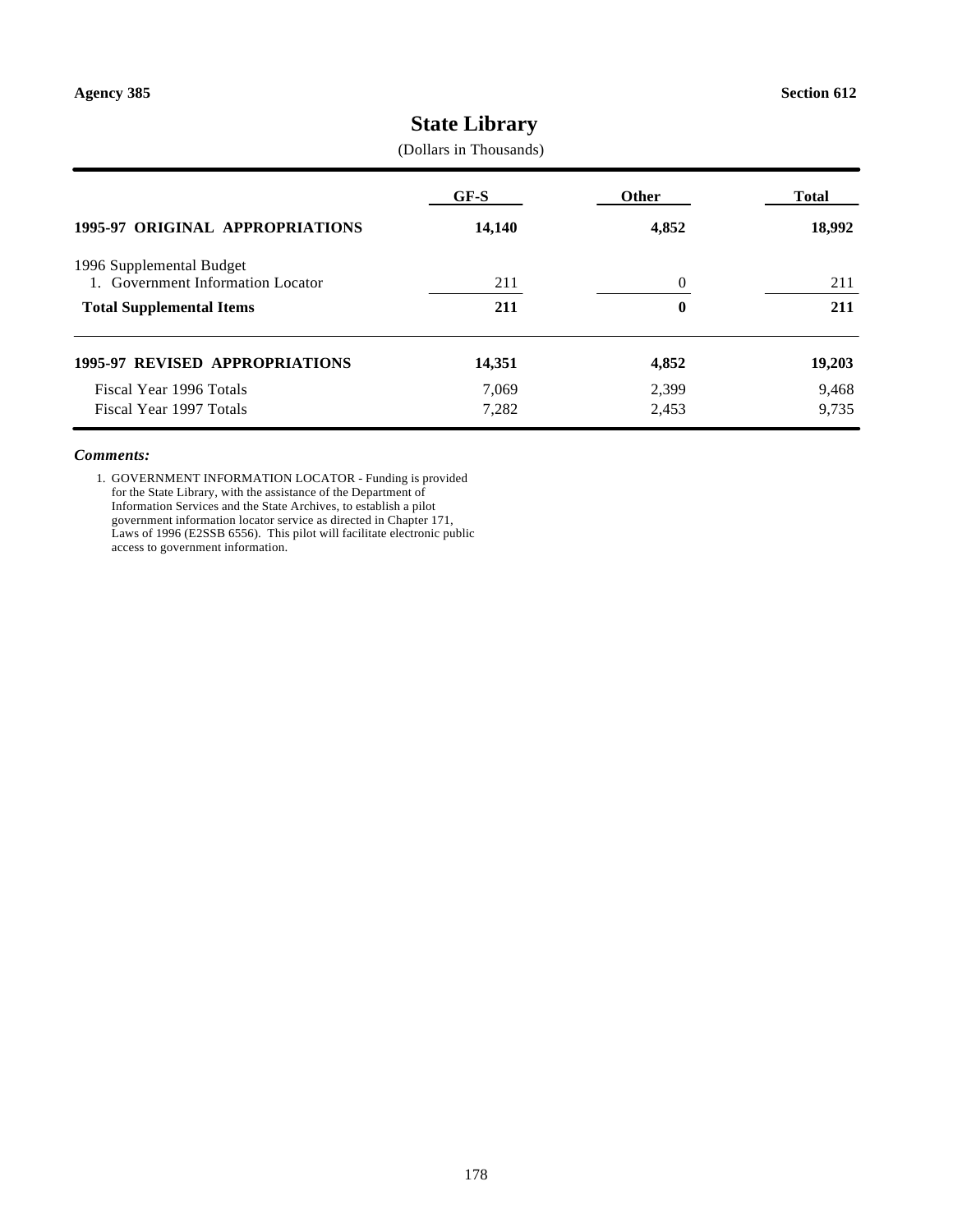# **Washington State Arts Commission**

(Dollars in Thousands)

|                                                               | GF-S  | Other    | <b>Total</b> |
|---------------------------------------------------------------|-------|----------|--------------|
| <b>1995-97 ORIGINAL APPROPRIATIONS</b>                        | 4,165 | 935      | 5,100        |
| 1996 Supplemental Budget<br>1. Update Communication Equipment | 68    | $\theta$ | 68           |
| <b>Total Supplemental Items</b>                               | 68    | 0        | 68           |
| <b>1995-97 REVISED APPROPRIATIONS</b>                         | 4,233 | 935      | 5,168        |
| Fiscal Year 1996 Totals                                       | 2.236 | 467      | 2,703        |
| Fiscal Year 1997 Totals                                       | 1,997 | 468      | 2,465        |

#### *Comments:*

1. UPDATE COMMUNICATION EQUIPMENT - One-time funding is provided for the replacement of outdated communication and computer systems.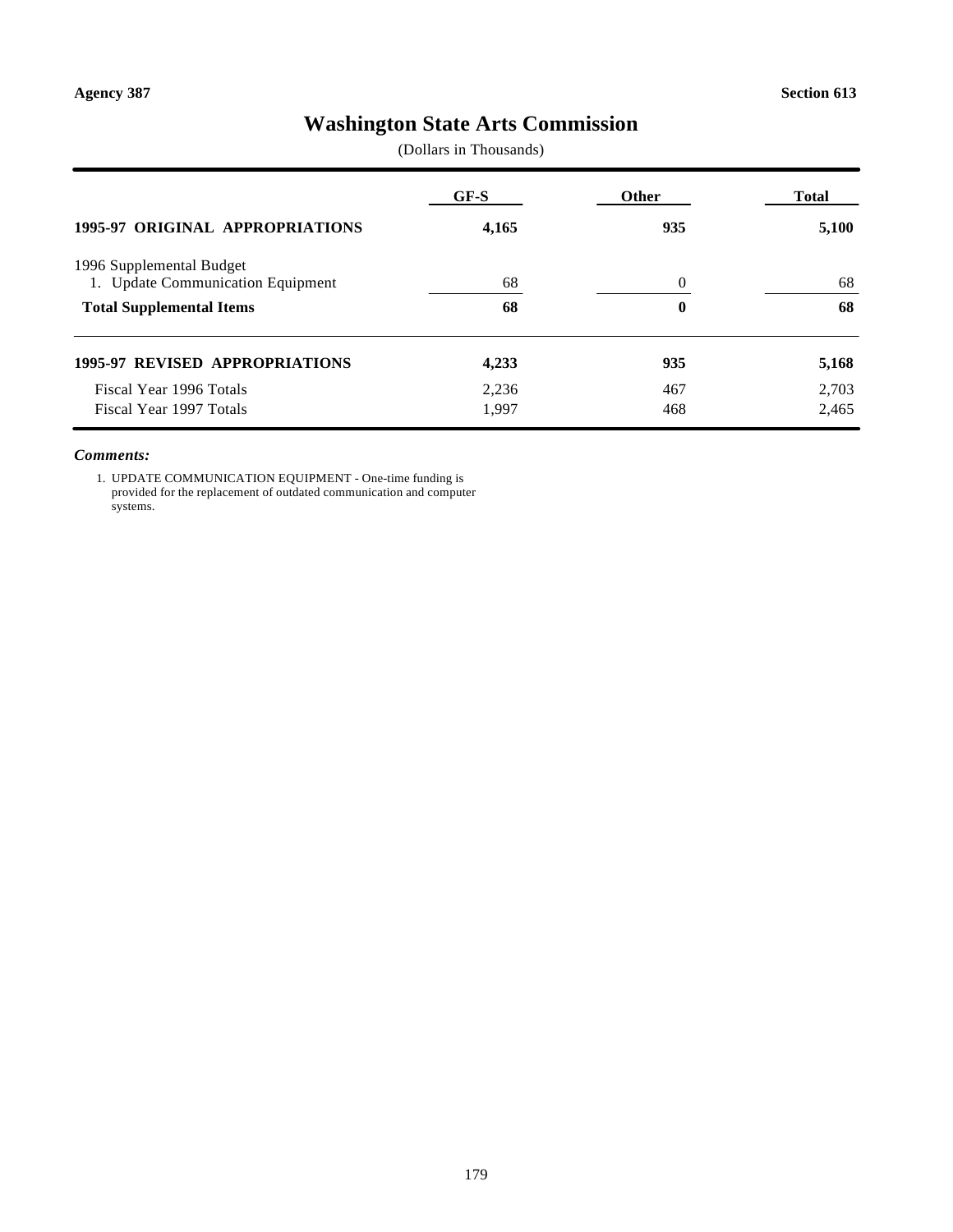# **Washington State Historical Society**

(Dollars in Thousands)

| <b>1995-97 ORIGINAL APPROPRIATIONS</b> | GF-S<br>4,151 | Other<br>1,788 | Total<br>5,939 |
|----------------------------------------|---------------|----------------|----------------|
|                                        |               |                |                |
| <b>Total Supplemental Items</b>        | 36            | 0              | 36             |
| <b>1995-97 REVISED APPROPRIATIONS</b>  | 4,187         | 1,788          | 5,975          |
| Fiscal Year 1996 Totals                | 1,965         | 703            | 2,668          |
| Fiscal Year 1997 Totals                | 2,222         | 1,085          | 3,307          |

#### *Comments:*

1. CURATOR POSITION FOR EXHIBITS - Funds are provided for an additional curator who specializes in computer, lighting, and audio-visual equipment.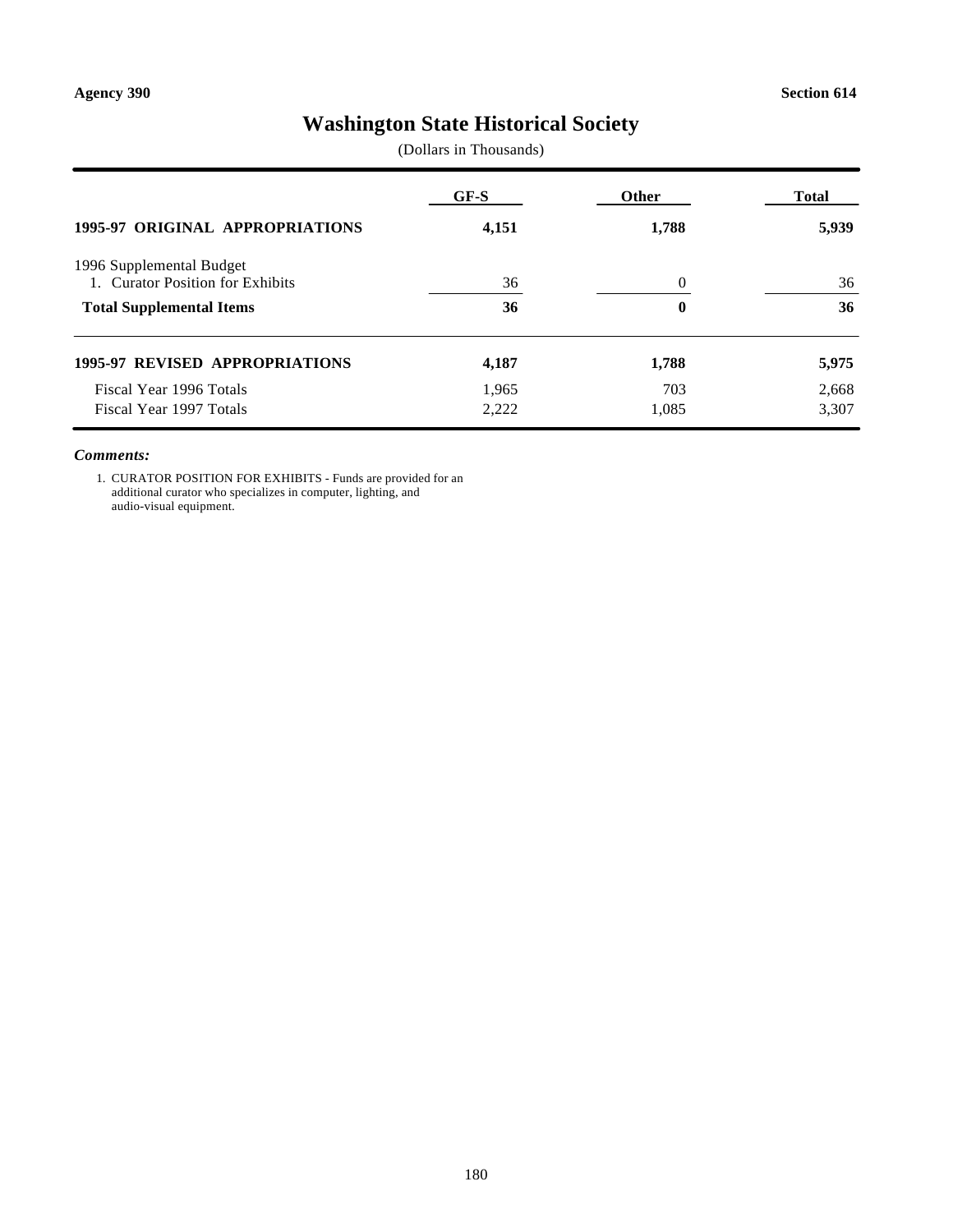# **Eastern Washington State Historical Society**

(Dollars in Thousands)

|                                                             | GF-S  | Other | <b>Total</b> |
|-------------------------------------------------------------|-------|-------|--------------|
| 1995-97 ORIGINAL APPROPRIATIONS                             | 946   | 0     | 946          |
| 1996 Supplemental Budget<br>1. Indian Collection Basic Care | 245   | 0     | 245          |
| <b>Total Supplemental Items</b>                             | 245   | 0     | 245          |
| <b>1995-97 REVISED APPROPRIATIONS</b>                       | 1,191 | 0     | 1,191        |
| Fiscal Year 1996 Totals                                     | 473   | 0     | 473          |
| Fiscal Year 1997 Totals                                     | 718   | 0     | 718          |

#### *Comments:*

1. INDIAN COLLECTION BASIC CARE - Funds are provided for an additional 3.5 FTE staff and operating support for the basic care of, and public access to, the American Indian collection.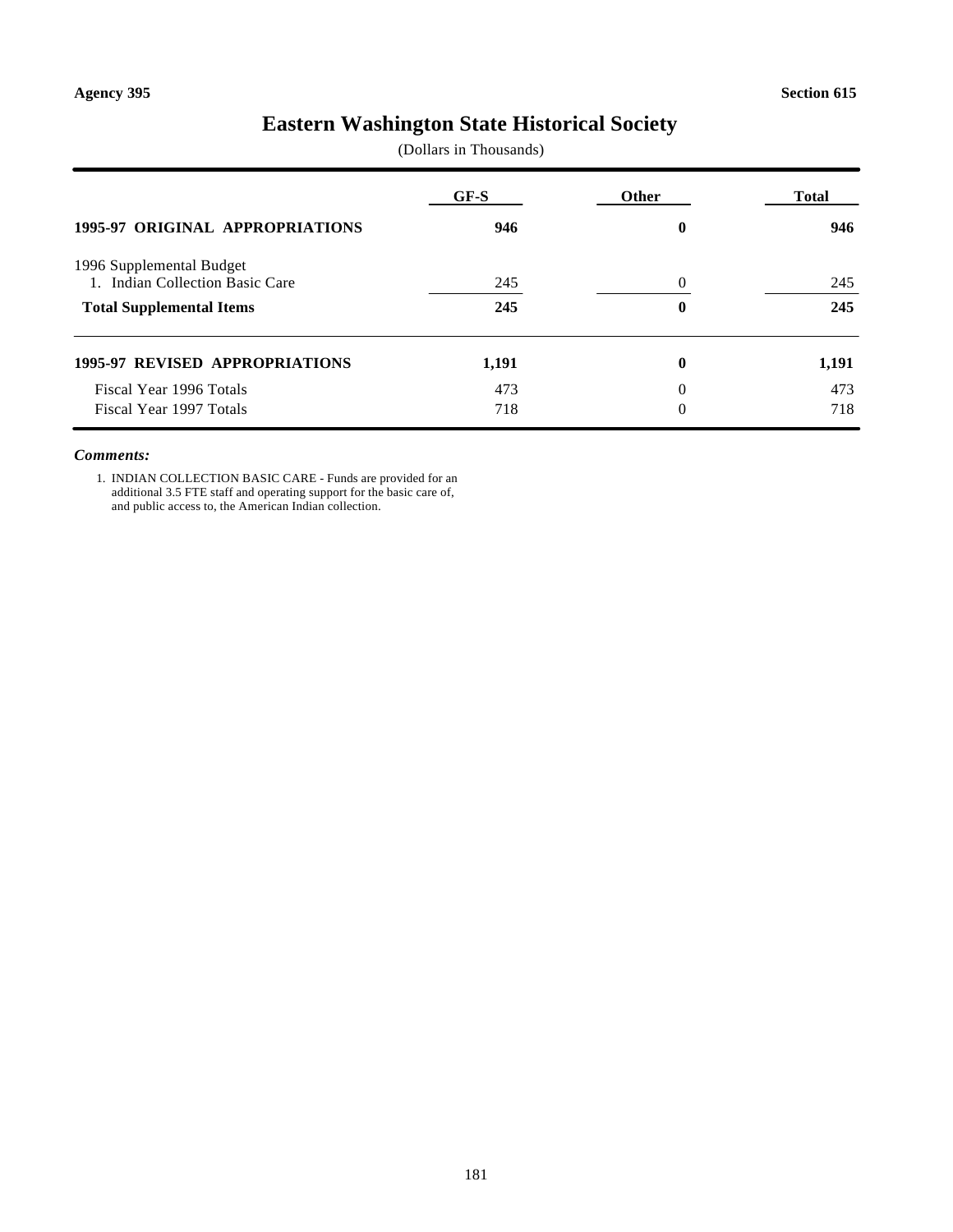# **State School for the Blind**

(Dollars in Thousands)

| <b>1995-97 ORIGINAL APPROPRIATIONS</b>     | GF-S<br>6,861 | <b>Other</b> | <b>Total</b><br>6,868 |
|--------------------------------------------|---------------|--------------|-----------------------|
|                                            |               |              |                       |
| <b>Washington Technology Program</b><br>1. | 60            | $\Omega$     | 60                    |
| 2. Orientation and Mobility Position       | 89            |              | 89                    |
| <b>Total Supplemental Items</b>            | 149           | $\bf{0}$     | 149                   |
| <b>1995-97 REVISED APPROPRIATIONS</b>      | 7,010         | 7            | 7,017                 |
| Fiscal Year 1996 Totals                    | 3,451         | 3            | 3,454                 |
| Fiscal Year 1997 Totals                    | 3,559         | 4            | 3,563                 |

- 1. WASHINGTON TECHNOLOGY PROGRAM Funding is provided for the Technology Program at the Washington State School for the Blind. The program began last year with federal start up funds. Clients served by the program include blind students, teachers who work with the blind, paraprofessionals working with the blind, and parents of blind children. Performance measures have been established to measure the success of this program.
- 2. ORIENTATION AND MOBILITY POSITION Funds and one FTE staff are provided to serve an increased number of students needing orientation and mobility training. The School has had a 300 percent increase in students served over the last five years, with a 35 to 42 percent turnover each school year. This has resulted in a need to deliver services quicker and more intensively to meet each student's Individualized Education Program.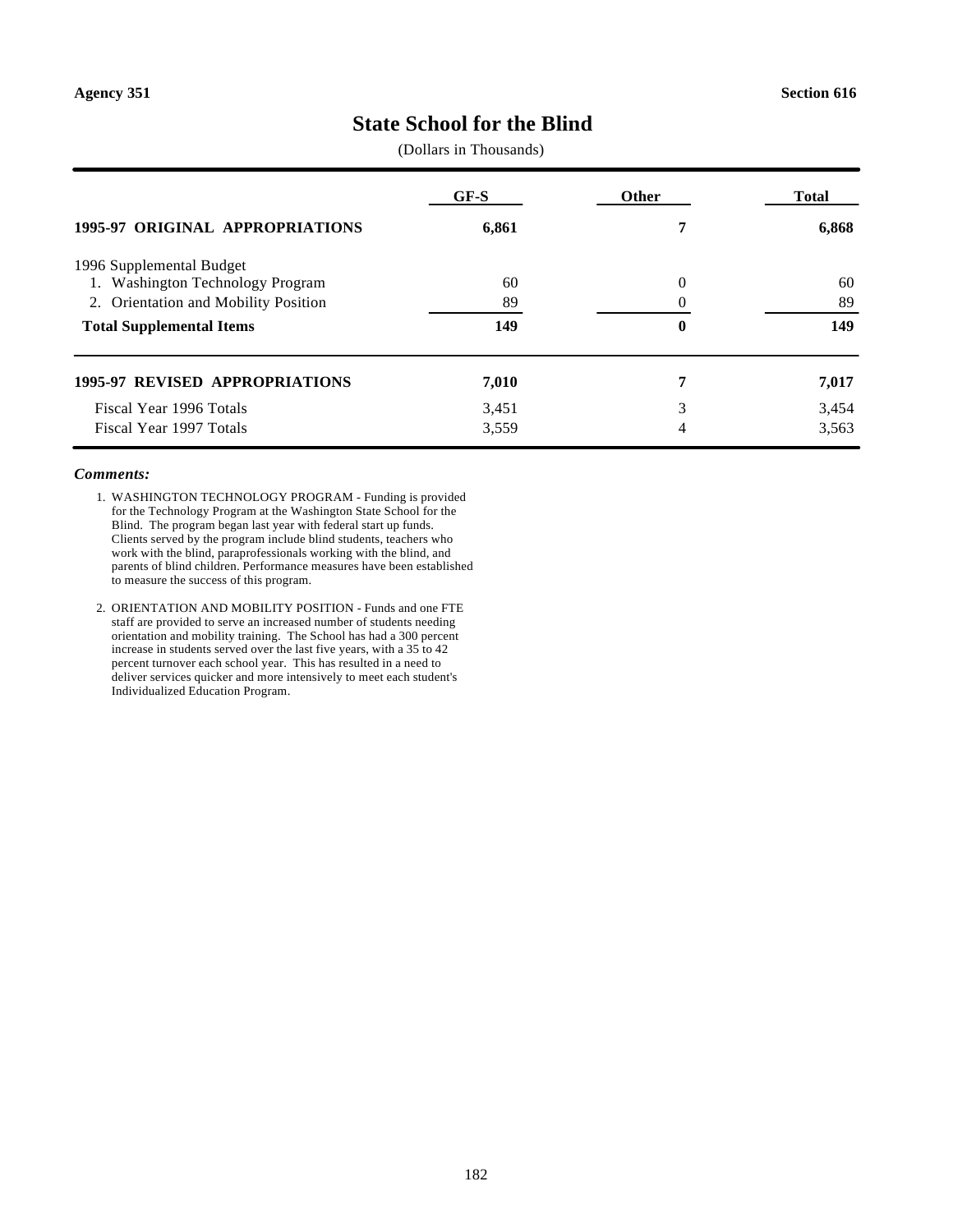# **State School for the Deaf**

(Dollars in Thousands)

|                                                       | GF-S   | Other          | Total  |
|-------------------------------------------------------|--------|----------------|--------|
| <b>1995-97 ORIGINAL APPROPRIATIONS</b>                | 12,397 | 15             | 12,412 |
| 1996 Supplemental Budget<br>1. Special Needs Students | 150    | $\theta$       | 150    |
| <b>Total Supplemental Items</b>                       | 150    | 0              | 150    |
| <b>1995-97 REVISED APPROPRIATIONS</b>                 | 12,547 | 15             | 12,562 |
| Fiscal Year 1996 Totals                               | 6,182  | 15             | 6,197  |
| Fiscal Year 1997 Totals                               | 6,365  | $\overline{0}$ | 6.365  |

#### *Comments:*

1. SPECIAL NEEDS STUDENTS - The School for the Deaf previously received federal grants from the Superintendent of Public Instruction through the Educational Service District to serve students with special needs. This funding is no longer available to serve the existing 26 students with special needs. Funds are provided to cover the necessary services to meet the educational needs of these students.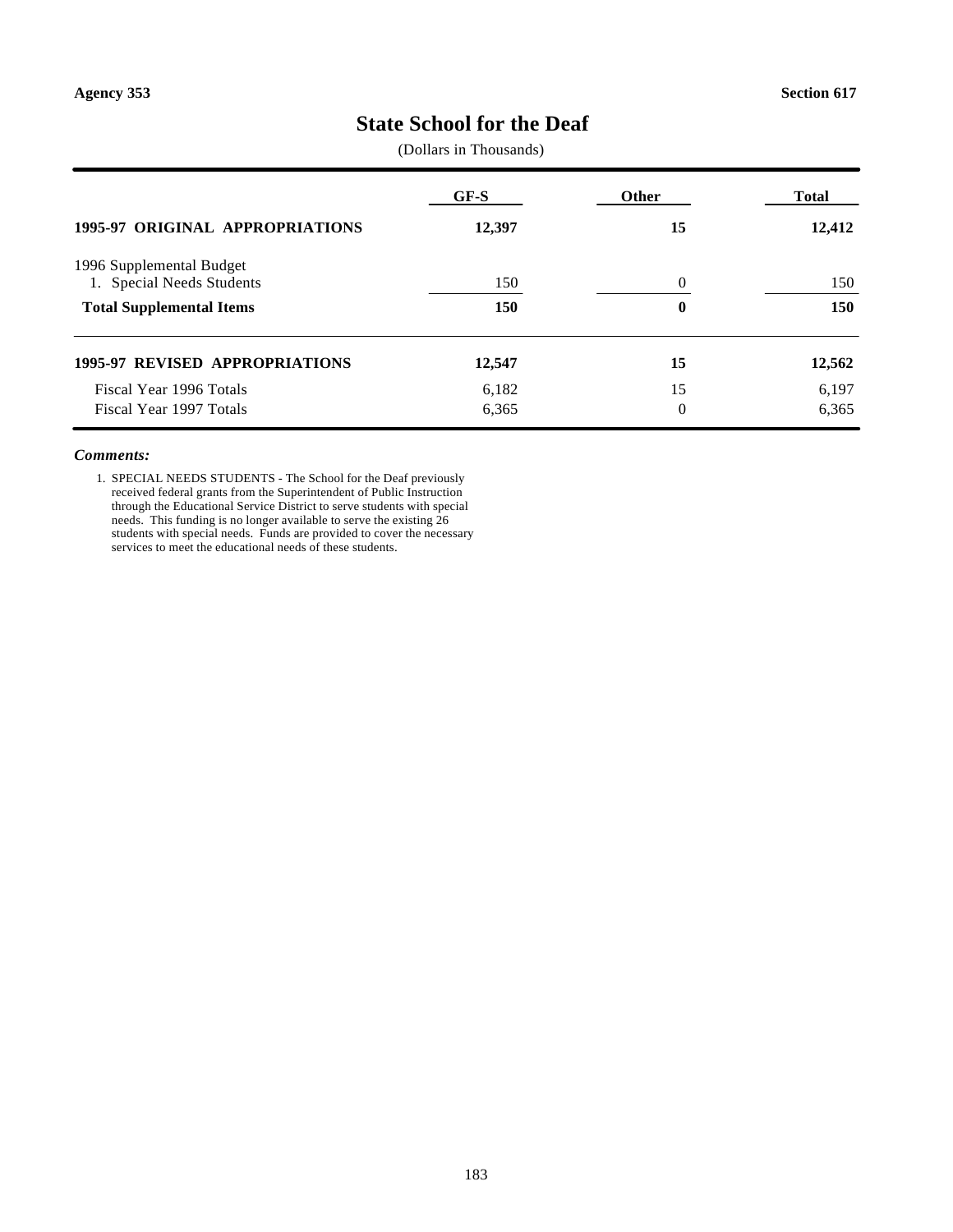### **State and Higher Education Employee Health Benefits**

Prior to the Governor's veto actions, section 706 of the 1996 supplemental budget act reduced the monthly rate the Health Care Authority (HCA) would have charged state agencies and institutions of higher education for health benefits from \$314.51 to \$304.31 for each employee. Enactment of section 706 and the rate reduction would have resulted in the use of approximately \$11.6 million of the \$19.8 million surplus in the Public Employees' and Retirees' Insurance Account. Of the \$11.6 million savings, \$5.2 million is in the state general fund (\$2.8 million for state employees and \$2.4 million for higher education employees). Although agencies would have paid the HCA only \$304.31 per month per employee, the average rate the state would have paid providers for employee benefits would have remained at approximately \$314.17. Through the use of the surplus, the benefits package offered to employees would not have been reduced and employee premivation provided not have increased.

However, the Governor vetoed section 706 of the budget. The Governor's veto of section 706 restores the rate that agencies and institutions of higher education will pay the HCA to \$314.51 and restores the funding to state agencies to pay the higher rate. However, while the veto of section 706 will result in institutions of higher education paying \$314.51 per month per employee, the veto does not restore the funding to higher education institutions to pay the higher rate. (The monies appropriated to higher education institutions for health benefits are contained in each institution's section of the budget bill, not section 706.) As a result, higher education institutions will be required to pay \$2.4 million more than is appropriated for health benefits. The veto will not result in any changes to benefits or employee charges. The veto will result in the retention of a \$19.8 million surplus in the insurance account. In addition, the veto increases state general fund expenditures by \$3.0 million compared to the supplemental budget as it passed the Legislature (\$2.8 million from restoring the rate to \$314.51 and another \$200,000 from a technical change contained in section 706 of the legislative supplemental budget.)

### **Washington Personnel Resources Board Reclassification Pool**

The original 1995-97 budget contained a reclassification pool of \$5.0 million state general fund and \$5.0 million other funds for the Washington Personnel Resources Board (PRB) to fund salary increases for state job classes with serious salary inequities. The 1996 supplemental budget adds \$4.5 million state general fund to the pool, for a total of \$9.5 million state general fund and \$5.0 million other funds. The reclassification pool can be used by the PRB to increase salaries for job classes where documented recruitment and retention difficulties exist; salary compression or inversion between subordinates and their supervisors has occurred; job duties and responsibilities have increased; or a salary disparity of greater than 7.5 percent has developed between two job classifications with similar duties and responsibilities. Agencies apply to the PRB for reclassification pool funding; the PRB will prioritize the requests and distribute funds according to severity of salary inequity.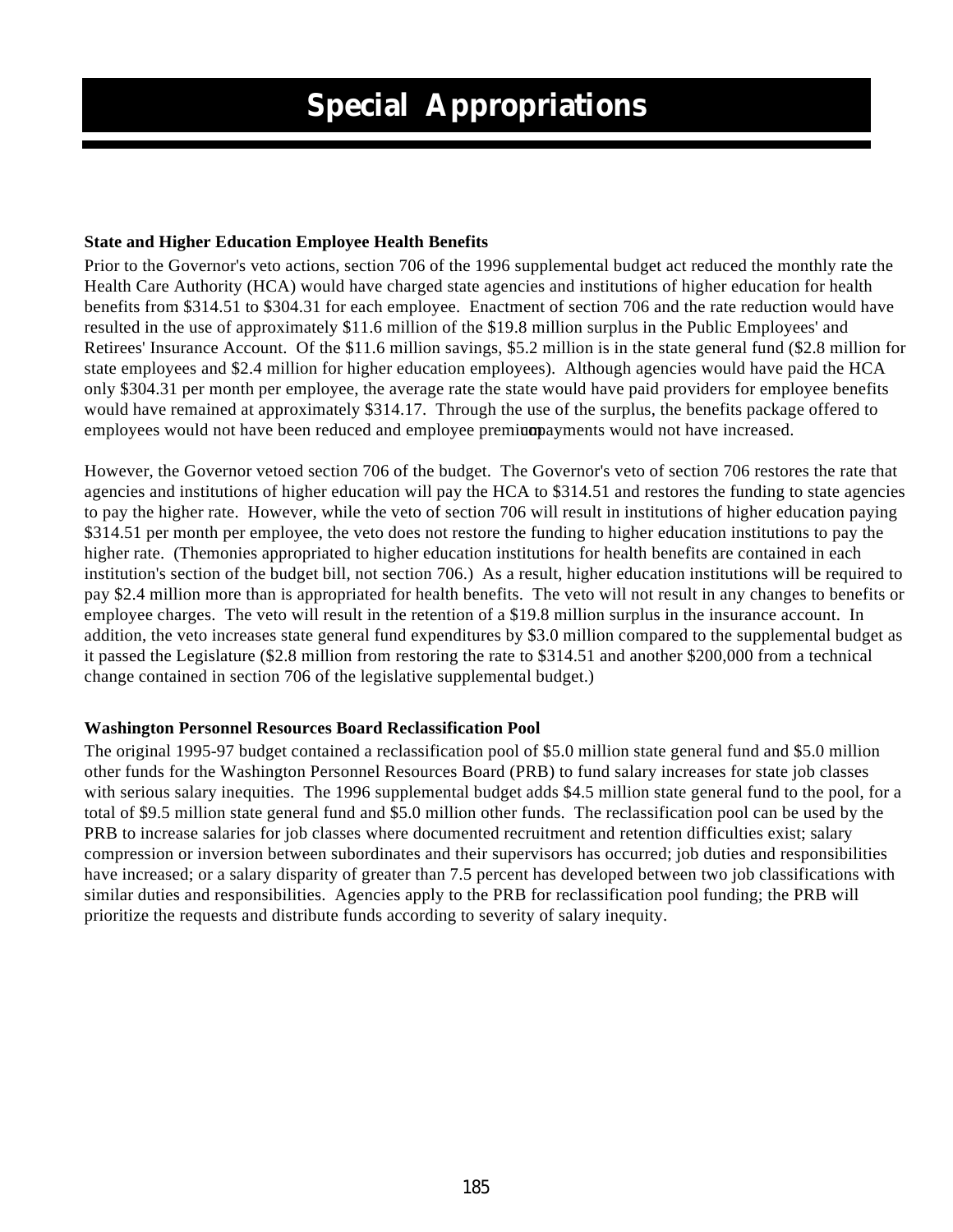## **1995-97 Washington State Operating Budget**

### **Total Budgeted Funds**

(Dollars in Thousands)



**Washington State**



*Special Appropriations*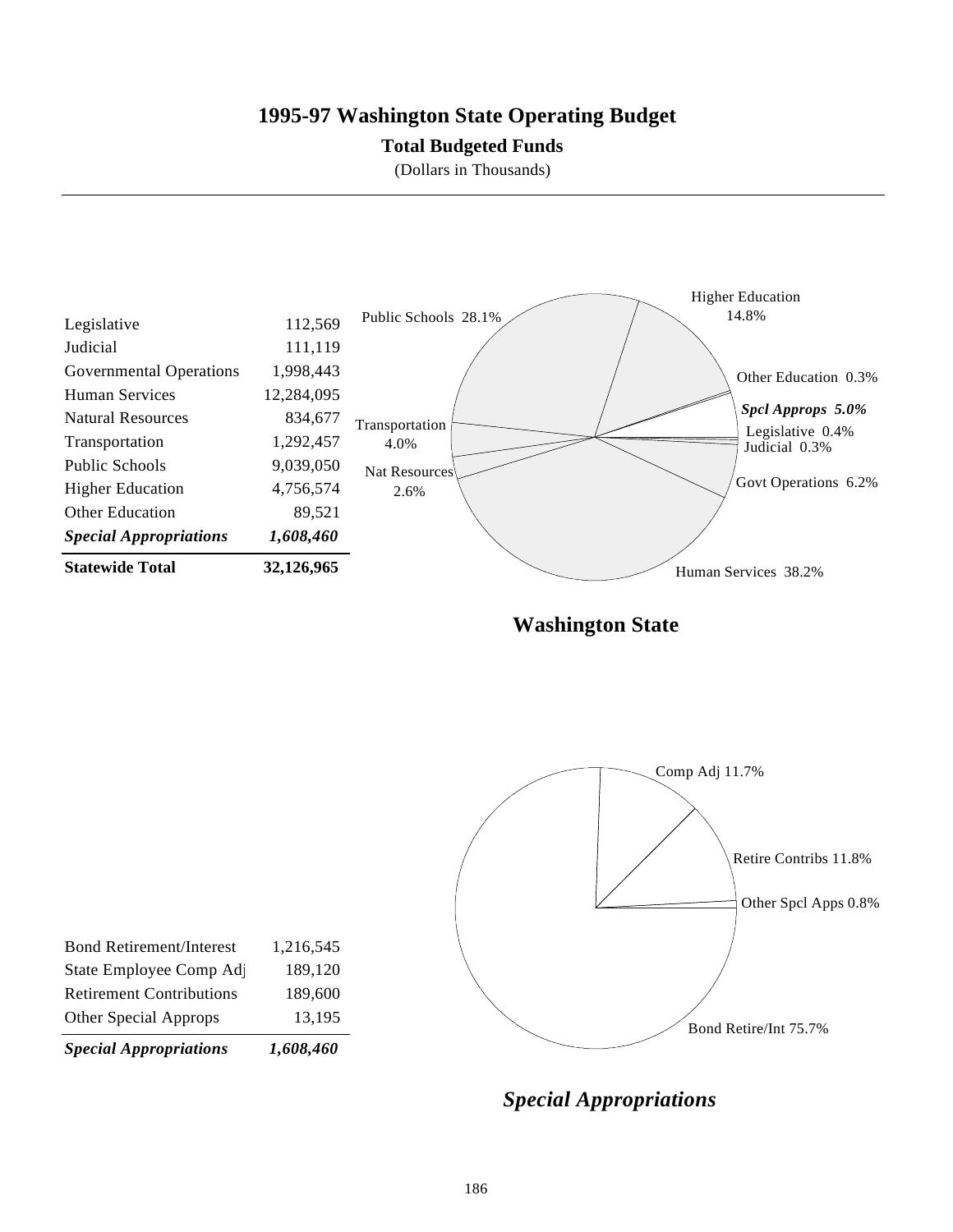### **1995-97 Washington State Operating Budget**

#### **General Fund - State**

(Dollars in Thousands)



**Washington State**



*Special Appropriations*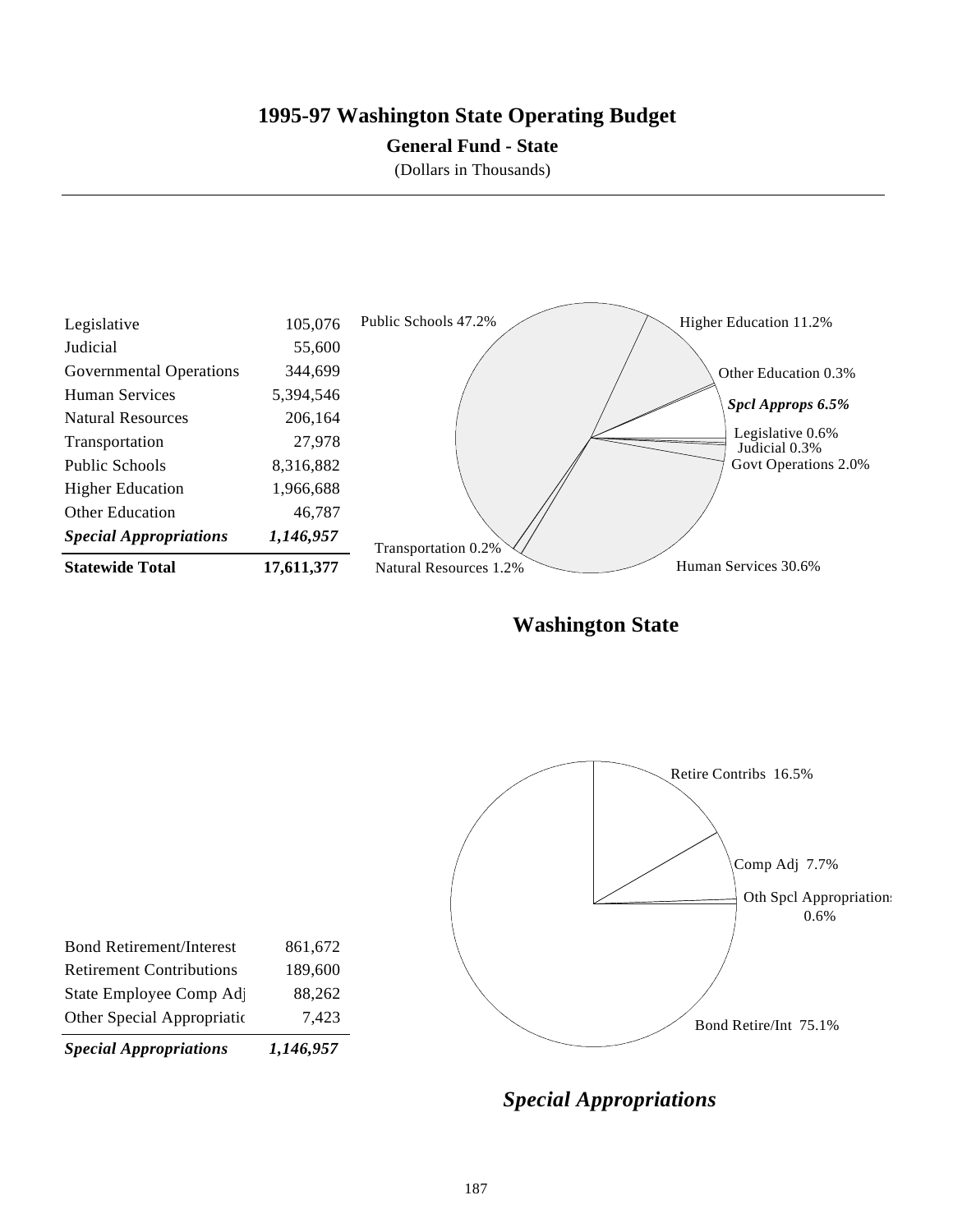### **Bond Retirement & Interest**

(Dollars in Thousands)

|                                                 | GF-S      | Other    | Total     |
|-------------------------------------------------|-----------|----------|-----------|
| <b>1995-97 ORIGINAL APPROPRIATIONS</b>          | 890,847   | 70,067   | 960,914   |
| 1996 Supplemental Budget                        |           |          |           |
| Debt Service/Bonds Subject to Limit<br>1.       | $\Omega$  | 38,394   | 38,394    |
| 2. Reduce General Fund Debt Service             | $-29,175$ | $\theta$ | $-29,175$ |
| <b>Enterprise Reimbursed Debt Service</b><br>3. | $\Omega$  | 634      | 634       |
| <b>Bond Sale Expenses</b><br>4.                 | $\theta$  | 686      | 686       |
| <b>Total Supplemental Items</b>                 | $-29,175$ | 39,714   | 10,539    |
| <b>1995-97 REVISED APPROPRIATIONS</b>           | 861,672   | 109,781  | 971,453   |
| Fiscal Year 1996 Totals                         | 426,287   | 53,269   | 479,556   |
| Fiscal Year 1997 Totals                         | 435,385   | 56,512   | 491.897   |

#### *Comments:*

- 1. DEBT SERVICE/BONDS SUBJECT TO LIMIT The 1995-97 budget for debt service payments includes appropriations to fund the cost of debt service. In some cases, bond proceeds are deposited into one fund and are subsequently transferred into a bond retirement account as debt service payments are due. The appropriation to the bond retirement accounts were inadvertently omitted from the 1995-97 budget. This appropriation provides the authority to the bond retirement accounts to make payments to the bond holders. (Various funds)
- 2. REDUCE GENERAL FUND DEBT SERVICE The appropriation for general fund debt service is reduced to reflect the savings from bond refunding sales and lower interest rates.
- 3. ENTERPRISE REIMBURSED DEBT SERVICE The 1995-97 budget for debt service payments includes appropriations to fund the cost of debt service. In some cases, bond proceeds are deposited into one fund and are subsequently transferred into a bond retirement account as debt service payments are due. The appropriation to the bond retirement accounts were inadvertently omitted from the 1995-97 budget. This appropriation provides the authority to the bond retirement accounts to make payments to the bond holders. (Various funds)
- 4. BOND SALE EXPENSES Bond sale expenses associated with new projects authorized in the 1995-97 capital budget were inadvertently omitted from appropriation in the 1995-97 operating budget. This appropriation recognizes the additional cost of bond sale expenses for the new projects. (State Building Construction Account)

NOTE: Amounts shown here reflect only the Omnibus Appropriations Act. The remainder of the Bond Retirement and Interest's budget is shown in the Transportation Budget section of this document.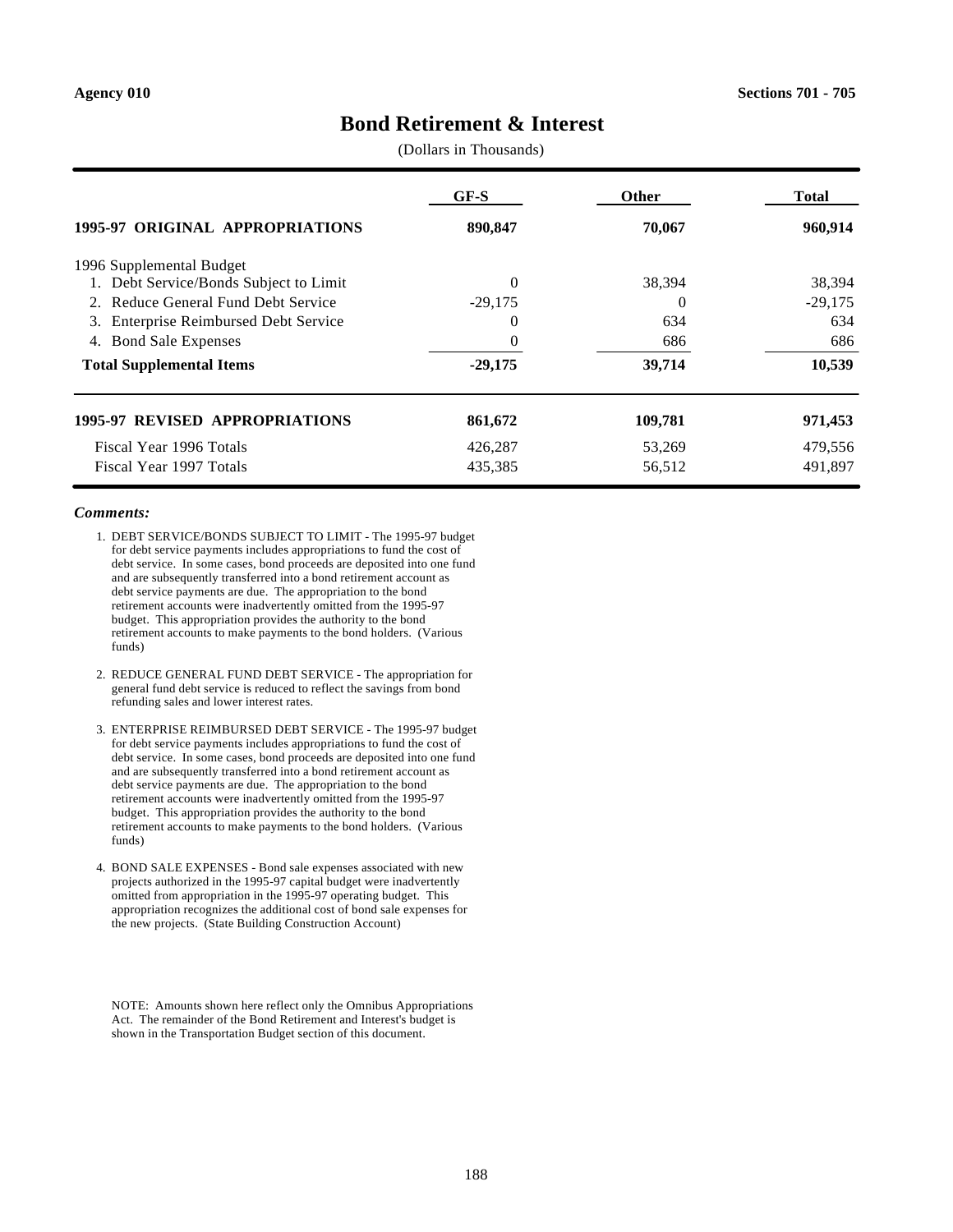#### **State Employee Compensation Adjustments**

(Dollars in Thousands)

|                                                 | $GF-S$   | <b>Other</b> | <b>Total</b> |
|-------------------------------------------------|----------|--------------|--------------|
| 1995-97 ORIGINAL APPROPRIATIONS                 | 87,050   | 105,241      | 192,291      |
| 1996 Supplemental Budget                        |          |              |              |
| 1. Salary Appropriation Adjustment              | $-3,124$ | $-4,201$     | $-7,325$     |
| Pension Appropriation Adjustment<br>2.          | $-139$   | $-182$       | $-321$       |
| <b>Insurance Appropriation Adjustment</b><br>3. | $-170$   | $-270$       | $-440$       |
| Health Benefits Rate Adjustment<br>4.           | $-2,839$ | $-3,402$     | $-6,241$     |
| <b>Reclassification Salary Pool</b><br>5.       | 4,475    | $\Omega$     | 4,475        |
| Governor Veto<br>6.                             | 3,009    | 3,672        | 6,681        |
| <b>Total Supplemental Items</b>                 | 1,212    | $-4,383$     | $-3,171$     |
| <b>1995-97 REVISED APPROPRIATIONS</b>           | 88,262   | 100,858      | 189,120      |
| Fiscal Year 1996 Totals                         | 38,847   | 49,623       | 88,470       |
| Fiscal Year 1997 Totals                         | 49,415   | 51,235       | 100,650      |

#### *Comments:*

- 1. SALARY APPROPRIATION ADJUSTMENT The appropriation is reduced to reflect unnecessary balance for salary allocations. (General Fund-State, General Fund-Federal, and Salary and Insurance Increase Revolving Account)
- 2. PENSION APPROPRIATION ADJUSTMENT The appropriation is reduced to reflect unnecessary balance for pension allocations. (General Fund-State, General Fund-Federal, and Special Account Retirement Contribution Increase Revolving Account)
- 3. INSURANCE APPROPRIATION ADJUSTMENT The appropriation is reduced to reflect unnecessary balance for insurance allocations. (General Fund-State, General Fund-Federal, and Salary and Insurance Increase Revolving Account)
- 4. HEALTH BENEFITS RATE ADJUSTMENT Funding is reduced to reflect health benefits rates, as directed in section 706 of the budget. Section 706 reduces the monthly rate the Health Care Authority (HCA) will charge state agencies and institutions of higher education for health benefits from \$314.51 to \$304.31 for each state and higher education employee. Enactment of section 706 and the rate reduction rate for these employees would have resulted in the use of approximately \$11.6 million of the \$19.8 million surplus in the Public Employees' and Retirees' Insurance Account. Although agencies would pay the HCA only \$304.31 per month per employee, the average rate the state will pay providers for employee benefits will be approximately \$314.17. Through the use of the surplus, the benefits package offered to employees would not have been reduced and employee premium copayments would not have increased. The Governor vetoed section 706 of the budget. Refer to the Governor's Veto note (#6) for more information. (General Fund-State, General Fund-Federal, and Salary and Insurance Increase Revolving Account)
- 5. RECLASSIFICATION SALARY POOL The original 1995-97 budget contained a reclassification pool of \$5 million General Fund-State and \$5 million in other funds for the Washington Personnel Resources Board (PRB) to fund salary increases for state job classes with serious salary inequities. The supplemental budget adds \$4.5 million General Fund-State to the pool, for a total of \$9.5 million General Fund-State and \$5 million other funds. The reclassification pool can be used by the PRB to increase salaries for job classes where documented

recruitment and retention difficulties exist; salary compression or inversion between subordinates and their supervisors has occurred; job duties and responsibilities have increased; or a salary disparity greater than 7.5 percent has developed between two job classifications with similar duties and responsibilities. Agencies apply to the PRB for reclassification pool funding; the PRB will prioritize the requests and distribute funds according to severity of salary inequity.

6. GOVERNOR VETO - Health Insurance Benefits -- The Governor vetoed section 706 of the budget, which sets the monthly health benefit rate that state agencies and institutions of higher education pay to the Health Care Authority (HCA) for each employee. The legislative budget had lowered the 1997 health benefit rate charged to state agencies and higher education institutions from the \$314.51 per employee per month contained in the original budget to \$304.31. In addition, section 706 of the budget decreased the appropriation to state agencies commensurate with the lower rate. The veto of section 706 restores the rate to \$314.51 and restores the funding to state agencies to pay the higher rate. However, while the veto of section 706 will result in institutions of higher education paying \$314.51 per month per employee, the veto does not restore the funding to higher education institutions to pay the higher rate. (The monies appropriated to higher education institutions for health benefits are contained in each institution's section of the budget bill, not in section 706.) As a result, higher education institutions will be required to pay \$2.4 million more than is appropriated to them for health benefits.

The health benefit changes in the legislative budget resulted in total savings from all funds of \$9.1 million. The General Fund-State portion of the savings was \$5.4 million, \$2.4 million of which was from higher education institutions and \$3.0 million of which was from state agencies. The Governor's veto lowers the total savings by \$6.7 million and the General Fund-State savings by \$3.0 million.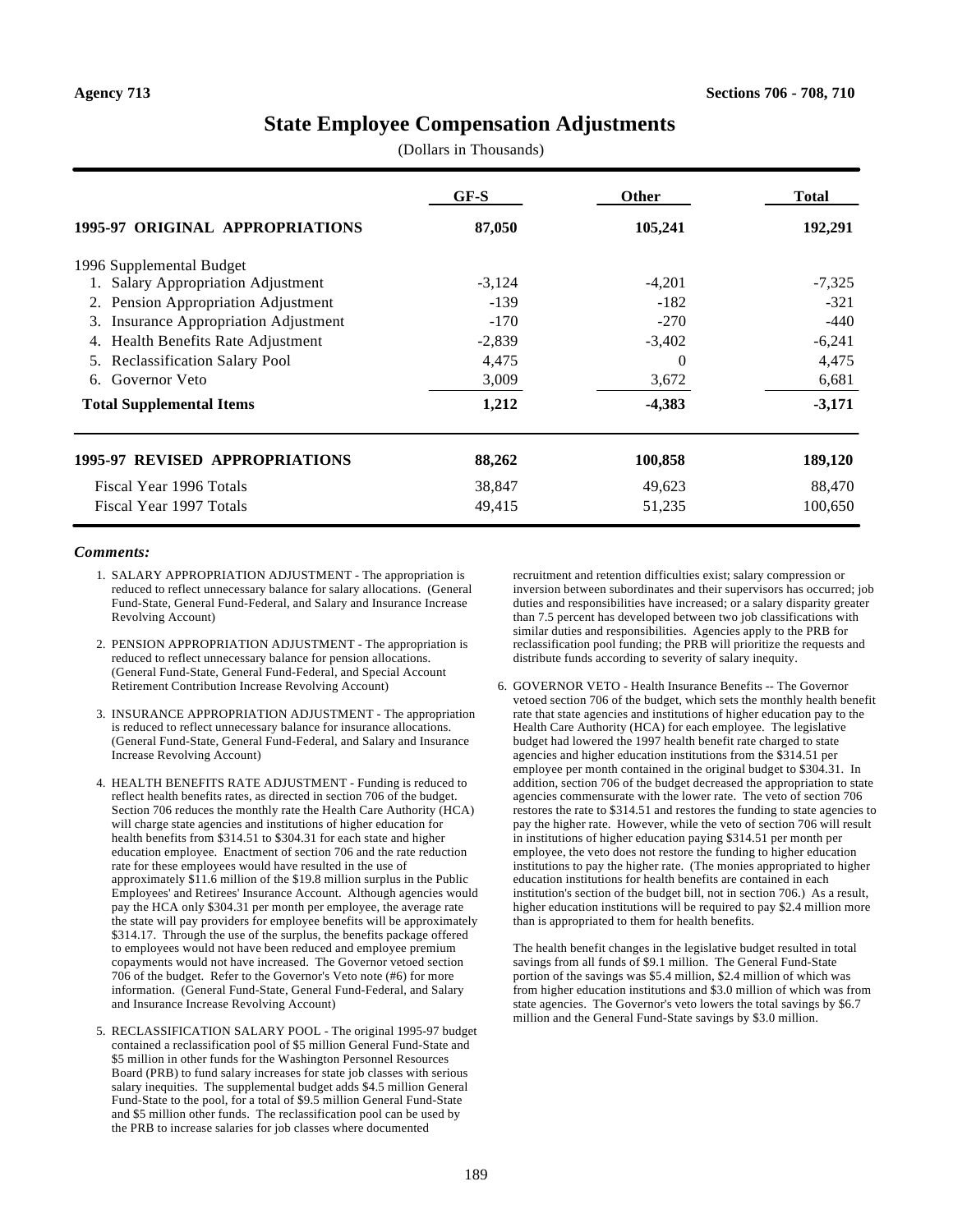### **Sundry Claims**

#### (Dollars in Thousands)

|                                                                  | GF-S | Other | Total |
|------------------------------------------------------------------|------|-------|-------|
| 1996 Supplemental Budget<br>1. Self Defense Reimbursement Claims | 162  |       | 162   |
| 2. Wildlife Crop Damage Claims                                   |      | 16    | 16    |
| <b>Total Supplemental Items</b>                                  | 162  | 16    | 178   |

#### **1995-97 REVISED APPROPRIATIONS**

Fiscal Year 1996 Totals

#### *Comments:*

- 1. SELF DEFENSE REIMBURSEMENT CLAIMS On the recommendation of the Division of Risk Management, payment is made under RCW 9A.16.110 for eight claims for reimbursement of legal costs and other expenses of criminal defendants acquitted on the basis of self-defense.
- 2. WILDLIFE CROP DAMAGE CLAIMS On the recommendation of the Division of Risk Management, payment is made under RCW 77.12.280 for six claims for damage to agricultural crops by deer and elk. (Wildlife Account)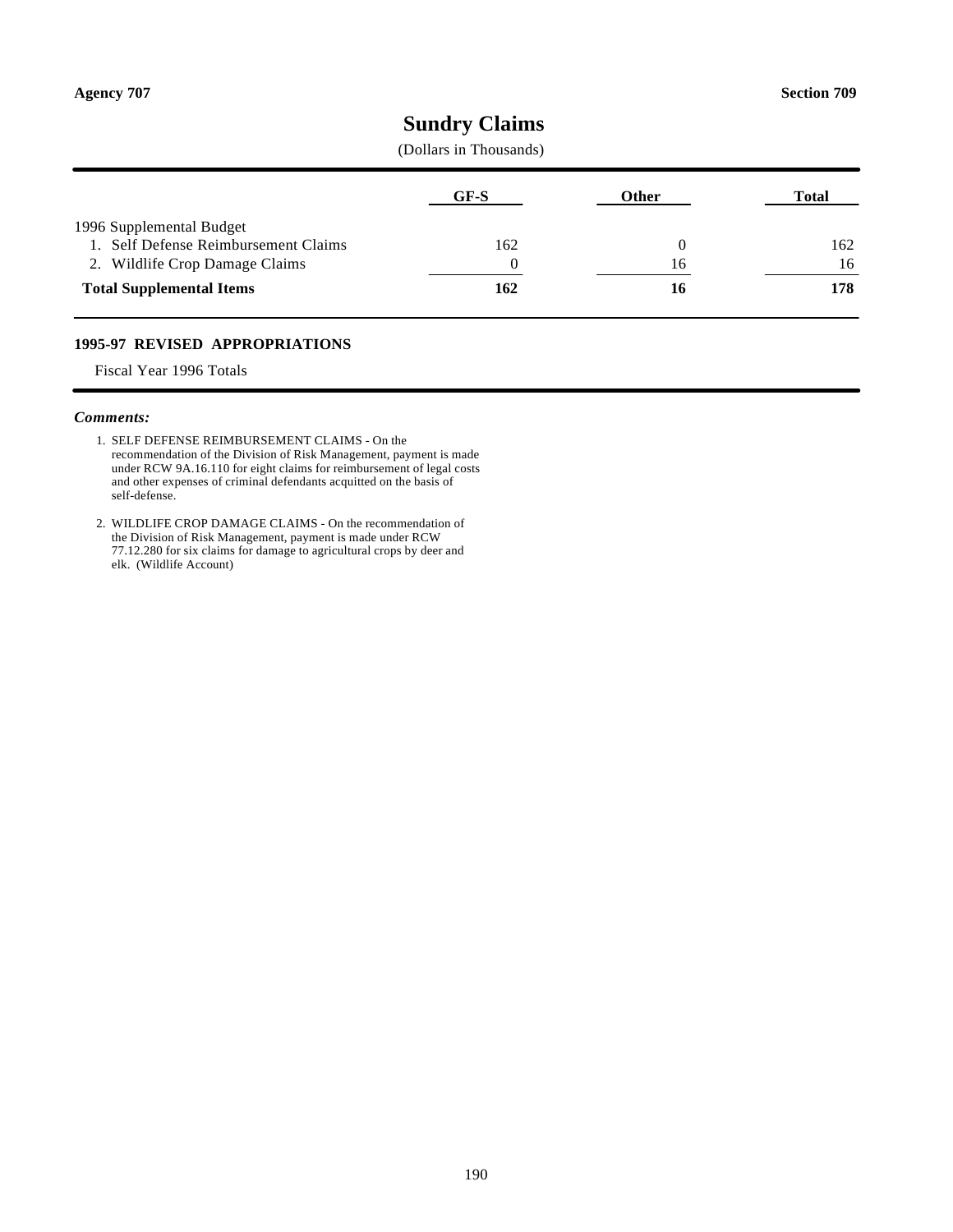# **Capital Budget**

The 1996 Legislature did not adopt a supplemental capital budget. While it is customary for the Legislature to pass a supplemental budget to make changes to the biennial budget, the House and Senate could not agree on a proposal for the Trust Land Transfer Program, and the capital budget remained in dispute at the close of session.

The Governor identified six emergency projects that could not be delayed and notified the Legislature of administrative actions that will allow these projects to go forward without enactment of the supplemental capital budget. The six projects are:

- 1. Green Hill School, reconstruction: \$7 million
- 2. Maple Lane School, new sewer system: \$3.5 million
- 3. Airway Heights Correction Center, repair faulty water and heating lines: \$4 million
- 4. Veterans Administration, repair broken steam lines at Retsil: \$400,000
- 5. School for the Blind, fire safety improvements: \$30,000
- 6. General Administration, payment of construction settlement: \$1.3 million

The two Juvenile Rehabilitation projects at the Department of Social and Health Services will be funded from a combination of General Fund savings in the operating budget (\$9.9 million), and capital budget savings from the Spokane Psychiatric Triage Unit (\$950,000). The savings in the operating budget were made available by a veto of the budget reductions in the Aging and Adult Services program and a transfer of the vetoed amount to the Juvenile Rehabilitation program for capital expenditures. The transfer authority for the General Fund money is contained in Section 201 (3) of the 1996 Supplemental Operating Budget. The project transfer authority for the capital funds is authorized in Section 812 of the 1995-97 Capital Budget.

The Department of Corrections is demanding restitution from the contractor for the failed hot and chilled water system at Airway Heights. In the interim, capital project savings will be transferred from disallowed artwork appropriations (\$160,000), the Monroe special offender unit predesign (\$100,000), the Airway Heights expansion contingency (\$857,000), and the Stafford Creek utility connection savings (\$2.9 million) to complete the repairs.

The broken steam line at Retsil will be repaired by using \$100,000 from the OFM asbestos abatement pool and \$300,000 from deferral of the construction of the Roosevelt-Chilson connection project at Orting. The Roosevelt-Chilson project will proceed through the design phase with the remaining balance in the appropriation.

The \$30,000 for cottage fire doors at the School for the Blind in Vancouver will be provided by reallocating funds within the school's current capital budget for minor projects.

Funding for the Department of General Administration's settlement of the contractor's dispute over the construction costs of the Tacoma Museum will be provided by deferring the dredging of Capital Lake (\$900,000), and savings from the CFC/Halon replacement project (\$400,000). The Capital Lake project will proceed through the environmental study phase with the remaining balance in the appropriation.

By not adopting a supplemental capital budget, the Legislature did not approve the fiscal year 1997 list of projects for the Washington Wildlife and Recreation Program (WWRP). RCW 43.98A.080 prohibits the obligation of money for WWRP projects before the Legislature appropriates funds for a specific list of projects. Normally, the Interagency Committee for Outdoor Recreation (IAC) reserves a portion of their biennial appropriation for release to local park projects in the second year of the biennium and requests legislative approval of the list of projects. The 1997 list would have approved the expenditure of \$4.2 million for local park projects which had not received prior legislative approval.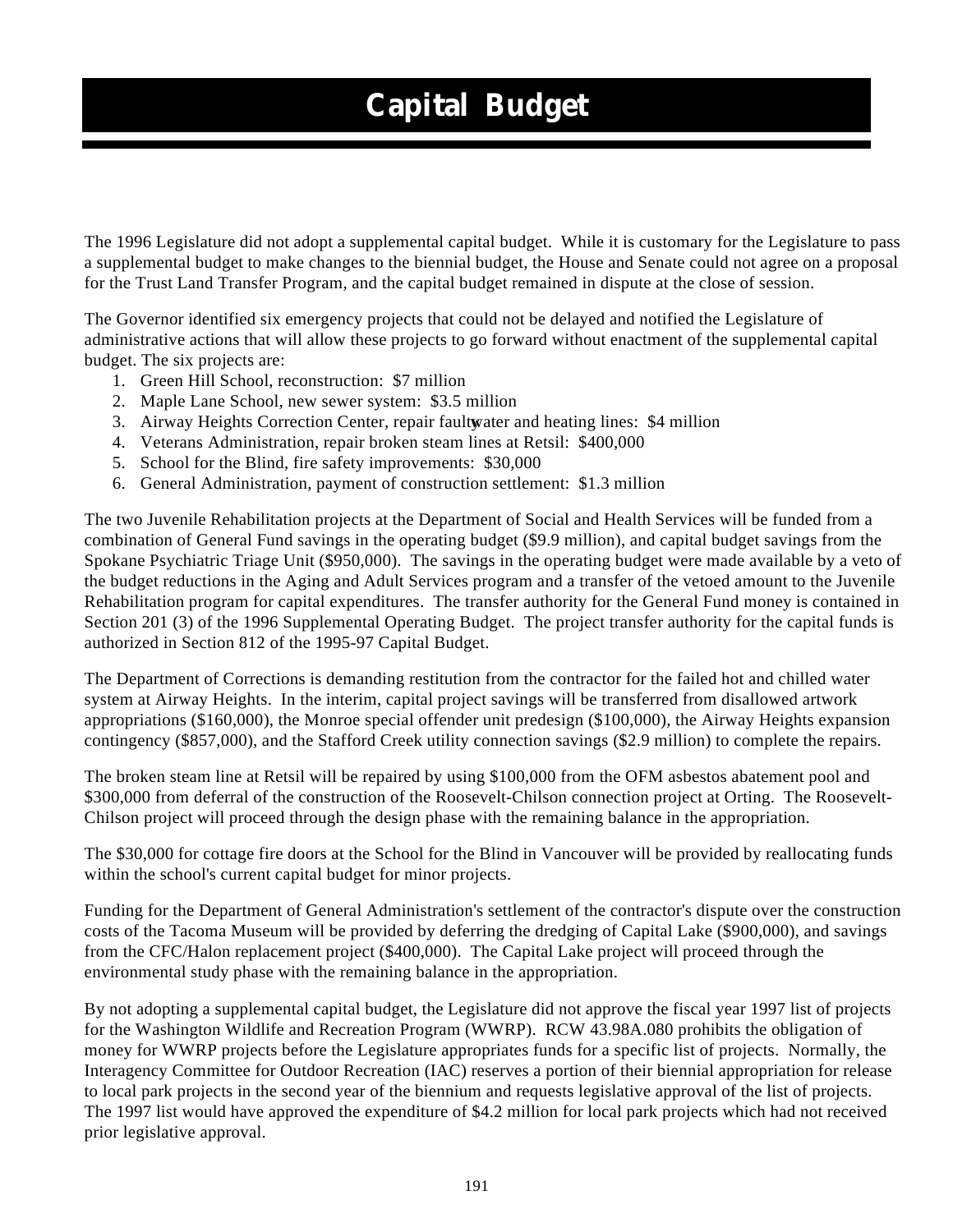# **1996 Supplemental Transportation Budget**

## **TABLE OF CONTENTS**

| <b>Subject</b> | Page |
|----------------|------|
|                |      |
|                |      |
|                |      |
|                |      |
|                |      |
|                |      |
|                |      |
|                |      |
|                |      |
|                |      |
|                |      |
|                |      |
|                |      |
|                |      |
|                |      |
|                |      |
|                |      |
|                | 215  |
|                | 216  |
|                |      |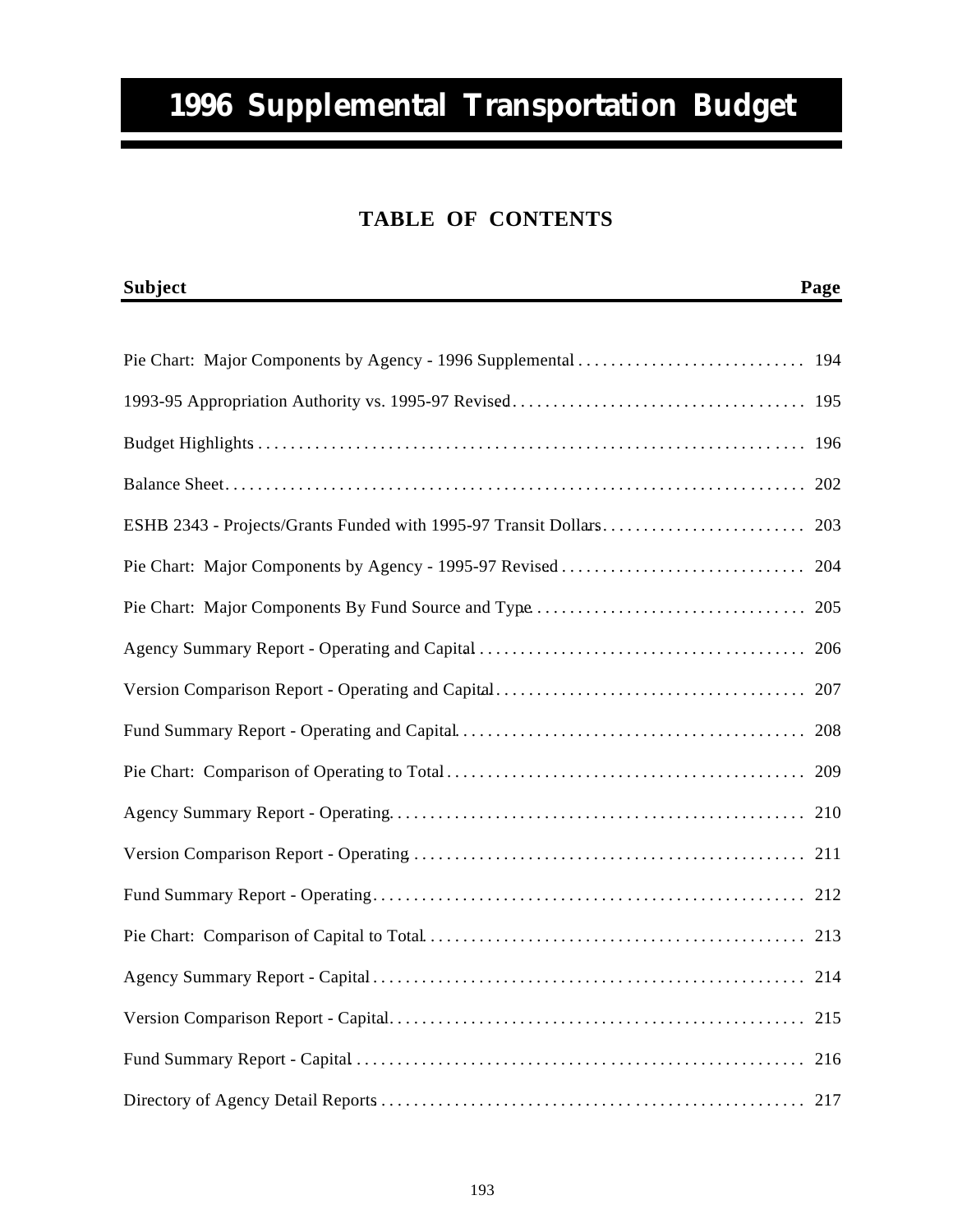### **1996 Transportation Supplemental Budget Total Appropriated Funds**

(Dollars in Thousands)

#### **MAJOR COMPONENTS BY AGENCY**



| Department of Transportation                   | 87,664  |
|------------------------------------------------|---------|
| <b>Washington State Patrol</b>                 | 8.296   |
| <b>Transportation Improvement Board</b>        | 39,100  |
| Department of Licensing                        | 15,425  |
| <b>County Road Administration Board</b>        | 20,000  |
| <b>Other Transportation</b>                    | 542     |
| <b>1996 Transportation Supplemental Budget</b> | 171.027 |

*Note: Includes Operating and Capital appropriations.*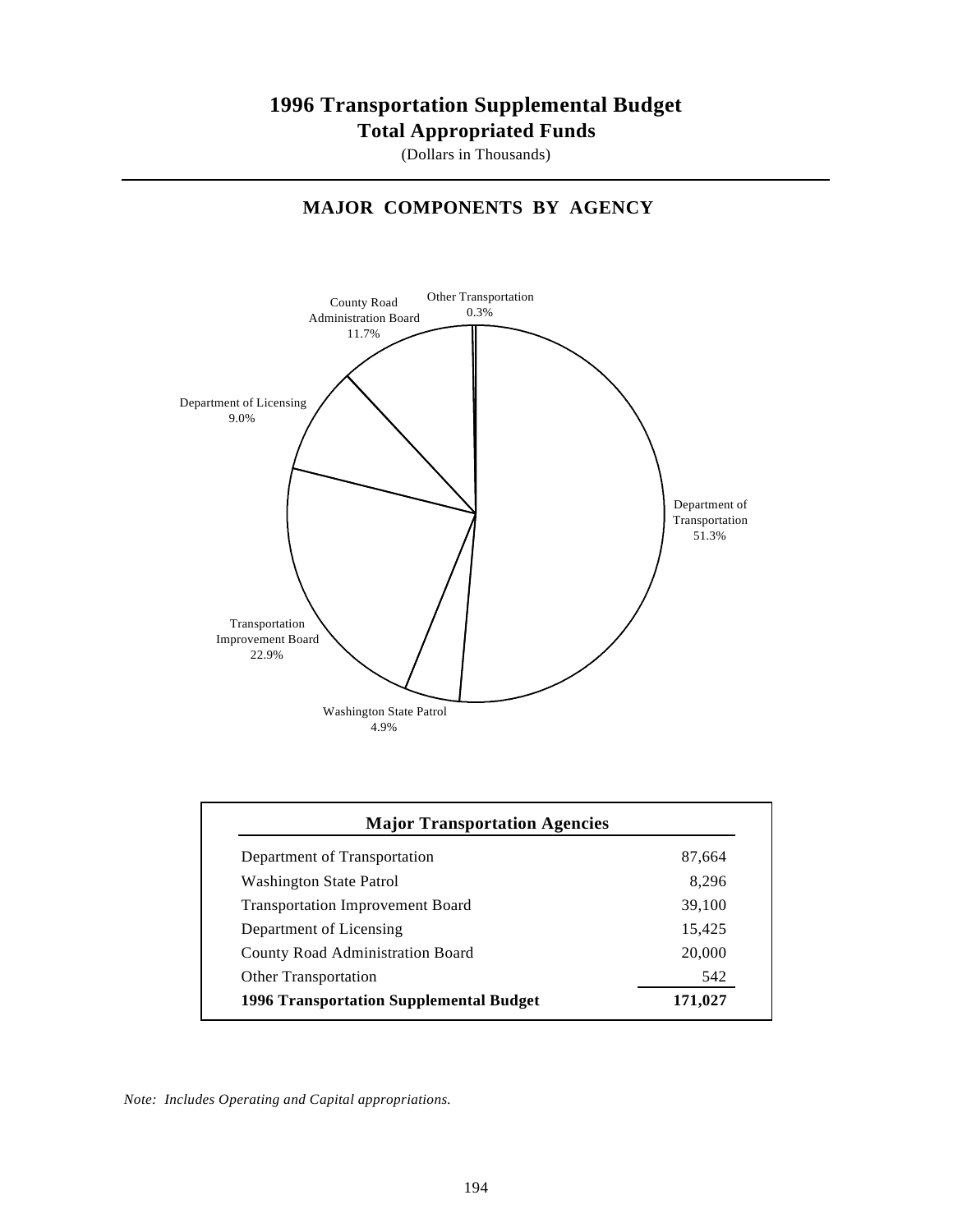### **Washington State Transportation Budget 1993-95 Appropriation Authority vs. 1995-97 Revised**

**Total Appropriated**

|                                              | 1993-95<br><b>Approp Auth</b> | 1995-97<br><b>Orig Approps</b> | 1996<br>Supplemental | 1995-97<br><b>Revised</b> |
|----------------------------------------------|-------------------------------|--------------------------------|----------------------|---------------------------|
| Legislative Transportation Committee         | 2,591                         | 2,528                          | 250                  | 2,778                     |
| <b>LEAP Committee</b>                        | 410                           | 205                            | 205                  | 410                       |
| Joint Legislative Systems Committee          | $\Omega$                      | 40                             | $\mathbf{0}$         | 40                        |
| Special Appropriations to the Governor       | 0                             | 3,965                          | 0                    | 3,965                     |
| Office of the State Treasurer                | 0                             | 44                             | $\Omega$             | 44                        |
| Office of the State Auditor                  | $\Omega$                      | $\Omega$                       | 0                    | $\Omega$                  |
| Dept Community, Trade, & Economic Develop    | 0                             | 251                            | $\mathbf{0}$         | 251                       |
| Office of Financial Management               | 0                             | 110                            | $\Omega$             | 110                       |
| <b>Board of Pilotage Commissioners</b>       | 218                           | 260                            | $\Omega$             | 260                       |
| Utilities and Transportation Commission      | $\theta$                      | 222                            | $\theta$             | 222                       |
| <b>WA Traffic Safety Commission</b>          | 3,357                         | 6,688                          | 0                    | 6,688                     |
| County Road Administration Board             | 87,902                        | 65,424                         | 20,000               | 85,424                    |
| <b>Transportation Improvement Board</b>      | 211,812                       | 202,755                        | 39,100               | 241,855                   |
| Marine Employees' Commission                 | 373                           | 345                            | $\theta$             | 345                       |
| <b>Transportation Commission</b>             | 1,604                         | 677                            | 87                   | 764                       |
| Air Transportation Commission                | 534                           | $\Omega$                       | $\Omega$             | $\Omega$                  |
| Department of Ecology                        | $\theta$                      | 2,704                          | $\Omega$             | 2,704                     |
| <b>State Parks and Recreation Commission</b> | $\overline{0}$                | 1,327                          | $\mathbf{0}$         | 1,327                     |
| Office of Marine Safety                      | 4,290                         | 1,078                          | $\theta$             | 1,078                     |
| Department of Agriculture                    | 418                           | 300                            | $\Omega$             | 300                       |
| <b>Washington State Patrol</b>               | 226,877                       | 214,662                        | 8,296                | 222,958                   |
| Department of Licensing                      | 146,325                       | 145,358                        | 15,425               | 160,783                   |
| Department of Transportation                 | 2,753,337                     | 2,467,910                      | 87,664               | 2,555,574                 |
| <b>Statewide Total</b>                       | 3,440,048                     | 3,116,853                      | 171,027              | 3,287,880                 |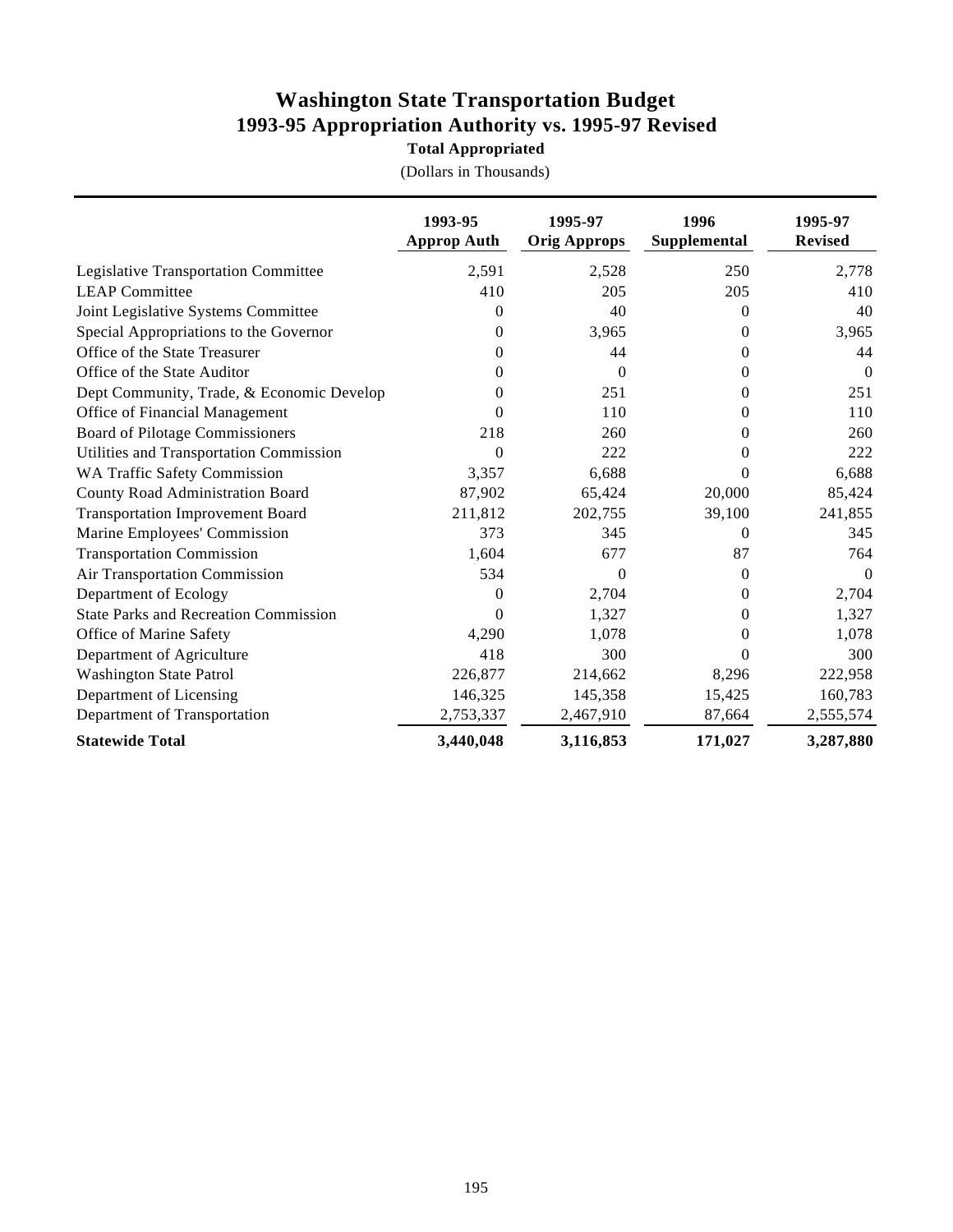#### **Highway Capital Improvement Projects 1996 SUPPLEMENTAL FUNDS -- \$13.4 Million**

With greater highway needs and not enough money to address them, the House and Senate Transportation Committees have worked many hours to find efficiencies in the budget and cut administration and bureaucracy. From that savings, money has been shifted into additional highway programs and projects. While recognizing that more needs to be done, the committees have prioritized several Highway Capital Improvement Projects that merit immediate funding because of their contribution to economic development, public safety, or the efficient movement of people and goods. The following projects are included in the 1996 Supplemental Transportation Budget. (Note: Amounts shown below represent the Washington State Department of Transportation component of projects. There may be other contributors.)

**State Route 3 -- Belfair Bypass, Mason County** - Environmental analysis and field survey of four possible alternative routes for a bypass of SR 3 past the city of Belfair. *'96 Supplemental Funds -- \$50,000*

**State Route 3/305 -- Bond Road Connection** - Provides preliminary engineering and initial construction funding for expansion from two-lane to four-lane highway. This project ranks high in the statewide mobility program. *'96 Supplemental Funds -- \$475,000, Total -- \$5.5 M*

**State Route 14 and 192nd Ave. (Brady Road) Interchange - near Vancouver** - Provides preliminary engineering (PE) for this project which will include construction of a modified diamond interchange and reconstruction of Brady Road north of SR 14.

*'96 Supplemental Funds -- \$200,000 for Preliminary Engineering (PE) -- Total PE -- \$1.05 M*

**I-90 at Issaquah (Sunset Interchange)** - Provides preliminary engineering for this interchange which will be modified to provide full directional movement with I-90. *'96 Supplemental Funds -- \$500,000 for PE*

**I-90 -- Sprague Avenue to Argonne Road - Spokane** - Reconstruct, realign, and widen to provide additional lanes. *'96 Supplemental Funds -- \$1 M, Total -- \$13 M*

**State Route 112 -- Susie Creek Bridge, west of Joyce, Clallam County - Replace existing structurally-deficient** bridge with new bridge. *'96 Supplemental Funds -- \$3.7M*

**State Route 501 -- Mill Plain Extension** - Provides a second grade-separated access into the Port of Vancouver and Westside area of Vancouver. *'96 Supplemental Funds -- \$3.5 M for construction, Total -- \$7.4 M*

**State Route 520 and N.E. 40th St. -- Bellevue/Redmond** - Partial interchange revisions, including undercrossings and ramps. *'96 Supplemental Funds -- \$1.9 M for construction, Total -- \$2.2 M*

**State Route 522/527 -- Main Street Project** - Improves the existing intersection to relieve congestion that impacts the adjacent Bothell central business district. This will fulfill a commitment the Department of Transportation has with the city of Bothell. *(a)* Supplemental Funds -- \$924,000 *(96 Supplemental Funds -- \$924,000*)

Port of Tacoma Road -- Tacoma - Provides preliminary engineering for a grade separation project at the intersection of SR 509 and the Port of Tacoma Road. *'96 Supplemental Funds -- \$1.1 M*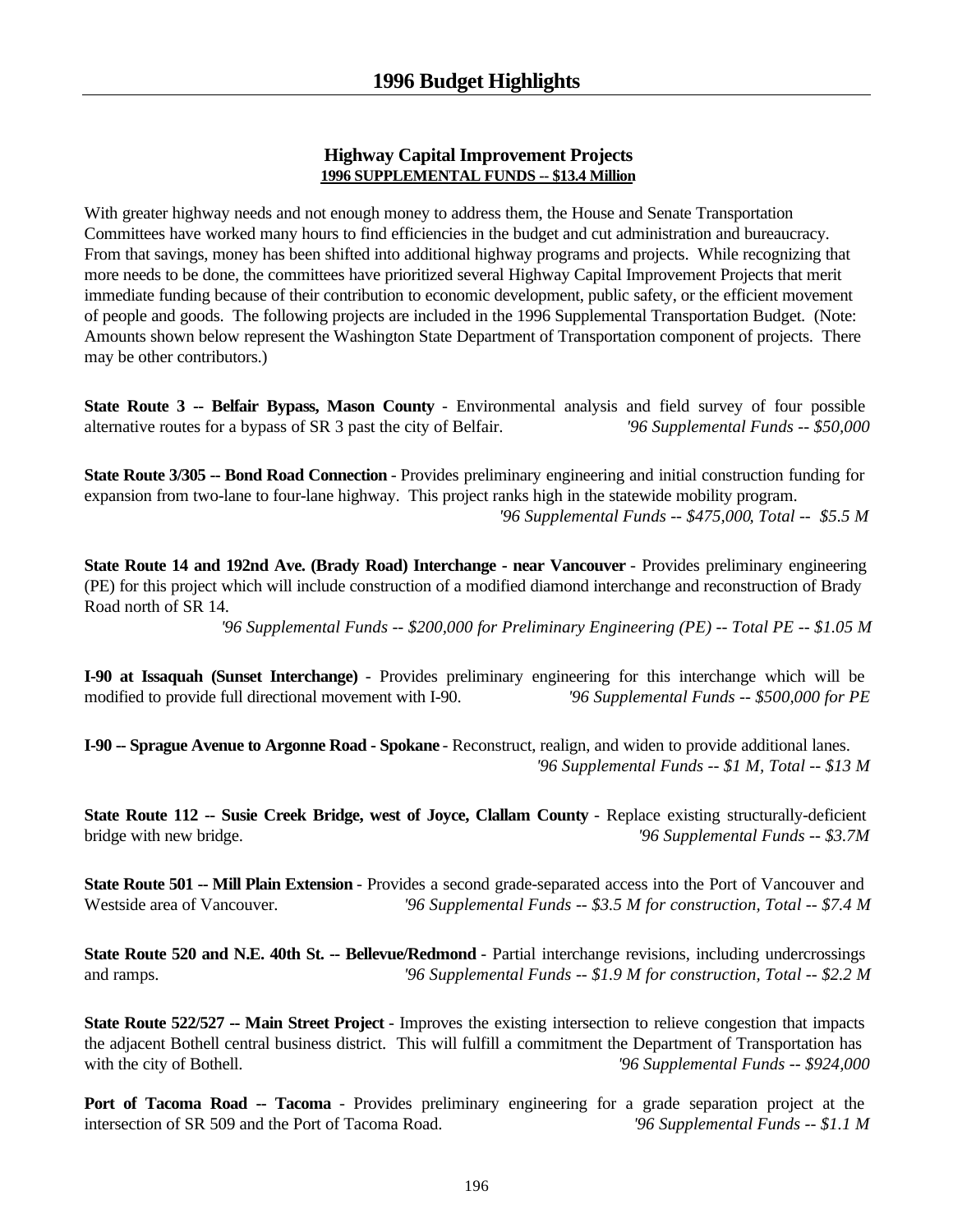#### **High-Occupancy Vehicle (HOV) Lanes** *"Diamonds in the Rough"* **1996 SUPPLEMENTAL FUNDS -- \$14 MILLION**

As our highway system becomes more congested, especially in metropolitan areas, the availability of highoccupancy vehicle (HOV) lanes becomes even more important. These restricted lanes are for carpools, vanpools, buses, and motorcycles, and they allow for a smoother traffic flow in congested areas.

The proposed 1996 Supplemental Transportation Budget focuses on three key HOV projects:

**Interstate 5: 164th to State Route 526** - Located on a stretch of I-5 west of Mill Creek, this project would provide HOV lanes on both the north and southbound sections of the freeway. *'96 Supplemental Funds -- \$6.5 M, Total -- \$17 M*

**State Route 405: 160th to State Route 522 (Woodinville Interchange)** - Located near Woodinville, this project would also provide north and southbound HOV lanes on SR 405.

*'96 Supplemental Funds -- \$5.5 M, Total -- \$15.2 M*

**State Route 405: State Route 522 to State Route 527** - North and southbound HOV lanes would be provided on this section of SR 405 between the Bothell and Swamp Creek Interchanges. Funds only Stage 1 of two stages. *'96 Supplemental Funds -- \$2 M, Total -- \$24.1 M*

Due to the heavy benefit to transit agencies and users, 1995-97 funding for these projects comes from the state's High Capacity Transportation Account (\$7.8 M) and from the Central Puget Sound Public Transportation Account (\$6.2M).

#### **Highway Safety Projects 1996 SUPPLEMENTAL FUNDS -- \$3 MILLION**

Money is included in the proposed 1996 Supplemental Transportation Budget to initiate highway safety projects for the following state highways:

State Route 12, near Naches State Route 395, North of Spokane State Route 507, Lewis County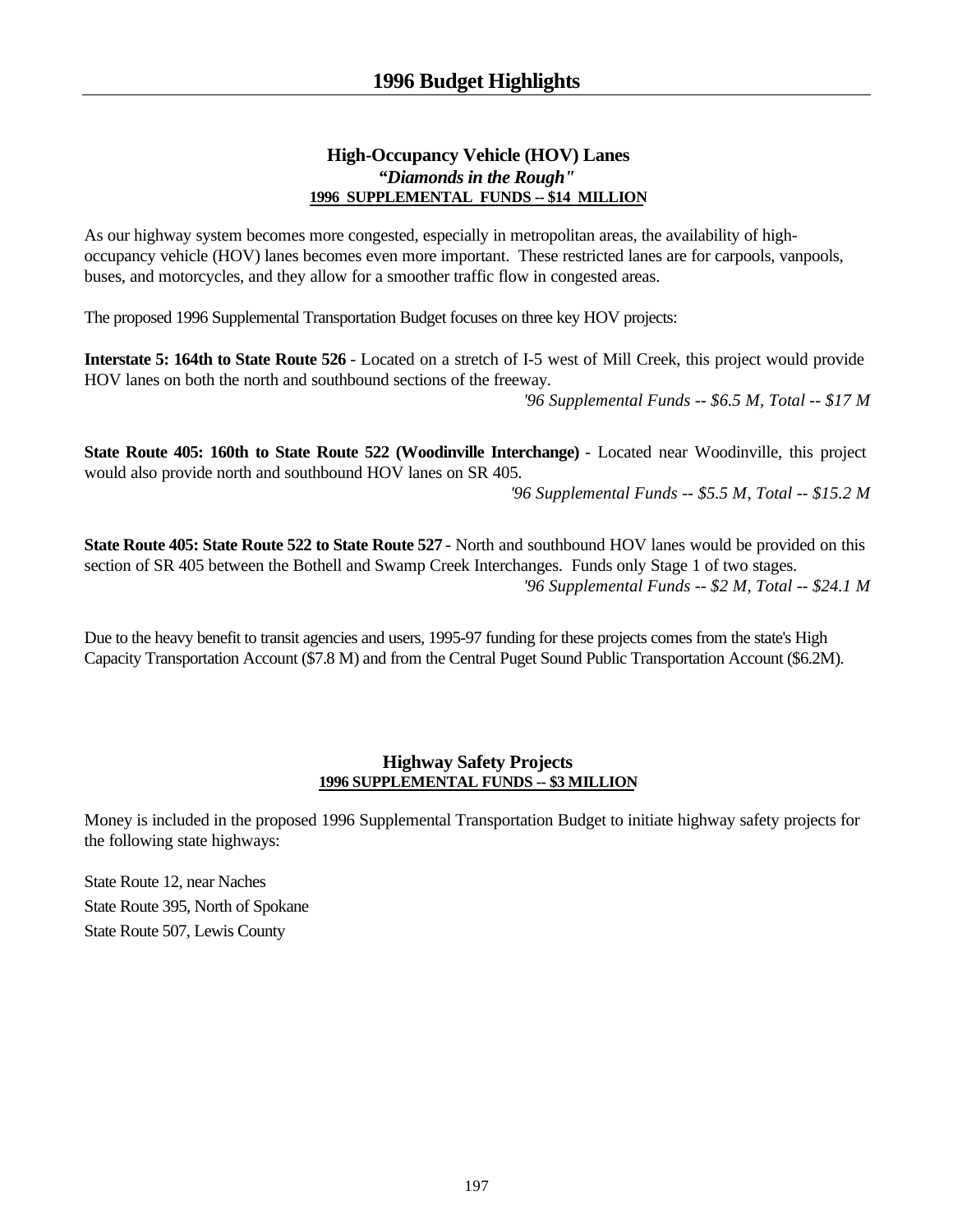#### **Winter Storm Damage**

As a result of recent winter storms, \$6.5 million is provided to the Washington State Department of Transportation (WSDOT) to match federal emergency funds for damaged highways and rail. Up to \$1.5 million of the funding is available for railroad flood damage, including damage to Blue Mountain Railroad facilities. Any funding not used to mitigate winter storm damage may be used for flood prevention projects. WSDOT also has \$6.7 million in emergency bonds available for use.

Grant funding to match federal emergency funds (including Federal Highway Administration (FHWA) and Federal Emergency Management Administration (FEMA)) is provided to cities and counties through the County Road Administration Board and the Transportation Improvement Board. The preliminary estimate of needed match is \$7.6 million for this biennium.

#### **Washington State Patrol 1996 SUPPLEMENTAL FUNDS -- \$7.7 MILLION**

Motorists throughout the state rely each day on the Washington State Patrol for highway safety, motorist assistance, and many other valuable services they perform. Unfortunately, our WSP troopers are among the lowest paid law enforcement officers in the state. The state trains our troopers, and then regrettably, often loses them to smaller enforcement agencies that pay more. Rather than spending money training new troopers, the Legislature wants to spend money retaining troopers.

- The proposed 1996 Supplemental Transportation Budget would provide a 5 percent salary shift differential. It would also provide an educational incentive of 2 percent for those with two-year degrees and 4 percent for those with four-year degrees. *\$1.35 M*
- In addition, 36 troopers are added to patrol Washington's state highways. *\$1.35 M*
- The budget also appropriates funds to replace and upgrade the Washington State Patrol's microwave communication system. *\$5 M*

#### **Freight Rail/Ports**

From the producer to the shipper to the markets, a smooth transportation system is essential to bring food and goods to the consumer, and to maintain a healthy economy. Both Puget Sound ports (Port of Seattle and Port of Tacoma) and those on the lower Columbia River (Kalama, Longview, and Vancouver) are experiencing tremendous growth. Management of this growth will require substantial investments in transportation infrastructure, including improving road access, eliminating bottlenecks and reducing conflicts between road traffic and trains. Improvements to these port areas in Western Washington will have a significant effect on the shipping of goods from areas in Eastern Washington that rely on these ports (e.g., apples, grain, agricultural products, and other goods).

The 1996 Supplemental Transportation Budget provides funding for the following activities that address ports/freight rail systems: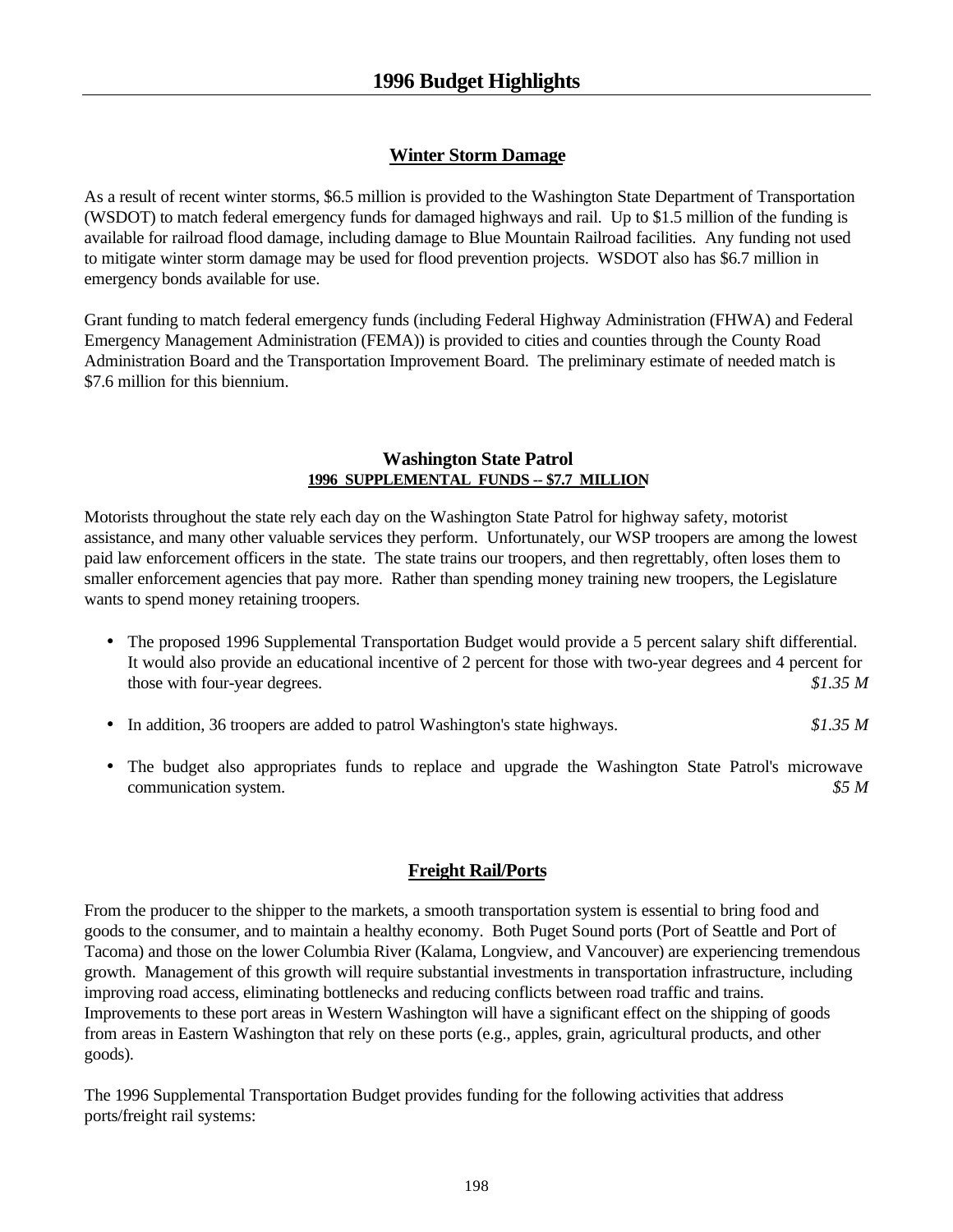#### **Freight Rail/Ports...continued**

#### **Port of Seattle (Downtown South Seattle Surface Transportation and Freight Mobility Analysis)**

The analysis will identify cost responsibilities and funding requirements for improvements to state-owned surface transportation structures located in south downtown Seattle (North Duwamish access area). This will include areas impacted by I-5 and I-90 access points, Washington State Ferries service, Port of Seattle operations, railroad operations, and traffic generated by the Kingdome and possibly the new baseball stadium.

The analysis will evaluate impacts to highway, rail, transit, and ferry operations resulting from projected increases in usage of these modes; consider impacts on local surface transportation caused by the siting of a major sports complex; identify container terminal access issues at the Port of Seattle; identify chokepoints in rail operations in the north Duwamish access area; and evaluate grade separations required for increased rail and truck operations in the affected area. *'96 Supplemental Funds -- \$400,000*

#### **Port of Tacoma**

The analysis will identify future rail, truck, and local traffic circulation patterns within the Port of Tacoma.

Specifically, the study will look at taking advantage of reopening Stampede Pass; evaluate truck access to and from I-5, I-705, SR 509, and SR 167; identify necessary grade separations of rail corridors and truck arterials, and alternatives to grade separations; analyze potential rerouting of East 11th Street east of the Puyallup River; examine truck and rail access to the new Blair Waterway marine terminals; and evaluate rail access improvements to the Burlington Northern Santa Fe and Union Pacific mainlines. *'96 Supplemental Funds -- \$400,000*

#### **City of Auburn**

The city of Auburn will examine the impacts of rail transportation through the city, including potential impacts from the reopening of the Stampede Pass rail corridor. The evaluation will be coordinated with the Port of Tacoma, the cities of Tacoma, Federal Way, and Algona, and other affected jurisdictions participating in the Port of Tacoma analysis described above. *'96 Supplemental Funds -- \$75,000*

#### **Ports of Kalama, Longview and Vancouver (Southwest Washington Ports)**

The analysis will identify factors affecting transportation of bulk cargo (grain) and merchandise to export terminal facilities along the Columbia River at Kalama, Longview, and Vancouver.

Specifically, the study will identify surface transportation improvements necessary to improve local traffic patterns; identify necessary funding requirements for each of these southwest ports to improve local surface conditions; analyze existing rail connections and rail-to-barge facilities and allocate cost responsibility for necessary improvements; describe typical movement of grain from elevators to export terminal facilities and identify existing obstacles to the efficient movement of grain; and allocate cost responsibilities for necessary improvements to Columbia River ports. *'96 Supplemental Funds -- \$200,000*

#### **Cross State Freight Rail**

Funding is provided from the Transportation Fund and the Federal Transportation Enhancement Program toward purchase of the Milwaukee Road corridor east of Ellensburg. Converting this land back to rail use, in conjunction with the reopening of the Stampede Pass rail corridor, will improve cross-state freight rail service.

*'96 Supplemental Funds -- \$2 M*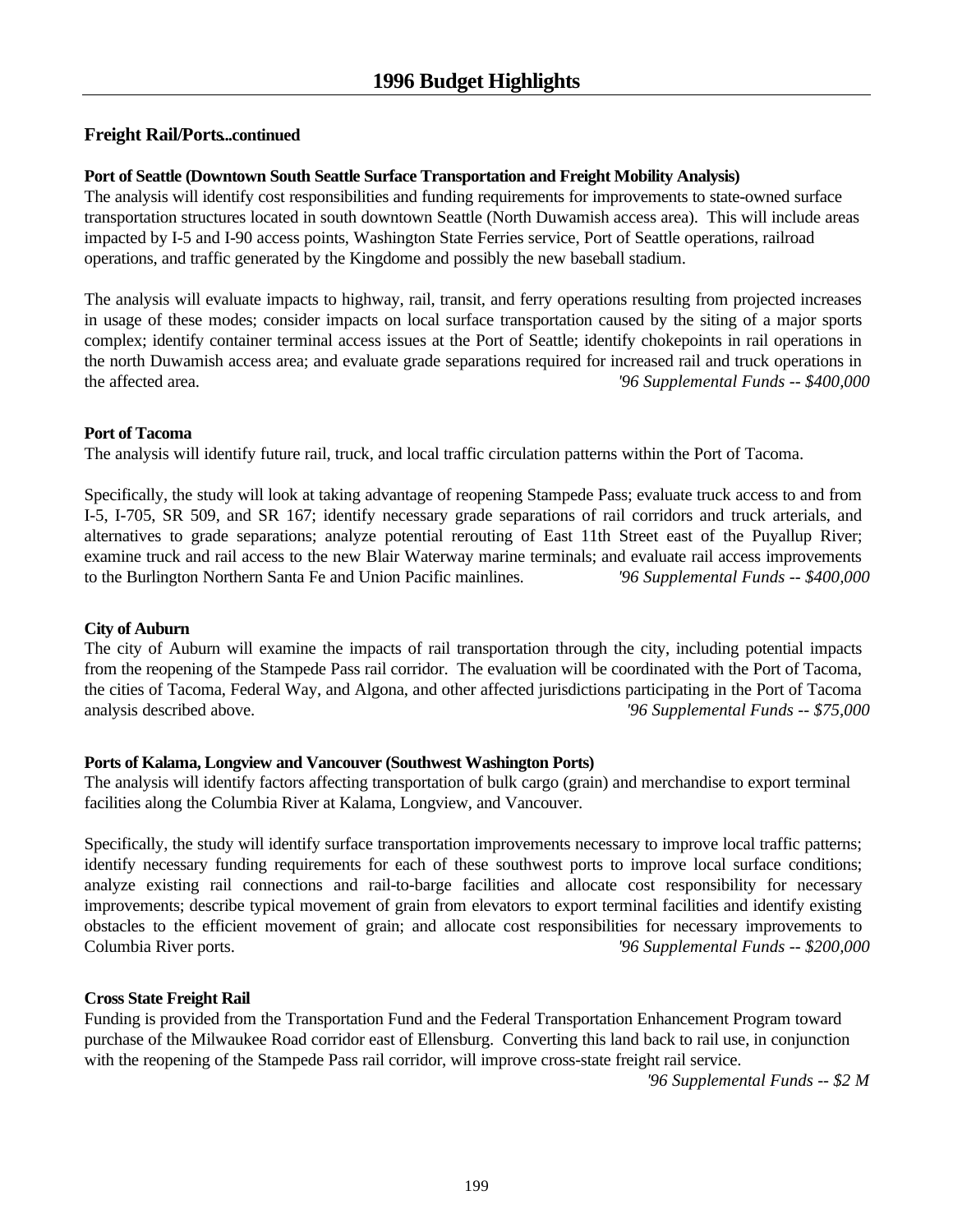### **Intercity Passenger Rail**

Ridership and revenues for state-supported intercity passenger rail service have exceeded projections. Revenues for the Seattle-Vancouver, B.C. Talgo Service (Mt. Baker International) have exceeded any prior Amtrak experience for new service. The Mt. Baker International service began on May 26, 1995. Between that time and September, ridership was at 88 percent of capacity. May through September revenues recovered 88.2 percent of billed operating costs.

The Mt. Adams run between Seattle and Portland had approximately 79,000 riders in 1995, a 9 percent increase over the previous year. Revenues recovered 54 percent of billed operating expenses. Billed operating costs to the state were 25 percent lower than original estimates.

Because fare box revenue is supporting a greater share of operating costs, the need for state subsidies is reduced. This allows the state to use its money elsewhere within the rail passenger program at a later date.

The proposed 1996 Supplemental Transportation Budget reduces state subsidies for intercity passenger rail service by \$2 million.

*'96 Supplemental Funds -- Reduced by \$2 M*

#### **City/County/Transit Grant Programs** *County Road Administration Board (CRAB) Transportation Improvement Board (TIB)* **1996 SUPPLEMENTAL FUNDS -- \$58.6 MILLION \***

**CRAB - Rural Arterial Trust Account (RATA)** \$20.0 million is provided for the improvement of county roads throughout Washington State.

**TIB - Urban Arterial Trust Account (UATA)** \$4.3 million is made available for urban preservation projects. Construction on these projects is on a first come-first serve basis.

**TIB - Transportation Improvement Account (TIA)\$30.0 million is included for multijurisdictional urban** improvement projects. Construction on these projects is on a first come-first serve basis.

**TIB - Public Transportation Systems Account (PTSA)** 6.8 million is included for transit-related projects outside the Central Puget Sound area.

**TIB - Central Puget Sound Public Transportation Account (CPSPTA)**  $\beta$ .5 million is included for transitrelated projects in King, Pierce, Snohomish, and Kitsap counties.

\* *Includes grant funding, as needed, to help cities and counties match federal emergency funding (including FHWA and FEMA) for winter storm and flood damage.*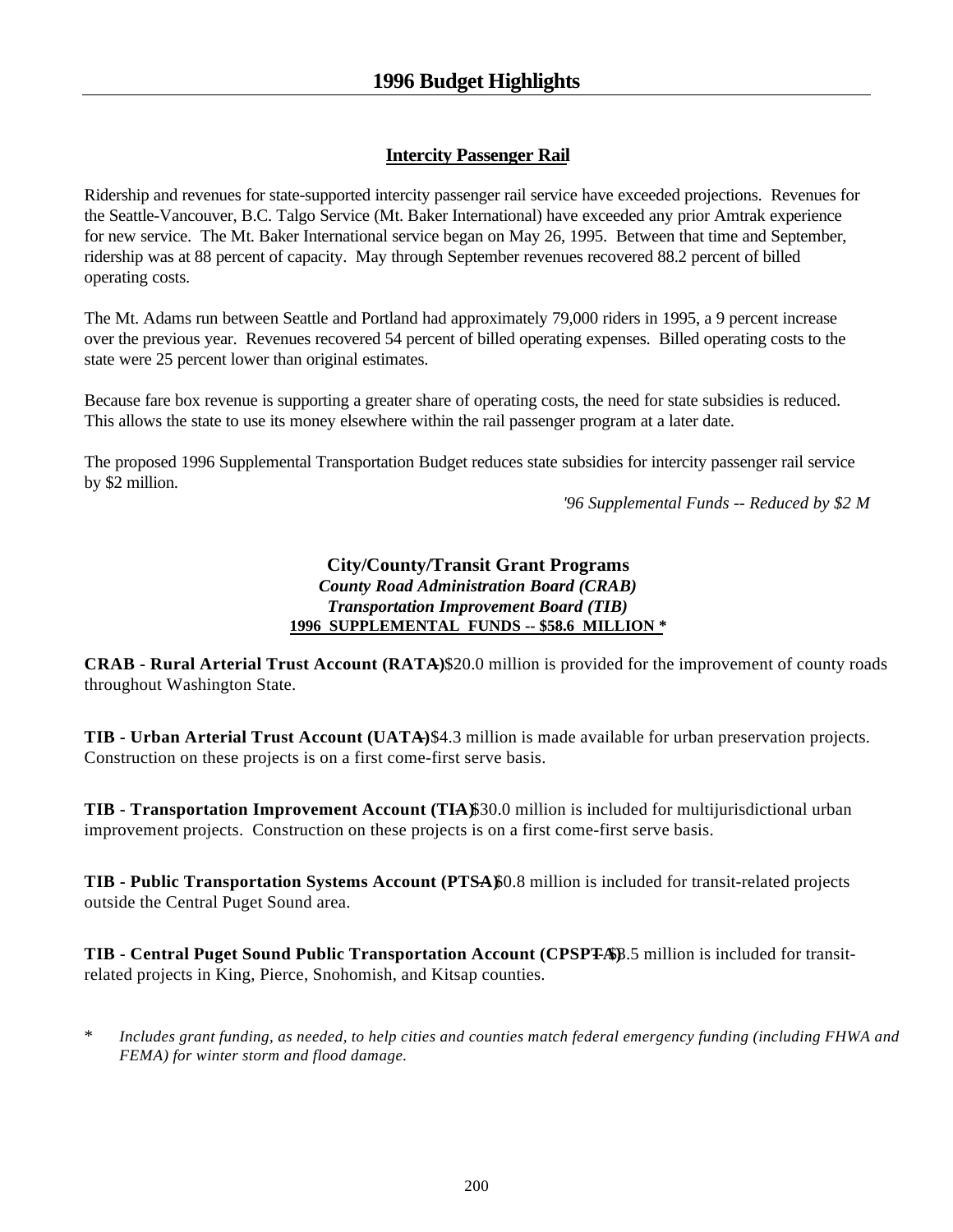**Public-Private Initiatives in Transportation Program and** *Funding* for this program is restricted to SR 16 (Tacoma Narrows) and park and ride lot projects. Additional bond funding of \$11.2 million is provided to proceed on the SR 16 project.

Licensing Application Migration Project (LAMPAn appropriation of \$14.9 million is provided to the Department of Licensing to continue work on this project which will improve storage, accessibility, and compatibility of driver, vehicle, and vessel records.

**Transit Governance, Finance, and Service Analysishe budget provides \$250,000 to examine critical transit** issues.

**Horse Race Track** A General Fund appropriation of \$1.4 million is provided for the Auburn Horse Race Track. An additional \$3.6 million is appropriated for this purpose from transportation accounts, making a total of \$5.0 million available for the biennium.

**1-800 Snowline** An appropriation of \$25,000 is provided to fund toll-free mountain pass reports for the remainder of the 1995-97 biennium.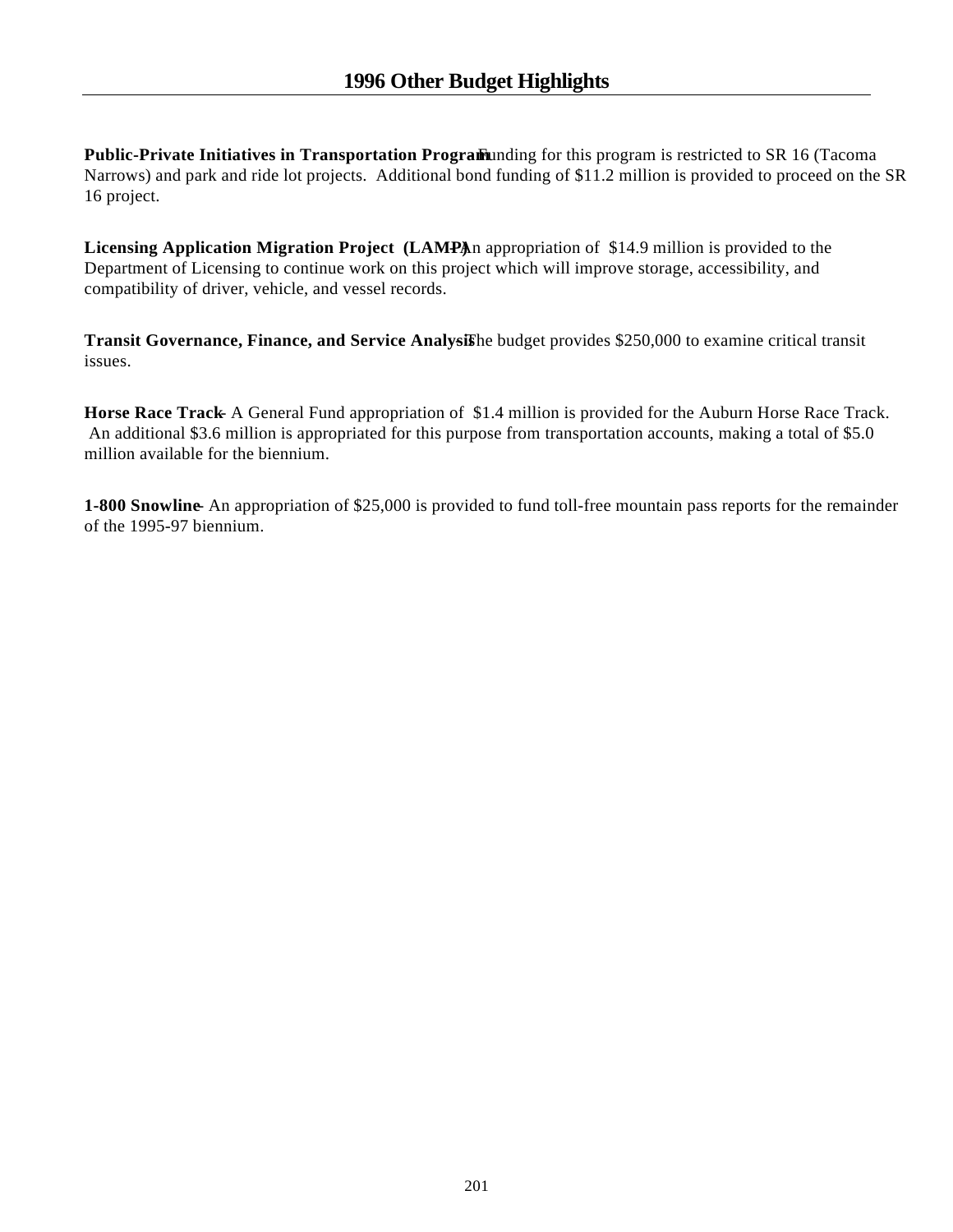### **1996 Session MVF & TF Revenue and Expenditures Motor Vehicle Fund & Transportation Fund**

(Dollars in Millions)

| <b>Beginning Revenue Available for Appropriation from MVF\TF in 1996:</b> |         |
|---------------------------------------------------------------------------|---------|
| 1995-97 MVF\TF Projected Ending Fund Balance (May 95)                     | 8.60    |
| Unspent 93-95 Appropriations                                              | 12.00   |
| MVF\TF Forecast Increases - November 1995 Forecast                        | 20.00   |
| Federal\Local Reimbursements                                              | 16.00   |
| Subtotal                                                                  | 56.60   |
| <b>Additional MVF\TF Revenues:</b>                                        |         |
| Transportation Equipment Fund (TEF) to MVF Transfer                       | 3.30    |
| Reserved in MVF\TF for FY 97 funding                                      | 23.60   |
| <b>Subtotal</b>                                                           | 26.90   |
| <b>FEBRUARY 1996 FORECAST ADJUSTMENT</b>                                  | $-1.45$ |
| <b>Total MVF\TF Revenues Available for Expenditure</b>                    | 82.05   |
| <b>Total MVF\TF Expenditures</b>                                          | 57.80   |
| Projected 1995-97 MVF\TF Ending Fund Balance                              | 24.25   |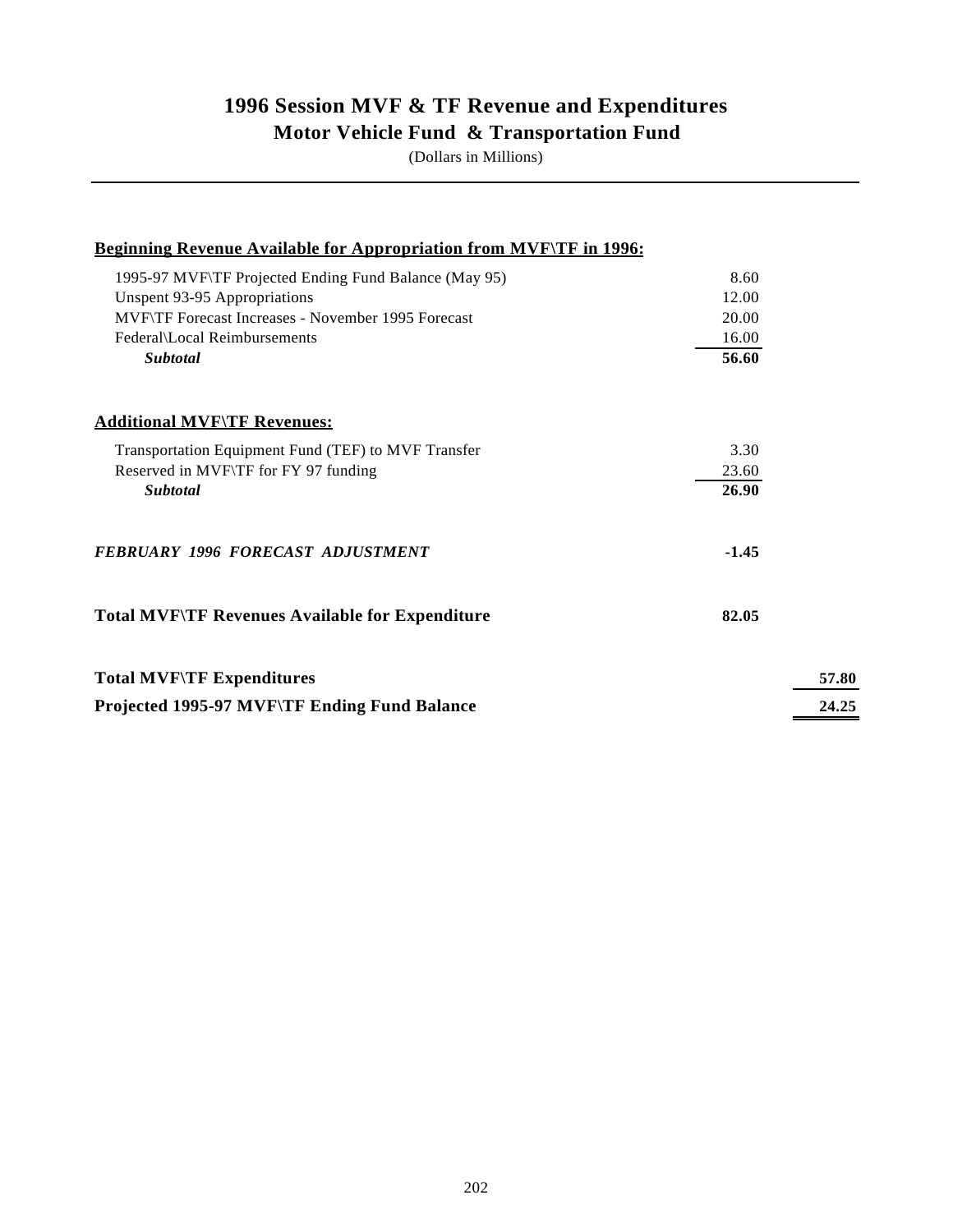### **ESHB 2343 -- Projects/Grants Funded with 1995-97 Transit Dollars 1996 Session -- As Enacted**

(Dollars in Thousands)

|                                     | <b>HCTA</b> | <b>CPSPTA</b> | <b>PTSA</b> | <b>Total</b><br><b>Transit</b> |
|-------------------------------------|-------------|---------------|-------------|--------------------------------|
| 1995-97 Available Balance           | 13,321      | 23,081        | 4,883       | 41,285                         |
| 1995 Appropriations                 |             |               |             |                                |
| Grants                              | 4,305       | 11,013        | 2,083       | 17,401                         |
| <b>Rural Mobility Program</b>       | 0           | $\Omega$      | 1,000       | 1,000                          |
| <b>Total Appropriations -- 1995</b> | 4,305       | 11,013        | 3,083       | 18,401                         |
| <b>1996 Appropriations</b>          |             |               |             |                                |
| Grants                              | $\theta$    | 3,500         | 800         | 4,300                          |
| Additional HOV Projects *           | 7,800       | 6,200         | $\Omega$    | 14,000                         |
| NE 40th St. Interchange             | 550         | $\Omega$      | $\Omega$    | 550                            |
| Mill Plain Extension                | 330         | $\Omega$      | $\theta$    | 330                            |
| Gasohol HOVs Fund Shift             | $\theta$    | 2,300         | 0           | 2,300                          |
| <b>Total Appropriations -- 1996</b> | 8,680       | 12,000        | 800         | 21,480                         |
| <b>Ending Balance</b>               | 336         | 68            | 1,000       | 1,404                          |

\* Includes SR 5: 164th to SR 526th HOV Lanes (\$6.5 M); SR 405: Woodinville Interchange (\$5.5 M); and SR 405: Bothell to Swamp Creek Interchange (\$2.0 M)

Note:

 HCTA -- High Capacity Transportation Account CPSPTA -- Central Puget Sound Public Transportation Account PTSA -- Public Transportation Systems Account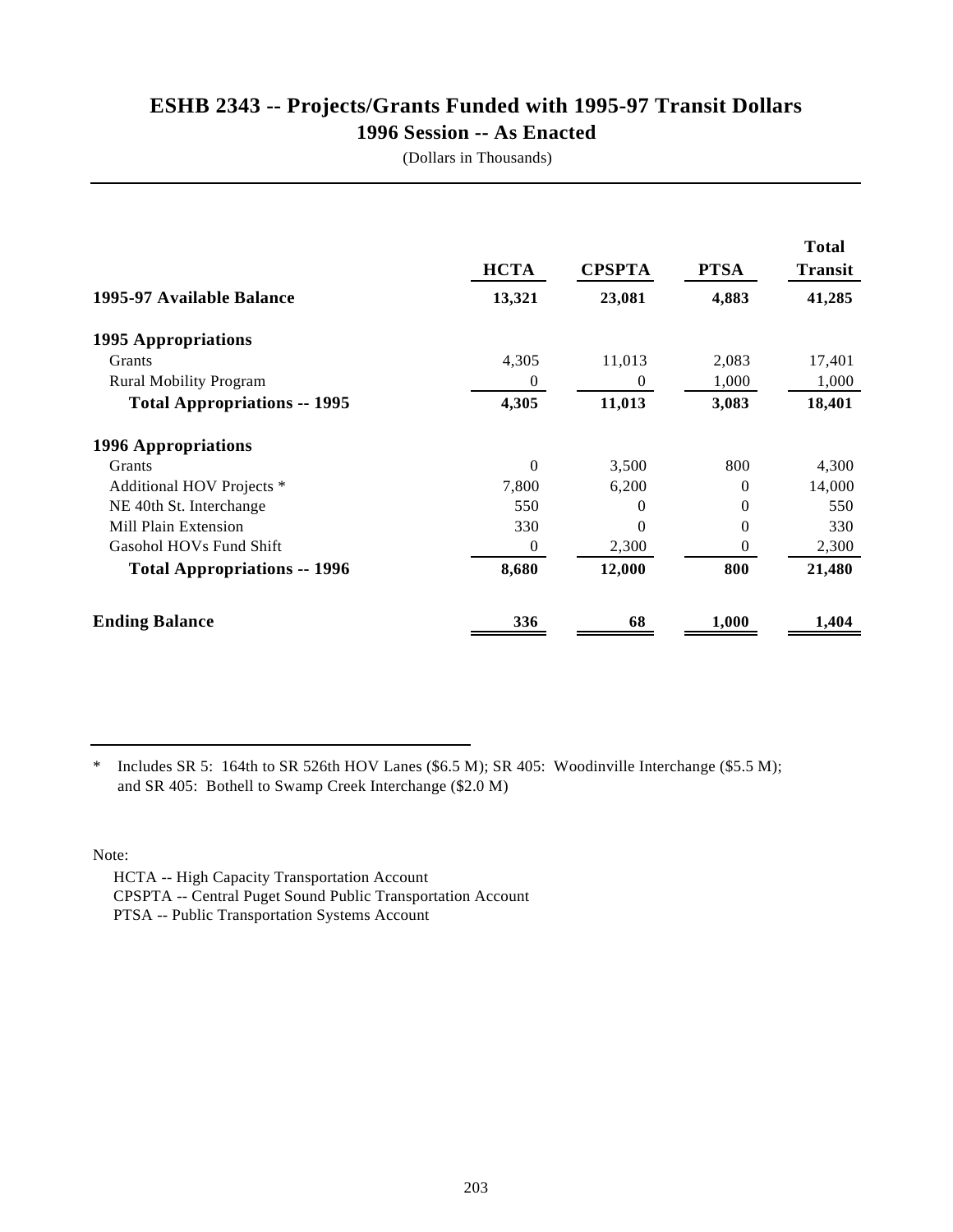### **1995-97 Transportation Budget Including 1996 Supplemental Budget**

**Total Appropriated Funds**

(Dollars in Thousands)

#### **MAJOR COMPONENTS BY AGENCY Total Operating and Capital Budget**



| Department of Transportation            | 2,555,574 |
|-----------------------------------------|-----------|
| <b>Washington State Patrol</b>          | 222,958   |
| <b>Transportation Improvement Board</b> | 241,855   |
| Department of Licensing                 | 160,783   |
| <b>County Road Administration Board</b> | 85,424    |
| <b>Other Transportation</b>             | 21,286    |
| 1995-97 Transportation Budget           | 3,287,880 |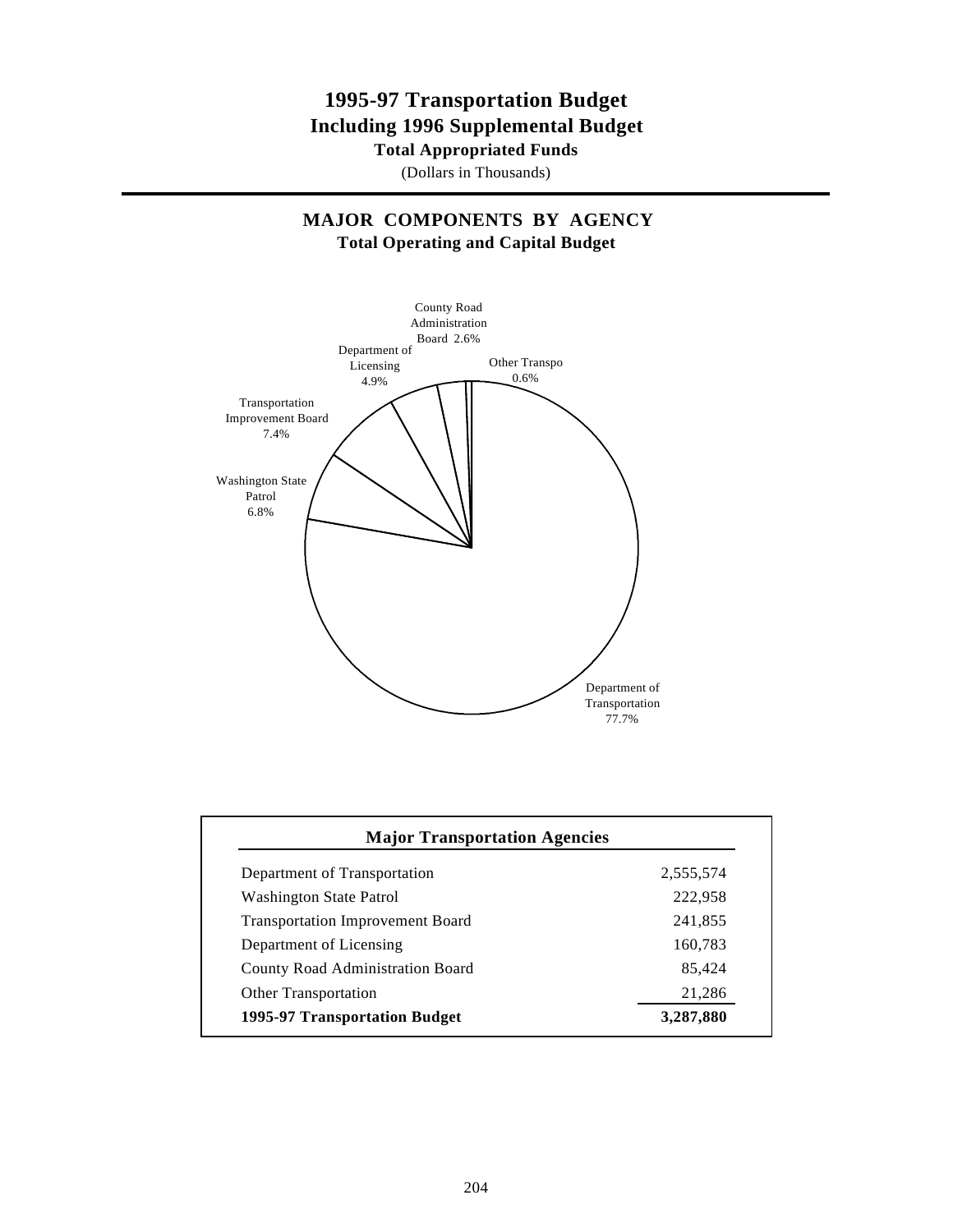### **1995-97 Transportation Budget Including 1996 Supplemental Budget**

**Total Appropriated Funds**

(Dollars in Thousands)

**MAJOR COMPONENTS BY FUND SOURCE AND TYPE Total Operating and Capital Budget**



Transp Acct - S 7.5%

| <b>Major Fund Sources</b>                                  |           |
|------------------------------------------------------------|-----------|
|                                                            |           |
| Motor Vehicle Fund - State (MVF - S)                       | 780,521   |
| Motor Vehicle Fund - Federal (MVF - F)                     | 559,990   |
| Marine Operating Fund - State (Marine Op - S)              | 246,311   |
| Transportation Account - State (Transp Acct - S)           | 246,158   |
| State Patrol Highway Account - State (SPHA - S)            | 205,908   |
| * Puget Sound Capital Construction - Bonds (PS Cap Constr) | 170,000   |
| Special Category C - Bonds (Special Cat C)                 | 160,000   |
| Transportation Account - Federal (Transp Acct - F)         | 155,043   |
| <b>Other Appropriated Funds</b>                            | 763,949   |
| 1995-97 Total Transportation Budget                        | 3,287,880 |

 *\* Note: Puget Sound Capital Construction Account supports ferry-related construction and renovation.*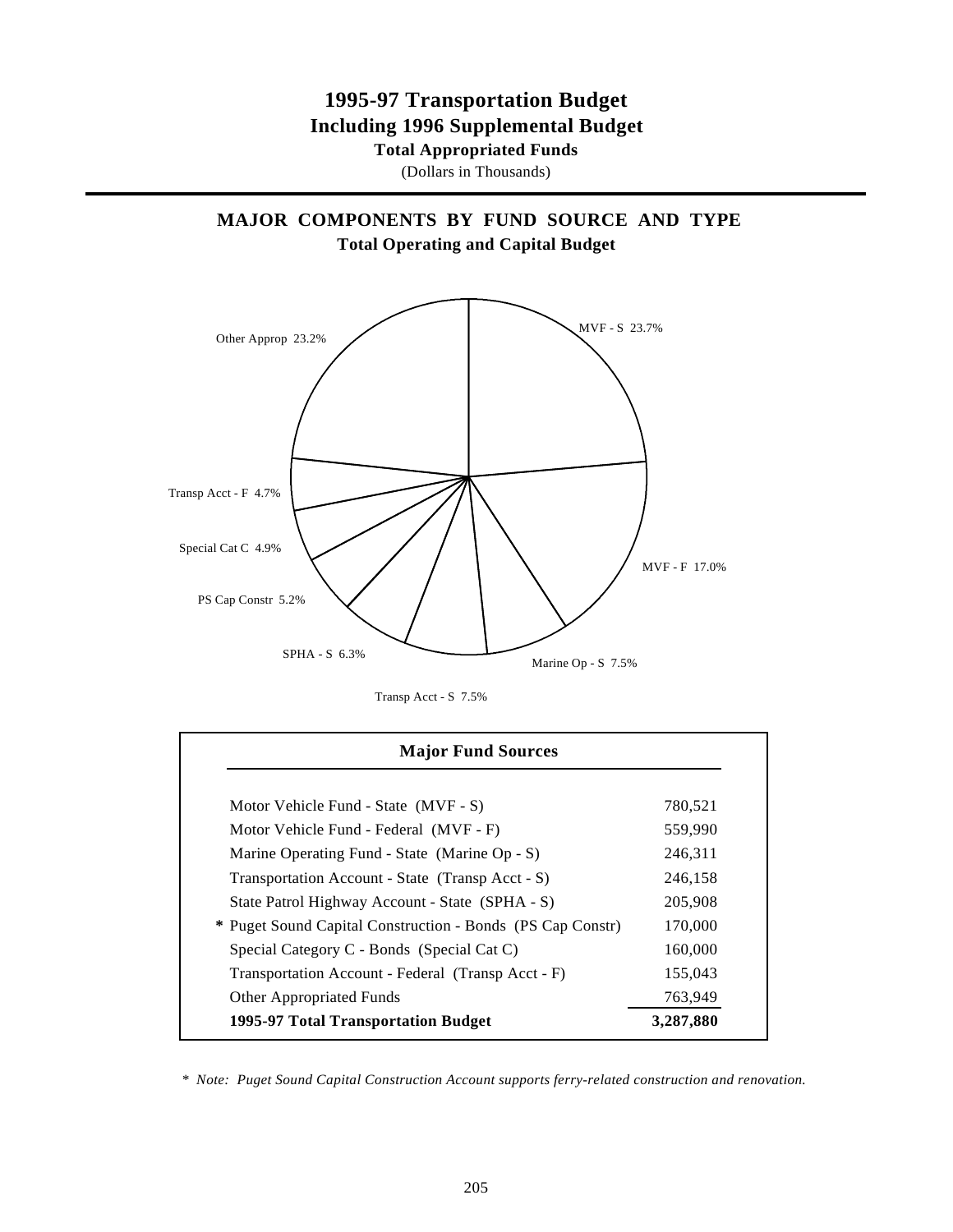#### **TOTAL OPERATING AND CAPITAL BUDGET**

|                                         | <b>Total Appropriated Funds</b> |                  |               |  |
|-----------------------------------------|---------------------------------|------------------|---------------|--|
|                                         | Orig 95-97 Approp               | 96 Supplemental  | Revised 95-97 |  |
| Legislative Transportation Comm         | 2,528                           | 250              | 2,778         |  |
| <b>LEAP Committee</b>                   | 205                             | 205              | 410           |  |
| Joint Legislative Systems Committee     | 40                              | $\bf{0}$         | 40            |  |
| Special Approps to the Governor         | 3,965                           | $\boldsymbol{0}$ | 3,965         |  |
| Office of the State Treasurer           | 44                              | $\boldsymbol{0}$ | 44            |  |
| Dept Community, Trade, & Econ Dev       | 251                             | $\boldsymbol{0}$ | 251           |  |
| Office of Financial Management          | 110                             | $\boldsymbol{0}$ | 110           |  |
| Board of Pilotage Commissioners         | 260                             | $\boldsymbol{0}$ | 260           |  |
| Utilities and Transportation Comm       | 222                             | $\boldsymbol{0}$ | 222           |  |
| WA Traffic Safety Commission            | 6,688                           | $\mathbf{0}$     | 6,688         |  |
| County Road Administration Board        | 65,424                          | 20,000           | 85,424        |  |
| <b>Transportation Improvement Board</b> | 202,755                         | 39,100           | 241,855       |  |
| Marine Employees' Commission            | 345                             | $\bf{0}$         | 345           |  |
| <b>Transportation Commission</b>        | 677                             | 87               | 764           |  |
| Department of Ecology                   | 2,704                           | $\bf{0}$         | 2,704         |  |
| <b>State Parks and Recreation Comm</b>  | 1,327                           | $\boldsymbol{0}$ | 1,327         |  |
| Office of Marine Safety                 | 1,078                           | $\boldsymbol{0}$ | 1,078         |  |
| Department of Agriculture               | 300                             | $\mathbf{0}$     | 300           |  |
| <b>Washington State Patrol</b>          | 214,662                         | 8,296            | 222,958       |  |
| <b>Field Operations Bureau</b>          | 145,121                         | 1,446            | 146,567       |  |
| <b>Investigative Services Bureau</b>    | 6,151                           | $\bf{0}$         | 6,151         |  |
| Support Services Bureau                 | 57,356                          | 1,850            | 59,206        |  |
| Capital                                 | 6,034                           | 5,000            | 11,034        |  |
| <b>Department of Licensing</b>          | 145,358                         | 15,425           | 160,783       |  |
| Management & Support Services           | 10,366                          | 68               | 10,434        |  |
| <b>Information Systems</b>              | 22,111                          | 14,452           | 36,563        |  |
| Vehicle Services                        | 50,058                          | 1,652            | 51,710        |  |
| <b>Driver Services</b>                  | 62,823                          | $-747$           | 62,076        |  |
| <b>Department of Transportation</b>     | 2,467,910                       | 87,664           | 2,555,574     |  |
| Pgm D - Highway Mgmt & Facilities       | 66,113                          | 200              | 66,313        |  |
| Pgm F - Aviation                        | 4,412                           | 40               | 4,452         |  |
| Pgm I1 - Improvements - Mobility        | 627,516                         | 39,657           | 667,173       |  |
| Pgm I2 - Improvements - Safety          | 71,000                          | 3,001            | 74,001        |  |
| Pgm I3 - Improvements - Econ Init       | 142,133                         | $-311$           | 141,822       |  |
| Pgm I4 - Improvements - Env Retro       | 2,880                           | 392              | 3,272         |  |
| Pgm K - Transpo Economic Part           | 9,608                           | 9,072            | 18,680        |  |
| Pgm M - Highway Maintenance             | 225,134                         | 7,406            | 232,540       |  |
| Pgm P1 - Preservation - Roadway         | 289,300                         | $\bf{0}$         | 289,300       |  |
| Pgm P2 - Preservation - Structures      | 109,500                         | 3,981            | 113,481       |  |
| Pgm P3 - Preservation - Other Facil     | 45,444                          | 525              | 45,969        |  |
| Pgm Q - Transportation Systems Mgmt     | 10,241                          | 11,494           | 21,735        |  |
| Pgm R - Sales & Services to Others      | 3,000                           | 5,122            | 8,122         |  |
| Pgm S - Transportation Management       | 55,523                          | 25               | 55,548        |  |
| Pgm T - Transit Research                | 30,507                          | 880              | 31,387        |  |
| Pgm U - Charges from Other Agencies     | 19,335                          | 2,750            | 22,085        |  |
| Pgm W - WA State Ferries-Cap            | 268,846                         | $\boldsymbol{0}$ | 268,846       |  |
| Pgm X - WA State Ferries                | 244,187                         | 40               | 244,227       |  |
| Pgm Y - Transit & Rail                  | 55,091                          | 1,334            | 56,425        |  |
| Pgm Z - Financial Assistance            | 188,140                         | 2,056            | 190,196       |  |
| <b>Total</b>                            | 3,116,853                       | 171,027          | 3,287,880     |  |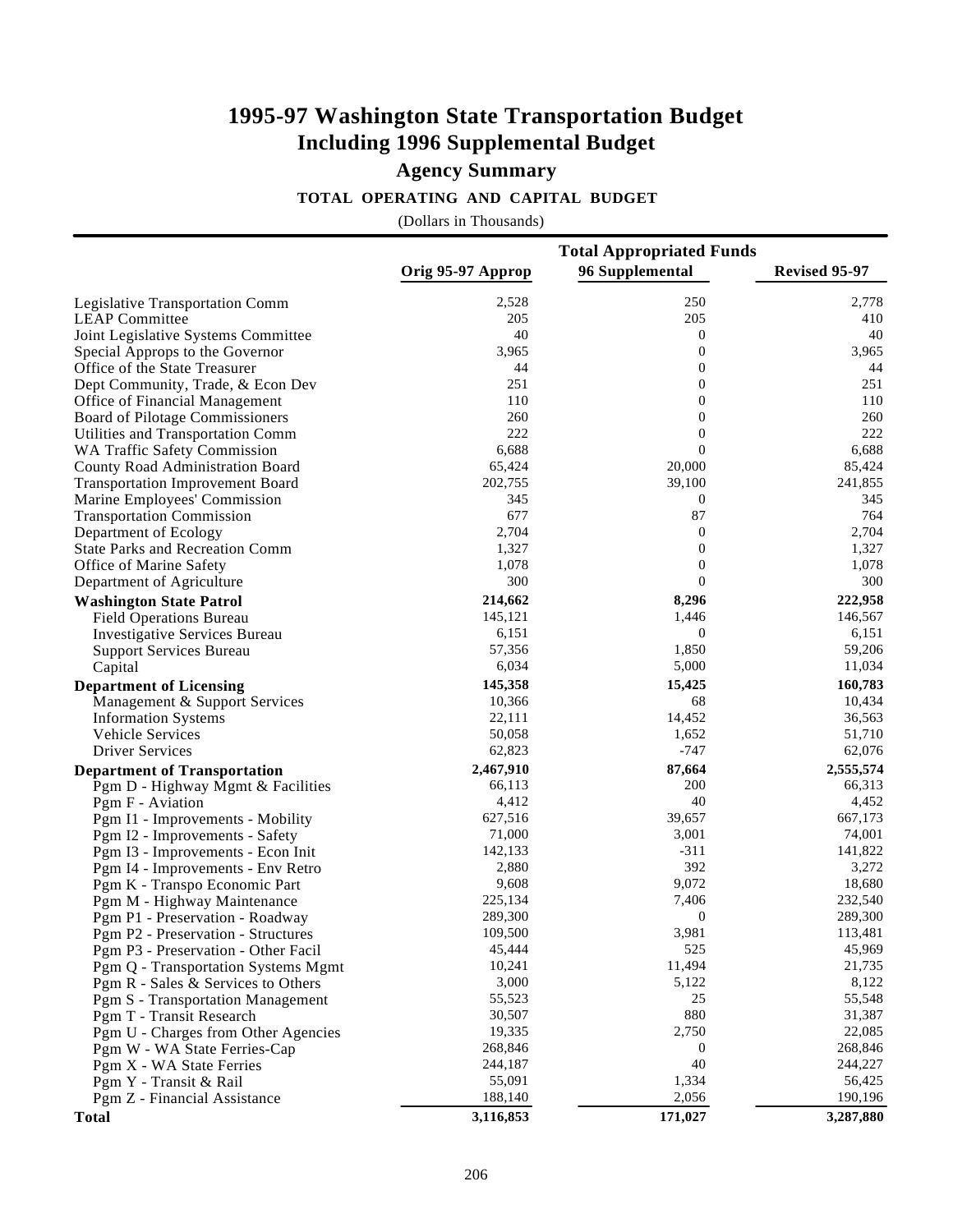### **1995-97 Washington State Transportation Budget Including 1996 Supplemental Budget Version Comparison**

#### **TOTAL OPERATING AND CAPITAL BUDGET**

|                                         | <b>Total Appropriated Funds</b> |                      |                |  |
|-----------------------------------------|---------------------------------|----------------------|----------------|--|
|                                         | <b>House Passed</b>             | <b>Senate Passed</b> | <b>Enacted</b> |  |
| Legislative Transportation Comm         | 2,828                           | 2,778                | 2,778          |  |
| <b>LEAP Committee</b>                   | 410                             | 410                  | 410            |  |
| Joint Legislative Systems Committee     | 40                              | 40                   | 40             |  |
| Special Approps to the Governor         | 3,965                           | 3,965                | 3,965          |  |
| Office of the State Treasurer           | 44                              | 44                   | 44             |  |
| Dept Community, Trade, & Econ Dev       | 251                             | 251                  | 251            |  |
| Office of Financial Management          | 110                             | 110                  | 110            |  |
| Board of Pilotage Commissioners         | 260                             | 260                  | 260            |  |
| Utilities and Transportation Comm       | 222                             | 222                  | 222            |  |
| WA Traffic Safety Commission            | 6,688                           | 6,688                | 6,688          |  |
| County Road Administration Board        | 80,424                          | 85,424               | 85,424         |  |
| <b>Transportation Improvement Board</b> | 237,555                         | 241,855              | 241,855        |  |
| Marine Employees' Commission            | 345                             | 345                  | 345            |  |
| <b>Transportation Commission</b>        | 764                             | 764                  | 764            |  |
| Department of Ecology                   | 2,729                           | 2,704                | 2,704          |  |
| <b>State Parks and Recreation Comm</b>  | 1,327                           | 1,327                | 1,327          |  |
| Office of Marine Safety                 | 1,078                           | 1,078                | 1,078          |  |
| Department of Agriculture               | 300                             | 300                  | 300            |  |
| <b>Washington State Patrol</b>          | 222,958                         | 222,958              | 222,958        |  |
| <b>Field Operations Bureau</b>          | 146,567                         | 146,567              | 146,567        |  |
| <b>Investigative Services Bureau</b>    | 6,151                           | 6,151                | 6,151          |  |
| <b>Support Services Bureau</b>          | 59,206                          | 59,206               | 59,206         |  |
| Capital                                 | 11,034                          | 11,034               | 11,034         |  |
| <b>Department of Licensing</b>          | 159,777                         | 160,916              | 160,783        |  |
| Management & Support Services           | 10,184                          | 10,434               | 10,434         |  |
| <b>Information Systems</b>              | 36,563                          | 36,563               | 36,563         |  |
| Vehicle Services                        | 51,313                          | 51,710               | 51,710         |  |
| <b>Driver Services</b>                  | 61,717                          | 62,209               | 62,076         |  |
| <b>Department of Transportation</b>     | 2,546,750                       | 2,555,574            | 2,555,574      |  |
| Pgm D - Highway Mgmt & Facilities       | 66,313                          | 66,313               | 66,313         |  |
| Pgm F - Aviation                        | 4,452                           | 4,452                | 4,452          |  |
| Pgm I1 - Improvements - Mobility        | 675,174                         | 667,173              | 667,173        |  |
| Pgm I2 - Improvements - Safety          | 74,001                          | 74,001               | 74,001         |  |
| Pgm I3 - Improvements - Econ Init       | 141,672                         | 141,822              | 141,822        |  |
| Pgm I4 - Improvements - Env Retro       | 3,272                           | 3,272                | 3,272          |  |
| Pgm K - Transpo Economic Part           | 7,519                           | 18,680               | 18,680         |  |
| Pgm M - Highway Maintenance             | 232,040                         | 232,540              | 232,540        |  |
| Pgm P1 - Preservation - Roadway         | 289,300                         | 289,300              | 289,300        |  |
| Pgm P2 - Preservation - Structures      | 113,481                         | 113,481              | 113,481        |  |
| Pgm P3 - Preservation - Other Facil     | 45,819                          | 45,969               | 45,969         |  |
| Pgm Q - Transportation Systems Mgmt     | 21,735                          | 21,735               | 21,735         |  |
| Pgm R - Sales & Services to Others      | 3,122                           | 8,122                | 8,122          |  |
| Pgm S - Transportation Management       | 55,523                          | 55,548               | 55,548         |  |
| Pgm T - Transit Research                | 31,387                          | 31,387               | 31,387         |  |
| Pgm U - Charges from Other Agencies     | 22,085                          | 22,085               | 22,085         |  |
| Pgm W - WA State Ferries-Cap            | 268,846                         | 268,846              | 268,846        |  |
| Pgm X - WA State Ferries                | 244,227                         | 244,227              | 244,227        |  |
| Pgm Y - Transit & Rail                  | 56,236                          | 56,425               | 56,425         |  |
| Pgm Z - Financial Assistance            | 190,546                         | 190,196              | 190,196        |  |
| <b>Total</b>                            | 3,268,825                       | 3,288,013            | 3,287,880      |  |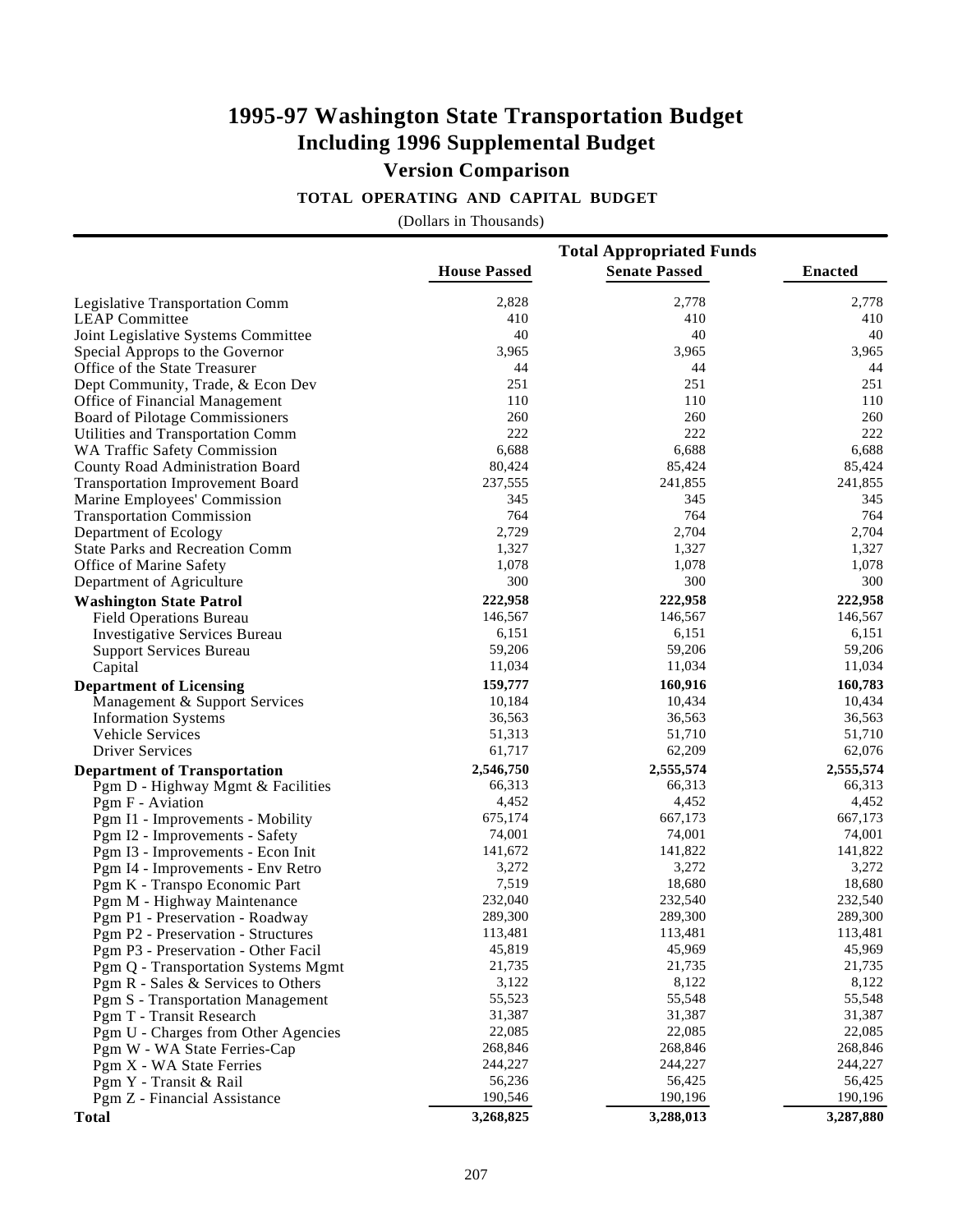## **Fund Summary**

#### **TOTAL OPERATING AND CAPITAL BUDGET**

|                                              | Total<br>Approp      | <b>MVF</b><br><b>State</b> | <b>Transp</b><br><b>State</b> | <b>Transp</b><br>Acct Improvemt Arterial Hwy Acct<br><b>State</b> | Rural<br><b>State</b> | <b>State</b>        | <b>St Patrol Hwy Sfty</b><br>Fund<br><b>State</b> | Other                       |
|----------------------------------------------|----------------------|----------------------------|-------------------------------|-------------------------------------------------------------------|-----------------------|---------------------|---------------------------------------------------|-----------------------------|
| Legislative Transportation Comm              | 2,778                | 2,528                      | 125                           | $\mathbf{0}$                                                      | $\mathbf{0}$          | $\mathbf{0}$        | $\mathbf{0}$                                      | 125                         |
| <b>LEAP Committee</b>                        | 410                  | 410                        | $\mathbf{0}$                  | $\boldsymbol{0}$                                                  | $\boldsymbol{0}$      | $\boldsymbol{0}$    | $\boldsymbol{0}$                                  | $\overline{0}$              |
| Joint Legislative Systems Committee          | 40                   | 40                         | $\mathbf{0}$                  | $\mathbf{0}$                                                      | $\overline{0}$        | $\overline{0}$      | $\mathbf{0}$                                      | $\overline{0}$              |
| Special Approps to the Governor              | 3,965                | 2,808                      | $\overline{0}$                | $\overline{0}$                                                    | $\overline{0}$        | $\overline{0}$      | $\mathbf{0}$                                      | 1,157                       |
| Office of the State Treasurer                | 44                   | $\boldsymbol{0}$           | $\mathbf{0}$                  | $\mathbf{0}$                                                      | $\overline{0}$        | $\overline{0}$      | $\mathbf{0}$                                      | 44                          |
| Dept Community, Trade, & Econ Dev            | 251                  | 251                        | $\boldsymbol{0}$              | $\mathbf{0}$                                                      | $\boldsymbol{0}$      | $\boldsymbol{0}$    | $\mathbf{0}$                                      | $\boldsymbol{0}$            |
| Office of Financial Management               | 110                  | 110                        | $\overline{0}$                | $\mathbf{0}$                                                      | $\overline{0}$        | $\overline{0}$      | $\mathbf{0}$                                      | $\overline{0}$              |
| Board of Pilotage Commissioners              | 260                  | $\boldsymbol{0}$           | $\theta$                      | $\theta$                                                          | $\overline{0}$        | $\overline{0}$      | $\mathbf{0}$                                      | 260                         |
| Utilities and Transportation Comm            | 222                  | $\overline{0}$             | $\theta$                      | $\Omega$                                                          | $\theta$              | $\Omega$            | $\Omega$                                          | 222                         |
| <b>WA Traffic Safety Commission</b>          | 6,688                | $\overline{0}$             | 1,100                         | $\boldsymbol{0}$                                                  | $\theta$              | $\mathbf{0}$        | 428                                               | 5,160                       |
| County Road Administration Board             | 85,424               | 1,340                      | $\boldsymbol{0}$              | $\mathbf{0}$                                                      | 57,553                | $\overline{0}$      | $\mathbf{0}$                                      | 26,531                      |
| <b>Transportation Improvement Board</b>      | 241,855              | $\mathbf{0}$               | $\boldsymbol{0}$              | 123,061                                                           | 0                     | $\overline{0}$      | $\theta$                                          | 68,794                      |
| Marine Employees' Commission                 | 345                  | $\overline{0}$             | $\theta$                      | $\mathbf{0}$                                                      | $\overline{0}$        | $\Omega$            | $\Omega$                                          | 345                         |
| <b>Transportation Commission</b>             | 764                  | $\overline{0}$             | 764                           | $\boldsymbol{0}$                                                  | $\boldsymbol{0}$      | $\overline{0}$      | $\mathbf{0}$                                      | $\bf{0}$                    |
| Department of Ecology                        | 2,704                | $\mathbf{0}$               | $\boldsymbol{0}$              | $\boldsymbol{0}$                                                  | $\boldsymbol{0}$      | $\overline{0}$      | $\mathbf{0}$                                      | 2,704                       |
| <b>State Parks and Recreation Comm</b>       | 1,327                | 1,327                      | $\boldsymbol{0}$              | $\overline{0}$                                                    | $\overline{0}$        | $\overline{0}$      | $\overline{0}$                                    | $\overline{0}$              |
| Office of Marine Safety                      | 1,078                | $\boldsymbol{0}$           | $\theta$                      | $\Omega$                                                          | $\overline{0}$        | $\Omega$            | $\Omega$                                          | 1,078                       |
| Department of Agriculture                    | 300                  | 300                        | $\overline{0}$                | $\mathbf{0}$                                                      | $\overline{0}$        | $\Omega$            | $\Omega$                                          | $\overline{0}$              |
| <b>Washington State Patrol</b>               | 222,958              | 8,138                      | 4,278                         | $\bf{0}$                                                          | 0                     | 205,908             | 511                                               | 4,123                       |
| <b>Field Operations Bureau</b>               | 146,567              | 747                        | $\theta$                      | $\overline{0}$                                                    | 0                     | 141,697             | $\boldsymbol{0}$                                  | 4,123                       |
| <b>Investigative Services Bureau</b>         | 6,151                | 4,509                      | 1,642                         | $\overline{0}$                                                    | $\overline{0}$        | $\overline{0}$      | $\mathbf{0}$                                      | $\bf{0}$                    |
| <b>Support Services Bureau</b>               | 59,206               | 2,811                      | 2,636                         | $\theta$                                                          | $\overline{0}$        | 53,319              | 440                                               | $\boldsymbol{0}$            |
| Capital                                      | 11,034               | 71                         | $\theta$                      | $\mathbf{0}$                                                      | $\overline{0}$        | 10,892              | 71                                                | $\overline{0}$              |
| <b>Department of Licensing</b>               | 160,783              | 72,805                     | 8,254                         | $\bf{0}$                                                          | 0                     | $\bf{0}$            | 74,233                                            | 5,491                       |
| Management & Support Services                | 10,434               | 4,045                      | 808                           | $\mathbf{0}$                                                      | $\overline{0}$        | 0                   | 5,460                                             | 121                         |
| <b>Information Systems</b>                   | 36,563               | 21,154                     | 2,532                         | $\mathbf{0}$                                                      | $\overline{0}$        | $\overline{0}$      | 12,761                                            | 116                         |
| Vehicle Services                             | 51,710               | 47,606                     | $\boldsymbol{0}$              | $\overline{0}$                                                    | $\overline{0}$        | $\mathbf{0}$        | $\mathbf{0}$                                      | 4,104                       |
| <b>Driver Services</b>                       | 62,076               | $\theta$                   | 4,914                         | $\mathbf{0}$                                                      | $\overline{0}$        | $\mathbf{0}$        | 56,012                                            | 1,150                       |
| <b>Department of Transportation</b>          | 2,555,574            | 690,464                    | 231,637                       | $\mathbf{0}$                                                      | $\bf{0}$              | $\mathbf{0}$        | $\bf{0}$                                          | 1,587,431                   |
| Pgm D - Highway Mgmt & Facilities            | 66,313               | 24,394                     | 0                             | $\mathbf{0}$                                                      | $\overline{0}$        | $\boldsymbol{0}$    | $\overline{0}$                                    | 41,919                      |
| Pgm F - Aviation                             | 4,452                | $\overline{0}$             | $\overline{0}$                | $\overline{0}$                                                    | $\overline{0}$        | $\mathbf{0}$        | $\mathbf{0}$                                      | 4,452                       |
| Pgm I1 - Improvements - Mobility             | 667,173              | 181,940                    | 72,220                        | $\theta$                                                          | $\overline{0}$        | $\mathbf{0}$        | $\Omega$                                          | 400,857                     |
| Pgm I2 - Improvements - Safety               | 74,001               | 22,301                     | $\overline{0}$                | $\Omega$                                                          | $\theta$              | $\Omega$            | $\Omega$                                          | 51,700                      |
| Pgm I3 - Improvements - Econ Init            | 141,822              | 18,462                     | $\boldsymbol{0}$              | $\mathbf{0}$                                                      | $\boldsymbol{0}$      | $\boldsymbol{0}$    | $\mathbf{0}$                                      | 118,491                     |
| Pgm I4 - Improvements - Env Retro            | 3,272                | 3,172                      | $\theta$                      | $\mathbf{0}$                                                      | $\overline{0}$        | $\overline{0}$      | $\mathbf{0}$                                      | 100                         |
| Pgm K - Transpo Economic Part                | 18,680               | $\bf{0}$                   | 1,238                         | $\overline{0}$                                                    | $\boldsymbol{0}$      | $\overline{0}$      | $\mathbf{0}$                                      | $\boldsymbol{0}$            |
| Pgm M - Highway Maintenance                  | 232,540              | 227,274                    | 1,500                         | $\mathbf{0}$                                                      | $\overline{0}$        | $\overline{0}$      | $\mathbf{0}$                                      | 3,766                       |
| Pgm P1 - Preservation - Roadway              | 289,300              | 15,000                     | 119,600                       | $\boldsymbol{0}$                                                  | $\boldsymbol{0}$      | $\boldsymbol{0}$    | $\mathbf{0}$                                      | 146,400                     |
| Pgm P2 - Preservation - Structures           | 113,481              | 39,881                     | $\boldsymbol{0}$              | $\boldsymbol{0}$                                                  | $\boldsymbol{0}$      | $\boldsymbol{0}$    | $\boldsymbol{0}$                                  | 73,600                      |
| Pgm P3 - Preservation - Other Facil          | 45,969               | 36,869                     | 0                             | $\boldsymbol{0}$                                                  | $\boldsymbol{0}$      | $\boldsymbol{0}$    | $\boldsymbol{0}$                                  | 9,100                       |
| Pgm Q - Transportation Systems Mgmt          | 21,735               | 21,735                     | 0                             | $\boldsymbol{0}$                                                  | $\mathbf{0}$          | $\overline{0}$      | $\theta$                                          | $\theta$                    |
| Pgm R - Sales & Services to Others           | 8,122                | 490                        | 0                             | $\boldsymbol{0}$                                                  | 0                     | $\overline{0}$      | $\bf{0}$                                          | 7,632                       |
| Pgm S - Transportation Management            | 55,548               | 52,436                     | 898                           | $\mathbf{0}$                                                      | 0                     | $\boldsymbol{0}$    | $\bf{0}$                                          | 2,214                       |
| Pgm T - Transit Research                     | 31,387               | 14,395                     | 1,345                         | 0                                                                 | 0                     | $\boldsymbol{0}$    | $\bf{0}$                                          | 15,647                      |
| Pgm U - Charges from Other Agencies          | 22,085               | 20,085                     | 0                             | $\boldsymbol{0}$                                                  | 0                     | $\overline{0}$      | $\bf{0}$                                          | 2,000                       |
| Pgm W - WA State Ferries-Cap                 | 268,846              | $\theta$                   | 0                             | $\overline{0}$                                                    | $\mathbf{0}$          | $\overline{0}$      | $\bf{0}$                                          | 268,846                     |
| Pgm X - WA State Ferries                     | 244,227              | $\boldsymbol{0}$           | $\boldsymbol{0}$              | $\boldsymbol{0}$                                                  | 0                     | $\boldsymbol{0}$    | $\overline{0}$                                    | 244,227                     |
| Pgm Y - Transit & Rail                       | 56,425               | 138                        | 34,480                        | $\overline{0}$                                                    | $\mathbf{0}$          | $\overline{0}$      | $\overline{0}$                                    | 21,807                      |
| Pgm Z - Financial Assistance<br><b>Total</b> | 190,196<br>3,287,880 | 11,892<br>780,521          | 356<br>246,158                | $\mathbf{0}$<br>123,061                                           | 0<br>57,553           | $\Omega$<br>205,908 | $\overline{0}$                                    | 174,673<br>75,172 1,703,465 |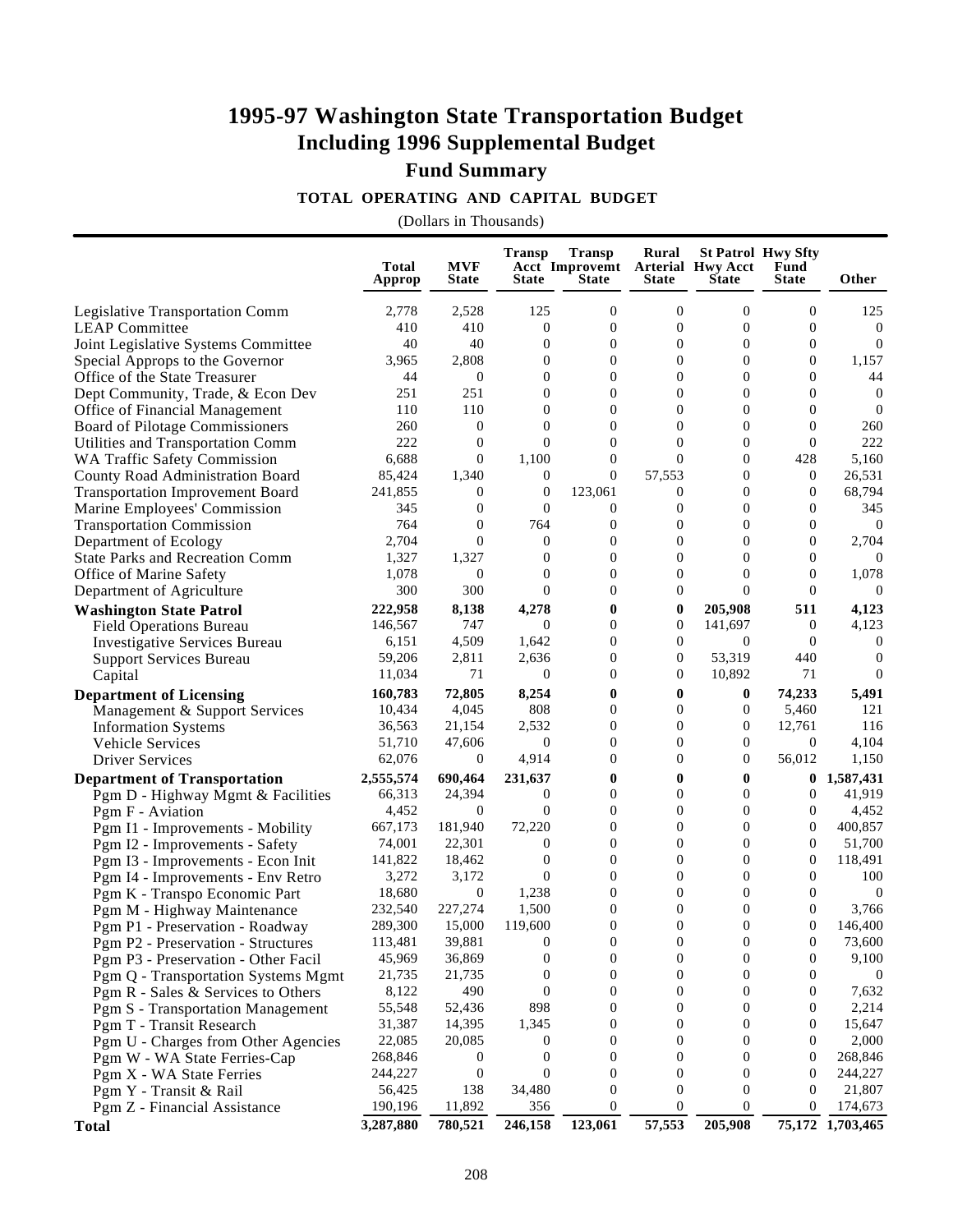### **1995-97 Washington State Transportation Budget Including 1996 Supplemental Budget Total Appropriated Funds**

(Dollars in Thousands)

#### **COMPARISON OF OPERATING TO TOTAL**

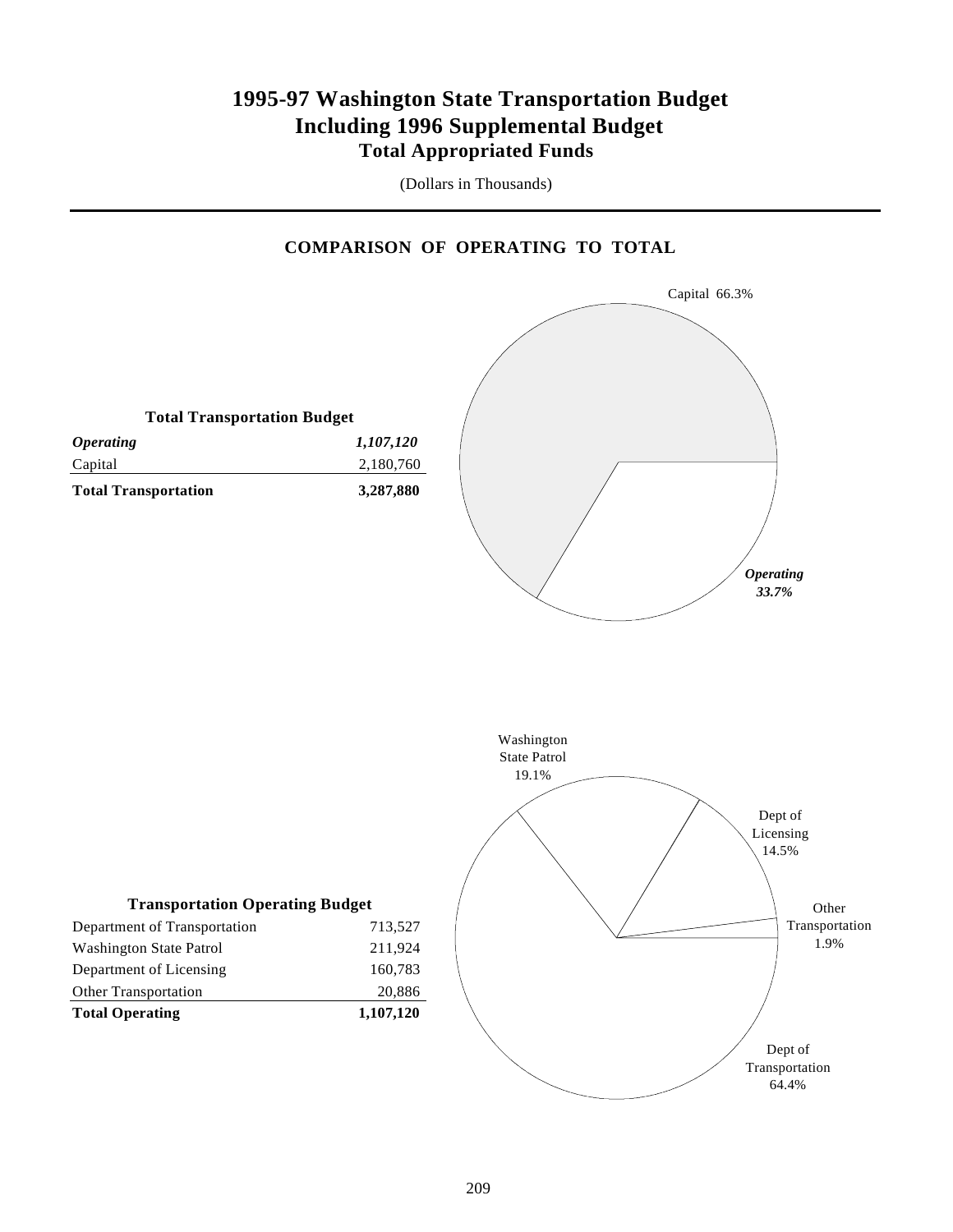### **Agency Summary**

**OPERATING BUDGET**

|                                        | <b>Total Appropriated Funds</b> |                  |               |  |  |
|----------------------------------------|---------------------------------|------------------|---------------|--|--|
|                                        | Orig 95-97 Approp               | 96 Supplemental  | Revised 95-97 |  |  |
| <b>Legislative Transportation Comm</b> | 2,528                           | 250              | 2,778         |  |  |
| <b>LEAP Committee</b>                  | 205                             | 205              | 410           |  |  |
| Joint Legislative Systems Committee    | 40                              | $\boldsymbol{0}$ | 40            |  |  |
| Special Approps to the Governor        | 3,965                           | $\Omega$         | 3,965         |  |  |
| Office of the State Treasurer          | 44                              | $\boldsymbol{0}$ | 44            |  |  |
| Dept Community, Trade, & Econ Dev      | 251                             | $\boldsymbol{0}$ | 251           |  |  |
| Office of Financial Management         | 110                             | $\boldsymbol{0}$ | 110           |  |  |
| <b>Board of Pilotage Commissioners</b> | 260                             | $\overline{0}$   | 260           |  |  |
| Utilities and Transportation Comm      | 222                             | $\boldsymbol{0}$ | 222           |  |  |
| WA Traffic Safety Commission           | 6,688                           | $\boldsymbol{0}$ | 6,688         |  |  |
| Marine Employees' Commission           | 345                             | $\overline{0}$   | 345           |  |  |
| <b>Transportation Commission</b>       | 677                             | 87               | 764           |  |  |
| Department of Ecology                  | 2,704                           | $\boldsymbol{0}$ | 2,704         |  |  |
| <b>State Parks and Recreation Comm</b> | 927                             | $\boldsymbol{0}$ | 927           |  |  |
| Office of Marine Safety                | 1,078                           | $\overline{0}$   | 1,078         |  |  |
| Department of Agriculture              | 300                             | $\theta$         | 300           |  |  |
| <b>Washington State Patrol</b>         | 208,628                         | 3,296            | 211,924       |  |  |
| <b>Field Operations Bureau</b>         | 145,121                         | 1,446            | 146,567       |  |  |
| <b>Investigative Services Bureau</b>   | 6,151                           | $\mathbf{0}$     | 6,151         |  |  |
| <b>Support Services Bureau</b>         | 57,356                          | 1,850            | 59,206        |  |  |
| <b>Department of Licensing</b>         | 145,358                         | 15,425           | 160,783       |  |  |
| Management & Support Services          | 10,366                          | 68               | 10,434        |  |  |
| <b>Information Systems</b>             | 22,111                          | 14,452           | 36,563        |  |  |
| Vehicle Services                       | 50,058                          | 1,652            | 51,710        |  |  |
| <b>Driver Services</b>                 | 62,823                          | $-747$           | 62,076        |  |  |
| <b>Department of Transportation</b>    | 682,186                         | 31,341           | 713,527       |  |  |
| Pgm D - Highway Mgmt & Facilities      | 46,568                          | 200              | 46,768        |  |  |
| Pgm F - Aviation                       | 4,412                           | 40               | 4,452         |  |  |
| Pgm K - Transpo Economic Part          | 1,238                           | $\mathbf{0}$     | 1,238         |  |  |
| Pgm M - Highway Maintenance            | 225,134                         | 7,406            | 232,540       |  |  |
| Pgm Q - Transportation Systems Mgmt    | 10,241                          | 11,494           | 21,735        |  |  |
| Pgm R - Sales & Services to Others     | 3,000                           | 5,122            | 8,122         |  |  |
| Pgm S - Transportation Management      | 55,523                          | 25               | 55,548        |  |  |
| Pgm T - Transit Research               | 30,507                          | 880              | 31,387        |  |  |
| Pgm U - Charges from Other Agencies    | 19,335                          | 2,750            | 22,085        |  |  |
| Pgm X - WA State Ferries               | 244,187                         | 40               | 244,227       |  |  |
| Pgm Y - Transit & Rail                 | 32,858                          | 1,334            | 34,192        |  |  |
| Pgm Z - Financial Assistance           | 9,183                           | 2,050            | 11,233        |  |  |
| <b>Total Operating</b>                 | 1,056,516                       | 50,604           | 1,107,120     |  |  |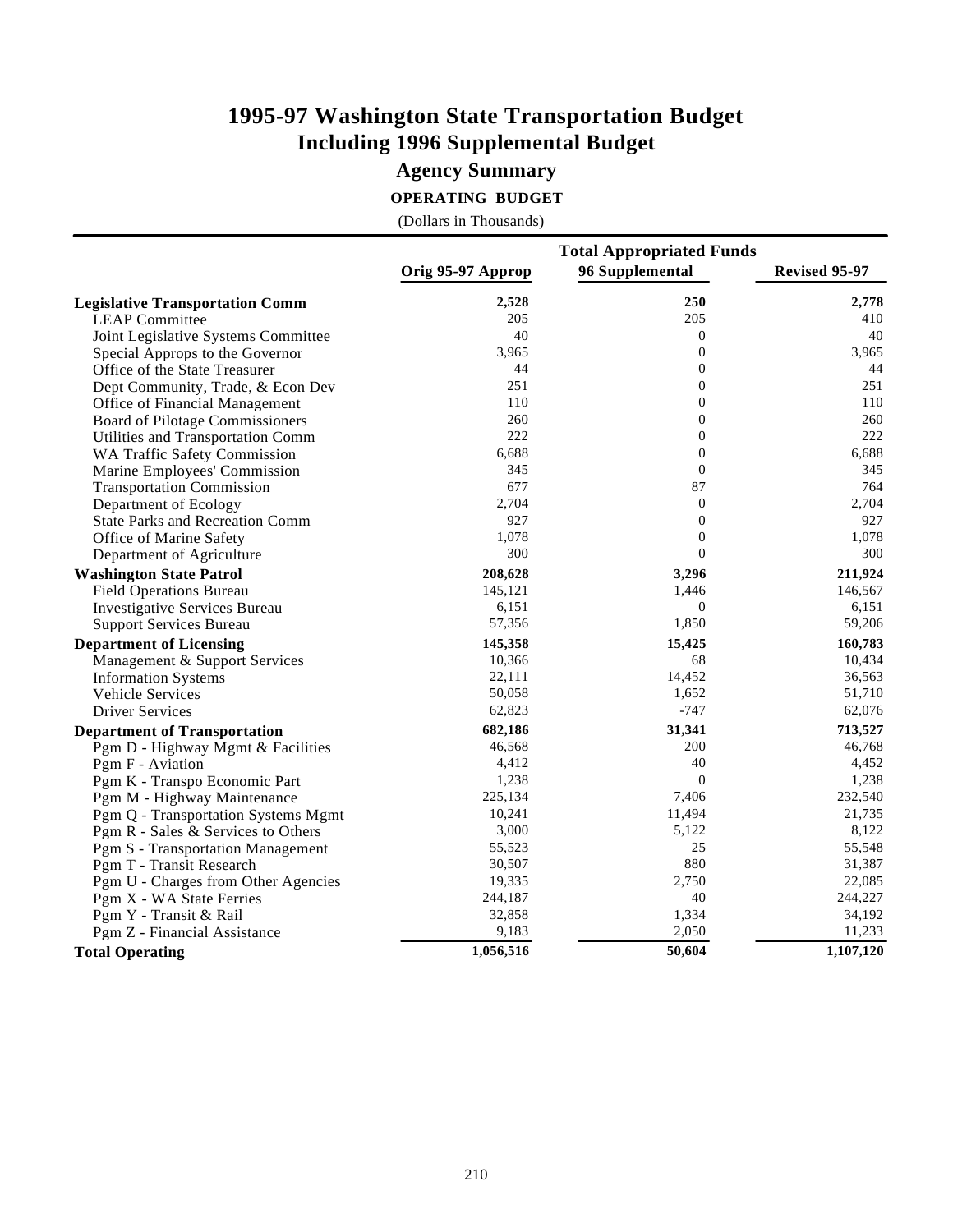### **Version Comparison**

**OPERATING BUDGET**

|                                        | <b>Total Appropriated Funds</b> |                      |                |  |  |
|----------------------------------------|---------------------------------|----------------------|----------------|--|--|
|                                        | <b>House Passed</b>             | <b>Senate Passed</b> | <b>Enacted</b> |  |  |
| <b>Legislative Transportation Comm</b> | 2,828                           | 2,778                | 2,778          |  |  |
| <b>LEAP Committee</b>                  | 410                             | 410                  | 410            |  |  |
| Joint Legislative Systems Committee    | 40                              | 40                   | 40             |  |  |
| Special Approps to the Governor        | 3,965                           | 3,965                | 3,965          |  |  |
| Office of the State Treasurer          | 44                              | 44                   | 44             |  |  |
| Dept Community, Trade, & Econ Dev      | 251                             | 251                  | 251            |  |  |
| Office of Financial Management         | 110                             | 110                  | 110            |  |  |
| Board of Pilotage Commissioners        | 260                             | 260                  | 260            |  |  |
| Utilities and Transportation Comm      | 222                             | 222                  | 222            |  |  |
| WA Traffic Safety Commission           | 6,688                           | 6,688                | 6,688          |  |  |
| Marine Employees' Commission           | 345                             | 345                  | 345            |  |  |
| <b>Transportation Commission</b>       | 764                             | 764                  | 764            |  |  |
| Department of Ecology                  | 2,729                           | 2,704                | 2,704          |  |  |
| <b>State Parks and Recreation Comm</b> | 927                             | 927                  | 927            |  |  |
| Office of Marine Safety                | 1,078                           | 1,078                | 1,078          |  |  |
| Department of Agriculture              | 300                             | 300                  | 300            |  |  |
| <b>Washington State Patrol</b>         | 211,924                         | 211,924              | 211,924        |  |  |
| <b>Field Operations Bureau</b>         | 146,567                         | 146,567              | 146,567        |  |  |
| <b>Investigative Services Bureau</b>   | 6,151                           | 6,151                | 6,151          |  |  |
| <b>Support Services Bureau</b>         | 59,206                          | 59,206               | 59,206         |  |  |
| <b>Department of Licensing</b>         | 159,777                         | 160,916              | 160,783        |  |  |
| Management & Support Services          | 10,184                          | 10,434               | 10,434         |  |  |
| <b>Information Systems</b>             | 36,563                          | 36,563               | 36,563         |  |  |
| <b>Vehicle Services</b>                | 51,313                          | 51,710               | 51,710         |  |  |
| <b>Driver Services</b>                 | 61,717                          | 62,209               | 62,076         |  |  |
|                                        | 708,163                         |                      | 713,527        |  |  |
| <b>Department of Transportation</b>    | 46,768                          | 713,527<br>46,768    | 46,768         |  |  |
| Pgm D - Highway Mgmt & Facilities      |                                 |                      |                |  |  |
| Pgm F - Aviation                       | 4,452                           | 4,452                | 4,452          |  |  |
| Pgm K - Transpo Economic Part          | 1,238                           | 1,238                | 1,238          |  |  |
| Pgm M - Highway Maintenance            | 232,040                         | 232,540              | 232,540        |  |  |
| Pgm Q - Transportation Systems Mgmt    | 21,735                          | 21,735               | 21,735         |  |  |
| Pgm R - Sales & Services to Others     | 3,122                           | 8,122                | 8,122          |  |  |
| Pgm S - Transportation Management      | 55,523                          | 55,548               | 55,548         |  |  |
| Pgm T - Transit Research               | 31,387                          | 31,387               | 31,387         |  |  |
| Pgm U - Charges from Other Agencies    | 22,085                          | 22,085               | 22,085         |  |  |
| Pgm X - WA State Ferries               | 244,227                         | 244,227              | 244,227        |  |  |
| Pgm Y - Transit & Rail                 | 34,003                          | 34,192               | 34,192         |  |  |
| Pgm Z - Financial Assistance           | 11,583                          | 11,233               | 11,233         |  |  |
| <b>Total Operating</b>                 | 1,100,825                       | 1,107,253            | 1,107,120      |  |  |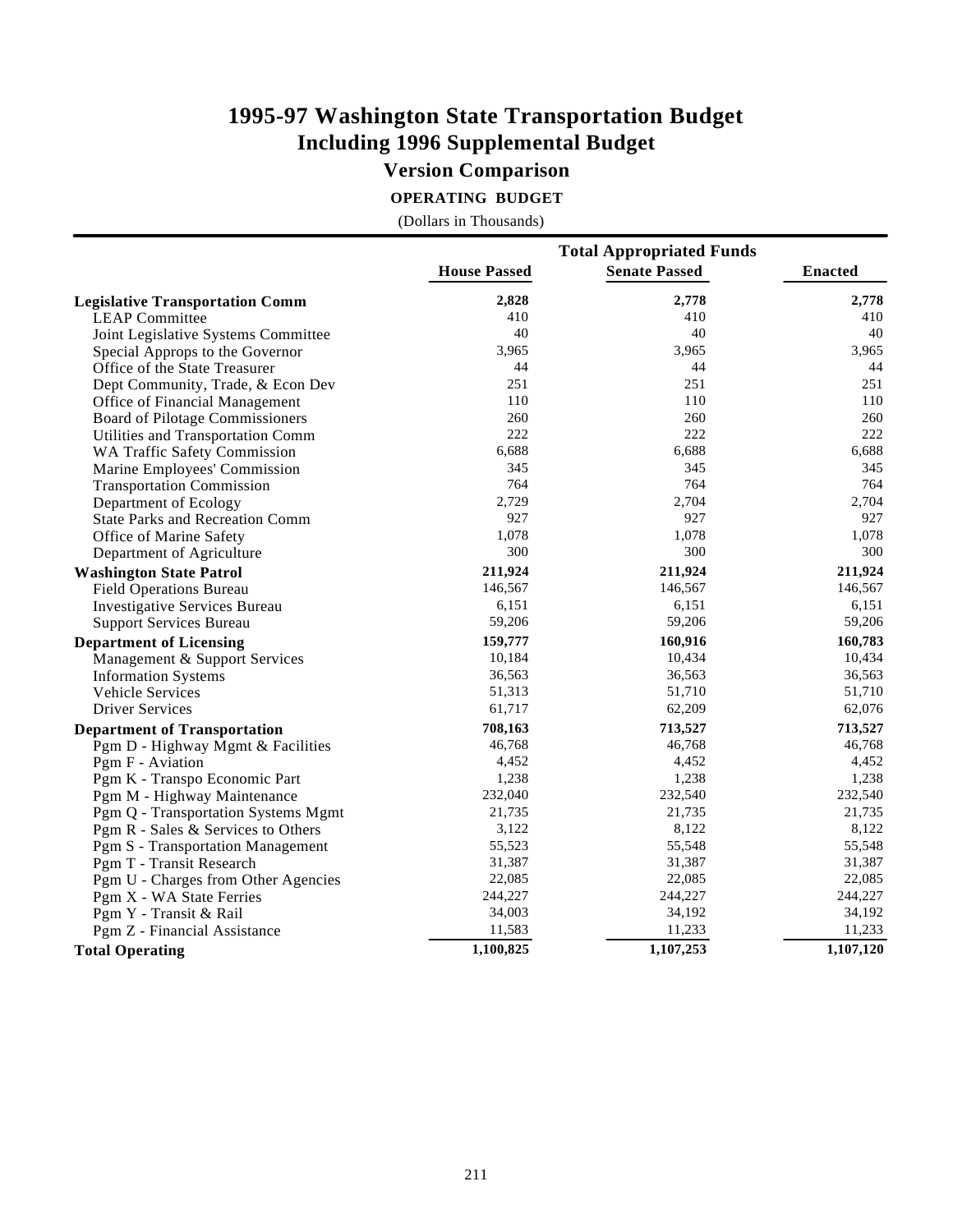### **Fund Summary**

**OPERATING BUDGET**

|                                        | <b>Total</b><br>Approp | <b>MVF</b><br><b>State</b> | <b>Transp</b><br><b>State</b> | <b>Transp</b><br>Acct Improvemt Arterial Hwy Acct<br><b>State</b> | Rural<br><b>State</b> | <b>St Patrol Hwy Sfty</b><br><b>State</b> | Fund<br><b>State</b> | Other          |
|----------------------------------------|------------------------|----------------------------|-------------------------------|-------------------------------------------------------------------|-----------------------|-------------------------------------------|----------------------|----------------|
| <b>Legislative Transportation Comm</b> | 2,778                  | 2,528                      | 125                           | $\bf{0}$                                                          | $\mathbf{0}$          | $\mathbf{0}$                              | $\mathbf{0}$         | 125            |
| <b>LEAP Committee</b>                  | 410                    | 410                        | $\overline{0}$                | $\overline{0}$                                                    | $\mathbf{0}$          | $\Omega$                                  | $\Omega$             | $\Omega$       |
| Joint Legislative Systems Committee    | 40                     | 40                         | $\overline{0}$                | $\overline{0}$                                                    | $\mathbf{0}$          | $\overline{0}$                            | $\overline{0}$       | $\Omega$       |
| Special Approps to the Governor        | 3.965                  | 2.808                      | $\overline{0}$                | $\Omega$                                                          | $\mathbf{0}$          | $\overline{0}$                            | $\Omega$             | 1,157          |
| Office of the State Treasurer          | 44                     | $\overline{0}$             | $\Omega$                      | $\Omega$                                                          | $\theta$              | $\Omega$                                  | $\Omega$             | 44             |
| Dept Community, Trade, & Econ Dev      | 251                    | 251                        | $\overline{0}$                | $\Omega$                                                          | $\mathbf{0}$          | $\overline{0}$                            | $\Omega$             | $\overline{0}$ |
| Office of Financial Management         | 110                    | 110                        | $\overline{0}$                | $\overline{0}$                                                    | $\mathbf{0}$          | $\overline{0}$                            | $\overline{0}$       | $\overline{0}$ |
| Board of Pilotage Commissioners        | 260                    | $\mathbf{0}$               | $\theta$                      | $\theta$                                                          | $\mathbf{0}$          | $\overline{0}$                            | $\mathbf{0}$         | 260            |
| Utilities and Transportation Comm      | 222                    | $\overline{0}$             | $\theta$                      | $\Omega$                                                          | $\theta$              | $\overline{0}$                            | $\Omega$             | 222            |
| <b>WA Traffic Safety Commission</b>    | 6,688                  | $\overline{0}$             | 1,100                         | $\overline{0}$                                                    | $\mathbf{0}$          | $\overline{0}$                            | 428                  | 5,160          |
| Marine Employees' Commission           | 345                    | $\overline{0}$             | $\overline{0}$                | $\overline{0}$                                                    | $\mathbf{0}$          | $\overline{0}$                            | $\mathbf{0}$         | 345            |
| <b>Transportation Commission</b>       | 764                    | $\theta$                   | 764                           | $\theta$                                                          | $\mathbf{0}$          | $\mathbf{0}$                              | $\Omega$             | $\theta$       |
| Department of Ecology                  | 2,704                  | $\theta$                   | $\overline{0}$                | $\theta$                                                          | $\theta$              | $\Omega$                                  | $\Omega$             | 2,704          |
| <b>State Parks and Recreation Comm</b> | 927                    | 927                        | $\overline{0}$                | $\mathbf{0}$                                                      | $\mathbf{0}$          | $\overline{0}$                            | $\mathbf{0}$         | $\Omega$       |
| Office of Marine Safety                | 1,078                  | $\overline{0}$             | $\theta$                      | $\theta$                                                          | $\mathbf{0}$          | $\overline{0}$                            | $\Omega$             | 1,078          |
| Department of Agriculture              | 300                    | 300                        | $\theta$                      | $\theta$                                                          | $\overline{0}$        | $\theta$                                  | $\Omega$             | $\theta$       |
| <b>Washington State Patrol</b>         | 211,924                | 8,067                      | 4,278                         | $\bf{0}$                                                          | $\bf{0}$              | 195,016                                   | 440                  | 4,123          |
| <b>Field Operations Bureau</b>         | 146,567                | 747                        | $\theta$                      | $\Omega$                                                          | $\mathbf{0}$          | 141,697                                   | $\Omega$             | 4,123          |
| <b>Investigative Services Bureau</b>   | 6,151                  | 4,509                      | 1,642                         | $\overline{0}$                                                    | $\mathbf{0}$          | $\overline{0}$                            | $\theta$             | $\overline{0}$ |
| <b>Support Services Bureau</b>         | 59,206                 | 2,811                      | 2,636                         | $\overline{0}$                                                    | $\theta$              | 53,319                                    | 440                  | $\overline{0}$ |
| <b>Department of Licensing</b>         | 160,783                | 72,805                     | 8,254                         | $\bf{0}$                                                          | $\mathbf{0}$          | $\bf{0}$                                  | 74,233               | 5,491          |
| Management & Support Services          | 10,434                 | 4,045                      | 808                           | $\theta$                                                          | $\mathbf{0}$          | $\overline{0}$                            | 5,460                | 121            |
| <b>Information Systems</b>             | 36,563                 | 21,154                     | 2,532                         | $\Omega$                                                          | $\theta$              | $\overline{0}$                            | 12,761               | 116            |
| <b>Vehicle Services</b>                | 51,710                 | 47,606                     | $\mathbf{0}$                  | $\overline{0}$                                                    | $\mathbf{0}$          | $\overline{0}$                            | $\Omega$             | 4,104          |
| <b>Driver Services</b>                 | 62,076                 | $\overline{0}$             | 4,914                         | $\theta$                                                          | $\theta$              | $\Omega$                                  | 56,012               | 1,150          |
| <b>Department of Transportation</b>    | 713,527                | 368,489                    | 19,366                        | $\bf{0}$                                                          | $\bf{0}$              | $\mathbf{0}$                              | $\mathbf{0}$         | 325,672        |
| Pgm D - Highway Mgmt & Facilities      | 46,768                 | 24,394                     | $\overline{0}$                | $\Omega$                                                          | $\theta$              | $\overline{0}$                            | $\Omega$             | 22,374         |
| Pgm F - Aviation                       | 4,452                  | $\theta$                   | $\Omega$                      | $\Omega$                                                          | $\theta$              | $\Omega$                                  | $\Omega$             | 4,452          |
| Pgm K - Transpo Economic Part          | 1,238                  | $\overline{0}$             | 1,238                         | $\overline{0}$                                                    | $\overline{0}$        | $\overline{0}$                            | $\Omega$             | $\theta$       |
| Pgm M - Highway Maintenance            | 232,540                | 227,274                    | 1,500                         | $\Omega$                                                          | $\overline{0}$        | $\overline{0}$                            | $\Omega$             | 3,766          |
| Pgm Q - Transportation Systems Mgmt    | 21,735                 | 21,735                     | $\mathbf{0}$                  | $\Omega$                                                          | $\overline{0}$        | $\overline{0}$                            | $\Omega$             | $\Omega$       |
| Pgm R - Sales & Services to Others     | 8,122                  | 490                        | $\mathbf{0}$                  | $\Omega$                                                          | $\overline{0}$        | $\overline{0}$                            | $\Omega$             | 7,632          |
| Pgm S - Transportation Management      | 55,548                 | 52,436                     | 898                           | $\overline{0}$                                                    | $\overline{0}$        | $\overline{0}$                            | $\mathbf{0}$         | 2,214          |
| Pgm T - Transit Research               | 31,387                 | 14,395                     | 1,345                         | $\overline{0}$                                                    | $\overline{0}$        | $\overline{0}$                            | $\Omega$             | 15,647         |
| Pgm U - Charges from Other Agencies    | 22,085                 | 20,085                     | $\overline{0}$                | $\theta$                                                          | $\overline{0}$        | $\overline{0}$                            | $\Omega$             | 2,000          |
| Pgm X - WA State Ferries               | 244,227                | $\boldsymbol{0}$           | $\overline{0}$                | $\overline{0}$                                                    | $\overline{0}$        | $\overline{0}$                            | $\Omega$             | 244,227        |
| Pgm Y - Transit & Rail                 | 34,192                 | 138                        | 14,035                        | $\overline{0}$                                                    | $\overline{0}$        | $\overline{0}$                            | $\overline{0}$       | 20,019         |
| Pgm Z - Financial Assistance           | 11,233                 | 7,542                      | 350                           | $\overline{0}$                                                    | $\overline{0}$        | $\Omega$                                  | $\mathbf{0}$         | 3,341          |
| <b>Total Operating</b>                 | 1,107,120              | 456,735                    | 33,887                        | $\bf{0}$                                                          | $\bf{0}$              | 195,016                                   | 75,101               | 346,381        |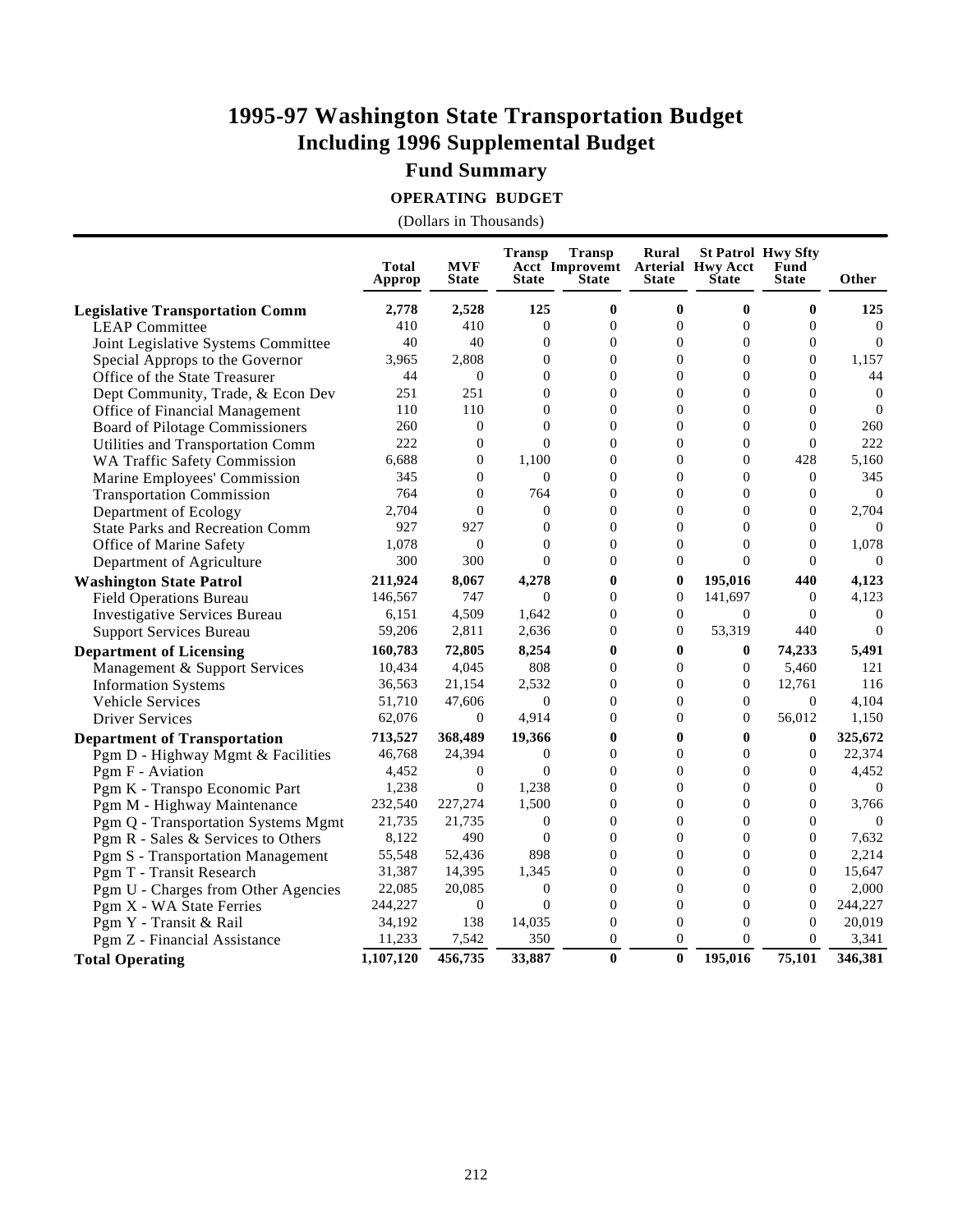### **1995-97 Washington State Transportation Budget Including 1996 Supplemental Budget Total Appropriated Funds**

(Dollars in Thousands)

#### **COMPARISON OF CAPITAL TO TOTAL**

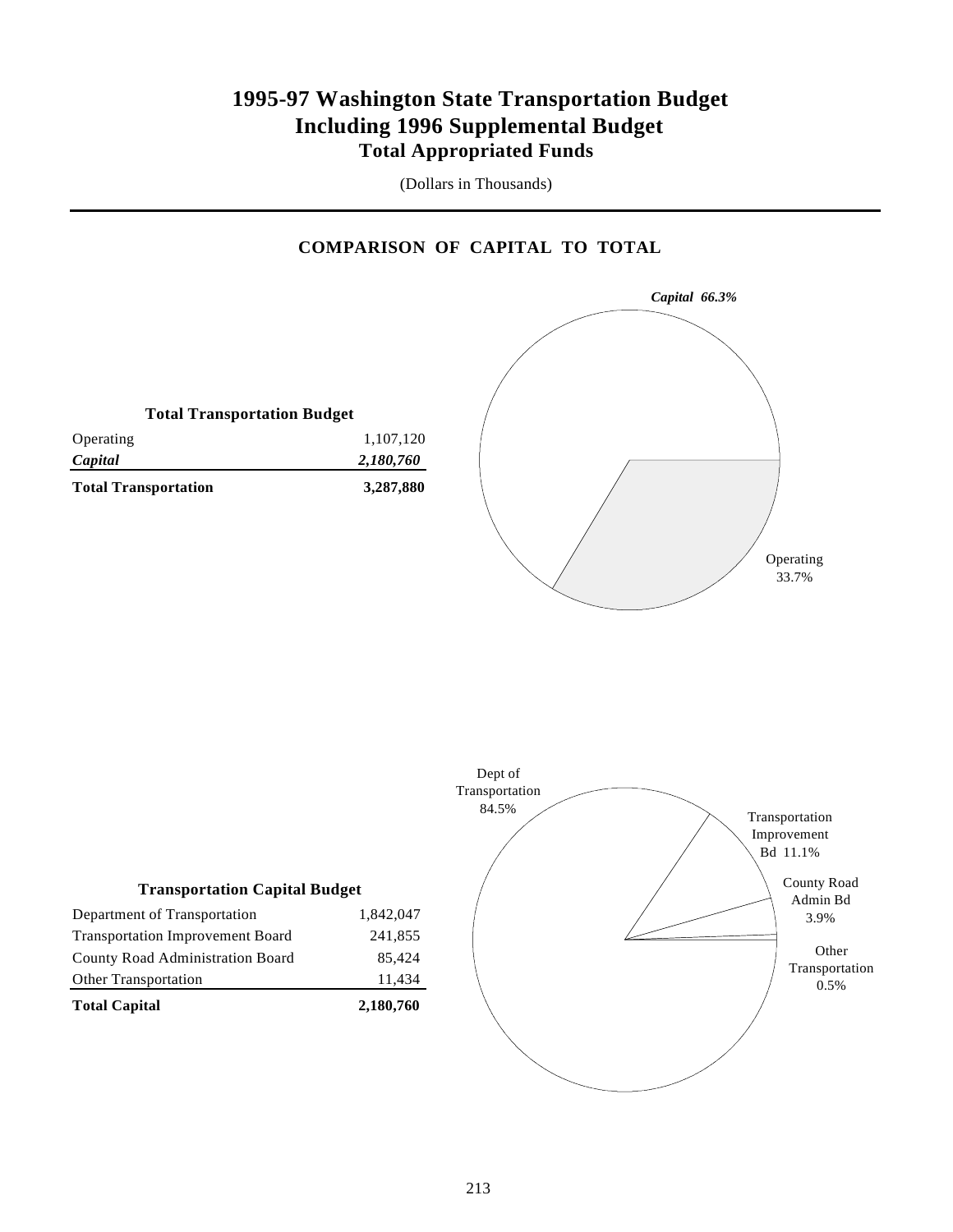### **Agency Summary**

**CAPITAL BUDGET**

|  | (Dollars in Thousands) |
|--|------------------------|
|--|------------------------|

|                                         |                   | <b>Total Appropriated Funds</b> |               |
|-----------------------------------------|-------------------|---------------------------------|---------------|
|                                         | Orig 95-97 Approp | 96 Supplemental                 | Revised 95-97 |
| <b>County Road Administration Board</b> | 65,424            | 20,000                          | 85,424        |
| <b>Transportation Improvement Board</b> | 202,755           | 39,100                          | 241,855       |
| <b>State Parks and Recreation Comm</b>  | 400               | $\theta$                        | 400           |
| <b>Washington State Patrol</b>          | 6,034             | 5,000                           | 11,034        |
| <b>Department of Transportation</b>     | 1,785,724         | 56,323                          | 1,842,047     |
| Pgm D - Plant Construction & Supv       | 19,545            | $\theta$                        | 19,545        |
| Pgm I1 - Improvements - Mobility        | 627,516           | 39,657                          | 667,173       |
| Pgm I2 - Improvements - Safety          | 71,000            | 3,001                           | 74,001        |
| Pgm I3 - Improvements - Econ Init       | 142,133           | $-311$                          | 141,822       |
| Pgm I4 - Improvements - Env Retro       | 2,880             | 392                             | 3,272         |
| Pgm K - Transpo Economic Part-Cap       | 8,370             | 9,072                           | 17,442        |
| Pgm P1 - Preservation - Roadway         | 289,300           | $\theta$                        | 289,300       |
| Pgm P2 - Preservation - Structures      | 109,500           | 3,981                           | 113,481       |
| Pgm P3 - Preservation - Other Facil     | 45,444            | 525                             | 45,969        |
| Pgm W - WA State Ferries-Cap            | 268,846           | $\theta$                        | 268,846       |
| Pgm Y - Transit & Rail - Cap            | 22,233            | $\Omega$                        | 22,233        |
| Pgm Z - Financial Assistance-Cap        | 178,957           | 6                               | 178,963       |
| <b>Total Capital</b>                    | 2,060,337         | 120,423                         | 2,180,760     |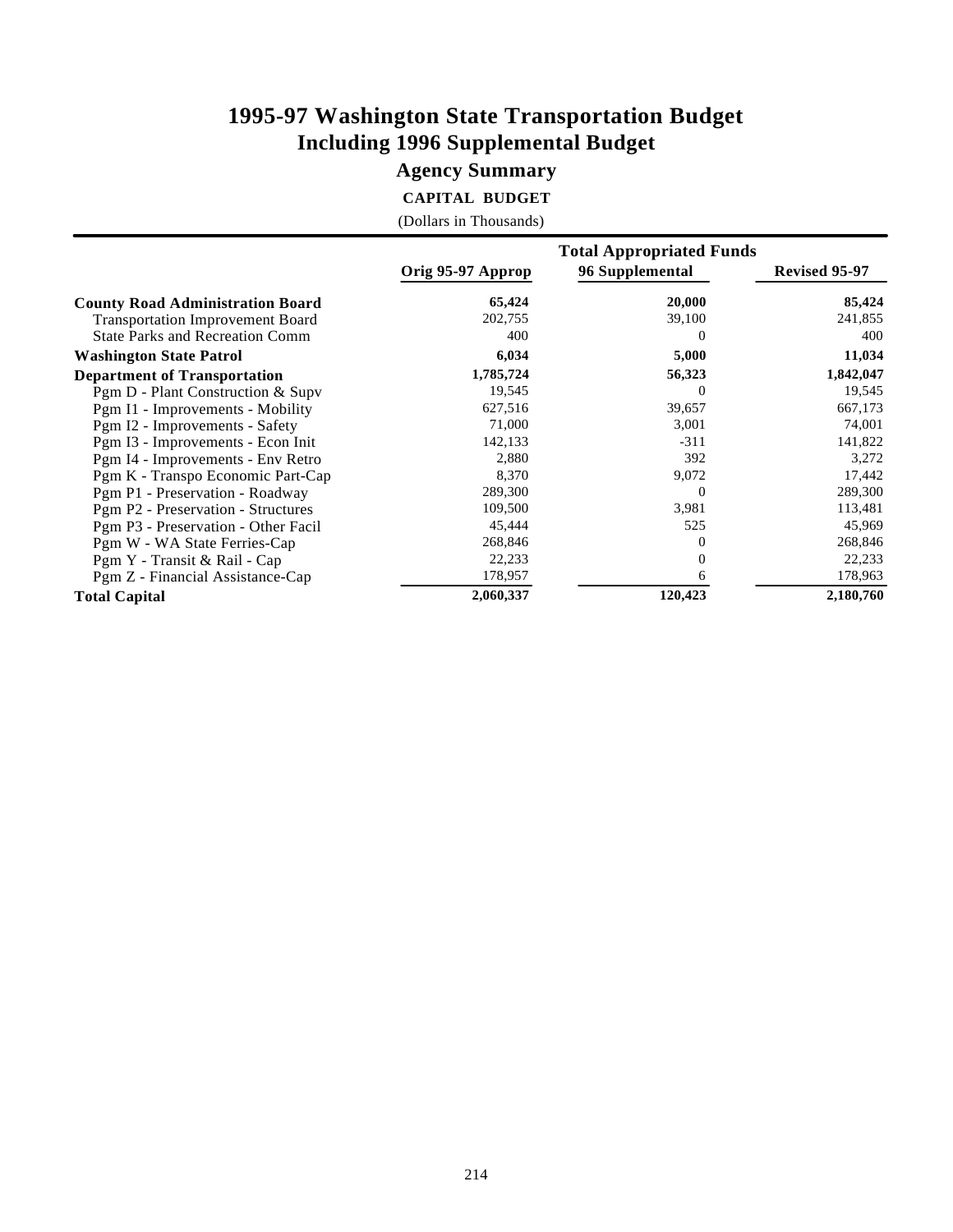### **Version Comparison**

**CAPITAL BUDGET**

|  |  | (Dollars in Thousands) |
|--|--|------------------------|
|--|--|------------------------|

|                                         |                     | <b>Total Appropriated Funds</b> |                |
|-----------------------------------------|---------------------|---------------------------------|----------------|
|                                         | <b>House Passed</b> | <b>Senate Passed</b>            | <b>Enacted</b> |
| <b>County Road Administration Board</b> | 80,424              | 85,424                          | 85,424         |
| <b>Transportation Improvement Board</b> | 237,555             | 241,855                         | 241,855        |
| <b>State Parks and Recreation Comm</b>  | 400                 | 400                             | 400            |
| <b>Washington State Patrol</b>          | 11,034              | 11,034                          | 11,034         |
| <b>Department of Transportation</b>     | 1,838,587           | 1,842,047                       | 1,842,047      |
| Pgm D - Plant Construction & Supv       | 19,545              | 19,545                          | 19,545         |
| Pgm I1 - Improvements - Mobility        | 675,174             | 667,173                         | 667,173        |
| Pgm I2 - Improvements - Safety          | 74,001              | 74,001                          | 74,001         |
| Pgm I3 - Improvements - Econ Init       | 141,672             | 141,822                         | 141,822        |
| Pgm I4 - Improvements - Env Retro       | 3,272               | 3,272                           | 3,272          |
| Pgm K - Transpo Economic Part-Cap       | 6,281               | 17,442                          | 17,442         |
| Pgm P1 - Preservation - Roadway         | 289,300             | 289,300                         | 289,300        |
| Pgm P2 - Preservation - Structures      | 113,481             | 113,481                         | 113,481        |
| Pgm P3 - Preservation - Other Facil     | 45,819              | 45,969                          | 45,969         |
| Pgm W - WA State Ferries-Cap            | 268,846             | 268,846                         | 268,846        |
| Pgm Y - Transit & Rail - Cap            | 22,233              | 22,233                          | 22,233         |
| Pgm Z - Financial Assistance-Cap        | 178,963             | 178,963                         | 178,963        |
| <b>Total Capital</b>                    | 2,168,000           | 2,180,760                       | 2,180,760      |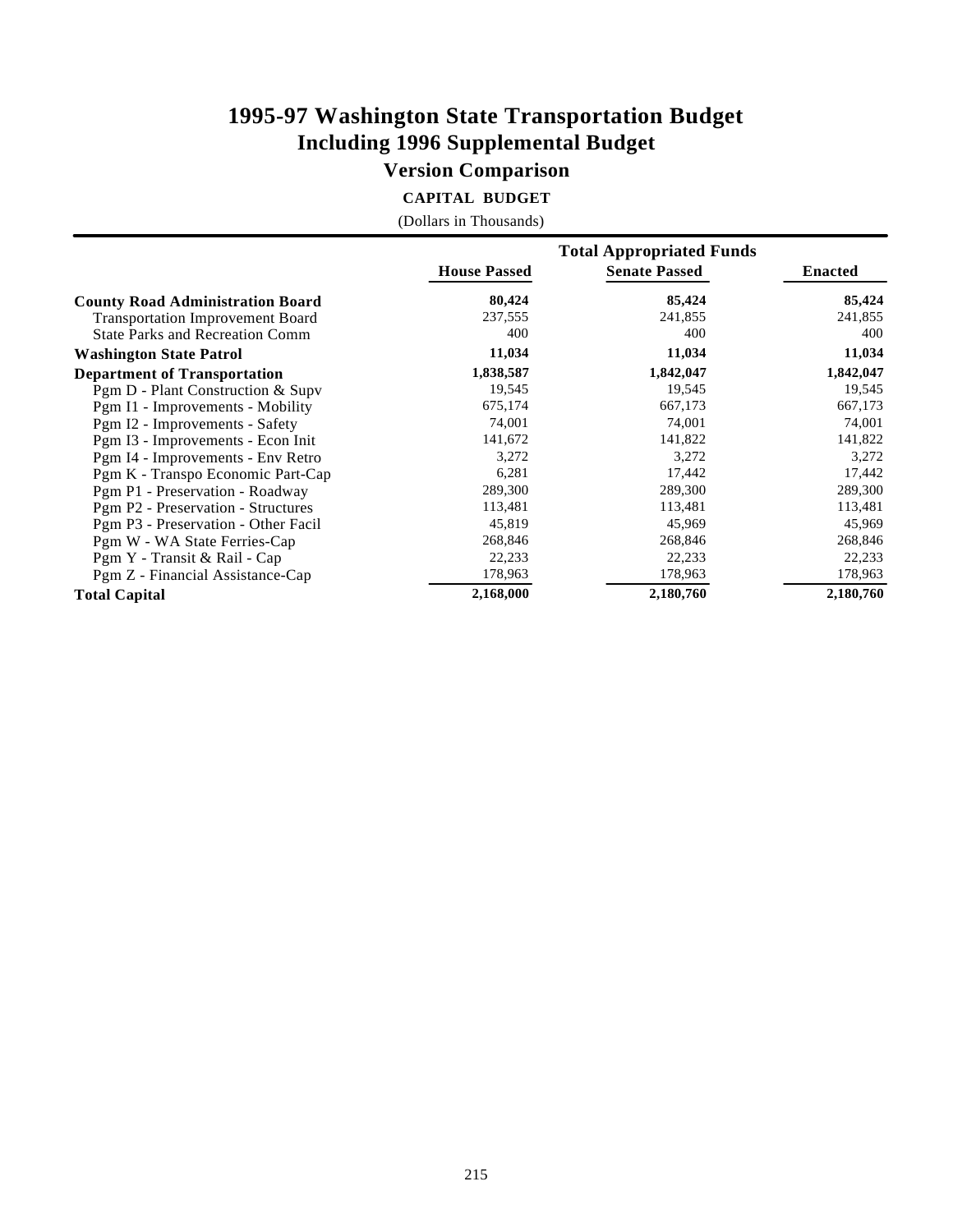### **Fund Summary**

**CAPITAL BUDGET**

|                                         | Total<br>Approp | <b>MVF</b><br><b>State</b> | <b>Transp</b><br><b>State</b> | <b>Transp</b><br><b>Acct Improvemt</b><br><b>State</b> | Rural<br><b>Arterial</b><br><b>State</b> | <b>Hwy Acct</b><br><b>State</b> | <b>St Patrol Hwy Sfty</b><br>Fund<br><b>State</b> | Other     |
|-----------------------------------------|-----------------|----------------------------|-------------------------------|--------------------------------------------------------|------------------------------------------|---------------------------------|---------------------------------------------------|-----------|
| <b>County Road Administration Board</b> | 85,424          | 1,340                      | 0                             | $\bf{0}$                                               | 57,553                                   |                                 | 0                                                 | 26,531    |
| <b>Transportation Improvement Board</b> | 241,855         | $\theta$                   | $\Omega$                      | 123,061                                                |                                          |                                 |                                                   | 68,794    |
| <b>State Parks and Recreation Comm</b>  | 400             | 400                        |                               |                                                        |                                          |                                 |                                                   |           |
| <b>Washington State Patrol</b>          | 11,034          | 71                         |                               |                                                        | 0                                        | 10,892                          | 71                                                |           |
| <b>Department of Transportation</b>     | 1,842,047       | 321,975                    | 212,271                       |                                                        |                                          |                                 | 0                                                 | 1,261,759 |
| Pgm D - Plant Construction & Supv       | 19,545          | $\theta$                   |                               |                                                        |                                          |                                 | $^{(1)}$                                          | 19,545    |
| Pgm I1 - Improvements - Mobility        | 667,173         | 181,940                    | 72,220                        |                                                        |                                          |                                 | 0                                                 | 400,857   |
| Pgm I2 - Improvements - Safety          | 74,001          | 22,301                     |                               |                                                        |                                          |                                 | $^{(1)}$                                          | 51,700    |
| Pgm I3 - Improvements - Econ Init       | 141,822         | 18,462                     |                               |                                                        |                                          |                                 | 0                                                 | 118,491   |
| Pgm I4 - Improvements - Env Retro       | 3,272           | 3,172                      |                               |                                                        |                                          |                                 |                                                   | 100       |
| Pgm K - Transpo Economic Part-Cap       | 17,442          | $\Omega$                   |                               |                                                        |                                          |                                 |                                                   |           |
| Pgm P1 - Preservation - Roadway         | 289,300         | 15,000                     | 119,600                       |                                                        |                                          |                                 | $^{(1)}$                                          | 146,400   |
| Pgm P2 - Preservation - Structures      | 113,481         | 39,881                     |                               |                                                        |                                          |                                 |                                                   | 73,600    |
| Pgm P3 - Preservation - Other Facil     | 45,969          | 36,869                     |                               |                                                        |                                          |                                 | 0                                                 | 9,100     |
| Pgm W - WA State Ferries-Cap            | 268,846         | $\theta$                   |                               |                                                        |                                          |                                 | $^{(1)}$                                          | 268,846   |
| Pgm Y - Transit & Rail - Cap            | 22,233          | $\Omega$                   | 20,445                        |                                                        |                                          |                                 | $^{(1)}$                                          | 1,788     |
| Pgm Z - Financial Assistance-Cap        | 178,963         | 4,350                      | 6                             |                                                        |                                          |                                 | $^{(1)}$                                          | 171,332   |
| <b>Total Capital</b>                    | 2,180,760       | 323,786                    | 212,271                       | 123,061                                                | 57,553                                   | 10,892                          | 71                                                | 1,357,084 |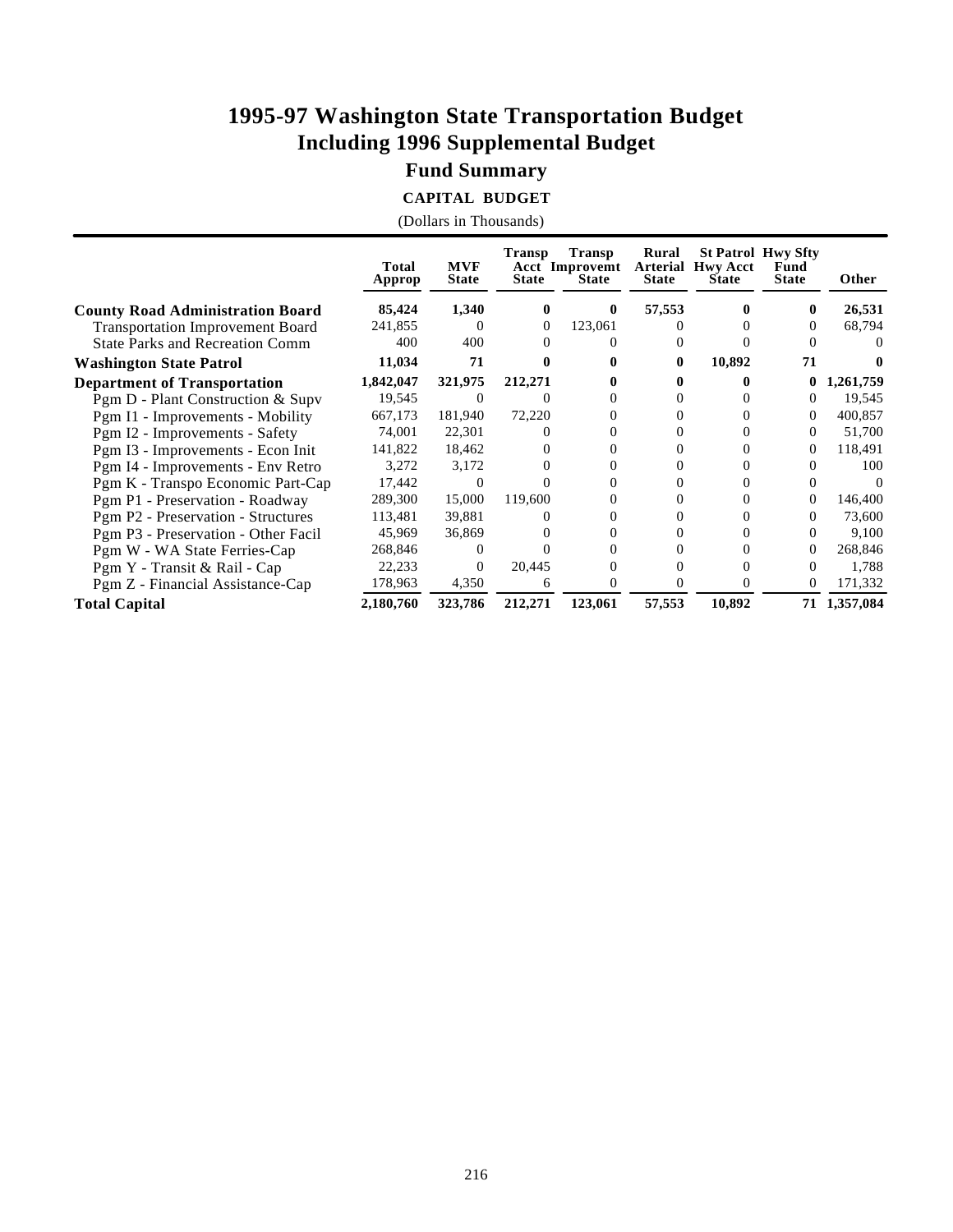# **Transportation Budget - Agency Detail**

### **DIRECTORY**

| Agency                              | Page |
|-------------------------------------|------|
| <b>TRANSPORTATION AGENCIES</b>      |      |
| <b>Washington State Patrol</b>      |      |
|                                     |      |
|                                     |      |
|                                     |      |
|                                     |      |
| <b>Department of Licensing</b>      |      |
|                                     |      |
|                                     |      |
|                                     |      |
|                                     |      |
| <b>Department of Transportation</b> |      |
|                                     |      |
|                                     |      |
|                                     |      |
|                                     |      |
|                                     |      |
|                                     |      |
|                                     |      |
|                                     |      |
|                                     |      |
|                                     |      |
|                                     |      |
|                                     |      |
|                                     |      |
|                                     |      |
|                                     |      |
|                                     |      |
|                                     |      |
|                                     |      |
|                                     | 248  |
|                                     | 250  |
|                                     | 251  |
|                                     | 252  |
|                                     | 253  |
|                                     | 254  |
|                                     |      |

#### **GOVERNMENTAL OPERATIONS AGENCIES**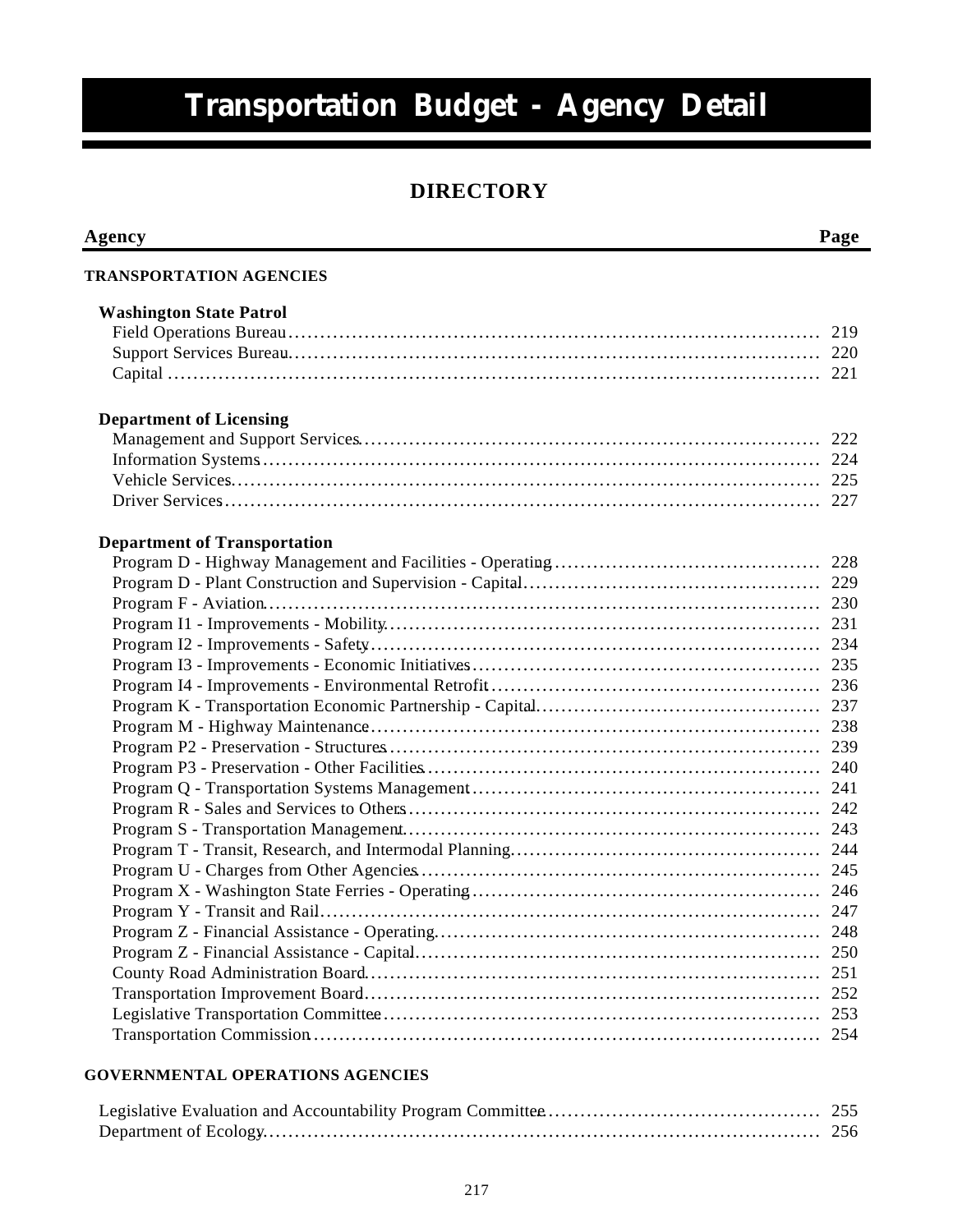For most policy items in each agency detail report, there is a corresponding comment with the same number. Each comment includes a description of the policy item and a chronology of the decisions that occurred throughout the budget process for that item.

The steps of the chronology are as follows:

| AGY VER Agency Version                             |
|----------------------------------------------------|
| GOV VERGovernor Recommendation                     |
| HTC VER As passed House Transportation Committee   |
| HSE VER As passed full House                       |
| STC VER  As passed Senate Transportation Committee |
| SEN VER  As passed full Senate                     |
| LEG FIN As passed by House and Senate              |
| ENACTED As signed by Governor, including vetoes    |

Appropriation amounts are abbreviated using "M" for millions and "K" for thousands. Not all steps are represented for each policy item; if not identified, the decision did not change from the previous step.

Legislative intent is expressed in both budget notes and budget provisos. Refer to the Transportation Budget, Chapter 165, Laws of 1996 (ESHB 2343), for provisos not described in these budget notes.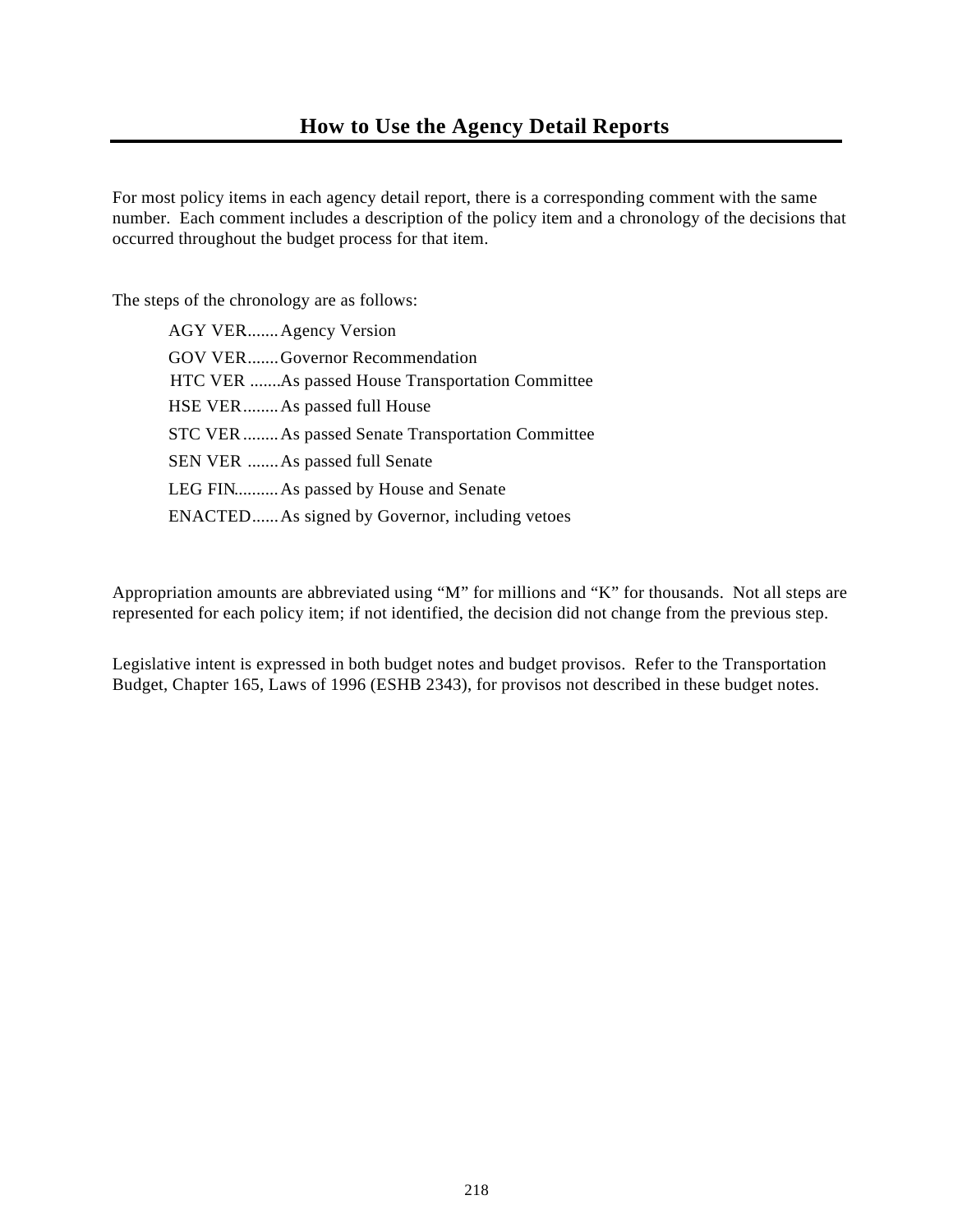### **Washington State Patrol Field Operations Bureau**

### **Total Appropriated Funds**

(Dollars in Thousands)

|                                    | <b>House Passed</b> | <b>Senate Passed</b> | <b>Enacted</b> |
|------------------------------------|---------------------|----------------------|----------------|
| 1995-97 ORIGINAL APPROPRIATIONS    | 145,121             | 145,121              | 145,121        |
| 1996 Supplemental Budget           |                     |                      |                |
| 1. Trooper Training                | 1.346               | 1,346                | 1,346          |
| 2. Untaxed Goods Interdiction Eval | 100                 | 100                  | 100            |
| <b>Total Supplemental Items</b>    | 1,446               | 1,446                | 1,446          |
| 1995-97 REVISED APPROPRIATIONS     | 146,567             | 146,567              | 146,567        |

#### *Comments:*

TROOPER TRAINING - This item provides funding for an additional cadet class, the third in the 1995-97 biennium, in order to maintain the Legislature's staffing target of 735 commissioned officers at the end of the 1995-97 biennium. Attrition levels are higher than those forecasted in developing the 1995-97 Transportation Budget and are due to trooper retirement and transfers to other State Patrol Highway Account (SPHA) activities and General Fund (GF) activities. This additional class will allow the WSP Field Force staffing level of 741 at the end of the 1995-97 biennium. The WSP shall split pro rata between the SPHA and the GF the funding for future cadet trooper classes.

| AGY VER:<br><b>GOV VER:</b> | 1.3 M<br>1.3 M |
|-----------------------------|----------------|
| HTC VER:                    | 1.3 M          |
| <b>STC VER:</b>             | 1.3 M          |
| LEG FIN:                    | 1.3 M          |
| ENACTED: 1.3 M              |                |

2. UNTAXED GOODS INTERDICTION EVAL - This item provides funding for an evaluation of untaxed goods coming into Washington by the State Patrol and the Department of Revenue.

| HTC VER:       | 0.1 M |
|----------------|-------|
| STC VER: .     | 0.1 M |
| LEG FIN:       | 0.1 M |
| ENACTED: 0.1 M |       |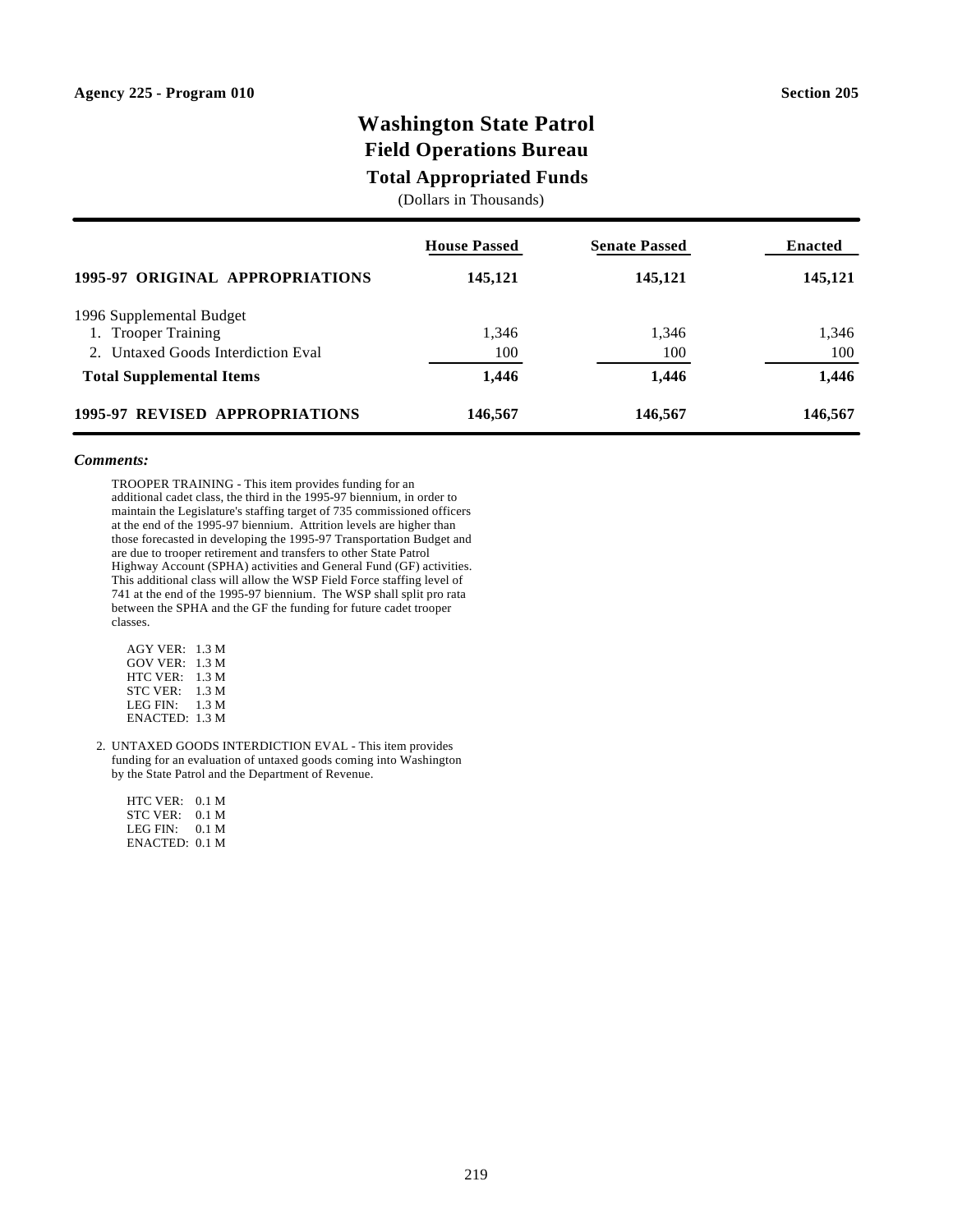### **Washington State Patrol Support Services Bureau**

### **Total Appropriated Funds**

(Dollars in Thousands)

|                                   | <b>House Passed</b> | <b>Senate Passed</b> | <b>Enacted</b> |
|-----------------------------------|---------------------|----------------------|----------------|
| 1995-97 ORIGINAL APPROPRIATIONS   | 57,356              | 57,356               | 57,356         |
| 1996 Supplemental Budget          |                     |                      |                |
| 1. Savings in Electronic Services | $-350$              | $-350$               | $-350$         |
| 2. LAMP to WSP Data Center        | 2,200               | 2,200                | 2,200          |
| <b>Total Supplemental Items</b>   | 1,850               | 1,850                | 1,850          |
| 1995-97 REVISED APPROPRIATIONS    | 59,206              | 59,206               | 59,206         |

#### *Comments:*

1. SAVINGS IN ELECTRONIC SERVICES - This item realizes savings from one-time equipment purchases in the Electronic Services Division.

 HTC VER: (0.4 M) STC VER: (0.4 M) LEG FIN: (0.4 M) ENACTED: (0.4 M)

2. LAMP TO WSP DATA CENTER - This item provides funding for the Licensing Application Migration Project (LAMP) transition to WSP.

 HTC VER: 2.2 M STC VER: 2.2 M LEG FIN: 2.2 M ENACTED: 2.2 M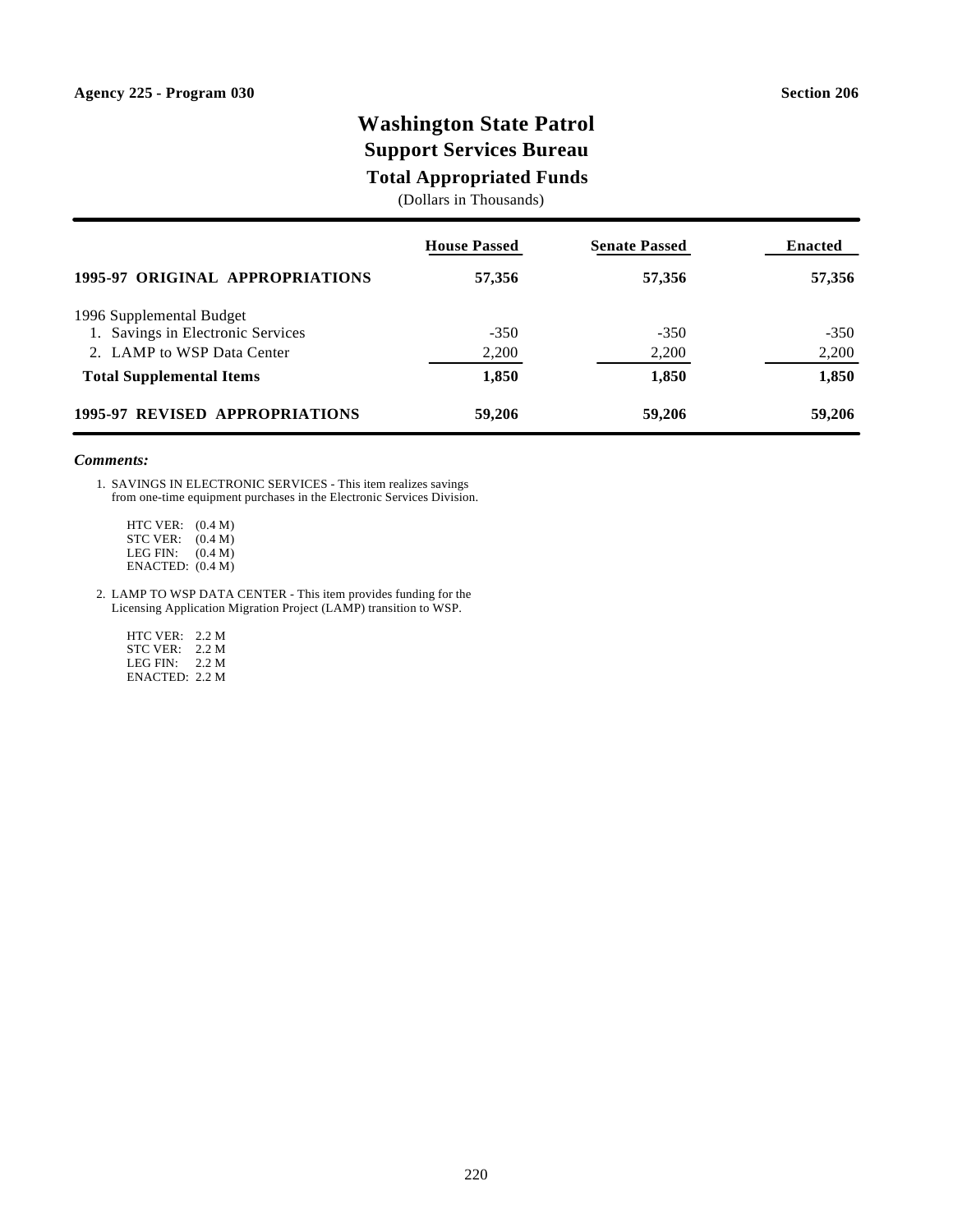# **Washington State Patrol**

**Capital**

### **Total Appropriated Funds**

(Dollars in Thousands)

|                                       | <b>House Passed</b> | <b>Senate Passed</b> | <b>Enacted</b> |
|---------------------------------------|---------------------|----------------------|----------------|
| 1995-97 ORIGINAL APPROPRIATIONS       | 6,034               | 6,034                | 6,034          |
| 1996 Supplemental Budget              |                     |                      |                |
| 1. Replace & Upgrade Microwave System | 5,000               | 5,000                | 5,000          |
| <b>Total Supplemental Items</b>       | 5,000               | 5,000                | 5,000          |
| 1995-97 REVISED APPROPRIATIONS        | 11,034              | 11,034               | 11,034         |

#### *Comments:*

1. REPLACE & UPGRADE MICROWAVE SYSTEM - This item appropriates proceeds from the sale of microwave frequencies required by a Federal Communications Commission (FCC) mandate. Total proceeds of \$9.5 M will be deposited into the State Patrol Highway Account (SPHA) during the 1995-97 biennium.

 HTC VER: 5.0 M STC VER: 5.0 M LEG FIN: 5.0 M ENACTED: 5.0 M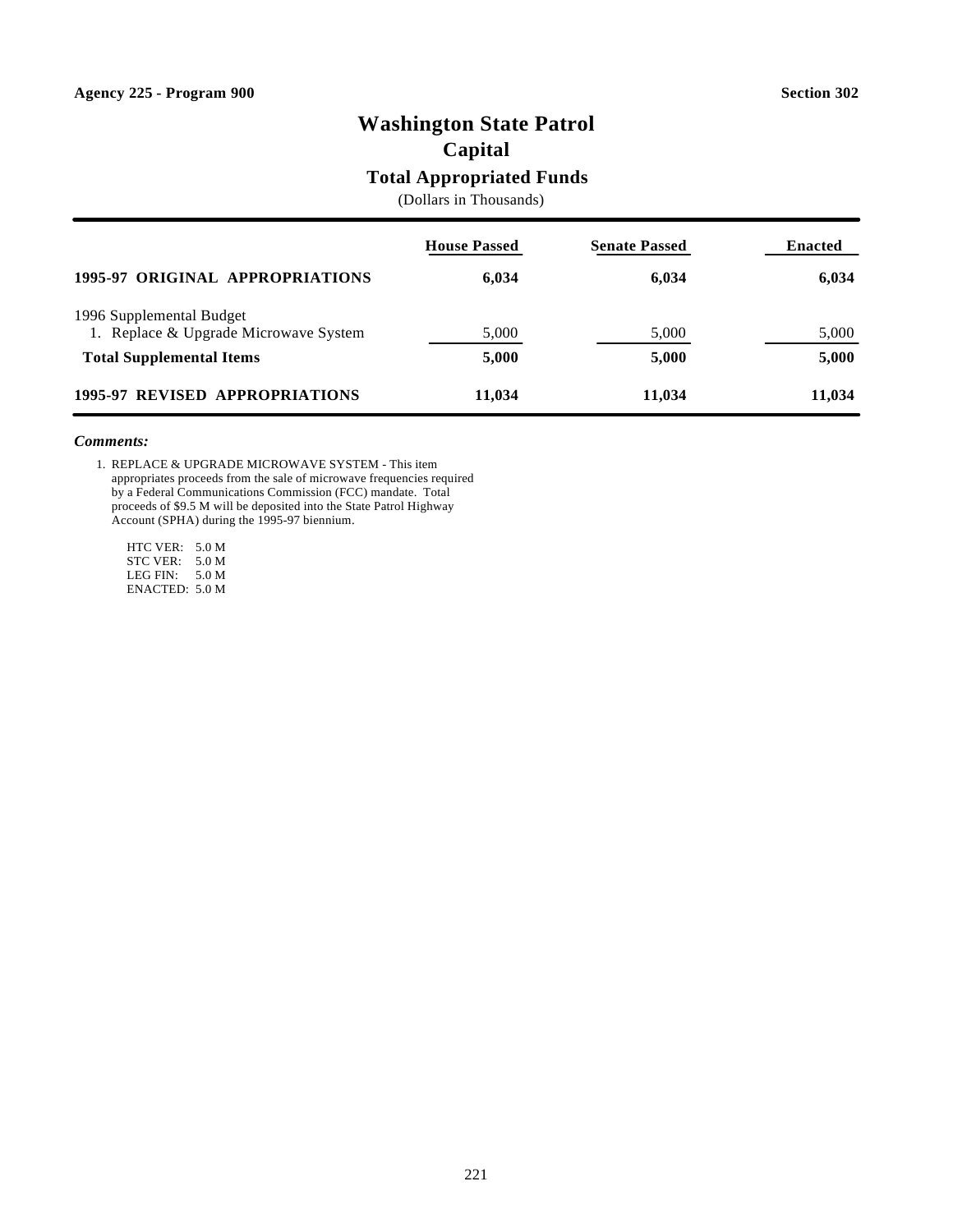### **Department of Licensing Management & Support Services**

#### **Total Appropriated Funds**

(Dollars in Thousands)

|                                        | <b>House Passed</b> | <b>Senate Passed</b> | <b>Enacted</b> |
|----------------------------------------|---------------------|----------------------|----------------|
| 1995-97 ORIGINAL APPROPRIATIONS        | 10,366              | 10,366               | 10,366         |
| 1996 Supplemental Budget               |                     |                      |                |
| 1. Overhead Funding Realignment        | 2                   | 2                    | 2              |
| 2. Rent Increases: Central Warehouse   | 12                  | 12                   | 12             |
| 3. Attorney General Salary Increase    | 2                   | 2                    | 2              |
| Attorney General Fund Adjustment<br>4. | $-2$                | $-2$                 | $-2$           |
| <b>Risk Management Costs</b><br>5.     | 54                  | 54                   | 54             |
| Reductions in DOL Administration<br>6. | $-250$              | $\Omega$             | $\theta$       |
| <b>Total Supplemental Items</b>        | $-182$              | 68                   | 68             |
| <b>1995-97 REVISED APPROPRIATIONS</b>  | 10,184              | 10,434               | 10,434         |

#### *Comments:*

1. OVERHEAD FUNDING REALIGNMENT - Utilizing the department's cost accounting system, this item adjusts the funding sources to correctly allocate the costs of supporting the department's administration and information services divisions. (General Fund-State, Architects-State, Cemetery-State, Professional Engineers-State, Real Estate-State, Master License Account-State, Uniform Commercial Code-State, Funeral Directors-State, Motor Vehicle Fund-State, Transportation Account-State, Motorcycle Safety-State, and Highway Safety Fund-State)

| AGY VER:        | 2 K  |
|-----------------|------|
| <b>GOV VER</b>  | 2 K  |
| <b>HTC VER:</b> | 2 K  |
| <b>STC VER:</b> | 2 K  |
| LEG FIN:        | 2 K  |
| ENACTED:        | 2. K |

2. RENT INCREASES: CENTRAL WAREHOUSE - This item provides funding for an unanticipated rent increase for the department's Olympia warehouse facility. (General Fund-State, Real Estate-State, Professional Engineers-State, Master License Account-State, Uniform Commercial Code-State, Highway Safety Fund-State, Motor Vehicle Fund-State and Transportation Account-State)

| <b>AGY VER:</b> | 66 K |
|-----------------|------|
| GOV VER:        | 12 K |
| HTC VER:        | 12 K |
| <b>STC VER:</b> | 12 K |
| LEG FIN:        | 12 K |
| ENACTED: 12 K   |      |

3. ATTORNEY GENERAL SALARY INCREASE - During the budget development process last session, funding was inadvertently omitted for the 4 percent salary increase from the department's budget. (General Fund-State, Funeral Directors-State, Real Estate-State, Architects-State, Professional Engineers-State, Highway Safety Fund, and Motor Vehicle Fund-State)

| $AGY$ VER $\cdot$ | 2 K  |
|-------------------|------|
| GOV VER·          | 2 K  |
| HTC VER.          | 2. K |

| <b>STC VER:</b>      | 2. K |
|----------------------|------|
| LEG FIN <sup>.</sup> | 2 K  |
| ENACTED: 2K          |      |

4. ATTORNEY GENERAL FUND ADJUSTMENT - This item is necessary to correct a technical error made during the budget process. The reduction of \$161,000 from the Department of Licensing to pay for Attorney General compensation increases was erroneously taken completely from the operating budget funds and not both the transportation and operating budget funds. This item adjusts the funds correctly and nets to zero for the biennium. (General Fund-State, Architects-State, Cemetery-State, Real Estate-State, Master License Account-State, Professional Engineers-State, Uniform Commercial Code-State, Funeral Directors-State, Highway Safety Fund-State and Motor Vehicle Fund-State)

| <b>AGY VER:</b> | (2 K) |
|-----------------|-------|
| <b>GOV VER:</b> | (2 K) |
| <b>HTC VER:</b> | (2 K) |
| <b>STC VER:</b> | (2 K) |
| <b>LEG FIN:</b> | (2 K) |
| ENACTED:        | (2 K) |
|                 |       |

5. RISK MANAGEMENT COSTS - This item corrects a technical error which occurred in the budget development process that left the department underfunded to pay for risk management costs. Funding for the Motorcycle Safety Training program and risk management administration fees were not included. (General Fund-State, Real Estate-State, Master License Account-State, Professional Engineers-State, Uniform Commercial Code-State, Highway Safety Fund-State and Motor Vehicle Fund-State)

| <b>AGY VER:</b> | 54 K |
|-----------------|------|
| GOV VER:        | 54 K |
| <b>HTC VER:</b> | 54 K |
| <b>STC VER:</b> | 54 K |
| LEG FIN:        | 54 K |
| ENACTED:        | 54 K |

6. REDUCTIONS IN DOL ADMINISTRATION - This item reduces the Highway Safety Fund (HSF) appropriation within the director's office to balance the HSF.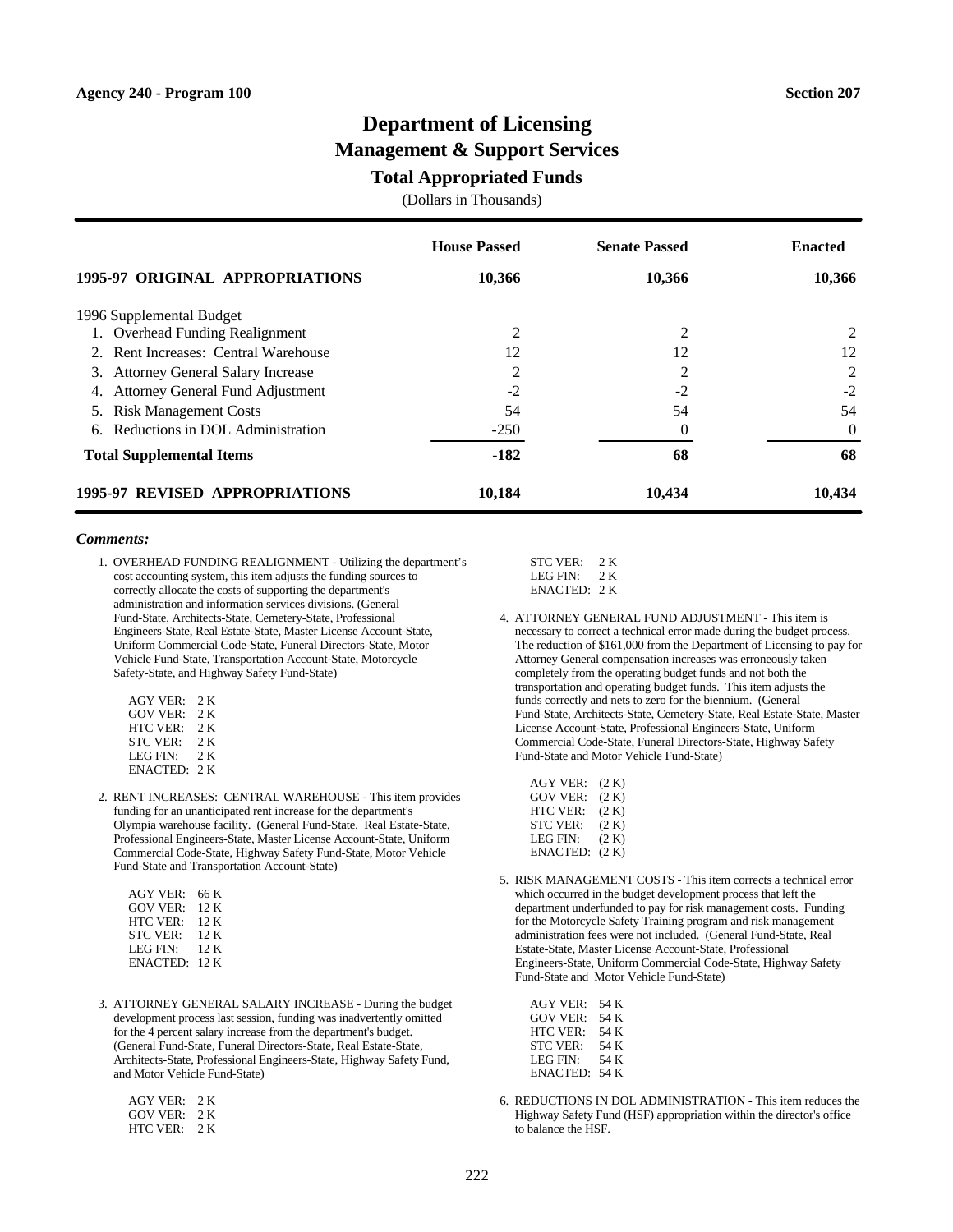### **Department of Licensing Management & Support Services**

 HTC VER: (0.3 M) STC VER: 0 LEG FIN: 0 ENACTED: 0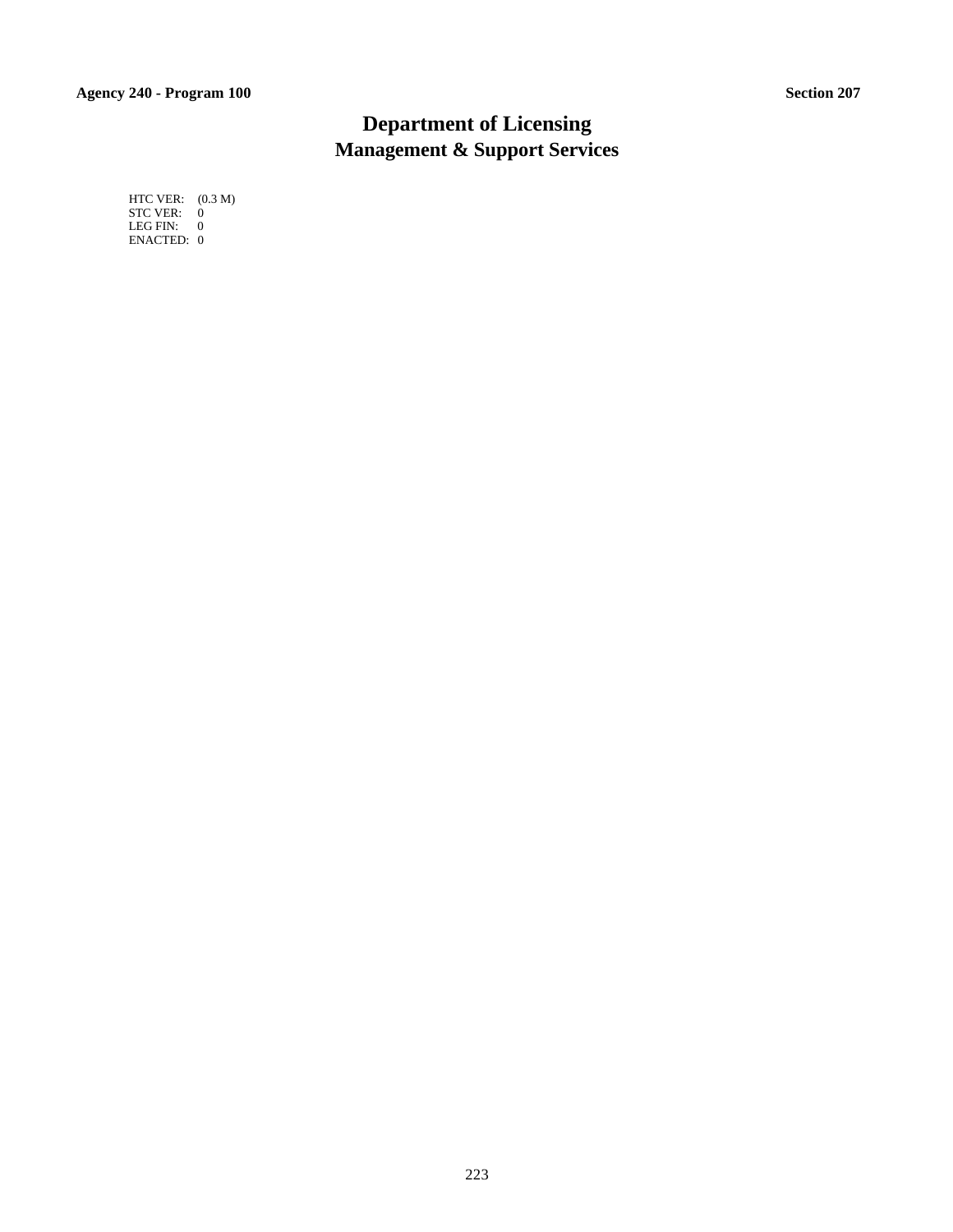### **Department of Licensing**

**Information Systems**

### **Total Appropriated Funds**

(Dollars in Thousands)

|                                           | <b>House Passed</b> | <b>Senate Passed</b> | <b>Enacted</b> |
|-------------------------------------------|---------------------|----------------------|----------------|
| 1995-97 ORIGINAL APPROPRIATIONS           | 22,111              | 22,111               | 22,111         |
| 1996 Supplemental Budget                  |                     |                      |                |
| 1. Licensing Applic Migration Project     | 14.910              | 14.910               | 14,910         |
| 2. Overhead Funding Realignment           | $-136$              | $-136$               | $-136$         |
| 3. LAMP Transition                        | $-1.100$            | $-1.100$             | $-1,100$       |
| DOL LAMP Readiness Plan<br>$\overline{4}$ | 778                 | 778                  | 778            |
| <b>Total Supplemental Items</b>           | 14,452              | 14,452               | 14,452         |
| <b>1995-97 REVISED APPROPRIATIONS</b>     | 36,563              | 36,563               | 36,563         |

#### *Comments:*

1. LICENSING APPLIC MIGRATION PROJECT - This item provides funding for the Licensing Application Migration Project (LAMP). LAMP will integrate driver, vehicle, and vessel records into a relational database. This request is \$1.2 M more than the amount submitted in the 1995 session for FY 97 funding and exceeds the amount placed in reserve (\$12.3 M). The \$1.2 M increase is due to DUI legislation enacted during the 1995 session. The additional \$1.4 M is to fund a portion of the general fund vessel program for FY 97 only. (Highway Safety Fund-State, Motor Vehicle Fund-State, and Transportation Fund-State)

| $AGY$ VER:      | 13.5 M |
|-----------------|--------|
| <b>GOV VER:</b> | 13.5 M |
| <b>HTC VER:</b> | 14.9 M |
| <b>STC VER:</b> | 14.9 M |
| LEG FIN:        | 14.9 M |
| ENACTED: 14.9 M |        |

2. OVERHEAD FUNDING REALIGNMENT - Utilizing the department's cost accounting system, this item adjusts the funding sources to correctly allocate the costs of supporting the department's administration and information services divisions. (General Fund-State, Architects-State, Cemetery-State, Professional Engineers-State, Real Estate-State, Master License Account-State, Uniform Commercial Code-State, Funeral Directors-State, Motor Vehicle Fund-State, Transportation Account-State, Motorcycle Safety-State, and Highway Safety Fund-State)

| <b>AGY VER:</b> | (0.1 M) |
|-----------------|---------|
| <b>GOV VER:</b> | (0.1 M) |
| HTC VER:        | (0.1 M) |
| <b>STC VER:</b> | (0.1 M) |
| LEG FIN:        | (0.1 M) |
| <b>ENACTED:</b> | (0.1 M) |

3. LAMP TRANSITION - This item reduces LAMP operating costs associated with the transition to the WSP Data Center. These costs are appropriated within the WSP Support Services Budget and assume that LAMP will start use of the WSP Data Center on March 1, 1997.

| HTC VER:         | (1.1 M) |
|------------------|---------|
| <b>STC VER:</b>  | (1.1 M) |
| LEG FIN:         | (1.1 M) |
| ENACTER: (1.1 M) |         |
|                  |         |

- 4. DOL LAMP READINESS PLAN This item provides funding for required infrastructure to support the successful transition of the LAMP project into production. Lessons learned from Oregon indicate risks need to be mitigated with the transition by increasing vital user support by trained staff in the system architecture.
	- AGY VER: 0 GOV VER: 0 HTC VER: 0.8 M<br>STC VER: 0.8 M STC VER: 0.8 M<br>LEG FIN: 0.8 M LEG FIN: ENACTED: 0.8 M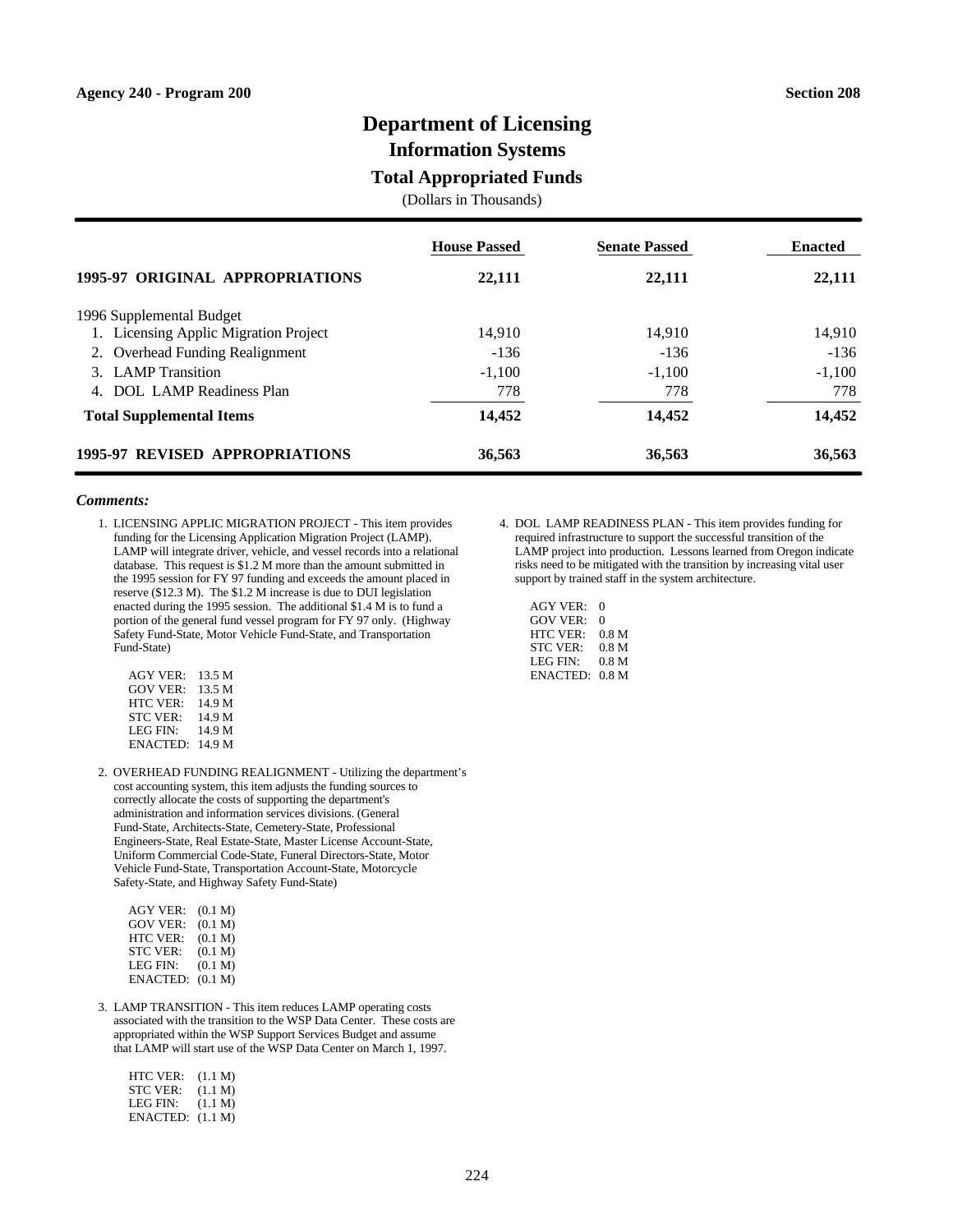### **Department of Licensing**

**Vehicle Services**

### **Total Appropriated Funds**

(Dollars in Thousands)

|                                          | <b>House Passed</b> | <b>Senate Passed</b> | <b>Enacted</b> |
|------------------------------------------|---------------------|----------------------|----------------|
| <b>1995-97 ORIGINAL APPROPRIATIONS</b>   | 50,058              | 50,058               | 50,058         |
| 1996 Supplemental Budget                 |                     |                      |                |
| <b>Attorney General Salary Increase</b>  | 24                  | 24                   | 24             |
| Attorney General Fund Adjustment         | $-25$               | $-25$                | $-25$          |
| Increased Cost for Printed Items<br>3    | 656                 | 656                  | 656            |
| Replace Vehicle Field System Equip<br>4. | 600                 | 600                  | 600            |
| HB 2520: Terminal Safety Audit           | $\Omega$            | 20                   | 20             |
| SSB 6673: Fuel Tax Evasion<br>6.         | 0                   | 64                   | 64             |
| SSB 6271: Salvage Vehicle Title<br>7.    | $\Omega$            | 24                   | 24             |
| SB 6476: Vehicle and Vessel Fees<br>8.   | $\Omega$            | 20                   | 20             |
| ESB 6566: Snowmobile Reg Fee<br>9.       | 0                   | 11                   | 11             |
| SSB 5250: Historic Vehicles<br>10.       | $\Omega$            | 258                  | 258            |
| <b>Total Supplemental Items</b>          | 1,255               | 1,652                | 1,652          |
| <b>1995-97 REVISED APPROPRIATIONS</b>    | 51,313              | 51,710               | 51,710         |

#### *Comments:*

1. ATTORNEY GENERAL SALARY INCREASE - During the budget development process last session, funding was inadvertently omitted for the 4 percent salary increase from the department's budget. (General Fund-State, Funeral Directors-State, Real Estate-State, Architects-State, Professional Engineers-State, Highway Safety Fund, and Motor Vehicle Fund-State)

| $AGY$ VER:      | 24 K |
|-----------------|------|
| GOV VER:        | 24 K |
| <b>HTC VER:</b> | 24 K |
| <b>STC VER:</b> | 24 K |
| LEG FIN:        | 24 K |
| ENACTED:        | 24 K |

2. ATTORNEY GENERAL FUND ADJUSTMENT - This item is necessary to correct a technical error made during the budget process. The reduction of \$161,000 from the Department of Licensing to pay for Attorney General compensation increases was erroneously taken completely from the operating budget funds and not both the transportation and operating budget funds. This item adjusts the funds correctly and nets to zero for the biennium. (General Fund-State, Architects-State, Cemetery-State, Real Estate-State, Master License Account-State, Professional Engineers-State, Uniform Commercial Code-State, Funeral Directors-State, Highway Safety Fund-State and Motor Vehicle Fund-State)

| <b>AGY VER:</b> | (25 K) |
|-----------------|--------|
| <b>GOV VER:</b> | (25 K) |
| HTC VER:        | (25 K) |
| <b>STC VER:</b> | (25 K) |
| LEG FIN:        | (25 K) |
| <b>ENACTED:</b> | (25 K) |

3. INCREASED COST FOR PRINTED ITEMS - This item funds a 21 percent increase in the cost of forms. (Motor Vehicle Fund-State)

| $AGY$ VER:      | 0.7 <sub>M</sub> |
|-----------------|------------------|
| GOV VER:        | 0.7 <sub>M</sub> |
| HTC VER:        | 0.7 <sub>M</sub> |
| <b>STC VER:</b> | 0.7 <sub>M</sub> |
| LEG FIN:        | 0.7 <sub>M</sub> |
| <b>ENACTED:</b> | 0.7 <sub>M</sub> |

4. REPLACE VEHICLE FIELD SYSTEM EQUIP - This item funds phase two of the Vehicle Field System (VFS) personal computer and printer replacement effort. The VFS supports all the vehicle title and registration operations of county auditors, their subagents, and selected DOL offices. The equipment is more than seven years old and has exceeded its useful life. (Licensing Services Account-State)

| $AGY$ VER:      | 0.6 M            |
|-----------------|------------------|
| <b>GOV VER:</b> | 0.6 <sub>M</sub> |
| <b>HTC VER:</b> | 0.6 <sub>M</sub> |
| <b>STC VER:</b> | 0.6 M            |
| LEG FIN:        | 0.6 M            |
| ENACTED:        | 0.6 <sub>M</sub> |

5. HB 2520: TERMINAL SAFETY AUDIT - This item provides funding for implementing Chapter 86, Laws of 1996 (HB 2520).

| STC VER ·            | 20 K |
|----------------------|------|
| LEG FIN <sup>.</sup> | 20 K |
| ENACTED: 20 K        |      |

6. SSB 6673: FUEL TAX EVASION - This item provides funding for programming associated with implementing Chapter 104, Laws of 1996 (SSB 6673) or SHB 2893.

| STC VER:      | 64 K |
|---------------|------|
| LEG FIN:      | 64 K |
| ENACTED: 64 K |      |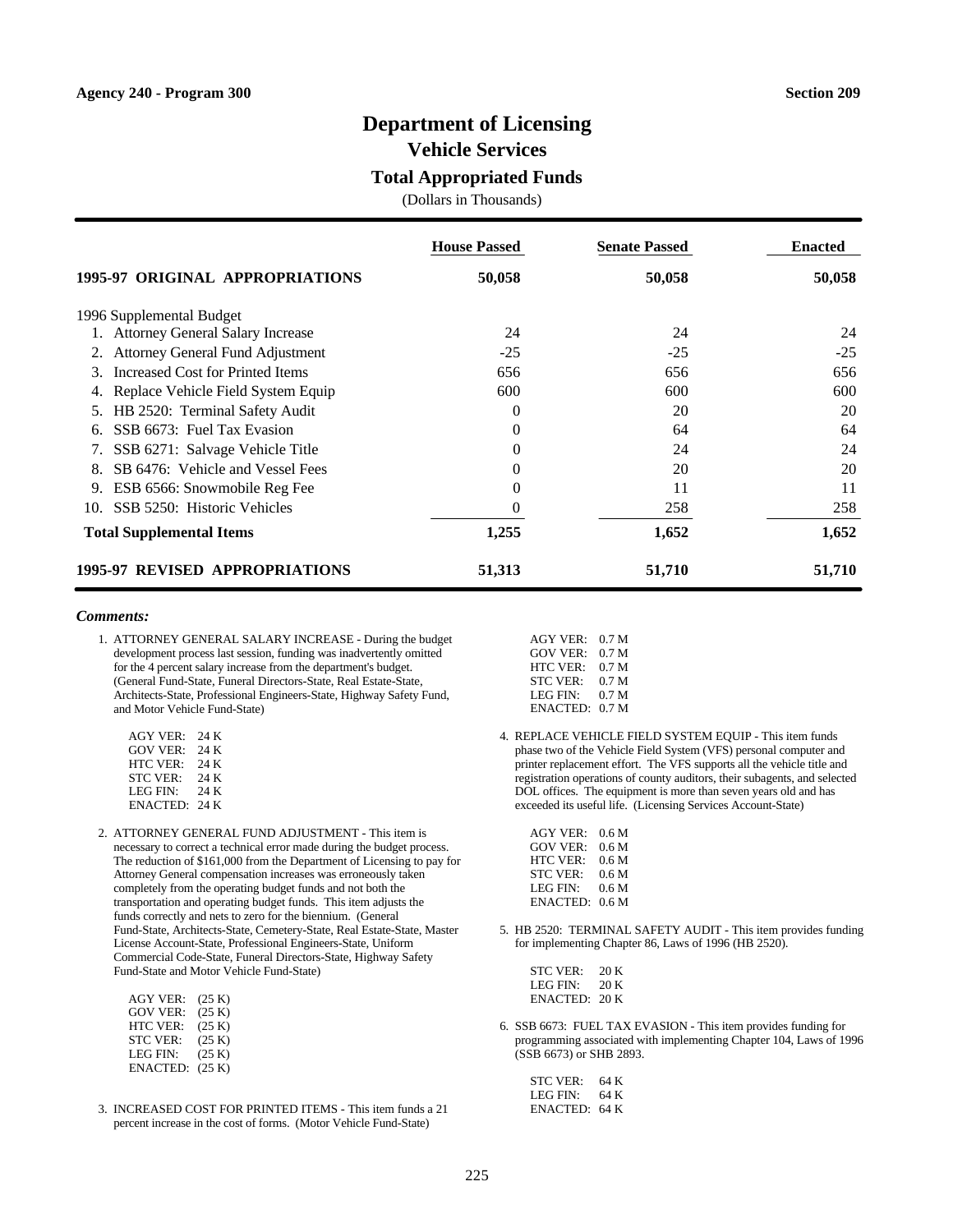# **Department of Licensing Vehicle Services**

7. SSB 6271: SALVAGE VEHICLE TITLE - This item provides funding to implement Chapter 26, Laws of 1996 (SSB 6271).

 STC VER: 24 K LEG FIN: 24 K ENACTED: 24 K

8. SB 6476: VEHICLE AND VESSEL FEES - This item provides funding for implementing Chapter 315, Laws of 1996 (SB 6476).

 STC VER: 20 K LEG FIN: 20 K ENACTED: 20 K

9. ESB 6566: SNOWMOBILE REG FEE - This item provides funding to implement Chapter 164, Laws of 1996 (ESB 6566).

 STC VER: 11 K LEG FIN: 11 K ENACTED: 11 K

10. SSB 5250: HISTORIC VEHICLES - This item provides funding for programming associated with implementing Chapter 225, Laws of 1996 (SSB 5250).

 SEN VER: 0.3 M LEG FIN: 0.3 M ENACTED: 0.3 M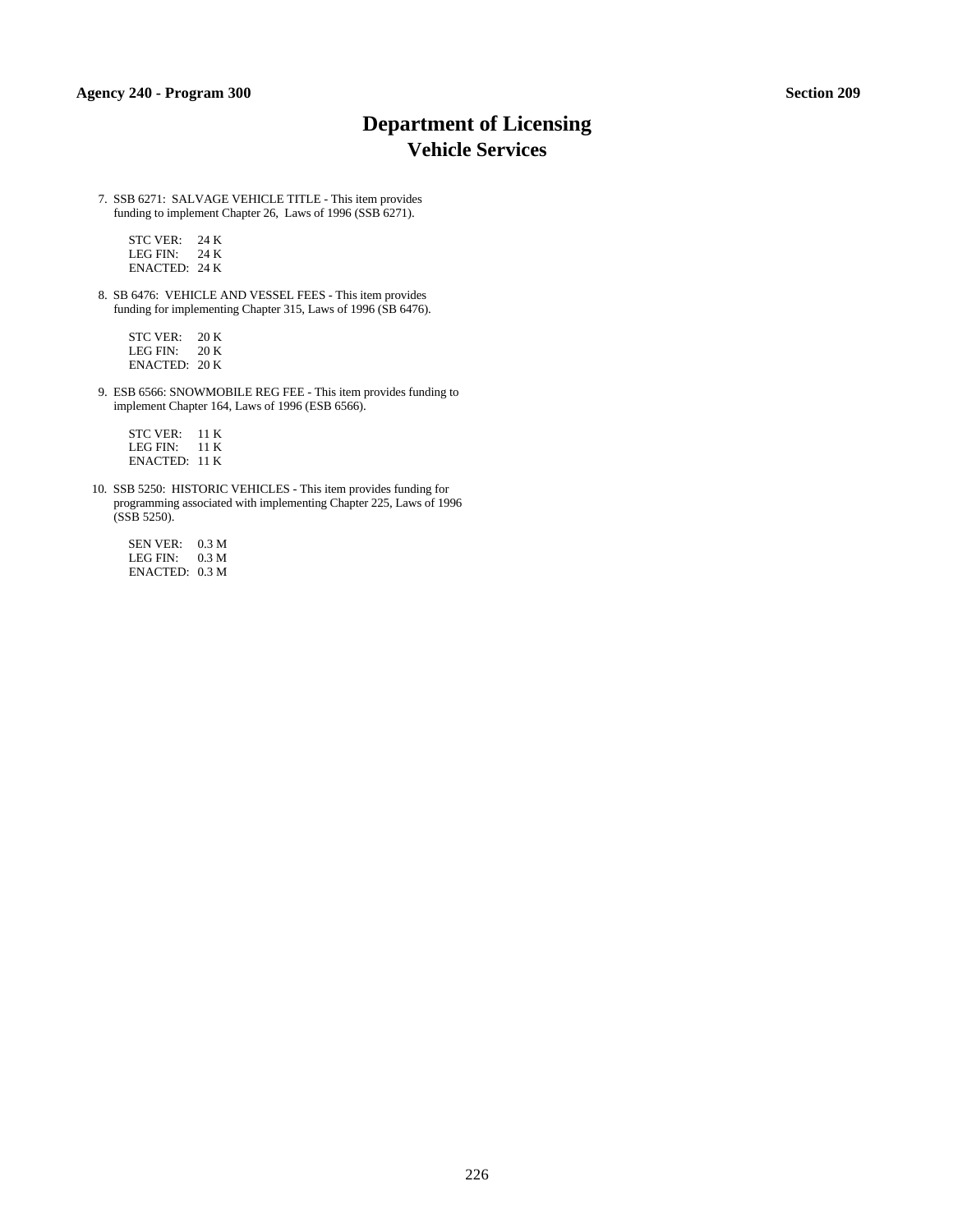### **Department of Licensing**

**Driver Services**

### **Total Appropriated Funds**

(Dollars in Thousands)

|                                        | <b>House Passed</b> | <b>Senate Passed</b> | <b>Enacted</b> |
|----------------------------------------|---------------------|----------------------|----------------|
| 1995-97 ORIGINAL APPROPRIATIONS        | 62,823              | 62,823               | 62,823         |
| 1996 Supplemental Budget               |                     |                      |                |
| 1. Attorney General Fund Adjustment    | $-106$              | $-106$               | $-106$         |
| 2. Commercial Driver Program           | $\theta$            | $\theta$             | 61             |
| 3. Legislative Implementation Savings  | $-1,000$            | $-1,000$             | $-1,000$       |
| 4. ESHB 2150: Driver ID                | $\theta$            | 298                  | 298            |
| 5. SSB 6487: Commercial Driver License | $\Omega$            | 61                   | $\Omega$       |
| 6. SB 6062\5375: Making Welfare Work   | 0                   | 133                  | $\theta$       |
| <b>Total Supplemental Items</b>        | $-1,106$            | $-614$               | -747           |
| 1995-97 REVISED APPROPRIATIONS         | 61,717              | 62,209               | 62,076         |

### *Comments:*

1. ATTORNEY GENERAL FUND ADJUSTMENT - This item is necessary to correct a technical error made during the budget process. The reduction of \$161,000 from the Department of Licensing to pay for Attorney General compensation increases was erroneously taken completely from the operating budget funds and not both the transportation and operating budget funds. This item adjusts the funds correctly and nets to zero for the biennium. (General Fund-State, Architects-State, Cemetery-State, Real Estate-State, Master License Account-State, Professional Engineers-State, Uniform Commercial Code-State, Funeral Directors-State, Highway Safety Fund-State and Motor Vehicle Fund-State)

| AGY VER:        | (0.1 M) |
|-----------------|---------|
| <b>GOV VER:</b> | (0.1 M) |
| <b>HTC VER:</b> | (0.1 M) |
| <b>STC VER:</b> | (0.1 M) |
| LEG FIN:        | (0.1 M) |
| ENACTED:        | (0.1 M) |

COMMERCIAL DRIVER PROGRAM - Provides funding for agency request legislation making changes to comply with a federal audit of the state's Commercial Driver program. The costs are one-time, primarily for data systems changes. (Highway Safety Fund)

 AGY VER: 61 K GOV VER: 61 K HTC VER: 0 STC VER: 61 K LEG FIN: 61 K ENACTED: 61 K

3. LEGISLATIVE IMPLEMENTATION SAVINGS - This item reduces appropriations for Attorney General services due to lower than anticipated litigation costs required to implement drunk driving legislation and regulatory reform. (Highway Safety Fund-State)

| <b>AGY VER:</b>    | 0       |
|--------------------|---------|
| <b>GOV VER:</b>    | (0.4 M) |
| HTC VER:           | (1.0 M) |
| <b>STC VER:</b>    | (1.0 M) |
| LEG FIN:           | (1.0 M) |
| ENACTED: $(1.0 M)$ |         |
|                    |         |

4. ESHB 2150: DRIVER ID - This item provides funding for driver license document verification. The amount of \$298,000 from the Highway Safety Fund and 1.5 FTEs were provided for Chapter 287, Laws of 1996 (ESHB 2150) to improve the integrity of the Washington State driver's license as a universally accepted method of identification. The Governor vetoed portions of this bill which the appropriations were intended to support; therefore, the Legislative Transportation Committee is directing the agency to place these amounts in reserve status.

| STC VER: 0.3 M    |              |
|-------------------|--------------|
| LEG FIN: $0.3 M$  |              |
| $ENACTER$ : 0.3 M | Partial veto |

5. SSB 6487: COMMERCIAL DRIVER LICENSE - This item provides funding for programming expenditures associated with implementing Chapter 30, Laws of 1996 (SSB 6487).

| STC VER:             | 61 K |
|----------------------|------|
| LEG FIN <sup>.</sup> | 61 K |
| ENACTED: 0           |      |

6. SB 6062\5375: MAKING WELFARE WORK - This item provides funding for license revocation for non-payment of child support.

 STC VER: 0.1 M LEG FIN: 0.1 M ENACTED: 0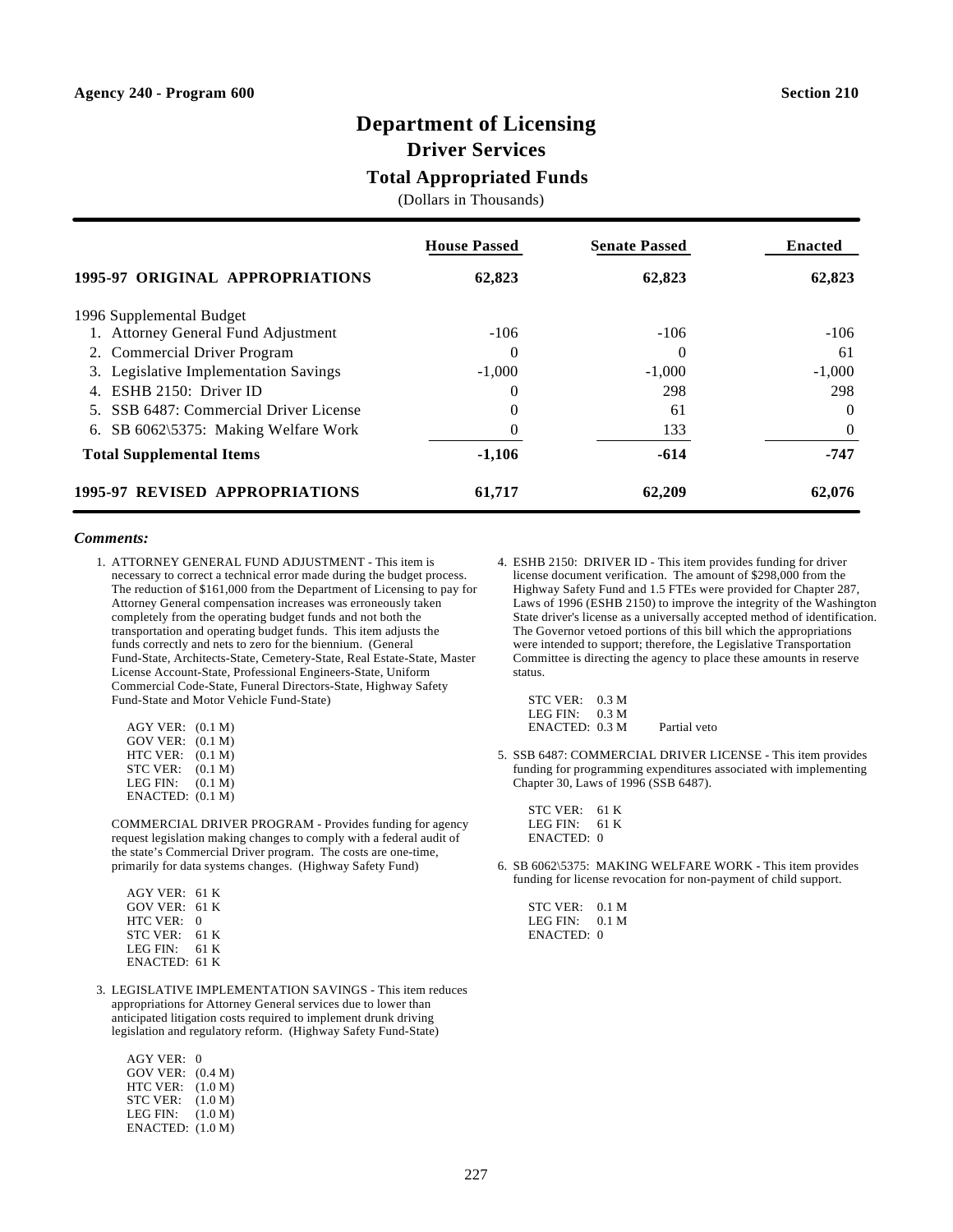# **Department of Transportation Program D - Highway Management and Facilities**

### **Total Appropriated Funds**

(Dollars in Thousands)

|                                                     | <b>House Passed</b> | <b>Senate Passed</b> | <b>Enacted</b> |
|-----------------------------------------------------|---------------------|----------------------|----------------|
| 1995-97 ORIGINAL APPROPRIATIONS                     | 46,568              | 46,568               | 46,568         |
| 1996 Supplemental Budget<br>1. Design Visualization | <b>200</b>          | 200                  | <b>200</b>     |
| <b>Total Supplemental Items</b>                     | <b>200</b>          | <b>200</b>           | <b>200</b>     |
| 1995-97 REVISED APPROPRIATIONS                      | 46,768              | 46,768               | 46,768         |

### *Comments:*

1. DESIGN VISUALIZATION - This item enhances the department's effort to produce visual images of future projects. These images are used within the department and to illustrate projects to the public. (Motor Vehicle Fund-State)

 HTC VER: 0.2 M STC VER: 0.2 M LEG FIN: 0.2 M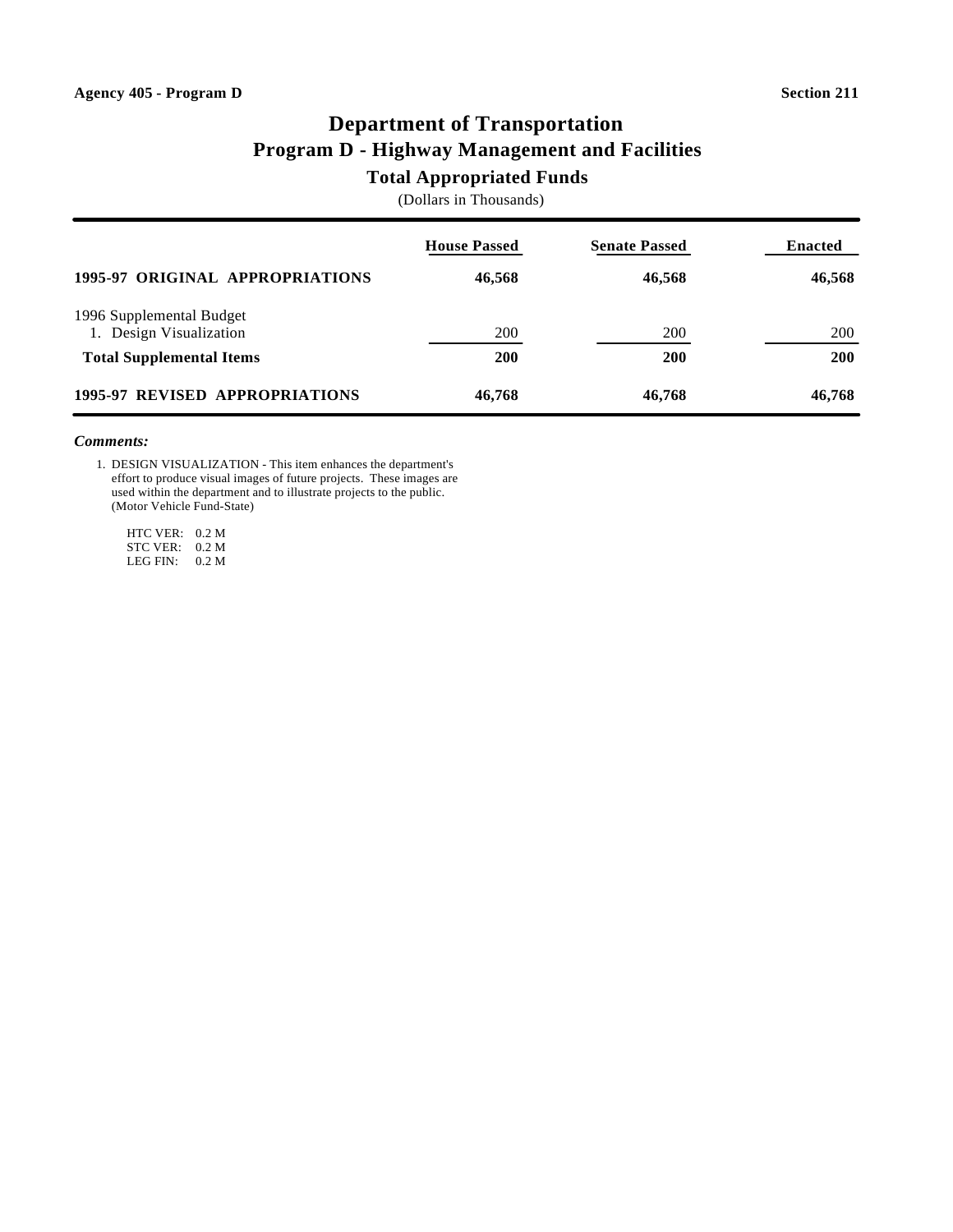# **Department of Transportation Program D - Plant Construction & Supervision - Capital**

| (Dollars in Thousands)                 |        |          |          |
|----------------------------------------|--------|----------|----------|
| 1995-97 ORIGINAL APPROPRIATIONS        | 19,545 | 19,545   | 19,545   |
| 1996 Supplemental Budget               |        |          |          |
| 1. Okanogan Area Maintenance Facility  | 400    | 400      | 400      |
| 2. Bellingham Area Maintenance Facilty | $-400$ | $-400$   | $-400$   |
| <b>Total Supplemental Items</b>        | 0      | $\bf{0}$ | $\bf{0}$ |
| 1995-97 REVISED APPROPRIATIONS         | 19,545 | 19,545   | 19,545   |

#### *Comments:*

1. OKANOGAN AREA MAINTENANCE FACILITY - In the 1995-97 biennial budget, \$2.801 million was appropriated for construction of this facility. About \$400,000 of expenditures planned for the 1993-95 biennium slid into 1995-97 biennium due to last minute design changes and contract execution delays. This item provides funding to cover the slippage. (Transportation Capital Facilities Account-State)

 HTC VER: 0.4 M STC VER: 0.4 M LEG FIN: 0.4 M ENACTED: 0.4 M

2. BELLINGHAM AREA MAINTENANCE FACILTY - It is estimated that the total cost of this project will be \$397,000 less than originally anticipated. This item reduces the appropriation for this biennium from the Transportation Capital Facilities Account from \$6.48 million to \$6.08 million. The project is also being funded with \$1.8 million from the State Patrol Highway Account. (Transportation Capital Facilities Account-State)

 HTC VER: (0.4 M) STC VER: (0.4 M) LEG FIN: (0.4 M) ENACTED: (0.4 M)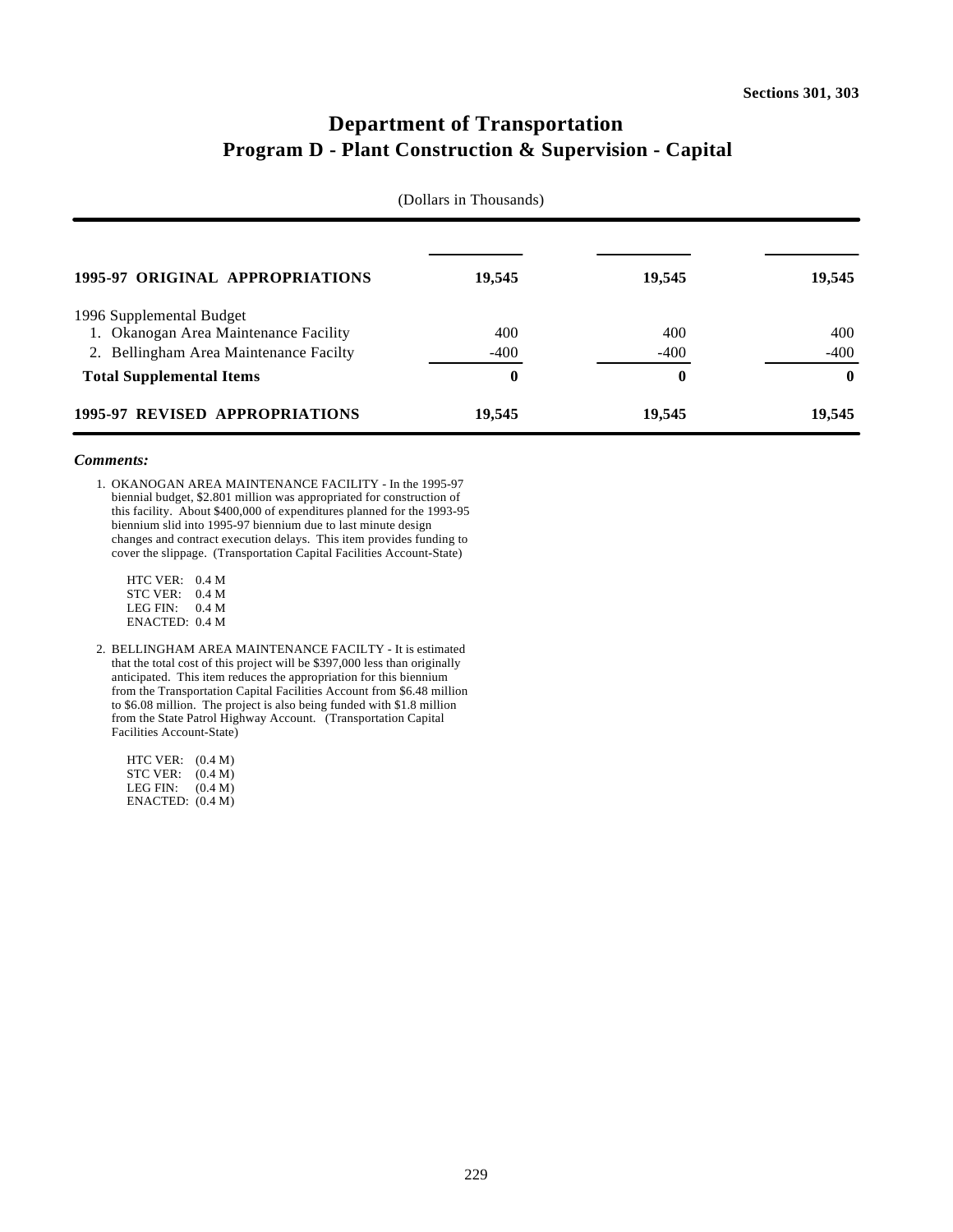# **Department of Transportation**

### **Program F - Aviation**

### **Total Appropriated Funds**

(Dollars in Thousands)

|                                                                | <b>House Passed</b> | <b>Senate Passed</b> | <b>Enacted</b> |
|----------------------------------------------------------------|---------------------|----------------------|----------------|
| 1995-97 ORIGINAL APPROPRIATIONS                                | 4,412               | 4,412                | 4,412          |
| 1996 Supplemental Budget<br>1. Pilot Registration Fee Increase | 40                  | 40                   | 40             |
| <b>Total Supplemental Items</b>                                | 40                  | 40                   | 40             |
| 1995-97 REVISED APPROPRIATIONS                                 | 4,452               | 4,452                | 4,452          |

### *Comments:*

1. PILOT REGISTRATION FEE INCREASE - New laws recently gave WSDOT Aviation Division sole responsibility for air search and rescue of missing or downed aircraft. To meet this mandate, increased training of pilots, flight instructors, and mechanics is required. WSDOT needs additional funding to provide the training and to purchase new visual aid equipment. To pay for the increased costs, a pilot registration fee increase is proposed as allowed in statute. Current law gives the Transportation Commission authority to increase the pilots fee up to \$10. Today the annual fee is \$5. With the approval of the Washington State Transportation Commission, the fee will be increased to \$8 per year. Legislative approval for the increase is provided in the supplemental transportation budget. (Search and Rescue Account-State)

 AGY VER: 40 K GOV VER: 40 K HTC VER: 40 K STC VER: 40 K LEG FIN: 40 K ENACTED: 40 K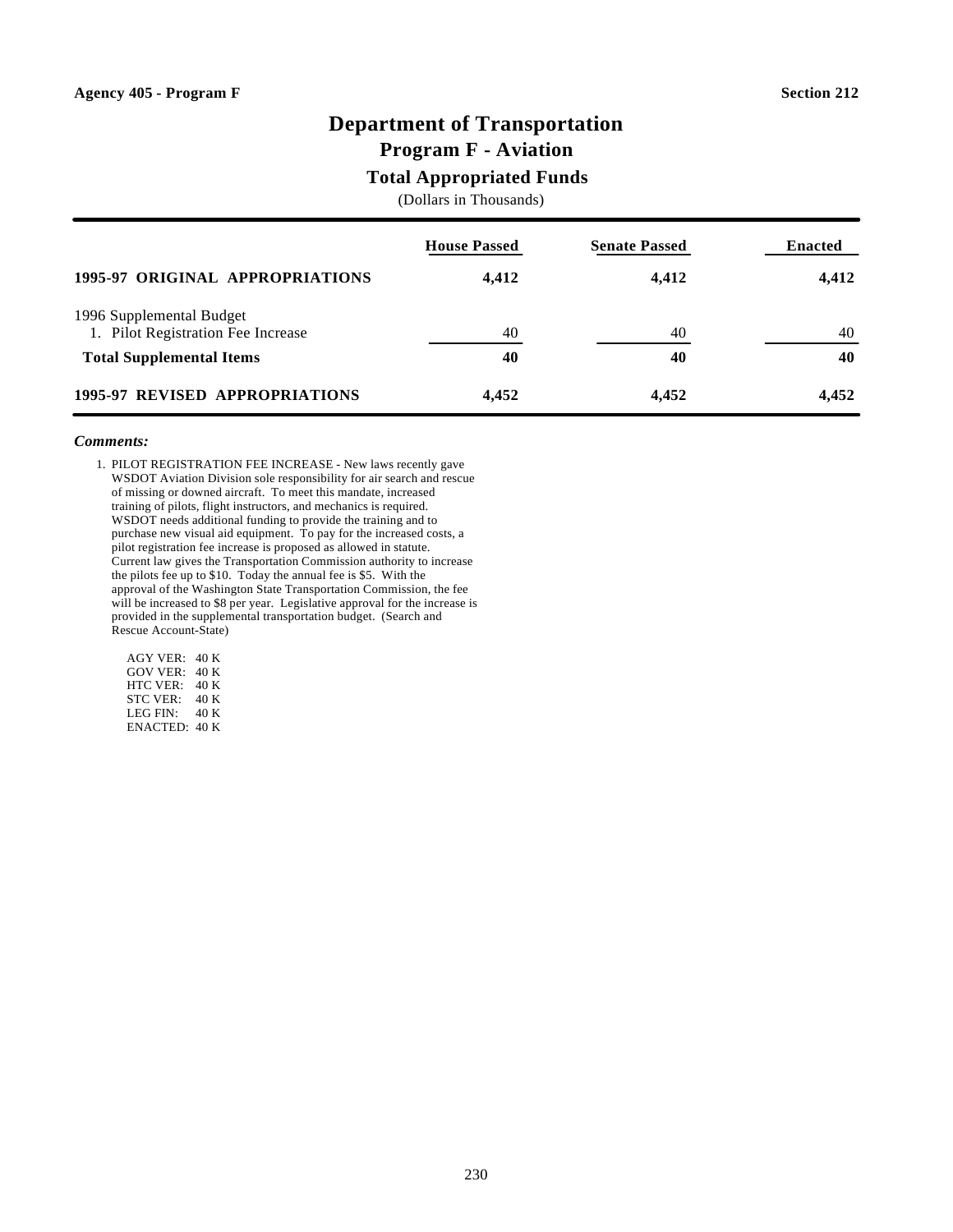# **Department of Transportation Program I-1 - Improvements - Mobility**

### **Total Appropriated Funds**

(Dollars in Thousands)

|                                           | <b>House Passed</b> | <b>Senate Passed</b> | <b>Enacted</b> |
|-------------------------------------------|---------------------|----------------------|----------------|
| 1995-97 ORIGINAL APPROPRIATIONS           | 627,516             | 627,516              | 627,516        |
| 1996 Supplemental Budget                  |                     |                      |                |
| Sequim By-Pass                            | 6,600               | 6,600                | 6,600          |
| Preconstruction-Mobility Projects<br>2.   | 5,000               | $\Omega$             | $\theta$       |
| <b>Additional HOV Project</b><br>3.       | 14,000              | 14,000               | 14,000         |
| 1993-95 Reappropriation<br>4.             | 4,714               | 4,714                | 4,714          |
| Belfair By-Pass Corridor Analysis<br>5.   | 50                  | 50                   | 50             |
| Second Year Federal/Local Increases       | 4,694               | 4,694                | 4,694          |
| Sunset Interchange                        | 500                 | 500                  | 500            |
| Sprague Avenue to Argonne Road            | 1,000               | 1,000                | 1,000          |
| 192nd Ave Interchange (Brady Road)<br>9.  | 200                 | 200                  | 200            |
| Port of Tacoma Road<br>10.                | 1,100               | 1,100                | 1,100          |
| SR 5-Pierce Co to Tukwila, Stage 2<br>11. | 4,000               | $\Omega$             | $\Omega$       |
| SR 290 Environmental/Design<br>12.        | 400                 | $\Omega$             | $\Omega$       |
| Mill Plain Extension<br>13.               | 3,500               | 3,500                | 3,500          |
| NE 40th Street Interchange<br>14.         | 1,900               | 1,900                | 1,900          |
| SR 305, SR 3 to Bond Road Vicinity<br>15. | $\Omega$            | 475                  | 475            |
| SR 522/SR 527/Main Street<br>16.          | $\Omega$            | 924                  | 924            |
| <b>Total Supplemental Items</b>           | 47,658              | 39,657               | 39,657         |
| 1995-97 REVISED APPROPRIATIONS            | 675,174             | 667,173              | 667,173        |

#### *Comments:*

1. SEQUIM BY-PASS - Additional appropriation is needed in the 1995-97 biennium for the Sequim By-Pass project. This item provides \$1.8 million for preliminary engineering to cover unanticipated archaeological and environmental work and \$4.8 million to complete right-of-way purchases. It is assumed that the right-of-way revolving fund loan approved by the Transportation Commission and the Legislative Transportation Committee (LTC) last year will be repaid from this appropriation. (Transportation Fund-State)

| 6.6 M |
|-------|
| 6.6 M |
| 6.6 M |
| 6.6 M |
| 6.6 M |
| 6.6 M |
|       |

2. PRECONSTRUCTION-MOBILITY PROJECTS - The current \$17.8 million appropriation for preliminary engineering and right-of-way purchases for projects that are not yet programmed for construction is increased. The projects designed could be ready for construction beginning in the 1997-99 biennium with the bulk of the construction costs needed in the 1999-01 biennium. These projects are the agency's top priority mobility projects statewide. (Transportation Fund-State)

| AGY VER: | 12.2 M |
|----------|--------|
| GOV VER: | 5.0 M  |
| HTC VER: | 5.0 M  |
| STC VER: | 0      |
|          |        |

LEG FIN: 0

ENACTED: 0

3. ADDITIONAL HOV PROJECT - The Governor vetoed a proviso and appropriation for three high occupancy vehicle (HOV) lane projects because these highway projects were funded in part with local transit funds. This item fully funds one of the three projects but at a reduced scope (the north and south bound HOV lanes of SR 5, 164th to SR 526) using the Motor Vehicle Fund. The total cost of the project is \$17 million. (Legislative Versions: High Capacity Transportation Account-State, Central Puget Sound Public Transportation Account-State)

AGY VER: 12.0 M Will be combined with the \$5 M that was put in reserve after last year's veto to cover the \$17 M needed for this biennium and next biennium for the SR 5, 164th to SR 526 project.

- GOV VER:  $1.0 \text{ M}$  Will be combined with the \$5 M that was put in reserve after last year's veto to cover the \$6 M needed for this biennium for the 164th to SR 526 project. The balance needed is held in reserve for appropriation in the 1997-99 budget to complete the project.
- HTC VER: 14.0 M Provides current biennium funding for the three HOV projects for which funding was vetoed last biennium. Includes \$7.8 M from the High Capacity Transportation Account, and \$6.2 M from the Central Puget Sound Public Transportation Account. Funds SR 5, 164th to SR 526 HOV lanes (\$6.5 M); SR 405, Woodinville Interchange (\$5.5 M); and SR 405, Bothell to Swamp Creek Interchange, Stage 1 (\$2.0 M).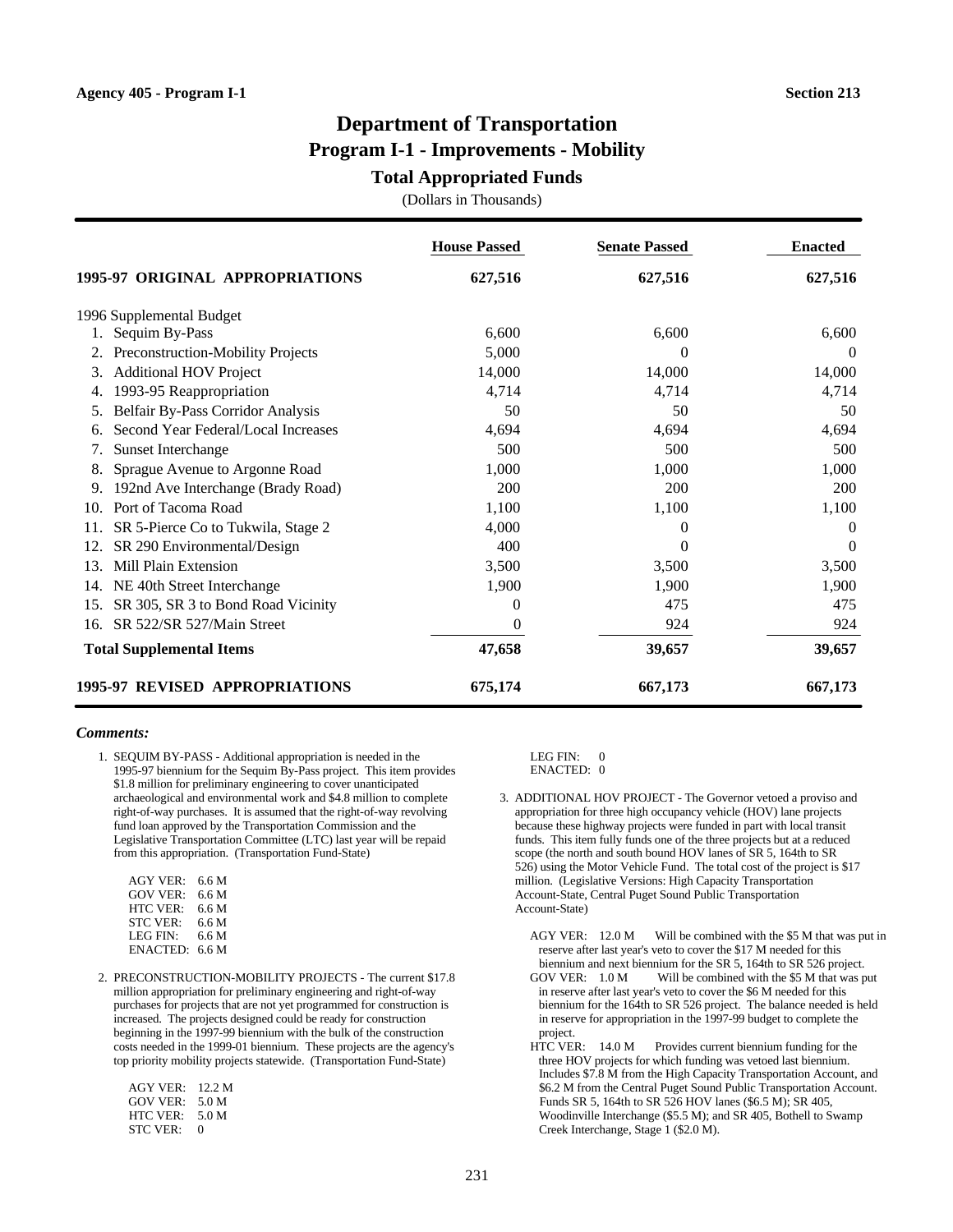### **Department of Transportation Program I-1 - Improvements - Mobility**

| <b>STC VER:</b> | 14.0 M | Same as HTC. |
|-----------------|--------|--------------|
| LEG FIN:        | 14.0 M | Same as HTC. |
| ENACTER: 14.0 M |        | Same as HTC. |

4. 1993-95 REAPPROPRIATION - Construction work planned for the 1993-95 biennium was not completed. This item carries forward the appropriation authority to continue that work in the current biennium. (Motor Vehicle Fund-State, Motor Vehicle Fund-Bonds, Puyallup Tribal Settlement Account-State)

 AGY VER: 9.7 M GOV VER: 9.7 M

- HTC VER: 4.7 M Removes \$5 M; in its place, the department is directed to use \$5 M of Motor Vehicle Fund-State that was placed in reserve after the veto of three HOV projects last session.
- STC VER: 4.7 M<br>LEG FIN: 4.7 M LEG FIN: ENACTED: 4.7 M
- 5. BELFAIR BY-PASS CORRIDOR ANALYSIS Before WSDOT can legally accept a \$1 million donation of right-of-way for a SR 3 by-pass around Belfair in Mason County, a field survey and environmental analysis must be completed. This funding will determine the location of the corridor. The project will then have to compete with other capacity improvement projects for future design and construction funding. (Motor Vehicle Fund-State)
	- GOV VER: 50 K HTC VER: 50 K<br>STC VER: 50 K STC VER: 50 K<br>LEG FIN: 50 K LEG FIN: ENACTED: 50 K
- 6. SECOND YEAR FEDERAL/LOCAL INCREASES This item reappropriates local and federal funds associated with projects that slid from the 1993-95 biennium into the current biennium. (Motor Vehicle Fund-Federal, Motor Vehicle Fund-Local)

 $AGY VER: 0$  GOV VER: 4.7 M HTC VER: 4.7 M STC VER: 4.7 M LEG FIN: 4.7 M ENACTED: 4.7 M

7. SUNSET INTERCHANGE - This item provides funding for preliminary engineering on the I-90 Sunset Interchange project. This project will reconstruct the interchange to provide full directional movement. Construction funding for this project is contingent upon future legislative action. (Motor Vehicle Fund-State)

| HTC VER:       | 0.5 M            |
|----------------|------------------|
| STC VER:       | 0.5 M            |
| LEG FIN:       | 0.5 <sub>M</sub> |
| ENACTED: 0.5 M |                  |

8. SPRAGUE AVENUE TO ARGONNE ROAD - This item provides \$1 million in construction funding for the first phase of the Sprague Avenue to Argonne Road project on I-90 in Spokane. The project's first phase provides additional lanes and has a total construction cost of \$13 million. The second phase, for which funding is not committed by this appropriation, includes reconstruction of an interchange. (Motor Vehicle Fund-State)

| 1.0 M          |
|----------------|
| 1.0 M          |
| 1.0 M          |
| ENACTED: 1.0 M |
|                |

9. 192ND AVE INTERCHANGE (BRADY ROAD) - This item provides \$0.2 million to accelerate preliminary engineering for the SR 14, 192nd Avenue Interchange (Brady Road) project in the Vancouver area. Construction funding for this project is contingent upon future legislative action. (Motor Vehicle Fund-State)

| HTC VER:        | 0.2 <sub>M</sub> |
|-----------------|------------------|
| <b>STC VER:</b> | 0.2 M            |
| LEG FIN:        | 0.2 M            |
| ENACTED: 0.2 M  |                  |

10. PORT OF TACOMA ROAD - This item provides funding for preliminary engineering for a grade separation project at the intersection of SR 509 and the Port of Tacoma Road. Construction funding for this project is contingent upon future legislative action. (Transportation Fund-State)

| HTC VER:       | 1.1 M |
|----------------|-------|
| STC VER:       | 1.1 M |
| LEG FIN:       | 1.1 M |
| ENACTED: 1.1 M |       |

- 11. SR 5-PIERCE CO TO TUKWILA, STAGE 2 This item provides \$4.0 million for the I-5, Pierce County Line to Tukwila Interchange, Stage 2, HOV project. An additional \$28.4 million will be needed in the 1997-99 biennium to complete the project. (Central Puget Sound Public Transportation Account-State)
	- HTC VER: 4.0 M STC VER: 0 LEG FIN: 0 ENACTED: 0
- 12. SR 290 ENVIRONMENTAL/DESIGN This item provides \$0.4 million toward the cost of environmental and design components necessary for the realignment and reconstruction of SR 290 in the vicinity of the Riverpoint Higher Education Council facility in Spokane. The project will include transit amenities to serve the facility. (Public Transportation Systems Account-State)

| HTC VER:      | 0.4 <sub>M</sub> |
|---------------|------------------|
| STC VER:      | 0                |
| LEG FIN:      | 0                |
| $ENACTER$ : 0 |                  |

- 13. MILL PLAIN EXTENSION This item provides the state portion of funding for the Mill Plain Extension (SR 501) in Vancouver. The project is a top priority for the region. The city of Vancouver, Port of Vancouver, Burlington Northern, and the Transportation Improvement Board are contributors to the project. In addition to this appropriation, \$500,000 is already provided in the WSDOT budget. The total project cost is \$24.0 million. (Transportation Fund-State, High Capacity Transportation Account-State (HCTA-State))
	- GOV VER: 10.7 M From Transportation Fund-State.<br>HTC VER: 3.5 M Includes \$0.33 M from HCTA-St Includes \$0.33 M from HCTA-State for transit-related portions of the project and \$3.17 M from Transportation Fund-State. Provides cash flow needed for the 1995-97 biennium. An additional \$3.9 million will be needed from WSDOT in the 1997-99 biennium to complete the project. Proviso language makes the funding contingent on the Port of Vancouver increasing its contribution from \$1.8 M to \$3.6 M and increases the Transportation Improvement Board contribution from \$7.5 M to \$9.0 M. The budget also provides that the city of Vancouver, upon completion of the project, will transfer jurisdiction of Mill Plain Boulevard to WSDOT and WSDOT will transfer Fourth Plain to the city without further obligation. STC VER: 3.5 M Same as HTC.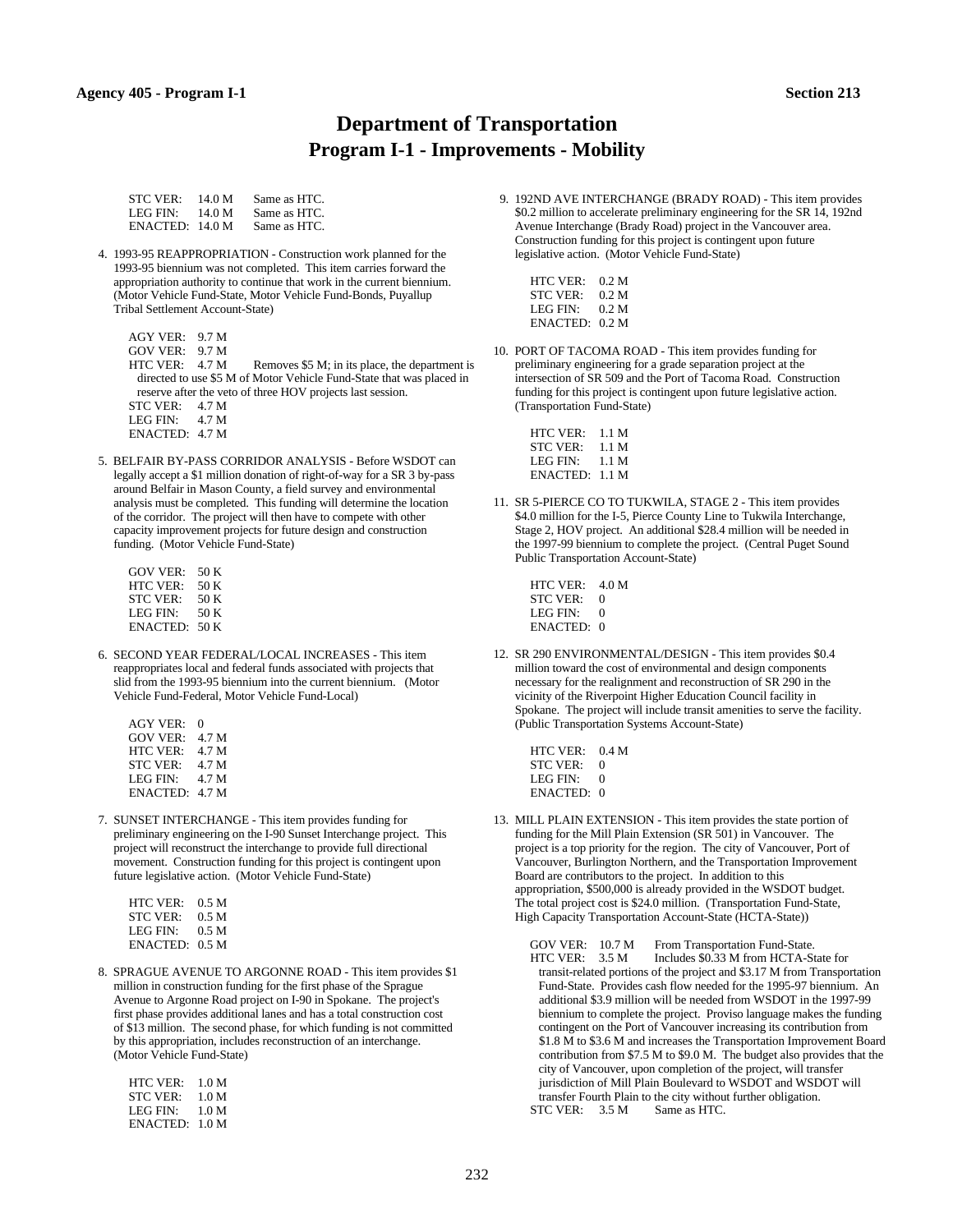### **Department of Transportation Program I-1 - Improvements - Mobility**

| LEG FIN:       | 3.5 M | Same as HTC. |
|----------------|-------|--------------|
| ENACTER: 3.5 M |       | Same as HTC. |

14. NE 40TH STREET INTERCHANGE - This item provides construction funding for the NE 40th Street Interchange (SR 520) in Overlake/Redmond. The project will receive contributions from city of Redmond, private developers, a federal Surface Transportation Program competitive grant, and the Transportation Improvement Board. The total project cost is \$14.1 million. (Transportation Fund-State, High Capacity Transportation Account-State (HCTA))

GOV VER: 2.2 M From Transportation Fund-State. HTC VER: 1.9 M Provides funding needed for this biennium. Includes \$0.55 M from the HCTA-State for transit-related portions of the project and \$1.35 M from the Transportation Fund-State. An additional \$0.3 M will be needed from WSDOT to complete the project in the 1997-99 biennium.

| <b>STC VER:</b> | 1.9 <sub>M</sub> | Same as HTC. |
|-----------------|------------------|--------------|
| LEG FIN:        | 1.9 <sub>M</sub> | Same as HTC. |
| ENACTER: 1.9 M  |                  | Same as HTC. |

15. SR 305, SR 3 TO BOND ROAD VICINITY - This project would include the construction of two 12-foot through lanes in each direction and safety improvements at this intersection. The appropriation of \$475,000 includes \$443,000 for preliminary engineering and \$32,000 for construction. To complete the project, \$5.1 million will be needed in the 1997-99 biennium. (Motor Vehicle Fund-State)

STC VER: 0.5 M<br>LEG FIN: 0.5 M LEG FIN: ENACTED: 0.5 M

16. SR 522/SR 527/MAIN STREET - This project adjacent to the Bothell Central Business District will provide intersection improvements including additional turning lanes, realignment of the intersection, improved traffic signals, and a pedestrian island. This item funds WSDOT participation in the project. A total of \$2.5 million is needed for construction of the project which will be completed in the 1995-97 biennium. The balance of the funding will be provided by the Transportation Improvement Board, the city of Bothell, and developers. (Motor Vehicle Fund-State)

 STC VER: 0.9 M LEG FIN: 0.9 M ENACTED: 0.9 M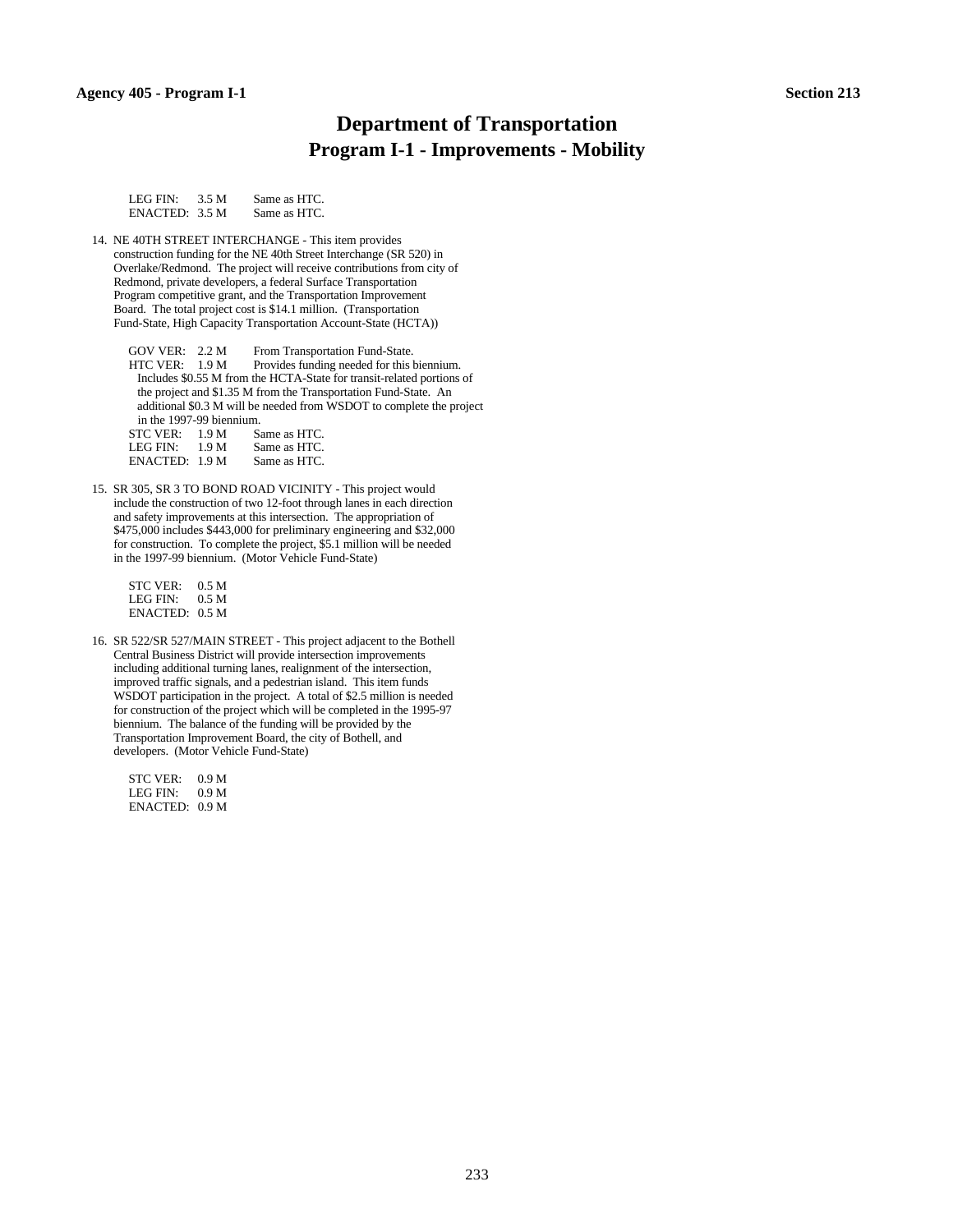# **Department of Transportation Program I-2 - Improvements - Safety**

### **Total Appropriated Funds**

(Dollars in Thousands)

|                                   | <b>House Passed</b> | <b>Senate Passed</b> | <b>Enacted</b> |
|-----------------------------------|---------------------|----------------------|----------------|
| 1995-97 ORIGINAL APPROPRIATIONS   | 71,000              | 71,000               | 71,000         |
| 1996 Supplemental Budget          |                     |                      |                |
| 1. 1993-95 Reappropriation        |                     |                      |                |
| 2. Additional Safety Improvements | 3,000               | 3,000                | 3,000          |
| <b>Total Supplemental Items</b>   | 3,001               | 3,001                | 3,001          |
| 1995-97 REVISED APPROPRIATIONS    | 74,001              | 74,001               | 74,001         |

#### *Comments:*

2. ADDITIONAL SAFETY IMPROVEMENTS - Improving safety is the top priority for the Transportation Commission. This item provides funding for additional safety improvement projects such as SR 395 north of Spokane, SR 12 near Naches, and SR 507 in Lewis County. (Motor Vehicle Fund-State)

 AGY VER: 3.0 M GOV VER: 3.0 M HTC VER: 3.0 M STC VER: 3.0 M LEG FIN: 3.0 M ENACTED: 3.0 M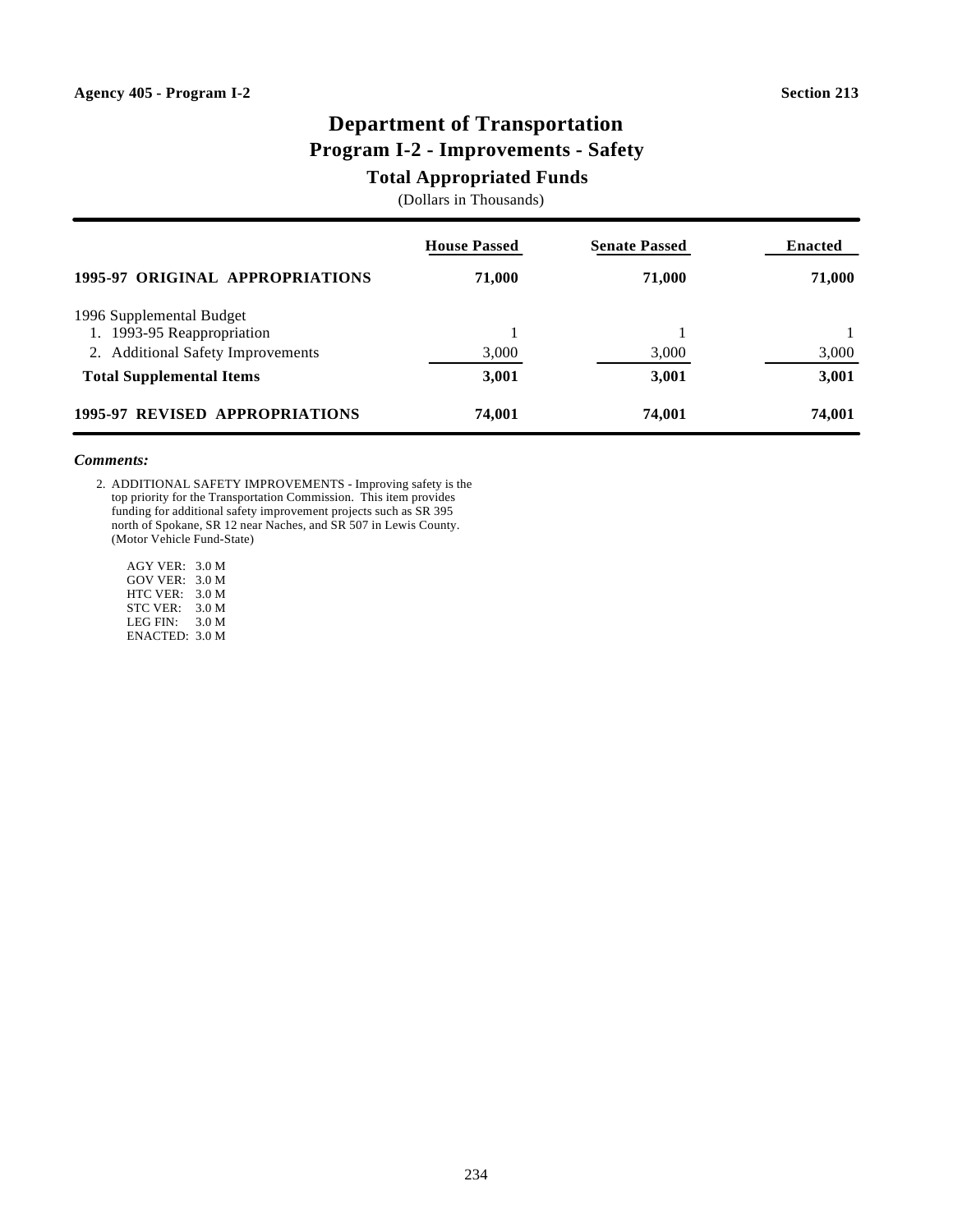# **Department of Transportation Program I-3 - Improvements - Economic Initiatives**

### **Total Appropriated Funds**

(Dollars in Thousands)

|                                      | <b>House Passed</b> | <b>Senate Passed</b> | <b>Enacted</b> |
|--------------------------------------|---------------------|----------------------|----------------|
| 1995-97 ORIGINAL APPROPRIATIONS      | 142,133             | 142,133              | 142,133        |
| 1996 Supplemental Budget             |                     |                      |                |
| 1. 1993-95 Reappropriation           | $-461$              | $-461$               | $-461$         |
| 2. RV Sanitary Facilities (SSB 6322) | $\Omega$            | 150                  | 150            |
| <b>Total Supplemental Items</b>      | -461                | $-311$               | $-311$         |
| 1995-97 REVISED APPROPRIATIONS       | 141,672             | 141,822              | 141,822        |

#### *Comments:*

1. 1993-95 REAPPROPRIATION - The appropriation for work not completed in the 1993-95 biennium is transferred to another improvement program where the work will actually occur. (Motor Vehicle Fund-State)

 AGY VER: (0.5 M) GOV VER: (0.5 M) HTC VER:  $(0.5 M)$  STC VER: (0.5 M) LEG FIN:  $(0.5 M)$ ENACTED: (0.5 M)

2. RV SANITARY FACILITIES (SSB 6322) - This item funds construction of recreational vehicle (RV) sanitary facilities. This funding is to implement SSB 6322 which raised the annual RV fee for these facilities from \$1 to \$3. An appropriation of \$150,000 for these facilities is also included in Program P3 - Item 2. (Motor Vehicle Fund-State)

 STC VER: 150 K LEG FIN: 150 K<br>ENACTED: 150 K SSB 6322, upon which this funding was conditioned, was enacted as Chapter 237, Laws of 1996.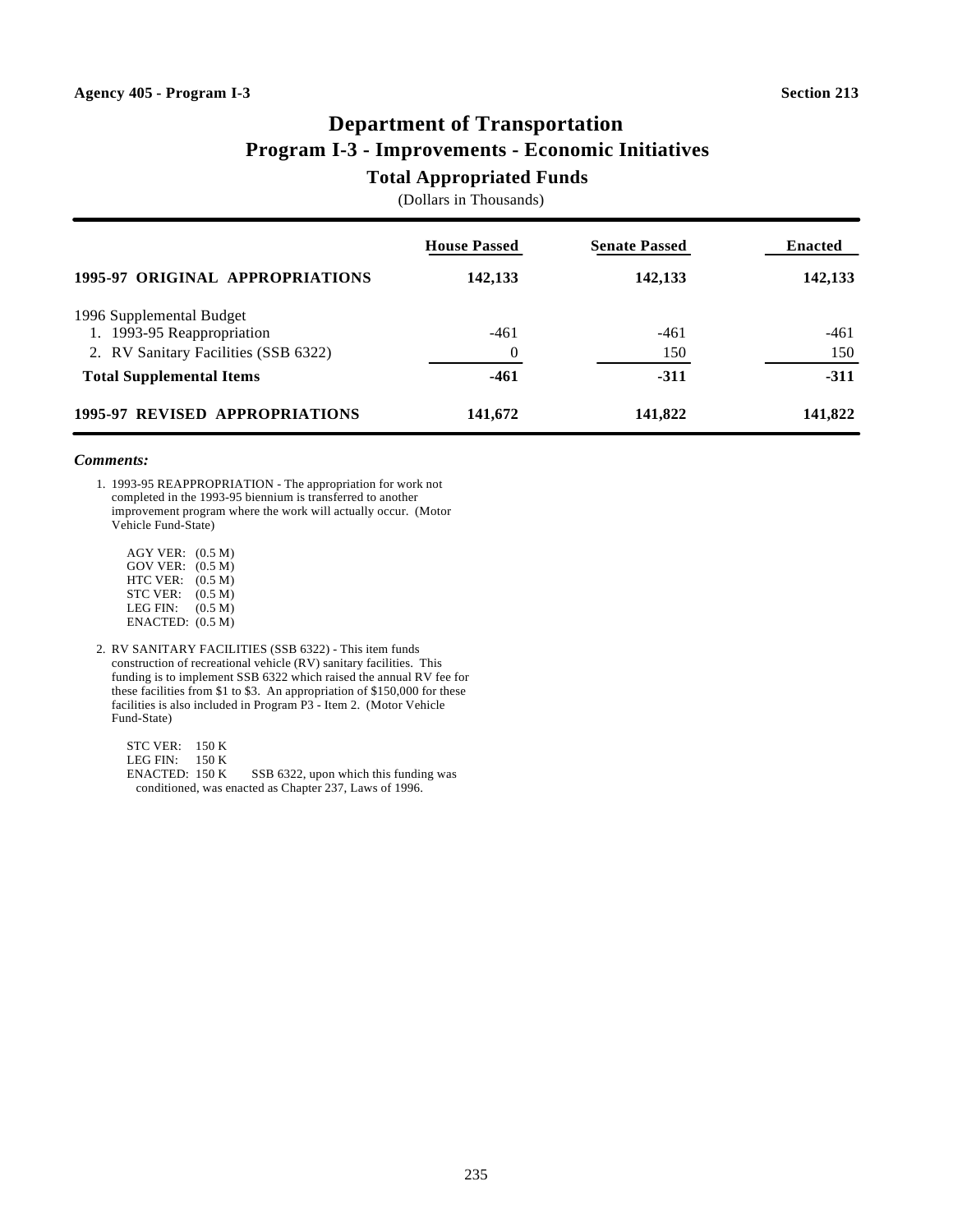# **Department of Transportation Program I-4 - Improvements - Environmental Retrofit**

### **Total Appropriated Funds**

(Dollars in Thousands)

|                                  | <b>House Passed</b> | <b>Senate Passed</b> | <b>Enacted</b> |
|----------------------------------|---------------------|----------------------|----------------|
| 1995-97 ORIGINAL APPROPRIATIONS  | 2,880               | 2,880                | 2,880          |
| 1996 Supplemental Budget         |                     |                      |                |
| 1. 1993-95 Reappropriation       | 362                 | 362                  | 362            |
| 2. Puget Sound Sediment Clean-up | 30                  | 30                   | 30             |
| <b>Total Supplemental Items</b>  | 392                 | 392                  | 392            |
| 1995-97 REVISED APPROPRIATIONS   | 3,272               | 3,272                | 3,272          |

#### *Comments:*

1. 1993-95 REAPPROPRIATION - Some construction work planned for completion in the 1993-95 biennium slid into the current biennium. This item carries forward the appropriation authority to continue that work in the current biennium. (Motor Vehicle Fund-State)

- AGY VER: 0.4 M GOV VER: 0.4 M HTC VER: 0.4 M STC VER: 0.4 M LEG FIN: 0.4 M ENACTED: 0.4 M
- 2. PUGET SOUND SEDIMENT CLEAN-UP The Department of Ecology, Department of Natural Resources, and the Department of Transportation have committed to participate in a consensus building process to develop a single state agenda on solutions to clean up sediments in the Puget Sound. They have proposed a process that brings in all state and local parties on a pilot clean-up project. This item funds a full-time staff person to represent WSDOT in the process. The FTE staff year is funded with \$30,000 from the Motor Vehicle Fund-State and \$40,000 from the Marine Operating Account (in Program X00) but will be assigned to the Environmental Office. (Motor Vehicle Fund-State)

| GOV VER:         | 30 K |
|------------------|------|
| HTC VER:         | 30 K |
| <b>STC VER:</b>  | 30 K |
| LEG FIN:         | 30 K |
| $ENACTER$ : 30 K |      |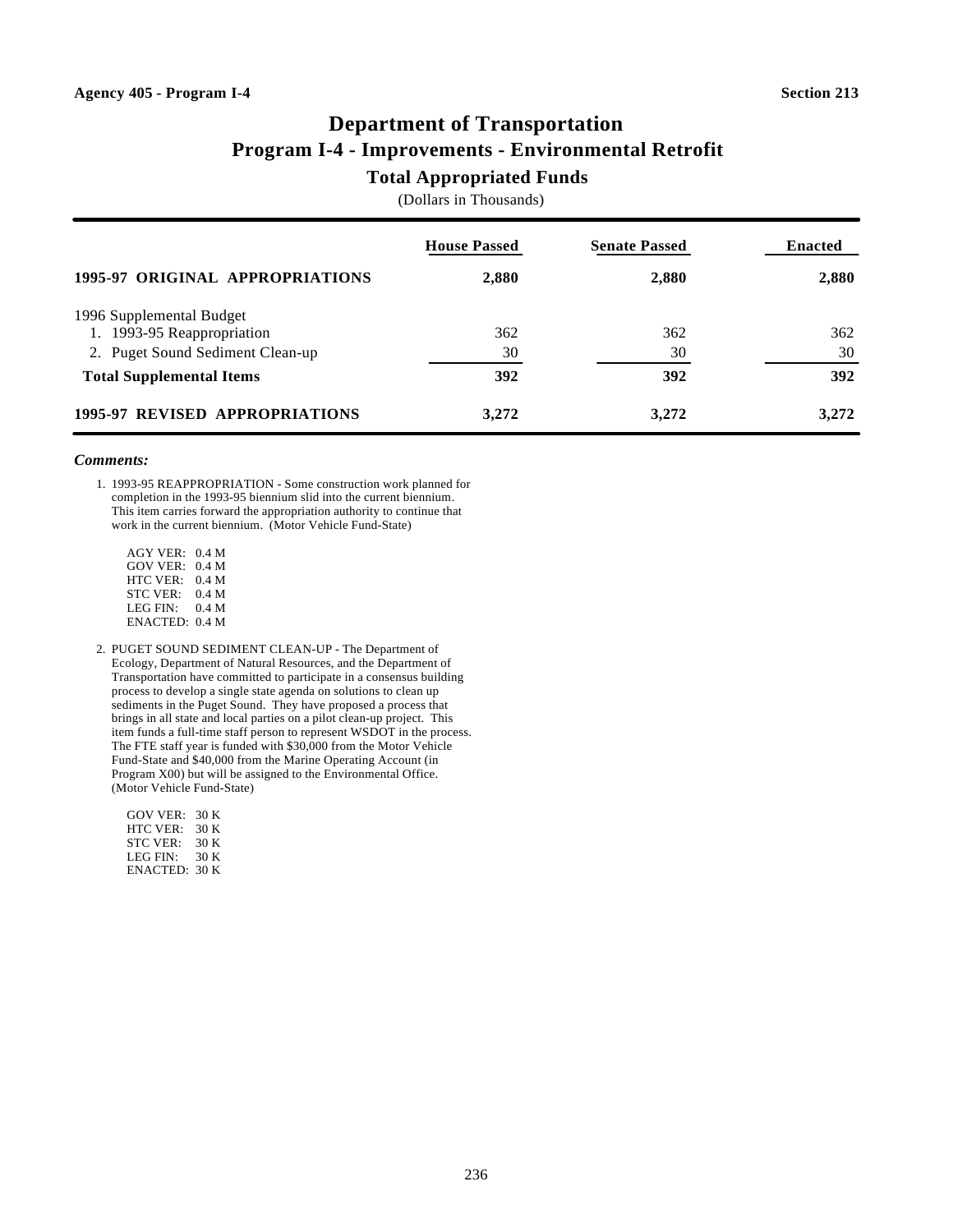# **Department of Transportation Program K - Transpo Economic Partnership - Capital**

### **Total Appropriated Funds**

(Dollars in Thousands)

|                                        | <b>House Passed</b> | <b>Senate Passed</b> | <b>Enacted</b> |
|----------------------------------------|---------------------|----------------------|----------------|
| 1995-97 ORIGINAL APPROPRIATIONS        | 8,370               | 8,370                | 8,370          |
| 1996 Supplemental Budget               |                     |                      |                |
| 1. Restrict Public-Private Initiatives | $-2,089$            | $-2,089$             | $-2,089$       |
| 2. Enhanced Funding for SR 16          |                     | 11,161               | 11,161         |
| <b>Total Supplemental Items</b>        | $-2,089$            | 9,072                | 9,072          |
| 1995-97 REVISED APPROPRIATIONS         | 6,281               | 17,442               | 17,442         |

#### *Comments:*

1. RESTRICT PUBLIC-PRIVATE INITIATIVES - This item reflects proviso language that limits 1995-97 biennium funding for the Public-Private Initiatives (PPI) Program to only the SR 16 corridor improvements and park and ride projects, program support costs, and development of the replacement project process. Last year, \$8.37 million in bond funding was provided for the PPI program in the 1995-97 biennial budget. (Motor Vehicle Fund-Bonds)

| Committee amendment changed proviso                                        |
|----------------------------------------------------------------------------|
| language but did not revise appropriation.                                 |
| HSE VER: (2.1 M) Amends appropriation to reflect proviso                   |
|                                                                            |
|                                                                            |
|                                                                            |
|                                                                            |
| HTC VER: 0<br>STC VER: $(2.1 M)$<br>LEG FIN: $(2.1 M)$<br>ENACTER: (2.1 M) |

2. ENHANCED FUNDING FOR SR 16 - This item adds funding from the PPI bond authorization for the SR 16 project, including environmental review, public involvement, engineering and technical studies, and the advisory vote. (Motor Vehicle Fund-Bonds)

| STC VER ·       | 11.2 M |
|-----------------|--------|
| LEG FIN:        | 11.2 M |
| ENACTED: 11.2 M |        |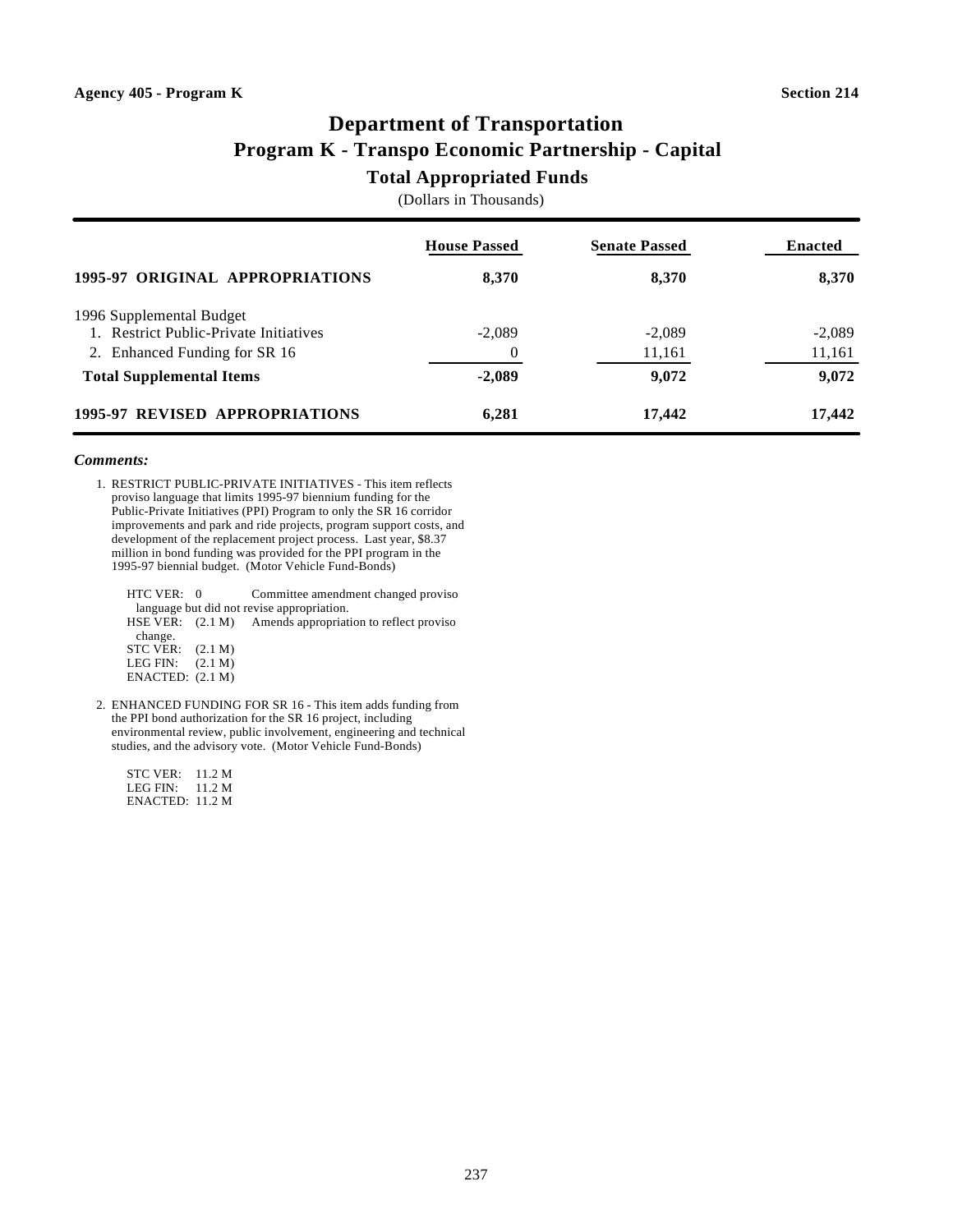# **Department of Transportation Program M - Highway Maintenance**

### **Total Appropriated Funds**

(Dollars in Thousands)

|                                       | <b>House Passed</b> | <b>Senate Passed</b> | <b>Enacted</b> |
|---------------------------------------|---------------------|----------------------|----------------|
| 1995-97 ORIGINAL APPROPRIATIONS       | 225,134             | 225,134              | 225,134        |
| 1996 Supplemental Budget              |                     |                      |                |
| 1. Storm Water Assessment Fees        | 906                 | 906                  | 906            |
| Winter Storm Costs                    | 6,000               | 6,500                | 6,500          |
| <b>Total Supplemental Items</b>       | 6,906               | 7,406                | 7,406          |
| <b>1995-97 REVISED APPROPRIATIONS</b> | 232,040             | 232,540              | 232,540        |

#### *Comments:*

In the HTC and subsequent versions, \$2 million is appropriated as a reserve for emergency relief in case snow and ice expenditures exceed the \$40 million plan for this activity. The Governor vetoed the proviso language that placed the funding in reserve and gave the Legislative Transportation Committee (LTC) authority to direct the Office of Financial Management (OFM) to place the funding in active status. In his veto message, the Governor states that he will direct WSDOT to place the appropriation in reserve status and if and when an expenditure is necessary will seek a recommendation from the LTC before bringing the request to OFM for approval of an allotment revision.

In the HTC and subsequent versions, a proviso directs WSDOT to participate with the Grant County Noxious Weed Board in a demonstration project that would examine ways to reduce weed control costs on state road rights of way. The Governor vetoed the proviso, stating that cooperative development of the project has not occurred between all the affected parties.

- 1. STORM WATER ASSESSMENT FEES WSDOT is required to pay a utility assessment for storm water drainage from state highway surfaces within certain local jurisdictions. The 1995-97 biennial budget includes appropriation authority for only one year pending a Legislative Transportation Committee review of local storm water assessment fees charged to WSDOT. This item provides funding for the second year assessments. (Motor Vehicle Fund-State)
	- AGY VER: 0.9 M GOV VER: 0.9 M HTC VER: 0.9 M<br>STC VER: 0.9 M STC VER: 0.9 M<br>LEG FIN: 0.9 M LEG FIN $\cdot$
	- ENACTED: 0.9 M Chapter 285, Laws of 1996 (2SHB 2031) requires that beginning January 1, 1997, charges collected by local utilities from WSDOT only be used for capital projects and best management practices that mitigate impacts associated with state highways.
- 2. WINTER STORM COSTS Damage caused by winter storms will require funding above what is currently available in the Department of Transportation maintenance budget. This item covers match of federal emergency funds and any state only costs. (Motor Vehicle Fund-State, Transportation Fund-State)

 GOV VER: 2.5 M Covers costs of November and December winter storm damage.<br>HTC VER: 4.0 M

Any funds available after paying storm damage costs are to be used for flood prevention measures along highways

 prone to flooding such as SR 101 (Mile Post (MP) 338, Skokomish River); SR 12 (MP 201, Naches River); SR 82 (MP 27.5, Yakima River); SR 125 (MP 18.9, Brown Creek); SR 125 (MP 12 to 14, Spring Valley Creek); SR 231 (MP 40.5, Reardan); SR 23 (MP 54, Lords Valley Creek); SR 2 (MP 53.5, Profit's Point); SR 542 (MP 26.6, North Fork Nooksack River); SR 530 (MP 39, No. Fork Stillaguamish); SR 2 (MP 59 to 64); SR 2 (MP 78.6, Nason Creek); and SR 2 (MP 93, 95, and 98, Wenatchee River).

- HSE VER: 6.0 M Increases funding for storm damage to cover costs of February 1996 floods. Includes \$5.0 M Motor Vehicle Fund-State and \$1.0 M Transportation Fund-State. Funding may be used by Program M, Program P (for road or bridge reconstruction), or Program Y (for damage to rail infrastructure), as determined by the department. The first priority for the Transportation Fund-State appropriation is repair of rail infrastructure. Remaining funds may be used for flood prevention projects as described above.
- STC VER: 6.5 M Includes \$5.0 M Motor Vehicle Fund-State and \$1.5 M Transportation Fund-State. Funding may be used by Program M, Program P (for road or bridge reconstruction), or Program Y (for damage to rail infrastructure), as determined by the department. The first priority for the Transportation Fund-State appropriation is repair of rail infrastructure. Remaining funds may be used for flood prevention projects as determined by the department. LEG FIN:  $6.5 M$  Same as STC.

ENACTED: 6.5 M Same as STC.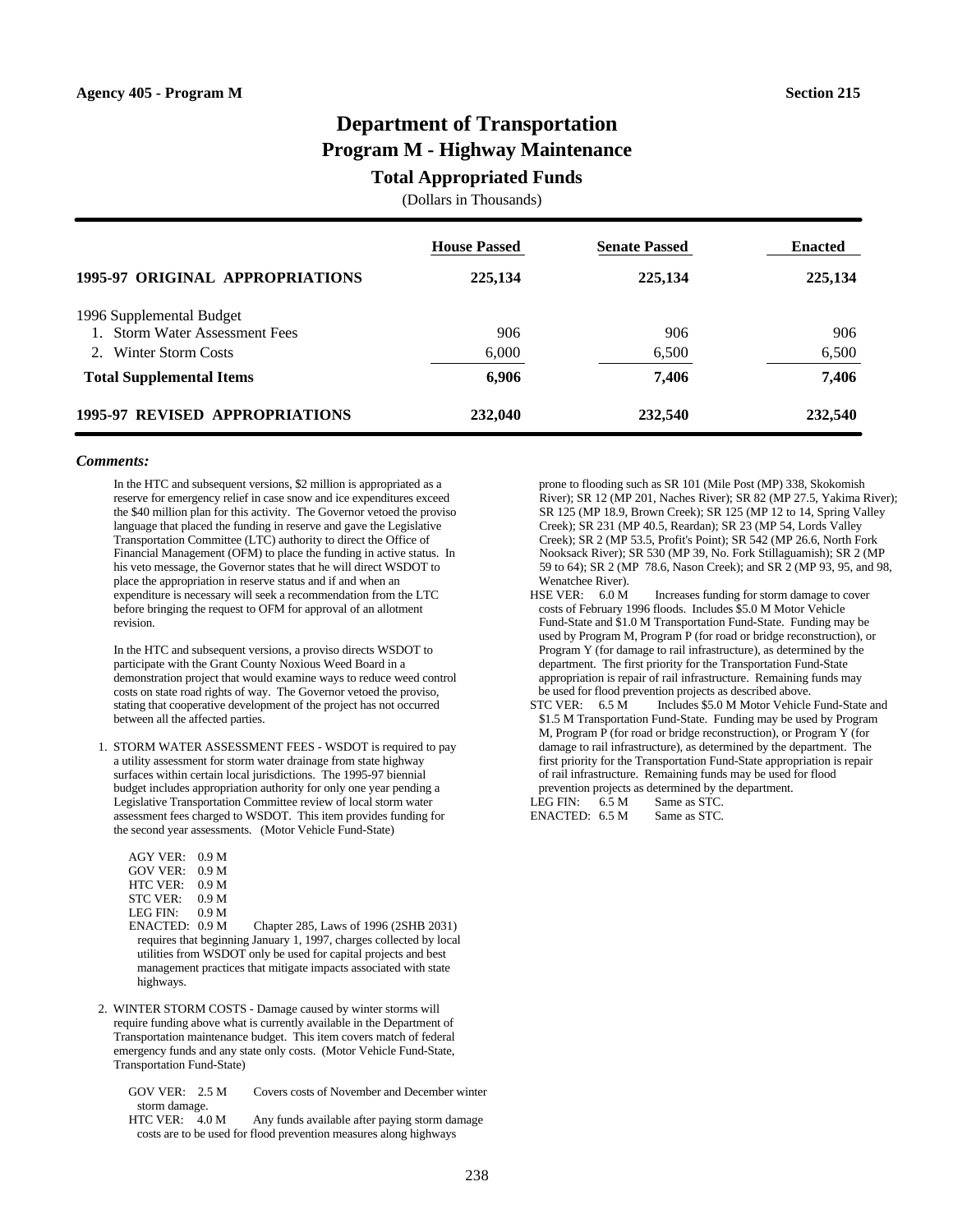# **Department of Transportation Program P-2 - Preservation - Structures**

### **Total Appropriated Funds**

(Dollars in Thousands)

|                                 | <b>House Passed</b> | <b>Senate Passed</b> | <b>Enacted</b> |
|---------------------------------|---------------------|----------------------|----------------|
| 1995-97 ORIGINAL APPROPRIATIONS | 109,500             | 109,500              | 109,500        |
| 1996 Supplemental Budget        |                     |                      |                |
| 1. 1993-95 Reappropriation      | 281                 | 281                  | 281            |
| 2. Susie Creek Bridge           | 3,700               | 3,700                | 3,700          |
| <b>Total Supplemental Items</b> | 3,981               | 3,981                | 3,981          |
| 1995-97 REVISED APPROPRIATIONS  | 113,481             | 113,481              | 113,481        |

### *Comments:*

1. 1993-95 REAPPROPRIATION - Some construction work planned for completion in the 1993-95 biennium slid into the current biennium. This item carries forward the appropriation authority to continue that work in the current biennium. (Motor Vehicle Fund-State)

 AGY VER: 0.3 M GOV VER: 0.3 M HTC VER: 0.3 M STC VER: 0.3 M LEG FIN: 0.3 M ENACTED: 0.3 M

2. SUSIE CREEK BRIDGE - This item provides funding to accelerate the replacement of the structurally deficient Susie Creek Bridge on SR 112 in Clallam County. The bridge had been scheduled for replacement in the 1997-99 biennium. (Motor Vehicle Fund-State)

 HTC VER: 3.7 M STC VER: 3.7 M LEG FIN: 3.7 M ENACTED: 3.7 M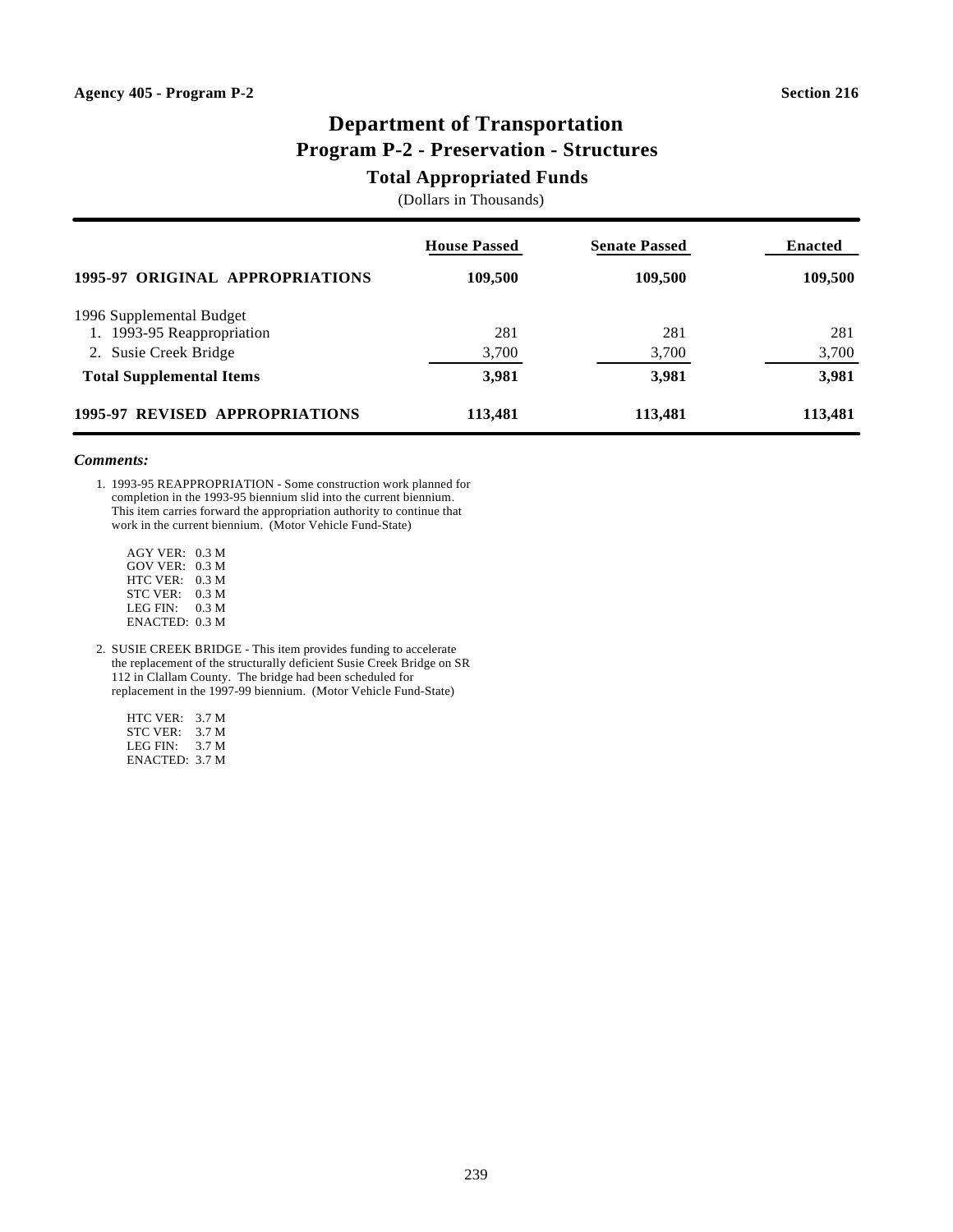# **Department of Transportation Program P-3 - Preservation - Other Facilities**

### **Total Appropriated Funds**

(Dollars in Thousands)

|                                      | <b>House Passed</b> | <b>Senate Passed</b> | <b>Enacted</b> |
|--------------------------------------|---------------------|----------------------|----------------|
| 1995-97 ORIGINAL APPROPRIATIONS      | 45,444              | 45,444               | 45,444         |
| 1996 Supplemental Budget             |                     |                      |                |
| 1. 1993-95 Reappropriation           | 375                 | 375                  | 375            |
| 2. RV Sanitary Facilities (SSB 6322) |                     | 150                  | 150            |
| <b>Total Supplemental Items</b>      | 375                 | 525                  | 525            |
| 1995-97 REVISED APPROPRIATIONS       | 45,819              | 45,969               | 45,969         |

#### *Comments:*

1. 1993-95 REAPPROPRIATION - Construction work planned for the 1993-95 biennium was not completed. This item carries forward the appropriation authority to continue that work in the current biennium. (Motor Vehicle Fund-State)

- AGY VER: 0.4 M GOV VER: 0.4 M HTC VER: 0.4 M STC VER: 0.4 M LEG FIN: 0.4 M ENACTED: 0.4 M
- 2. RV SANITARY FACILITIES (SSB 6322) This item funds preservation of recreational vehicle (RV) sanitary facilities per SSB 6322 which raised the annual RV fee for these facilities from \$1 to \$3. An appropriation of \$150,000 for these facilities is also included in Program I3 - Item 2. (Motor Vehicle Fund-State)

 STC VER: 150 K LEG FIN: 150 K<br>ENACTED: 150 K SSB 6322, upon which this funding was conditioned, was enacted as Chapter 237, Laws of 1996.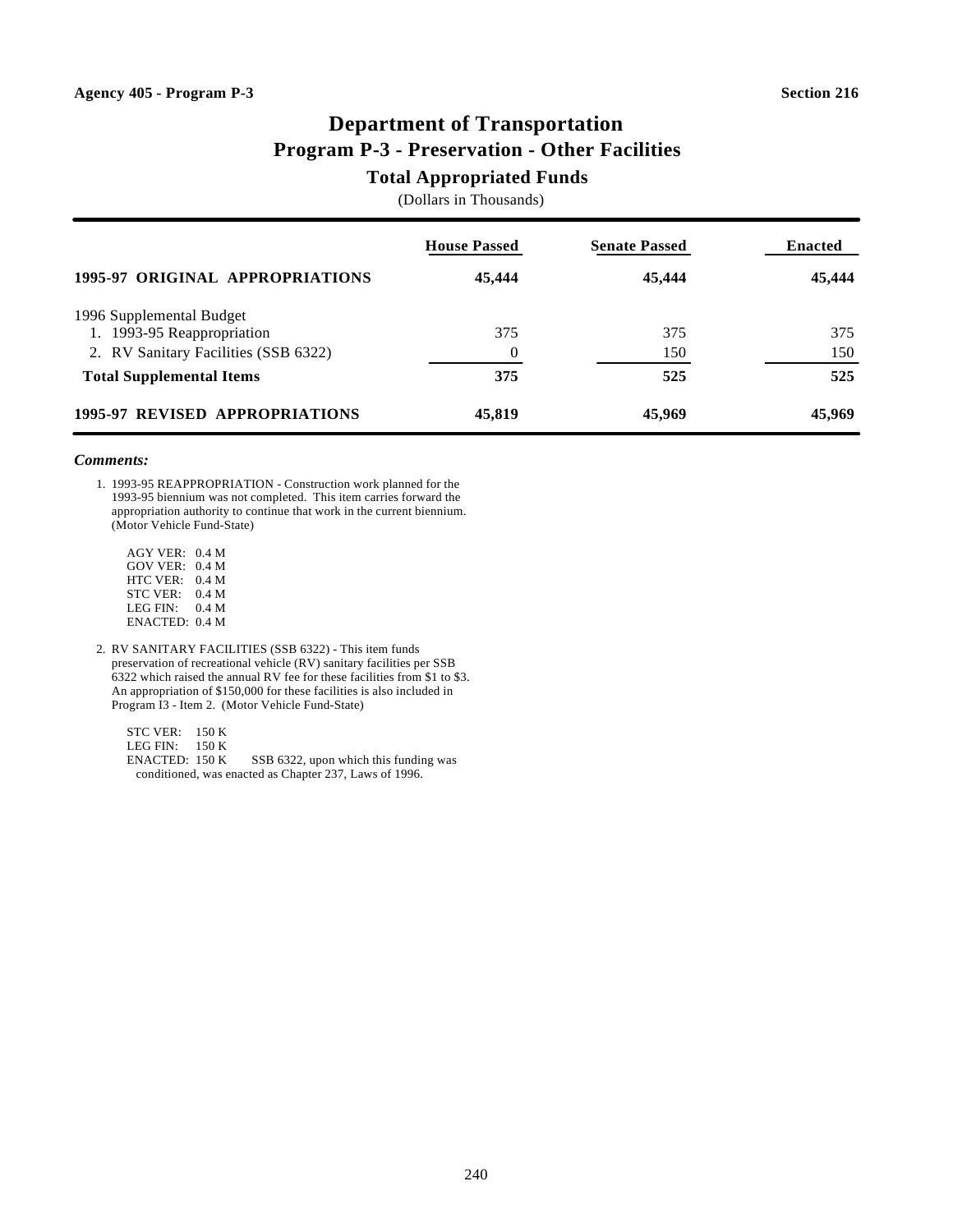# **Department of Transportation Program Q - Transportation Systems Management**

# **Total Appropriated Funds**

(Dollars in Thousands)

|                                                                  | <b>House Passed</b> | <b>Senate Passed</b> | <b>Enacted</b> |
|------------------------------------------------------------------|---------------------|----------------------|----------------|
| 1995-97 ORIGINAL APPROPRIATIONS                                  | 10,241              | 10,241               | 10,241         |
| 1996 Supplemental Budget<br>1. Transportation Systems Management | 11,494              | 11,494               | 11,494         |
| <b>Total Supplemental Items</b>                                  | 11,494              | 11,494               | 11,494         |
| 1995-97 REVISED APPROPRIATIONS                                   | 21,735              | 21,735               | 21,735         |

### *Comments:*

1. TRANSPORTATION SYSTEMS MANAGEMENT - Program Q was created through a program structure change in 1995 to centralize the functions responsible for providing safer and more efficient traffic flows in urban areas. WSDOT programs such as ramp meters, regional radio operation, traffic monitoring systems, and incident response were consolidated. The 1995-97 biennial budget included funding for the first fiscal year. This item provides the funding and FTE staff years necessary to continue the current program in the second year of the biennium. (Motor Vehicle Fund-State)

| $GOV$ VER: 11.5 M<br>HTC VER: $11.5 M$<br>STC VER: $12.5 M$<br>$SEN$ VER: 11.5 M<br>LEG FIN: $11.5 M$<br>ENACTED: 11.5 M |  | $AGY$ VER: 11.5 M |  | Provides additional program funding. |
|--------------------------------------------------------------------------------------------------------------------------|--|-------------------|--|--------------------------------------|
|--------------------------------------------------------------------------------------------------------------------------|--|-------------------|--|--------------------------------------|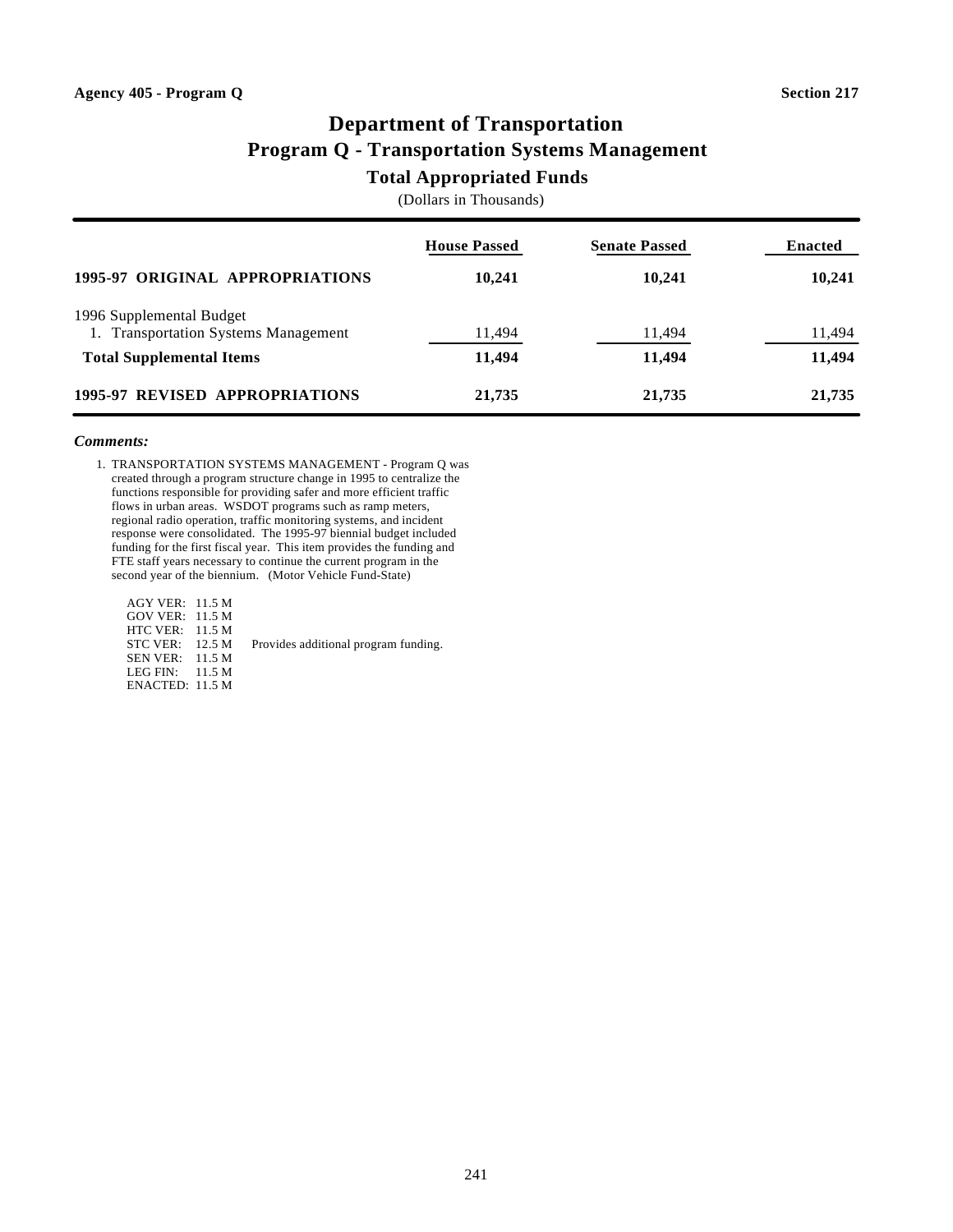### **Department of Transportation Program R - Sales & Services to Others**

### **Total Appropriated Funds**

(Dollars in Thousands)

|                                    | <b>House Passed</b> | <b>Senate Passed</b> | <b>Enacted</b> |
|------------------------------------|---------------------|----------------------|----------------|
| 1995-97 ORIGINAL APPROPRIATIONS    | 3,000               | 3,000                | 3,000          |
| 1996 Supplemental Budget           |                     |                      |                |
| 1. Wahkiakum Co Ferry Subsidies    | 122                 | 122                  | 122            |
| 2. Second Year Local Appropriation | $\theta$            | 5,000                | 5,000          |
| <b>Total Supplemental Items</b>    | 122                 | 5,122                | 5,122          |
| 1995-97 REVISED APPROPRIATIONS     | 3,122               | 8,122                | 8,122          |

### *Comments:*

1. WAHKIAKUM CO FERRY SUBSIDIES - WSDOT is required to provide 80 percent of the operating costs of the Puget Island Ferry in Wahkiakum County. Until the current biennium, the \$368,000 appropriation was sufficient to cover this responsibility. However, increased costs, the replacement of the ferry ramp, and an imbalance found in an end of the biennium audit report requires increased participation from WSDOT that is not provided in the current budget. (Motor Vehicle Fund-State)

| $AGY$ VER: 0.2 M<br>$GOV$ VER: 0.2 M |                            |
|--------------------------------------|----------------------------|
| HTC VER: 0.1 M                       | Reflects updated estimate. |
| STC VER: 0.1 M                       |                            |
| LEG FIN: $0.1 M$                     |                            |
| ENACTED: 0.1 M                       |                            |

2. SECOND YEAR LOCAL APPROPRIATION - Second year appropriation authority is provided for projects and services that are 100 percent reimbursed by local and private jurisdictions. (Motor Vehicle Fund-Private/Local)

 AGY VER: 0 GOV VER: 5.0 M<br>HTC VER: 0 Expenditures are to be accommodated through the unanticipated receipts process. STC VER: 5.0 M LEG FIN: 5.0 M ENACTED: 5.0 M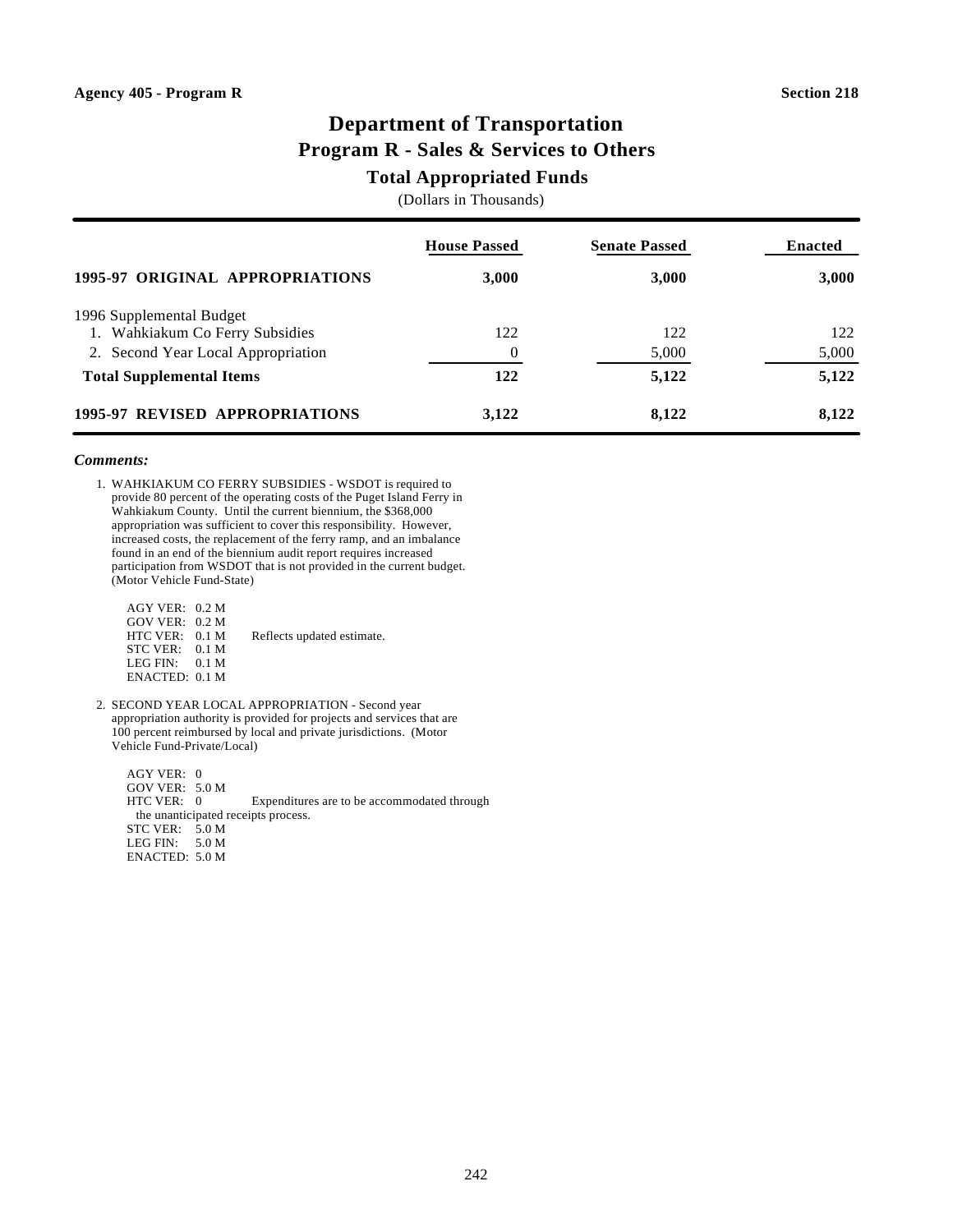# **Department of Transportation Program S - Transportation Management**

### **Total Appropriated Funds**

(Dollars in Thousands)

|                                                                | <b>House Passed</b> | <b>Senate Passed</b> | <b>Enacted</b> |
|----------------------------------------------------------------|---------------------|----------------------|----------------|
| 1995-97 ORIGINAL APPROPRIATIONS                                | 55,523              | 55,523               | 55,523         |
| 1996 Supplemental Budget<br>1. 1-800 Customer Info Phone Lines |                     | 25                   | 25             |
| <b>Total Supplemental Items</b>                                | $\bf{0}$            | 25                   | 25             |
| <b>1995-97 REVISED APPROPRIATIONS</b>                          | 55,523              | 55,548               | 55,548         |

### *Comments:*

1. 1-800 CUSTOMER INFO PHONE LINES - This item provides funding for toll-free telecommunications to provide mountain pass information.

STC VER: 50 K<br>SEN VER: 25 K The department is directed to seek methods to make this service self-supporting.<br>LEG FIN: 25 K Same as SEN VER. LEG FIN: 25 K<br>ENACTED: 25 K Same as SEN VER.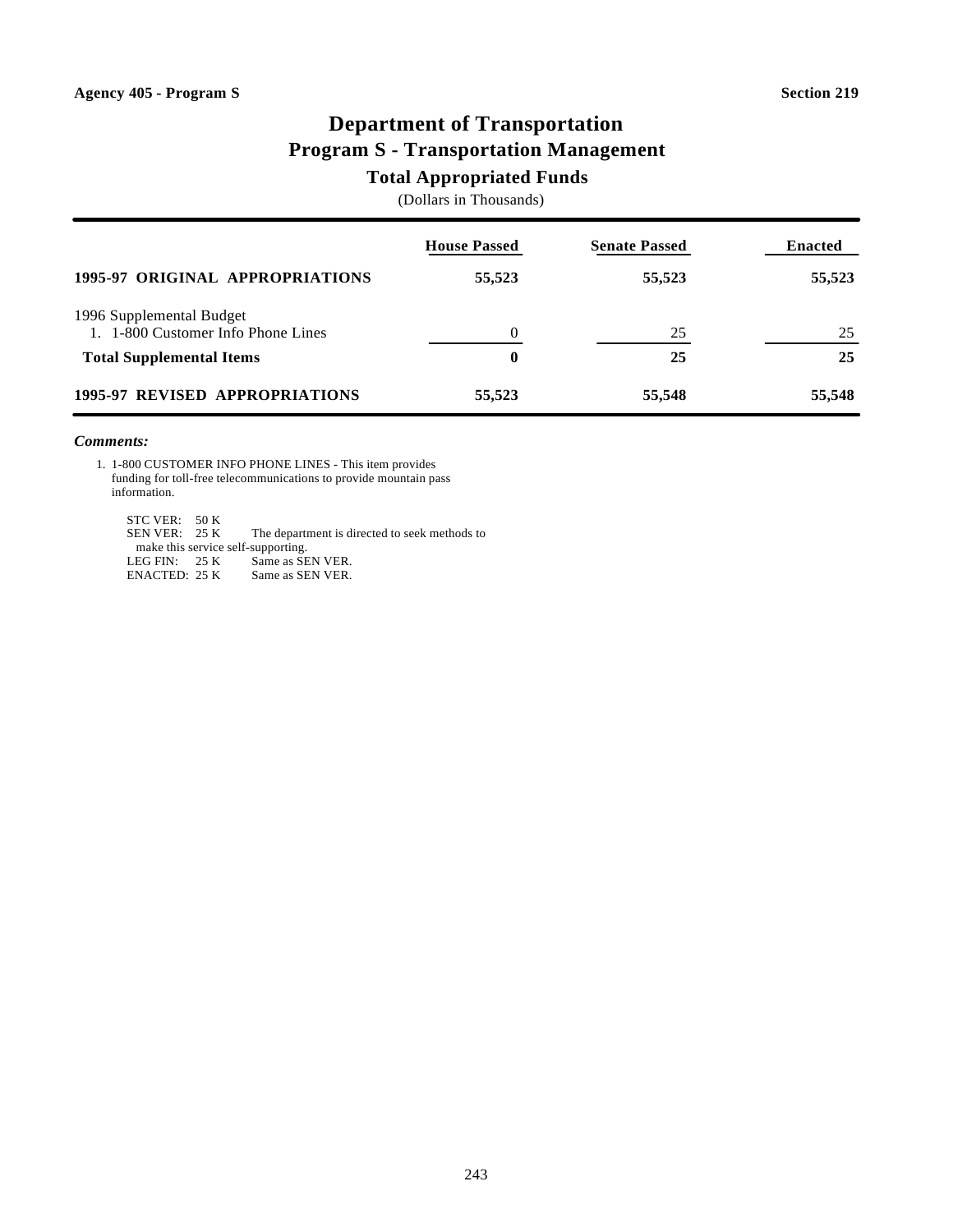# **Department of Transportation Program T - Transit, Research, & Intermodal Planning**

### **Total Appropriated Funds**

(Dollars in Thousands)

|                                                         | <b>House Passed</b> | <b>Senate Passed</b> | <b>Enacted</b> |
|---------------------------------------------------------|---------------------|----------------------|----------------|
| 1995-97 ORIGINAL APPROPRIATIONS                         | 30,507              | 30,507               | 30,507         |
| 1996 Supplemental Budget<br>1. Office of Urban Mobility | 880                 | 880                  | 880            |
| <b>Total Supplemental Items</b>                         | 880                 | 880                  | 880            |
| 1995-97 REVISED APPROPRIATIONS                          | 31,387              | 31,387               | 31,387         |

### *Comments:*

1. OFFICE OF URBAN MOBILITY - The Office of Urban Mobility (OUM) is the planning organization for the central Puget Sound region. It is responsible for ensuring that the State's interest is represented in local and regional transportation plans including the Puget Sound Regional Council (PSRC), six-year system plans and the high occupancy vehicle (HOV) core lane system. The OUM 95-97 budget was reduced from the agency request of \$2 million to MVF-State to \$1.116 million and then only funded for the first year of the biennium (\$0.558 million, with a like amount held in reserve for FY 97) pending a review by Legislative Transportation Committee (LTC). That budget assumed nine FTE staff years but only provided funding for six. The Mobility Task Force of the LTC recommended the agency request level of \$0.880 million for FY 97. This item funds the current staff of nine for the second year of the biennium. (Motor Vehicle Fund - State)

 AGY VER: 0.9 M GOV VER: 0.9 M HTC VER: 0.9 M STC VER: 0.9 M LEG FIN: 0.9 M ENACTED: 0.9 M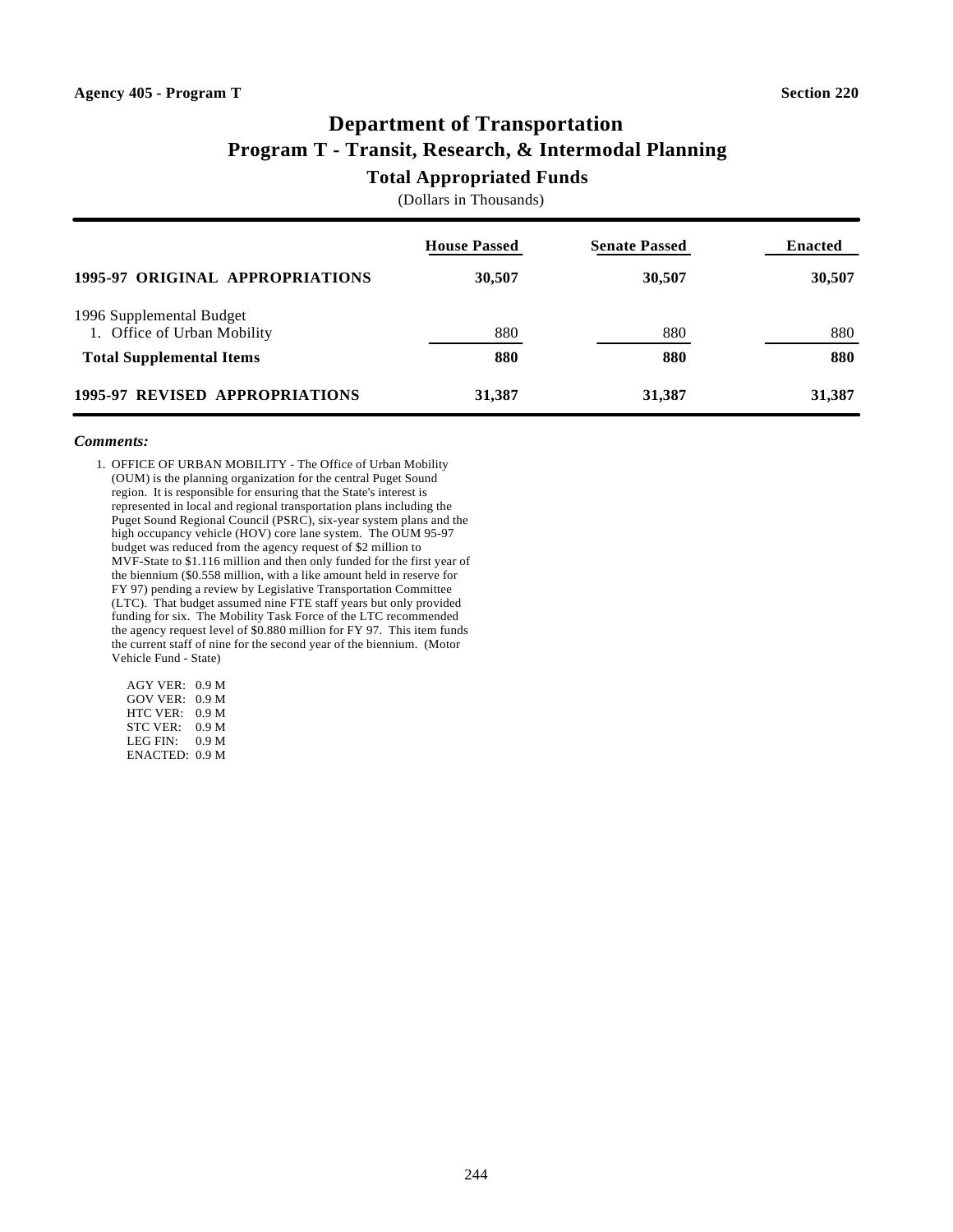# **Department of Transportation Program U - Charges from Other Agencies**

### **Total Appropriated Funds**

(Dollars in Thousands)

|                                 | <b>House Passed</b> | <b>Senate Passed</b> | <b>Enacted</b> |
|---------------------------------|---------------------|----------------------|----------------|
| 1995-97 ORIGINAL APPROPRIATIONS | 19,335              | 19,335               | 19,335         |
| 1996 Supplemental Budget        |                     |                      |                |
| 1. Self-Insurance Funding       | 2,700               | 2,700                | 2,700          |
| 2. Archives                     | 50                  | 50                   | 50             |
| <b>Total Supplemental Items</b> | 2,750               | 2,750                | 2,750          |
| 1995-97 REVISED APPROPRIATIONS  | 22,085              | 22,085               | 22,085         |

### *Comments:*

1. SELF-INSURANCE FUNDING - In 1995, WSDOT and the Governor requested risk premium payments of \$11.0 million from the Motor Vehicle Fund-State (MVF-State) for the 1995-97 biennium. The Legislature reduced the request by \$6.0 million and required a study by the Department of Transportation, Department of General Administration, and the Office of Financial Management on options for WSDOT participation in the statewide risk pool. The recommendations from the completed study provide for a recalculation of the premium formula and a 1996 supplemental budget request of \$2.7 million, bringing the total MVF-State appropriation for the biennium to \$7.7 million. (Motor Vehicle Fund-State)

| <b>AGY VER:</b> | 2.7 M |
|-----------------|-------|
| GOV VER:        | 2.7 M |
| HTC VER:        | 2.7 M |
| <b>STC VER:</b> | 2.7 M |
| LEG FIN:        | 2.7 M |
| ENACTED: 2.7 M  |       |

2. ARCHIVES - This item covers the cost of microfilming records which was unintentionally omitted from the budget last year. (Motor Vehicle Fund-State)

| HTC VER.      | 50 K |
|---------------|------|
| STC VER:      | 50 K |
| LEG FIN:      | 50 K |
| ENACTED: 50 K |      |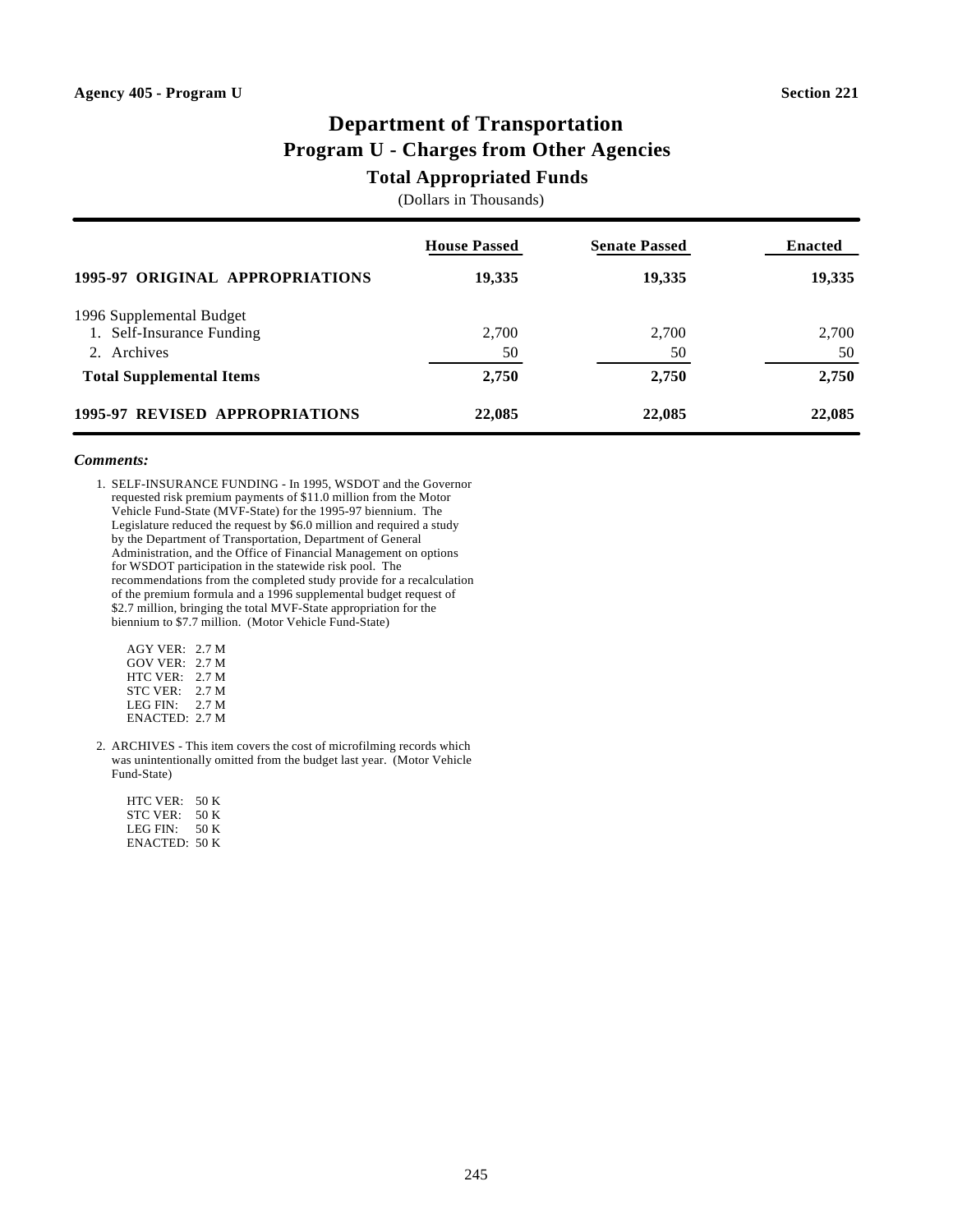# **Department of Transportation Program X - Washington State Ferries**

### **Total Appropriated Funds**

(Dollars in Thousands)

|                                                              | <b>House Passed</b> | <b>Senate Passed</b> | <b>Enacted</b> |
|--------------------------------------------------------------|---------------------|----------------------|----------------|
| 1995-97 ORIGINAL APPROPRIATIONS                              | 244,187             | 244,187              | 244,187        |
| 1996 Supplemental Budget<br>1. Puget Sound Sediment Clean-up | 40                  | 40                   | 40             |
| <b>Total Supplemental Items</b>                              | 40                  | 40                   | 40             |
| 1995-97 REVISED APPROPRIATIONS                               | 244,227             | 244,227              | 244,227        |

#### *Comments:*

1. PUGET SOUND SEDIMENT CLEAN-UP - The Department of Ecology, Department of Natural Resources, and the Department of Transportation have committed to participate in a consensus building process to develop a single state agenda on solutions to clean up sediments in the Puget Sound. They have proposed a process that brings in all state and local parties on a pilot clean-up project. This item funds a full-time staff person to represent DOT in the process. The FTE staff year is funded with \$30,000 from the Motor Vehicle Fund-State (see WSDOT Program I-4) and \$40,000 from the Marine Operating Account, but will be assigned to the Environmental Office. (Marine Operating Account-State)

| GOV VER:      | 40 K |
|---------------|------|
| HTC VER:      | 40 K |
| STC VER:      | 40 K |
| LEG FIN:      | 40 K |
| ENACTED: 40 K |      |

Note: If passed, 2EHB 1016 would have provided \$3.0 million from the Puget Sound Ferry Operations Account to reimburse Kitsap County and the Port of Bremerton for facilities required for the placement of and access to the USS Missouri if it is permanently sited in Bremerton. The total cost associated with the siting and preparation of the USS Missouri is estimated at \$6.0 million. Neither 2EHB 1016 nor any other bill carrying funding for the USS Missouri was passed by the 1996 Legislature.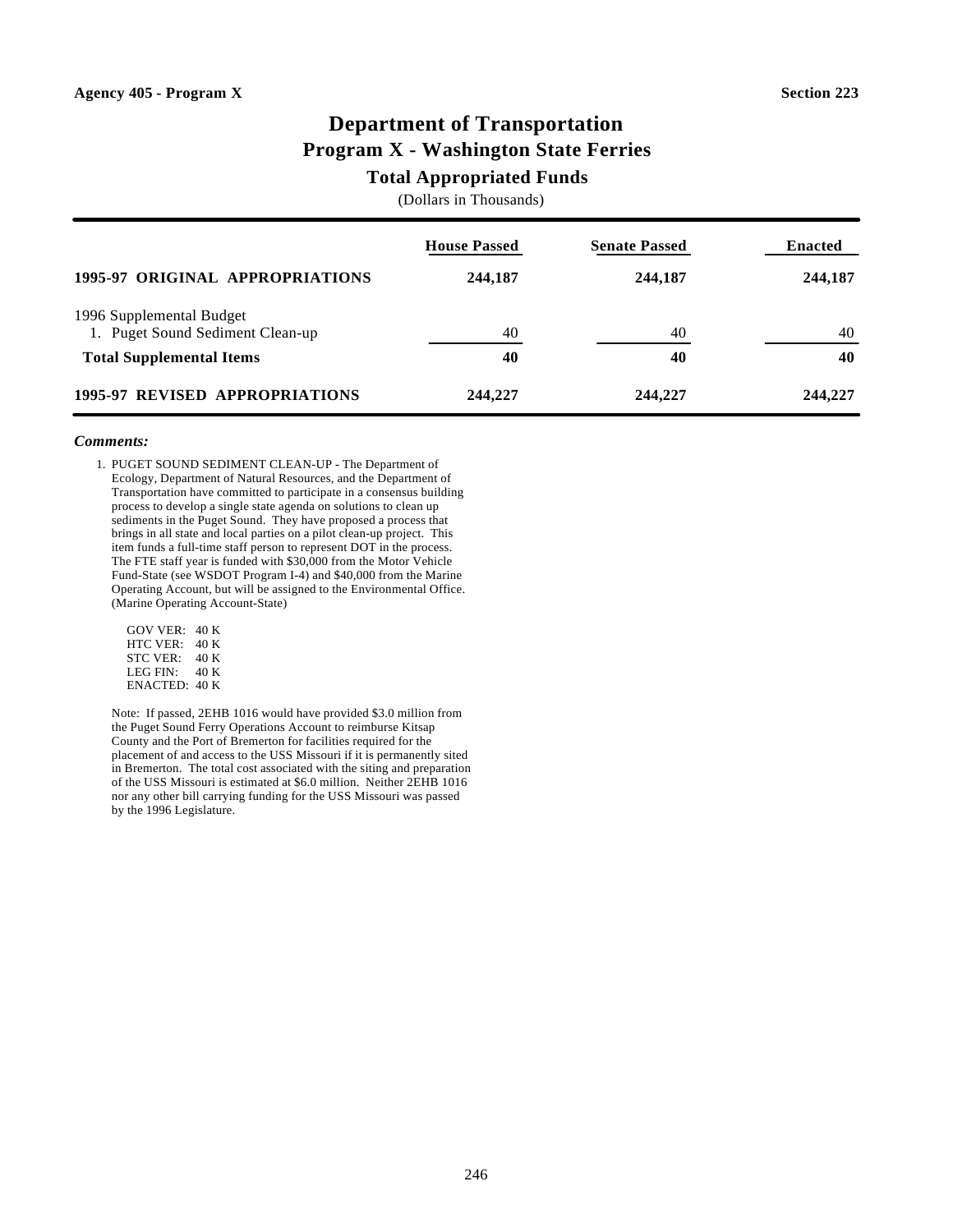# **Department of Transportation**

# **Program Y - Transit & Rail**

### **Total Appropriated Funds**

(Dollars in Thousands)

|                                      | <b>House Passed</b> | <b>Senate Passed</b> | <b>Enacted</b> |
|--------------------------------------|---------------------|----------------------|----------------|
| 1995-97 ORIGINAL APPROPRIATIONS      | 32,858              | 32,858               | 32,858         |
| 1996 Supplemental Budget             |                     |                      |                |
| 1. Energy Office Transfer            | 3,145               | 3,145                | 3,145          |
| 2. Reduction--Passenger Rail Operate | $-2,000$            | $-2,000$             | $-2,000$       |
| 3. Milwaukee Road Corridor           |                     | 189                  | 189            |
| <b>Total Supplemental Items</b>      | 1,145               | 1,334                | 1,334          |
| 1995-97 REVISED APPROPRIATIONS       | 34,003              | 34,192               | 34,192         |

#### *Comments:*

1. ENERGY OFFICE TRANSFER - As a result of the elimination of the State Energy Office, WSDOT will assume the functions of the commute trip reduction (CTR) program. The amount of \$3.145 million is appropriated to the WSDOT from the Air Pollution Control Account-State for that purpose.

 GOV VER: 3.1 M HTC VER: 3.1 M STC VER: 3.1 M LEG FIN: 3.1 M ENACTED: 3.1 M

2. REDUCTION--PASSENGER RAIL OPERATE - To reflect higher operating revenues from intercity rail passenger service and, therefore, a reduction in anticipated subsidies needed to maintain service, the \$10 million allowance of Transportation Fund-State is reduced by \$2 million.

The Legislature directed the \$2 million in savings from passenger rail services operating cost subsidies be placed in unalloted status and expended upon approval of the Legislative Transportation Committee (LTC). The Governor vetoed the proviso language that placed the funding in reserve and gave the LTC authority to direct the Office of Financial Management (OFM) to place the funding in active status. In his veto message, the Governor states that he will direct WSDOT to place the appropriation in reserve status and if and when an expenditure is necessary seek a recommendation from the LTC before bringing the request to OFM for approval of an allotment revision.

| HTC VER:         | (2.0 M) |
|------------------|---------|
| STC VER:         | (2.0 M) |
| LEG FIN:         | (2.0 M) |
| ENACTED: (2.0 M) |         |

3. MILWAUKEE ROAD CORRIDOR - The amount of \$0.189 million of Transportation Fund-State is added to Program Y to conduct corridor valuation and preparation for franchise negotiations for the reinstitution of rail service on the state owned Milwaukee Road corridor. This appropriation is conditioned on enactment of Chapter 129, Laws of 1996 (ESHB 2832).

 STC VER: 0.2 M LEG FIN: 0.2 M ENACTED: 0.2 M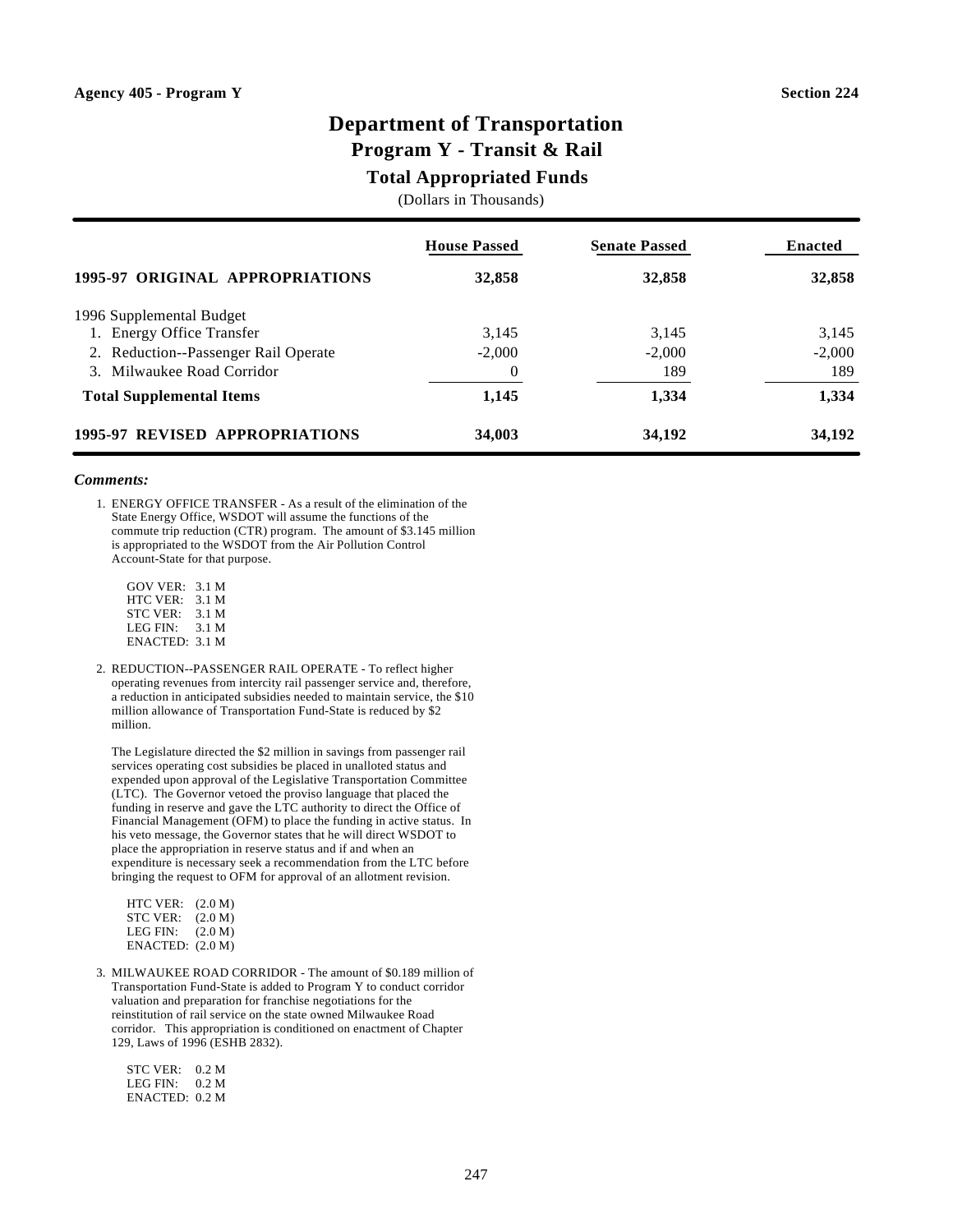### **Department of Transportation Program Z - Financial Assistance**

### **Total Appropriated Funds**

(Dollars in Thousands)

|                                      | <b>House Passed</b> | <b>Senate Passed</b> | <b>Enacted</b> |
|--------------------------------------|---------------------|----------------------|----------------|
| 1995-97 ORIGINAL APPROPRIATIONS      | 9,183               | 9,183                | 9,183          |
| 1996 Supplemental Budget             |                     |                      |                |
| 1. Seattle South Downtown Analysis   | 400                 | 400                  | 400            |
| 2. Port of Tacoma Analysis           | 400                 | 400                  | 400            |
| 3. State/County/City Evaluations     | 1.400               | 950                  | 950            |
| 4. SW & Eastern WA Ports Analysis    | 200                 | 200                  | 200            |
| 5. Aerial Search and Rescue Analysis | 0                   | 25                   | 25             |
| 6. Auburn Rail Impacts Evaluation    | 0                   | 75                   | 75             |
| <b>Total Supplemental Items</b>      | 2,400               | 2,050                | 2,050          |
| 1995-97 REVISED APPROPRIATIONS       | 11,583              | 11,233               | 11,233         |

#### *Comments:*

1. SEATTLE SOUTH DOWNTOWN ANALYSIS - Funding is provided for an analysis of transportation alternatives for the Seattle South Downtown area and development of an implementation plan for the financing and construction of transportation facilities in the area. The analysis and plan would address surface transportation facilities needed to serve the area, including highways, ferries, transit, passenger and freight rail, and walkways. The area includes the Alaskan Way Viaduct, the Port of Seattle, King Street Station, the proposed baseball stadium, the ferry terminal, Pioneer Square, the International District, and other facilities and areas. A proviso requires that the implementation plan address the safety needs of the Spokane Street viaduct, but shall not include any projects that would be financed and constructed under the public-private initiatives program. The Motor Vehicle Fund-State (MVF-State) portion of the funding is from revenue allocated for studies mutually beneficial to the state, counties, and cities. (Motor Vehicle Fund-State, Transportation Fund-State)

HTC VER:  $0.4 M$  Includes 0.3 M MVF-State and 0.1 M Transportation Fund-State.

| STC VER:          | 0.4 M |
|-------------------|-------|
| LEG FIN:          | 0.4 M |
| $ENACTER$ : 0.4 M |       |

2. PORT OF TACOMA ANALYSIS - This item provides funding to analyze future rail, truck, and local traffic circulation patterns within the Port of Tacoma. The Motor Vehicle Fund-State (MVF-State) portion of the funding is from revenue allocated for studies mutually beneficial to the state, counties, and cities. The Port of Tacoma and a private railroad will also provide funding for this effort. (Motor Vehicle Fund-State, Transportation Fund-State)

|                  | $\text{HTC VER:} \quad 0.4 \text{ M} \quad \text{Includes } 0.3 \text{ M from MVF-State and } 0.1 \text{ M}$ |
|------------------|--------------------------------------------------------------------------------------------------------------|
|                  | from Transportation Fund-State.                                                                              |
| STC VER: 0.4 M   |                                                                                                              |
| LEG FIN: $0.4 M$ |                                                                                                              |
| ENACTED: 0.4 M   |                                                                                                              |
|                  |                                                                                                              |

3. STATE/COUNTY/CITY EVALUATIONS - Funding is provided to address evaluations of mutual benefit to the state, counties, and cities, including fuel tax evasion, license fraud, and other evaluations as determined by Legislative Transportation Committee. This item is funded from the Motor Vehicle Fund-State revenue allocated for

studies mutually beneficial to the state, counties, and cities. (Motor Vehicle Fund-State)

| HTC VER:          | 1.4 M |
|-------------------|-------|
| STC VER:          | 0.4 M |
| $SEN$ VER $\cdot$ | 1.0 M |
| LEG FIN:          | 1.0 M |
| $ENACTER$ : 1.0 M |       |

4. SW & EASTERN WA PORTS ANALYSIS - This item provides funding to identify factors affecting efficient transportation of bulk cargo (grain) and merchandise to export terminal facilities along the Columbia River at Kalama, Longview, and Vancouver, and to terminal facilities near Spokane. The Motor Vehicle Fund-State (MVF-State) portion of the funding is from revenue allocated for studies that mutually benefit the state, counties, and cities. (Motor Vehicle Fund-State, Transportation Fund-State)

HTC VER:  $0.2 M$  Includes 0.1 M MVF-State and 0.1 M Transportation Fund-State. STC VER: 0.2 M LEG FIN: 0.2 M ENACTED: 0.2 M

5. AERIAL SEARCH AND RESCUE ANALYSIS - This item funds an analysis of the aerial search and rescue program to determine the appropriate agency or organization to operate the program. (Transportation Fund-State)

| STC VER:             | 25 K |
|----------------------|------|
| LEG FIN <sup>.</sup> | 25 K |
| ENACTED: 25 K        |      |

6. AUBURN RAIL IMPACTS EVALUATION - This item provides funding solely for an evaluation of railroad impacts in the city of Auburn. The evaluation will address impacts that would result from the opening of the Stampede Pass rail corridor and will be conducted by the city of Auburn. The funding may not be used to pay litigation expenses or to supplant existing or future funding available for such an evaluation. This evaluation is to be done in conjunction with the Port of Tacoma analysis (Item 2 above). The Motor Vehicle Fund-State portion of the funding is from revenue allocated for studies that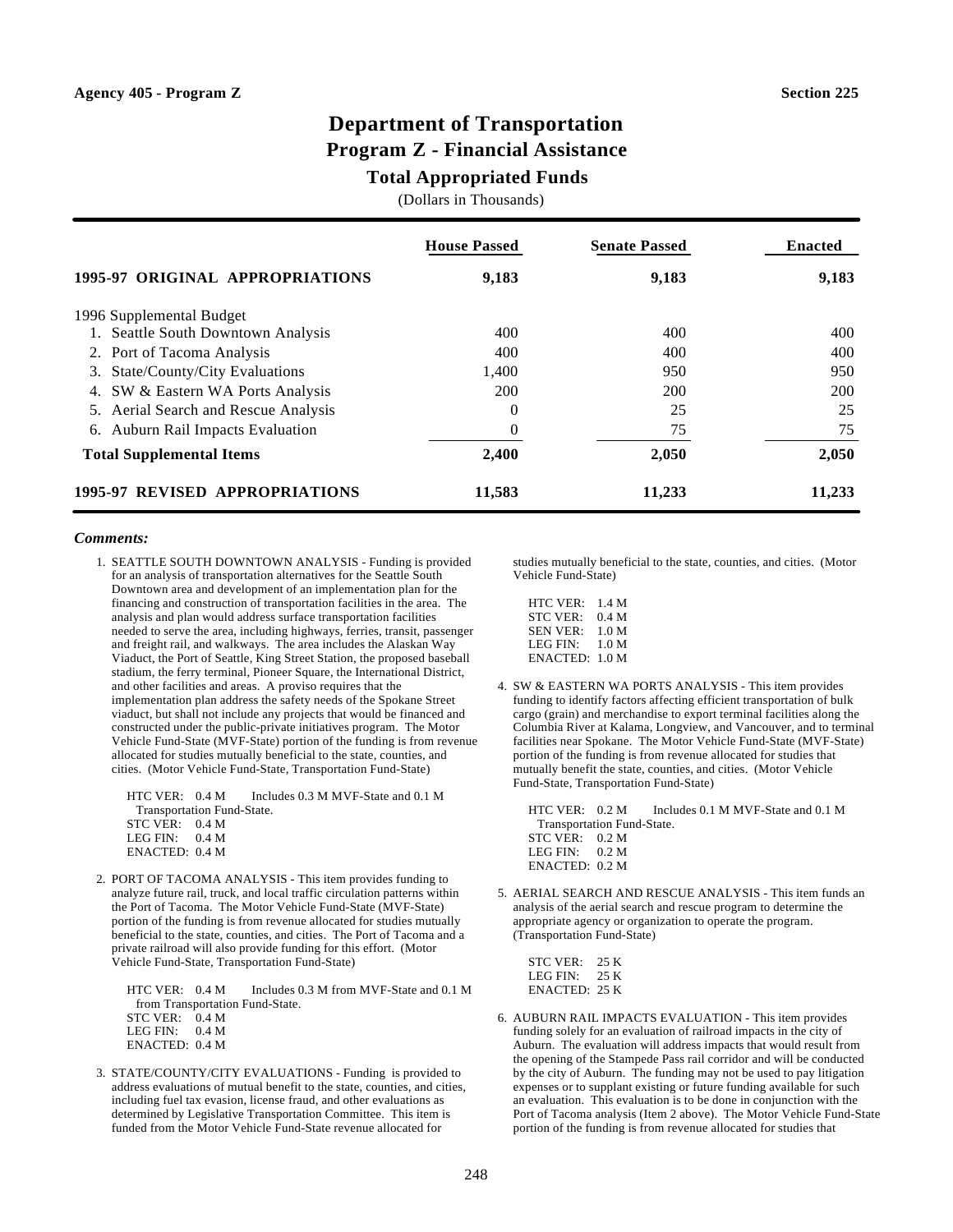# **Department of Transportation Program Z - Financial Assistance**

mutually benefit the state, counties, and cities. (Motor Vehicle Fund-State, Transportation Fund-State)

STC VER: 150 K<br>SEN VER: 75 K Includes 50 K Motor Vehicle Fund-State and 25 K Transportation Fund-State. LEG FIN: 75 K ENACTED: 75 K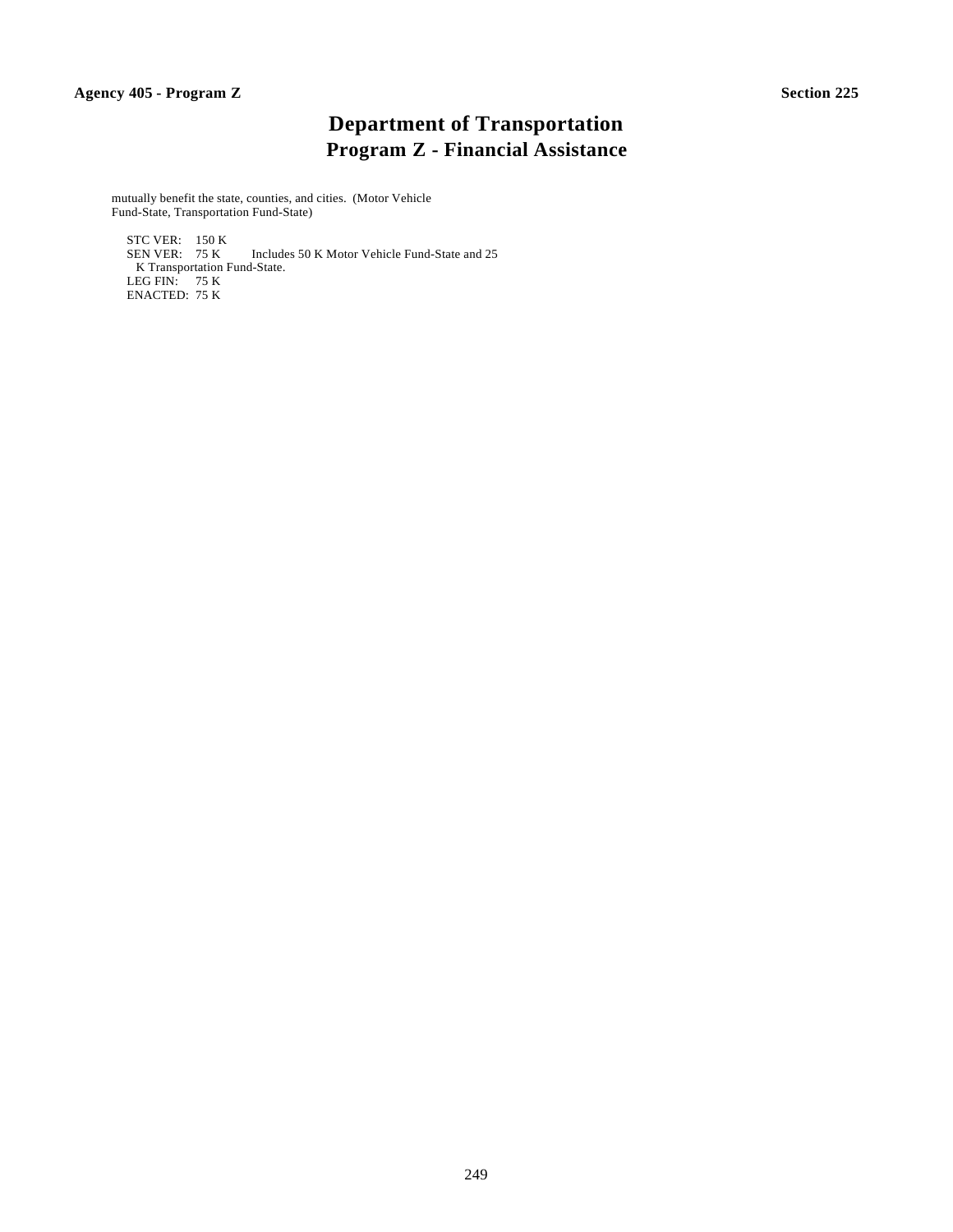# **Department of Transportation Program Z - Financial Assistance - Capital**

### **Total Appropriated Funds**

(Dollars in Thousands)

|                                                      | <b>House Passed</b> | <b>Senate Passed</b> | <b>Enacted</b> |
|------------------------------------------------------|---------------------|----------------------|----------------|
| 1995-97 ORIGINAL APPROPRIATIONS                      | 178,957             | 178,957              | 178,957        |
| 1996 Supplemental Budget<br>1. Colfax Paving Project | 6                   | 6                    | 6              |
| <b>Total Supplemental Items</b>                      | 6                   | 6                    | 6              |
| 1995-97 REVISED APPROPRIATIONS                       | 178,963             | 178,963              | 178,963        |

#### *Comments:*

1. COLFAX PAVING PROJECT - This item provides state match for a paving project in Colfax. The match may be provided as a reimbursement to a local organization. (Transportation Fund-State)

 HTC VER: 6 K STC VER: 6 K LEG FIN: 6 K ENACTED: 6 K

#### Note 1:

HTC and HSE VER: Pursuant to a budget proviso, \$2.7 million of the federal transportation enhancement moneys provided in this program shall be used as follows: (1) \$2.0 million is provided to the State Parks and Recreation Commission for development of the John Wayne Trail. This amount represents partial consideration for cross-state trail development necessitated by the transfer of land between Ellensburg and Lind that will be used as a rail corridor under ESHB 2832 If ESHB 2832 is not enacted by June 30, 1996, this provision is null and void; and (2) \$0.7 million to be provided as grants by the storm water funding and implementation program, as provided in, and subject to the passage of 2SHB 2031. The Department of Transportation is directed to apply the 50 percent cap on bicycle project grants against the entire amount available for transportation enhancements, inclusive of the \$2.7 million provided pursuant to the proviso.

STC VER: Pursuant to a budget proviso, \$0.7 million of the federal transportation enhancement moneys provided in this program shall be used for grants to be provided by the storm water funding and implementation program, as provided in, and subject to the passage of, 2SHB 2031. The Department of Transportation is directed to apply the 50 percent cap on bicycle project grants against the entire amount available for transportation enhancements, inclusive of the \$0.7 million provided pursuant to the proviso.

SEN VER, LEG FIN, and ENACTED: Pursuant to a budget proviso, \$1.7 million of the federal transportation enhancement moneys provided in this program shall be used as follows: (1) \$1.0 million is provided to the State Parks and Recreation Commission for trail development (an additional \$1.0 million is provided from the Transportation Fund for this purpose). This amount represents partial consideration for cross-state trail development necessitated by the transfer of land between Ellensburg and Lind that will be used as a rail corridor under ESHB 2832. If ESHB 2832 is not enacted by June 30, 1996, this provision is null and void; and (2) \$0.7 million to be provided as grants by the storm water funding and implementation program, as provided in, and subject to the passage of 2SHB 2031. The Department of Transportation is directed to apply the 50 percent

cap on bicycle project grants against the entire amount available for transportation enhancements, inclusive of the \$1.7 million provided pursuant to the proviso. The Legislature enacted both ESHB 2832 (Chapter 129, Law of 1996) and 2SHB 2031 (Chapter 285, Laws of 1996.)

#### Note 2:

STC VER: Up to \$2.5 million from the Rural Arterial Trust Account and the Transportation Improvement Account are provided to match federal funds received by cities and counties for damage from winter storms and flooding. WSDOT Program Z is directed to work with the County Road Administration Board and the Transportation Improvement Board to determine what projects are to be funded and the amount of funds to be used from each account.

SEN VER, LEG FIN, and ENACTED: The Transportation Improvement Board and the County Road Administration Board are directed to provide grants from the appropriate accounts, as needed, to local jurisdictions for match to federal FHWA and FEMA emergency funding for winter storm and flood damage.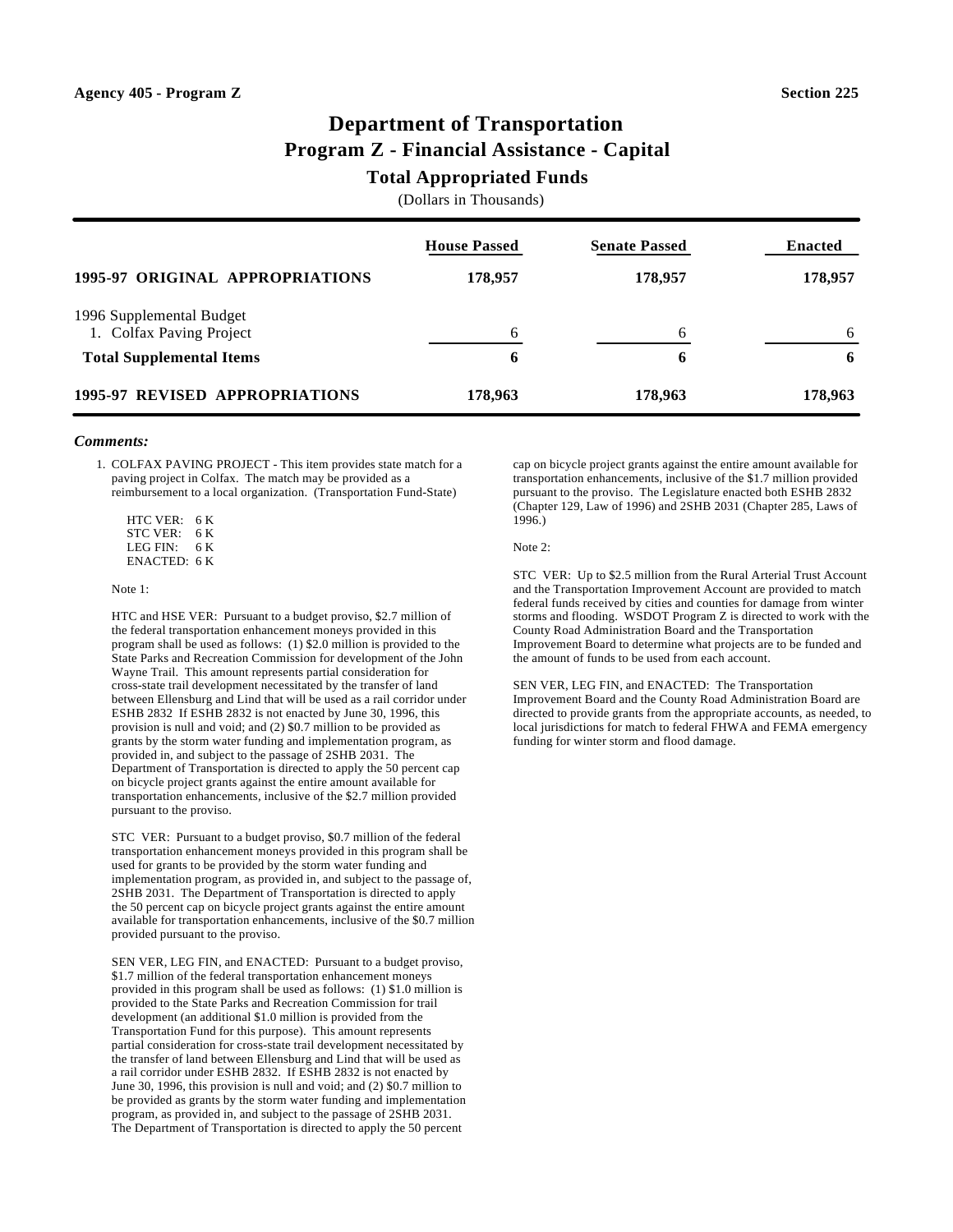# **County Road Administration Board**

### **Total Appropriated Funds**

(Dollars in Thousands)

|                                                             | <b>House Passed</b> | <b>Senate Passed</b> | <b>Enacted</b> |
|-------------------------------------------------------------|---------------------|----------------------|----------------|
| 1995-97 ORIGINAL APPROPRIATIONS                             | 65.424              | 65.424               | 65,424         |
| 1996 Supplemental Budget<br>1. County Arterial Preservation | 15,000              | 20,000               | 20,000         |
| <b>Total Supplemental Items</b>                             | 15,000              | 20,000               | 20,000         |
| <b>1995-97 REVISED APPROPRIATIONS</b>                       | 80,424              | 85,424               | 85,424         |

#### *Comments:*

Authority is granted to the County Road Administration Board to use appropriated funds to assist counties in matching federal emergency funds received as the result of storm and flood damage. A report is due to the Legislative Transportation Committee and the Office of Financial Management on which projects were selected to receive assistance.

1. COUNTY ARTERIAL PRESERVATION - Approximately \$15 million is needed to cover higher cash flow requirements of programmed projects. The remaining \$5 million will be used for a one-time program of pavement preservation projects. (Rural Arterial Trust Account-State)

| <b>AGY VER:</b>    | 0      |
|--------------------|--------|
| <b>GOV VER:</b>    | 20.0 M |
| HTC VER:           | 15.0 M |
| <b>STC VER:</b>    | 20.0 M |
| LEG FIN:           | 20.0 M |
| $ENACTER$ : 20.0 M |        |

The County Road Administration Board will perform an analysis of gravel roads under county jurisdictions and provide a report to the Legislative Transportation Committee consisting of recommendations for implementing a statewide program for paving county gravel roads. The report and a list of high priority projects are to be provided by December 31, 1996.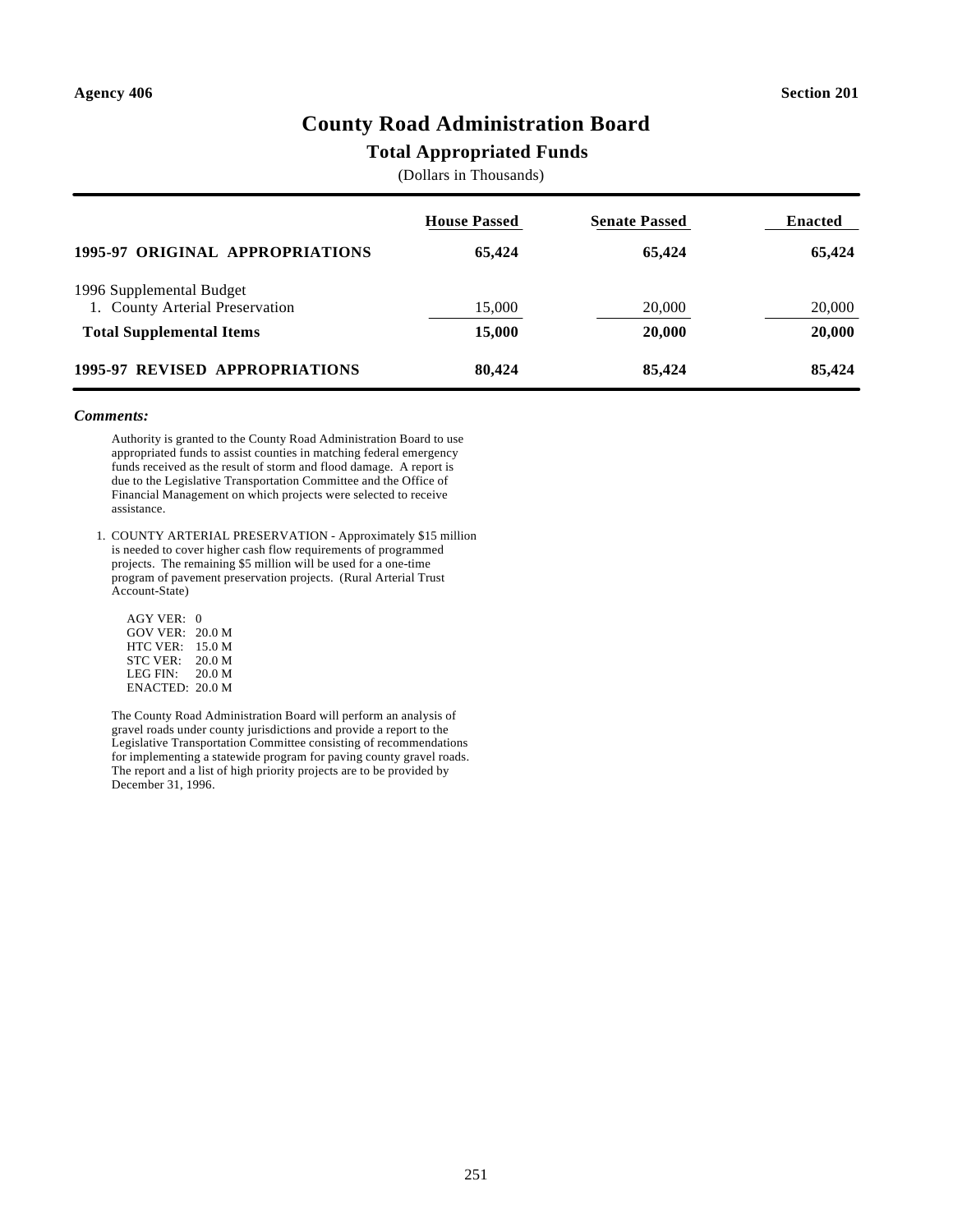### **Transportation Improvement Board**

### **Total Appropriated Funds**

(Dollars in Thousands)

|                                           | <b>House Passed</b> | <b>Senate Passed</b> | <b>Enacted</b> |
|-------------------------------------------|---------------------|----------------------|----------------|
| 1995-97 ORIGINAL APPROPRIATIONS           | 202,755             | 202,755              | 202,755        |
| 1996 Supplemental Budget                  |                     |                      |                |
| <b>Transportation Improvement Program</b> | 26,400              | 30,000               | 30,000         |
| 2. Urban Arterial Trust Acct. Program     | 4,300               | 4,300                | 4,300          |
| 3. Central Puget Sound Public Trans       | $\Omega$            | 3,275                | 3,275          |
| 4. Public Transportation System Acct      | 3,600               | 800                  | 800            |
| City Hardship Assistance Account<br>5.    | 500                 | 500                  | 500            |
| CPSPTA - South Hill Transit Center<br>6.  | 0                   | 225                  | 225            |
| <b>Total Supplemental Items</b>           | 34,800              | 39,100               | 39,100         |
| 1995-97 REVISED APPROPRIATIONS            | 237,555             | 241,855              | 241,855        |

#### *Comments:*

Authority is granted to the Transportation Improvement Board to use appropriated funds to assist counties in matching federal emergency funds received as the result of storm and flood damage. A report is due to the Legislative Transportation Committee and the Office of Financial Management on which projects were selected to receive assistance.

1. TRANSPORTATION IMPROVEMENT PROGRAM - The appropriation of available fund balance will allow additional construction projects to begin. The appropriation includes an additional \$1.5 million in addition to the \$7.5 million previously approved for the Mill Plain Extension project. (Transportation Improvement Account-State)

| $AGY$ VER:      | 35.0 M |
|-----------------|--------|
| <b>GOV VER:</b> | 35.0 M |
| $HTC$ VER:      | 26.4 M |
| <b>STC VER:</b> | 30.0 M |
| <b>LEG FIN:</b> | 30.0 M |
| ENACTED:        | 30.0 M |

2. URBAN ARTERIAL TRUST ACCT. PROGRAM - Based on the September gas tax forecast, there is a fund balance in the Urban Arterial Trust Account (UATA). Currently there is a backlog of projects that can be funded with this balance. (Urban Arterial Trust Account-State)

| AGY VER:        | 4.3 M |
|-----------------|-------|
| <b>GOV VER:</b> | 4.3 M |
| <b>HTC VER:</b> | 4.3 M |
| <b>STC VER:</b> | 4.3 M |
| LEG FIN:        | 4.3 M |
| ENACTED: 4.3 M  |       |

3. CENTRAL PUGET SOUND PUBLIC TRANS - There is a fund balance in the account due to a combination of cash carryover from the 1993-95 biennium, restored interest earnings, and an increased Motor Vehicle Excise Tax (MVET) revenue forecast. Increased appropriation authority makes this money available for project grants to local transit agencies. None of this appropriation may be used to fund Regional Transit Authority (RTA) projects. (Central Puget Sound Public Transportation Account-State)

AGY VER: 12.5 M

| $GOV$ VER: 12.5 M |       |
|-------------------|-------|
| HTC VER:          | 0     |
| STC VER:          | 3.3 M |
| LEG FIN:          | 3.3 M |
| $ENACTER$ : 3.3 M |       |
| the DTA projects  |       |

The Governor vetoed the provision relating to the RTA projects.

- 4. PUBLIC TRANSPORTATION SYSTEM ACCT There is a fund balance in the account due to a combination of cash carryover from the 1993-95 biennium, restored interest earnings and an increased Motor Vehicle Excise Tax revenue forecast. Increased appropriation authority makes this money available for project grants to local transit agencies. This appropriation is not to be used for studies or planning purposes. (Public Transportation System Account-State)
	- AGY VER: 3.5 M GOV VER: 3.5 M HTC VER: 3.6 M STC VER: 0.8 M LEG FIN: 0.8 M<br>ENACTED: 0.8 M The Governor vetoed the provision banning the use of the funds for studies or planning.
- 5. CITY HARDSHIP ASSISTANCE ACCOUNT There is a fund balance in the account due to a combination of cash carryover from the 1993-95 biennium, restored interest earnings, and an increased gas tax revenue forecast. This appropriation is for a project in the vicinity of Kelso. (City Hardship Assistance Account-State)

| $AGY$ VER: 0.5 M |                  |
|------------------|------------------|
| GOV VER:         | 0.5 <sub>M</sub> |
| HTC VER:         | 0.5 <sub>M</sub> |
| STC VER:         | 0.5 <sub>M</sub> |
| LEG FIN:         | 0.5 <sub>M</sub> |
| ENACTED: 0.5 M   |                  |

6. CPSPTA - SOUTH HILL TRANSIT CENTER - The amount of \$225,000 is provided for the South Hill Transit Center project. (Central Puget Sound Public Transportation Account-State)

| STC VER ·            | 0.23 M |
|----------------------|--------|
| LEG FIN <sup>.</sup> | 0.23 M |
| ENACTED: 0.23 M      |        |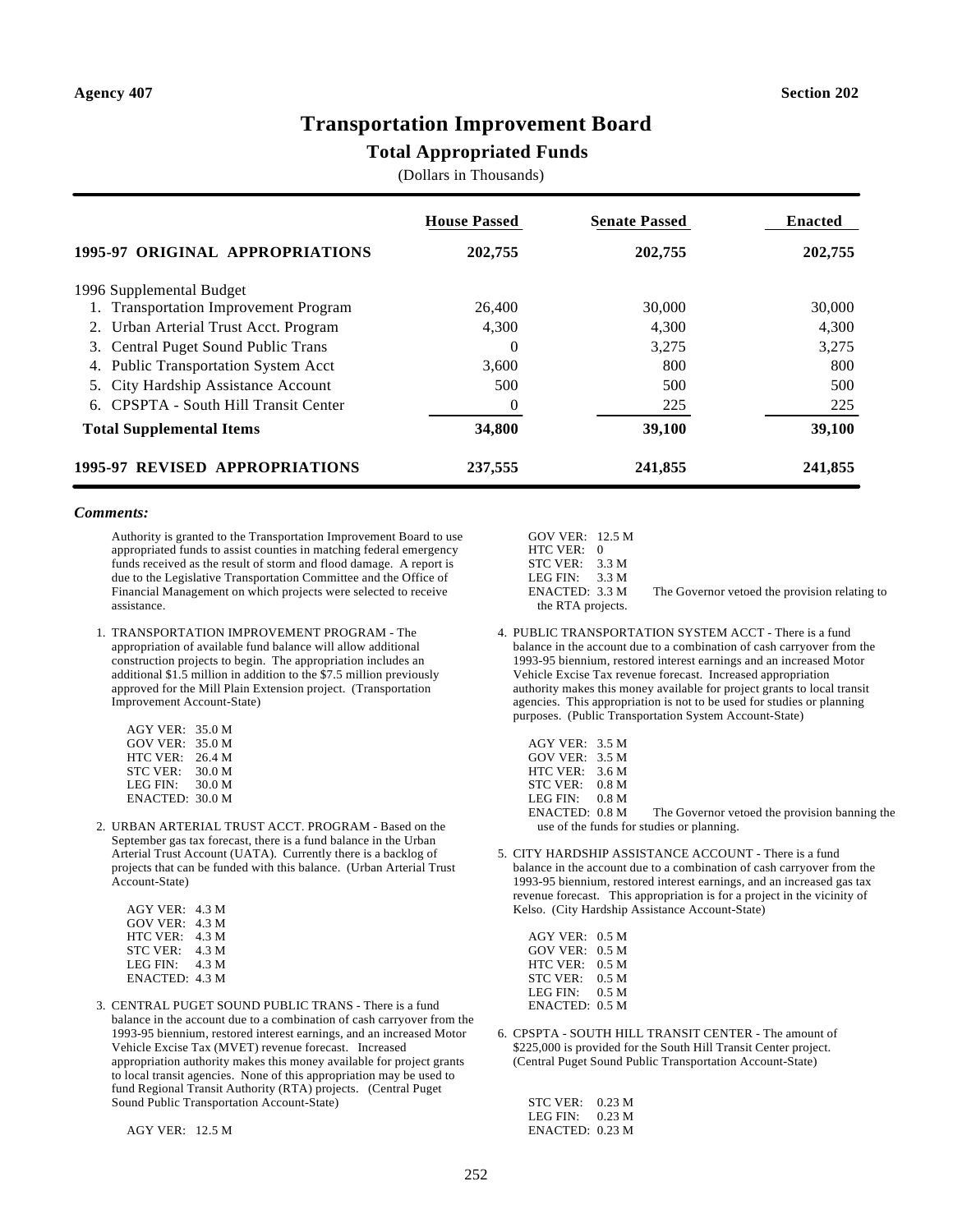# **Legislative Transportation Committee**

### **Total Appropriated Funds**

(Dollars in Thousands)

|                                                | <b>House Passed</b> | <b>Senate Passed</b> | <b>Enacted</b> |
|------------------------------------------------|---------------------|----------------------|----------------|
| 1995-97 ORIGINAL APPROPRIATIONS                | 2,528               | 2,528                | 2,528          |
| 1996 Supplemental Budget<br>1. LTC Evaluations | 300                 | 250                  | 250            |
| <b>Total Supplemental Items</b>                | 300                 | <b>250</b>           | <b>250</b>     |
| <b>1995-97 REVISED APPROPRIATIONS</b>          | 2,828               | 2,778                | 2,778          |

#### *Comments:*

1. LTC EVALUATIONS - This item provides funding for an evaluation of transit governance, finance, scheduling, and other transit related issues by the LTC during the 1996 legislative interim.

 HTC VER: 0.3 M STC VER: 0.3 M LEG FIN: 0.3 M ENACTED: 0.3 M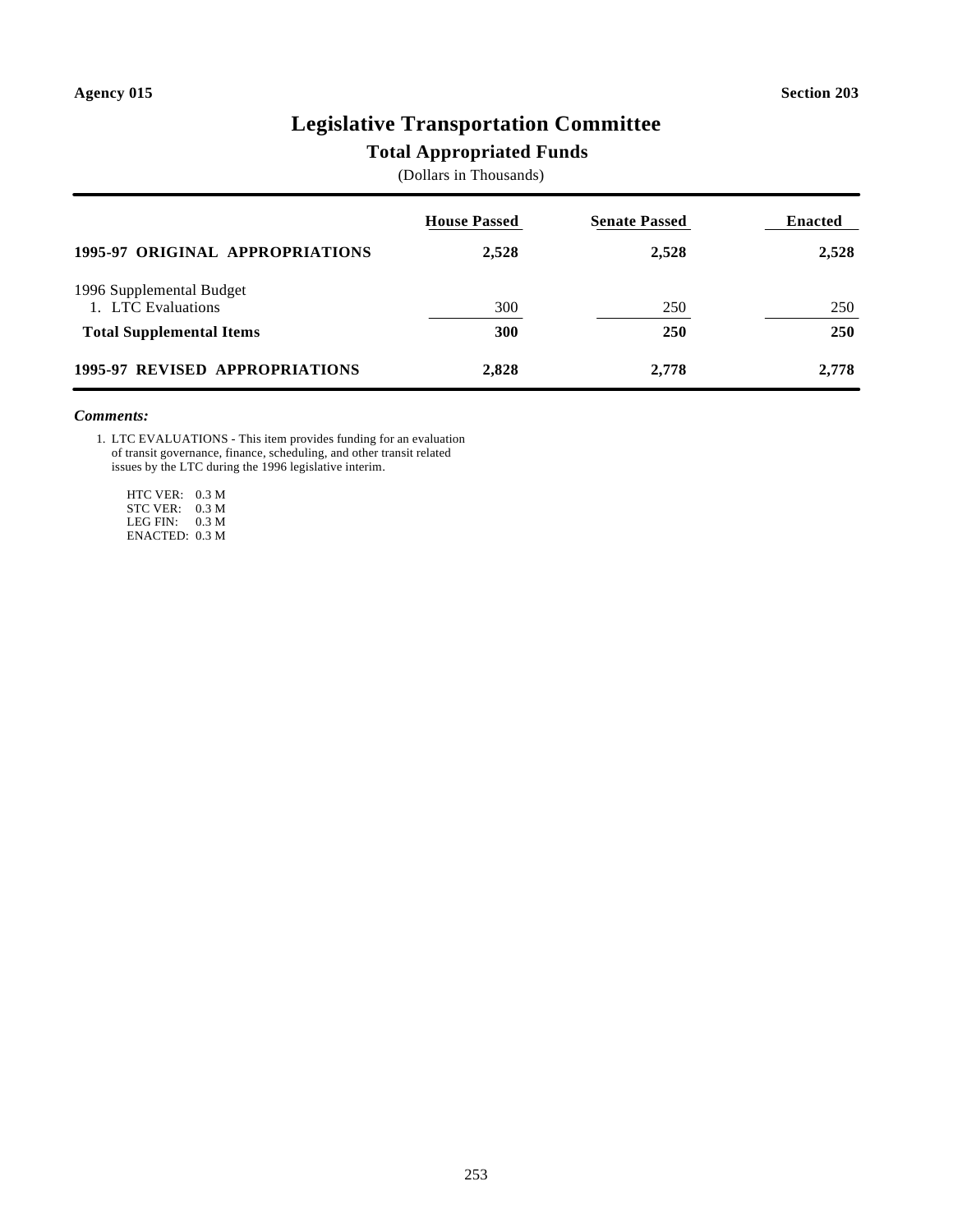# **Transportation Commission**

### **Total Appropriated Funds**

(Dollars in Thousands)

|                                                                 | <b>House Passed</b> | <b>Senate Passed</b> | <b>Enacted</b> |
|-----------------------------------------------------------------|---------------------|----------------------|----------------|
| <b>1995-97 ORIGINAL APPROPRIATIONS</b>                          | 677                 | 677                  | 677            |
| 1996 Supplemental Budget<br>1. Commission Compensation & Travel | 87                  | 87                   | 87             |
| <b>Total Supplemental Items</b>                                 | 87                  | 87                   | 87             |
| <b>1995-97 REVISED APPROPRIATIONS</b>                           | 764                 | 764                  | 764            |

### *Comments:*

1. COMMISSION COMPENSATION & TRAVEL - This item restores the appropriation to the historical level of expenditures for the commission's travel and per diem costs. (Transportation Fund-State)

 AGY VER: 0.1 M GOV VER: 0.1 M HTC VER: 0.1 M STC VER: 0.1 M LEG FIN: 0.1 M ENACTED: 0.1 M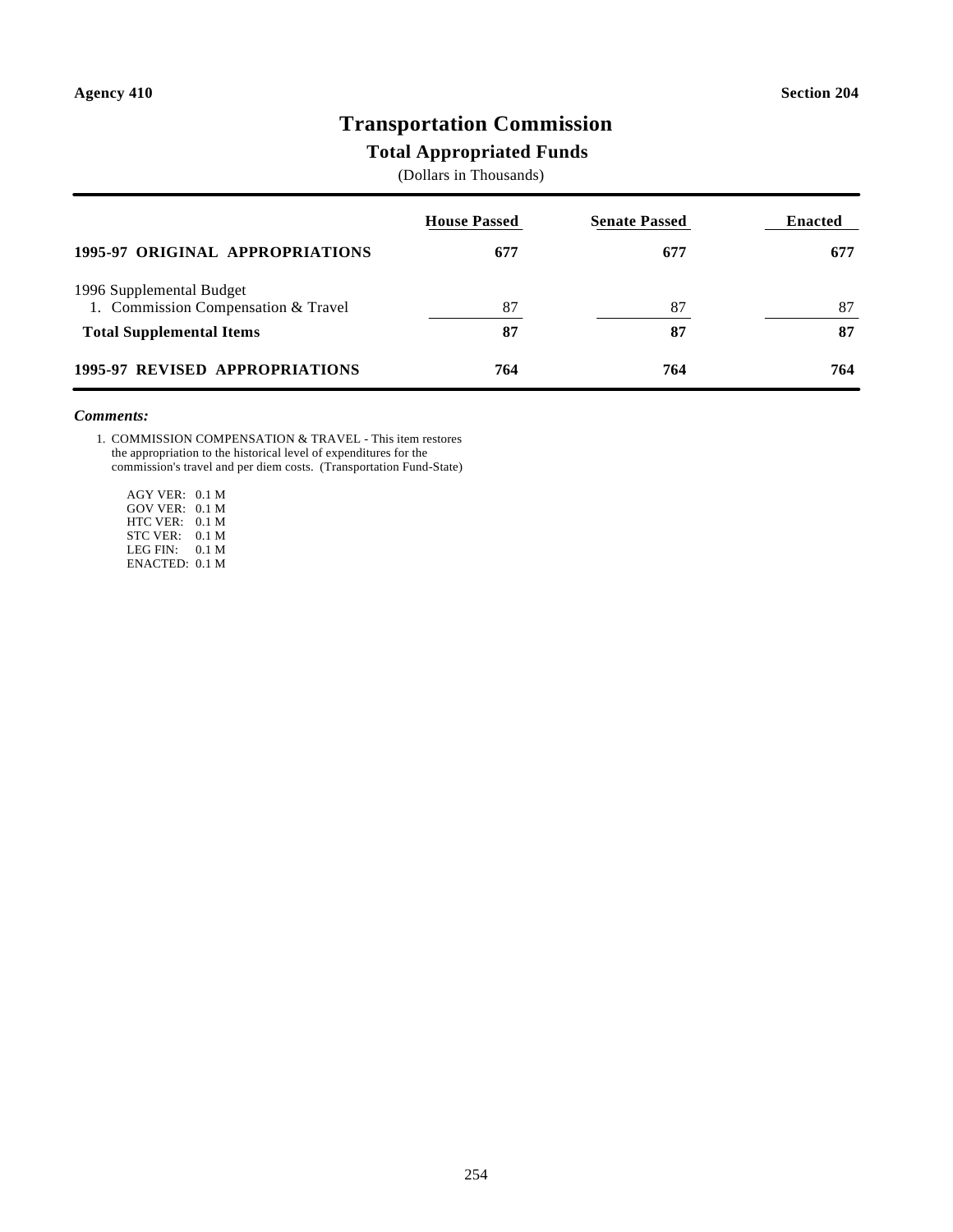# **Legislative Evaluation & Accountability Program Committee**

### **Total Appropriated Funds**

(Dollars in Thousands)

|                                                   | <b>House Passed</b> | <b>Senate Passed</b> | <b>Enacted</b> |
|---------------------------------------------------|---------------------|----------------------|----------------|
| <b>1995-97 ORIGINAL APPROPRIATIONS</b>            | 205                 | 205                  | 205            |
| 1996 Supplemental Budget<br>1. LEAP FY 97 Funding | 205                 | 205                  | 205            |
| <b>Total Supplemental Items</b>                   | 205                 | 205                  | 205            |
| 1995-97 REVISED APPROPRIATIONS                    | 410                 | 410                  | 410            |

#### *Comments:*

1. LEAP FY 97 FUNDING - The 1995-97 Transportation Budget provided only FY 96 funding to LEAP. FY 97 funding was contingent upon LEAP entering into a service level agreement with LTC. LEAP and LTC entered into a service level agreement in September 1996.

 HTC VER: 0.2 M STC VER: 0.2 M LEG FIN: 0.2 M ENACTED: 0.2 M

NOTE: Amounts shown here reflect only the Transportation Budget. The remainder of the Legislative Evaluation and Accountability Program Committee's budget is shown in the Omnibus Appropriations Act section of this document.